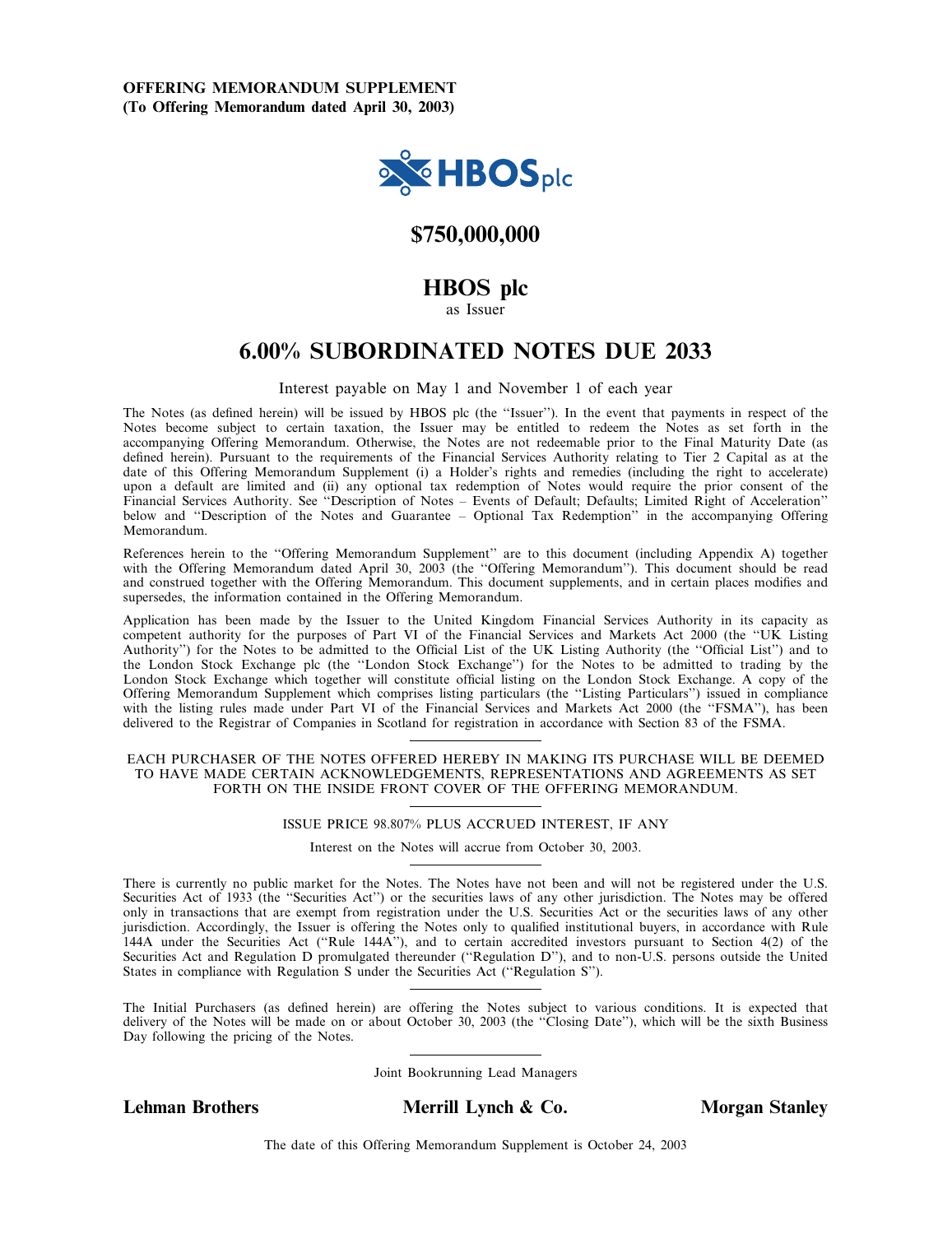IN CONNECTION WITH THE ISSUE AND DISTRIBUTION OF THE NOTES, LEHMAN BROTHERS INC., MERRILL LYNCH, PIERCE, FENNER & SMITH INCORPORATED AND MORGAN STANLEY & CO. INCORPORATED OR THEIR RESPECTIVE AGENTS MAY OVER-ALLOT OR EFFECT TRANSACTIONS WITH A VIEW TO SUPPORTING THE MARKET PRICE OF THE NOTES AT A LEVEL HIGHER THAN THAT WHICH MIGHT OTHERWISE PREVAIL FOR A LIMITED PERIOD. IN ANY JURISDICTION WHERE THERE CAN BE ONLY ONE STABILIZING AGENT, LEHMAN BROTHERS INTERNATIONAL (EUROPE) OR ITS AGENTS SHALL EFFECT ANY SUCH TRANSACTION. HOWEVER, NONE OF THE TRANSACTIONS DESCRIBED IN THIS PARAGRAPH ARE REQUIRED AND SUCH STABILIZING, IF COMMENCED, MAY BE DISCONTINUED AT ANY TIME AND MUST BE BROUGHT TO AN END AFTER A LIMITED PERIOD.

THIS DOCUMENT TOGETHER WITH THE OFFERING MEMORANDUM COMPRISES LISTING PARTICULARS ISSUED IN COMPLIANCE WITH THE LISTING RULES MADE BY THE UK LISTING AUTHORITY UNDER PART VI OF THE FSMA FOR THE PURPOSE OF GIVING INFORMATION WITH REGARD TO THE ISSUER AND THE NOTES.

ANY REFERENCE IN THIS DOCUMENT TO LISTING PARTICULARS MEANS THIS DOCUMENT AND ALL ITS APPENDICES TOGETHER WITH THE OFFERING MEMORANDUM EXCLUDING ALL INFORMATION INCORPORATED BY REFERENCE. THE ISSUER HAS CONFIRMED THAT ANY INFORMATION INCORPORATED BY REFERENCE, INCLUDING ANY SUCH INFORMATION TO WHICH READERS OF THE LISTING PARTICULARS ARE EXPRESSLY REFERRED, HAS NOT BEEN AND DOES NOT NEED TO BE INCLUDED IN THE LISTING PARTICULARS TO SATISFY THE REQUIREMENTS OF THE FSMA OR THE LISTING RULES MADE UNDER SECTION 74 OF THE FSMA BY THE UK LISTING AUTHORITY. THE ISSUER BELIEVES THAT NONE OF THE INFORMATION INCORPORATED IN THE LISTING PARTICULARS BY REFERENCE CONFLICTS IN ANY MATERIAL RESPECT WITH THE INFORMATION INCLUDED IN THE LISTING PARTICULARS.

THE ISSUER ACCEPTS RESPONSIBILITY FOR THE INFORMATION CONTAINED IN THE LISTING PARTICULARS. TO THE BEST OF THE KNOWLEDGE AND BELIEF OF THE ISSUER (WHO HAS TAKEN ALL REASONABLE CARE TO ENSURE THAT SUCH IS THE CASE) THE INFORMATION CONTAINED IN THE LISTING PARTICULARS IS IN ACCORDANCE WITH THE FACTS AND DOES NOT OMIT ANYTHING LIKELY TO AFFECT THE IMPORT OF SUCH INFORMATION.

Neither the delivery of this Offering Memorandum Supplement nor any pricing supplement nor the offering, sale or delivery of any Notes shall, in any circumstances, create any implication that there has been no adverse change in the financial situation of the Issuer since the date of this document.

The distribution of this Offering Memorandum Supplement and any pricing supplement and the offering, sale and delivery of the Notes in certain jurisdictions may be restricted by law. Persons into whose possession this Offering Memorandum Supplement or any pricing supplement comes are required by the Issuer to inform themselves about and to observe any such restrictions.

Neither this Offering Memorandum Supplement nor any pricing supplement may be used for the purpose of an offer or solicitation by anyone in any jurisdiction in which such offer or solicitation is not authorized or to any person to whom it is unlawful to make such offer or solicitation.

The Issuer has not authorized any offer of the Notes to the public in the U.K. within the meaning of the Public Offers of Securities Regulations 1995 (as amended) (the ``POS Regulations''). The Notes may not lawfully be offered or sold to persons in the U.K. except in circumstances which do not result in an offer to the public in the U.K. within the meaning of the POS Regulations or otherwise in compliance with all applicable provisions of the POS Regulations.

Neither this Offering Memorandum Supplement nor any pricing supplement constitutes an offer or an invitation to subscribe for or purchase any Notes and should not be considered as a recommendation by the Issuer that any recipient of this Offering Memorandum Supplement or any pricing supplement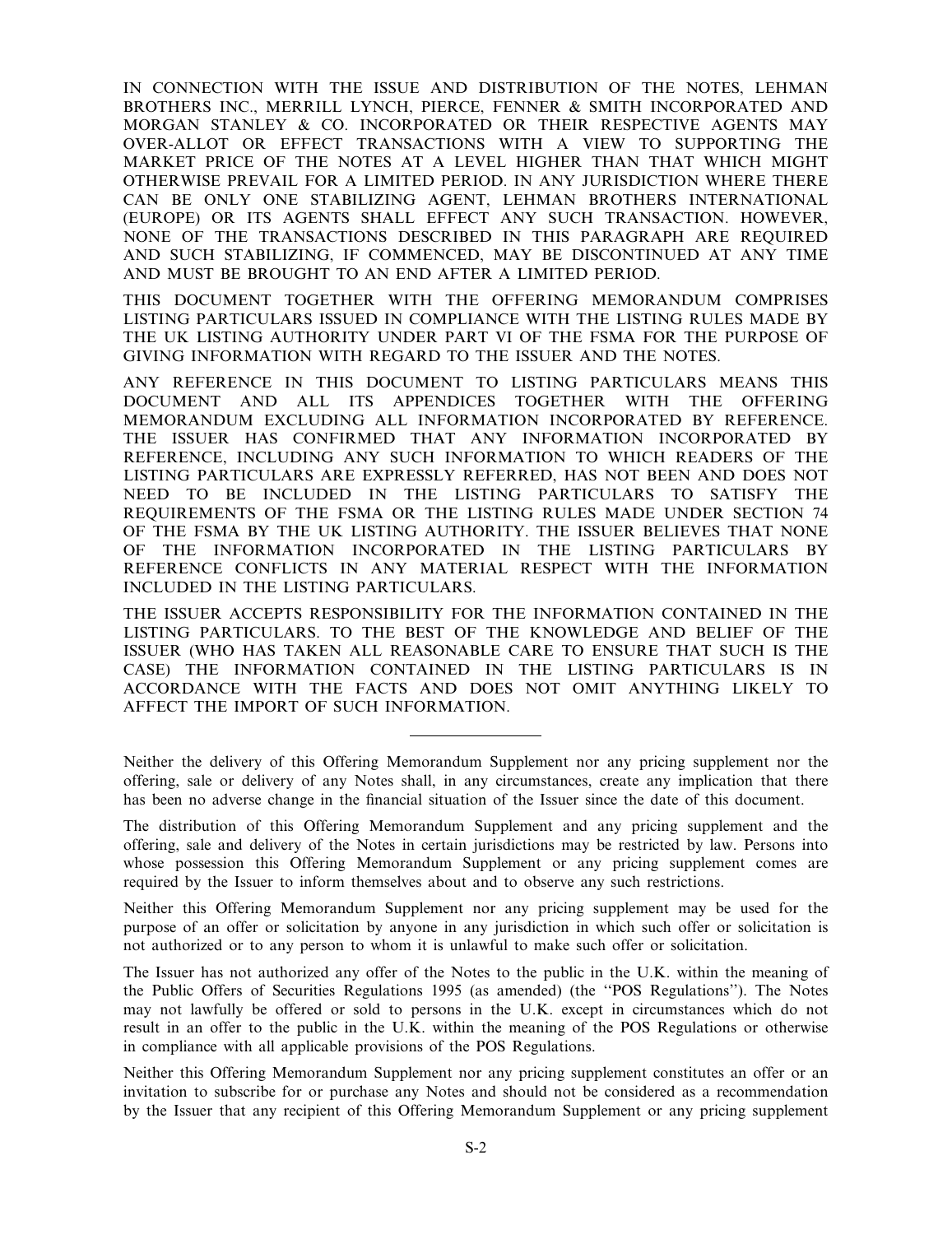should subscribe for or purchase any Notes. Each recipient shall be taken to have made its own investigation and appraisal of the financial condition of the Issuer.

Each person receiving this Offering Memorandum Supplement acknowledges that (i) such person has been afforded an opportunity to request from the Issuer, and to review, and has received, all additional information considered by it to be necessary to verify the accuracy and completeness of the information contained herein, and (ii) no person has been authorized to give any information or to make any representation concerning the Issuer or the Notes other than those contained herein and, if given or made, such information or representation should not be relied upon as having been authorized by the Issuer.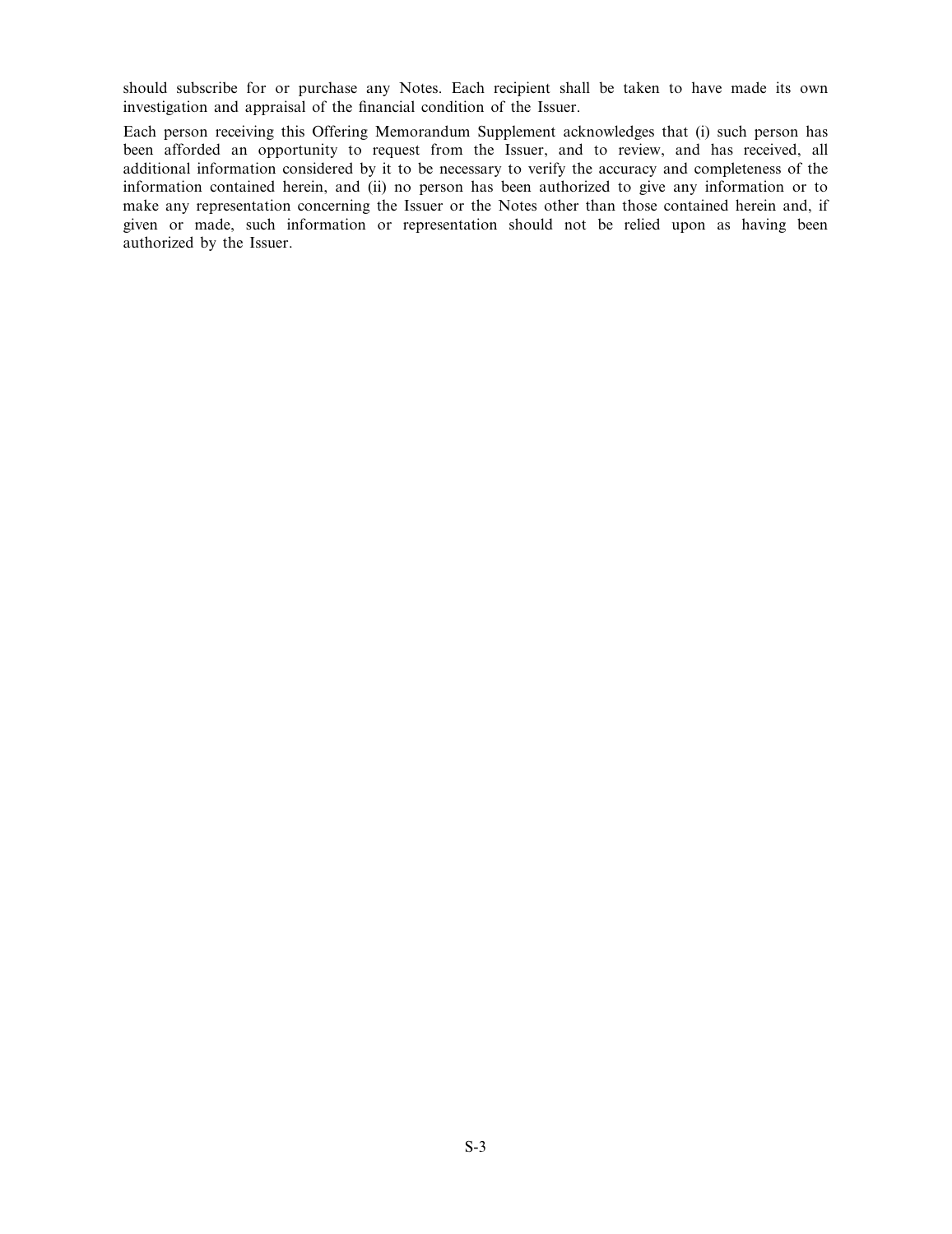## RECENT DEVELOPMENTS

On May 9, 2003, the Issuer announced that it had made a proposal to the Board of Bank of Western Australia Ltd ("BankWest") in which it currently holds the majority interest of 57%. Under the proposal the Issuer's Australian subsidiary, Scottish Western Australia Holdings Pty Ltd, would acquire all the outstanding shares it does not already control and all options would be cancelled through two Schemes of Arrangement.

The Federal Court of Australia made orders approving the Schemes of Arrangement on August 26, 2003 which had previously been approved by BankWest's minority shareholders and option holders at Scheme Meetings held on August 18, 2003. The Schemes of Arrangement became unconditional following lodgment of the Court orders with the Australian Securities and Investments Commission.

The consideration of A\$4.25 per share for all shares not held by the Issuer and the cash payment for cancellation of options, a total consideration of approximately A\$1.05 billion (approximately £434 million, based on current exchange rates) was paid from the Issuer's existing capital resources on September 10, 2003 when the transaction completed.

On 3rd October, 2003 Gordon McQueen, a director of the Issuer and of the Governor and Company of the Bank of Scotland and Chairman and Chief Executive of HBOS Treasury Services plc (``Treasury Services''), announced his intention to retire at the end of the year from these positions. He will be succeeded as Chief Executive of Treasury Services by Lindsay Mackay, currently Head of Treasury of Treasury Services.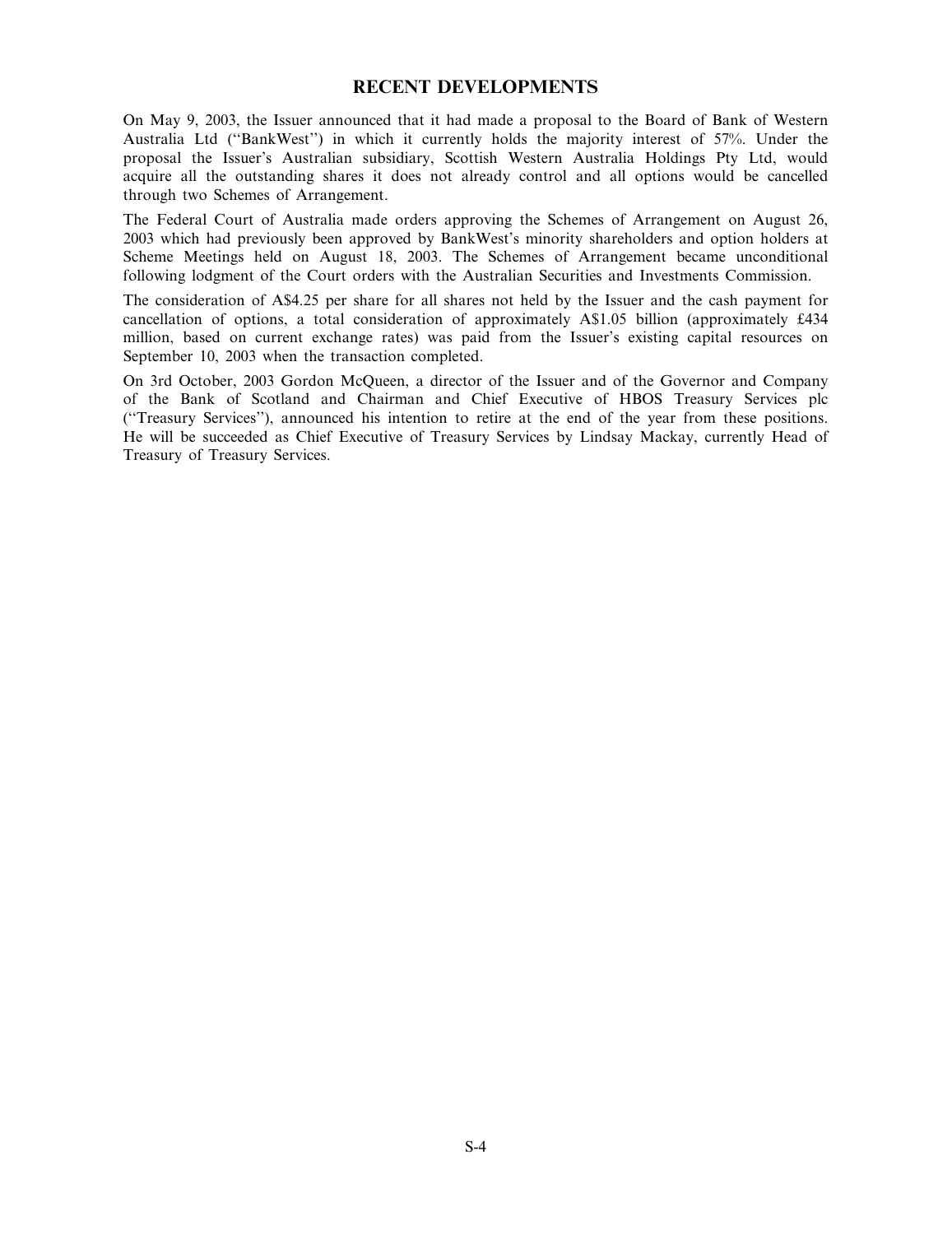# CAPITALIZATION AND INDEBTEDNESS

The following table and notes thereto show the unaudited capitalization and indebtedness of the Issuer and its subsidiaries (the "HBOS Group") as at the date set forth below.  $A<sub>S</sub>$  at In

|                                                                                                                                                                          | As at June<br>30, 2003                                 |
|--------------------------------------------------------------------------------------------------------------------------------------------------------------------------|--------------------------------------------------------|
|                                                                                                                                                                          | (£ millions)                                           |
| Authorized capital<br>8.117% Non-Cumulative Perpetual Preference Shares Class A (of £10 each)<br>7.754% Non-Cumulative Perpetual Preference Shares Class B (of £10 each) | 375<br>125<br>200<br>2,000<br>3<br>1<br>1,185<br>3,889 |
|                                                                                                                                                                          | As at June<br>30, 2003                                 |
|                                                                                                                                                                          | $(\in$ millions)<br>1,500                              |
|                                                                                                                                                                          | 1,500                                                  |
|                                                                                                                                                                          | As at June<br>30, 2003                                 |
|                                                                                                                                                                          |                                                        |
|                                                                                                                                                                          | (US\$ millions)<br>2,500                               |
|                                                                                                                                                                          | 2,500                                                  |
|                                                                                                                                                                          | As at June<br>30, 2003                                 |
|                                                                                                                                                                          | (£ millions)                                           |
| <b>Issued Capital</b><br>$9\frac{3}{4}$ % Non-Cumulative Irredeemable Preference Shares (of £1 each, fully paid)                                                         | 300<br>100<br>959<br>13,495                            |
|                                                                                                                                                                          | 14,854<br>461<br>2,350                                 |
|                                                                                                                                                                          | 2,811                                                  |
| Subordinated loan capital $^{(2)}$                                                                                                                                       | 4,048<br>7,427                                         |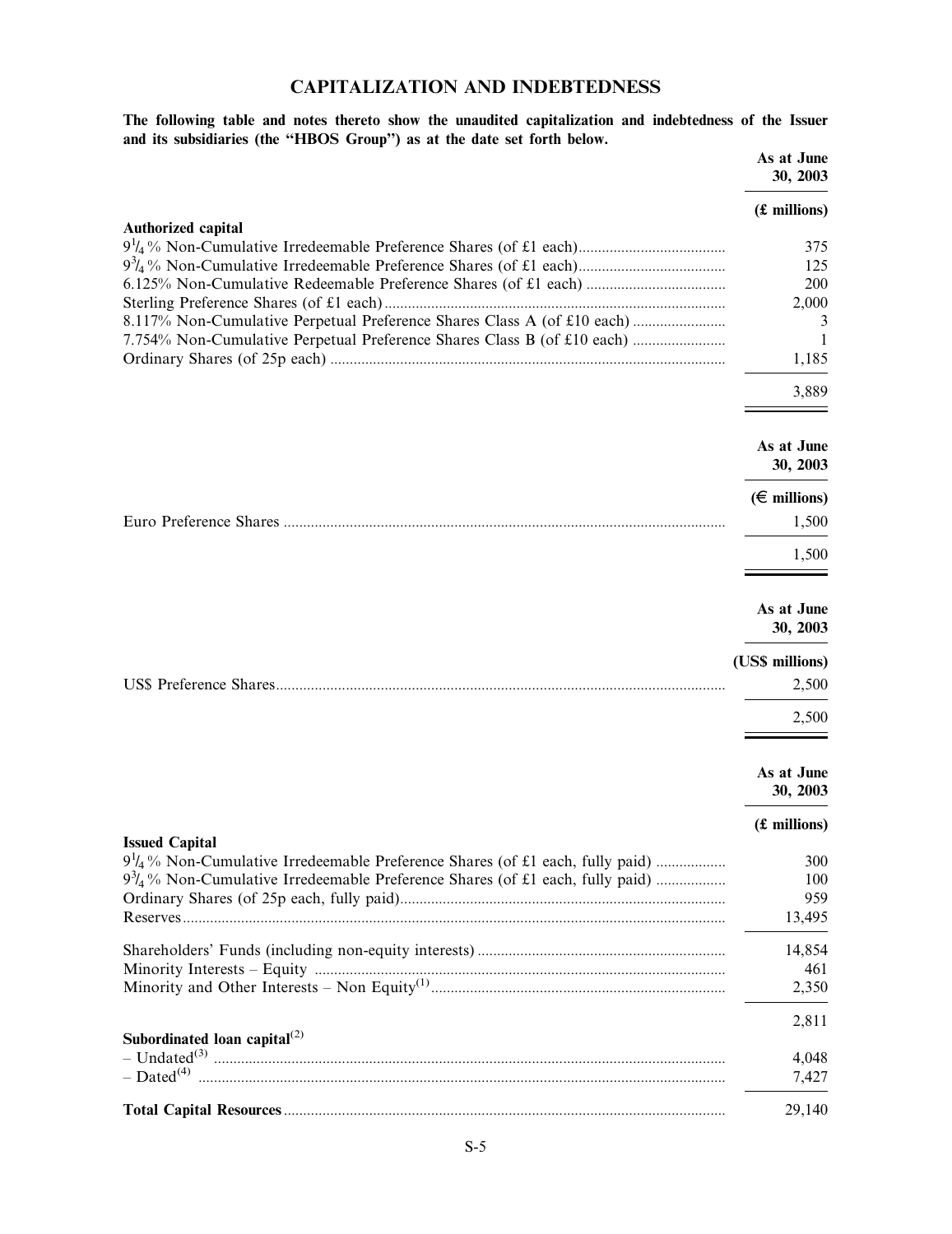| As at June<br>30, 2003 |
|------------------------|
| (£ millions)           |
| 41.712                 |
| 161,333                |
| 91,817                 |
| 294,862                |
| 324,002                |
|                        |

(1) The Minority and Other Interests  $-$  Non Equity were comprised as follows:

|  | As at June<br>30, 2003 |
|--|------------------------|
|  | $(f.$ millions)        |
|  | 641                    |
|  | 600                    |
|  | 250                    |
|  | 150                    |
|  | 245                    |
|  | 289                    |
|  | 198                    |
|  | (23)                   |
|  | 2.350                  |

<sup>(</sup>i) The Issuer provides a subordinated guarantee in respect of each of the issue of US\$1 billion 6.85% Guaranteed Non-voting Noncumulative Perpetual Preferred Securities issued by HBOS Capital Funding No. 1 L.P., the issue of £600,000,000 6.461% Guaranteed Non-voting Non-cumulative Perpetual Preferred Securities issued by HBOS Capital Funding L.P., the issue of £245,000,000 7.881% Guaranteed Non-voting, Non-cumulative, Preferred Securities issued by HBOS Sterling Finance (Jersey) L.P. and the issue of €415,000,000 Fixed to Floating Guaranteed Non-voting, Non-cumulative, Preferred Securities issued by HBOS Euro Finance (Jersey) L.P.

<sup>(</sup>ii) The Governor and Company of the Bank of Scotland (``Bank of Scotland'') has provided a subordinated guarantee in respect of each of the issues of £250,000,000 8.117% Non-cumulative Perpetual Preferred Securities Class A and £150,000,000 7.754% Noncumulative Perpetual Preferred Securities Class B by Bank of Scotland Capital Funding L.P. All other non-equity minority interests are unguaranteed.

<sup>(2)</sup> All loan capital issued by the HBOS Group, as detailed in the tables below, has been issued on an unsecured basis. Unless otherwise stated, issues of loan capital are unguaranteed.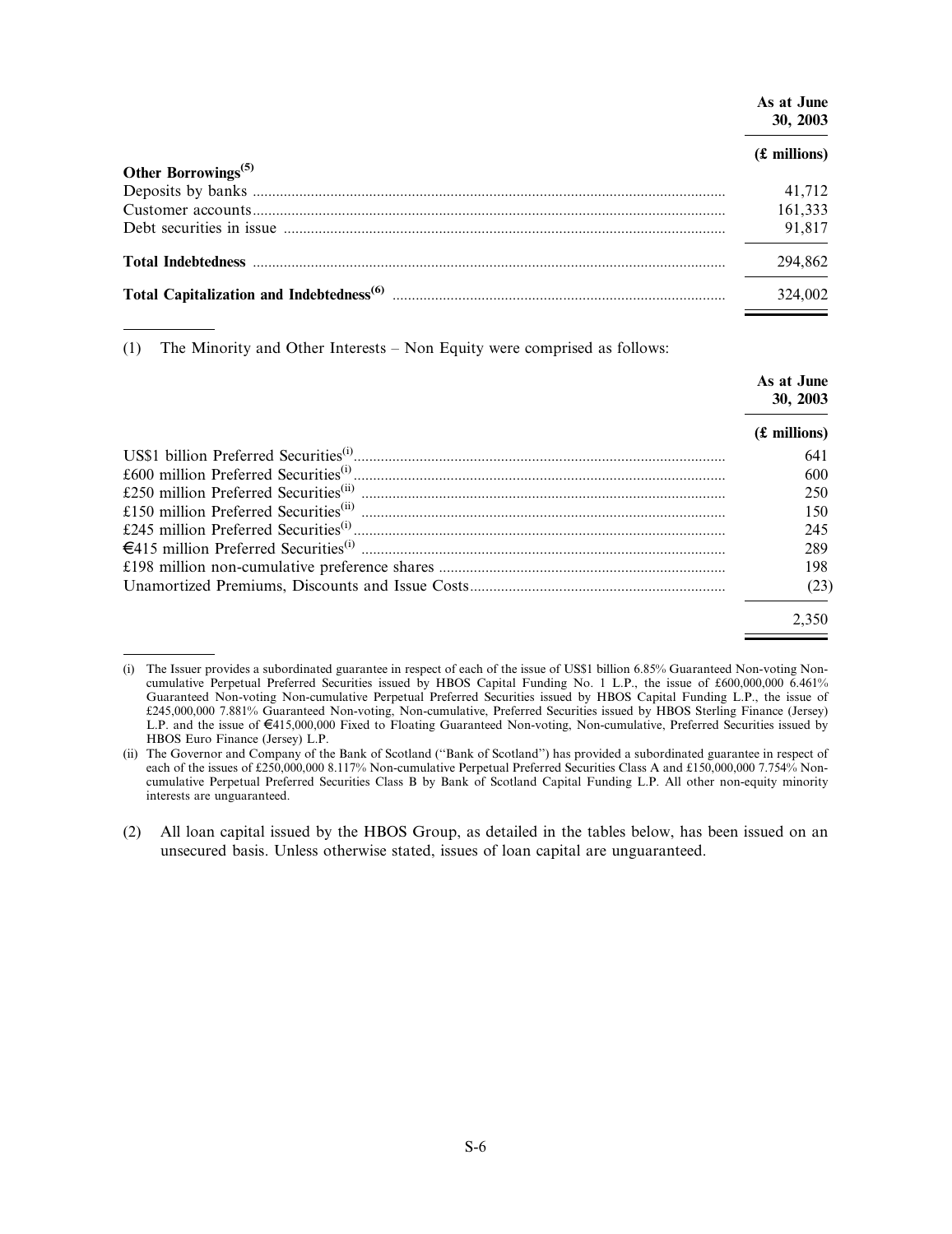(3) The Subordinated Undated Loan Capital was comprised as follows:

As at June 30, 2003

| $(f.$ millions) |
|-----------------|
| 348             |
| 150             |
| 150             |
| 300             |
| 214             |
| 182             |
| 200             |
| 200             |
| 209             |
| 151             |
| 150             |
| 150             |
| 97              |
| 100             |
| 100             |
| 100             |
| 75              |
| 46              |
| 50              |
| 500             |
| 600             |
| (24)            |
| 4.048           |

<sup>(</sup>i) Clerical Medical Investment Group (Holdings) Limited (``CMIG'') (a wholly owned subsidiary of the Issuer) has provided a subordinated guarantee to Clerical Medical Finance plc (''CMF'') (a wholly owned subsidiary of CMIG) in relation to the issue by CMF of £200 million 7.375% Undated Subordinated Guaranteed Bonds.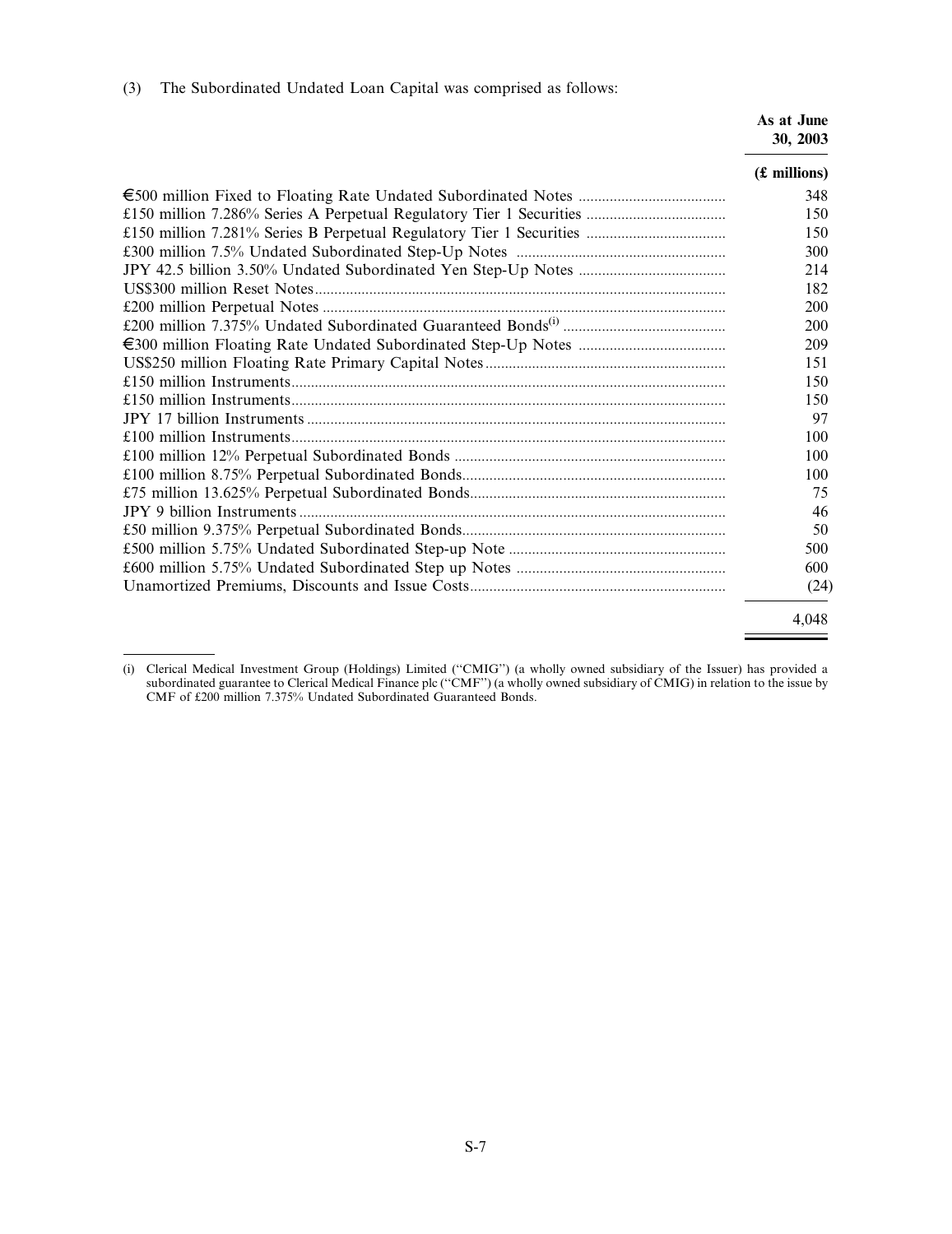|                                                                           | As at June<br>30, 2003 |
|---------------------------------------------------------------------------|------------------------|
|                                                                           | (£ millions)           |
|                                                                           | 182                    |
|                                                                           | 400                    |
|                                                                           | 91                     |
|                                                                           | 75                     |
|                                                                           | 60                     |
|                                                                           | 452                    |
| US\$500 million Floating Rate Subordinated Step-up Callable Notes 2009    | 303                    |
|                                                                           | 348                    |
|                                                                           | 75                     |
|                                                                           | 303                    |
|                                                                           | 75                     |
|                                                                           | 91                     |
|                                                                           | 5                      |
|                                                                           | 522                    |
|                                                                           | 272                    |
| £200 million Floating Rate Step-up Callable Subordinated Notes 2012       | <b>200</b>             |
|                                                                           | 9                      |
|                                                                           | 31                     |
| €1,000 million Subordinated Callable Fixed/Floating Rate Instruments 2013 | 696                    |
|                                                                           | 226                    |
|                                                                           | 605                    |
|                                                                           | 307                    |
|                                                                           | 250                    |
|                                                                           | 696                    |
|                                                                           | 150                    |
|                                                                           | 250                    |
|                                                                           | 500                    |
|                                                                           | 278                    |
|                                                                           | (25)                   |
|                                                                           | 7.427                  |

<sup>(</sup>i) These notes, the proceeds of which are on-lent to Bank of Scotland are liabilities of Scotland International Finance No. 2 B.V. (``SIF No. 2'') a wholly owned subsidiary undertaking of Bank of Scotland, and are guaranteed by Bank of Scotland on a subordinated basis.

<sup>(</sup>ii) These notes, the proceeds of which are on-lent to the Issuer, are liabilities of SIF No. 2, a wholly owned subsidiary undertaking of Bank of Scotland, and are guaranteed on a subordinated basis jointly and severally by the Issuer and Bank of Scotland.

<sup>(</sup>iii) CMIG has provided a subordinated guarantee to CMF in relation to the issue by CMF of 6.45% Fixed/Floating Subordinated Guaranteed Bonds 2023.

<sup>(5)</sup> As indicated in the table on page S-6, as at June 30, 2003, the HBOS Group had other borrowings of £294,862 million (including deposits by banks of £41,712 million, customer accounts of £161,333 million and debt securities in issue of £91,817 million). Save for £295 million of the HBOS Group's debt securities in issue which are unguaranteed but secured on advances to customers and certain other assets of the HBOS Group and £10,830 million of the HBOS Group's debt securities in issue which are unguaranteed but secured on asset backed securities of the HBOS Group, none of the other borrowings listed is secured or guaranteed. As at June 30, 2003, the HBOS Group had contingent liabilities (including guarantees) of £3,255 million. No account has been taken of intra-HBOS Group guarantees.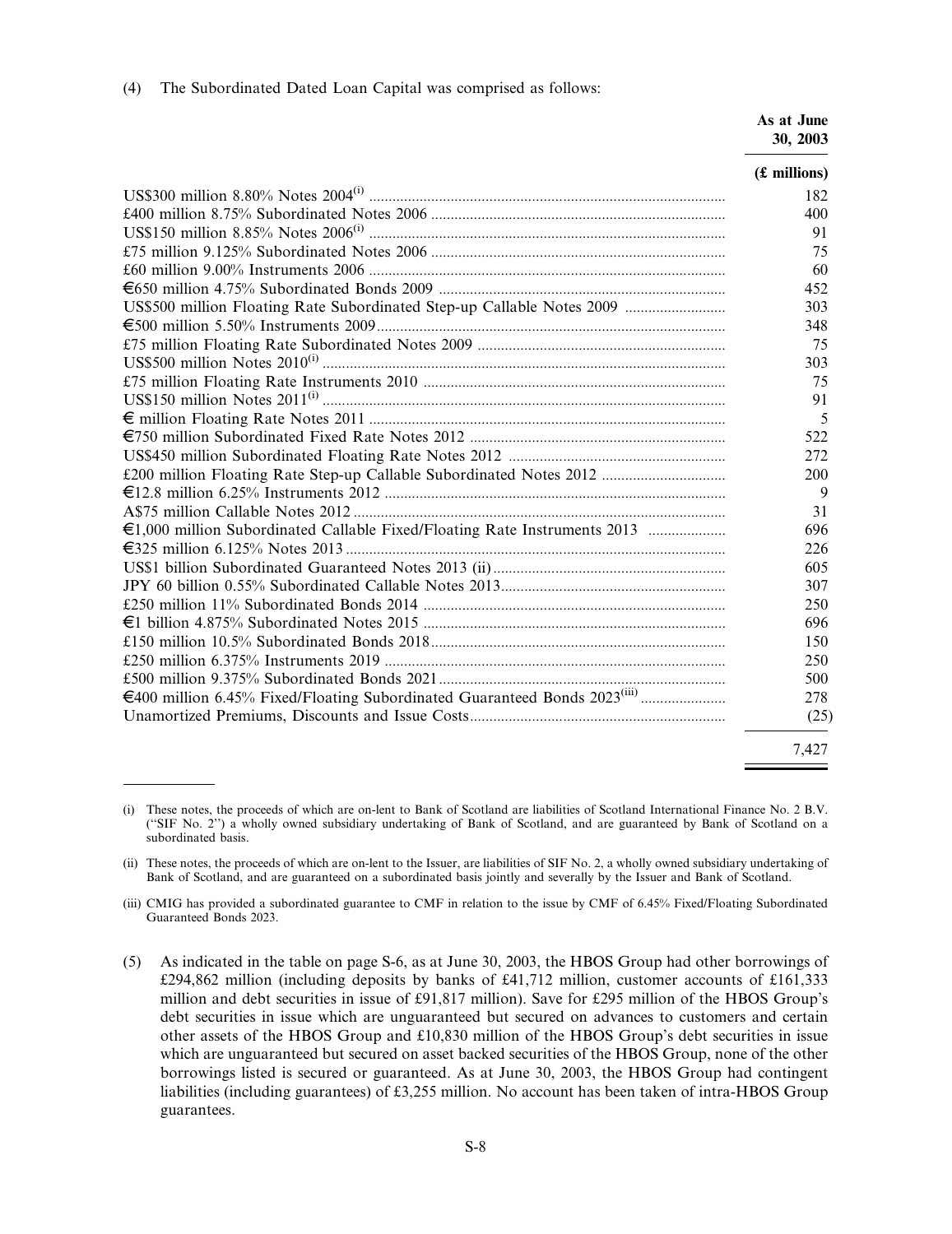(6) Since June 30, 2003 there have been no material changes in the HBOS Group's capitalization, indebtedness, contingent liabilities or guarantees, save for the issue by the Issuer of  $\epsilon$ 750,000,000 Undated Subordinated Fixed to Floating Rate Notes on 14 October 2003.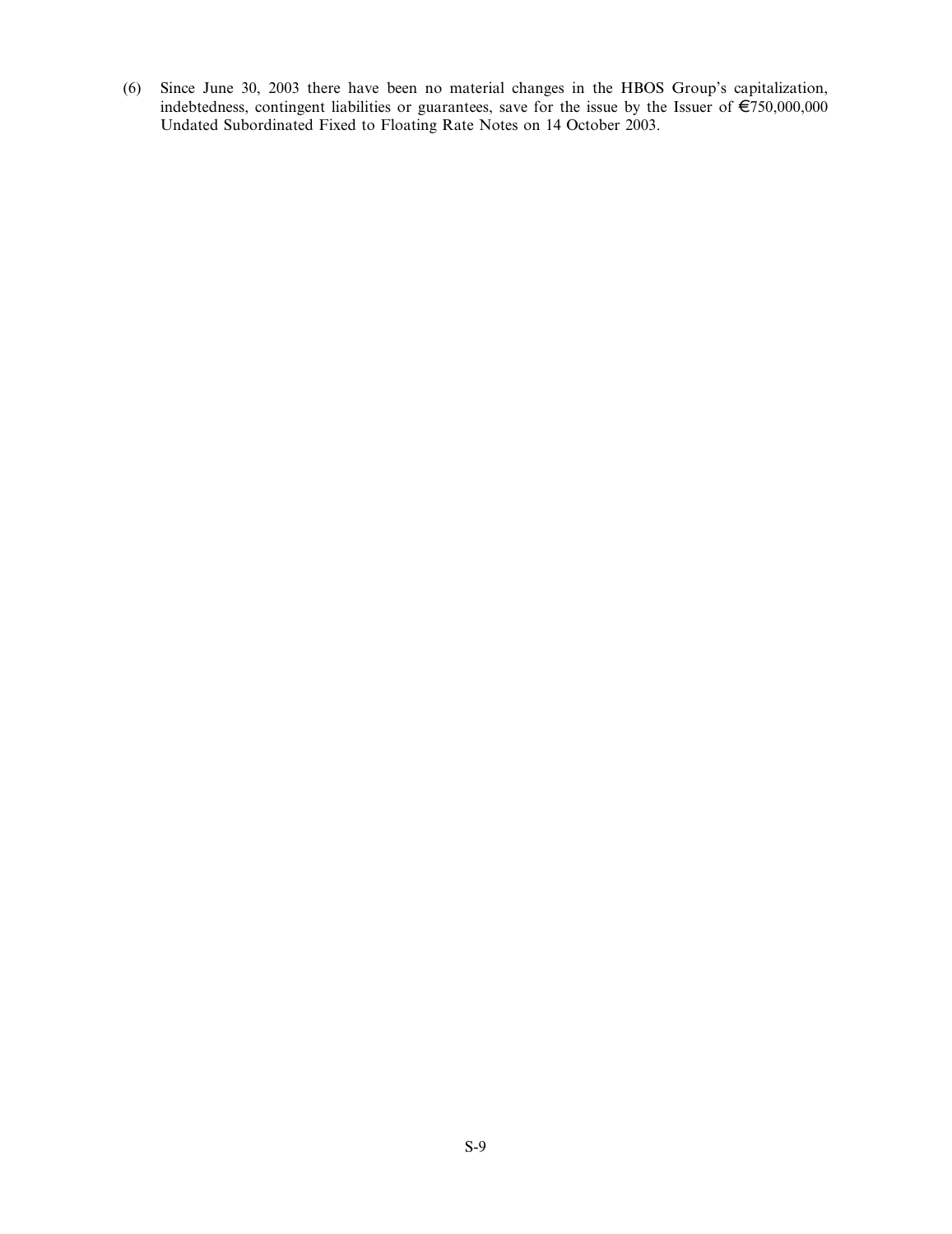## DESCRIPTION OF NOTES

The following description of the particular terms of the Notes offered hereby supplements, and in certain places modifies and supersedes, the description of the general terms and provisions of the Notes set forth in the accompanying Offering Memorandum, to which description reference is hereby made. Capitalized terms not defined herein have the meanings assigned to such terms in the accompanying Offering Memorandum. The section references used below refer to the Amended and Restated Indenture dated as of April 30, 2003, as amended, supplemented or otherwise modified and in effect from time to time among the Issuer, Bank of Scotland, SIF No. 2 and The Bank of New York as Trustee and as amended, supplemented and modified by the Supplemental Indenture to be dated October 30, 2003 between the Issuer and Bank of New York as Trustee (the "Indenture"). The following summaries of the Indenture do not purport to be complete and are qualified in their entirety by reference to all the provisions of the Indenture.

#### General

The Notes will be designated as the Issuer's 6.00% Subordinated Notes due 2033 (the "Notes") and will bear interest from October 30, 2003, payable semi-annually in arrears, on each May 1 and November 1, beginning May 1, 2004, to the persons in whose names the Notes are registered at the close of business on April 15 or October 15, as the case may be, next preceding such May 1 or November 1. The first payment on May 1, 2004 will be a long first coupon of 181 days. The Notes will mature on November 1, 2033 (the "Final Maturity Date") and be redeemed at par. The Notes are not redeemable prior to the Final Maturity Date by the Issuer, except in the event that the Notes become subject to certain taxation in which case the Issuer may be entitled to redeem the Notes as set forth under "Description of the Notes and the Guarantees – Optional Tax Redemption" in the accompanying Offering Memorandum. The Notes will be issued under the Indenture. The place of payment for the Notes shall be The City of New York and payments in respect of the Notes shall be made on days which are Business Days in New York.

The Notes will constitute unsecured and subordinated debt obligations of the Issuer. By purchasing Notes, each Holder of Notes is deemed to acknowledge that its claims against the Issuer under the Notes are subordinated to the claims of Senior Creditors of the Issuer. See "Subordination" below. The Notes will be sold in denominations of \$1,000 and integral multiples of \$l,000 in excess thereof (or, in the case of any sale to an "accredited investor" as defined in Regulation D promulgated under the Securities Act, in minimum amounts of \$250,000 and integral multiples of \$1,000 in excess thereof). See "Description of the Notes and the Guarantees - General" in the accompanying Offering Memorandum.

Additional Notes may be issued with the same terms as the Notes offered hereby without the consent of any Holder, which will be consolidated and form one series with the Notes previously offered hereby).

The Notes sold to qualified institutional buyers ("QIBs") in reliance on Rule 144A, will initially be represented by interests in one or more global notes in registered form (the "Rule 144A Global Notes''). The Notes sold to investors in reliance on Regulation S under the Securities Act will initially be represented by interests in one or more global notes in registered form (the "Regulation S Global Notes" and, together with the Rule 144A Global Notes, the "Global Notes"). On the Closing Date, the Global Notes will be deposited with the Trustee as custodian for DTC, in New York, and registered in the name of DTC or its nominee, in each case for credit to an account of a direct or indirect participant in DTC as described below. Beneficial interests in the Rule 144A Global Notes may not be exchanged for beneficial interests in the Regulation S Global Notes at any time except in the limited circumstances described in the accompanying Offering Memorandum. See ``Description of the Notes and the Guarantees  $-$  Depositary Procedures  $-$  Exchange Among the Global Notes" in the accompanying Offering Memorandum.

Notes sold to "accredited investors" as defined in Regulation D promulgated under the Securities Act, if any, will be represented by Notes in definitive form.

The Global Notes may be transferred, in whole and not in part, only to another nominee of DTC or to a successor of DTC or its nominee. Beneficial interests in the Global Notes may not be exchanged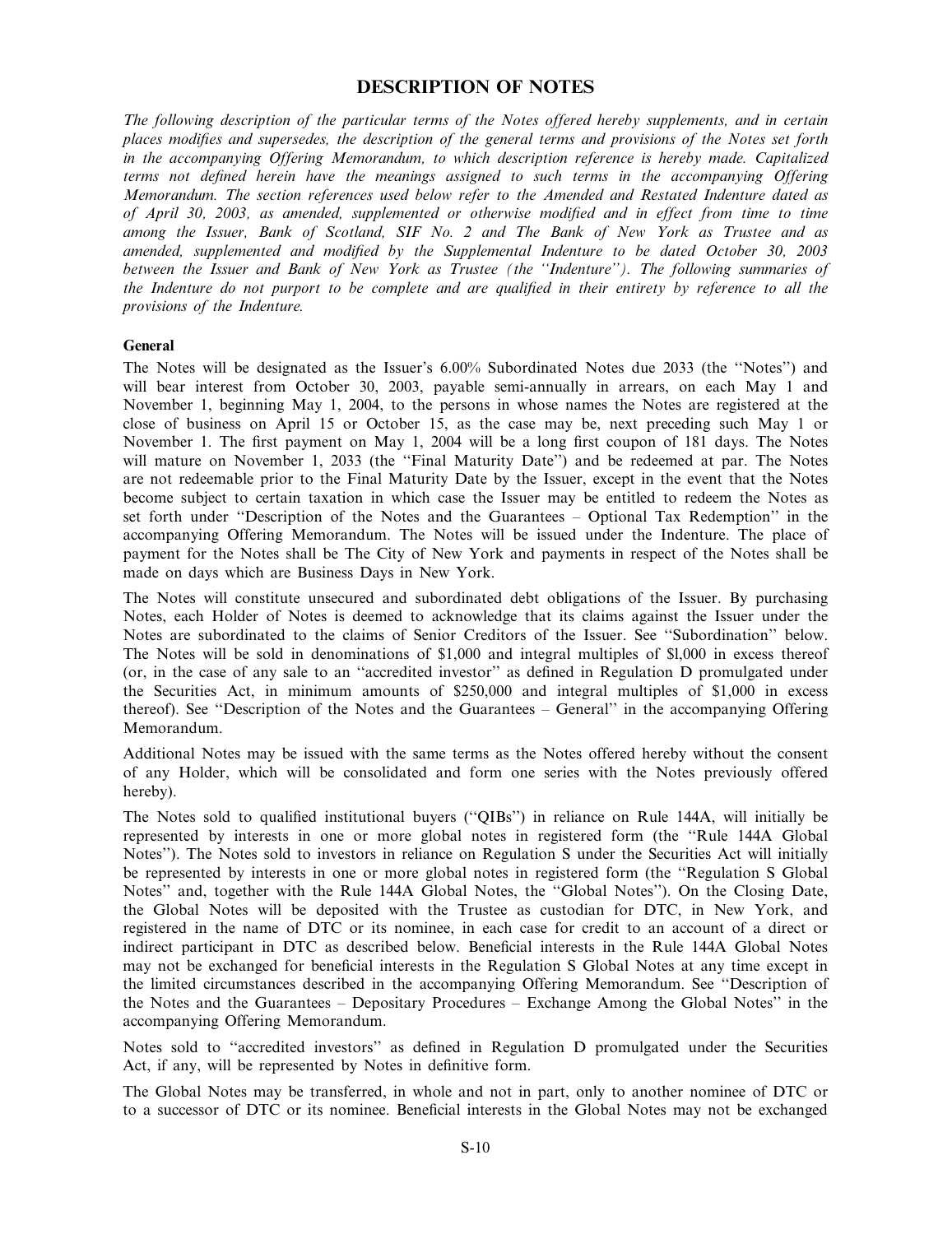for Notes in definitive form except in the limited circumstances described in the accompanying Offering Memorandum. See "Description of the Notes and the Guarantees  $-$  Depositary Procedures  $-$ Exchange of Global Notes for Definitive Notes" in the accompanying Offering Memorandum.

Notes sold to QIBs in reliance on Rule 144A (including beneficial interests in the Rule 144A Global Notes) will be subject to certain restrictions on transfer and will bear a restrictive legend as described under ``Notice to Purchasers'' in the accompanying Offering Memorandum. In addition, transfers of beneficial interests in the Global Notes will be subject to the applicable rules and procedures of DTC and its direct or indirect participants (including, if applicable, those of Euroclear and Clearstream, Luxembourg) which may change from time to time.

There are no time limits affecting the validity of claims to interest and repayment of principal under the Notes.

#### **Subordination**

The rights and claims of the Trustee and the Holders of Notes against the Issuer are subordinated to the claims of Senior Creditors of the Issuer. See "Description of the Notes and the Guarantees -Subordinated Notes (other than Undated Notes) issued by Issuers other than Bank of Scotland  $-$ Subordination'' in the accompanying Offering Memorandum.

#### Events of Default, Defaults and Limited Right of Acceleration

An Event of Default shall occur only in the case of the winding up, liquidation or sequestration of the Issuer (other than in connection with a scheme of amalgamation or reconstruction not involving bankruptcy or insolvency). If an Event of Default shall occur, the principal amount of the Notes shall, without any act by the Trustee or the Holders of Notes, become immediately due and payable without presentment, demand, protest or other notice of any kind (Indenture §§ 501 and 502). There will be no other right of acceleration of the maturity of the outstanding Notes, whether upon a default in the making of any payment of principal or interest with respect to the Notes or in the performance of any covenant of the Issuer or otherwise. The Trustee may, however, petition for the winding up, liquidation or sequestration of the Issuer upon the occurrence of a Default, as described below.

The following shall be a Default with respect to the Notes: (a) failure by the Issuer to pay any interest on any Notes when due, continued for 30 days, or (b) failure by the Issuer to pay principal or the Redemption Price of any Note when due. If a Default occurs, the Issuer shall, upon demand of the Trustee, pay to the Trustee for the benefit of the Holders the amount then due and payable on such Notes, and if the Issuer fails to pay such amounts forthwith upon such demand, the remedies of the Trustee shall be limited to petitioning for the winding up, liquidation or sequestration of the Issuer and proving the amounts due and payable and claiming in such winding up, liquidation or sequestration; provided that the Trustee or any Holder may not, by virtue of a Default, accelerate the maturity of any of the outstanding Notes. Upon the occurrence of a Default with respect to the Notes, the Holders shall not at any time be entitled to exercise any right of set-off or counterclaim which may be available to a Holder against amounts owing by the Issuer in respect of the Notes. If, notwithstanding the provisions of the preceding sentence, any of the rights and claims of any Holder is discharged by set-off, such Holder will immediately pay an amount equal to the amount of such discharge to the Issuer or, if applicable, the liquidator or trustee or receiver in bankruptcy of the Issuer to be held on trust for the unsubordinated creditors of the Issuer and until such time as payment is made will hold a sum equal to such amount in trust for the Issuer or, if applicable, the liquidator or trustee or receiver in bankruptcy of the Issuer. Accordingly, such discharge will be deemed not to have taken place (Indenture §§ 503 and 507).

## Certain Additional Limitations

In the event of the bankruptcy, liquidation, sequestration or winding up of the Issuer, if any payment or distribution of assets of the Issuer of any kind or character, whether in cash, property or securities, including any such payment or distribution which may be payable or deliverable by reason of the payment of any other indebtedness of the Issuer being subordinated to the payment of the Notes issued by the Issuer, shall be received by the Trustee or the Holders of the Notes, before the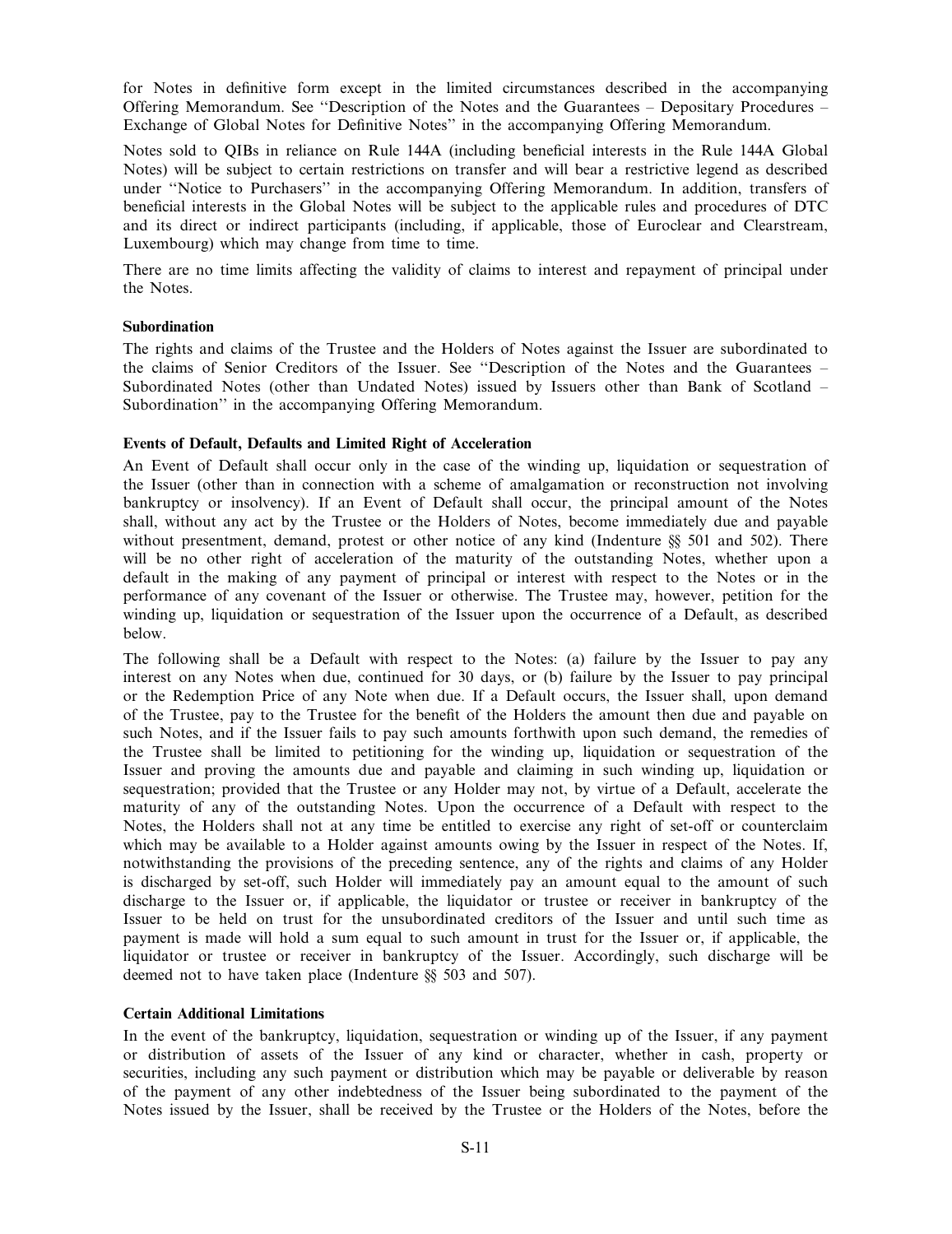claims of all Senior Creditors (as such term is defined in "Description of the Notes and the Guarantees – Subordinated Notes (other than Undated Notes) issued by Issuers other than Bank of Scotland – Subordination'') of the Issuer have been paid in full, such payment or distribution shall be held in trust by the Trustee or such Holders, as applicable, and shall be immediately returned by it or them to the liquidator or trustee or receiver in bankruptcy of the Issuer. Thereupon, such payment or distribution will be deemed not to have been made or received. If any of the said rights and claims of any Holder of the Notes against the Issuer is discharged by set-off, such Holder will immediately pay an amount equal to the amount of such discharge to the liquidator or trustee or receiver in bankruptcy of the Issuer and until such time as payment is made will hold a sum equal to such amount in trust for the liquidator or trustee or receiver in bankruptcy of the Issuer. Accordingly, such discharge will be deemed not to have taken place. (Subordinated Indenture  $$1006(d)$ ).

#### Other Provisions

The subordination provisions of the Indenture apply only to amounts payable under the Notes and nothing contained therein shall affect or prejudice any claim by the Trustee against the Issuer in respect of the costs, charges, expenses, liabilities, indemnification or remuneration of the Trustee. (Subordinated Indenture § 1006(e)).

Nothing contained in the subordination provisions of the Indenture in any way restricts the right of the Issuer to issue debt obligations, or to give any guarantee or indemnity of any nature, ranking in priority to or pari passu with or junior to the obligations of the Issuer in respect of the Notes and, if in the opinion of the Trustee, any modification to the subordination provisions to permit such ranking is necessary or expedient, the Trustee is authorized without the consent of the Holders of the Notes to concur with the Issuer in executing a supplemental indenture effecting such modification. (Subordinated Indenture § 1006(g)).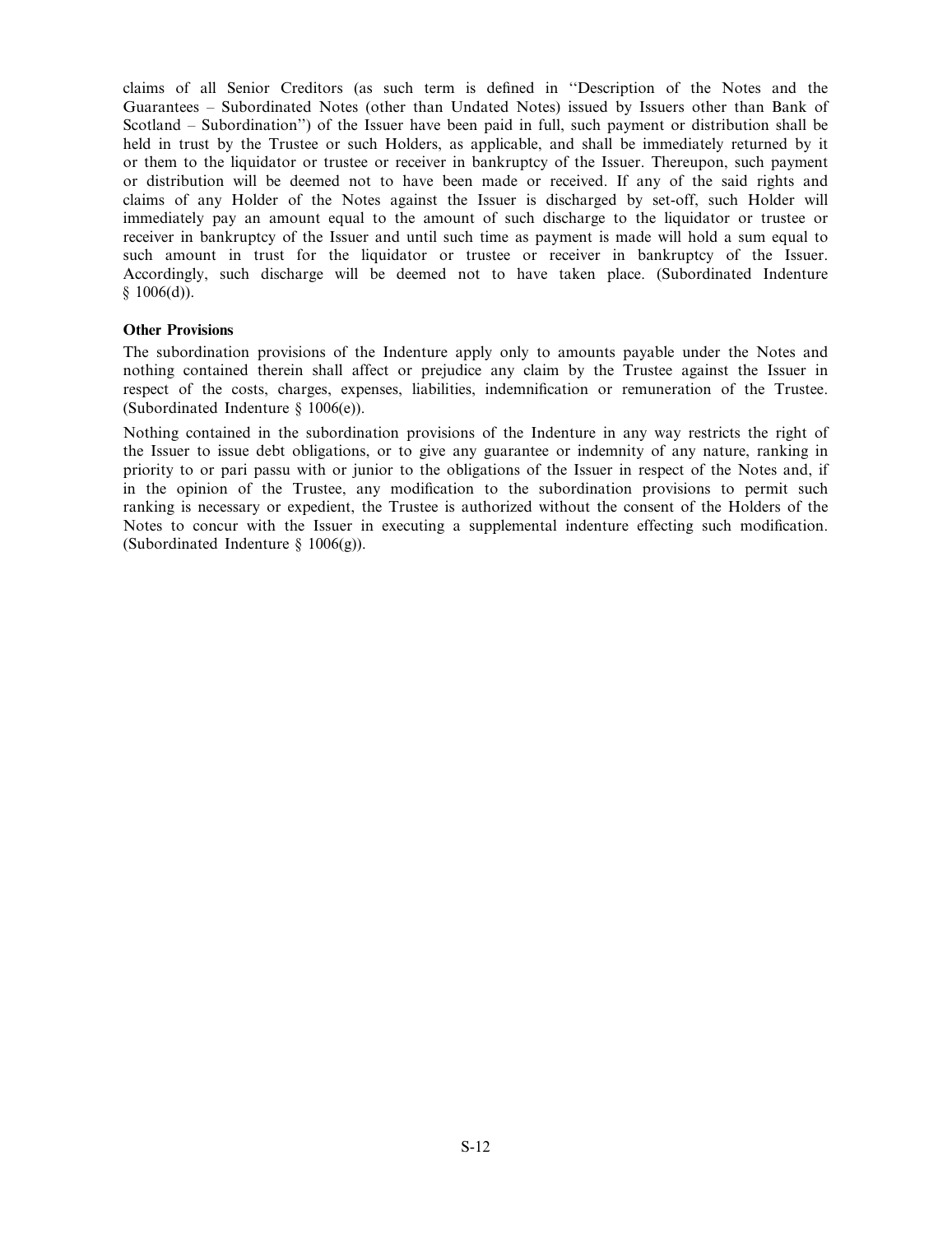## USE OF PROCEEDS

The net proceeds from the issuance of the Notes, which are expected to be \$736,365,000, after deduction of underwriting commission and selling concession incurred in connection with the issue of the Notes, will be used by the Issuer to strengthen the capital base of the Issuer and its subsidiaries and to support the continuing growth of their business.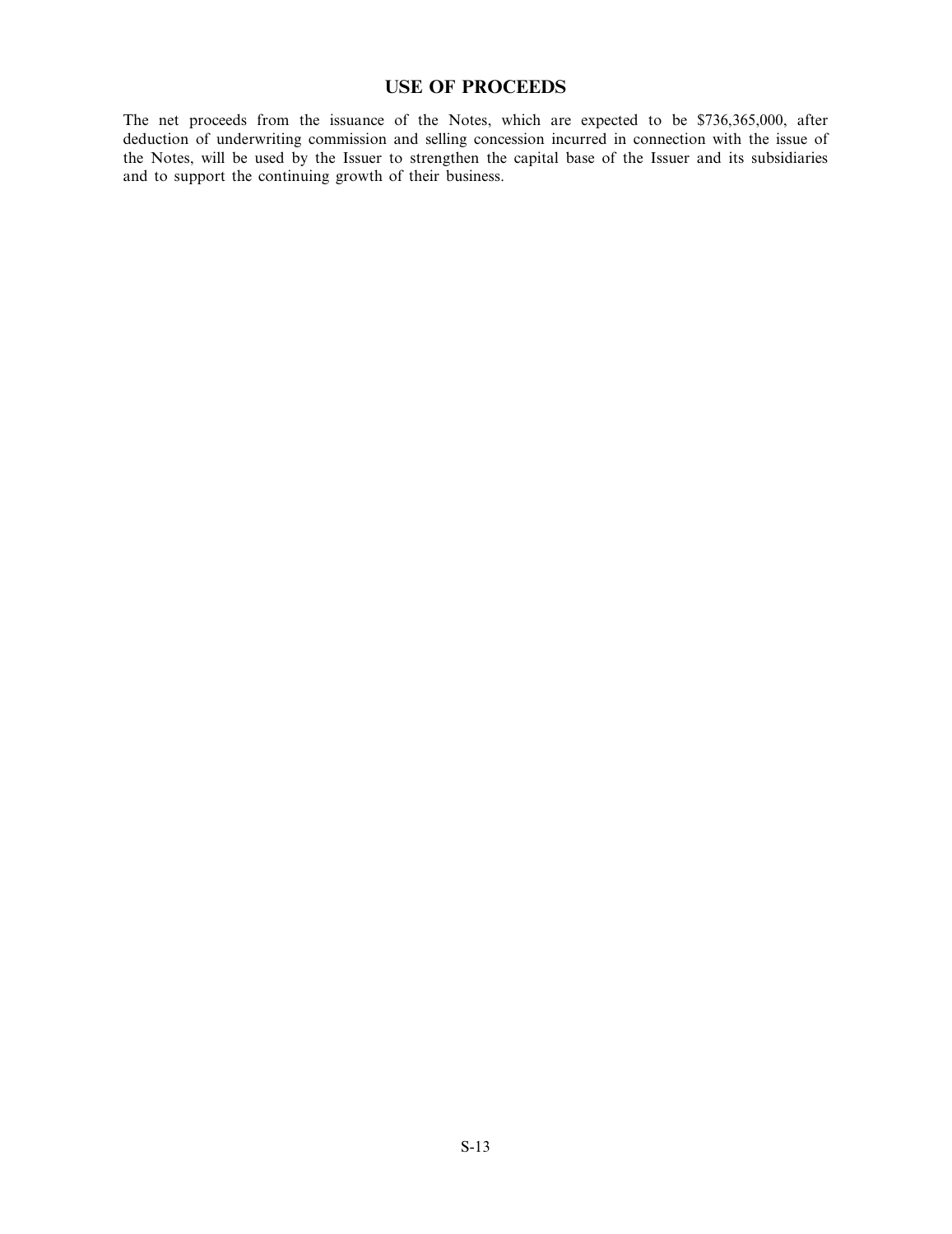# MANAGEMENT

## Board of Directors of the Issuer

| <b>Name</b>                 | <b>Position in the Issuer</b>                | Principal outside activities (if any) of<br>significance to the Issuer |
|-----------------------------|----------------------------------------------|------------------------------------------------------------------------|
| Lord Stevenson of Coddenham | $Chairman - Non-executive$<br>Director       | Pearson plc                                                            |
| Sir Ronald Garrick          | Deputy Chairman – Non-<br>executive Director |                                                                        |
| James Crosby                | Chief Executive                              |                                                                        |
| Mike Ellis                  | Group Finance Director                       |                                                                        |
| Philip Hodkinson            | Chief Executive - Insurance<br>& Investment  |                                                                        |
| Andrew Hornby               | Chief Executive – Retail<br>Banking          |                                                                        |
| Gordon McQueen              | Chief Executive – Treasury                   |                                                                        |
| Colin Matthew               | Chief Executive – Business<br>Banking        |                                                                        |
| George Mitchell             | Chief Executive – Corporate<br>Banking       |                                                                        |
| Charles Dunstone            | Non-executive Director                       | Carphone Warehouse Group plc                                           |
| Anthony Hobson              | Non-executive Director                       |                                                                        |
| Brian Ivory                 | Non-executive Director                       |                                                                        |
| John Maclean                | Non-executive Director                       |                                                                        |
| Coline McConville           | Non-executive Director                       | Clear Channel International Limited                                    |
| Sir Bob Reid                | Non-executive Director                       |                                                                        |
| Louis Sherwood              | Non-executive Director                       |                                                                        |
| Philip Yea                  | Non-executive Director                       | Investcorp International Limited                                       |

The business address for each of the Directors of the Issuer is The Mound, Edinburgh EH1 1YZ.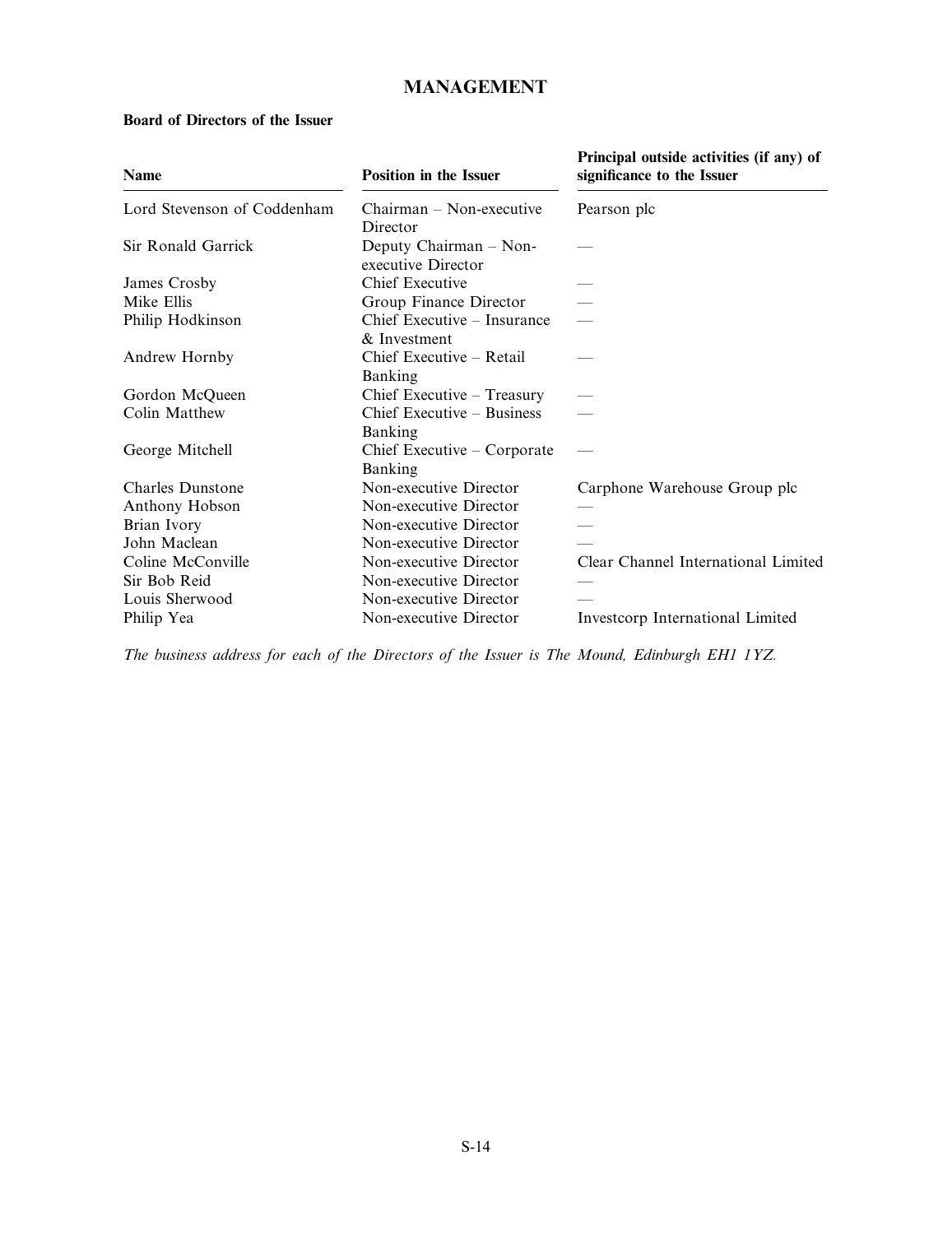# TAXATION

The Offering Memorandum contains a summary of certain tax consequences of the acquisition, ownership and disposition of the Notes under the law and practice of the United States, the Netherlands and the United Kingdom. See "Taxes" in the accompanying Offering Memorandum.

The following is not intended as tax advice and does not purport to describe all of the tax considerations that may be relevant to a prospective purchaser of Notes. PROSPECTIVE PURCHASERS ARE URGED TO SATISFY THEMSELVES AS TO THE OVERALL TAX CONSEQUENCES OF PURCHASING, HOLDING AND/OR SELLING THE NOTES.

#### United Kingdom

It is expected that interest will be payable on the Notes without withholding or deduction on account of United Kingdom taxation.

No stamp duty or stamp duty reserve tax should be payable in respect of the Notes.

#### Proposed European Withholding Tax

On June 3, 2003 the European Union Council of Economic and Finance Ministers ("ECOFIN") agreed on proposals under which, with effect from 1st January 2005, member states of the European Union will be required to provide to the tax authorities of another member state details of payments on interest or other similar income paid by a person within its jurisdiction to an individual resident in that other member state, except that Belgium, Luxembourg and Austria will instead be required to operate a withholding system for a transitional period in relation to such payments (the ending of such transitional period being by reference to the conclusion of certain other agreements relating to information exchange with certain other countries).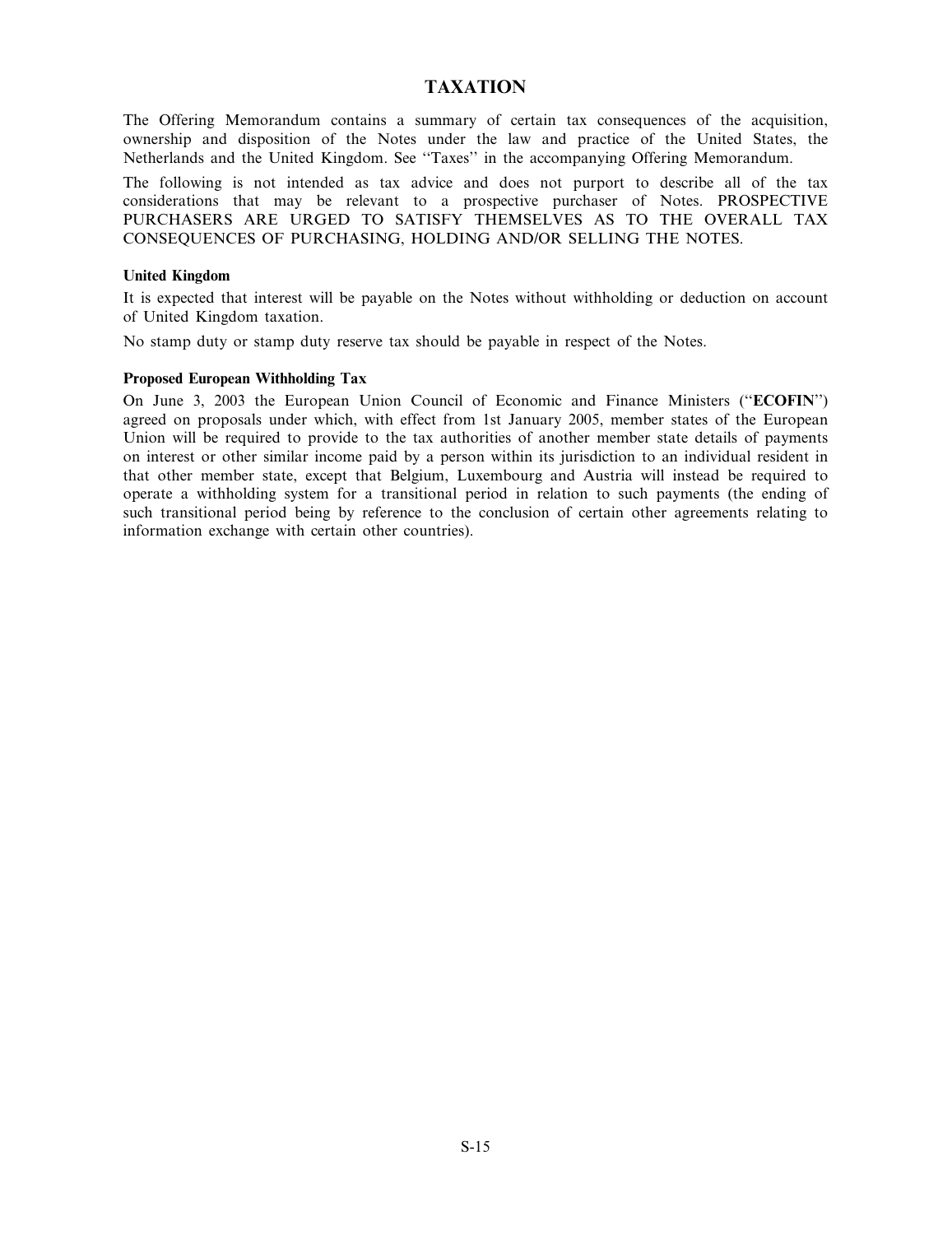## PLAN OF DISTRIBUTION

Under the terms of and subject to the conditions contained in a Terms Agreement (the "Terms Agreement''), dated October 24, 2003, which supplements the Amended and Restated Private Placement Agreement dated April 30, 2003 between, among others, the Issuer and the agents named below (the "Initial Purchasers"), the Initial Purchasers have severally agreed to purchase, and the Issuer has agreed to sell to them severally, the respective principal amounts of Notes set forth opposite their respective names below):

| Name | Principal<br>Amount of<br><b>Notes</b> |
|------|----------------------------------------|
|      | \$250,000,000<br>\$250,000,000         |
|      | \$250,000,000                          |
|      | \$750,000,000                          |

The Terms Agreement provides that the obligations of the Initial Purchasers to pay for and accept delivery of the Notes is subject to approval of certain legal matters by their counsel and to certain other conditions. The Initial Purchasers are obligated to take and pay for all, and not some only, of the Notes that they have agreed to purchase, if any are taken.

The Initial Purchasers initially propose to offer the Notes at the offering price set forth on the cover page of this Offering Memorandum Supplement and may offer the Notes to certain dealers at a price that represents a concession not in excess of 0.40% of the principal amount of the Notes. The Initial Purchasers may allow and such dealers may reallow a concession not in excess of 0.20% of such principal amount to certain other dealers. After the initial offering of the Notes, the offering price and such concessions may be changed.

The Notes are not being registered under the Securities Act in reliance upon Regulation S and the exemptions from registration provided by Rule 144A and Section 4(2) of the Securities Act and Regulation D promulgated thereunder. The Notes are being offered hereby only (A) to QIBs in reliance on Rule 144A, (B) outside the United States to persons other than U.S. Persons (as defined in Regulation S) ("Regulation S Purchasers") in offshore transactions in reliance upon Regulation S and  $(C)$  to institutional investors that qualify as "accredited investors" as defined in Regulation D. The minimum principal amount of Notes which may be purchased for any account is (i) \$1,000 (or the equivalent thereof in another currency or composite currency) in the case of any sale pursuant to clauses (A) or  $(B)$  of the preceding sentence and (ii) \$250,000 (or the equivalent thereof in another currency or composite currency) in the case of any sale pursuant to clause (C) of the preceding sentence.

Prior to any issuance of Notes, each Initial Purchaser will be deemed to represent and agree that:

- (i) it has not offered or sold and will not offer or sell any such Notes to persons in the United Kingdom prior to the admission of such Notes to listing in accordance with Part VI of the FSMA, except to persons whose ordinary activities involve them in acquiring, holding, managing or disposing of investments (as principal or agent) for the purposes of their businesses or otherwise in circumstances which have not resulted and will not result in an offer to the public in the United Kingdom within the meaning of the POS Regulations or the FSMA;
- (ii) it has only communicated or caused to be communicated and will only communicate or cause to be communicated any invitation or inducement to engage in investment activity (within the meaning of Section 21 of the FSMA) received by it in connection with the issue or sale of any Notes in circumstances in which Section 21(1) of the FSMA does not apply to the Issuer, as issuer;
- (iii) it has complied and will comply with all applicable provisions of the FSMA (and all rules and regulations made pursuant to the FSMA) with respect to anything done by it in relation to the Notes in, from or otherwise involving the United Kingdom; and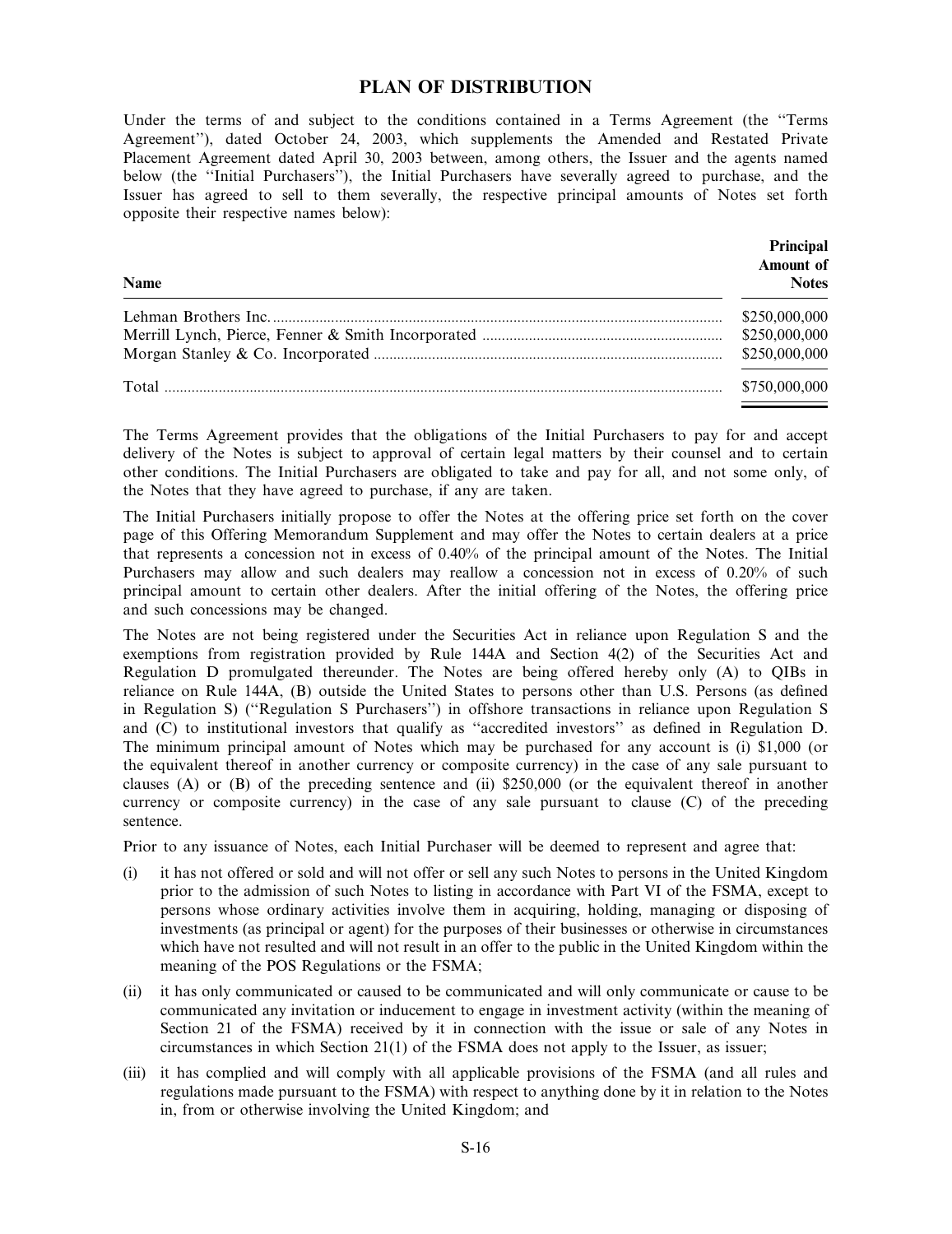(iv) with respect to offers and sales outside the United States, it will send to each distributor, dealer or person receiving a selling concession, fee or other remuneration that purchases Notes from them during the distribution compliance period (as defined in Regulation  $S$ ) a confirmation or notice substantially to the following effect:

``The Notes covered hereby have not been registered under the U.S. Securities Act of 1933 (the ``Securities Act'') and may not as a matter of U.S. law be offered and sold within the United States or to, or for the account or benefit of, U.S. persons (i) as part of their distribution at any time or (ii) otherwise until 40 days after the later of the commencement of the offering and the closing date, except in either case in accordance with Regulation S (or Rule 144A, if available) under the Securities Act. Terms used above have the meaning given to them by Regulation S''.

Until the expiration of the period ending 40 days after the later of the commencement of the offering and the date of issue of the Notes, an offer or sale of Notes within the United States by a dealer (whether or not participating in the offering) may violate the registration requirements of the Securities Act if such offer or sale is made otherwise than in accordance with Rule 144A or pursuant to another exemption from registration under the Securities Act. Furthermore, if any Notes are sold within the United States or to, or for the account or benefit of, a U.S. person (as defined in Regulation S) pursuant to Rule 144A or pursuant to another exemption from registration under the Securities Act, DTC's current procedures require that such person (i) must hold its interest in the Notes offshore through Euroclear or Clearstream, Luxembourg, as the case may be, until the expiration of the distribution compliance period (as defined in Regulation S) and (ii) upon the expiration of such distribution compliance period, certify that it bought such Notes pursuant to Rule 144A or pursuant to another exemption from registration under the Securities Act.

There is no undertaking to register the Notes hereafter and they cannot be resold except pursuant to an effective registration statement or an exemption from the registration requirements of the Securities Act. Each purchaser of the Notes offered hereby in making its purchase shall be deemed to have made the acknowledgments, representations and agreements as set forth under "Notice to Purchasers" contained on pages 2 and 3 of the accompanying Offering Memorandum.

The Initial Purchasers have agreed that the Notes may not be offered, sold, transferred or delivered in or from The Netherlands, as part of their initial distribution or as part of any re-offering, and neither this Offering Memorandum Supplement nor any other document in respect of the offering may be distributed or circulated in The Netherlands, other than to individuals or legal entities which include, but are not limited to, banks, brokers, dealers, institutional investors and undertakings with a treasury department, who or which trade or invest in securities in the conduct of a business or profession.

The Issuer has agreed to indemnify the Initial Purchasers against and to make contributions relating to certain liabilities, including liabilities under the Securities Act. The Initial Purchasers may engage in transactions with, or perform services for the Issuer in the ordinary course of business.

The Initial Purchasers may from time to time purchase and sell Notes in the secondary market, but they are not obligated to do so, and there can be no assurance that there will be a secondary market for the Notes or liquidity in the secondary market if one develops. From time to time, the Initial Purchasers may make a market in the Notes.

Some of the Initial Purchasers or their affiliates have, directly or indirectly, performed investment and/or commercial banking or financial advisory services for the Issuer or its affiliates, for which they may have received customary fees and commissions, and they expect to provide these services to the Issuer and its affiliates in the future, for which they may also receive customary fees and commissions.

In connection with the offering of the Notes, Lehman Brothers Inc., Merrill Lynch, Pierce, Fenner  $\&$ Smith Incorporated and Morgan Stanley & Co. Incorporated (the "Representatives") may engage in transactions that stabilize, maintain or support the price of the Notes, as the case may be, for a limited period. Specifically, the Representatives may over-allot in connection with the offering, creating a short position in the Notes for their own account. In addition, to cover over-allotments or to stabilize the price of the Notes, the Representatives may bid for, and purchase, Notes in the open market. Finally, the Representatives may also impose a penalty bid. This means that if the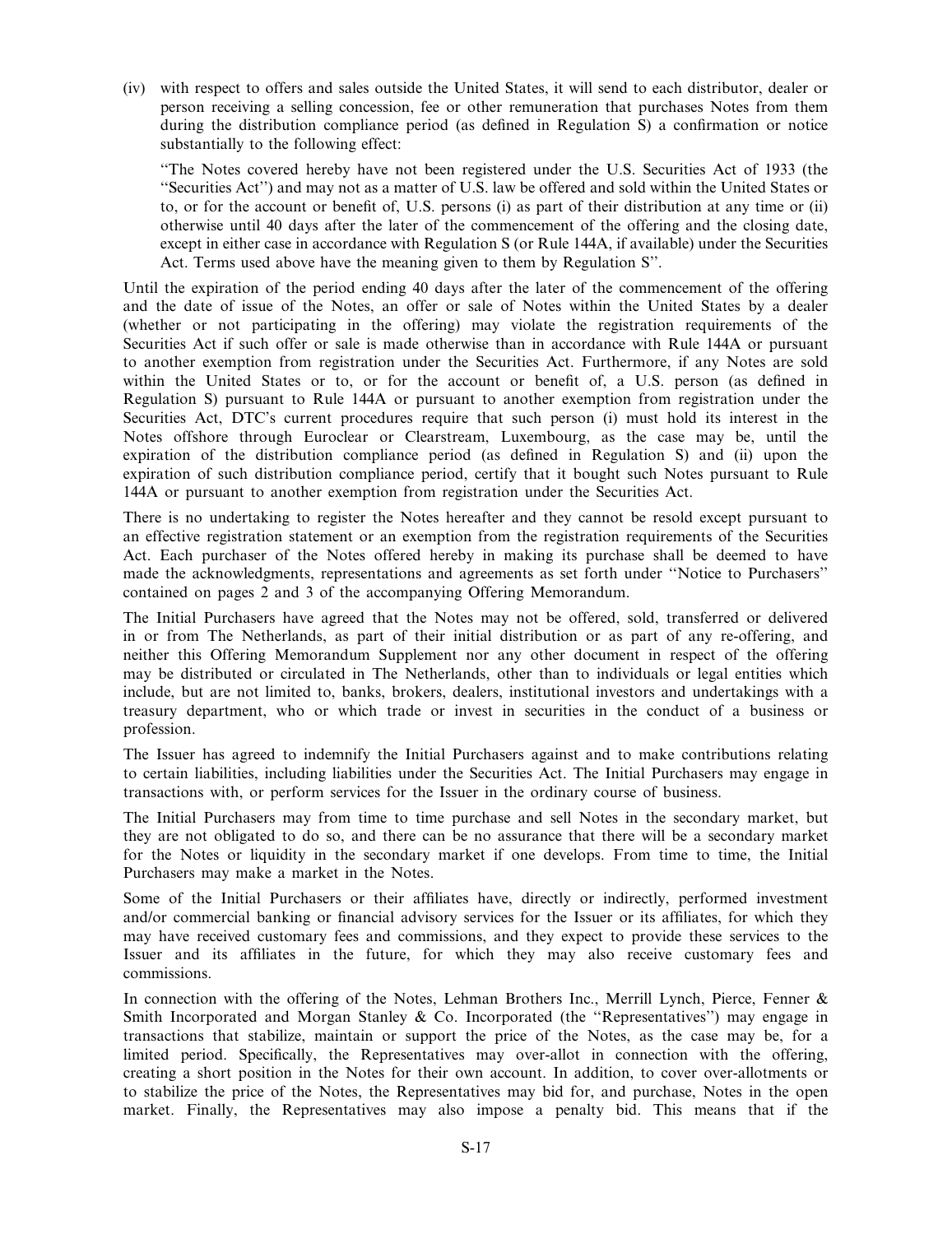Representatives purchase Notes in the open market to reduce the Representatives' initial short position or to stabilize the price of the Notes, they may reclaim the amount of the selling concession from underwriters who sold those Notes as part of the initial offering. Any of these activities may stabilize or maintain the market price of the Notes above independent market levels. In addition, the imposition of a penalty bid might have an effect on the price of a Note to the extent that it were to discourage resales of the Notes by purchasers in the offering. The Representatives are not required to engage in any of these activities, and may end any of them at any time.

The Representatives will make the Notes available for distribution on the Internet through a proprietary website and/or a third party system operated by Market Axess Inc., an Internet-based communications technology provider. Market Axess Inc. is providing the system as a conduit for communications between the Representatives and their customers and is not a party to any transaction. Market Axess Inc., a registered broker-dealer, will receive compensation from the Representatives based on transactions the Representatives conduct through the system. The Representatives will make the Notes available to their customers through Internet distributions, whether made through a proprietary or third-party system, on the same terms as distributions made through other channels.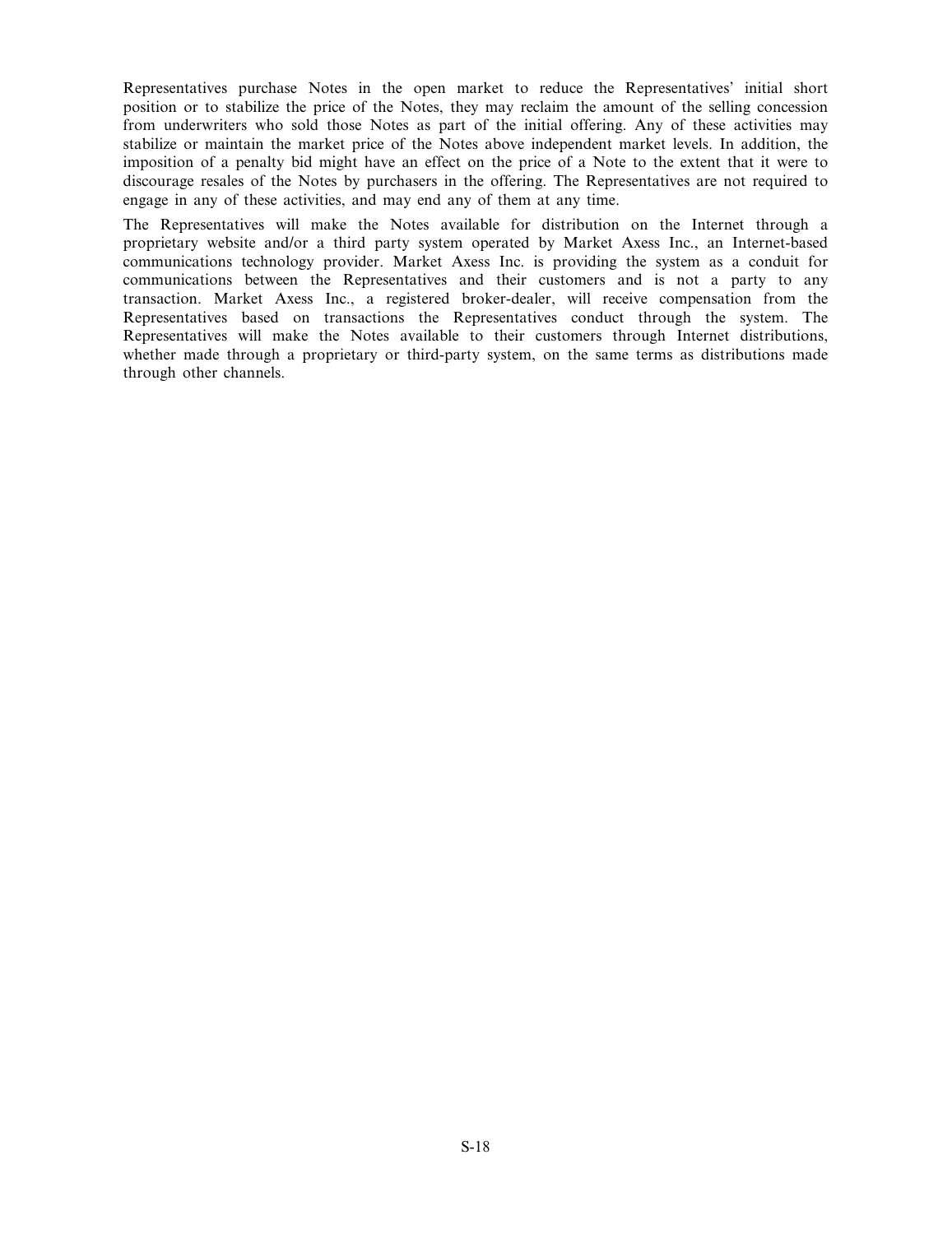# GENERAL INFORMATION

- 1. This Offering Memorandum Supplement, which, together with the Offering Memorandum comprises listing particulars, was published on October 24, 2003 and it is expected that listing of the Notes on the Official List and admission to trading by the London Stock Exchange will be granted on or around 30 October 2003, subject only to the issue of the Global Note.
- 2. Neither the Issuer nor any of its subsidiaries is or has been involved in any legal or arbitration proceedings (including any such proceedings which are pending or threatened of which the Issuer is aware) which may have or have had during the 12 months preceding the date of this Offering Memorandum Supplement, a significant effect on the financial position of the Issuer and its subsidiaries taken as a whole.
- 3. The financial statements of the HBOS Group for the three years ended December 31, 2000, December 31, 2001 and December 31, 2002 have been audited without qualification by KPMG Audit plc (``KPMG''), chartered accountants, registered auditors and independent auditors, whose address is Saltire Court, 20 Castle Terrace, Edinburgh EH1 2EG. The report of KPMG dated February 24, 2003 in respect of the HBOS Group for the year ended December 31, 2002 stated that the report was made solely to the Issuer's members, as a body, in accordance with section 235 of the Companies Act 1985. It further stated that KPMG's audit work had been undertaken so that KPMG might state to the Issuer's members those matters KPMG were required to state to them in an auditor's report and for no other purpose. To the fullest extent permitted by law, KPMG did not accept or assume responsibility to anyone other than the Issuer and the Issuer's members as a body, for their audit work, for their report, or for the opinions KPMG formed. The Issuer has been advised that KPMG included this statement in its audit report in accordance with recent guidance issued by the Institute of Chartered Accountants in England and Wales. Whether this statement effectively limits your ability to rely on the audit report of KPMG is untested.
- 4. There has been no significant change in the financial or trading position of the HBOS Group since June 30, 2003 nor any material adverse change in the financial position or prospects of the HBOS Group since December 31, 2002.
- 5. For the period of fourteen days after the date of this Offering Memorandum Supplement and throughout the life of the Notes, copies of the following documents may be inspected during normal business hours at the specified office of the Principal Paying Agent and at the registered office of the Issuer namely:
	- the memorandum and articles of association of the Issuer:
	- the Amended and Restated Indenture dated April 30, 2003;
	- the Supplemental Indenture to be dated October 30, 2003;
	- the Amended and Restated Paying Agent and Registrar Agreement dated April 30, 2003;
	- the Amended and Restated Authenticating Agent Agreement dated April 30, 2003;
	- Ð the Amended and Restated Private Placement Agreement dated April 30, 2003;
	- the Terms Agreement dated October 24, 2003;
	- this Supplemental Offering Memorandum and the Offering Memorandum;
	- the audited financial statements of the HBOS Group for the two years ended December 31, 2001 and December 31, 2002, and each financial year and six monthly intervals thereafter in respect of which interim or audited financial statements have been prepared;
	- the unaudited financial statements of the HBOS Group for the six monthly period ended June 30, 2003;
	- Ð the letter of consent from KPMG referred to in paragraph 10 below; and
	- Ð the Pricing Supplement relating to the Notes to be dated October 30, 2003.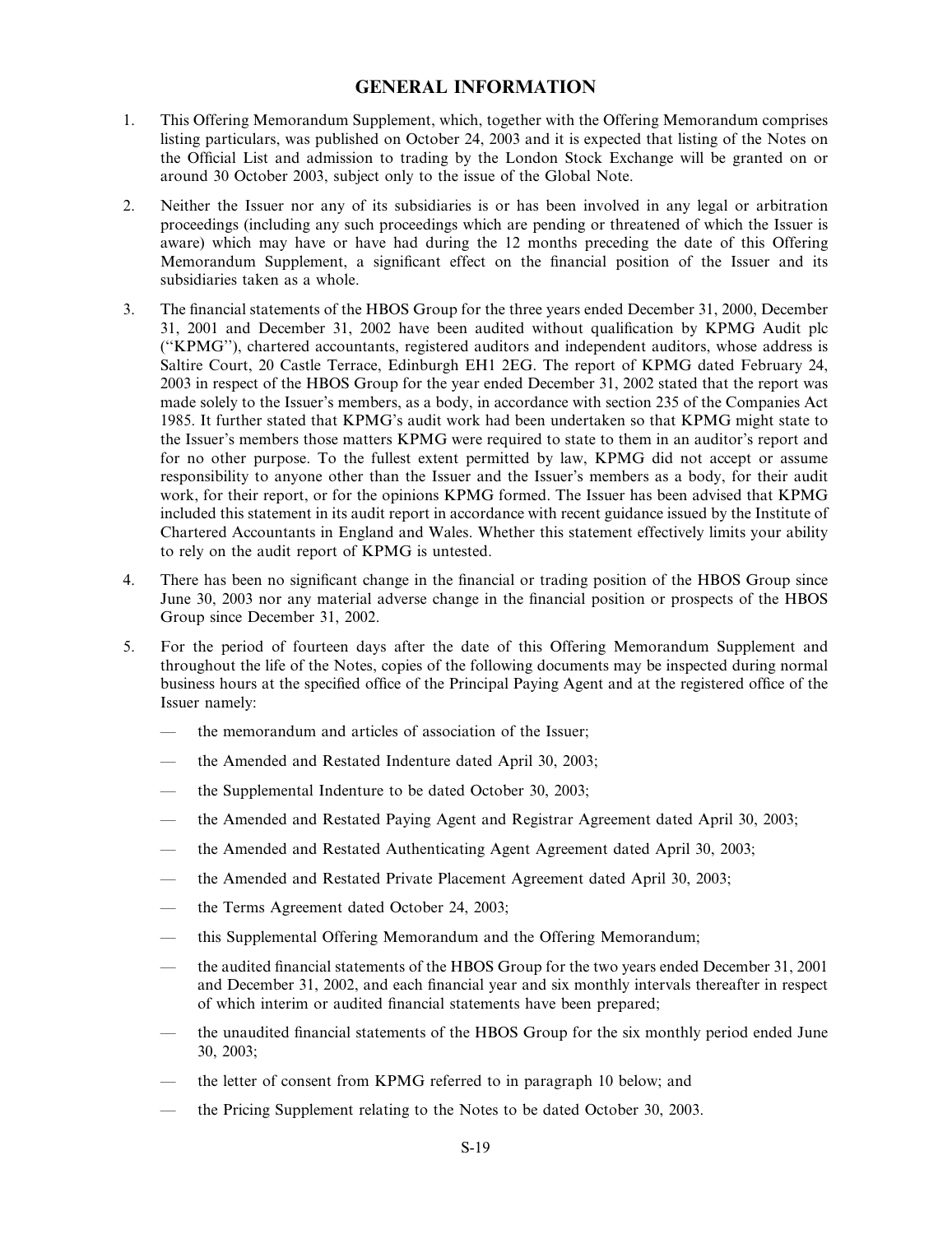6. The Notes may be accepted for clearance through DTC, Euroclear and Clearstream, Luxembourg. The appropriate CUSIP number for DTC and common codes for Euroclear and Clearstream, Luxembourg for the Notes, together with the relevant ISIN number, are:

|              | <b>Regulation S</b> | Rule 144A    |
|--------------|---------------------|--------------|
| CUSIP:       | 4041A3AG7           | 4041A2AF1    |
| ISIN:        | US4041A3AG79        | US4041A2AF14 |
| Common Code: | 017938908           | 017938924    |

- 7. The listing of the Notes on the Official List of the UK Listing Authority will be expressed as a percentage of their principal amount (excluding accrued interest). It is expected that the Notes will be admitted to listing by the UK Listing Authority and to trading by the London Stock Exchange, subject only to the issue of a Global Note.
- 8. Settlement arrangements for the Notes are set forth in greater detail under "Description of the Notes and the Guarantees - Depositary Procedures" in the accompanying Offering Memorandum.
- 9. The Issuer has appointed Citibank N.A., London Office, 5 Carmelite Street, London EC4Y 0PA as its agent for the payment, authentication, transfer and exchange of the Notes pursuant to the Amended and Restated Paying Agent and Registrar Agreement and the Amended and Restated Authenticating Agent Agreement, in each case dated April 30, 2003, between, among others, Citibank, N.A., London branch, as agent, and the Issuer.
- 10. KPMG have given and have not withdrawn their written consent to the inclusion in this Offering Memorandum Supplement of their independent review report to the Issuer dated July 30, 2003 and their independent auditors' report of February 24, 2003 as set out, respectively, on pages S-29 and F-3 and, in each case, in the form and context in which it is included, and have authorized the contents of those parts of the Listing Particulars for the purposes of Regulation 6(1)(e) of The Financial Services and Markets Act 2000 (Official Listing of Securities) Regulations 2001.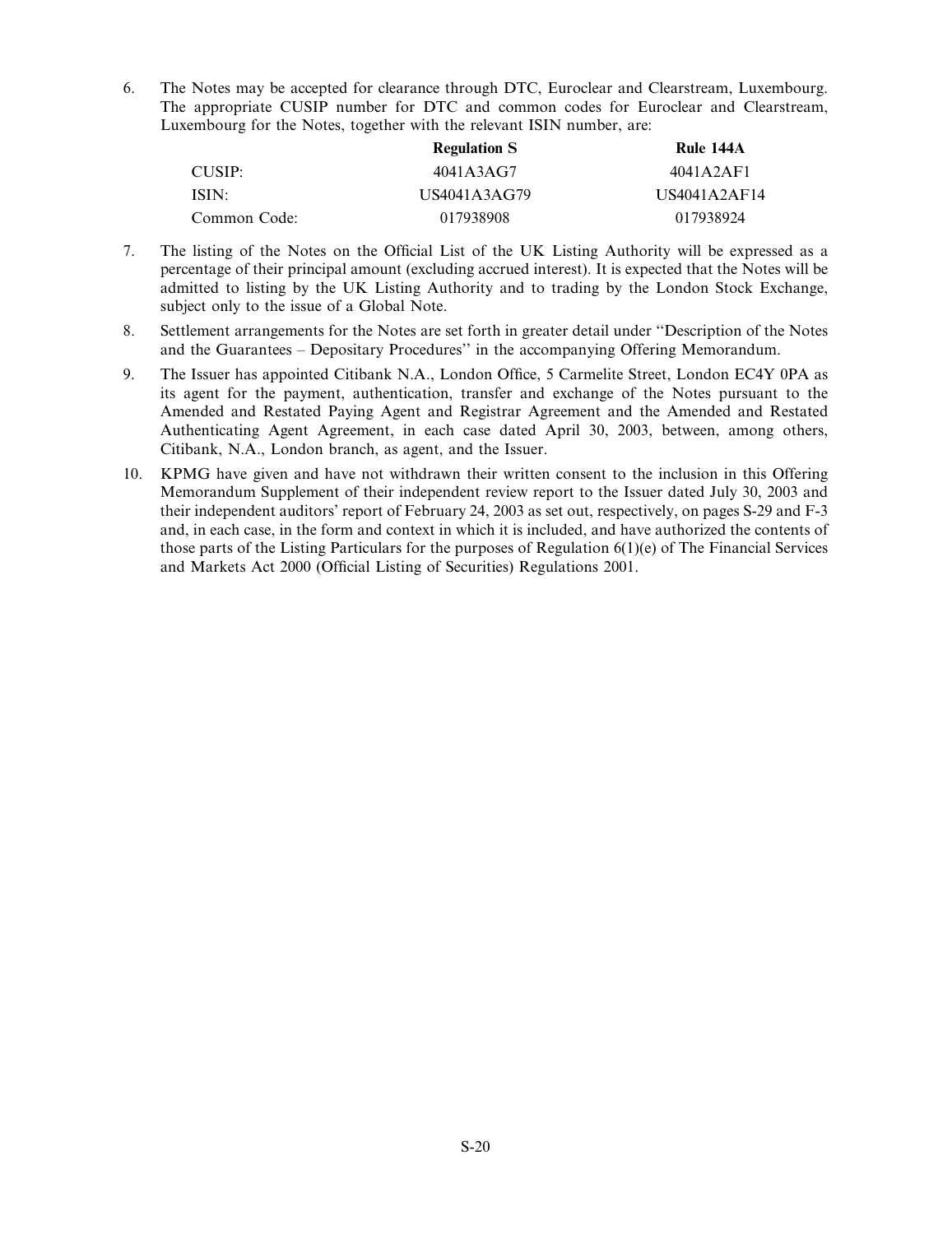# APPENDIX A: INTERIM FINANCIAL RESULTS

#### Accounting Policies

The HBOS Group's accounting policies are unchanged from those stated in the HBOS Group's Annual Report and Accounts for the year ended December 31, 2002.

The comparative figures at June 30, 2002 have been restated to reflect the impact at that date of the change in policy at December 31, 2002 to unsmoothed asset values in recognising income from long term assurance business. The impact of this change of accounting policy was to reduce income from long term assurance business and profit before tax for the half year to June 30, 2002 by £71m and to reduce the taxation charge by £16m. The value of the Group's reserves at June 30, 2002 has been reduced by £238m and minority interests (equity) reduced by £17m.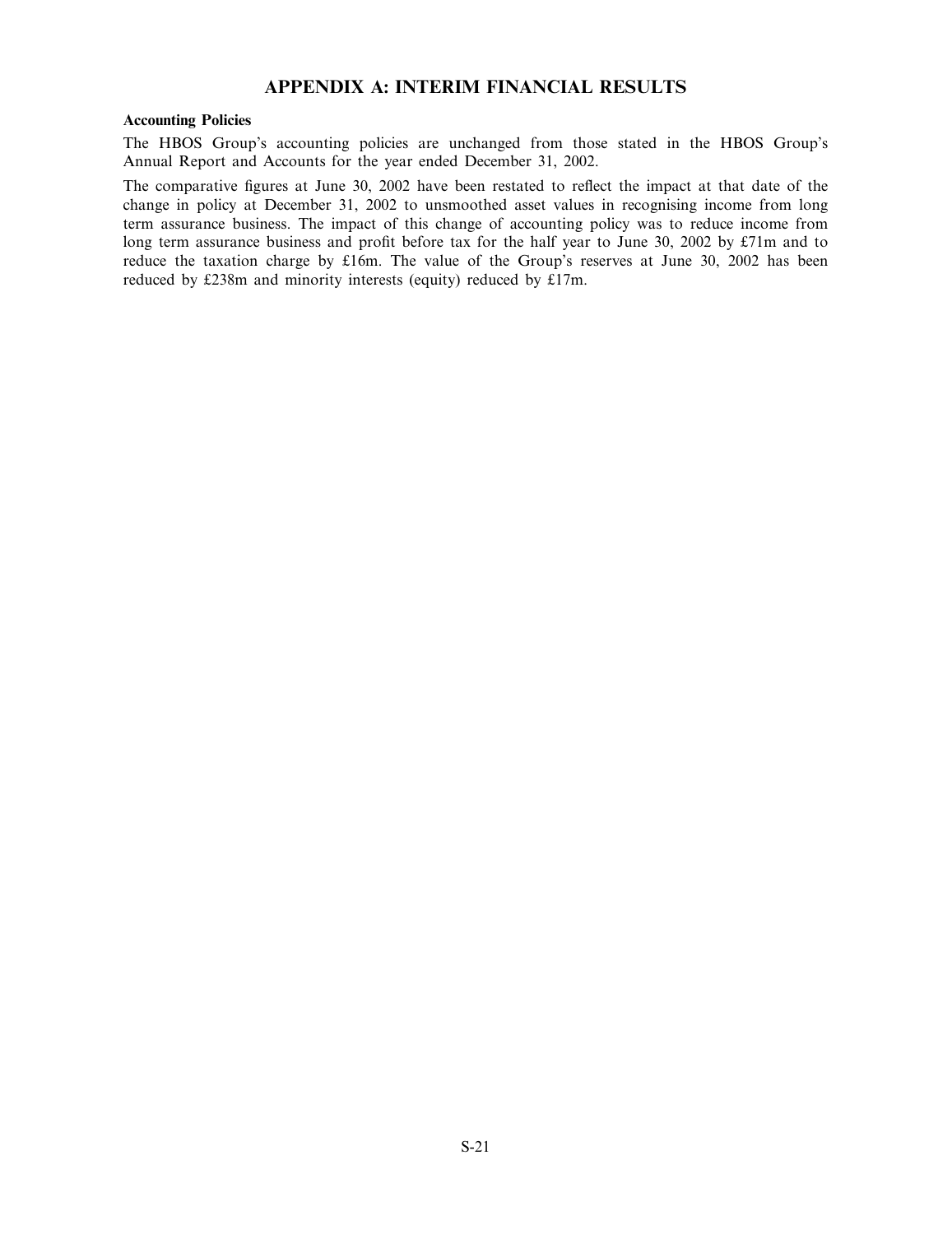# Consolidated Profit & Loss Account

|                                                          | Half year<br>ended<br>30.06.2003<br>£m | <b>Half</b> year<br>ended<br>30.06.2002<br><b>Restated</b><br>$\mathbf{f}_{\mathbf{m}}$ | Half year<br>ended<br>31.12.2002<br>$\mathbf{f}_{\mathbf{m}}$ | Year ended<br>31.12.2002<br>£m |
|----------------------------------------------------------|----------------------------------------|-----------------------------------------------------------------------------------------|---------------------------------------------------------------|--------------------------------|
| Interest receivable                                      |                                        |                                                                                         |                                                               |                                |
| Interest receivable and similar income arising from debt | 357                                    | 531                                                                                     | 351                                                           | 882                            |
|                                                          | 8,372                                  | 6,934                                                                                   | 8,875                                                         | 15,809                         |
|                                                          | 8,729                                  | 7,465                                                                                   | 9,226                                                         | 16,691                         |
|                                                          | (6,081)                                | (5,171)                                                                                 | (6,750)                                                       | (11, 921)                      |
|                                                          | 2,648                                  | 2,294                                                                                   | 2,476                                                         | 4,770                          |
|                                                          | 1,211                                  | 1,001                                                                                   | 1,156                                                         | 2,157                          |
|                                                          | (382)                                  | (305)                                                                                   | (367)                                                         | (672)                          |
|                                                          | 70<br>216                              | 85<br>124                                                                               | 69<br>109                                                     | 154<br>233                     |
|                                                          | 503                                    | 441                                                                                     | 463                                                           | 904                            |
| Net operating income (all from continuing operations)    |                                        |                                                                                         |                                                               |                                |
|                                                          | 4,266                                  | 3,640                                                                                   | 3,906                                                         | 7,546                          |
| Depreciation and amortisation                            | (1,614)                                | (1,506)                                                                                 | (1,622)                                                       | (3,128)                        |
|                                                          | (138)                                  | (130)                                                                                   | (129)                                                         | (259)                          |
|                                                          | (159)                                  | (124)                                                                                   | (165)                                                         | (289)                          |
|                                                          | (46)                                   | (42)                                                                                    | (44)                                                          | (86)                           |
|                                                          | (1,957)                                | (1,802)                                                                                 | (1,960)                                                       | (3,762)                        |
|                                                          | (42)                                   | (43)                                                                                    | (36)                                                          | (79)                           |
|                                                          | (499)<br>(9)                           | (379)<br>(7)                                                                            | (453)<br>(17)                                                 | (832)<br>(24)                  |
|                                                          |                                        |                                                                                         |                                                               |                                |
| <b>Operating profit</b> (all from continuing operations) | 1,759                                  | 1,409                                                                                   | 1,440                                                         | 2,849                          |
|                                                          | 1,803<br>(44)                          | 1,478<br>(69)                                                                           | 1,524<br>(84)                                                 | 3,002<br>(153)                 |
| Share of operating profits/(losses) of joint ventures    | 11                                     | 15                                                                                      | (7)                                                           | 8                              |
| Share of operating profits of associated undertakings    | 11                                     | 14                                                                                      | 13<br>25                                                      | 27<br>25                       |
| Profit on ordinary activities before taxation            | 1,781                                  | 1,438                                                                                   | 1,471                                                         | 2,909                          |
|                                                          | 1,825                                  | 1,507                                                                                   | 1,555                                                         | 3,062                          |
|                                                          | (44)                                   | (69)                                                                                    | (84)                                                          | (153)                          |
|                                                          | (516)                                  | (414)                                                                                   | (421)                                                         | (835)                          |
|                                                          | 1,265                                  | 1,024                                                                                   | 1,050                                                         | 2,074                          |
|                                                          | 1,296                                  | 1,075<br>(51)                                                                           | 1,111                                                         | 2,186                          |
|                                                          | (31)                                   |                                                                                         | (61)                                                          | (112)                          |
|                                                          | (29)<br>(73)                           | (12)<br>(64)                                                                            | (23)<br>(59)                                                  | (35)<br>(123)                  |
| Dividends                                                | 1,163                                  | 948                                                                                     | 968                                                           | 1,916                          |
|                                                          | 392                                    | 400                                                                                     | 740                                                           | 1,140                          |
|                                                          | 19                                     | 19                                                                                      | 18                                                            | 37                             |
|                                                          | 752                                    | 529                                                                                     | 210                                                           | 739                            |
|                                                          | 32.4p                                  | 27.9p                                                                                   | 28.2p                                                         | 56.1p                          |
|                                                          | 30.3p                                  | 25.3p                                                                                   | 25.3p                                                         | 50.6p                          |
|                                                          | 30.1 <sub>p</sub>                      | 25.1p                                                                                   | 25.1p                                                         | 50.2p                          |

It is estimated that HBOS Group's profit on ordinary activities before taxation and retained profit of the half year calculated solely on a historical cost basis would not differ materially from those stated in the consolidated profit and loss account above.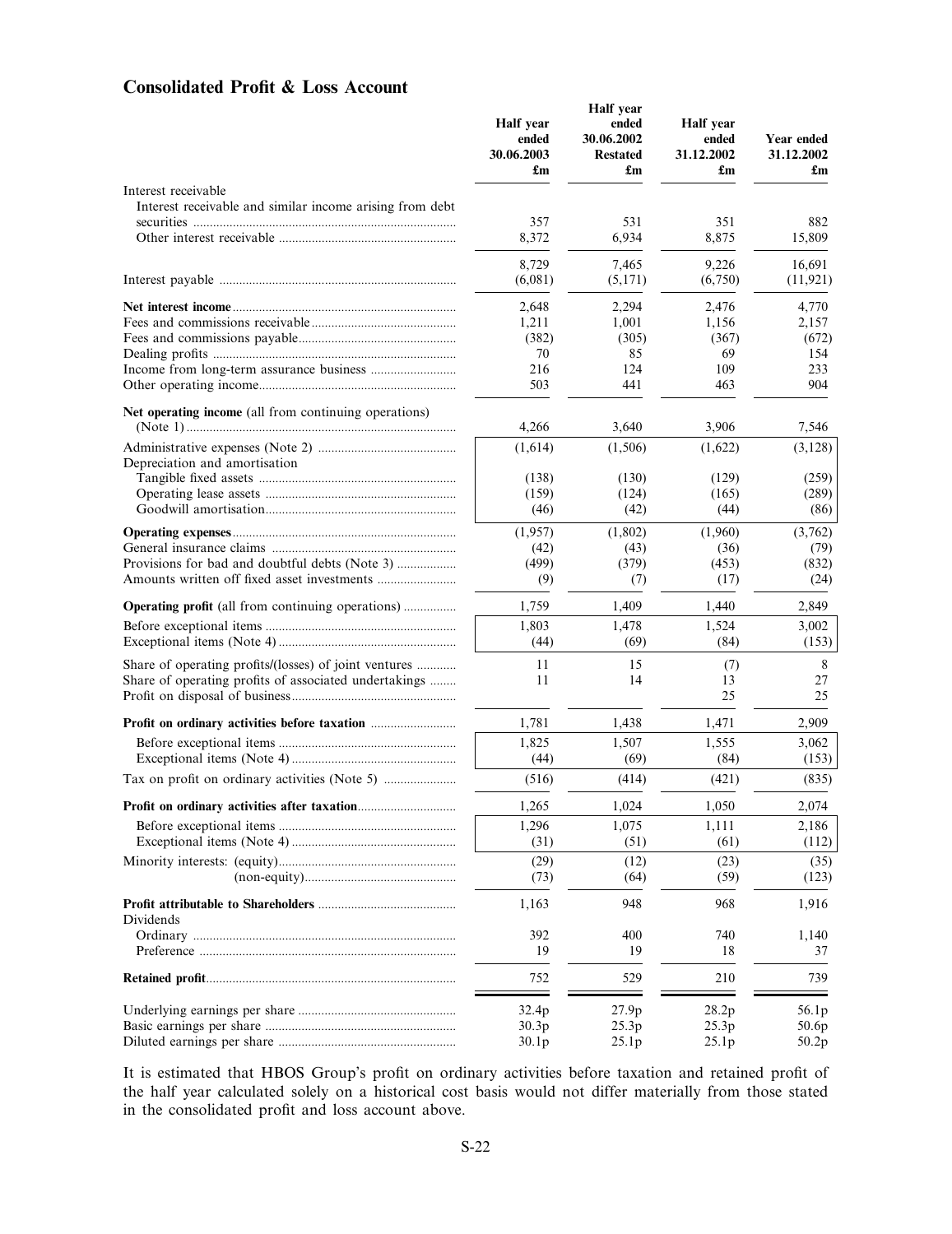# Consolidated Balance Sheet

| <b>Assets</b>                                             | As at<br>30.06.2003<br>£m | As at<br>30.06.2002<br><b>Restated</b><br>£m | As at<br>31.12.2002<br>£m |
|-----------------------------------------------------------|---------------------------|----------------------------------------------|---------------------------|
|                                                           | 1,147                     | 1,137                                        | 1,373                     |
|                                                           | 1,361                     | 1,198                                        | 1,093                     |
|                                                           | 8,093                     | 2,398                                        | 5,964                     |
|                                                           | 12,603                    | 10,017                                       | 11,838                    |
|                                                           | 263,408                   | 218,746                                      | 240,879                   |
|                                                           | (12, 931)                 | (6, 594)                                     | (6, 564)                  |
|                                                           | 250,477                   | 212,152                                      | 234,315                   |
|                                                           | 47,420                    | 45,713                                       | 44,324                    |
| Interest in joint ventures                                | 231                       | 219                                          | 223                       |
|                                                           | 4,119                     | 2,495                                        | 3,674                     |
|                                                           | (3,871)                   | (2,230)                                      | (3,393)                   |
|                                                           | 248                       | 265                                          | 281                       |
|                                                           | 191                       | 150                                          | 172                       |
|                                                           | 1,507                     | 1,463                                        | 1,434                     |
|                                                           | 1,683                     | 1,603                                        | 1,671                     |
|                                                           | 2,824                     | 2,353                                        | 2,625                     |
|                                                           | 9,076                     | 3,309                                        | 7,434                     |
|                                                           | 1,437                     | 2,204                                        | 1,458                     |
| Long term assurance business attributable to shareholders | 3,716                     | 3,199                                        | 3,544                     |
|                                                           | 342,014                   | 287,380                                      | 317,749                   |
| Long term assurance assets attributable to policyholders  | 40,205                    | 38,135                                       | 37,331                    |
|                                                           | 382,219                   | 325,515                                      | 355,080                   |
| <b>Liabilities</b>                                        |                           |                                              |                           |
|                                                           | 41,712                    | 36,274                                       | 45,637                    |
|                                                           | 161,333                   | 144,556                                      | 150,221                   |
|                                                           | 91,817                    | 71,101                                       | 80,771                    |
|                                                           | 731                       | 742                                          | 821                       |
|                                                           | 1,045                     | 848                                          | 880                       |
|                                                           | 408                       | 383                                          | 754                       |
|                                                           | 11,068                    | 5,253                                        | 8,912                     |
|                                                           | 4,543                     | 4,326                                        | 4,486                     |
|                                                           | 217                       | 286                                          | 232                       |
| Subordinated liabilities                                  |                           |                                              |                           |
|                                                           | 7,427                     | 4,986                                        | 5,690                     |
|                                                           | 4,048                     | 2,976                                        | 3,437                     |
|                                                           | 11,475                    | 7,962                                        | 9,127                     |
|                                                           | 324,349                   | 271,731                                      | 301,841                   |
|                                                           |                           |                                              |                           |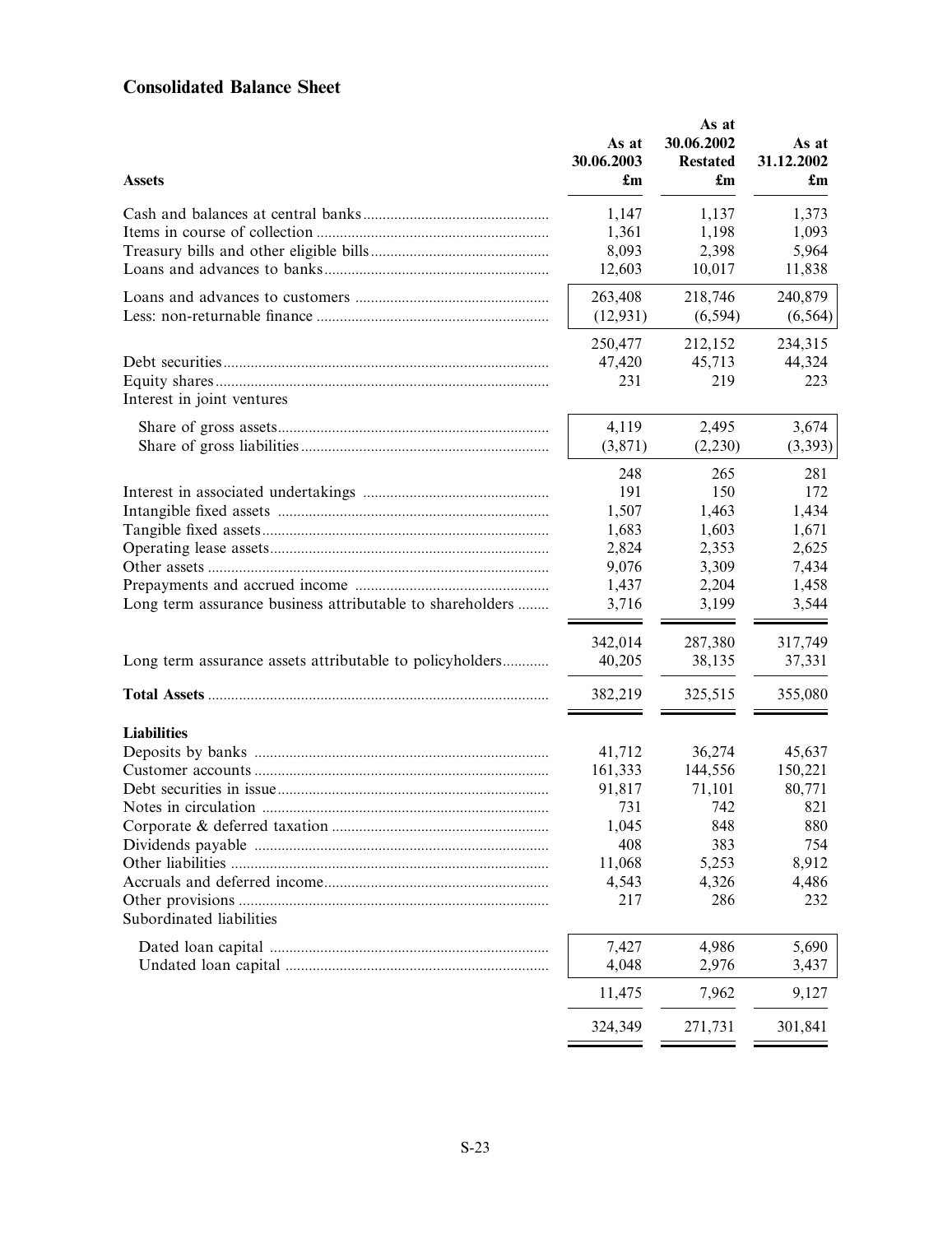| <b>Capital and Reserves</b>                                   | As at<br>30.06.2003<br>$\mathbf{f}_{\mathbf{m}}$ | As at<br>30.06.2002<br><b>Restated</b><br>$\mathbf{f}_{\mathbf{m}}$ | As at<br>31.12.2002<br>$\mathbf{f}_{\mathbf{m}}$ |
|---------------------------------------------------------------|--------------------------------------------------|---------------------------------------------------------------------|--------------------------------------------------|
| Called up share capital                                       |                                                  |                                                                     |                                                  |
|                                                               | 959                                              | 944                                                                 | 946                                              |
|                                                               | 400                                              | 400                                                                 | 400                                              |
|                                                               | 1,359<br>1,296<br>505<br>11,694                  | 1,344<br>1,252<br>502<br>10,408                                     | 1,346<br>1,292<br>496<br>10,635                  |
| Shareholders' funds (including non-equity interests)          | 14,854                                           | 13,506                                                              | 13,769                                           |
|                                                               | 461                                              | 453                                                                 | 436                                              |
|                                                               | 2,350                                            | 1,690                                                               | 1,703                                            |
| Long term assurance liabilities attributable to policyholders | 17,665<br>342,014<br>40,205<br>382,219           | 15,649<br>287,380<br>38,135<br>325,515                              | 15,908<br>317,749<br>37,331<br>355,080           |
| <b>Memorandum Items</b>                                       | As at                                            | As at                                                               | As at                                            |
|                                                               | 30.06.2003                                       | 30.06.2002                                                          | 31.12.2002                                       |
|                                                               | $\mathbf{f}_{\mathbf{m}}$                        | $\mathbf{f}_{\mathbf{m}}$                                           | $\mathbf{f}_{\mathbf{m}}$                        |
| Contingent Liabilities                                        |                                                  |                                                                     |                                                  |
|                                                               | 117                                              | 210                                                                 | 157                                              |
| Guarantees and assets pledged as collateral security          | 3,138                                            | 2,652                                                               | 2,672                                            |
| Commitments                                                   | 3,255                                            | 2,862                                                               | 2,829                                            |
|                                                               | 54,793                                           | 43,617                                                              | 49,024                                           |

# Consolidated Balance Sheet (Continued)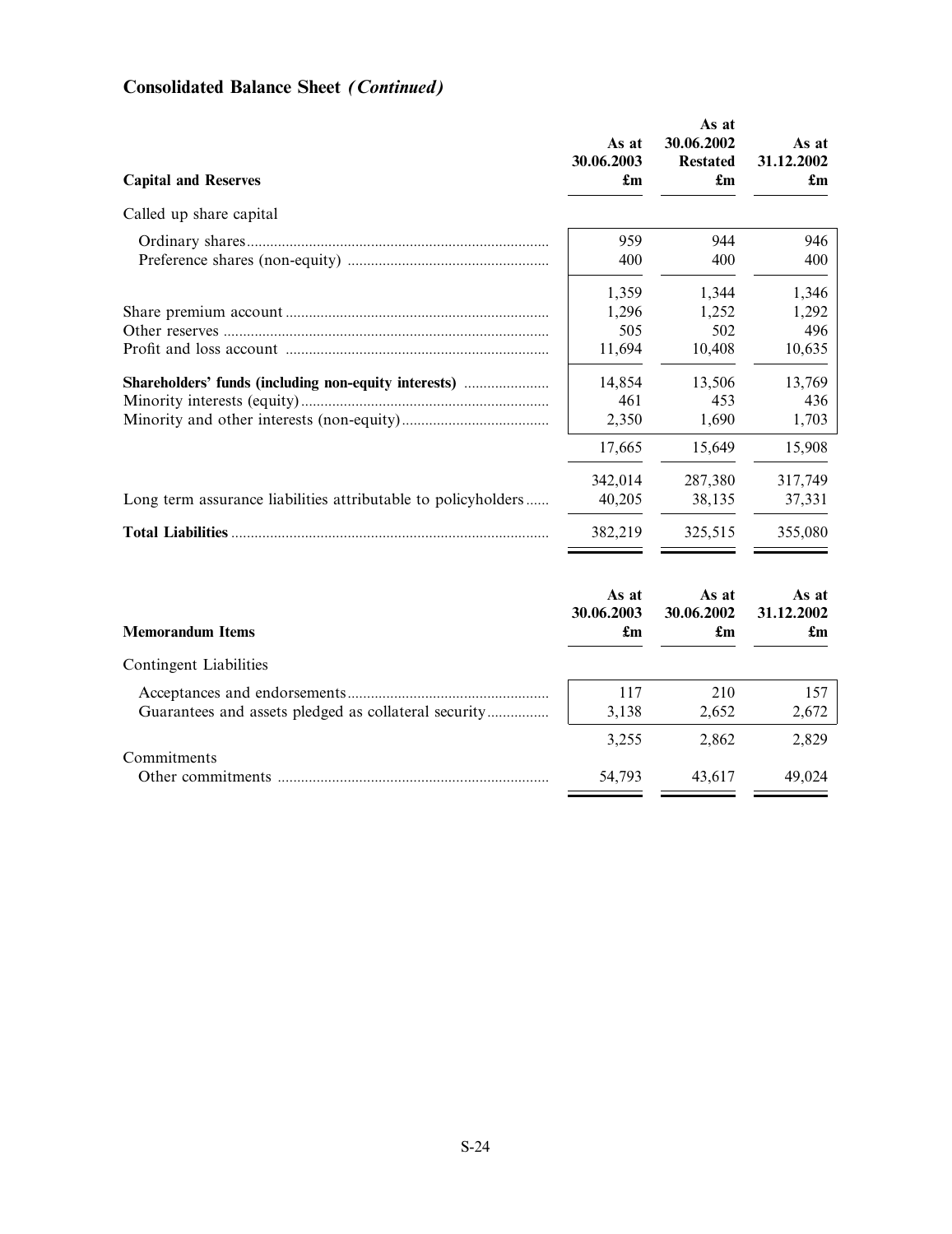# Reconciliation of Shareholders' Funds

|                                                                | Half year<br>ended<br>30.06.2003<br>£m | Half year<br>ended<br>30.06.2002<br><b>Restated</b><br>$\mathbf{f}_{\mathbf{m}}$ | Year ended<br>31.12.2002<br>£m |
|----------------------------------------------------------------|----------------------------------------|----------------------------------------------------------------------------------|--------------------------------|
|                                                                | 1,163                                  | 948                                                                              | 1,916                          |
| Dividends.                                                     | (411)                                  | (419)                                                                            | (1,177)                        |
|                                                                | 9                                      | 7                                                                                | 4                              |
|                                                                | 302                                    | 267                                                                              | 283                            |
|                                                                |                                        | (6)                                                                              | (12)                           |
| Release relating to the cost of employee options granted under |                                        |                                                                                  |                                |
|                                                                | 5                                      | 19                                                                               | 23                             |
|                                                                | 17                                     | 1,277                                                                            | 1,319                          |
|                                                                | 1,085                                  | 2,093                                                                            | 2,356                          |
|                                                                | 13,769                                 | 11,413                                                                           | 11,413                         |
| of which:                                                      | 14,854                                 | 13,506                                                                           | 13,769                         |
|                                                                | 400                                    | 400                                                                              | 400                            |
|                                                                | 14,454                                 | 13,106                                                                           | 13,369                         |
|                                                                | 14,854                                 | 13,506                                                                           | 13,769                         |

# Consolidated Statement of Total Recognised Gains and Losses

| <b>Half</b> year<br>ended<br>30.06.2003<br>$\mathbf{f}_{\mathbf{m}}$ | Half year<br>ended<br>30.06.2002<br><b>Restated</b><br>$\mathbf{f}_{\mathbf{m}}$ | Year ended<br>31.12.2002<br>$\mathbf{f}_{\mathbf{m}}$ |
|----------------------------------------------------------------------|----------------------------------------------------------------------------------|-------------------------------------------------------|
| 1,163<br>Q                                                           | 948                                                                              | 1,916<br>$\overline{4}$                               |
| 1,172                                                                | 955                                                                              | 1.920                                                 |

# Consolidated Cash Flow Statement

|                                                              | Half year<br>ended<br>30.06.2003<br>£m | Half year<br>ended<br>30.06.2002<br>£m | Year<br>ended<br>31.12.2002<br>$\mathbf{f}_{\mathbf{m}}$ |
|--------------------------------------------------------------|----------------------------------------|----------------------------------------|----------------------------------------------------------|
| Net cash inflow/(outflow) from operating activities (Note 7) | 11                                     | (481)                                  | (994)                                                    |
|                                                              | 14                                     | 25                                     | 48                                                       |
| Dividends received from associated undertakings              | 2                                      | 2                                      |                                                          |
|                                                              | (365)                                  | (344)                                  | (700)                                                    |
| Taxation.                                                    | (223)                                  | (85)                                   | (445)                                                    |
|                                                              | (1,335)                                | 1,561                                  | 2,199                                                    |
|                                                              | (157)                                  | (45)                                   | (114)                                                    |
|                                                              | (436)                                  | (430)                                  | (782)                                                    |
|                                                              | (2, 489)                               | 201                                    | (786)                                                    |
|                                                              | 2,812                                  | 1,257                                  | 2,543                                                    |
|                                                              | 323                                    | 1.458                                  | 1.757                                                    |
|                                                              |                                        |                                        |                                                          |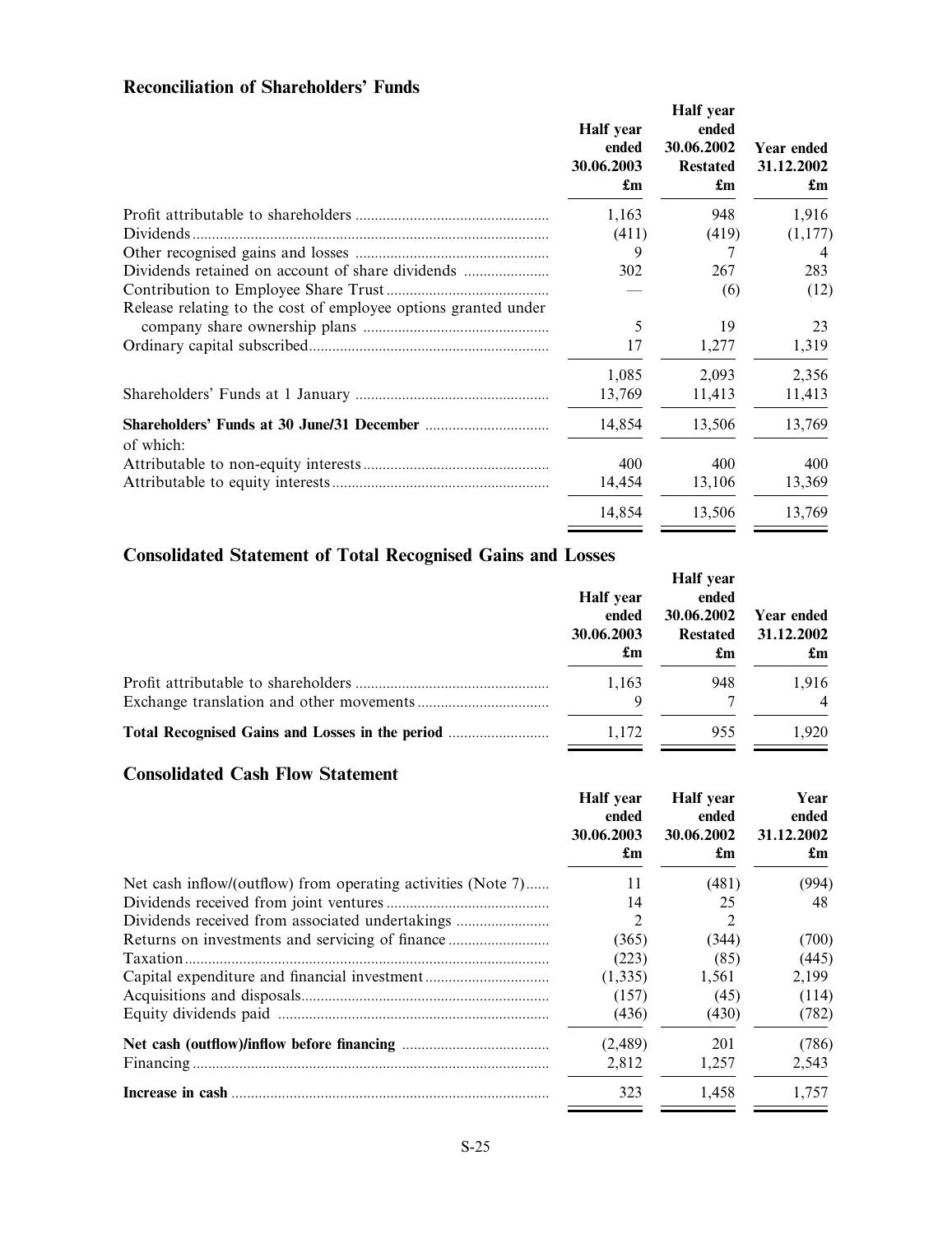# Notes on the Accounts

# 1. Net Operating Income

|                                                            | Half year<br>ended<br>30.06.2003<br>£m | Half year<br>ended<br>30.06.2002<br>£m | Half year<br>ended<br>31.12.2002<br>£m | Year ended<br>31.12.2002<br>£m |
|------------------------------------------------------------|----------------------------------------|----------------------------------------|----------------------------------------|--------------------------------|
| Net operating income includes:                             |                                        |                                        |                                        |                                |
|                                                            | (598)                                  | (524)                                  | (582)                                  | (1,106)                        |
| Interest payable on subordinated liabilities               | (304)                                  | (256)                                  | (262)                                  | (518)                          |
| Dealing profits (arising from the Group's<br>trading book) |                                        |                                        |                                        |                                |
|                                                            |                                        | 21                                     | 38                                     | 59.                            |
|                                                            | 63                                     | 64                                     | 31                                     | 95                             |
|                                                            | 317                                    | 387                                    | 339                                    | 726                            |
|                                                            | 252                                    | 213                                    | 255                                    | 468                            |
| General insurance premium income                           | 171                                    | 177                                    | 143                                    | 320                            |
| Profit on sale of investment securities                    | 32                                     | 19                                     | 18                                     | 37                             |
| Dividend income from equity shares                         | 5                                      |                                        |                                        | 6                              |

# 2. Administrative Expenses (excluding exceptional items)

| Half year<br>ended<br>30.06.2003<br>£m | Half year   Half year<br>ended<br>£m | 30.06.2002 31.12.2002 31.12.2002<br>£m | ended Year ended<br>£m |
|----------------------------------------|--------------------------------------|----------------------------------------|------------------------|
| 842                                    | 752                                  | 800                                    | 1,552                  |
| 64                                     | 74                                   | 54                                     | 128                    |
| 15                                     | 14                                   |                                        | 25                     |

## 3. Provisions for bad and doubtful debts

|                                                     | Half year<br>ended<br>30.06.2003<br>$\mathbf{f}_{\mathbf{m}}$ | Half year<br>ended<br>30.06.2002<br>$\mathbf{f}_{\mathbf{m}}$ | Half year<br>ended<br>31.12.2002<br>$\mathbf{f}_{\mathbf{m}}$ | Year ended<br>31.12.2002<br>$\mathbf{f}_{\mathbf{m}}$ |
|-----------------------------------------------------|---------------------------------------------------------------|---------------------------------------------------------------|---------------------------------------------------------------|-------------------------------------------------------|
| Provisions for bad and doubtful debts<br>comprises: |                                                               |                                                               |                                                               |                                                       |
|                                                     | 460                                                           | 356                                                           | 439                                                           | 795                                                   |
|                                                     | 39                                                            | 23                                                            | 14                                                            | 37                                                    |
|                                                     | 499                                                           | 379                                                           | 453                                                           | 832                                                   |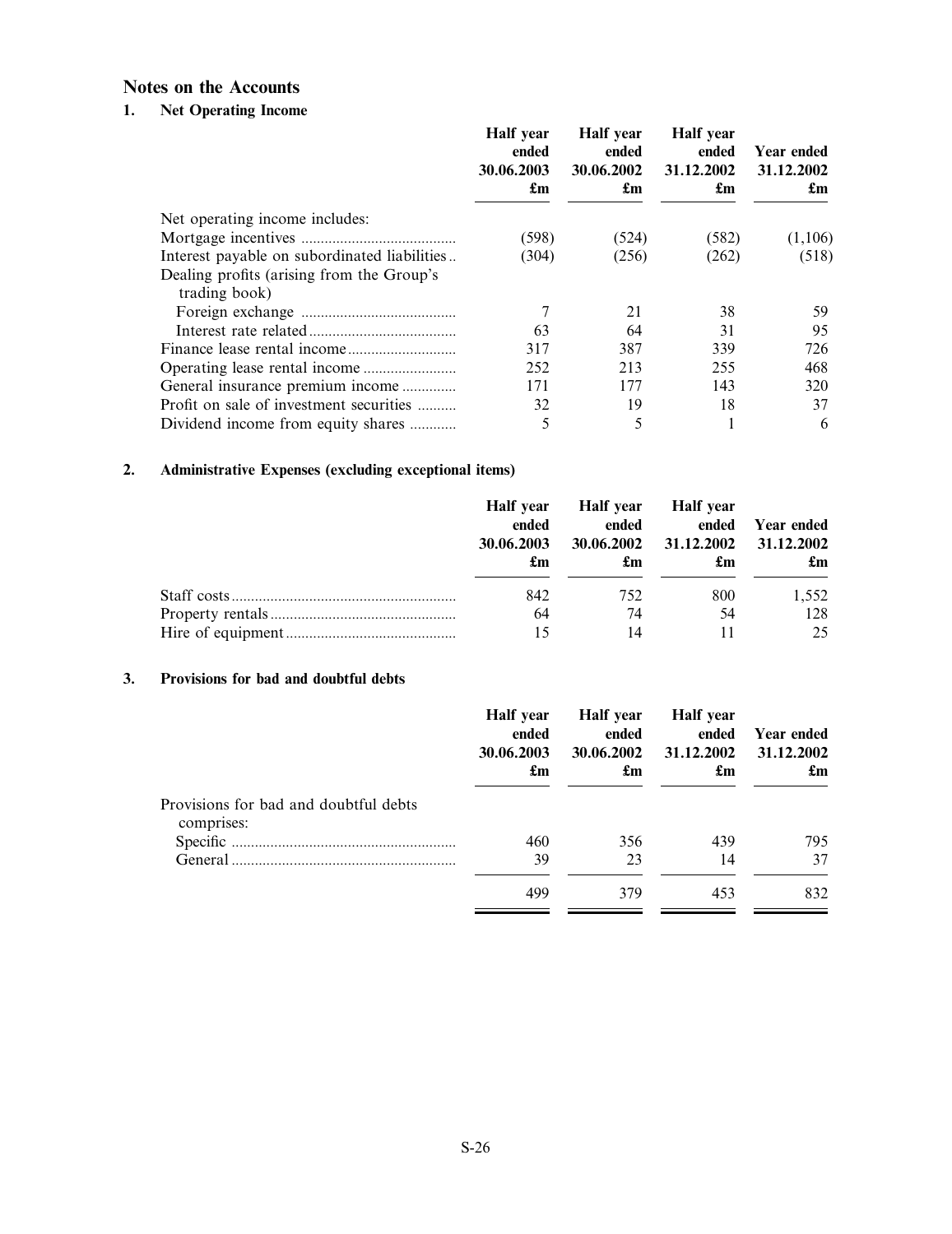## 4. Exceptional Items

Included within administrative expenses, exceptional costs have been charged as follows:

|            | Half year<br>ended<br>30.06.2003<br>£m | Half year<br>ended<br>30.06.2002<br>£m | Half vear<br>ended<br>31.12.2002<br>£m | Year ended<br>31.12.2002<br>$\mathbf{f}_{\mathbf{m}}$ |
|------------|----------------------------------------|----------------------------------------|----------------------------------------|-------------------------------------------------------|
|            | (44)                                   | (69)                                   | (84)                                   | (153)                                                 |
| Tax effect | 13                                     |                                        |                                        |                                                       |

HBOS merger integration costs cover the cost of integrating and reorganising Bank of Scotland Group and Halifax Group following merger.

## 5. Taxation

The tax charge for the half year of £516m (2002 restated £414m) represents 29.0% (2002 restated 28.8%) of profit before tax compared with a UK corporation tax rate applicable to the half year of 30% (2002 30%). The effective rate is lower than the UK corporation tax rate mainly due to the net effect of lower tax rates overseas and interest deductible on Innovative Tier 1 Securities.

## 6. Acquisitions

## Transnational

On 14 March 2003 the Group acquired, for a total consideration of £96m the assets and undertaking of the Joint Affinity Credit Card Business developed through Transnational Group Services International Inc. and it's UK based subsidiary, Transnational Financial Services Ltd. Net assets with a fair value of £23m were acquired creating goodwill on acquisition of £73m. The goodwill arising on the acquisition is being amortised over 20 years to reflect the minimum period over which the economic benefits associated with the acquisition are expected to arise.

## Rothschild Asset Management International Holdings BV

On 31 January 2003 the Group acquired Rothschild Asset Management International Holdings BV for £60m (including costs of acquisition). Net assets with a provisional fair value of  $£17m$  were acquired, creating a balance of goodwill on acquisition of £43m. The goodwill arising on the acquisition is being amortised over a period of 10 years to reflect the strategic rationale of the acquisition and the minimum period over which the economic benefits associated with the acquisition are expected to arise.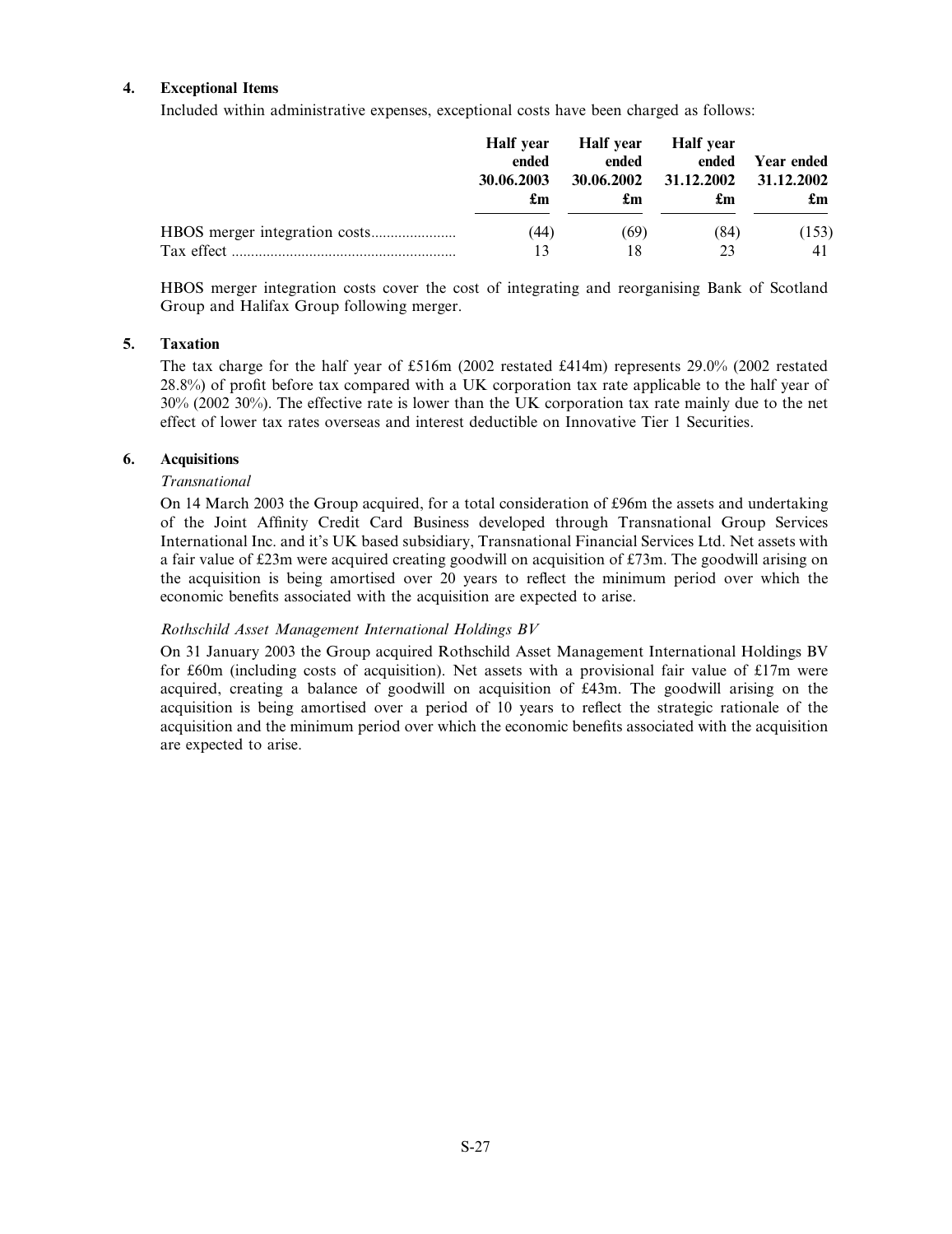## 7. Reconciliation of Operating Profit to Net Cash Inflow/(Outflow) from Operating Activities

|                                                              | Half year<br>ended<br>30.06.2003<br>$\mathbf{f}_{\mathbf{m}}$ | Half year<br>ended<br>30.06.2002<br><b>Restated</b><br>£m | Year ended<br>31.12.2002<br>$\mathbf{f}_{\mathbf{m}}$ |
|--------------------------------------------------------------|---------------------------------------------------------------|-----------------------------------------------------------|-------------------------------------------------------|
|                                                              | 1,759                                                         | 1,409                                                     | 2,849                                                 |
|                                                              | 24                                                            | 37                                                        | 806                                                   |
| Increase/(decrease) in accruals and deferred income          | 12                                                            | (841)                                                     | (684)                                                 |
|                                                              | 499                                                           | 379                                                       | 832                                                   |
|                                                              | 343                                                           | 296                                                       | 634                                                   |
| Amortisation of premiums/(discounts) on debt securities      | 10                                                            | (39)                                                      | (6)                                                   |
|                                                              | (216)                                                         | (124)                                                     | (233)                                                 |
|                                                              | 304                                                           | 256                                                       | 518                                                   |
|                                                              | (32)                                                          | (19)                                                      | (37)                                                  |
|                                                              | (8)                                                           | (9)                                                       | (14)                                                  |
|                                                              | (86)                                                          | (63)                                                      | (236)                                                 |
|                                                              | 72                                                            | 97                                                        | 216                                                   |
| Provision against debt securities and equity shares          | 9                                                             | 7                                                         | 24                                                    |
| Exchange differences and other non cash movements            | 171                                                           | 497                                                       | 384                                                   |
|                                                              | 2,861                                                         | 1,883                                                     | 5,053                                                 |
|                                                              | (90)                                                          | 5                                                         | 84                                                    |
|                                                              | (268)                                                         | (215)                                                     | (110)                                                 |
| Net (increase)/decrease in treasury and other eligible bills | (2,129)                                                       | 1,673                                                     | (1, 893)                                              |
| Net increase in loans and advances to banks and customers    | (16, 834)                                                     | (10, 510)                                                 | (34, 879)                                             |
| Net increase in deposits by banks and customer accounts      | 7,187                                                         | 9,861                                                     | 24,893                                                |
|                                                              | 11,046                                                        | 1,573                                                     | 11,243                                                |
|                                                              | (1,607)                                                       | 899                                                       | (3,217)                                               |
|                                                              | 2,113                                                         | 100                                                       | 3,759                                                 |
|                                                              | (2,268)                                                       | (5,750)                                                   | (5,927)                                               |
| Net cash inflow/(outflow) from operating activities          | 11                                                            | (481)                                                     | (994)                                                 |

8. The financial information included in this announcement is unaudited and does not constitute statutory accounts within the meaning of section 240 of the Companies Act 1985 ("the Act"). The statutory accounts for HBOS plc for the year ended 31 December 2002 have been filed with the Registrar of Companies for Scotland. The Auditors have reported on those accounts; their report was unqualified and did not contain a statement under section 237(2) or (3) of the Companies Act 1985.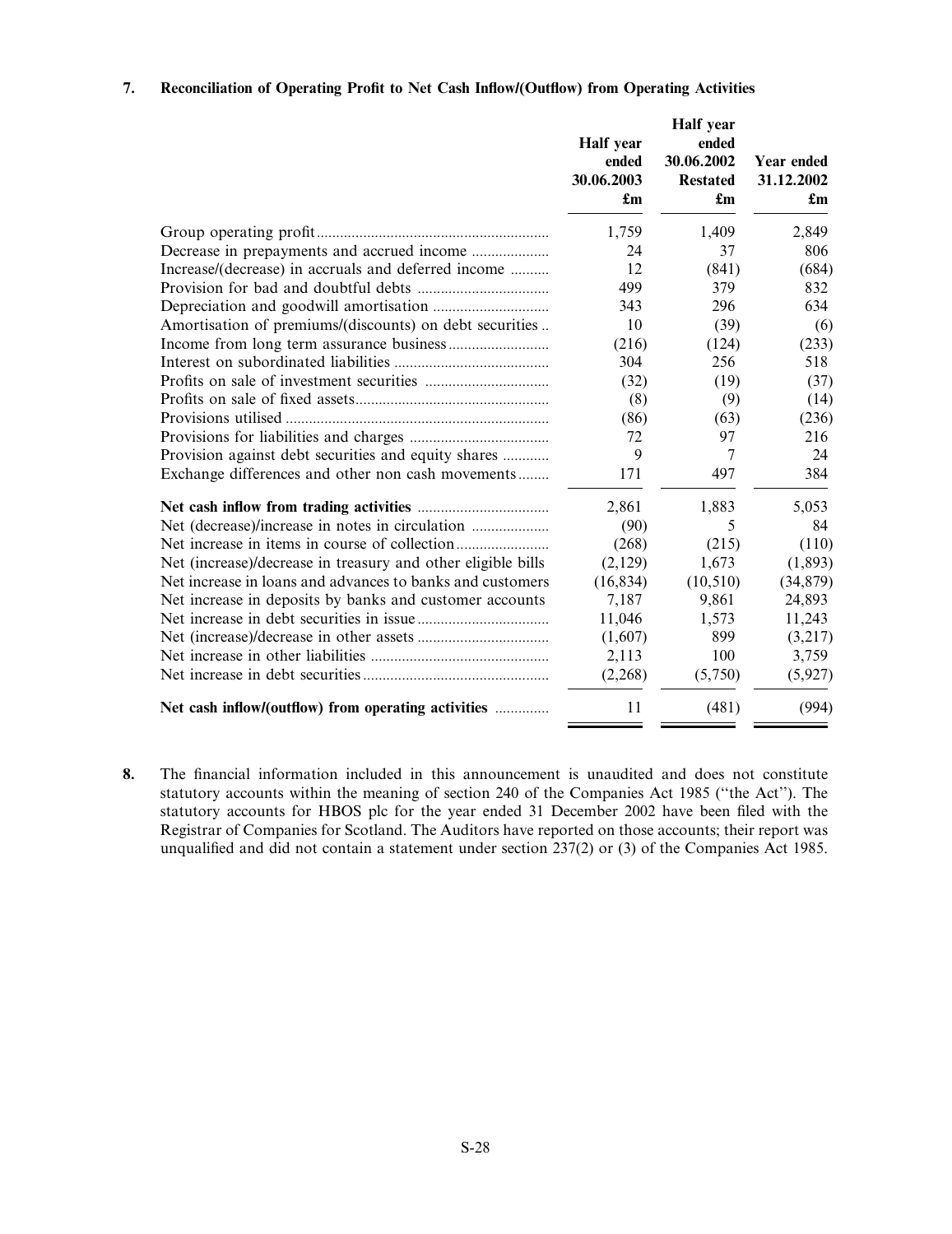# Independent Review Report by KPMG Audit Plc to HBOS plc

#### **Introduction**

We have been engaged by the company to review the financial information contained within the HBOS plc Interim Results 2003, which is reproduced on pages S-21 to S-28 and we have read the other information contained in the Interim Results 2003 Stock Exchange Announcement (``Interim Report'') and considered whether it contains any apparent misstatements or material inconsistencies with the financial information.

This report is made solely to the company in accordance with the terms of our engagement to assist the company in meeting the requirements of the Listing Rules of the Financial Services Authority. Our review has been undertaken so that we might state to the company those matters we are required to state to it in this report and for no other purpose. To the fullest extent permitted by law, we do not accept or assume responsibility to anyone other than the company for our review work, for this report, or for the conclusions we have reached.

#### Directors' responsibilities

The Interim Report, including the financial information contained therein, is the responsibility of, and has been approved by, the Directors. The Directors are responsible for preparing the Interim Report in accordance with the Listing Rules which require that the accounting policies and presentation applied to the interim figures should be consistent with those applied in preparing the preceding annual accounts except where they are to be changed in the next annual accounts in which case any changes, and the reasons for them, are to be disclosed.

#### Review work performed

We conducted our review in accordance with guidance contained in Bulletin 1999/4: Review of interim financial information issued by the Auditing Practices Board for use in the United Kingdom. A review consists principally of making enquiries of group management and applying analytical procedures to the financial information and underlying financial data and, based thereon, assessing whether the accounting policies and presentation have been consistently applied unless otherwise disclosed. A review is substantially less in scope than an audit performed in accordance with Auditing Standards and therefore provides a lower level of assurance than an audit. Accordingly we do not express an audit opinion on the financial information.

#### Review conclusion

On the basis of our review we are not aware of any material modifications that should be made to the financial information as presented for the six months ended 30 June 2003.

KPMG Audit Plc Chartered Accountants Edinburgh 30 July 2003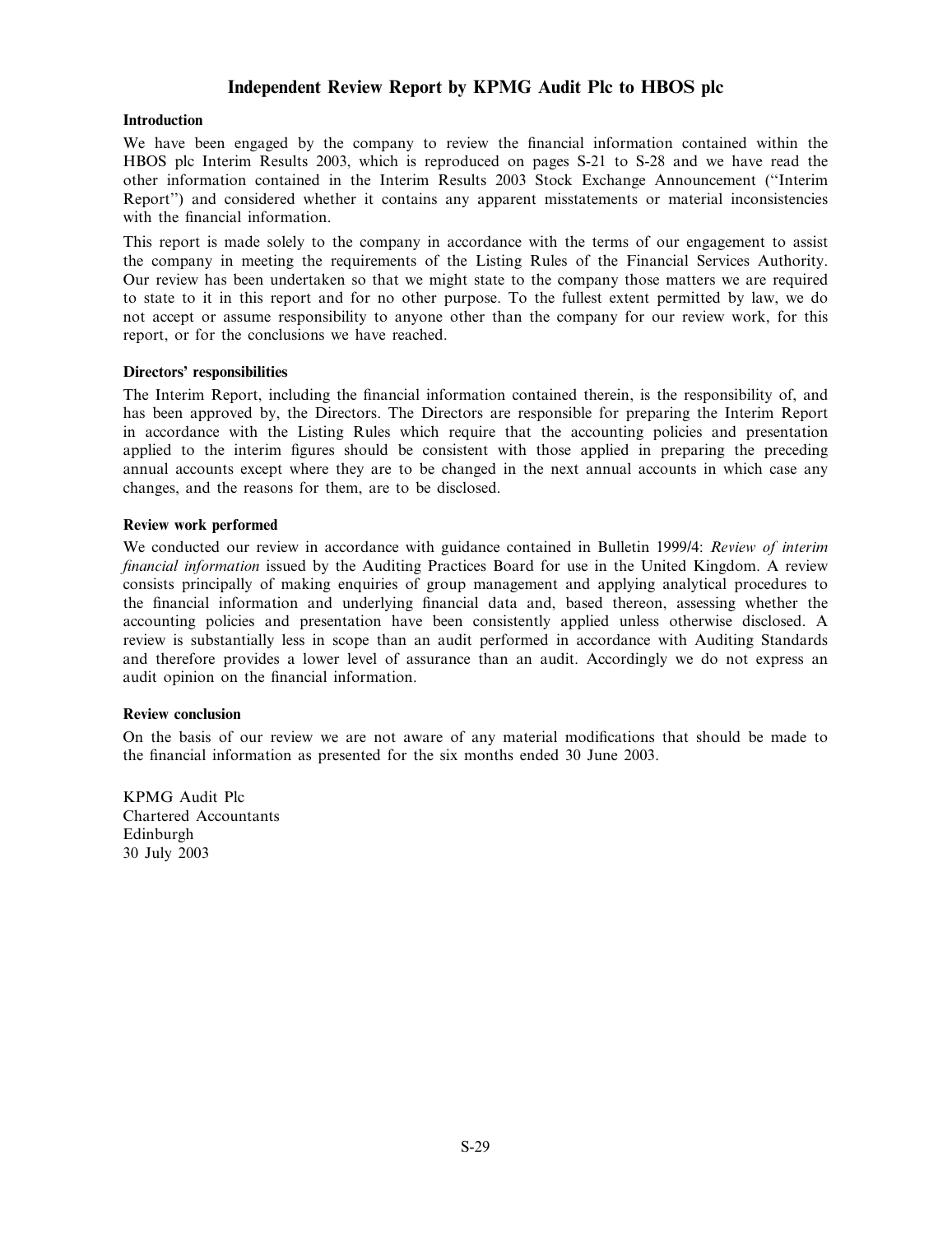

# *HBOS plc*

*as Issuer and Guarantor*

*The Governor and Company of the Bank of Scotland*

*as Issuer and Guarantor*

# *HBOS Treasury Services plc*

# *Scotland International Finance No. 2 B.V.*

*and other designated subsidiaries of HBOS plc from time to time*

*as Issuers*

# *MEDIUM-TERM NOTES*

*Due Nine Months or More From Date of Issue*

*The Medium-Term Notes (the "Notes") are being offered on a continuous basis by HBOS plc ("HBOS" or the ""Company''), The Governor and Company of the Bank of Scotland (""Bank of Scotland''), HBOS Treasury Services plc (""Treasury Services''), Scotland International Finance No. 2 B.V. (""SIF No. 2''), and other designated subsidiaries of the Company (each, an ""Issuer'' and, collectively, the ""Issuers'') from time to time through one or more of the agents specified below or otherwise appointed by an Issuer from time to time for the purpose of soliciting offers to purchase the Notes from such Issuer (for so long as each shall so remain, an ""Agent'' and, collectively, the ""Agents''), who have agreed to use their best eÅorts to solicit oÅers to purchase the Notes. Each Issuer has also reserved the right to sell, and may solicit and accept oÅers to purchase, Notes* directly on its own behalf. The Notes are being offered and sold without registration under the United States *Securities Act of 1933, as amended (the ""Securities Act''), (A) to institutional purchasers in reliance upon the exemption provided by Section 4(2) of the Securities Act and Regulation D and Rule 144A promulgated thereunder and (B) outside the United States to certain persons in reliance upon Regulation S under the Securities Act ("Regulation S"). Each Issuer reserves the right to withdraw, cancel or modify the offer made hereby without notice. Each Issuer or the Agents may reject any offer to purchase Notes, in whole or in part. See ""Plan of Distribution''.*

#### *EACH PURCHASER OF THE NOTES OFFERED HEREBY IN MAKING ITS PURCHASE WILL BE DEEMED TO HAVE MADE CERTAIN ACKNOWLEDGMENTS, REPRESENTATIONS AND AGREEMENTS AS SET FORTH ON THE INSIDE FRONT COVER OF THIS OFFERING MEMORANDUM.*

# *MORGAN STANLEY*

*CREDIT SUISSE FIRST BOSTON*

# *JPMORGAN*

# *LEHMAN BROTHERS*

# *MERRILL LYNCH & CO.*

*April 30, 2003*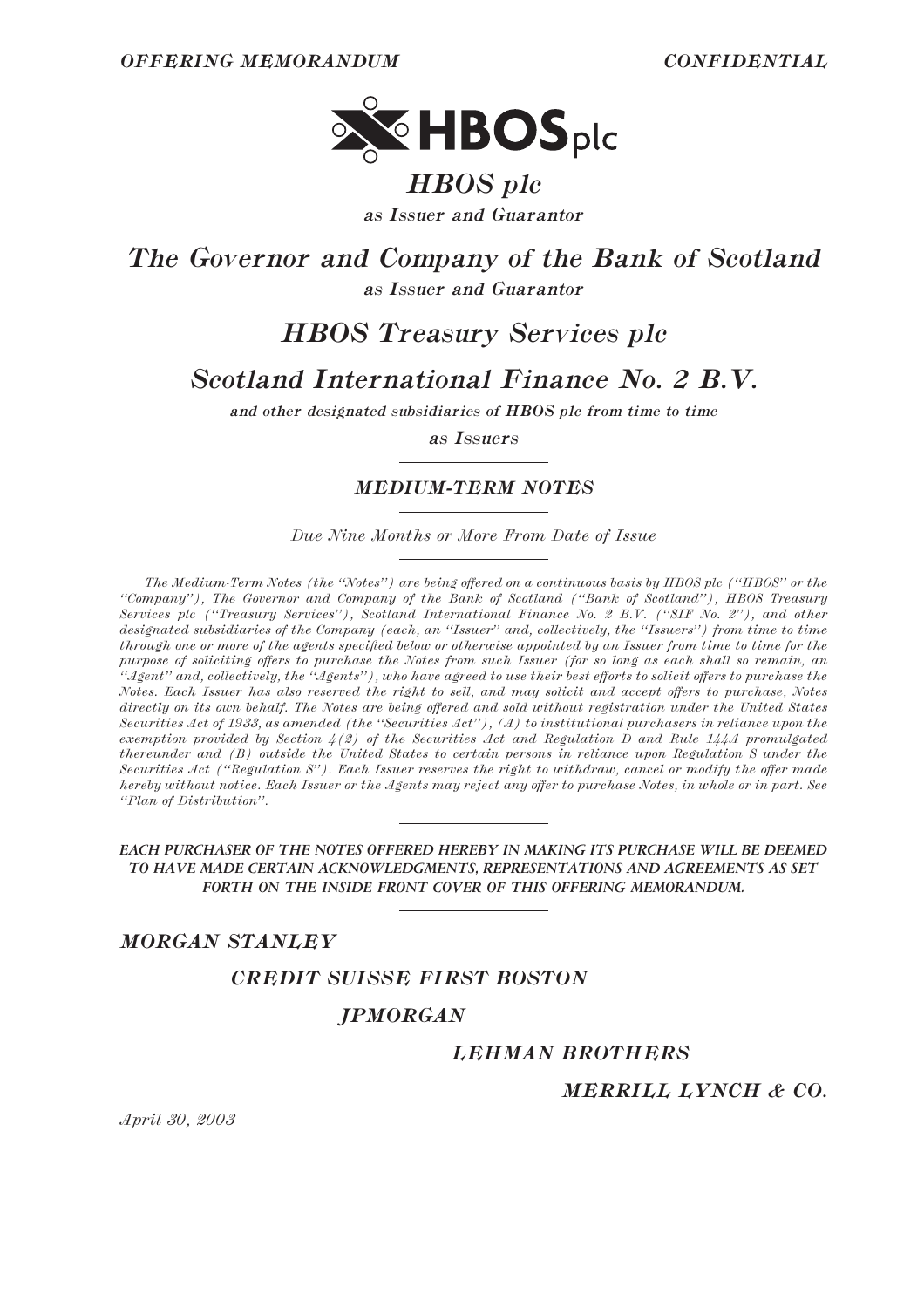#### **NOTICE TO PURCHASERS**

NONE OF THE ISSUERS HAS REGISTERED THE NOTES OFFERED HEREBY NOR DOES ANY ISSUER INTEND TO, OR HAVE ANY OBLIGATION TO, REGISTER THE NOTES PURSUANT TO THE SECURITIES ACT OR UNDER THE SECURITIES LAWS OF ANY STATE AND THE NOTES HAVE NOT BEEN APPROVED OR DISAPPROVED BY THE SECURITIES AND EXCHANGE COMMISSION (THE ""COMMISSION'') OR ANY STATE SECURITIES AUTHORITY. NEITHER THE COMMISSION NOR ANY STATE SECURITIES AUTHORITY HAS PASSED UPON THE ACCURACY OR ADEQUACY OF THIS OFFERING MEMORANDUM. THE NOTES ARE BEING OFFERED AND SOLD TO INSTITUTIONAL PURCHASERS IN RELIANCE UPON THE EXEMPTION PROVIDED BY SECTION 4(2) OF THE SECURITIES ACT AND REGULATION D AND RULE 144A AND OUTSIDE THE UNITED STATES TO CERTAIN PERSONS IN RELIANCE ON REGULATION S PROMULGATED UNDER THE SECURITIES ACT.

Each purchaser of a Note or Notes offered hereby in making its purchase will be deemed to have acknowledged, represented and agreed as follows:

(1) The Notes have not been and will not be registered under the Securities Act or any other applicable securities law and, accordingly, none of the Notes may be offered, sold, transferred, pledged, encumbered or otherwise disposed of unless either registered pursuant to, or in a transaction exempt from registration under, the Securities Act and any other applicable securities law.

(2) (A) It is (i) an institutional investor that is an ""accredited investor'' within the meaning of Rule 501(a)(1), (2), (3) or (7) under the Securities Act (an "Accredited Investor") that is purchasing for its own account or that is a bank (as defined in Section  $3(a)(2)$  under the Securities Act) or a savings and loan association or other institution (as described in Section  $3(a)(5)(A)$  under the Securities Act) that is purchasing as a fiduciary for the account of one or more institutional investors (individually, an "Institutional Account") or (ii) an Accredited Investor other than a bank (as so defined) or a savings and loan association or other institution (as so described) that is purchasing for one or more Institutional Accounts, each of which is an Accredited Investor; it has such knowledge and experience in financial and business matters that it is capable of evaluating the merits and risks of purchasing the Notes; it is aware that it (or any Institutional Account) may be required to bear the economic risk of an investment in each Note for an indefinite period, and it (or such Institutional Account) is able to bear such risk for an indefinite period; it is purchasing the Notes for its own account, or for one or more Institutional Accounts for which it is acting as a fiduciary or agent, in a minimum principal amount of \$250,000 (or the equivalent thereof in another currency or composite currency) for each such Institutional Account, in each case for investment and not with a view to, or for offer or sale in connection with, any distribution thereof, subject to the disposition of its property or the property of such Institutional Account or Accounts being at all times within its or their control and subject to its or their ability to resell such Notes pursuant to Rule 144A, Regulation S or other exemption from registration available under the Securities Act; (B) if such purchaser is acquiring the Notes from a person other than the Issuer thereof and the seller is relying on Rule 144A under the Securities Act, such purchaser is a "qualified institutional buyer", as defined in Rule 144A under the Act (a "QIB"), and is purchasing for its own account or solely for the account of one or more accounts for which it acts as a fiduciary or agent, each of which accounts is a QIB and such purchaser acknowledges that it is aware that the seller may rely upon the exemption from the provisions of Section 5 of the Securities Act provided by Rule 144A thereunder or (C) it is a purchaser acquiring such Notes in an offshore transaction occurring outside the United States within the meaning of Regulation S that is not a ""U.S. Person'' (and is not acquiring such Notes for the account or benefit of a U.S. Person) within the meaning of Regulation S.

(3) It agrees on its own behalf and on behalf of any Institutional Account for which it is purchasing Notes, to offer, sell or otherwise transfer such Notes  $(A)$  only in minimum principal amounts of \$1,000 (or \$250,000 in the case of any offer, sale or transfer to an Accredited Investor) (or, in each case, the equivalent thereof in another currency or composite currency) and (B) prior to the date that is two years after the later of (i) the Original Issue Date of such Notes and (ii) the last date on which the Issuer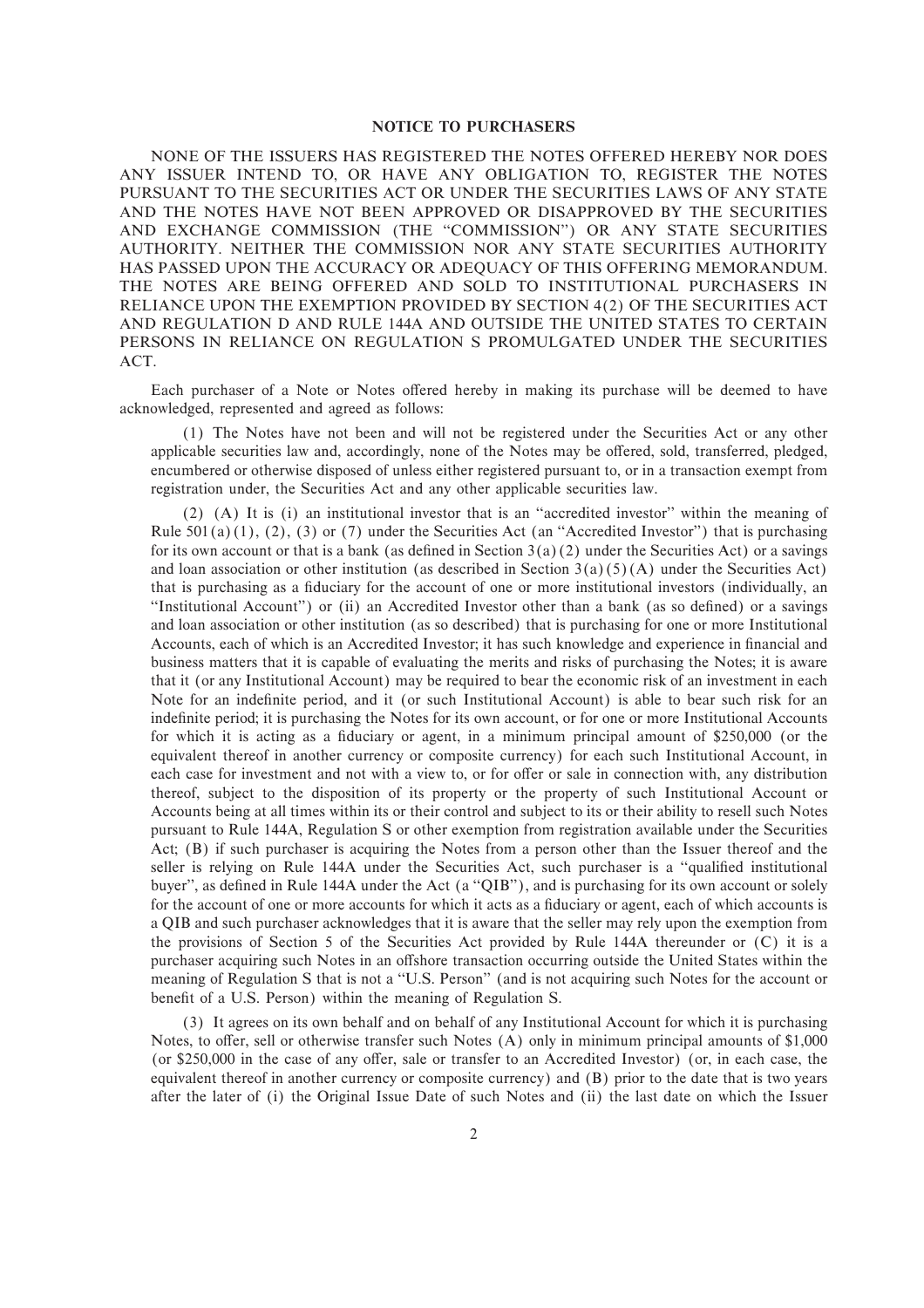thereof or the Company or any affiliate of the Issuer or the Company was the beneficial owner of such Notes (or any predecessor of such Notes) only (a) pursuant to the exemption from the registration requirements of the Securities Act provided by either Rule 144A or Regulation S thereunder, (b) to such Issuer, the Company or any of their respective subsidiaries or an Agent that is a party to the Amended and Restated Private Placement Agreement dated April 30, 2003, as amended, referred to in this Offering Memorandum, (c) through an Agent to an institutional investor that is an Accredited Investor approved in advance by such Agent, (d) directly to an institutional investor that is an Accredited Investor or (e) pursuant to an exemption from such registration requirements as confirmed in an opinion of counsel satisfactory to such Issuer and the Company (subject in each of the foregoing cases to any requirement of law that the disposition of its property or the property of such Institutional Account or Accounts remain within its or their control). It acknowledges that each Note will contain a legend substantially to the effect of the foregoing paragraph  $(1)$  and this paragraph  $(3)$ .

(4) It acknowledges that the Trustee referred to herein will register the transfer of any Note resold or otherwise transferred by such purchaser pursuant to clauses  $(a)$ ,  $(c)$ ,  $(d)$  or  $(e)$  of the foregoing paragraph (3) only: (A) in the case of a sale or other transfer pursuant to such clause (a), upon receipt from the transferor of a certificate to the effect set forth in the relevant paragraph of Exhibit A hereto; (B) in the case of a sale or other transfer pursuant to such clause (c), upon receipt from the relevant Agent of a certificate to the effect set forth in the relevant paragraph of Exhibit A hereto;  $(C)$  in the case of a sale or other transfer pursuant to such clause (d), upon receipt in writing from such purchaser's transferee of a statement to the effect set forth in Exhibit B hereto; or (D) in the case of a sale or other transfer pursuant to such clause (e), upon receipt of an opinion of counsel satisfactory to the Issuer and the Company.

(5) It acknowledges that the Issuers, the Company, the Agents and others will rely upon the truth and accuracy of the foregoing acknowledgments, representations and agreements and it agrees that, if any of the acknowledgments, representations or warranties deemed to have been made by it in connection with its purchase of Notes are no longer accurate, it shall promptly notify the Issuer of such Notes, the Company and the Agent through which it purchased any Notes. If it is acquiring any Notes as a fiduciary or agent for one or more Institutional Accounts, it represents that it has sole investment discretion with respect to each such Institutional Account and that it has full power to make the foregoing acknowledgments, representations and agreements on behalf of each such Institutional Account.

Each person receiving this Offering Memorandum acknowledges that (i) such person has been afforded an opportunity to request from the Issuers and the Company and to review, and has received, all additional information considered by it to be necessary to verify the accuracy and completeness of the information contained herein, (ii) it has not relied on any Agent or any person affiliated with any Agent in connection with its investigation of the accuracy and completeness of such information or its investment decision and (iii) no person has been authorized to give any information or to make any representation concerning any Issuer, the Company or the Notes offered hereby other than those contained herein and, if given or made, such other information or representation should not be relied upon as having been authorized by such Issuer, the Company or any Agent.

This Offering Memorandum does not constitute, and may not be used for the purposes of, an offer or solicitation by anyone in any jurisdiction in which such offer or solicitation is not authorized or to any person to whom it is unlawful to make such offer or solicitation, and no action is being taken to permit an offering of the Notes or the distribution of this Offering Memorandum in any jurisdiction where such action is required.

In connection with the issue and distribution of any tranche of Notes, the Agent (if any) disclosed as the stabilizing manager in the applicable Pricing Supplement or any person acting for such Agent may over-allot or effect transactions with a view to supporting the market price of the Notes of a series of which such tranche forms part at a level higher than that which might otherwise prevail for a limited period after the issue date. However, there may be no obligation on the stabilizing manager or any agent of the stabilizing manager to do this. Such stabilizing, if commenced, may be discontinued at any time and must be brought to an end after a limited period.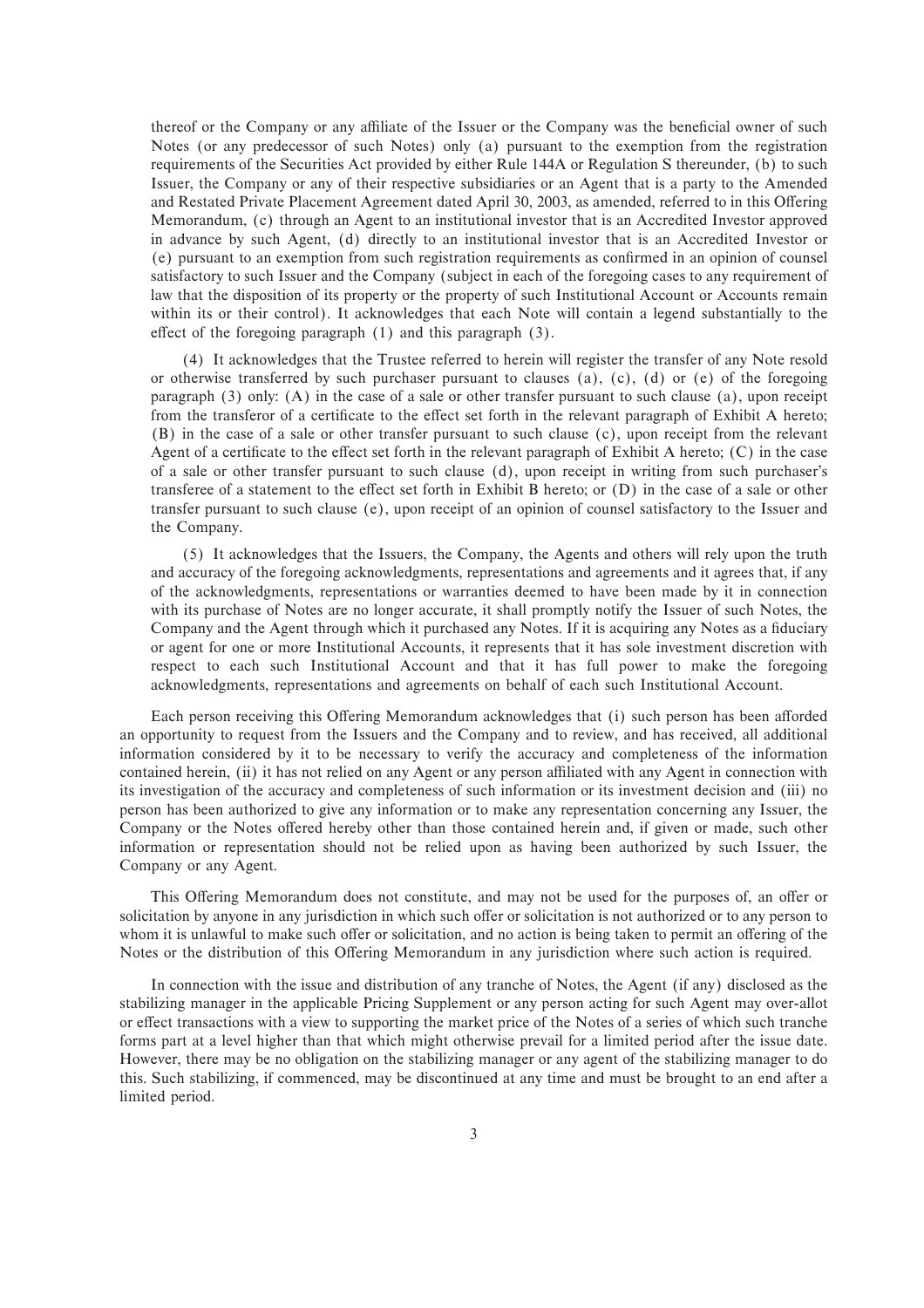#### **NOTICE TO NEW HAMPSHIRE RESIDENTS**

NEITHER THE FACT THAT A REGISTRATION STATEMENT OR AN APPLICATION FOR A LICENSE HAS BEEN FILED UNDER CHAPTER 421-B OF THE NEW HAMPSHIRE REVISED STATUTES WITH THE STATE OF NEW HAMPSHIRE NOR THE FACT THAT A SECURITY IS EFFECTIVELY REGISTERED OR A PERSON IS LICENSED IN THE STATE OF NEW HAMPSHIRE CONSTITUTES A FINDING BY THE SECRETARY OF STATE THAT ANY DOCUMENT FILED UNDER RSA 421-B IS TRUE, COMPLETE AND NOT MISLEADING. NEITHER ANY SUCH FACT NOR THE FACT THAT AN EXEMPTION OR EXCEPTION IS AVAILABLE FOR A SECURITY OR A TRANSACTION MEANS THAT THE SECRETARY OF STATE HAS PASSED IN ANY WAY UPON THE MERITS OR QUALIFICATIONS OF, OR RECOMMENDED OR GIVEN APPROVAL TO, ANY PERSON, SECURITY, OR TRANSACTION. IT IS UNLAWFUL TO MAKE, OR CAUSE TO BE MADE, TO ANY PROSPECTIVE PURCHASER, CUSTOMER, OR CLIENT ANY REPRESENTATION INCONSISTENT WITH THE PROVISIONS OF THIS PARAGRAPH.

Each prospective purchaser of the Notes is hereby offered the opportunity to ask questions of the Issuers, the Company and the Agents concerning the terms and conditions of the offering and to request any additional information such prospective purchaser may consider necessary in making an informed investment decision or in order to verify the information set forth herein. Inquiries concerning such additional information should be directed to:

Manager, Continuously Offered Products, Morgan Stanley & Co. Incorporated, 1585 Broadway, New York, NY 10036, (212) 761-2000; or

Manager, Credit Department, Morgan Stanley & Co. Incorporated, 1221 Avenue of the Americas, 35th Floor, New York, New York 10020, (212) 762-5852; or

MTN Department, Credit Suisse First Boston Corporation, 11 Madison Avenue, 5th Floor, New York, NY 10010, (212) 325-3326; or

Medium-Term Note Desk, J.P. Morgan Securities Inc., 270 Park Avenue, New York, New York 10017, (212) 834-6081.

Medium-Term Note Desk, Lehman Brothers Inc., 745 Seventh Avenue, New York, New York 10019, (212) 526-9664; or

Medium-Term Note Product Management, Merrill Lynch & Co., 4 World Financial Center, North Tower, 15th Floor, New York, New York 10080, (212) 449-7476; or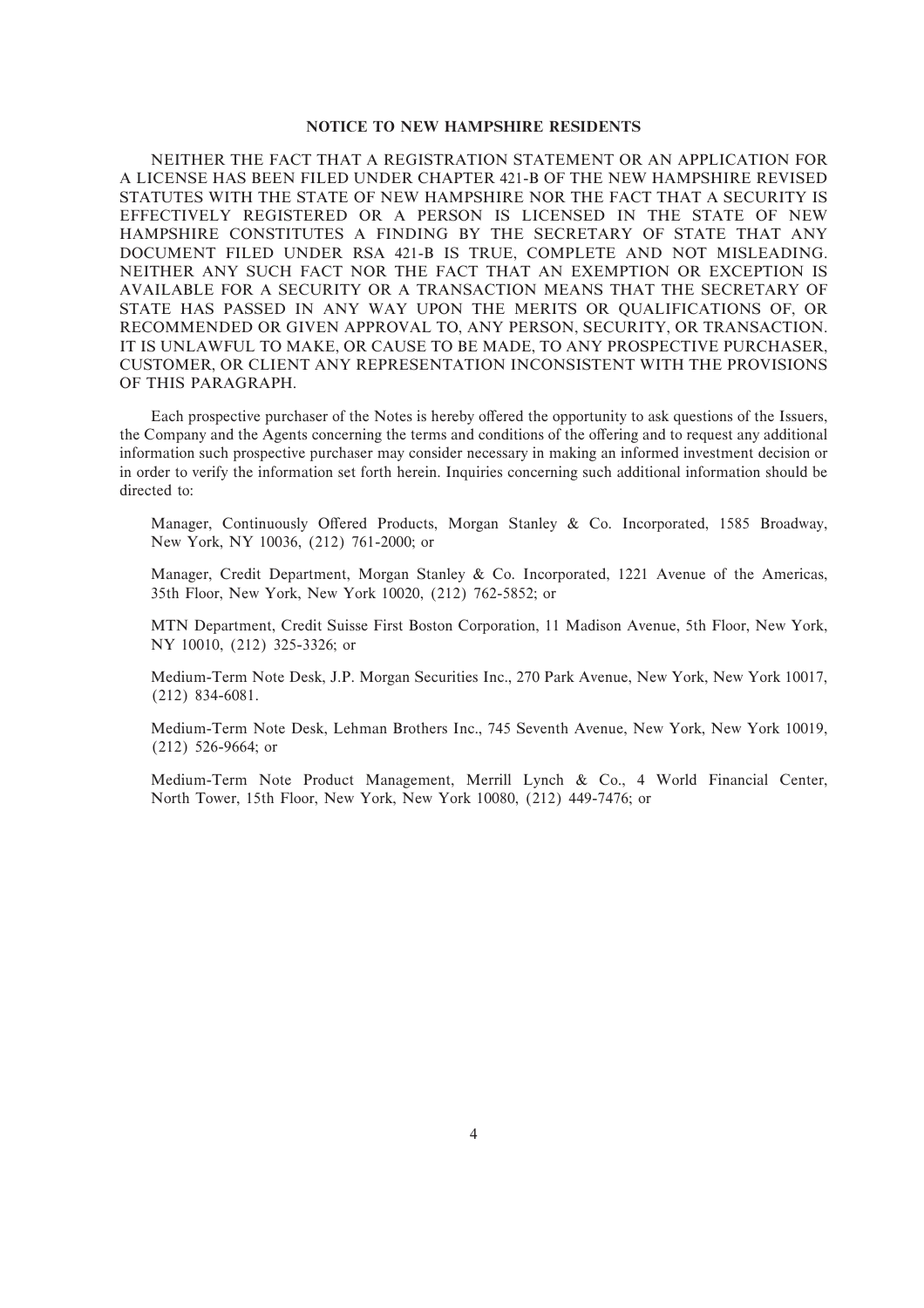#### **AVAILABLE INFORMATION**

Upon written request to the Company at the address set forth below, the Company will deliver its Report and Accounts for the last audited financial period to holders of the Notes (individually, a "Holder" or a "Noteholder" and, collectively, the "Holders" or the "Noteholders"). Any such request will be subject to the confidentiality provisions referred to below. The financial statements contained in such Report and Accounts will be prepared in accordance with accounting principles generally accepted in the United Kingdom of Great Britain and Northern Ireland ("Great Britain", the "U.K." or the "United Kingdom") and will not contain a reconciliation to accounting principles generally accepted in the United States of America (the "U.S." or the ""United States''). Written requests for the Report and Accounts of the Company should be addressed to the Company's Head Office, the Mound, Edinburgh EH1 1YZ.

While any Notes remain outstanding, the relevant Issuer shall, during any period in which the Company is not subject to Section 13 or 15(d) of the Exchange Act or exempt from reporting pursuant to Rule  $12g3-2(b)$  under the Exchange Act, make available to any qualified institutional buyer (as defined in Rule 144A under the Securities Act) who holds any Note and any prospective purchaser of a Note who is a qualified institutional buyer (as so defined) designated by such holder of such Note, upon the request of such holder or prospective purchaser, the information concerning the Company required to be provided to such holder or prospective purchaser by Rule  $144A(d)(4)$  under the Securities Act.

By requesting copies of any of the documents referred to herein, each potential purchaser agrees to keep confidential the various documents and all written information clearly labelled "Confidential" which from time to time have been or will be disclosed to it concerning the Company or any other Issuer or any of their affiliates, and agrees not to disclose any portion of the same to any person.

Notwithstanding anything herein to the contrary, except as reasonably necessary to comply with applicable securities laws, investors (and each employee, representative or other agent of the investors) may disclose to any and all persons, without limitation of any kind, the U.S. federal income tax treatment and tax structure of the offering and all materials of any kind (including opinions or other tax analyses) that are provided to the investors relating to such tax treatment and tax structure. For this purpose, ""tax structure'' is limited to facts relevant to the U.S. federal income tax treatment of the offering and does not include information relating to the identity of the issuer, its affiliates, agents or advisors.

#### **FORWARD-LOOKING STATEMENTS**

This Offering Memorandum contains various forward-looking statements regarding events and trends that are subject to risks and uncertainties that could cause the actual results and financial position of the Company or the Company and its consolidated subsidiaries and subsidiary undertakings (collectively, the "HBOS Group" or the "Group") to differ materially from the information presented herein. When used in this Offering Memorandum, the words "estimate", "project", "intend", "anticipate", "believe", "expect", "should" and similar expressions, as they relate to the Group and its management, are intended to identify such forward-looking statements. Readers are cautioned not to place undue reliance on these forward-looking statements, which speak only as of the date hereof. The Group does not undertake any obligation to publicly release the result of any revisions to these forward-looking statements to reflect events or circumstances after the date hereof or to reflect the occurrence of unanticipated events.

#### **ENFORCEMENT OF LIABILITIES; SERVICE OF PROCESS**

The Company is a public limited company incorporated on May 3, 2001 and registered in Scotland with its headquarters in Edinburgh. As a consequence of the merger of Bank of Scotland and Halifax Group plc (""Halifax''), the Company became the holding company of the Group. Bank of Scotland is a U.K. clearing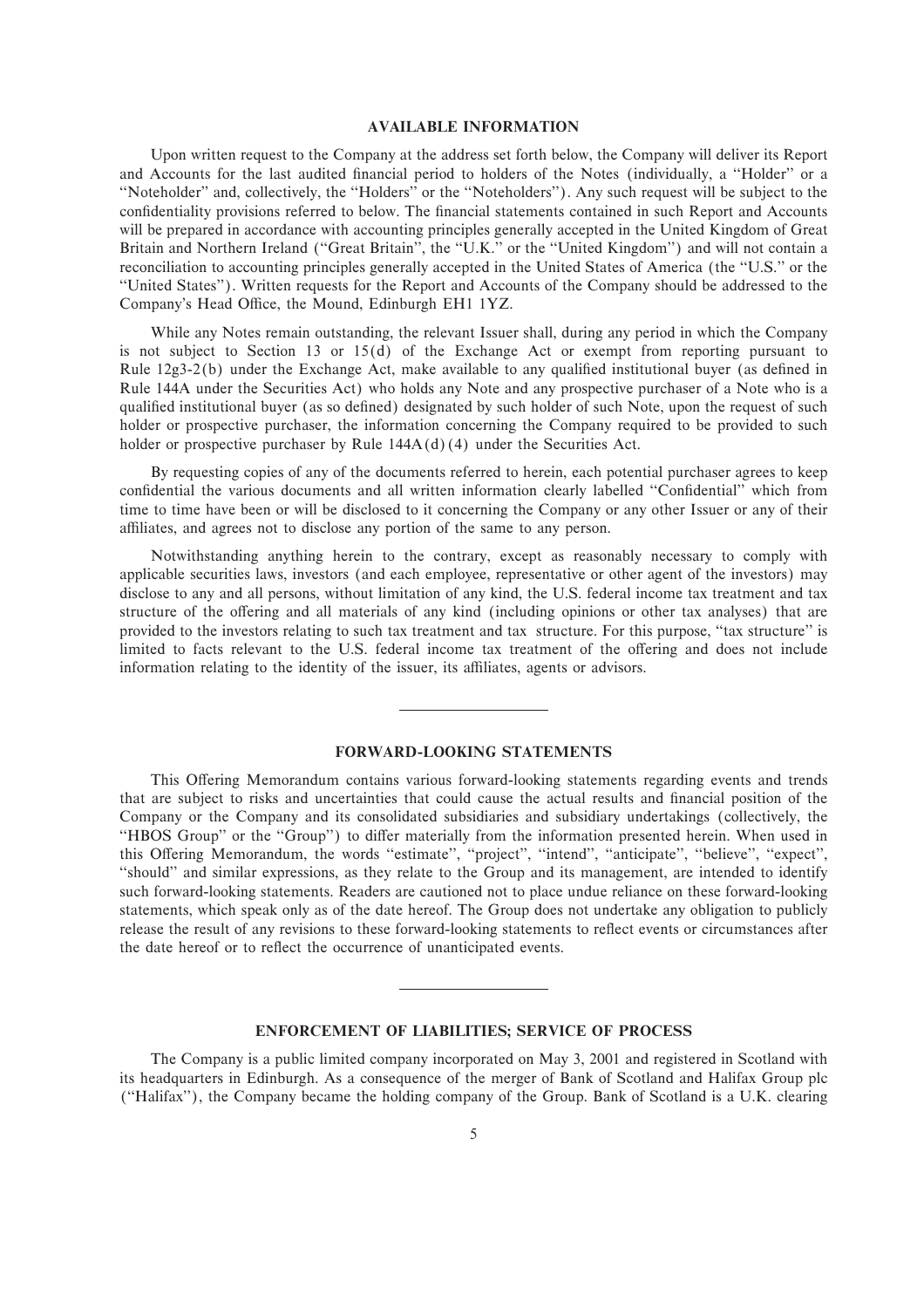bank established by an Act of the Parliament of Scotland in 1695 with its headquarters in Edinburgh. Treasury Services is a company registered in England and Wales. SIF No. 2 is a finance company incorporated in The Netherlands. Substantially all the directors and executive officers of the Company, Bank of Scotland, Treasury Services and SIF No. 2 are non-residents of the United States. All or a substantial portion of the assets of such non-resident persons and of the Company, Bank of Scotland, Treasury Services and SIF No. 2 are located outside the United States. As a result, it may not be possible for investors to effect service of process within the United States upon such persons, the Company, Bank of Scotland, Treasury Services or SIF No. 2 or to enforce against them in U.S. courts judgments obtained in such courts predicated upon civil liability provisions of the federal securities laws of the United States. The Company, Bank of Scotland and Treasury Services have been advised by their solicitors, Shepherd+ Wedderburn, and SIF No. 2 has been advised by its Dutch counsel, De Brauw Blackstone Westbroek, London, that there is doubt as to the enforceability in the United Kingdom and The Netherlands, respectively, in original actions or in actions for the enforcement of judgments of U.S. courts, of civil liabilities predicated upon the federal securities laws of the United States.

#### **PRESENTATION OF FINANCIAL INFORMATION**

The Financial Statements are prepared in accordance with generally accepted accounting principles in the United Kingdom ("U.K. GAAP"). U.K. GAAP relevant to the Group differ from generally accepted accounting principles in the United States (""U.S. GAAP'') in certain material aspects. For a discussion of material differences between U.K. GAAP and U.S. GAAP relevant to the Financial Statements, see "Annex A to the Consolidated Financial Statements". In addition, the audited financial information contained herein is subject to auditing and auditor independence standards applicable in the United Kingdom, which differ from those applicable in the United States.

In this Offering Memorandum, references to "£", "sterling", "pounds sterling" and "pence" are to the lawful currency of the United Kingdom; references to "U.S.\$", "\$", "U.S. dollars" and "cents" are to the lawful currency of the United States; references to " $e$ " or "euro" are to the currency established for participating members of the European Union as of the beginning of stage three of European Monetary Union on January 1, 1999; references to "\" or "Yen" are to the lawful currency of Japan. Merely for convenience, this Offering Memorandum contains translations of certain sterling amounts into U.S. dollars at specified rates. These translations should not be construed as representations that the sterling amounts actually represent such U.S. dollar amounts or could be converted into U.S. dollars at the rate indicated. See "Exchange Rate and Currency Information".

Unless otherwise indicated, any reference in this Offering Memorandum to the "Financial Statements" is to the audited Consolidated Financial Statements (including the notes thereto) of the Group included in this Offering Memorandum.

For the purposes of the presentation of financial information in the sections entitled "Summary of Terms — Selected Consolidated Financial Information'', "Management's Discussion and Analysis of Financial Condition and Results of Operations" and "Description of Business", the term "Group" refers to HBOS plc together with its consolidated subsidiaries and subsidiary undertakings (including, among others, Bank of Scotland and Halifax).

In this Offering Memorandum, all references to "billions" are references to one thousand millions. Due to rounding, the numbers presented throughout this Offering Memorandum may not add up precisely, and percentages may not precisely reflect absolute figures.

Certain financial and statistical information in this Offering Memorandum is presented separately for domestic and foreign activities. Foreign activities include transactions in which the debtor or customer is domiciled outside the United Kingdom. For the purposes of such financial and statistical information, the United Kingdom includes the Channel Islands and the Isle of Man.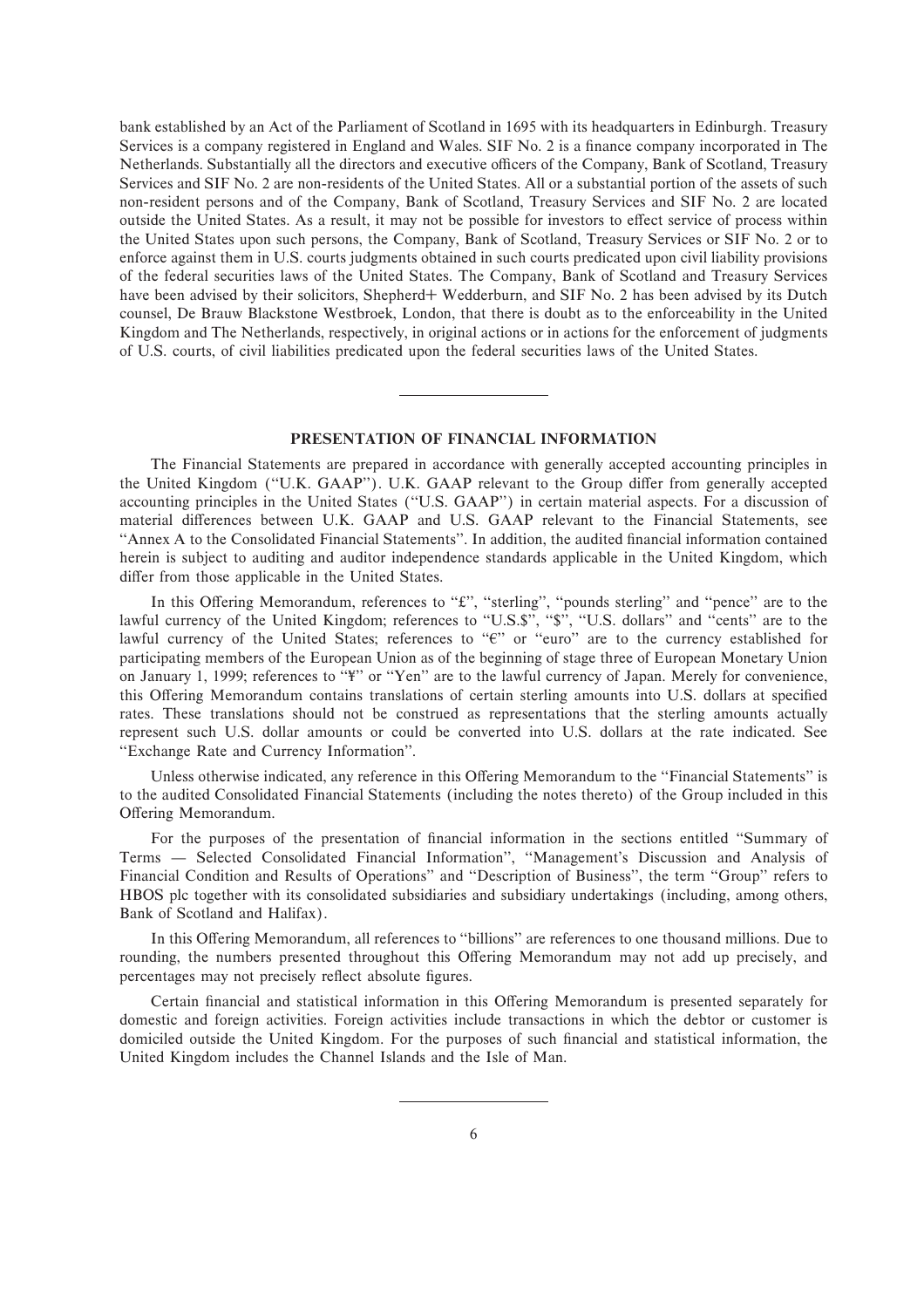## **EXCHANGE RATES**

The following table shows, for the dates indicated, the Applicable Exchange Rate used in the preparation of the Group's Consolidated Financial Statements, expressed in U.S. dollars per £1.00.

| $Date$ | Applicable<br><b>Exchange</b><br>Rate |
|--------|---------------------------------------|
|        | \$1.6120                              |
|        |                                       |
|        |                                       |
|        |                                       |
|        |                                       |

A significant portion of the assets and liabilities of the Group are denominated in currencies other than sterling. However, in the opinion of the Company, fluctuations in the value of sterling relative to other currencies have not constituted a significant change in the context of the total value of Group assets, liabilities, interest income and interest expense.

Fluctuations in exchange rates that have occurred in the past are not necessarily indicative of fluctuations in rates that may occur at any time in the future. No representations are made herein that the pound sterling amounts referred to herein could have been or could be converted into U.S. dollars at any particular rate.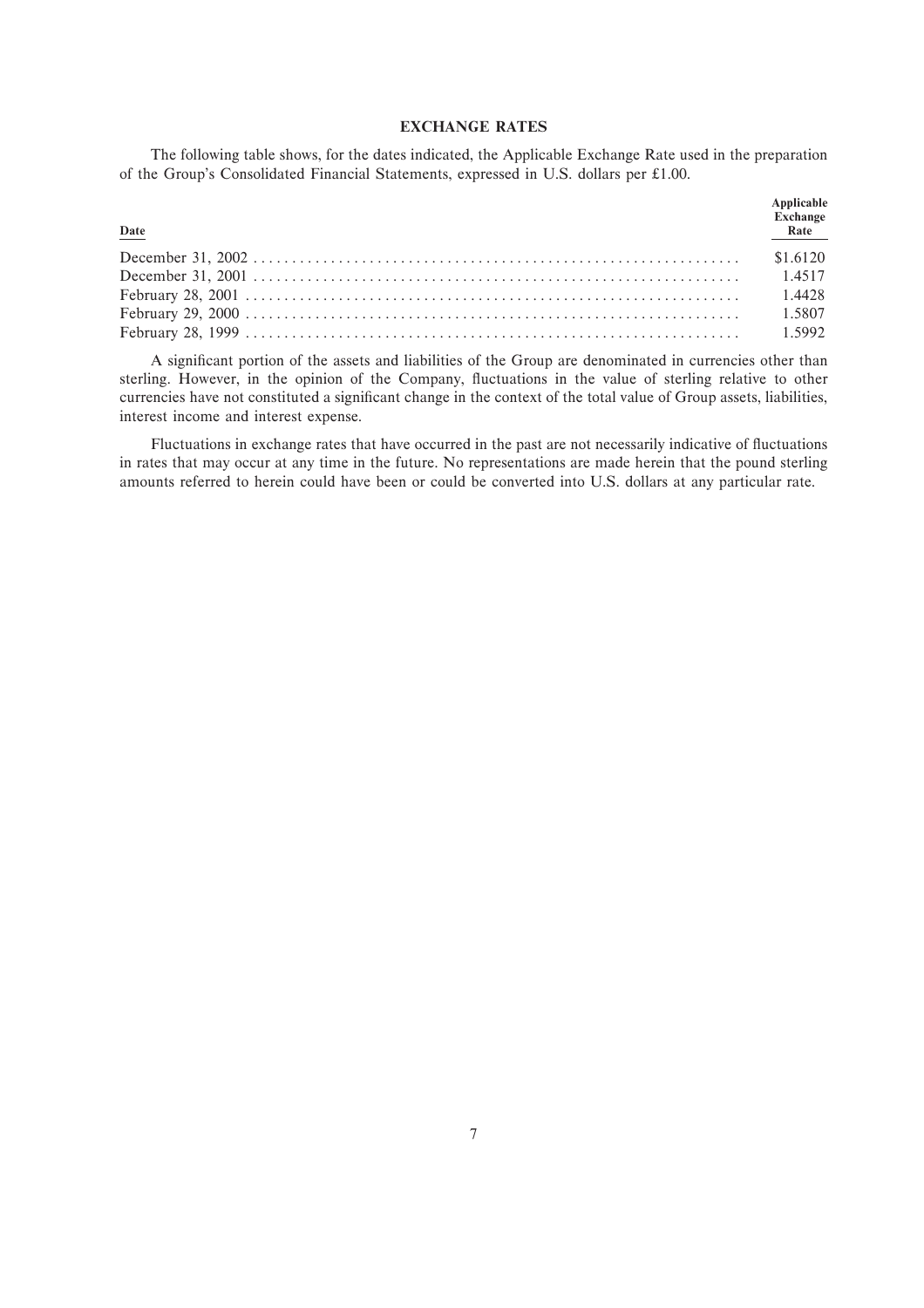# **TABLE OF CONTENTS**

| Management's Discussion and Analysis of Financial Condition and Results of Operations |
|---------------------------------------------------------------------------------------|
|                                                                                       |
|                                                                                       |
|                                                                                       |
|                                                                                       |
|                                                                                       |
|                                                                                       |
|                                                                                       |
|                                                                                       |
|                                                                                       |
|                                                                                       |
|                                                                                       |
|                                                                                       |
|                                                                                       |
|                                                                                       |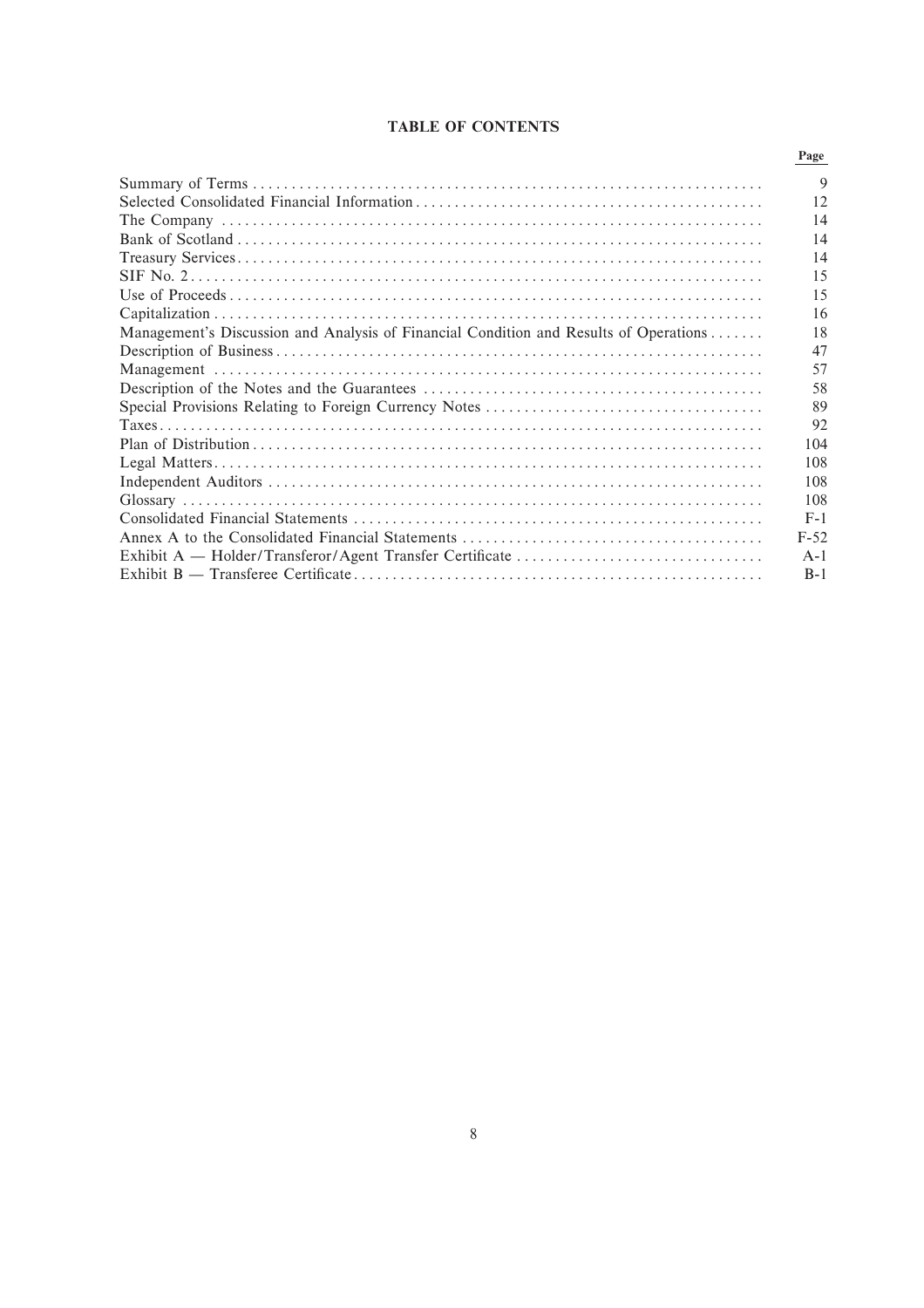# **SUMMARY OF TERMS**

*This summary does not purport to be complete and is qualified in its entirety by reference to the detailed* information appearing elsewhere in this Offering Memorandum. Terms not defined in this summary are *deÑned elsewhere herein.*

| The Issuers                                 | HBOS plc, The Governor and Company of the Bank Scotland,<br>HBOS Treasury Services plc, Scotland International Finance No. 2 B.V.<br>and other designated subsidiaries of the Company from time to time.                                                                                                                                                                                                                                                                                                                                                                                                                                                                                                                                                                                                                                                                                                                                                                                                                                                                                                                                                                                                                                                                                                                                                                                                                                                                                                                             |
|---------------------------------------------|--------------------------------------------------------------------------------------------------------------------------------------------------------------------------------------------------------------------------------------------------------------------------------------------------------------------------------------------------------------------------------------------------------------------------------------------------------------------------------------------------------------------------------------------------------------------------------------------------------------------------------------------------------------------------------------------------------------------------------------------------------------------------------------------------------------------------------------------------------------------------------------------------------------------------------------------------------------------------------------------------------------------------------------------------------------------------------------------------------------------------------------------------------------------------------------------------------------------------------------------------------------------------------------------------------------------------------------------------------------------------------------------------------------------------------------------------------------------------------------------------------------------------------------|
| Terms of the Notes and                      |                                                                                                                                                                                                                                                                                                                                                                                                                                                                                                                                                                                                                                                                                                                                                                                                                                                                                                                                                                                                                                                                                                                                                                                                                                                                                                                                                                                                                                                                                                                                      |
|                                             |                                                                                                                                                                                                                                                                                                                                                                                                                                                                                                                                                                                                                                                                                                                                                                                                                                                                                                                                                                                                                                                                                                                                                                                                                                                                                                                                                                                                                                                                                                                                      |
| the Guarantees                              | The Notes, which may be issued at their principal amount or at a<br>premium to or discount from their principal amount, on a subordinated<br>or unsubordinated basis, may bear interest at a fixed or floating rate or be<br>issued on a fully discounted basis and not bear interest. The interest rate<br>or interest rate formulae, if any, issue price, currency, terms of<br>redemption or repayment, if any, maturity and other terms not otherwise<br>provided in this Offering Memorandum will be established for each Note<br>by the Issuer thereof at the issuance of such Note and will be indicated<br>in a Pricing Supplement. Senior Notes issued by any Issuer (other than<br>the Company) will be guaranteed by the Company as described in<br>"Description of the Notes and the Guarantees". Senior Notes issued by<br>Treasury Services or any other designated subsidiary of the Company<br>(other than Bank of Scotland) will also be guaranteed by Bank of<br>Scotland as described in "Description of the Notes and the Guarantees".<br>Subordinated Notes issued by any Issuer (other than the Company) will<br>be guaranteed on a subordinated basis by the Company as described in<br>"Description of the Notes and the Guarantees". Subordinated Notes<br>issued by SIF No. 2 and any other designated subsidiary of the Company<br>(other than Bank of Scotland) will also be guaranteed on a subordinated<br>basis by Bank of Scotland as described in "Description of the Notes and<br>the Guarantees". |
| Method of Distribution                      | The Notes are being offered on a continuous basis by the Issuers through<br>the Agents. The Issuers may also sell Notes to the Agents acting as<br>principals for resale to investors or other purchasers and may sell Notes<br>directly on their own behalf. See "Plan of Distribution".                                                                                                                                                                                                                                                                                                                                                                                                                                                                                                                                                                                                                                                                                                                                                                                                                                                                                                                                                                                                                                                                                                                                                                                                                                            |
| Program Amount                              | The aggregate principal amount (or, in the case of Notes issued at a<br>discount from the principal amount or Indexed Notes, the aggregate<br>initial offering price) of Notes outstanding at any time shall not exceed<br>(together with securities then outstanding under the Issuers' and BOS<br>International (Australia) Limited's Program for the Issuance of Debt<br>Instruments described in their Information Memorandum dated<br>April 30, 2003) \$65,000,000,000 or the approximate equivalent thereof<br>in another currency calculated as at the issue date of the relevant Notes.<br>BOS International (Australia) Limited is a direct, wholly-owned,<br>guaranteed, subsidiary of Bank of Scotland.                                                                                                                                                                                                                                                                                                                                                                                                                                                                                                                                                                                                                                                                                                                                                                                                                   |
| $Status \ldots \ldots \ldots \ldots \ldots$ | The Senior Notes and the Senior Guarantee, if any, will be direct,<br>unsecured and unsubordinated obligations of the respective Issuer (other<br>than SIF No. 2), Bank of Scotland and the Company, as the case may<br>be, and rank pari passu among themselves and with all other unsecured<br>and unsubordinated obligations of such Issuer, Bank of Scotland and the<br>Company, as the case may be, other than any obligations preferred by<br>statute or by operation of law.                                                                                                                                                                                                                                                                                                                                                                                                                                                                                                                                                                                                                                                                                                                                                                                                                                                                                                                                                                                                                                                  |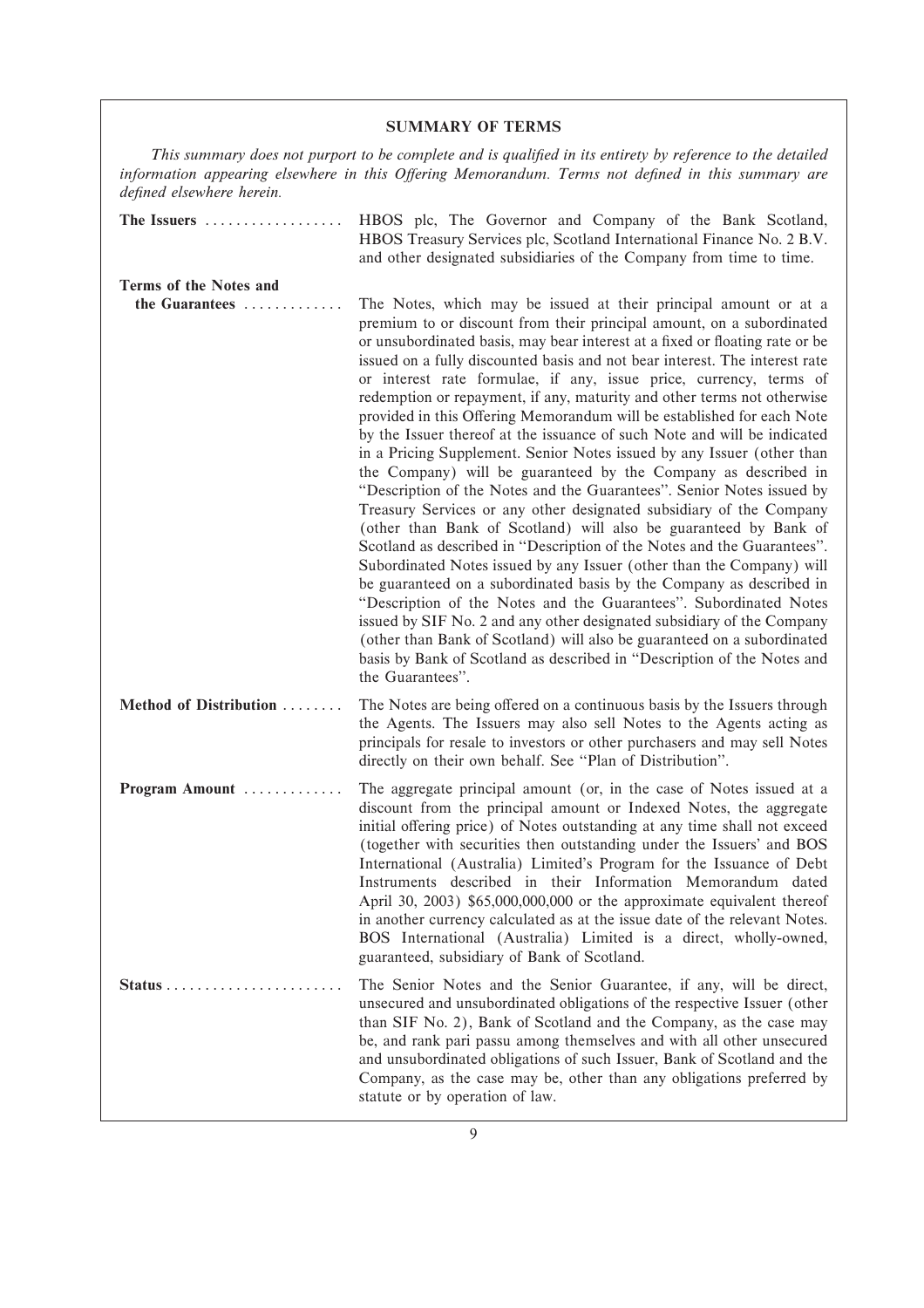|                       | The Subordinated Notes (other than Undated Notes) and the<br>Subordinated Guarantee (other than a Subordinated Guarantee in<br>respect of Undated Notes), if any, will be unsecured subordinated<br>obligations of the respective Issuer (other than Treasury Services), Bank<br>of Scotland and the Company, as the case may be, and rank pari passu<br>among themselves all as described in "Description of the Notes and the<br>Guarantees". The Undated Notes, and the Subordinated Guarantee<br>issued in respect of Undated Notes, if any, will be unsecured<br>subordinated obligations of the respective Issuer (other than SIF No. 2)<br>and Treasury Services), Bank of Scotland and the Company, as the case<br>may be, and rank pari passu among themselves all as described in<br>"Description of the Notes and the Guarantees". SIF No. 2 may not issue<br>Undated Notes and Treasury Services may not issue Subordinated<br>Notes. |
|-----------------------|---------------------------------------------------------------------------------------------------------------------------------------------------------------------------------------------------------------------------------------------------------------------------------------------------------------------------------------------------------------------------------------------------------------------------------------------------------------------------------------------------------------------------------------------------------------------------------------------------------------------------------------------------------------------------------------------------------------------------------------------------------------------------------------------------------------------------------------------------------------------------------------------------------------------------------------------------|
|                       | Unless otherwise stated in the applicable Pricing Supplement,<br>Subordinated Notes are intended to constitute Tier 2 Capital in<br>accordance with the requirements of the U.K. Financial Services<br>Authority.                                                                                                                                                                                                                                                                                                                                                                                                                                                                                                                                                                                                                                                                                                                                 |
| Maturities            | The Notes will mature on a date nine months or more from their<br>Original Issue Dates, as selected by the initial purchaser and agreed to by<br>the Issuer thereof in the applicable Pricing Supplement. Unless<br>otherwise provided in the applicable Pricing Supplement, Subordinated<br>Notes, under the requirements of the U.K. Financial Services Authority<br>at the date of this Offering Memorandum relating to Tier 2 Capital, must<br>have a minimum maturity of at least five years and one day.                                                                                                                                                                                                                                                                                                                                                                                                                                    |
| Currency              | The Notes will be denominated in U.S. dollars unless otherwise specified<br>in the applicable Pricing Supplement. The Issuer may also issue Notes<br>denominated in another currency, as set forth in the applicable Pricing<br>Supplement. See "Description of the Notes and the Guarantees".                                                                                                                                                                                                                                                                                                                                                                                                                                                                                                                                                                                                                                                    |
| Form and Denomination | The Notes will be issued in fully registered form in minimum<br>denominations of \$1,000 (or, in the case of Notes not denominated in<br>U.S. dollars, the equivalent thereof in such foreign currency, rounded<br>down to the nearest 1,000 units of such foreign currency) and integral<br>multiples of \$1,000 (or, in the case of Notes not denominated in<br>U.S. dollars, 1,000 units of such foreign currency) in excess thereof.                                                                                                                                                                                                                                                                                                                                                                                                                                                                                                          |
|                       | Notes sold to QIBs in reliance on Rule 144A will be represented by one<br>or more global Notes (each, a "Rule 144A Global Note"), registered in<br>the name of a nominee of DTC. Notes sold outside of the United States<br>to non-U.S. Persons (as defined in Regulation S) in offshore transactions<br>in reliance on Regulation S will be represented by one or more global<br>Notes (each, a "Regulation S Global Note" and, together with the<br>Rule 144A Global Notes, the "Global Notes"), registered in the name of<br>a nominee of DTC. All other Notes will be represented by definitive<br>Notes. See "Description of the Notes and the Guarantees — Book<br>Entry, Delivery and Form".                                                                                                                                                                                                                                               |
| Interest Rates        | Interest bearing Notes may be issued either as Fixed Rate Notes or<br>Floating Rate Notes. Interest on Floating Rate Notes will be determined<br>with reference to one or more of the Commercial Paper Rate, the Prime<br>Rate, the CD Rate, the Federal Funds Rate, EURIBOR, LIBOR, the<br>Treasury Rate, the CMT Rate or another interest rate basis, each as                                                                                                                                                                                                                                                                                                                                                                                                                                                                                                                                                                                   |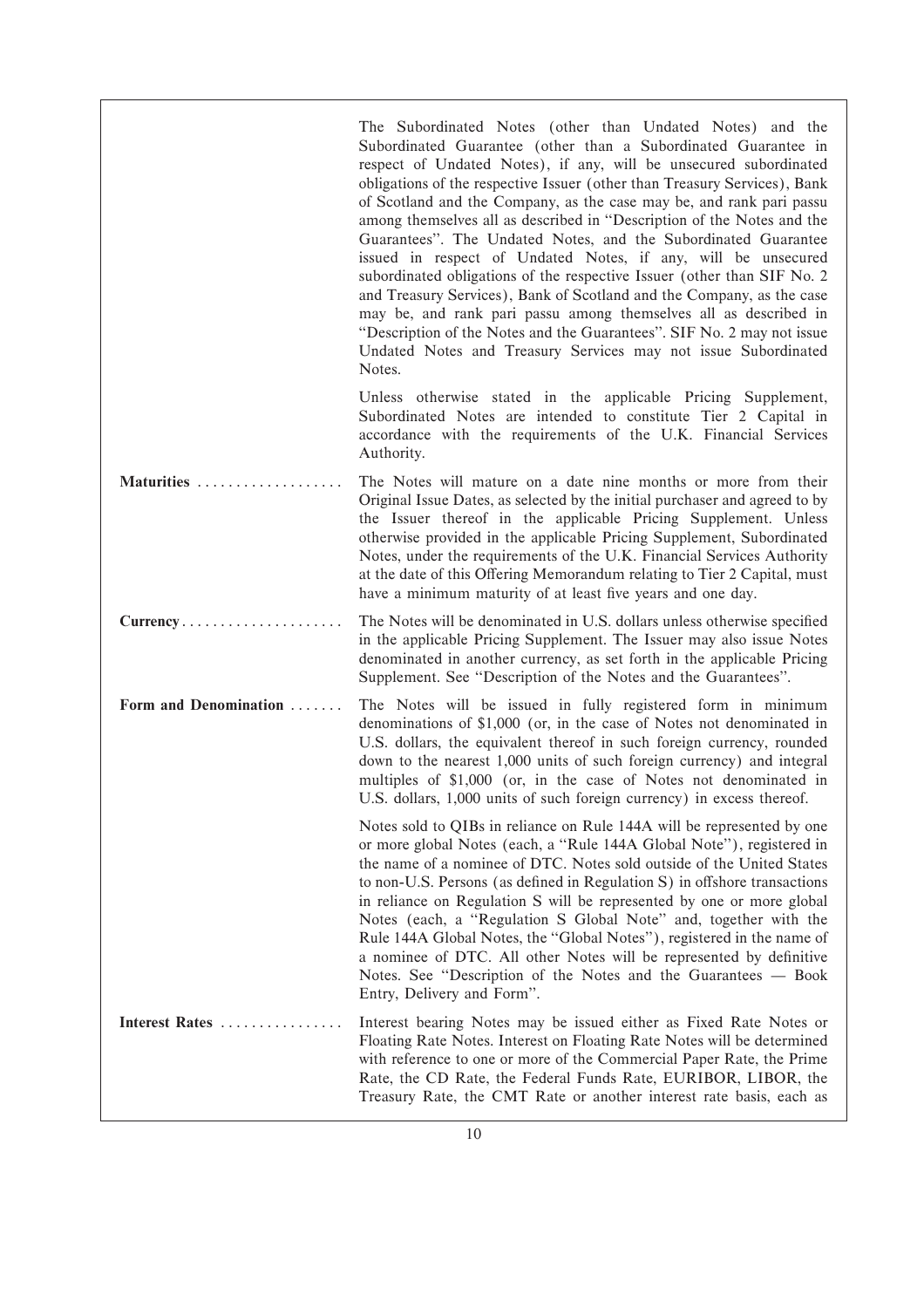|                           | adjusted by the Spread and/or Spread Multiplier, if any, as set forth in<br>the applicable Pricing Supplement. Any Floating Rate Note may also<br>have a maximum and/or minimum interest rate limitation. See<br>"Description of the Notes and the Guarantees".                                                                                                                                                                                                                                                                                                                                                                                                                                                                                                                                                                                                                                        |
|---------------------------|--------------------------------------------------------------------------------------------------------------------------------------------------------------------------------------------------------------------------------------------------------------------------------------------------------------------------------------------------------------------------------------------------------------------------------------------------------------------------------------------------------------------------------------------------------------------------------------------------------------------------------------------------------------------------------------------------------------------------------------------------------------------------------------------------------------------------------------------------------------------------------------------------------|
| Interest Payment Dates    | Unless otherwise indicated in the applicable Pricing Supplement, interest<br>on Fixed Rate Notes will be payable annually on June 1 or semiannually<br>on June 1 and December 1 and at Maturity. Unless otherwise indicated<br>in the applicable Pricing Supplement, interest on Floating Rate Notes<br>will be payable quarterly on the dates set forth in the applicable Pricing<br>Supplement and at Maturity.                                                                                                                                                                                                                                                                                                                                                                                                                                                                                      |
| Redemption and Repurchase | The applicable Pricing Supplement will indicate either that the Notes<br>cannot be redeemed prior to Maturity other than for taxation reasons, or<br>will indicate the terms on which the Notes will be redeemable at the<br>option of the Issuer thereof or redeemable at the option of the Holder<br>thereof or both. An Issuer of Notes, the Company or Bank of Scotland<br>may at any time purchase such Notes in the open market. Under the<br>requirements of the U.K. Financial Services Authority at the date of this<br>Offering Memorandum relating to Tier 2 Capital, Subordinated Notes<br>may not be redeemed prior to their Stated Maturity at the option of the<br>Holder thereof, and may not be redeemed prior to their Stated Maturity<br>or purchased by the Issuer thereof, the Company or Bank of Scotland<br>without the prior consent of the U.K. Financial Services Authority. |
| Indexed Notes             | Notes may be issued with the amount of principal thereof or interest<br>thereon (or both) payable to be determined by reference to the value of<br>one or more currency exchange rates, commodity prices, equity indices<br>or other factors. See "Description of the Notes and the Guarantees".                                                                                                                                                                                                                                                                                                                                                                                                                                                                                                                                                                                                       |
| Amortizing Notes          | Fixed Rate Notes may be issued as Amortizing Notes under which<br>payments combining principal and interest are made in installments over<br>the life of the Note. Payments with respect to Amortizing Notes will be<br>applied first to interest due and payable thereon and then to the<br>reduction of the unpaid principal amount thereof.                                                                                                                                                                                                                                                                                                                                                                                                                                                                                                                                                         |
| Taxation                  | Payments of principal of and interest on the Notes will be made without<br>deduction for or on account of withholding requirements with respect to<br>income taxes, subject to certain limited exceptions. For a more detailed<br>discussion of U.S., U.K. and Dutch tax considerations, see "Taxes".                                                                                                                                                                                                                                                                                                                                                                                                                                                                                                                                                                                                  |
|                           | The Senior Notes offered hereby will be issued pursuant to an Amended<br>and Restated Indenture dated as of April 30, 2003, as amended and<br>supplemented from time to time, among the Company, Bank of<br>Scotland, Treasury Services and The Bank of New York, as Trustee (the<br>"Trustee"). The Subordinated Notes offered hereby will be issued<br>pursuant to an Amended and Restated Indenture dated as of April 30,<br>2003, as amended from time to time, among the Company, Bank of<br>Scotland, SIF No. 2 and the Trustee.                                                                                                                                                                                                                                                                                                                                                                 |
| Paying Agent              | Citibank, N.A., London office, will act as Paying Agent, Authenticating<br>Agent, Registrar and, unless otherwise specified in the applicable Pricing<br>Supplement, as Exchange Rate Agent and Interest Rate Calculation<br>Agent.                                                                                                                                                                                                                                                                                                                                                                                                                                                                                                                                                                                                                                                                    |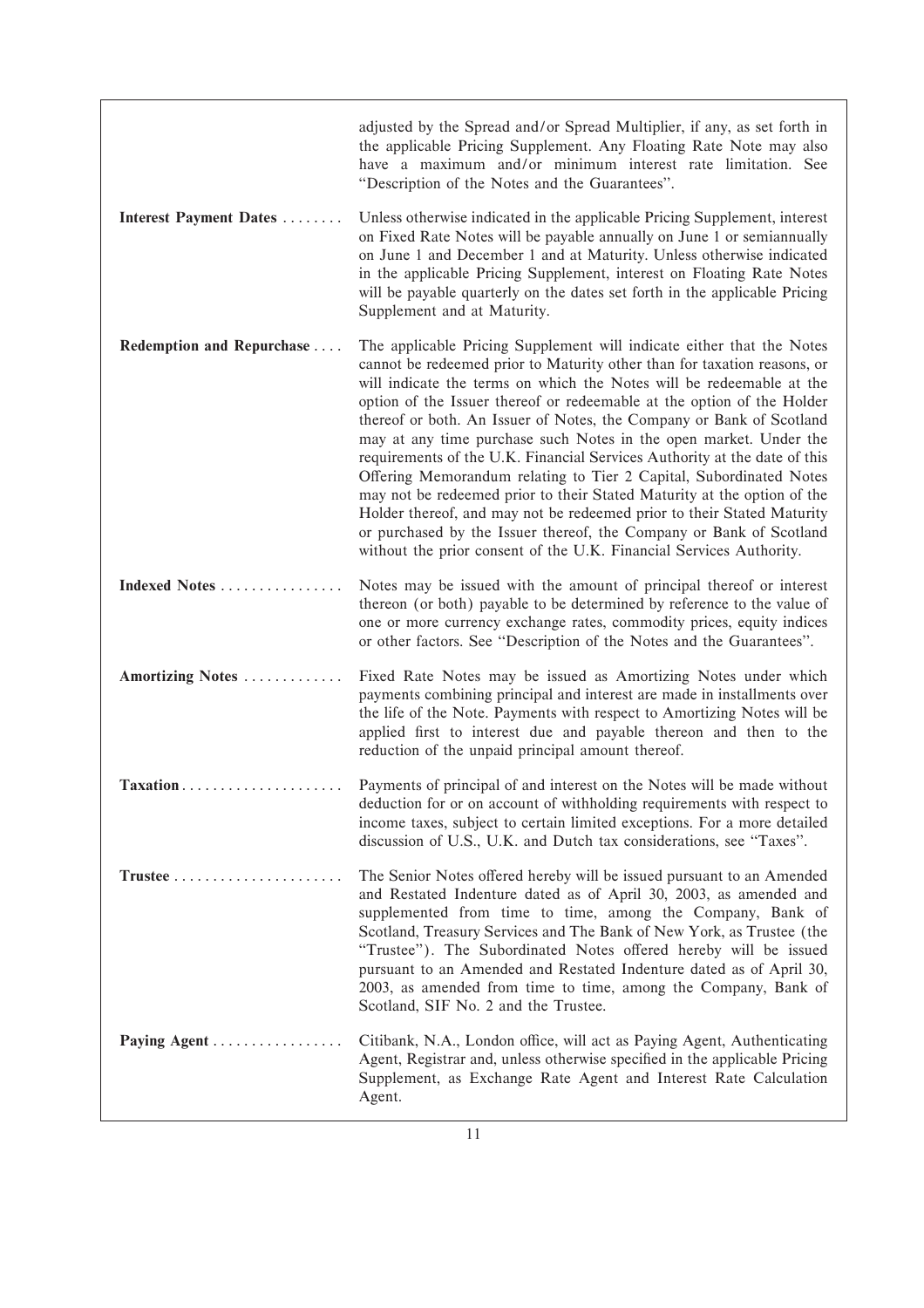# **SELECTED CONSOLIDATED FINANCIAL INFORMATION**

HBOS was incorporated on May 3, 2001. As a consequence of the approval of schemes of arrangement of Bank of Scotland and Halifax, which became effective on September 7 and September 10, 2001, respectively, it became the holding company of the Group. In accordance with merger accounting principles under U.K. GAAP, the Group's results have been presented as if the new group had been established throughout 2000 and 2001.

The financial information set forth on the following pages as at the end of and for each of the three years ended December 31, 2002, 2001 and 2000 has been extracted unless otherwise stated from the consolidated financial statements and notes thereto of the Group for those years, as audited by KPMG Audit Plc, independent auditors (together, the "Consolidated Financial Statements"). The financial information contained in this Offering Memorandum should be read in conjunction with, and is qualified by reference to, the Consolidated Financial Statements and notes thereto, as set out in Annex A to this Offering Memorandum.

The Group's Consolidated Financial Statements are prepared in accordance with U.K. GAAP, which differ in certain significant respects from U.S. GAAP. See "Differences Between U.K. and U.S. Generally Accepted Accounting Principles'' at Annex A to the Consolidated Financial Statements for an explanation of the relevant principal differences between U.K. GAAP and U.S. GAAP.

|                                                       | Year ended December 31. |                                                 |         |
|-------------------------------------------------------|-------------------------|-------------------------------------------------|---------|
|                                                       | 2002                    | 2001                                            | 2000    |
|                                                       |                         | (Restated)<br>(in £ millions, except per share) |         |
|                                                       | 4.770                   | 4.155                                           | 4,031   |
|                                                       | 2,776                   | 2,379                                           | 2,213   |
|                                                       | 7,546                   | 6.534                                           | 6,244   |
|                                                       | (3,762)                 | (3,505)                                         | (3,070) |
|                                                       | (79)                    | (68)                                            | (11)    |
|                                                       | (832)                   | (608)                                           | (471)   |
| Amounts written off fixed asset investments           | (24)                    | (21)                                            | (9)     |
|                                                       | 2.849                   | 2,332                                           | 2,683   |
| Share of operating profits/(losses) of joint ventures | 8                       | 20                                              | (35)    |
|                                                       | 27                      | 16                                              | 20      |
|                                                       | 25                      |                                                 |         |
|                                                       |                         | (76)                                            |         |
|                                                       | 2,909                   | 2,292                                           | 2,668   |
|                                                       | (835)                   | (663)                                           | (757)   |
|                                                       | (158)                   | (161)                                           | (133)   |
|                                                       | 1,916                   | 1,468                                           | 1,778   |
| <i>Dividends</i>                                      |                         |                                                 |         |
|                                                       | (37)                    | (37)                                            | (37)    |
|                                                       | (1,140)                 | (993)                                           | (789)   |
|                                                       | 739                     | 438                                             | 952     |
|                                                       | 56.1 <sub>p</sub>       | 47.7p                                           | 55.6p   |
|                                                       | 50.6 <sub>p</sub>       | 40.5p                                           | 49.9p   |
|                                                       | 50.2p                   | 40.1p                                           | 49.7p   |

# **SUMMARY CONSOLIDATED PROFIT AND LOSS ACCOUNT**

(1) Underlying earnings per share have been calculated excluding exceptional items and amortization of goodwill.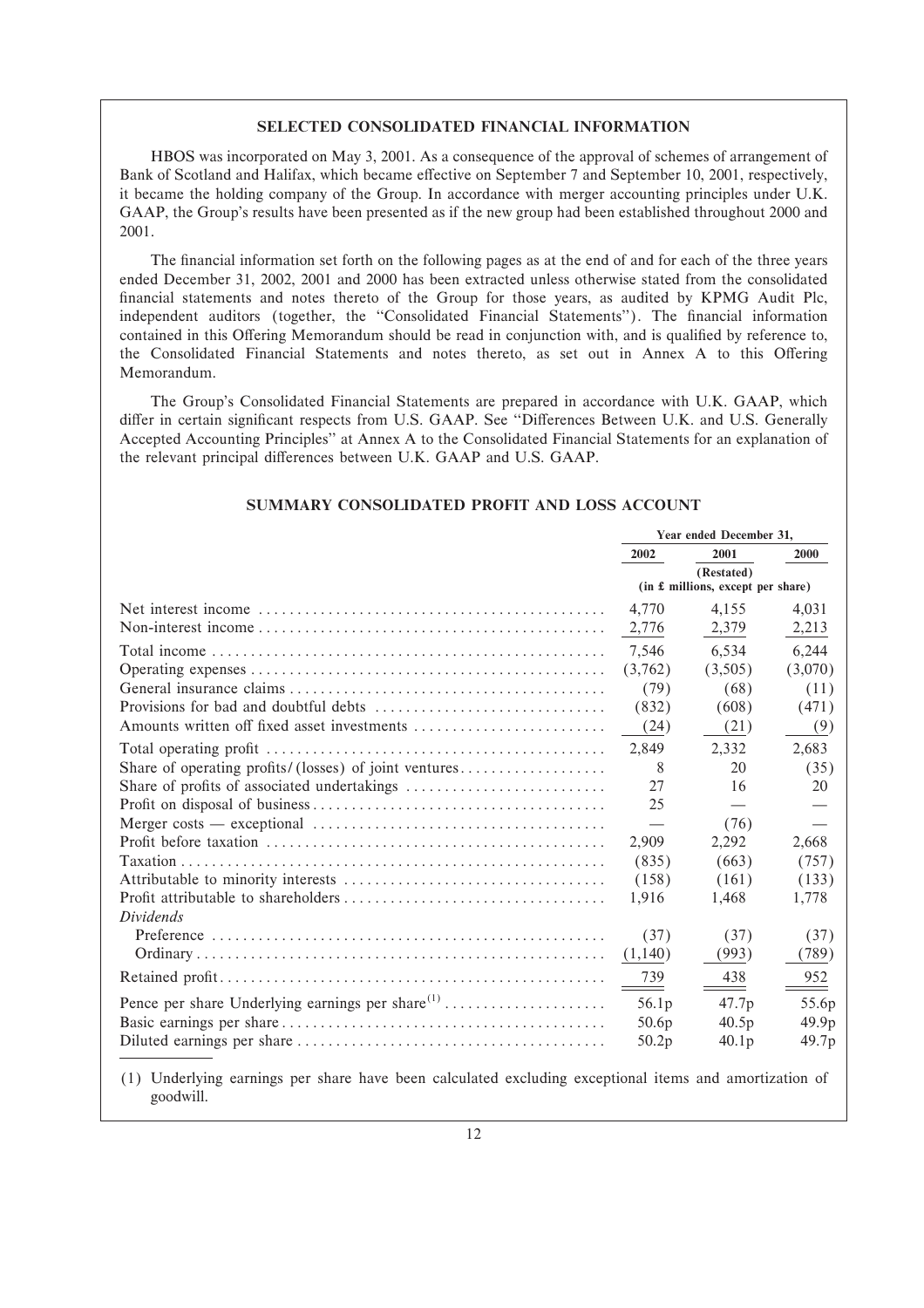# **SUMMARY CONSOLIDATED BALANCE SHEET**

|                                                                   | Year ended December 31,           |            |             |
|-------------------------------------------------------------------|-----------------------------------|------------|-------------|
|                                                                   | 2002                              | 2001       | <b>2000</b> |
|                                                                   |                                   | (Restated) |             |
|                                                                   | (in £ millions, except per share) |            |             |
| Called up share capital                                           |                                   |            |             |
|                                                                   | 946                               | 892        | 878         |
|                                                                   | 400                               | 400        | 400         |
|                                                                   | 12,423                            | 10,121     | 9,260       |
|                                                                   | 13.769                            | 11.413     | 10,538      |
|                                                                   | 2,139                             | 2,095      | 1,474       |
|                                                                   | 15,908                            | 13,508     | 12,012      |
|                                                                   | 3,437                             | 2.957      | 2,131       |
|                                                                   | 5,690                             | 4.966      | 3,854       |
| Deposits by banks, customer accounts and debt securities in issue | 276,629                           | 240,493    | 206,018     |
|                                                                   | 246,153                           | 210,822    | 188,005     |
| Cumulative provisions for bad and doubtful debts                  | 2,024                             | 1.769      | 1.578       |
|                                                                   | 355,080                           | 312,071    | 266,143     |
|                                                                   | 353p                              | 309p       | 289p        |

# **OTHER FINANCIAL DATA**

# **(unaudited)**

|                                                                  | Year ended December 31, |            |          |
|------------------------------------------------------------------|-------------------------|------------|----------|
|                                                                  | 2002                    | 2001       | 2000     |
|                                                                  |                         | (Restated) |          |
|                                                                  |                         | $15.1\%$   | 19.5%    |
|                                                                  |                         | 1.87%      | 1.95%    |
|                                                                  |                         | 49.2%      | 43.3%    |
|                                                                  |                         | 7.9%       | $7.9\%$  |
|                                                                  |                         | $10.6\%$   | $10.7\%$ |
| Closing provisions as a percentage of year end customer advances |                         |            |          |
|                                                                  |                         | 0.56%      | $0.57\%$ |
|                                                                  |                         | $0.34\%$   | $0.36\%$ |
|                                                                  |                         | $0.90\%$   | $0.93\%$ |

- (1) ProÑt attributable to ordinary shareholders before exceptional items expressed as a percentage of the average of opening and closing equity shareholders' funds.
- (2) Net interest income expressed as a percentage of average balances of interest earning assets (excluding trading assets). In 2000 the net interest margin has been calculated as net interest income expressed as a percentage of average balances of interest earning assets (including trading assets).
- (3) Underlying operating expenses excluding exceptional items, goodwill amortization and operating lease depreciation divided by underlying operating income after deducting operating lease depreciation, amounts written off fixed asset investments and general insurance claims.
- (4) Tier 1 and total capital expressed as a percentage of risk weighted assets, including off-balance sheet items calculated in accordance with the Basel Guidelines.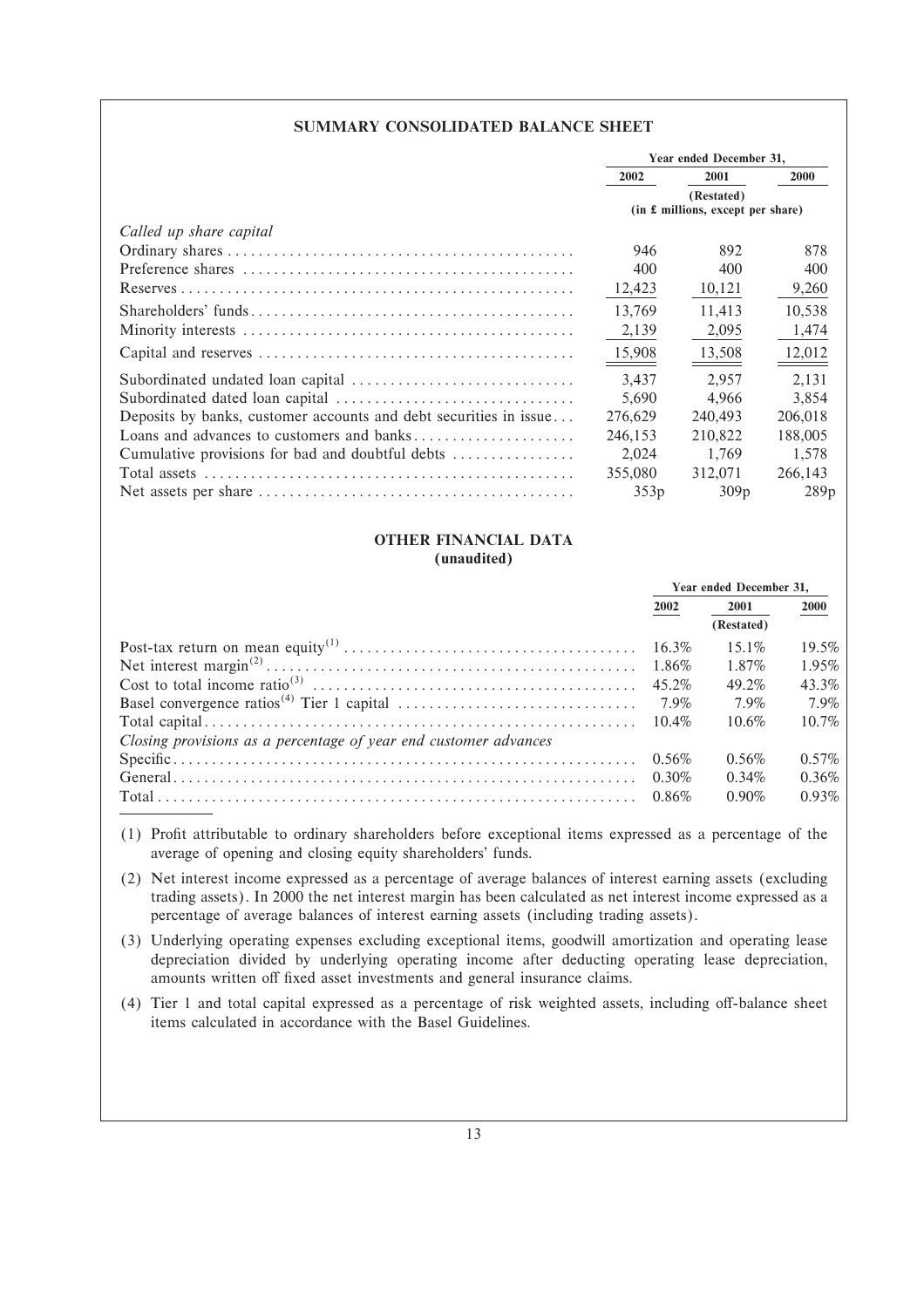# **THE COMPANY**

On September 10, 2001, Bank of Scotland and Halifax Group plc (""Halifax'') merged under HBOS. HBOS is the ultimate holding company for Halifax plc, Bank of Scotland and a number of other subsidiaries principally carrying on financial services business. HBOS is a public limited company incorporated in Scotland (registered number SC218813) under the Companies Act 1985 with its head office, corporate headquarters and registered office at The Mound, Edinburgh EH1 1YZ, Scotland.

HBOS together with its subsidiaries and subsidiary undertakings (as defined in the Companies Act 1985) are collectively referred to as the "HBOS Group" or the "Group". At December 31, 2002, HBOS Group had approximately 700 (directly and indirectly held) subsidiaries.

## **BANK OF SCOTLAND**

Bank of Scotland, which was established by an Act of the Parliament of Scotland in 1695, is a U.K. clearing bank with its headquarters in Edinburgh. Bank of Scotland is an ""authorised person'' under the Financial Services and Markets Act 2000. As at December 31, 2002, Bank of Scotland operated from locations throughout the world including more than 350 branch outlets in Scotland, London and other regional commercial centres in England, as well as from overseas branches in New York City, Hong Kong, Paris, Amsterdam, Singapore, Grand Cayman, Frankfurt and Madrid and representative offices in Chicago, Illinois; Houston, Texas; Los Angeles, California; Seattle, Washington; and Minneapolis, Minnesota. It is a member of the British Bankers' Association and the Committee of Scottish Clearing Bankers. The Bank Notes (Scotland) Act 1845 confirmed Bank of Scotland's right to issue bank notes in Scotland. At December 31, 2002 circulation of such notes was approximately 821 million. At December 31, 2002, Bank of Scotland had approximately 360 (directly and indirectly held) subsidiaries. Bank of Scotland together with its subsidiaries and subsidiary undertakings (as defined in the Companies Act 1985) are collectively referred to as the "Bank of Scotland Group". The head office of Bank of Scotland is located at The Mound, Edinburgh EH1 1YZ, Scotland.

### **TREASURY SERVICES**

Treasury Services, a direct, wholly owned subsidiary of Bank of Scotland, was registered in England and Wales on February 26, 1992 (registered number 2692890) for the purpose of taking over and developing Bank of Scotland's treasury operations. Following the merger of Halifax and Bank of Scotland in 2001, substantially all of the treasury business of Halifax plc was transferred to Treasury Services with effect from June 1, 2002. On June 14, 2002, Treasury Services changed its name from Bank of Scotland Treasury Services PLC to HBOS Treasury Services plc. Treasury Services is an ""authorised person'' under the Financial Services and Markets Act 2000.

Bank of Scotland has unconditionally and irrevocably guaranteed due payment of all lawfully incurred present and future indebtedness and other obligations of Treasury Services. Treasury Services has unconditionally guaranteed due payment of all Bank of Scotland's lawfully incurred present and future indebtedness and other obligations. Payments under the guarantee by Treasury Services in respect of Bank of Scotland's subordinated obligations are subordinated until after the lawful claims of all Treasury Services' ordinary or unsubordinated creditors have been satisfied in full.

Treasury Services provides centralised wholesale multi-currency funding, liquidity management and treasury services to HBOS and its subsidiary undertakings in the U.K. and the Republic of Ireland. From April 1, 2003, Treasury Services also has management responsibility for the treasury function in BOS Australia. Treasury Services manages the market risk arising from the HBOS Group's Retail Banking, Business Banking and Corporate Banking Divisions. It operates in the world's foreign exchange and money markets and also provides a range of treasury services to certain of the HBOS Group's customers from offices in London and Glasgow. Treasury Services also trades in foreign exchange and in a limited range of derivative instruments primarily for risk management purposes. It leads the debt capital issuance and asset securitisation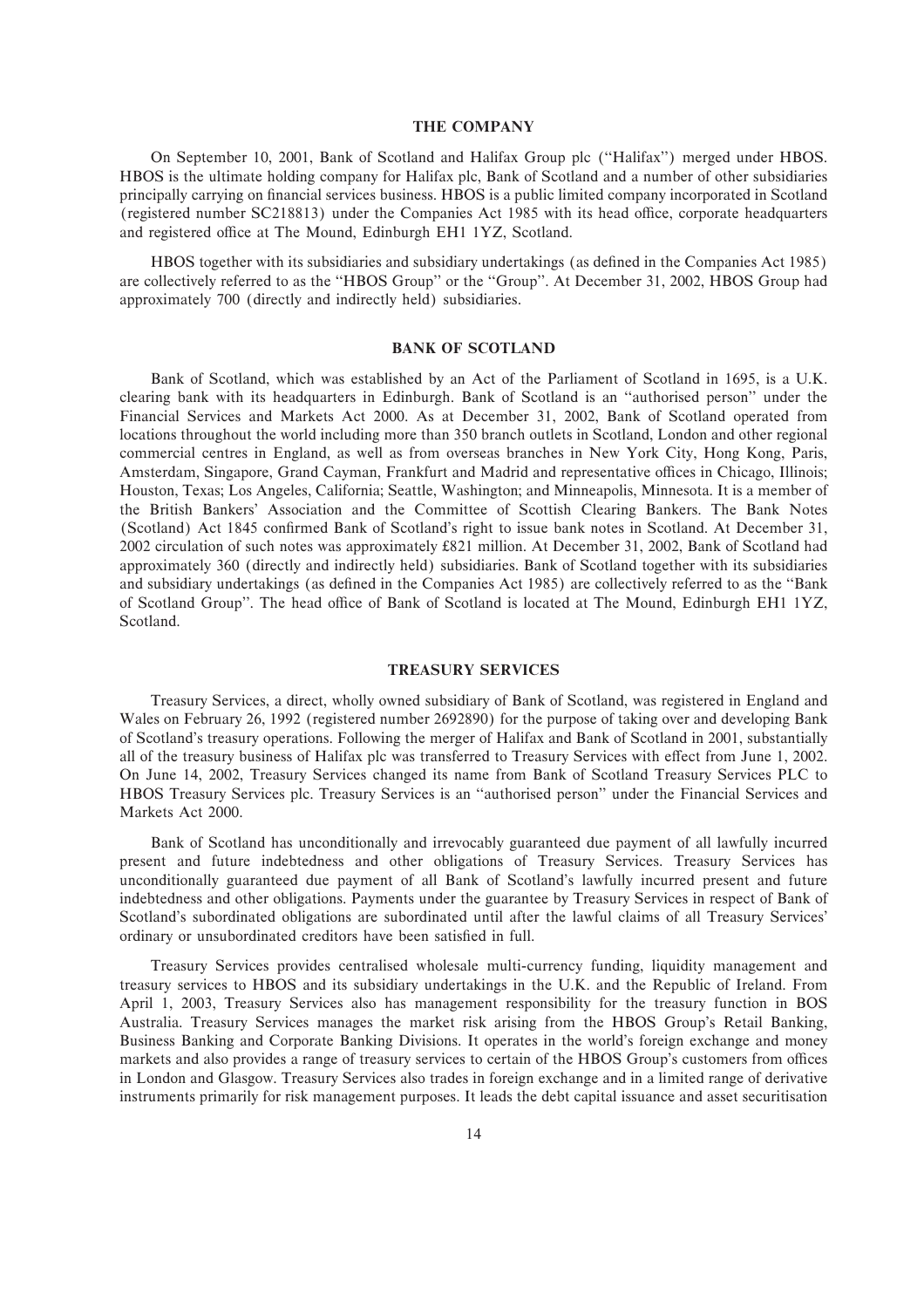activities of the HBOS Group in the United Kingdom. Treasury Services' registered office is located at 33 Old Broad Street, London EC2N 1HZ, England. Treasury Services has no subsidiaries.

#### **SIF NO. 2**

SIF No. 2 was incorporated with limited liability in The Netherlands on December 27, 1991 and is a direct, wholly owned subsidiary of Bank of Scotland. SIF No. 2 was established for the purpose of issuing and selling subordinated debt securities and making the proceeds of such issues available to Bank of Scotland Group. SIF No. 2 now makes the proceeds of such issues available to the HBOS Group. SIF No. 2 has its registered office at Amsterdam and its office at Herengracht 548, 1017 CG Amsterdam. As a Dutch finance company, SIF No. 2 is subject to the provisions of the 1992 Banking Act Exemption Regulation (Vrijstellingsregeling Wtk 1992) setting forth the criteria which Netherlands Ñnance companies should meet in order not to require a licence as a credit institution (kredietinstelling) under Section 6 of the Dutch 1992 Act on the Supervision of the Credit System (Wet toezicht kredietwezen 1992) and other applicable laws and regulations of The Netherlands. On January 27, 1992 and February 6, 1992, SIF No. 2 issued an aggregate of \$300 million of 8.80% Subordinated Guaranteed Notes due January 27, 2004, on November 2, 1994 SIF No. 2 issued \$150 million of 8.85% Subordinated Guaranteed Notes due November 1, 2006, on February 15, 1996 SIF No. 2 issued \$150 million of 6.50% Subordinated Guaranteed Notes due February 15, 2011 and on August 22, 2000 SIF No. 2 issued \$500 million of 7.70% Subordinated Guaranteed Notes due August 15, 2010, all of which are unconditionally and irrevocably guaranteed on a subordinated basis by Bank of Scotland. SIF No. 2 lent the proceeds thereof to Bank of Scotland on a subordinated basis. SIF No. 2 has no subsidiaries.

#### **USE OF PROCEEDS**

The net proceeds from the issuance of the Senior Notes will be used for the general funding purposes of the Group. The net proceeds from the issuance of the Subordinated Notes will be used to strengthen the capital base of the Group and to support the continuing growth of its business.

An amount corresponding to at least 95% of the balance sheet total of SIF No. 2 shall be lent or invested in HBOS or any of HBOS' subsidiaries (*dochtermaatschappij*) as defined in Section 2:24a of the Dutch Civil Code (*Burgerlijk Wetboek*).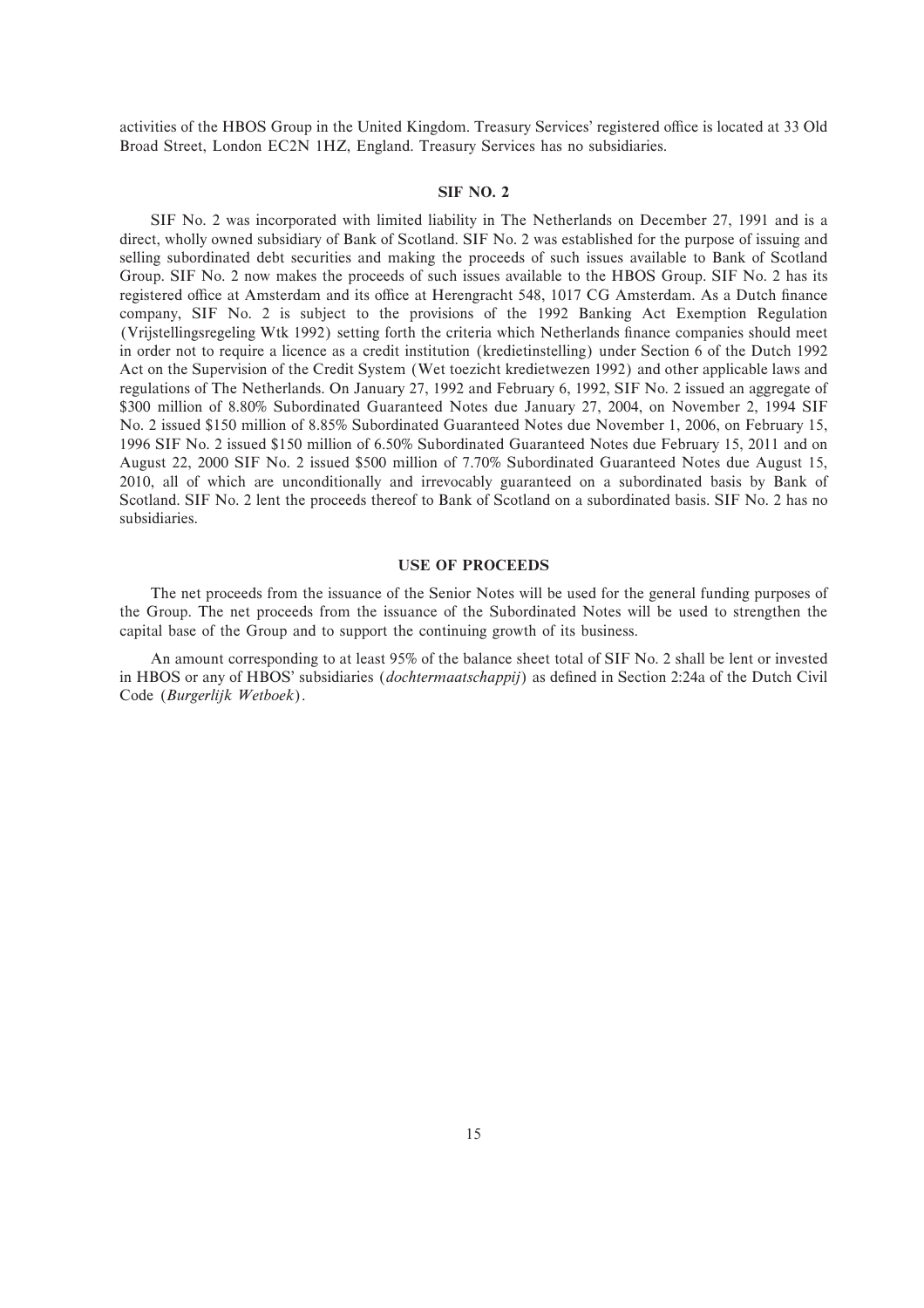# **CAPITALIZATION**

The following table shows the audited capitalization of the Group as at December 31, 2002 and has been extracted without material adjustment from the Group's Report and Accounts for the year ended December 31, 2002.

|                          | As at<br>December 31.<br>2002 |
|--------------------------|-------------------------------|
|                          | (in £~millions)               |
| Shareholders' Funds      |                               |
|                          | 400                           |
|                          | 946                           |
|                          | 12.423                        |
| Minority interests       |                               |
|                          | 436                           |
|                          | 1.703                         |
| Subordinated liabilities |                               |
|                          | 3.437                         |
|                          | 5,690                         |
|                          | 25,035                        |

Since December 31, 2002, there have been no material changes in the HBOS Group's capitalization, indebtedness, contingent liabilities or guarantees save for the issue by HBOS of  $\epsilon$ 1,000,000,000 4.875% Subordinated Notes due 2015 on March 20, 2003, U.S.\$1,000,000,000 6.85% Undated Subordinated Notes on March 21, 2003 and £600,000,000 5.75% Undated Subordinated Step-Up Notes on April 10, 2003 and the provision by HBOS of a subordinated guarantee in respect of the issue of U.S.\$1,000,000,000 6.85% Guaranteed Non-voting Non-cumulative Perpetual Preferred Securities by HBOS Capital Funding No. 1 L.P. on March 21, 2003.

The following table shows the audited capitalization of Bank of Scotland as at December 31, 2002 and has been extracted without material adjustment from Bank of Scotland's Report and Accounts for the year ended December 31, 2002.

|                           | As at<br>December 31,<br>2002 |
|---------------------------|-------------------------------|
|                           | (in £~millions)               |
| <i>Proprietors' Funds</i> |                               |
|                           | 400                           |
|                           | 367                           |
|                           | 5.186                         |
| Minority interests        |                               |
|                           | 202                           |
|                           | 400                           |
| Subordinated liabilities  |                               |
|                           | 1.709                         |
|                           | 3,046                         |
|                           | 11,310                        |

Since December 31, 2002, there have been no material changes in Bank of Scotland's capitalization, indebtedness, contingent liabilities or guarantees, save that on April 30, 2003 Bank of Scotland issued 53,846,000 ordinary stock units of 25p each for a consideration of £350,000,000.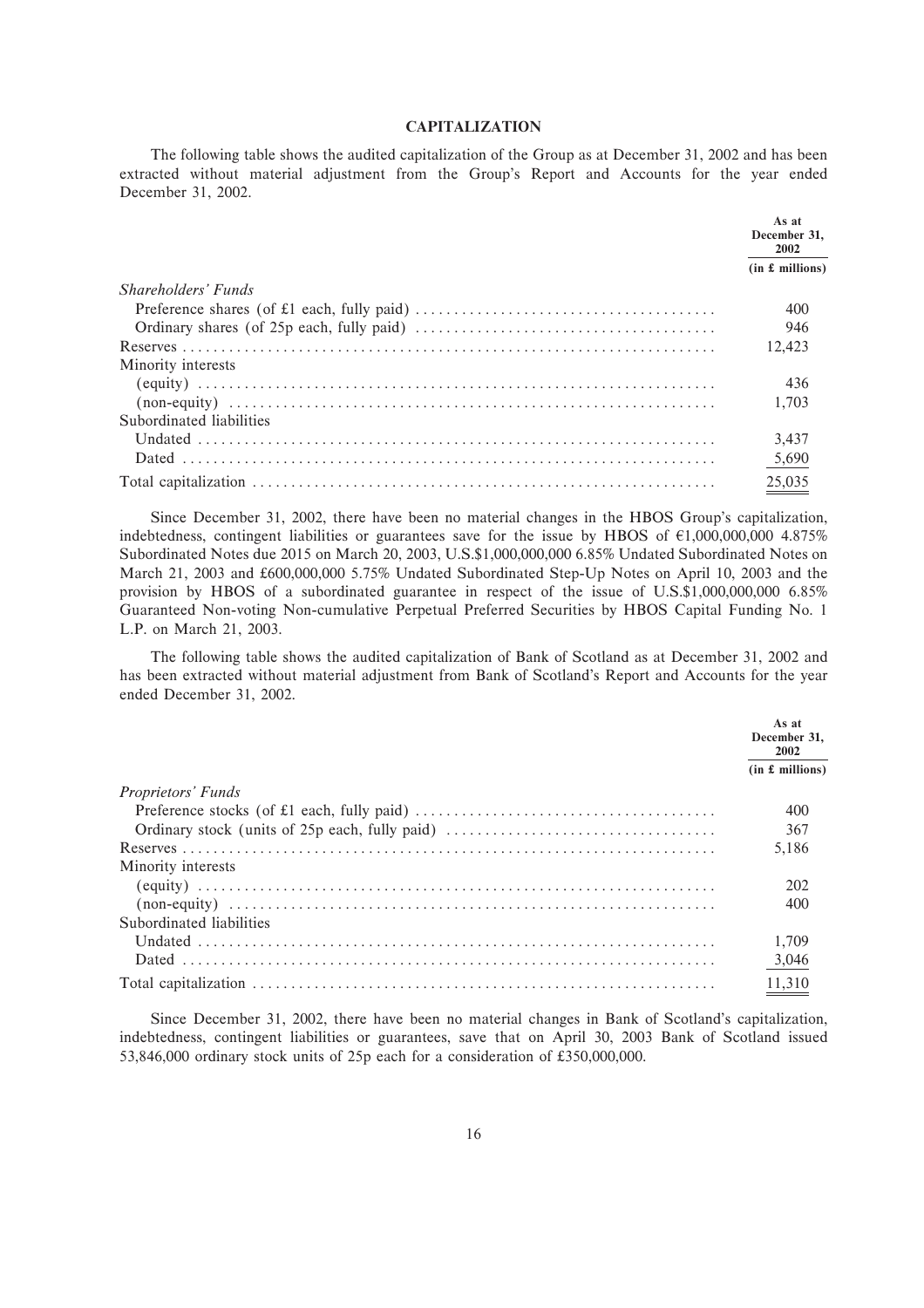The following table shows the audited capitalization of Treasury Services as at December 31, 2002.

| As at<br>December 31,<br>2002 |
|-------------------------------|
| (in £~millions)               |
| 771                           |
| 357                           |
| $\frac{397}{2}$               |
| 1,525                         |

Treasury Services' total capital resources are owned by the Company and the Company has unconditionally and irrevocably guaranteed due payment of all lawfully incurred present and future indebtedness and other obligations of Treasury Services.

Since December 31, 2002, there have been no material changes in Treasury Services' capitalization, indebtedness, contingent liabilities or guarantees.

The following table shows the audited capitalization of SIF No. 2 as at December 31, 2002.

| As at<br>December 31,<br>2002 |
|-------------------------------|
| (in U.S.\$ millions)          |
| 0.02                          |
| 1,100.00                      |
| 1,100.02                      |

The dated loan capital of SIF No. 2 consists of \$300 million of 8.80% Subordinated Guaranteed Notes due January 27, 2004, \$150 million of 8.85% Subordinated Guaranteed Notes due November 1, 2006, \$150 million of 6.50% Subordinated Guaranteed Notes due February 15, 2011 and \$500 million of 7.70% Subordinated Guaranteed Notes due August 15, 2010, the proceeds of which were lent by SIF No. 2 to Bank of Scotland on a subordinated basis. SIF No. 2's obligations under such issues of dated loan capital are unconditionally and irrevocably guaranteed on a subordinated basis by Bank of Scotland. None of the dated loan capital is secured.

Since December 31, 2002, there have been no material changes in SIF No. 2's capitalization, indebtedness, contingent liabilities or guarantees.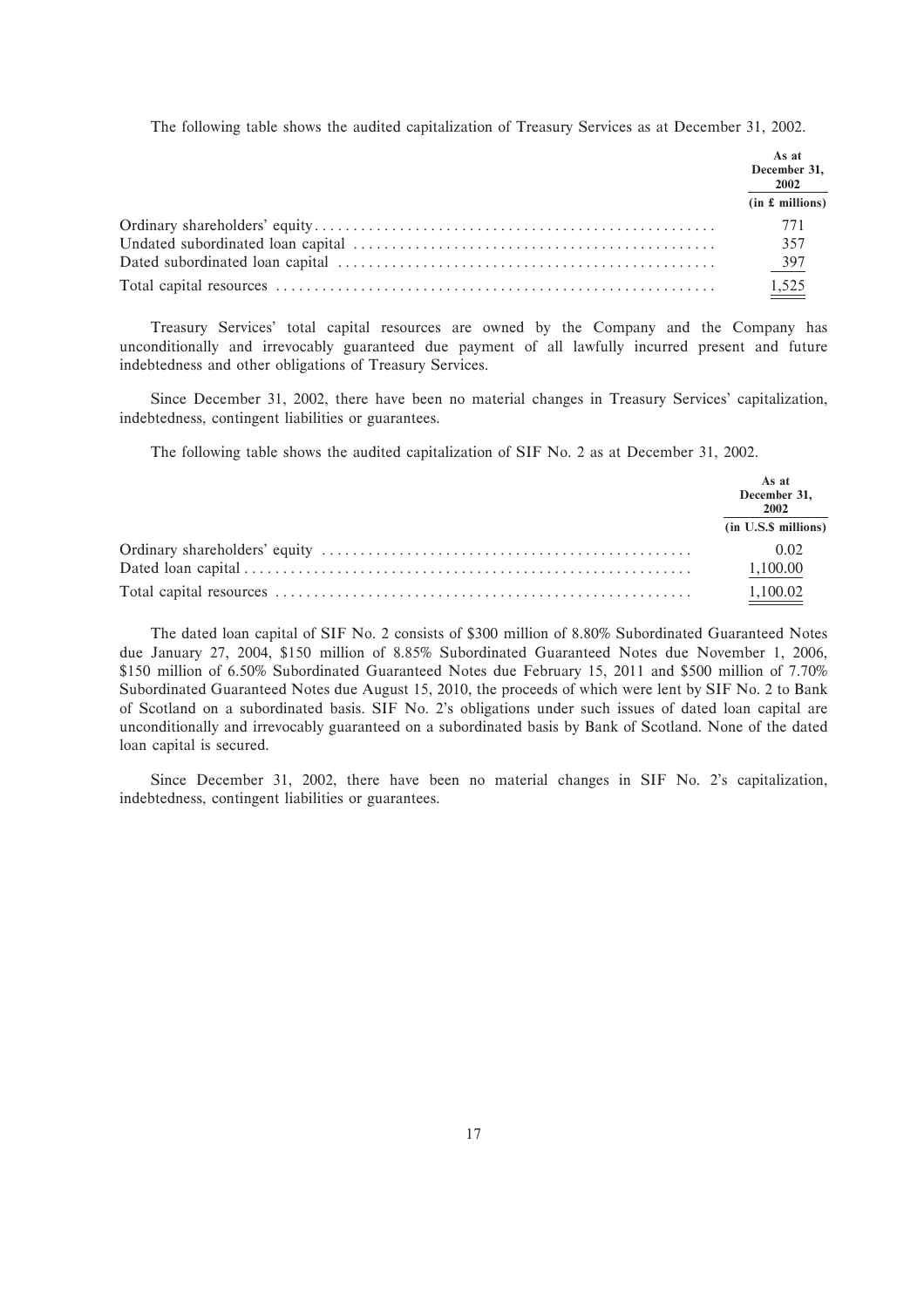# **MANAGEMENT'S DISCUSSION AND ANALYSIS OF FINANCIAL CONDITION AND RESULTS OF OPERATIONS**

The following discussion is based on the Consolidated Financial Statements included elsewhere in this Offering Memorandum. The Consolidated Financial Statements are prepared in accordance with U.K. GAAP, which differ in certain significant respects from U.S. GAAP. For an explanation of the relevant principal differences, see Annex A to the Consolidated Financial Statements.

#### **Accounting Policies**

The Group has now adopted the more generally accepted approach of using unsmoothed asset values for the purposes of projecting future cash flows attributable to the shareholder. Previously, these projections were based on smoothed asset values. The cumulative impact of this change of policy relating to previous years has been recognised in the accounts as a prior year adjustment and accordingly, the 2001 results have been restated. The cumulative impact of this change of accounting policy in 2002 was to reduce income from long term assurance business and profit before tax by  $£203$  million (2001 £320 million), partially offset by an increase of £56 million (2001 nil) resulting from a reduction in the risk discount rate from 9%, to 8.5%. This reduced the taxation charge in 2002 by £49 million (2001 £92 million) partially offset by the tax effect on the risk discount rate of £15 million (2001 nil). The value of the Group's reserves at December 31, 2001 has been reduced by £190 million and minority interests (equity) by £10 million (2000 — increase of £28 million to the Group's reserves).

In 2002, the Group implemented FRS19 Deferred Tax. The cumulative impact on the taxation charge relating to previous years has been recognised in the accounts as a prior period adjustment and the 2001 results have been restated. The effect of implementing this new accounting standard in 2002 was to reduce the taxation on profit on ordinary activities by £11 million (2001 £10 million), increase the profit on ordinary activities after taxation by £11 million (2001 £10 million) and increase the value of the Group's reserves at December 31, 2001 by £135 million (2000 £125 million). This is mainly due to the recognition in full of a deferred tax asset on the general provision for bad and doubtful debts.

UITF 33 Obligations in capital instruments' was also implemented in 2002. This required reclassification of certain capital instruments from minority and other interests (non-equity) to undated loan capital. The impact of this in 2002 was to re-classify 297 million (2001 297 million) of perpetual securities within the consolidated balance sheet from capital and reserves to liabilities. Within the consolidated profit and loss account £22 million (2001 £18 million) of interest on preferred securities was recognised in 2002 as interest payable rather than minority interests (non-equity).

The results for the year to December 31, 2000 have not been restated for the above changes in accounting policy.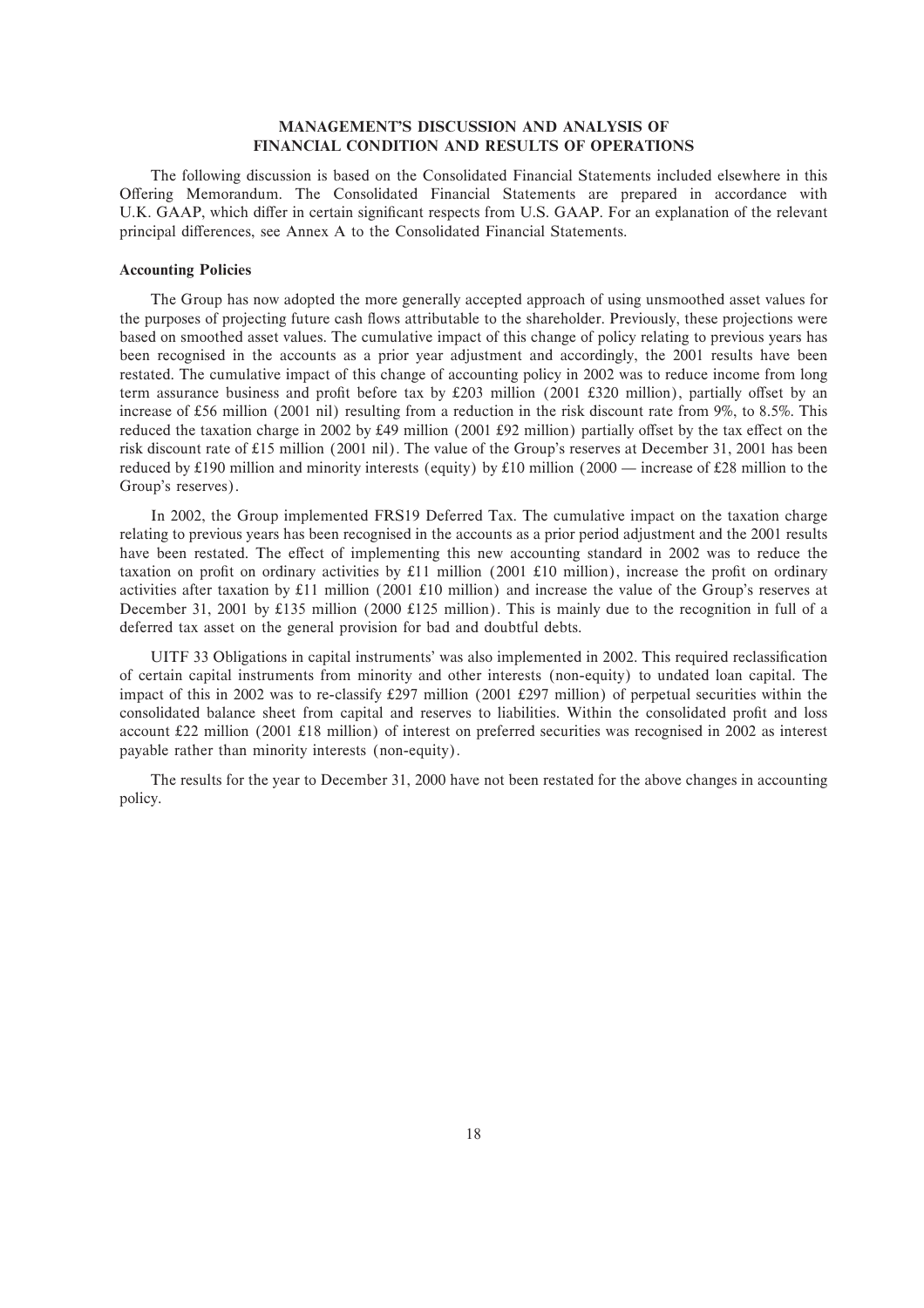# *The Group*

The following table summarizes key indicators of the Group's performance for the years indicated:

|                                                                        | Year                                              | ended December 31. |             |
|------------------------------------------------------------------------|---------------------------------------------------|--------------------|-------------|
|                                                                        | 2002                                              | 2001               | <b>2000</b> |
|                                                                        | (Restated)<br>(in £ millions, except percentages) |                    |             |
| Operating profit (before provisions for bad and doubtful debts)        | 3.681                                             | 2.940              | 3,154       |
|                                                                        | 2.909                                             | 2.292              | 2.668       |
|                                                                        | 355,080                                           | 312.071            | 266,143     |
|                                                                        | $16.3\%$                                          | $15.1\%$           | 19.5%       |
| Cost: income ratio (operating expenses to total income) <sup>(2)</sup> | 45.2%                                             | 49.2%              | 43.3%       |
|                                                                        | 15,908                                            | 13.508             | 12.012      |
|                                                                        | 7.9%                                              | 7.9%               | 7.9%        |
|                                                                        | $10.4\%$                                          | $10.6\%$           | 10.7%       |

- (1) ProÑt attributable to ordinary shareholders before exceptional items expressed as a percentage of the average of opening and closing equity shareholders' funds.
- (2) The cost:income ratio is calculated excluding exceptional items, and goodwill amortization and after netting operating lease depreciation, amounts written off fixed asset investments and general insurance claims against operating income.

The Group operating profit before provisions for bad and doubtful debts in the year to December 31, 2002 was  $\text{\pounds}3,681$  million, compared to  $\text{\pounds}2,940$  million for the year ended December 31, 2001. This change represents an increase of 25%. Group pre-tax profit for the year to December 31, 2002 was  $\text{\pounds}3,062$  million before exceptional expenses of £153 million, compared to £2,515 million before exceptional expenses of £223 million for the year ended December 31, 2001. This change represents an increase of 22%.

Total assets increased in the year to December 31, 2002 by 14%, to £355 billion from £312 billion at December 31, 2001, due to strong lending growth.

The Group's post-tax return on mean equity before exceptional items for the year ended December 31, 2002 was 16.3%, compared to 15.1% for the year ended December 31, 2001.

The Group's cost to income ratio before exceptional items for the year ended December 31, 2002 was 45.2%, compared to 49.2% for the year ended December 31, 2001.

The Group's Tier 1 and total capital increased to £14,788 million and £19,527 million at December 31, 2002, respectively, from 12,415 million and 16,758 million, respectively, at December 31, 2001. The Tier 1 and total capital ratios were 7.9% and 10.4% respectively, compared with 7.9% and 10.6% at December 31, 2001. The minimum total capital ratios of 8% established by the Basel Committee serve as the base standard from which the Financial Services Authority sets individual bank ratios. The Group's ratios exceed the minimum requirements of the Basel Committee.

## *European economic and monetary union*

The U.K. government has confirmed that it will make a decision on U.K. entry into the single European currency within 2 years of commencement of the current parliament, i.e. by June 2003.

The Group continues to monitor developments and remains actively involved in discussions within the banking industry and other sectors of the economy to help assess the implications of U.K. entry into the single European currency for the Group and its customers. The Group has further undertaken an assessment, under the direction of the Group's Euro Preparations Task Force (comprising senior representatives of the Group's U.K. business areas and support functions), of the potential impact arising from the U.K.'s entry to the single currency and what such a programme of work would entail.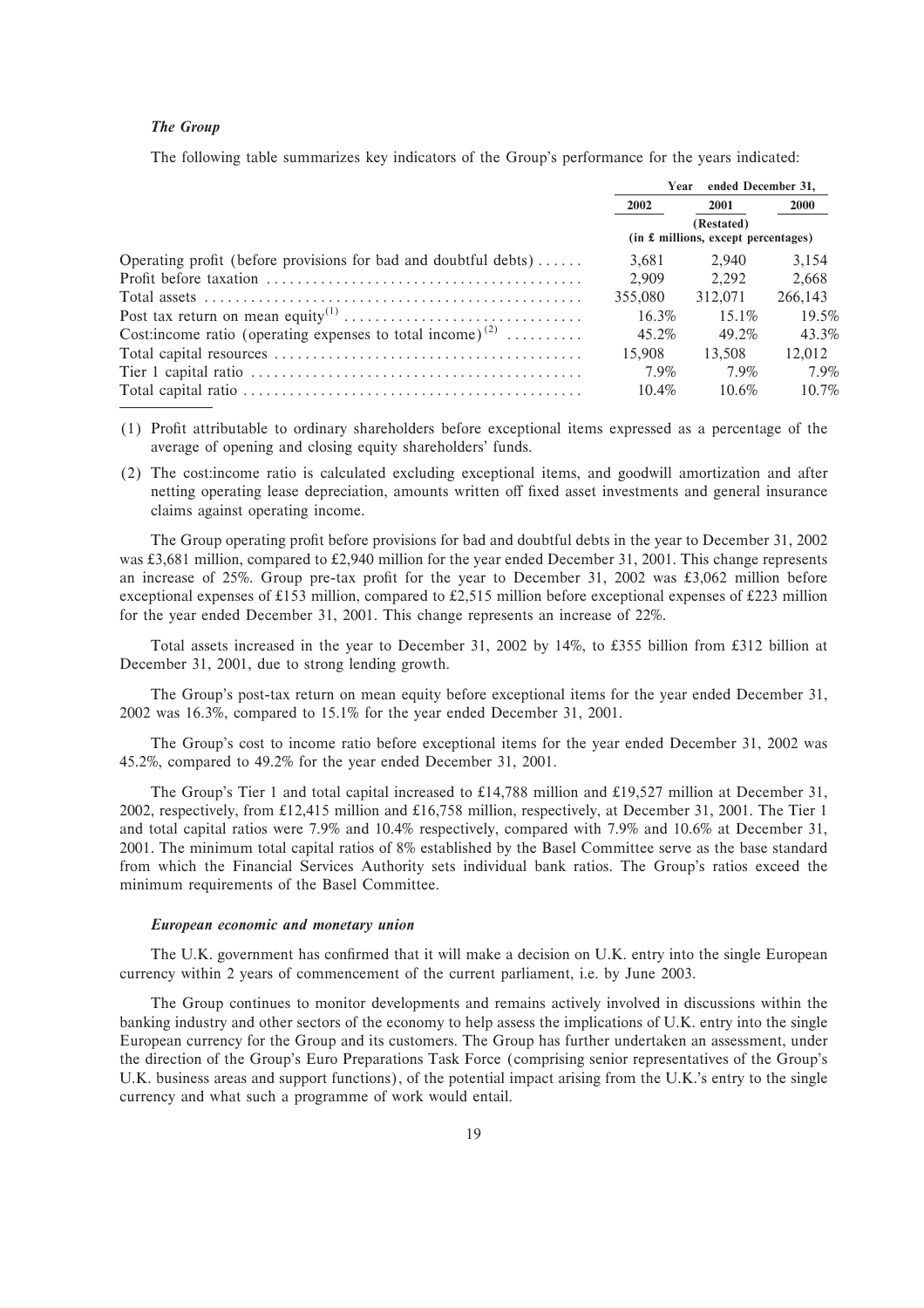The uncertainty that exists around the U.K. government's intentions and timing with respect to U.K. entry into the single European currency is such that it is not possible to make an accurate assessment of the total costs that would be involved in the euro changeover programme.

#### *Interest rate developments*

Faced with conflicting signals about the pace of global economic recovery, the US Federal Reserve, the European Central Bank (the "ECB") and the U.K. Monetary Policy Committee (the "MPC") kept interest rates unchanged for most of last year. Towards the end of 2002, however, a renewed downturn in global economic growth, together with falling equity prices and heightened geopolitical uncertainty prompted the US Federal Reserve and the ECB to cut interest rates by 0.50%, to 1.25% and 2.75%, respectively. The relative resilience of the U.K. economy enabled the MPC to keep rates unchanged throughout 2002. Faced with a sharp fall in equity prices and a renewed downturn in economic activity in early 2003, however, the MPC also decided a further rate cut was warranted. In February 2003, the U.K. 2-week repo rate was lowered from 4.0%, to 3.75%, bringing to an end fifteen months of policy stability and leaving rates at their lowest level in 48 years.

#### *Sale of discontinued operations*

The Merchants Services business within Bank of Scotland, a part of its credit card business, was sold during 2002, the profit on disposal was  $£25$  million.

#### **Results of operations**

The contribution of Divisions towards Group profit on ordinary activities before taxation and exceptional items is summarized below:

| Year ended December 31. |                               |                   |  |
|-------------------------|-------------------------------|-------------------|--|
| 2002                    | 2001                          | <b>2000</b>       |  |
|                         | (Restated)<br>(in £~millions) |                   |  |
| 1.426                   | 1.205                         | 1.567             |  |
| 589                     | 472                           | 593               |  |
| 307                     | 306                           | 290               |  |
| 681                     | 523                           | 376               |  |
| 231                     | 169                           | 210               |  |
| 75                      | 80                            | 73                |  |
| (247)                   | (240)                         | (184)             |  |
| $\frac{3,062}{2}$       | $\frac{2,515}{ }$             | $\frac{2,925}{2}$ |  |

### Profit before taxation and exceptional items by Division

(1) Group items comprise costs incurred in the management of the Group as a whole and the amortization of goodwill.

Years ended December 31, 2002 and December 31, 2001. The Group's profit before taxation was £3,062 million before exceptional costs of £153 million for the year ended December 31, 2002, compared to £2,515 million before exceptional costs of £223 million for the year ended December 31, 2001. This change represents an increase of 22%.

Profit before taxation and exceptional items for Retail Banking for the year ended December 31, 2002 was  $\text{\pounds}1,426$  million, compared to  $\text{\pounds}1,205$  million for the year ended December 31, 2001, an 18% increase, which represented 47% of Group profits. The increase was due to a year of volume growth, coupled with stable or improving asset quality and tight cost control.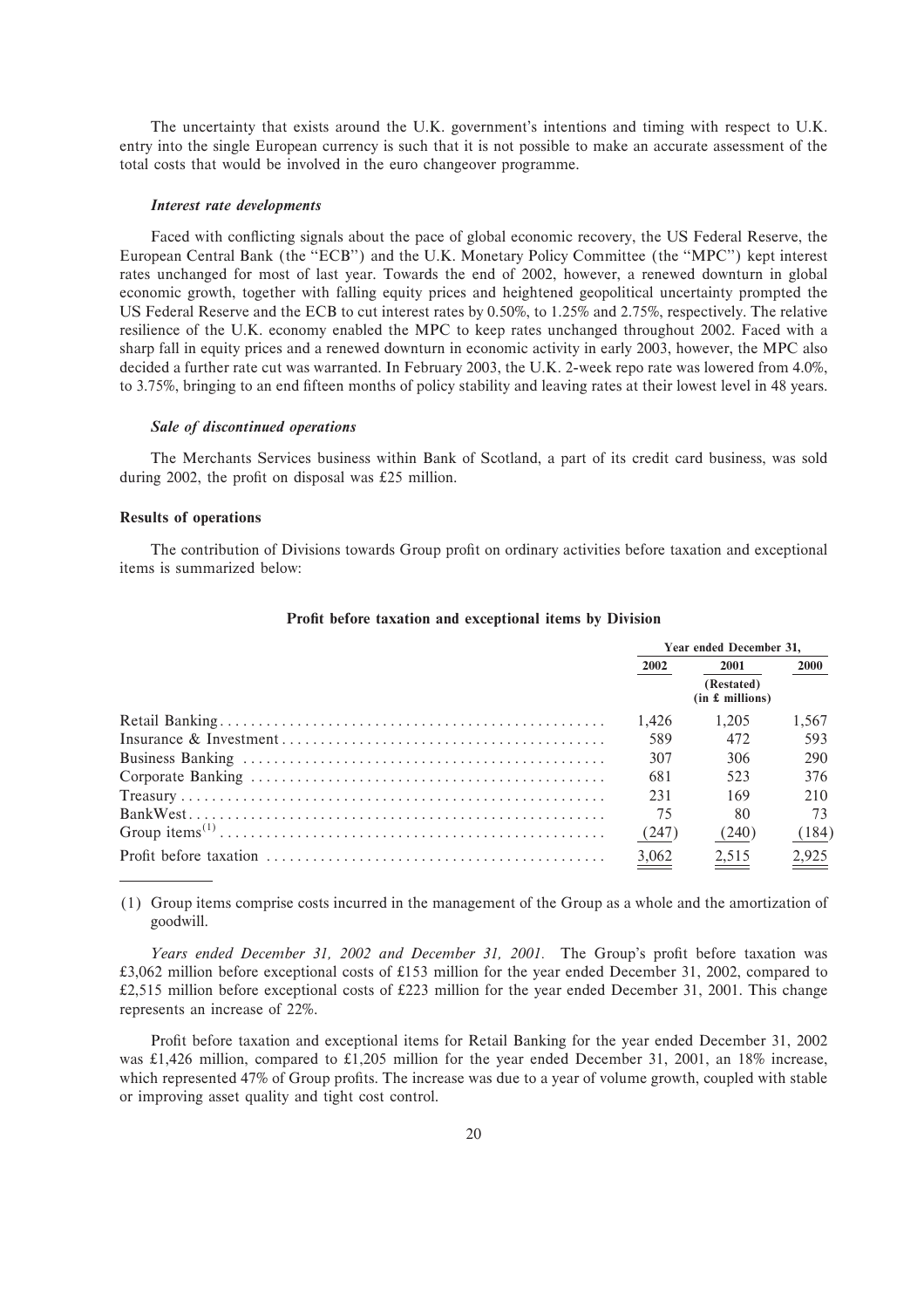Profit before taxation and exceptional items of the Insurance  $\&$  Investment Division for the year ended December 31, 2002 was 589 million, compared to 472 million for the year ended December 31, 2001, a 25% increase, which represented 19% of Group profits. This increase was due to the benefits of the HBOS multichannel/multi-brand strategy in 2002 which increased sales, with general insurance sales up by 25% and total investment sales (such as the sale of life products, unit trusts and open-ended investment companies) up by 11%.

Profit before taxation and exceptional items, including  $£25$  million profit from the disposal of the Merchant Services business, for Business Banking was £307 million for the year ended December 31, 2002, compared to  $\pounds 306$  million for the prior year, which represented 10% of Group profits. This result was achieved in a year in which there was significant investment and the introduction of credit interest on all business current accounts. The Division's investments are discussed in more detail under "Operating Expenses" below.

For Corporate Banking, profit before taxation was £681 million for the year ended December 31, 2002, compared to £523 million for the prior year, an increase of 30%, which represented 22% of Group profits. During the year net interest income grew by 35%, to £737 million and non-interest income grew by 34%, to  $£445$  million while operating expenses grew by 24%, to £194 million.

Profit before taxation for Treasury was £231 million in the year ended December 31, 2002, compared to  $£169$  million in the year ended December 31, 2001, an increase of 37%, which represented 8% of Group profits. This increase was due to volume growth in providing funding to the Group's businesses through money market activities, with margins enhanced through successful positioning in the favourable interest rate environment also contributing to the underlying year on year growth.

Profit before taxation for BankWest was £75 million for the year ended December 31, 2002, compared to £80 million for the prior year, a decrease of 6%, which represented 2% of Group profits. This decrease reflects a year of restructuring and investment in expansion into new markets in order to sustain future growth.

*Years ended December 31, 2001 and December 31, 2000.* The Group's profit before taxation fell by 14%, to £2,515 million before exceptional items of £223 million in 2001, from £2,925 million before exceptional items of  $£169$  million in 2000.

Profit before taxation for Retail Banking decreased  $23\%$ , to £1,205 million in 2001, compared to pre-tax profit for Retail Banking of £1,567 million in 2000. This decrease resulted from the strategic decision to reduce product spreads to improve customer retention and compete aggressively for new business.

Profit before taxation of the Insurance & Investment Division in 2001 was £472 million, compared to £593 million for 2000, a 20% decrease. This decrease was due to the restatement of the 2001 figures as detailed in the Accounting Policies section of this document.

Business Banking's profit before taxation increased 6%, to £306 million in 2001 from £290 million in 2000.

Corporate Banking's profit before taxation increased 39%, to £523 million in 2001 from  $\text{\textsterling}376$  million in 2000. This increase was largely attributable to a 33% growth in lending.

Profit before taxation for Treasury decreased 20%, to £169 million in 2001 from £210 million in 2000. This decrease was due to a reduction in profit on the sale of fixed income securities.

Profit before taxation for BankWest increased 10%, to £80 million in 2001 from £73 million in 2000.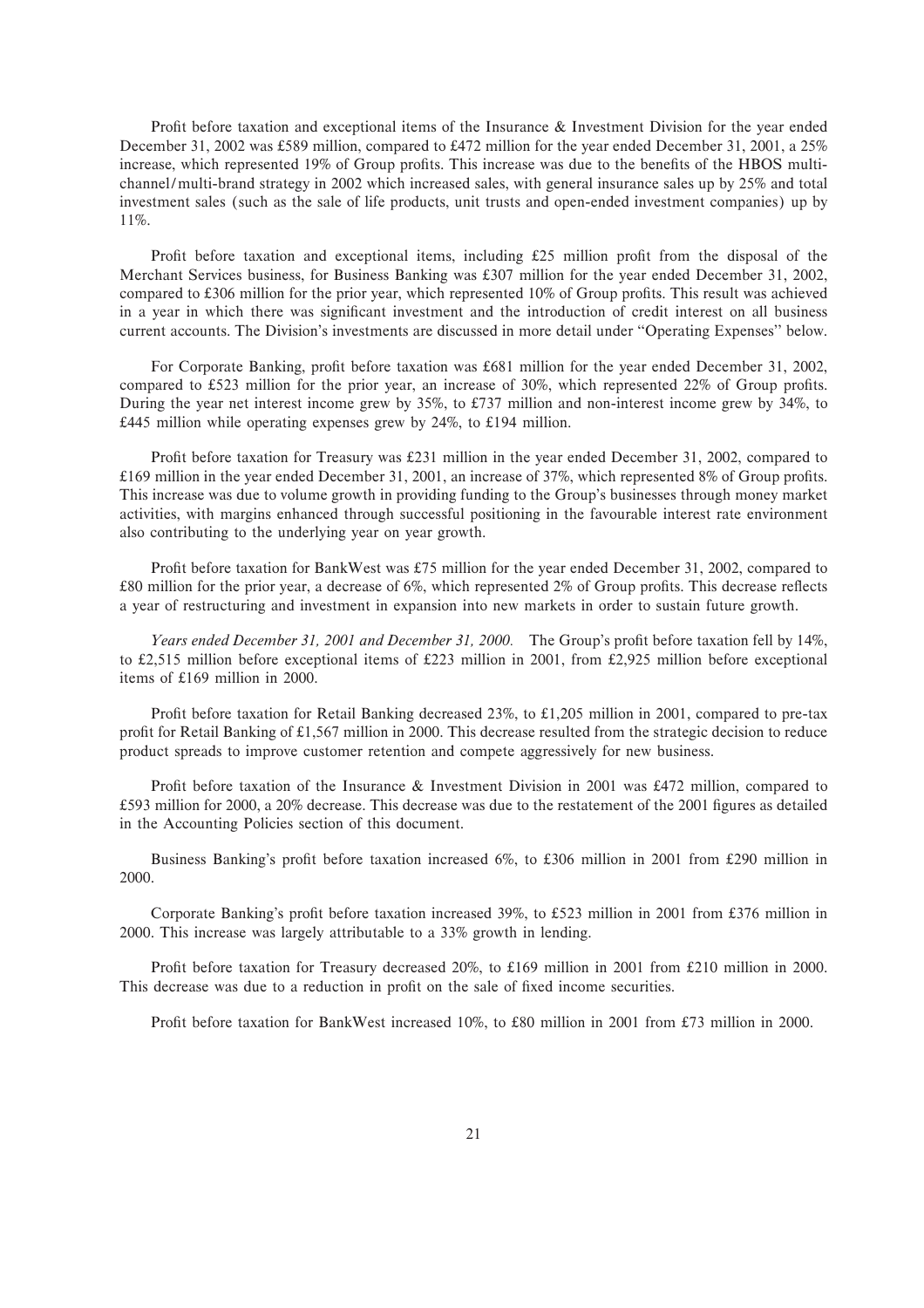# *Net interest income*

The following tables show the net interest income and net interest margin of the Group for the years stated.

#### **Net Interest Income**

| Year ended December 31, |                               |             |
|-------------------------|-------------------------------|-------------|
| 2002                    | 2001                          | <b>2000</b> |
|                         | (Restated)<br>(in £~millions) |             |
| 3.007                   | 2.697                         | 2.776       |
| -50                     | 18                            | 16          |
| 628                     | 550                           | 494         |
| 737                     | 544                           | 375         |
| 200                     | 206                           | 238         |
| 148                     | 140                           | 132         |
| 4.770                   | 4.155                         | 4.031       |

#### **Net Interest Margin\***

| Year ended December 31, |            |                                     |
|-------------------------|------------|-------------------------------------|
| 2002                    | 2001       | 2000                                |
|                         | (Restated) |                                     |
| 2.04%                   | $2.15\%$   | $2.44\%$                            |
| 3.04%                   | 3.04%      | 3.16%                               |
| 1.83%                   | 1.69%      | 1.64%                               |
| $0.17\%$                | $0.21\%$   | 0.27%                               |
| 2.13%                   | 2.20%      | n/a                                 |
| 1.86%                   | 1.87%      | 1.95%<br>$\equiv$ $\equiv$ $\equiv$ |

\* Net interest income as a percentage of average interest earning assets.

† Group figure is calculated excluding trading assets in 2001 and 2002.

*Years ended December 31, 2002 and December 31, 2001.* The Group's net interest income increased 15%, to 4,770 million for the year ended December 31, 2002 from 4,155 million for the year ended December 31, 2001, due to strong asset led net interest earnings and broadly stable net interest margins. The Group net interest margin, based on average interest earning assets, decreased to 1.86% for the year ended December 31, 2002 from 1.87% during the previous year.

Net interest income for Retail Banking rose by 11%, to £3,007 million for the year ended December 31, 2002 from 2,697 million during the prior year. The key driver behind this increase was the 17% growth in lending balances to £157.9 billion. Net interest margins decreased to 2.04% in 2002 from 2.15% in 2001. This decline was in part attributable to the exceptional absence of base rate changes which caused a 4 basis points decline in the savings spread. Increased wholesale funding reduced the margin by 6 basis points.

Net interest income for Insurance & Investment increased to £50 million for the year ended December 31, 2002, from £18 million during the prior year.

Business Banking's net interest income rose by 14%, to £628 million during the year ended December 31, 2002 from 550 million during the prior year, due to lending growth of 23%. Net interest margins remained stable at 3.04% in 2002, unchanged from the margin reported for the year ended December 31, 2001.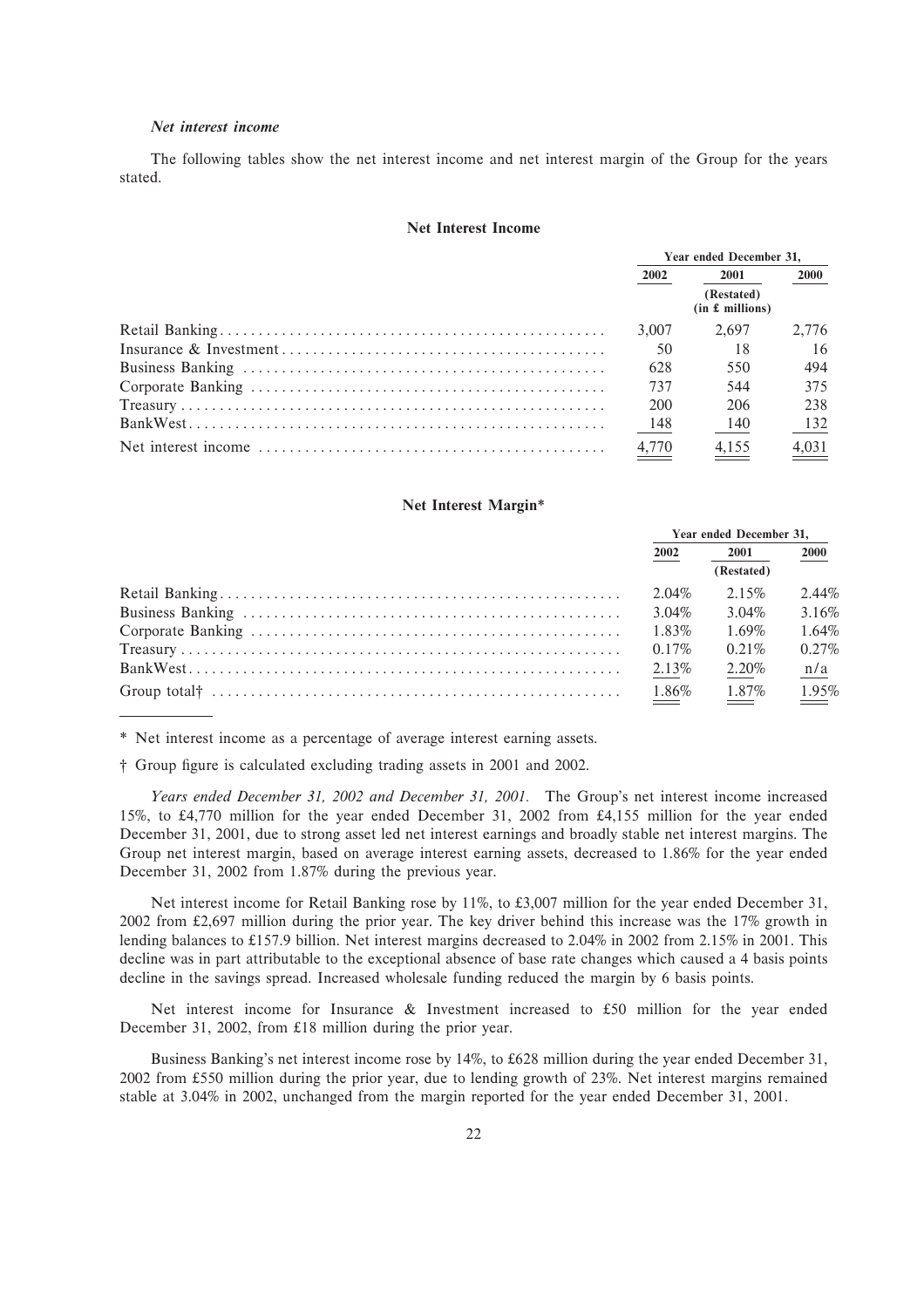Net interest income for Corporate Banking rose by 35%, to £737 million for the year to December 31, 2002 from £544 million during the prior year, compared to a 25% growth in lending reflecting a further improvement in net interest margins. Net interest margins increased to 1.83% in 2002 from 1.69% in 2001.

For Treasury, net interest income fell 3%, to 200 million in the year ended December 31, 2002 from £206 million during the prior year. After adjusting for non-recurring profits from the sale of fixed income securities earned in the prior year, underlying growth was 8%. Net interest margins decreased to 0.17% in 2002 from 0.21% in 2001.

Net interest income for BankWest rose by  $6\%$ , to £148 million for the year to December 31, 2002 from 140 million during the prior year. Net interest margins decreased to 2.13% in 2002 from 2.20% in 2001.

*Years ended December 31, 2001 and December 31, 2000.* The Group's net interest income increased 3%, to £4,155 million in 2001 compared to £4,031 million in 2000.

For Retail Banking, net interest income decreased  $3\%$ , to £2,697 million in 2001 from £2,776 million in 2000. The net interest margin of 2.15% for 2001 was lower than the net interest margin of 2.44% for 2000, due to the deliberate reduction of product spreads to improve customer retention and to compete aggressively for new business.

Net interest income for Insurance  $\&$  Investment increased to £18 million for the year ended December 31, 2001, from £16 million during the prior year.

Business Banking net interest income increased 11%, to 550 million in 2001 from 494 million in 2000, lending growth was also 11%. Net interest margins decreased to 3.04% in 2001 from 3.16% in 2000.

Net interest income for Corporate Banking increased 45%, to £544 million in 2001 from £375 million in 2000, which was faster than the recorded lending growth of 33% reflecting an improvement in the overall net interest margin to 1.69% in 2001 from 1.64% in 2000.

For Treasury, net interest income fell 13%, to £206 million in 2001 from £238 million in 2000. The net interest margin declined to 0.21% in 2001 from 0.27% in 2000.

BankWest's net interest income increased  $6\%$  in 2001 to £140 million from £132 million in 2000.

#### *Non-interest income*

The Group's non-interest income consists of net fees and commissions, dealing profits, profit on sales of investments, dividend income from equity shares and other operating income. The Company classifies its fee and commission income as income related to branch-based services, banking direct, international, central support services, foreign exchange and other (which includes the profit on sale of equity-related investment securities negotiated alongside senior debt facilities in the corporate banking business). In addition, the income of the Insurance & Investment Division is reflected as non-interest income for the Group.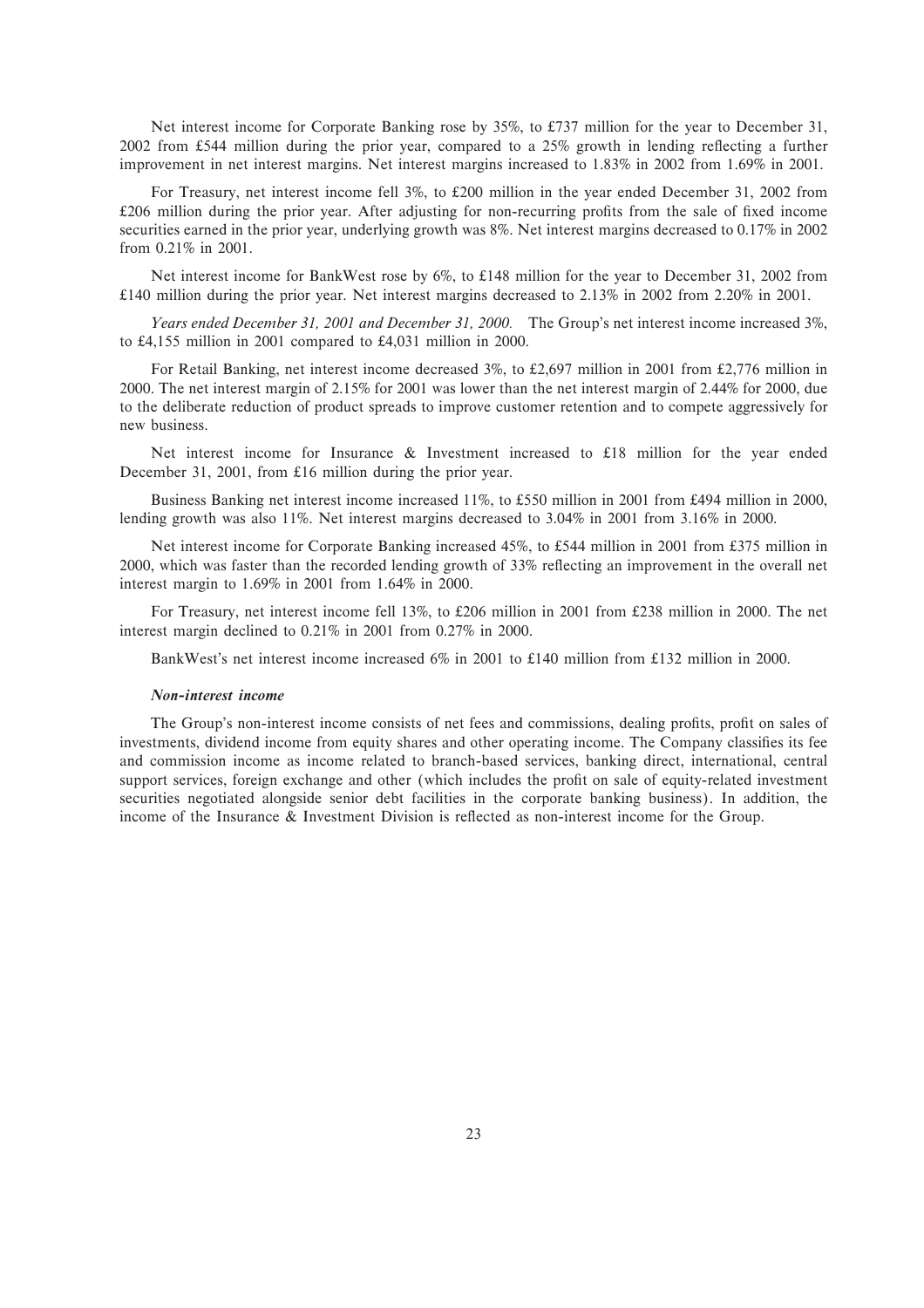The following table shows non-interest income of the Group for the years stated.

### **Non-interest income**

| Year ended December 31, |                               |               |
|-------------------------|-------------------------------|---------------|
| 2002                    | 2001                          |               |
|                         | (Restated)<br>(in £~millions) |               |
| 1.485                   | 1.404                         | 1.304         |
|                         | 1.921                         | 1.711         |
| (672)                   | (517)                         | (407)         |
| 154                     | 82                            | 66            |
| 233                     | 150                           | 288           |
| 904                     | 743                           | $rac{555}{2}$ |
|                         | 2,379                         | 2,213         |

*Years ended December 31, 2002 and December 31, 2001.* The Group's non-interest income increased 17%, to 2,776 million for the year ended December 31, 2002 from 2,379 million for the year ended December 31, 2001.

Non-interest income was £721 million for Retail Banking in 2002, compared with £677 in 2001, an increase of 6%. Fees and commissions receivable were  $£162$  million higher at  $£1,080$  million, reflecting volume led growth in fee income across all product lines. This was partly offset by a  $\pounds 105$  million increase in fees and commissions payable, mainly reflecting a volume led increase in mortgage intermediary fees.

For Insurance & Investment, non-interest income rose by  $13\%$ , to £831 million for the year ended December 31, 2002, from £733 million in the prior year, excluding exceptional income in 2001 of £27 million within St. James's Place Capital. In the Insurance business non-interest income benefited from mortgage, loan and credit card growth in the Retail Division. In the Investment business strong sales growth helped noninterest income increase to 285 million in the year to December 31, 2002 from 240 million in the prior year.

For Business Banking, non-interest income rose 21%, to £576 million in the year ended December 31, 2002, compared to £476 million in the prior year.

Non-interest income for Corporate Banking rose by 34%, to £445 million for the year ended December 31, 2002 from £333 million in the prior year, as a result of significant increases in fees and commissions.

Treasury's non-interest income increased 127%, to £125 million for the year ended December 31, 2002, from 55 million during the prior year. This increase was due to customer sales remaining strong and continuing to grow throughout the year, with some 62% of the dealing profits arising from activity related to customer sales.

Non-interest income for BankWest remained unchanged from the prior year at £78 million for the year ended December 31, 2002.

*Years ended December 31, 2001 and December 31, 2000.* The Group's non-interest income increased 8%, to £2,379 million in 2001 from £2,213 million in 2000.

Non-interest income was 677 million for Retail Banking in 2001, compared with 670 in 2000, an increase of 1%.

For Insurance & Investment, non-interest income fell by 1%, to £733 million in 2001, excluding exceptional income in 2001 of £27 million within St. James's Place Capital, from £737 million in the prior year.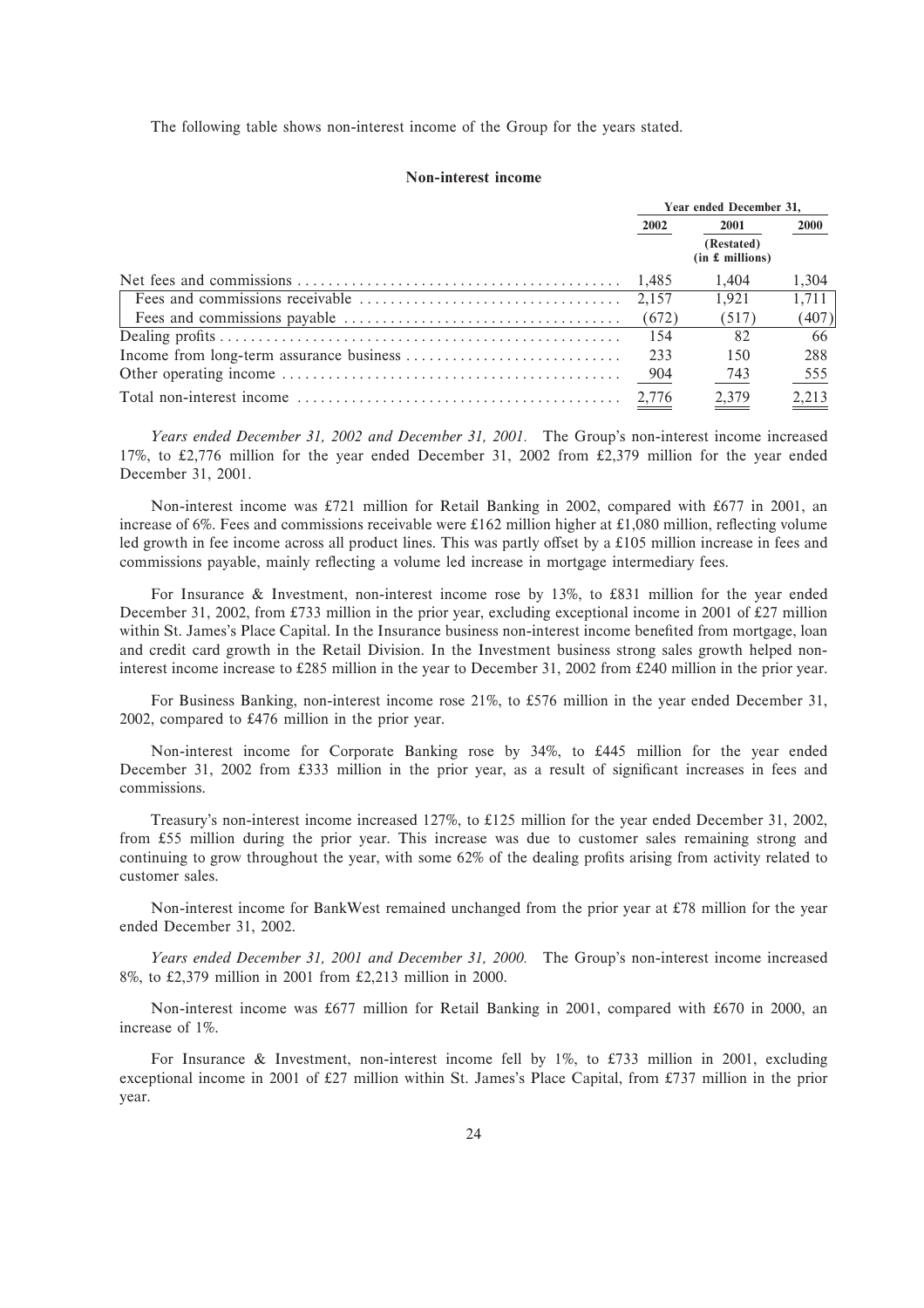Non-interest income for Business Banking was 476 million in 2001, up from 429 million in 2000, an increase of 11%, reflecting growth in the Australian and Irish businesses, particularly following the ICC Bank acquisition in February 2001.

Corporate Banking's non-interest income rose 42%, to £333 million in 2001 from £234 million in 2000, reflecting increases in fees and commissions and investment gains.

Treasury's non-interest income increased 10%, to 55 million in 2001 from 50 million in 2000 as a result of continuing growth in revenues from Treasury product sales to the Group's corporate and SME customers and an increase in trading profits helped by the favourable interest rate environment experienced through most of the year.

BankWest's non-interest income increased 7%, to £78 million in 2001 from £73 million in 2000.

### *Operating expenses*

The Group's operating expenses consist of staff costs, expenditures on premises and equipment, depreciation and amortization, professional services (including auditors' remuneration, legal and professional and consultancy services fees), and other costs (including advertising and marketing, computer software and services, telephone, postage and stationery, irrecoverable VAT and other miscellaneous expenditures). The following table shows operating expenses of the Group for the years stated.

### **Operating expenses**

| Year ended December 31, |                               |             |
|-------------------------|-------------------------------|-------------|
| 2002                    | 2001                          | <b>2000</b> |
|                         | (Restated)<br>(in £~millions) |             |
|                         | 1.425                         | 1.311       |
|                         | -159                          | 143         |
|                         | 538                           | 490         |
|                         | 1,383                         | 1,126       |
|                         | 3,505                         | 3,070       |

*Years ended December 31, 2002 and December 31, 2001.* The Group's operating expenses increased by 7% in the year ended December 31, 2002 to £3,762 million from £3,505 million for the year ended December 31, 2001.

The analysis of operating expenses by Division which follows excludes exceptional costs of £153 million in 2002, £174 million in 2001 and £124 million in 2000. Also excluded from the analysis are expenses classified as Group Items, which comprise costs incurred in the management of the Group as a whole and the amortization of goodwill.

Operating expenses for Retail Banking rose 2%, to £1,956 million in 2002 from £1,912 million during the previous year. Increased investment and volume driven growth in Intelligent Finance, our telephone and internet bank, accounted for a £30 million increase in expenses. Exceptional sales performance also resulted in performance related bonuses £38 million higher.

Operating expenses for Insurance & Investment rose 1%, to £196 million in 2002 from £194 million during the previous year.

Operating expenses for Business Banking rose by 29%, to £789 million in 2002 from £614 million during the previous year. The rise mainly relates to the increase in staff and IT expansion costs. Staff numbers increased 26%, to over 7,000.

For Corporate Banking, expenses rose by 24%, to £194 million in 2002 from £156 million during the previous year. This increase relates to the fact that Corporate Banking have invested heavily over the last two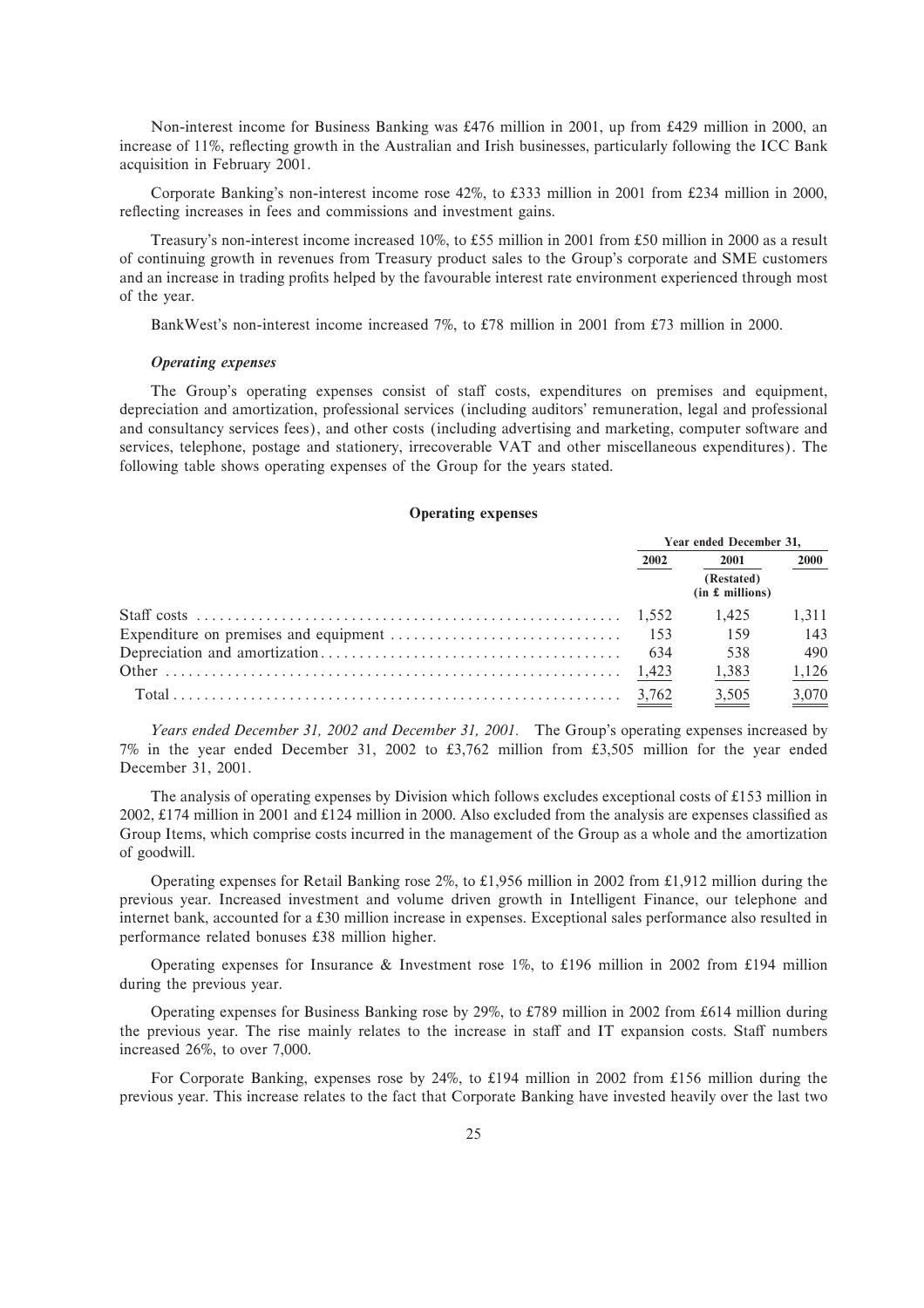years to establish the necessary skills and infrastructure to take advantage of increased opportunities,  $£24$  million of this increase relates to staff costs.

For Treasury, costs increased 7%, to £89 million in 2002 from £83 million during the previous year. Increased expenditure principally arose from higher performance related bonus accruals resulting from strong trading performance.

Operating expenses for BankWest rose by 5%, to £138 million in 2002 from £132 million during the previous year. The rise reflects increased staff costs as a result of inflationary pressures and the creation of a bigger sales network to support the Bank's small business initiative, which was launched during the year.

*Years ended December 31, 2001 and December 31, 2000.* The Group's operating expenses increased by 14%, to £3,505 million in 2001 from £3,070 million in 2000. This increase reflects higher staff numbers and technology costs to support higher business levels.

Operating expenses for Retail Banking rose 11%, to £1,912 million in 2001 from £1,728 million during the previous year. Technology spending in particular increased as new investments were made in core branch banking systems.

Operating expenses for Insurance & Investment rose 28%, to £194 million in 2001 from £152 million during the previous year. This increase was due entirely to the additional running costs of the operations acquired from Equitable Life Assurance Society and the establishment of the Halifax repayment insurance business.

Operating expenses for Business Banking rose by 9%, to 614 million in 2001 from 563 million during the previous year. The rise reflected the strong asset growth and was in line with the Group's expansion plans involving significant investments in human resources and technology spending.

For Corporate Banking, expenses rose by 31%, to £156 million in 2001 from £119 million during the previous year, reflecting higher staff expenditures. This rise was less than the Division's income growth, leading to an improved cost to income ratio of 17.1%.

For Treasury, costs increased by 6%, to £83 million in 2001 from £78 million during the previous year. The increase reflects significant spending on upgrading risk management systems and recruiting additional skilled personnel.

Operating expenses for BankWest rose by 8%, to £132 million in 2001 from £122 million during the previous year.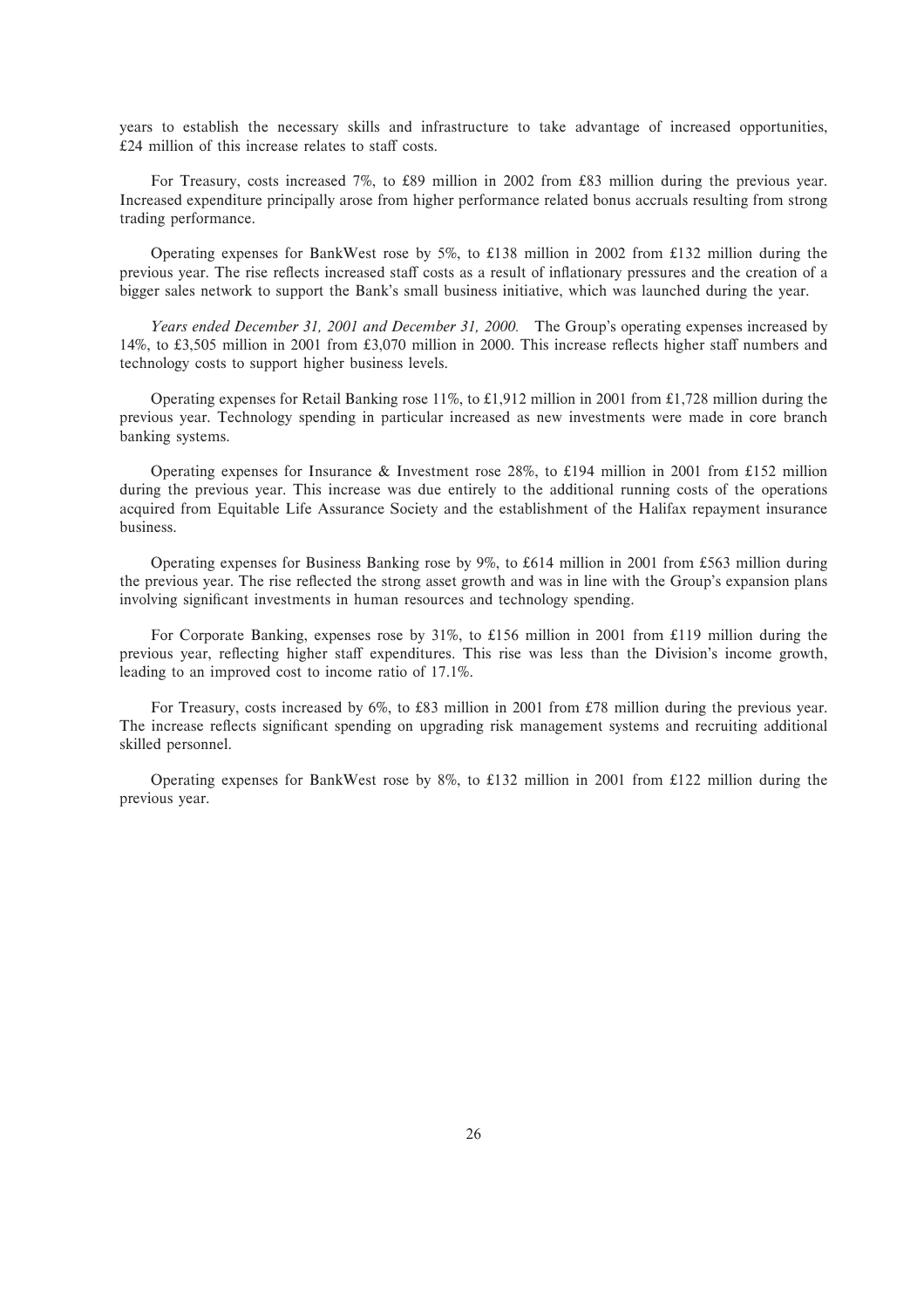# **Income taxes**

The following table shows income taxes of the Group for the years stated.

#### **Income taxes**

| Year ended December 31. |                               |                  |
|-------------------------|-------------------------------|------------------|
| 2002                    | 2001                          | <b>2000</b>      |
|                         | (Restated)<br>(in £~millions) |                  |
| 519                     | 429                           | 589              |
| (17)                    | (12)                          | (11)             |
|                         | 二                             | (40)             |
| 502                     | 417                           | 538              |
|                         | $\frac{23}{2}$                | $\underline{67}$ |
| 553                     | 440                           | 605              |
| 107                     | 97                            | 59               |
| -12                     | 11                            | (6)              |
| $5\overline{)}$         | $\frac{4}{1}$                 | $\overline{7}$   |
| 677                     | 552                           | 665              |
| 158                     | 111                           | 92               |
| 835                     | 663                           | 757              |

(1) Based on effective statutory tax rates of  $30\%$  in each of the above years.

*Years ended December 31, 2002 and December 31, 2001.* The Group charge for tax increased 26%, to 835 million in the year ended December 31, 2002, compared to 663 million in the year ended December 31, 2001. The taxation charge in the years ended December 31, 2002 and December 31, 2001 represented 29% of profit before taxation.

*Years ended December 31, 2001 and December 31, 2000.* The Group charge for tax decreased by 12%, to £663 million in 2001 from £757 million in 2000. The taxation charge in 2001 represented 29% of profit before taxation, compared with 28% in 2000. The decrease in the tax charge follows the restatement of the 2001 Ñgures for the introduction of FRS 19 Deferred Tax. The restatement is discussed in more detail in "Management's Discussion and Analysis of Financial Condition and Results of Operations — Accounting Policies''.

### **Exceptional expenses**

The following table shows exceptional expenses of the Group for the years indicated.

### **Exceptional expenses**

| Year ended December 31, |       |                   |
|-------------------------|-------|-------------------|
| 2002                    | 2001  | 2000              |
| (in £~millions)         |       |                   |
|                         |       |                   |
|                         |       | $\equiv$ $\equiv$ |
|                         | (223) | (124)             |

Exceptional costs in 2002 were merger integration costs covering the costs of integrating and reorganising Bank of Scotland and its subsidiaries and Halifax and its subsidiaries following the merger.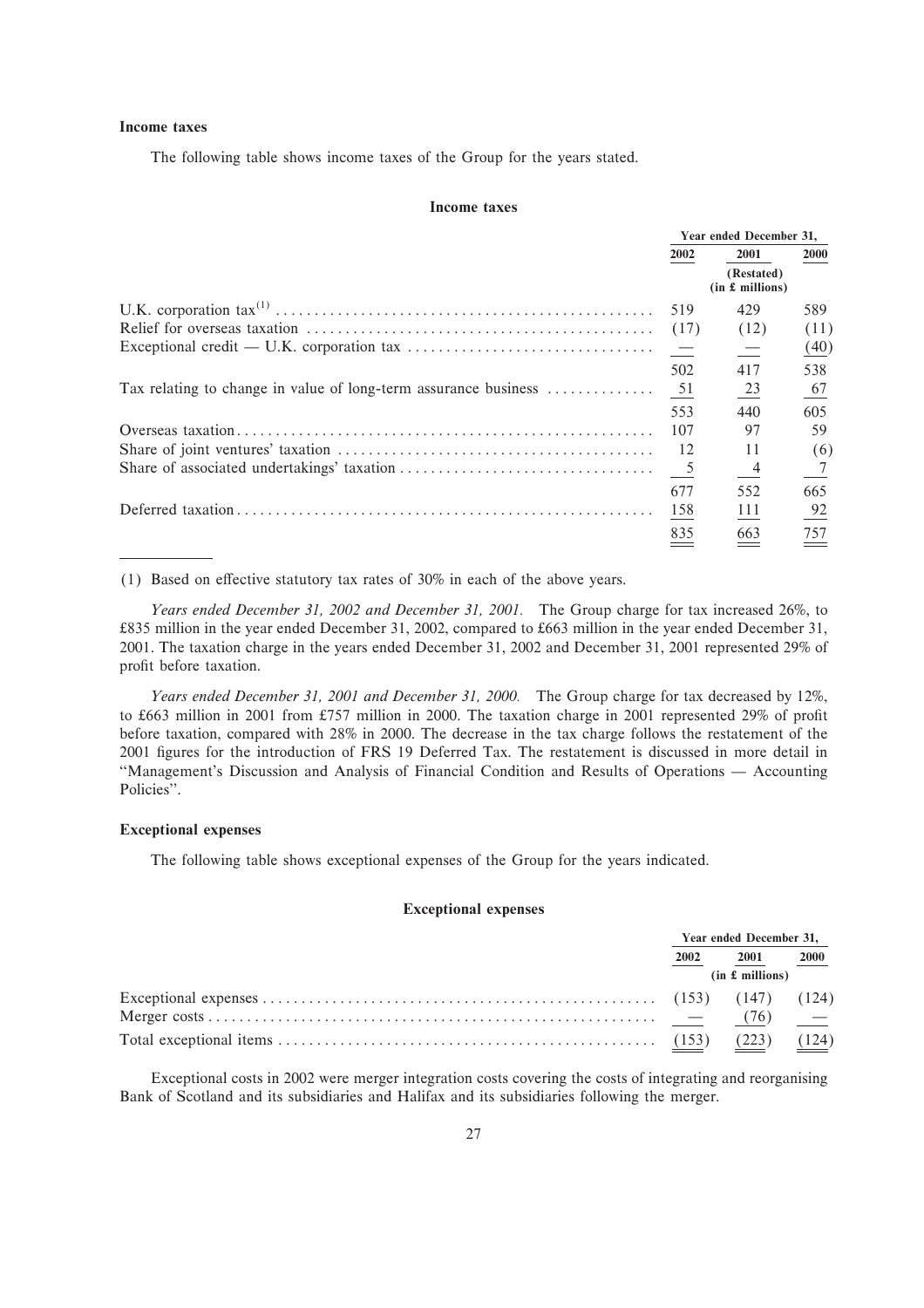Exceptional items in 2001 were merger integration costs of 132 million covering the costs of integrating and reorganising Bank of Scotland and its subsidiaries and Halifax and its subsidiaries following the merger and 42 million relating to expenses incurred during the integration of the Equitable Life Assurance Society sales force, acquired on March 1, 2001 into the new Halifax Equitable structure, together with ancillary integration costs associated with the transaction. In addition merger costs of  $£76$  million in 2001 comprise the deal costs incurred in connection with the merger of Bank of Scotland and Halifax. Included within income from long-term assurance business in 2001 is an exceptional credit of 27 million arising from St. James's Place Capital plc's share of profits from an arrangement to transfer Life Assurance Holding Corporation Ltd's (""LAHC'') investment management business to Aberdeen Asset Management plc. LAHC is an associated undertaking of St. James's Place Capital plc.

In 2000, Bank of Scotland charged 80 million relating to the restructuring of Bank of Scotland and its subsidiaries; costs of £31 million were incurred to cover Halifax's (and its subsidiaries') rationalisation programmes instigated across central sites, regional offices and Birmingham Midshires. Halifax charged a further £13 million during 2000 for the rationalisation of the Halifax retail branch network. In addition, during 2000 the Group's share of operating losses of joint ventures included an exceptional charge of 45 million reflecting a provision against Lex Vehicle Leasing Ltd's impairment of the residual value of leased vehicles. And finally at a hearing in March 2000, the Special Commissioners decided in favour of Halifax that the costs of conversion to listed company status were a deductible expense for tax purposes and an exceptional tax credit of £40 million was recognised and included within the Group's 2000 tax on profit on ordinary activities.

#### **Provisions for bad and doubtful debts**

The provisions for bad and doubtful debts consist of specific loan loss provisions for individual risks on loans and advances and a general risk provision that is intended to cover losses on advances which are latently doubtful but not yet identified as such. Specific risk provisions are increased where exposures may be considered at risk as a result of adverse influences in a particular market sector. Additions to the general provision are based on formulae applied to risk weighted assets. The general provision may also be adjusted at the discretion of the Group to reflect special circumstances such as changes in the economy or geographic or sector risks.

While ultimate responsibility for approving the provisioning policy rests with the Group's Board of Directors, based on recommendations from the Group Management Board, day to day responsibility and monitoring is delegated to the Divisional Boards and the Divisional Chief Executive, and down to Management and Account Officers within the individual lending areas.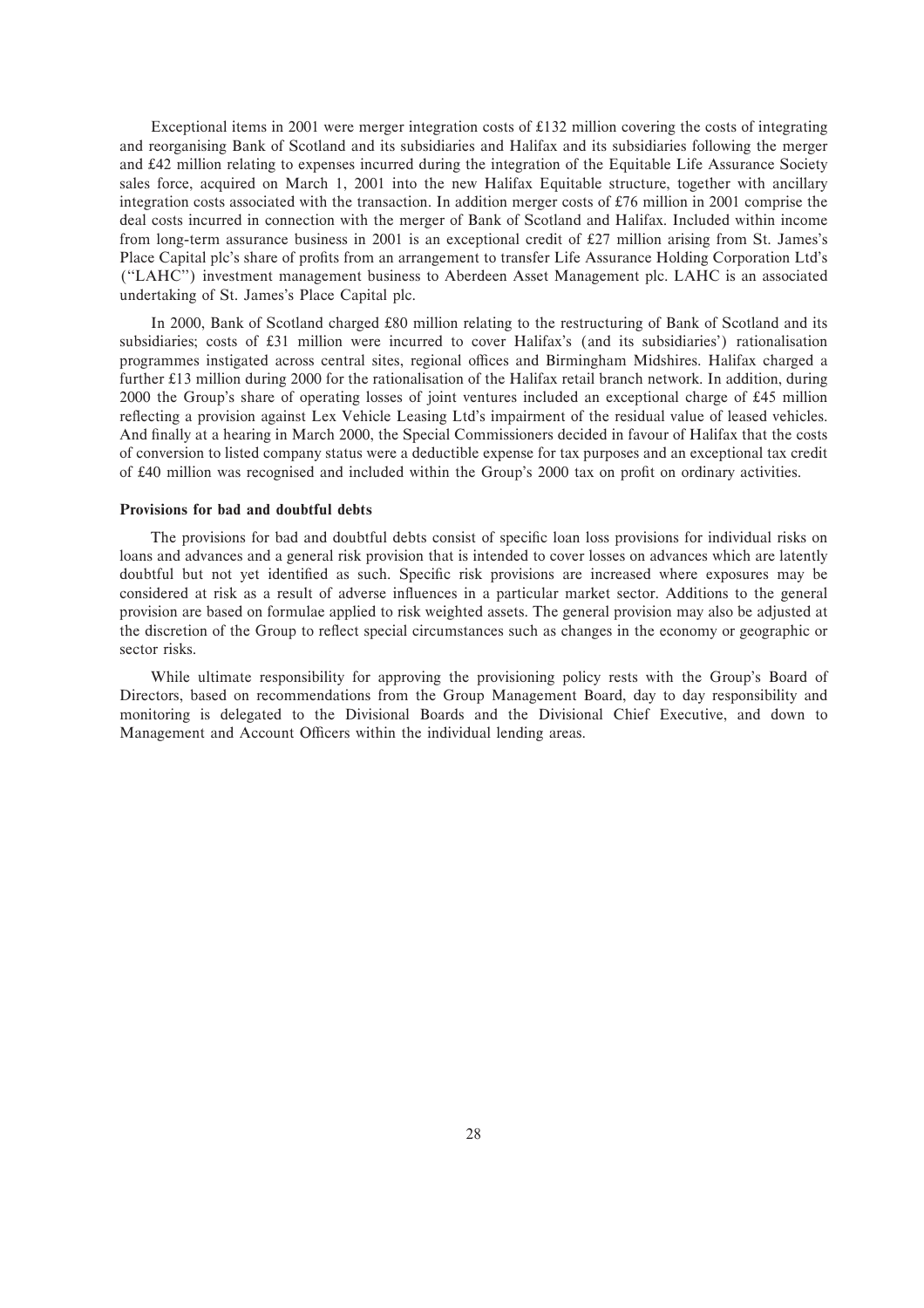The following table shows the charge to the Group's consolidated profit and loss account relating to provisions for bad and doubtful debts.

#### **Provisions for bad and doubtful debts**

|                                                                                           | Year ended December 31, |                               |                                           |
|-------------------------------------------------------------------------------------------|-------------------------|-------------------------------|-------------------------------------------|
|                                                                                           | 2002                    | 2001                          | 2000                                      |
|                                                                                           |                         | (Restated)<br>(in £~millions) |                                           |
| Credit risk provisions less releases charged to profit and loss account <sup>(1)(2)</sup> |                         |                               |                                           |
|                                                                                           | 833                     | 595                           | n/a                                       |
|                                                                                           | 37                      | 52                            | n/a                                       |
|                                                                                           | (38)                    | (39)                          | n/a                                       |
|                                                                                           | 832                     | 608                           | $\underline{\underline{n}/\underline{a}}$ |
| Credit risk provisions less releases charged to profit and loss account <sup>(1)(2)</sup> |                         |                               |                                           |
|                                                                                           | 373                     | 281                           | 259                                       |
|                                                                                           | 147                     | 125                           | 75                                        |
|                                                                                           | 295                     | 196                           | 127                                       |
|                                                                                           | $\overline{4}$          |                               |                                           |
|                                                                                           | 13                      | 6                             | 10                                        |
|                                                                                           | 832                     | 608                           | 471                                       |

(1) Provisions calculated on basis of end-of-period exchange rate.

(2) Net of reversals of provisions and recoveries from loans written-off in prior years.

*Years ended December 31, 2002 and December 31, 2001.* The Group combined specific and general provisions for bad and doubtful debts charge against profits totalled £832 million in the year ended December 31, 2002 compared to 608 million in the year ended December 31, 2001, representing an increase of 37%. The charge for specific provisions net of recoveries increased 43%, to £795 million in the year ended December 31, 2002 compared to 556 million in the year ended December 31, 2001. This charge represented 0.37% of average customer lending compared with 0.30% in the year ended December 31, 2001.

Within Business Banking the overall charge for provisions increased by 18%, to £147 million for 2002 from  $£125$  million in 2001. However, there was little change in the total provision charge as a percentage of average customer lending which was 0.70% compared to 0.69% for 2001.

The combined charge for provisions for Retail Banking increased 33%, to £373 million for 2002 from  $£281$  million in 2001, reflecting the significant growth in unsecured balances delivered in the past two years. The charge represents 0.25% of average customer lending compared with 0.22% in 2001.

The overall charge for provisions for Corporate Banking increased by  $51\%$ , to £295 million for 2002 from 196 million in 2001, owing to the continued economic slowdown. The charge represents 0.74% of average customer lending compared with 0.65% in 2001.

*Years ended December 31, 2001 and December 31, 2000.* The combined specific and general provisions for bad and doubtful debts charged against Group profits totalled £608 million in the year ended December 31, 2001 compared to 471 million in the year ended December 31, 2000. This was an increase of 29%.

The combined charge for provisions for Retail Banking increased 8%, to £281 million for 2001 from £259 million in 2000, reflecting the high-quality asset growth and performance in the year.

Within Business Banking the overall charge for provisions increased by  $67\%$ , to £125 million for 2001 from £75 million in 2000, this increase is against a backdrop of less benign economic conditions during the year and a number of one-off recoveries made in the previous year. In the year to December 31, 2000 there was a general provision release of £18 million against a charge of £6 million in the year to December 21, 2001.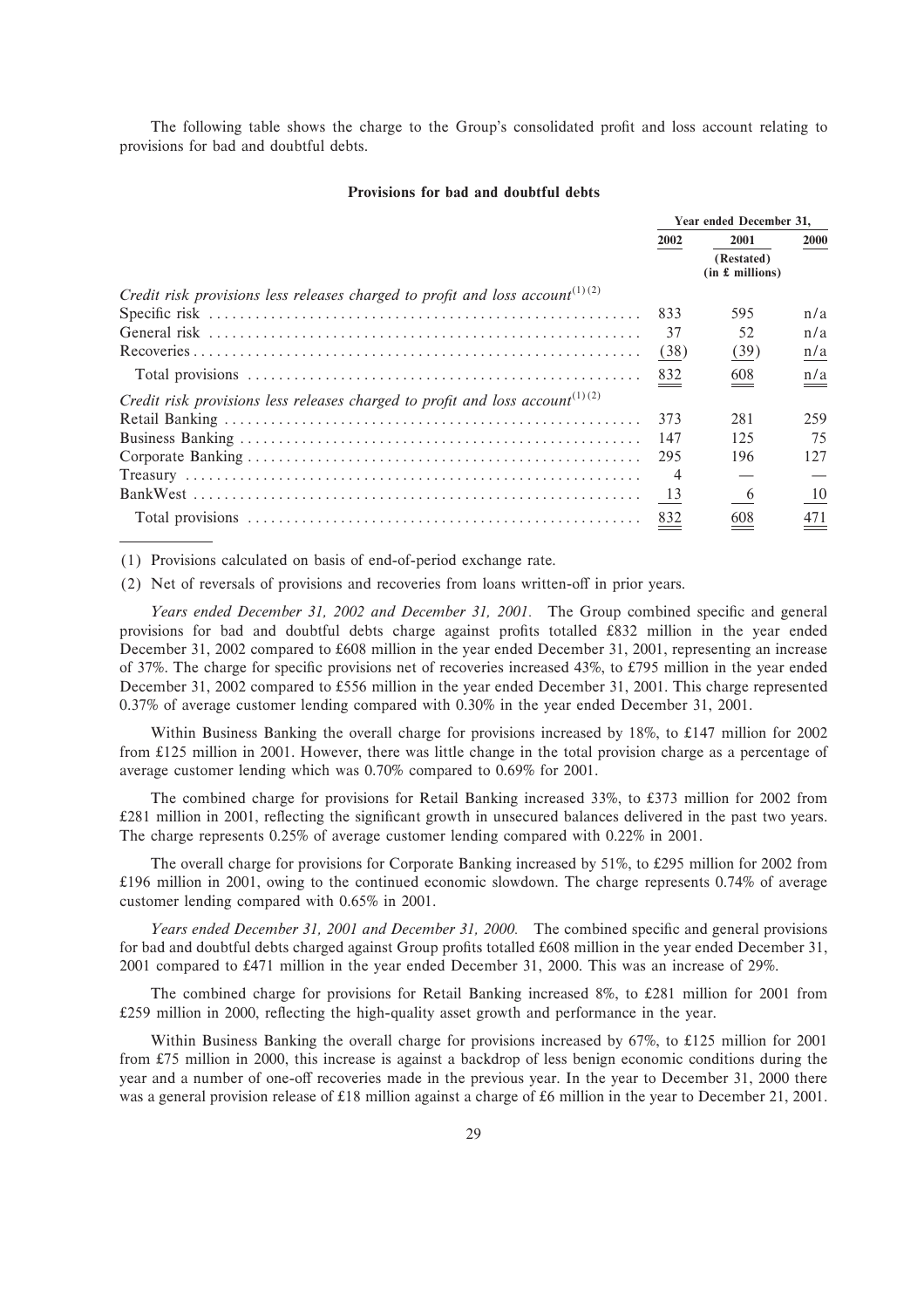The overall charge for provisions for Corporate Banking increased by  $54\%$ , to £196 million for 2001 from 127 million in 2000, as slowing economies in the U.K. and overseas inevitably resulted in a decrease in asset quality and as a consequence an increase in provisions.

#### *Loan loss ratios*

The following table sets forth the Group's specific bad debt charge as a percentage of average loans and advances to customers net of provisions for the periods stated.

| Year ended December 31, |               |             |
|-------------------------|---------------|-------------|
| 2002                    | 2001          | <b>2000</b> |
|                         | (in percent)  |             |
|                         | $0.25$ $0.21$ | n/a         |
|                         | 0.66          | n/a         |
|                         | 0.54          | n/a         |
| 0.24                    | n/a           | n/a         |
| 0.16                    | n/a           | n/a         |
|                         | 0.30          | n/a         |

#### **Description of assets and liabilities**

## *Assets*

*As at December 31, 2002 and December 31, 2001.* As at December 31, 2002, the Group's total assets were £355,080 million, an increase of £43,009 million, or 14%, from £312,071 million as at December 31, 2001. Advances to customers increased to 234,315 million from 197,893 at December 31, 2001, an increase of 18% reflecting growth across all business Divisions.

*As at December 31, 2001 and December 31, 2000.* As at December 31, 2001, the Group's total assets were £312,071 million, an increase of 17% from £266,143 million as at December 31, 2000. This increase was due mainly to the increase in advances to customers to £197,893 million at December 31, 2001, an increase of 17% from £169,888 million at December 31, 2000, reflecting the high growth in commercial lending.

#### *Loan portfolio*

The Group's loans and advances portfolio consists of loans and advances to customers and banks. Gross loans and advances to customers are classified as advances to customers (including banking advances, installment credit and other financial agreements and assets leased to customers), advances to joint ventures and advances to associated undertakings. Cumulative provisions for bad and doubtful debts and interest in suspense are deducted from gross loans and advances to determine net loans and advances to customers.

#### **Loans and advances to customers and banks**

|                                                                                                 | As at December 31. |         |             |  |
|-------------------------------------------------------------------------------------------------|--------------------|---------|-------------|--|
|                                                                                                 | 2002               | 2001    | <b>2000</b> |  |
|                                                                                                 | (in £~millions)    |         |             |  |
| Loans and advances to customers                                                                 |                    |         |             |  |
|                                                                                                 | 236,480            | 199.785 | 171,562     |  |
| Cumulative provisions for bad and doubtful debts                                                | (2,024)            | (1,769) | (1,578)     |  |
|                                                                                                 | (141)              | (123)   | (96)        |  |
|                                                                                                 | 234,315            | 197,893 | 169,888     |  |
| Loans and advances to banks                                                                     |                    |         |             |  |
| Loans and advances to banks $\dots \dots \dots \dots \dots \dots \dots \dots \dots \dots \dots$ | 11,838             | 12,929  | 18,117      |  |
| Total loans and advances to customers and banks                                                 | 246,153            | 210,822 | 188,005     |  |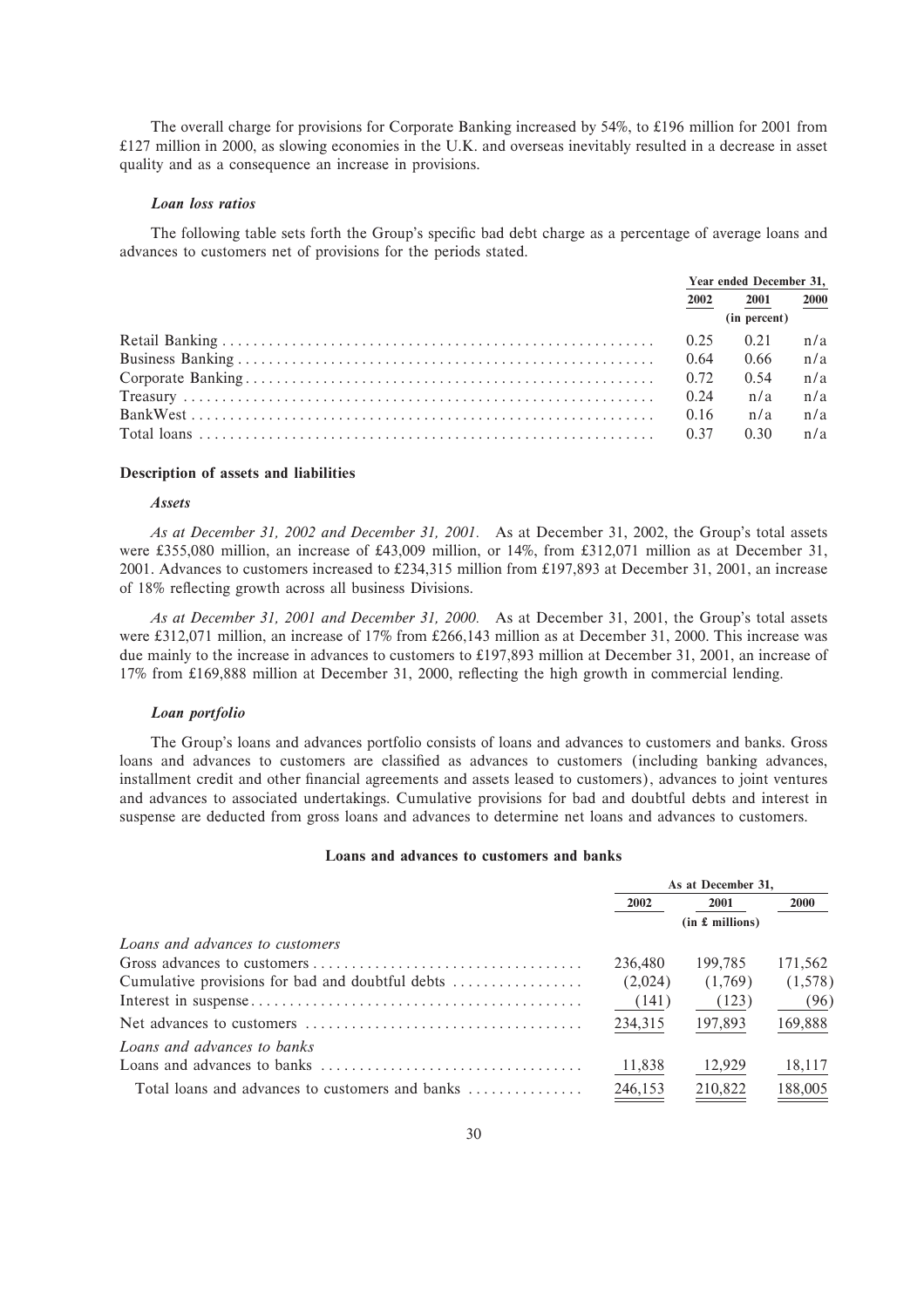*As at December 31, 2002 and December 31, 2001.* The Group's loan and advances to customers and banks (after taking into account provisions for bad and doubtful debts and interest in suspense) totalled  $\text{\pounds}246,153$  million at December 31, 2002, an increase of  $\text{\pounds}35,331$  million, or 17%, from  $\text{\pounds}210,822$  million as at December 31, 2001. The increase was primarily due to an 18% increase in loans and advances to customers to 234,315 million as at December 31, 2002 from 197,893 million at December 31, 2001. Loans and advances to banks were  $£11,838$  million as at December 31, 2002, a decrease of £1,091 million, or 8%, from 12,929 million as at December 31, 2001.

*As at December 31, 2001 and December 31, 2000.* The Group's loans and advances to customers and banks (after taking into account provisions for bad and doubtful debts and interest in suspense) totalled  $\text{\pounds}210,822$  million at December 31, 2001, an increase of  $\text{\pounds}22,817$  million, or 12%, from  $\text{\pounds}188,005$  million as at December 31, 2000. The increase was primarily due to a 16% increase in loans and advances to customers to 197,893 million at December 31, 2001 from 169,888 million at December 31, 2000. Loans and advances to banks decreased to £12,929 million at December 31, 2001, a drop of £5,188 million, or 29%, from 18,117 million at December 31, 2000.

#### *Loans and advances to customers*

The following table analyzes the Group's classification of loans and advances to customers in accordance with Financial Services Authority reporting requirements:

|                                                    | As at December 31, |                 |             |
|----------------------------------------------------|--------------------|-----------------|-------------|
|                                                    | 2002               | 2001            | <b>2000</b> |
|                                                    |                    | (in £~millions) |             |
|                                                    | 1.096              | 1.038           | 974         |
|                                                    | 1.591              | 1.598           | 1.610       |
|                                                    | 5.836              | 5.654           | 5.426       |
|                                                    | 20.591             | 15.053          | 10,051      |
| Hotels, restaurants and wholesale and retail trade | 8.410              | 5.930           | 5,126       |
|                                                    | 5.107              | 4.736           | 2,925       |
|                                                    | 6.867              | 6.716           | 7,225       |
|                                                    | 12.788             | 9.850           | 9.900       |
| Individuals:                                       |                    |                 |             |
|                                                    | 147,470            | 127.636         | 110.412     |
|                                                    | 16.560             | 13.874          | 11,421      |
|                                                    | 10,164             | 7,700           | 6,492       |
|                                                    | 236,480            | 199,785         | 171,562     |

# Loans and advances to customers by classification

#### *Lending concentrations*

One of the principal factors influencing the quality of the Group's earnings is the diversification of its loan portfolio by geographical area within the U.K., by industry classification and by individual customer. The spread of the Group's assets is intended to reduce concentration of risk. The following table analyzes the Group's loans and advances to customers by maturity as at the dates indicated.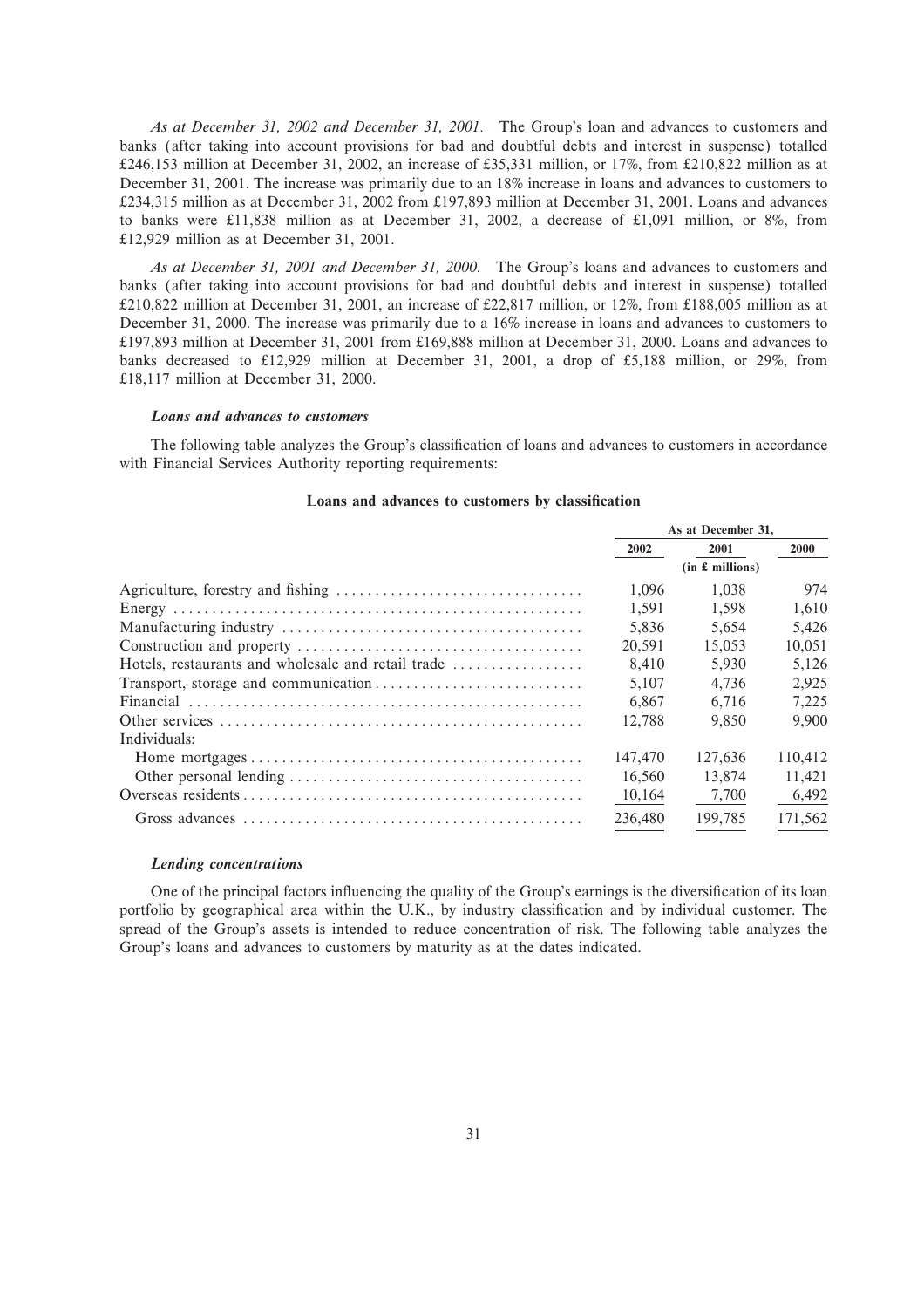## **Analysis of loans and advances to customers by maturity**

|                                     | As at December 31. |                 |         |  |
|-------------------------------------|--------------------|-----------------|---------|--|
|                                     | 2002               | 2001            | 2000    |  |
|                                     |                    | (in £~millions) |         |  |
|                                     | 18.469             | 16.679          | 11.468  |  |
| Other loans and advances repayable: |                    |                 |         |  |
|                                     | 24,008             | 18.296          | 17.260  |  |
|                                     | 11.514             | 10.057          | 8.961   |  |
|                                     | 34,613             | 27.582          | 24,810  |  |
|                                     | 147,876            | 127,171         | 109,063 |  |
|                                     | 236,480            | 199,785         | 171,562 |  |

#### *Loans and advances to banks*

The Group places funds with other banks for a number of reasons, including liquidity management, facilitation of international money transfers and documentary credit business with correspondent banks. Limits on the aggregate amount of placings that may be made with individual institutions are established in accordance with Group credit policy.

The following table analyzes the Group's loans and advances to banks by maturity as at the dates indicated.

# **Analysis of loans and advances to banks by maturity**

|                                                                                                 | As at December 31, |                 |             |
|-------------------------------------------------------------------------------------------------|--------------------|-----------------|-------------|
|                                                                                                 | 2002               | 2001            | <b>2000</b> |
|                                                                                                 |                    | (in £~millions) |             |
|                                                                                                 | 3.159              | 1.625           | 2.400       |
| Other loans and advances repayable:                                                             |                    |                 |             |
|                                                                                                 | 6.551              | 9.191           | 10.099      |
| between 3 months and 1 year $\dots \dots \dots \dots \dots \dots \dots \dots \dots \dots \dots$ | 1.776              | 1.741           | 4.826       |
|                                                                                                 | 282                | 185             | 642         |
|                                                                                                 | $-$ <sup>70</sup>  | - 187           | 150         |
|                                                                                                 | 11.838             | 12.929          | 18,117      |

#### *Country exposure*

The authority to set country limits for credit exposure throughout the Group has been delegated by the Board to the Group Credit Risk Committee. The Committee meets monthly or more regularly if necessary. See "Management of market risk and currency exposure" below for further details.

Country risk can arise from transfer risk, political risk and economic risk. In assessing the overall limits for individual countries, various factors are taken into consideration, including the rating agencies' view of the country concerned, the economic situation and the political climate. The Group country limit is then allocated to Divisions according to levels of business and approved strategies.

It is the policy of the Group for all countries (excluding the U.K.) to have a country limit, even if they carry the highest credit ratings. Individual country limits are reviewed at least on an annual basis by the Group Credit Risk Committee.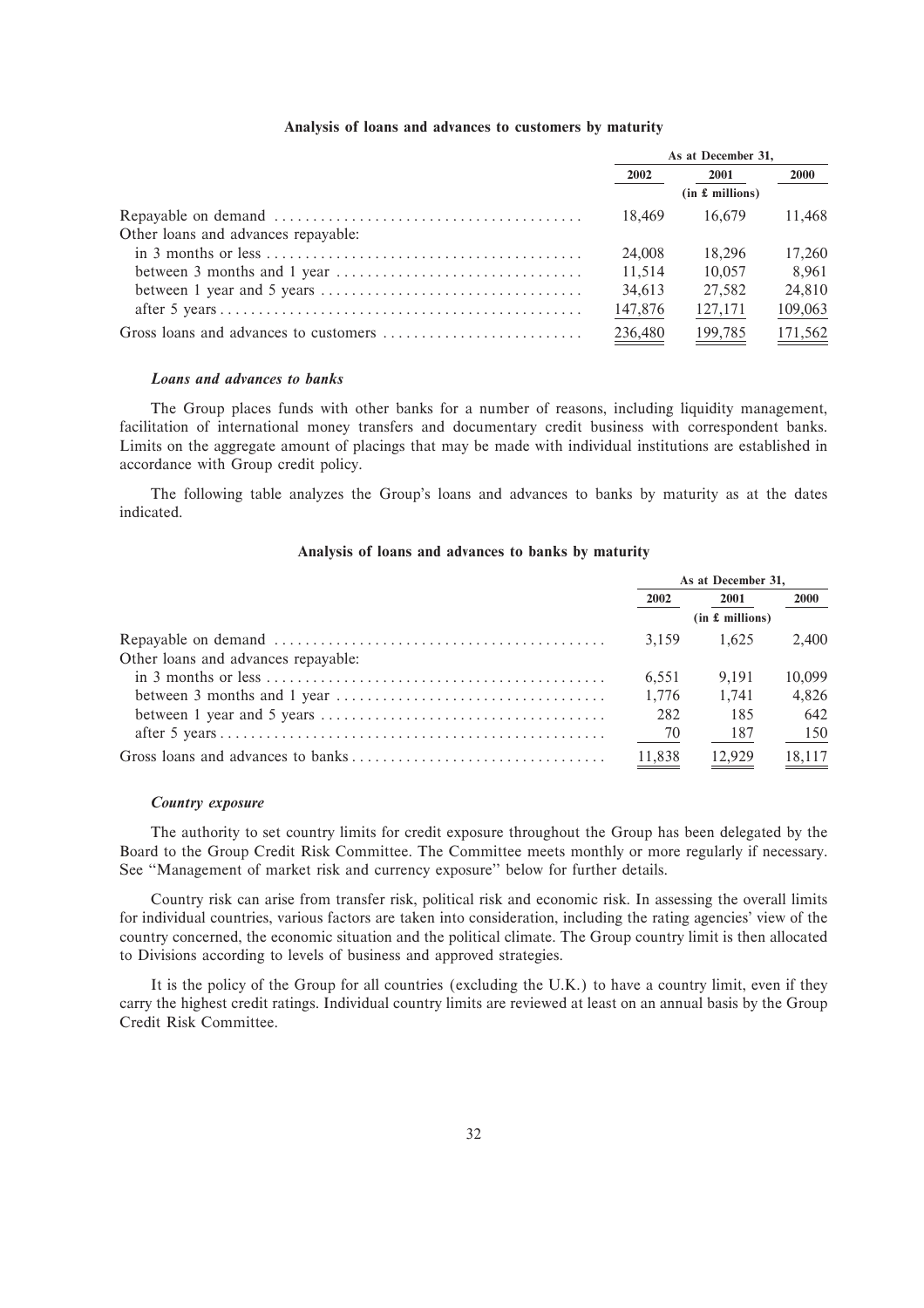The following table sets forth the Group's country exposure as at December 31, 2002.

#### **Country exposure**

| As at December 31, 2002                                                                                                | <b>Risk Exposure</b> |
|------------------------------------------------------------------------------------------------------------------------|----------------------|
|                                                                                                                        | (in £ millions)      |
| Geographic area <sup>(1)</sup>                                                                                         |                      |
| Western Europe (other than U.K.) $\dots \dots \dots \dots \dots \dots \dots \dots \dots \dots \dots \dots \dots \dots$ | 38.259               |
|                                                                                                                        | 21,060               |
|                                                                                                                        | 13,010               |
|                                                                                                                        | 298                  |
|                                                                                                                        | 23                   |
|                                                                                                                        | 134                  |

(1) Based on the location of the customer.

# *Securities portfolio*

The Group's securities portfolio consists of investment securities and trading securities (classified as ""other securities'' for U.K. bank regulatory purposes). Investment securities consist of both listed (including British government and other) and unlisted securities (including joint ventures, certificates of deposit issued by banks and building societies and others). Trading securities consist of both listed and unlisted securities, which are predominantly held by Treasury Services. Unlisted securities are securities that on or after May 1, 2000 were not listed on the Official List of the Financial Services Authority or on a "recognised investment exchange" as defined in the Financial Services and Markets Act 2000. The Group carries all investment securities at book value. Listed trading securities are valued on a marked-to-market basis. Unlisted trading securities are valued by the Board. The following table shows the value of the Group's investment and trading securities portfolios as at the dates indicated.

# **Securities portfolio**

|                                                                | As at December 31. |                 |             |
|----------------------------------------------------------------|--------------------|-----------------|-------------|
|                                                                | 2002               | 2001            | <b>2000</b> |
|                                                                |                    | (in £~millions) |             |
| Investment securities                                          |                    |                 |             |
| Listed                                                         |                    |                 |             |
|                                                                | 521                | 378             | 2.313       |
|                                                                | 15,404             | 13,088          | 11,132      |
| Unlisted $^{(2)}$                                              |                    |                 |             |
| Certificates of deposit issued by banks and building societies | 1,962              | 5.138           | 8.902       |
|                                                                | 7,281              | 10,616          | 6,669       |
|                                                                | 25,168             | 29,220          | 29,016      |
| <i>Trading securities</i>                                      |                    |                 |             |
|                                                                | 2.312              | 1.851           | 3           |
| Unlisted $^{(2)}$                                              | 16,844             | 11,378          | 524         |
|                                                                | 19,156             | 13,229          | 527         |
|                                                                | 44,324             | 42,449          | 29,543      |

(1) Securities classified as "other securities" in accordance with Financial Services Authority requirements.

(2) Securities which as at the dates indicated were not listed on the London Stock Exchange or another ""recognised investment exchange'' (as deÑned in the U.K. Financial Services and Markets Act 2000).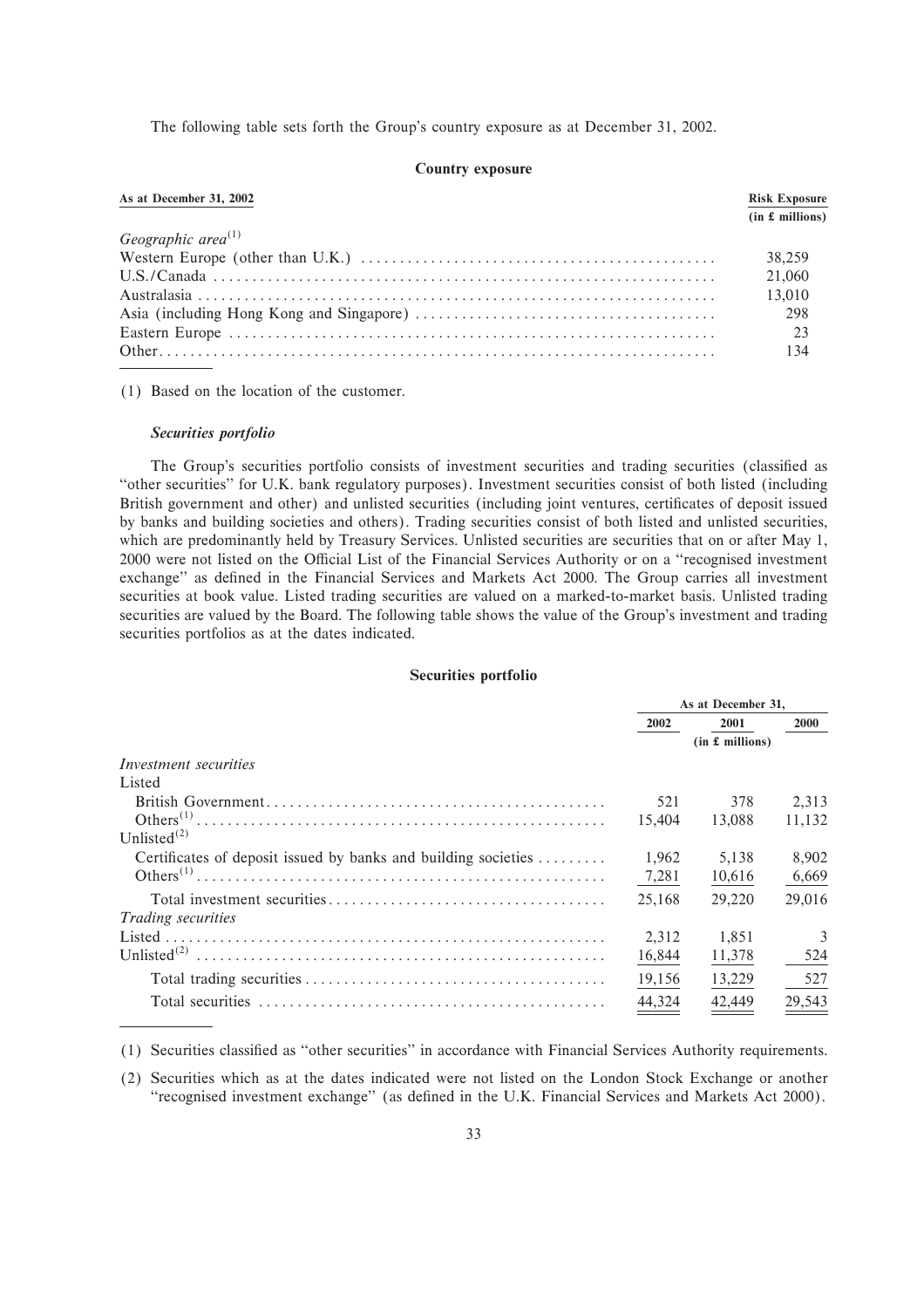*As at December 31, 2002 and December 31, 2001.* The book value of the Group's securities portfolio as at December 31, 2002 was £44,324 million, an increase of £1,875 million, or 4%, compared to £42,449 million at December 31, 2001.

*As at December 31, 2001 and December 31, 2000.* The book value of the Group's securities portfolio as at December 31, 2001 was  $\text{\textsterling}42,449$  million, an increase of  $\text{\textsterling}12,906$  million, or 44%, compared to 29,543 million as at December 31, 2000.

### *Provisions for bad and doubtful debts*

The Group regularly reviews the quality of its advances and other extensions of credit. Specific provisions are made against loans and other extensions of credit when, as a matter of banking judgment, it is considered that recovery is doubtful, which depends in each case on the individual circumstances of the loan or extension of credit, including, among other things, the adequacy of any collateral security. In addition, a general provision to cover advances which are latently bad or doubtful but not yet identified as such, is also maintained for use in appropriate circumstances. The general provision is augmented regularly based upon a formula applied to risk weighted assets. Provisions made during a year (less amounts released and recoveries of amounts written off in previous years) are charged to revenue.

The following table sets forth the cumulative balances of the Group's provisions for bad and doubtful debts by type of provision and by Division as at the dates indicated:

# **Cumulative provisions for bad and doubtful debts**

|                                                                                                                                                                                                                                                                                                                                                                                                                                                                                 | As at December 31. |                 |             |
|---------------------------------------------------------------------------------------------------------------------------------------------------------------------------------------------------------------------------------------------------------------------------------------------------------------------------------------------------------------------------------------------------------------------------------------------------------------------------------|--------------------|-----------------|-------------|
|                                                                                                                                                                                                                                                                                                                                                                                                                                                                                 | 2002               | 2001            | <b>2000</b> |
|                                                                                                                                                                                                                                                                                                                                                                                                                                                                                 |                    | (in £~millions) |             |
| Cumulative balances by type of provision                                                                                                                                                                                                                                                                                                                                                                                                                                        |                    |                 |             |
|                                                                                                                                                                                                                                                                                                                                                                                                                                                                                 | 703                | 667             | 607         |
|                                                                                                                                                                                                                                                                                                                                                                                                                                                                                 | 1,321              | 1,102           | 971         |
|                                                                                                                                                                                                                                                                                                                                                                                                                                                                                 | 2,024              | 1,769           | 1,578       |
| Cumulative balances by Division                                                                                                                                                                                                                                                                                                                                                                                                                                                 |                    |                 |             |
|                                                                                                                                                                                                                                                                                                                                                                                                                                                                                 | 1.167              | 1.079           | 992         |
|                                                                                                                                                                                                                                                                                                                                                                                                                                                                                 | 343                | 335             | 285         |
|                                                                                                                                                                                                                                                                                                                                                                                                                                                                                 | 460                | 311             | 260         |
| $\begin{minipage}[c]{0.9\linewidth} \textbf{ Treasury} \end{minipage}[c]{\label{eq:1} \begin{minipage}[c]{0.9\linewidth} \textbf{Tr} \textbf{e} \textbf{a} \textbf{S} \textbf{u} \textbf{y} \end{minipage}[c]{\label{eq:1} \begin{minipage}[c]{0.9\linewidth} \textbf{r} \end{minipage}[c]{\label{eq:1} \begin{minipage}[c]{0.9\linewidth} \textbf{r} \end{minipage}[c]{\label{eq:1} \begin{minipage}[c]{0.9\linewidth} \textbf{r} \end{minipage}[c]{\label{eq:1} \begin{minip$ | $\overline{4}$     |                 |             |
|                                                                                                                                                                                                                                                                                                                                                                                                                                                                                 | 50                 | 44              | 41          |
|                                                                                                                                                                                                                                                                                                                                                                                                                                                                                 | 2,024              | 1,769           | 1,578       |

The following table sets forth the Group's risk provisioning rates (total provisions as a percentage of total loans and advances to customers) broken down by Division as at the dates indicated.

#### **Risk provisioning rates**

| As at December 31, |              |               |
|--------------------|--------------|---------------|
| 2002               | 2001         | 2000          |
|                    | (in percent) |               |
| 0.74               | 0.80         | 0.85          |
|                    | 1.77         | 1.67          |
| 1.04               | 0.88         | 0.99          |
| 0.70               | 0.67         | 0.68          |
|                    | $\sim$ $-$   | $\frac{1}{2}$ |
| 0.86               | 0.90         | 0.93          |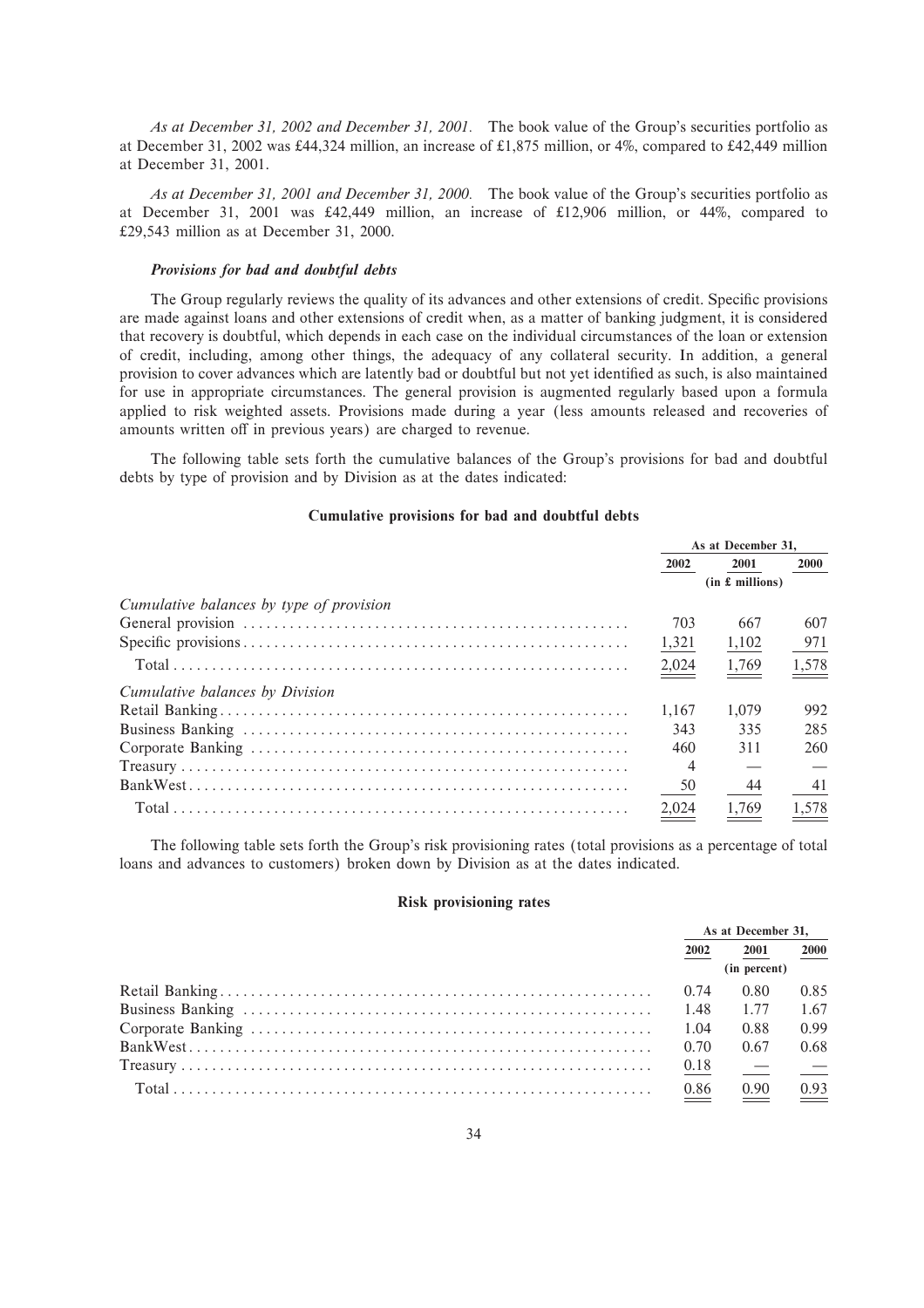The following table provides an analysis of the movement in the Group's provisions for bad and doubtful debts over the years indicated.

|                                            |                 |         | As at December 31. |                 |                 |         |
|--------------------------------------------|-----------------|---------|--------------------|-----------------|-----------------|---------|
|                                            |                 | 2002    | 2001               |                 |                 | 2000    |
|                                            | <b>Specific</b> | General | <b>Specific</b>    | General         | <b>Specific</b> | General |
|                                            |                 |         |                    | (in £~millions) |                 |         |
| Opening provisions                         | 1,102           | 667     | 971                | 607             | n/a             | n/a     |
| Amounts written off                        | (618)           |         | (478)              |                 | n/a             | n/a     |
| Exchange movements                         | 4               | (1)     | (2)                | (3)             | n/a             | n/a     |
| Adjustments for acquisitions and disposals |                 |         |                    |                 |                 |         |
| of subsidiaries                            |                 |         | 16                 | 11              | n/a             | n/a     |
| New provisions less releases               | 833             | 37      | 595                | 52              | n/a             | n/a     |
|                                            | 1,321           | 703     | 1,102              | 667             | n/a             | n/a     |

## **Movements in provisions for bad and doubtful debts**

The following table presents the ratio of cumulative provisions for bad and doubtful debts to average loans and advances as at the dates indicated:

# **Ratio of cumulative provisions to average loans and advances**

|                                                                                             | As at December 31. |              |      |
|---------------------------------------------------------------------------------------------|--------------------|--------------|------|
|                                                                                             | 2002               | 2001         | 2000 |
|                                                                                             |                    | (in percent) |      |
| Cumulative provisions as a percentage of average loans and advances (net of<br>provisions): |                    |              |      |
|                                                                                             | 0.61               | 0.60         | n/a  |
|                                                                                             | 0.33               | 0.36         | n/a  |
|                                                                                             | 0.94               | 0.96         | n/a  |

## *Non-performing assets*

The following table sets forth the Group's non-performing assets, cumulative provisions and interest in suspense (which are deducted from advances in the balance sheet) together with their cover as a percentage of non-performing assets.

#### **Non-performing assets**

| As at December 31, |                                  |                   |
|--------------------|----------------------------------|-------------------|
| 2002               | 2001                             | <b>2000</b>       |
|                    | $(in £$ millions, except ratios) |                   |
| 4,206              | 4,072                            | $\frac{3,666}{9}$ |
| 1.321              | 1,102                            | 971               |
| 703                | 667                              | 607               |
| 141                | - 123                            | 96                |
| $\frac{2,165}{ }$  | $\frac{1,892}{1}$                | $\frac{1,674}{ }$ |
| 1.80%              | 2.06%                            | 2.16%             |
| 51\%               | 46%                              | 46%               |

*As at December 31, 2002 and December 31, 2001.* The Group's non-performing assets increased by 3%, to 4,206 million at December 31, 2002 from 4,072 million at December 31, 2001. As a percentage of customer advances, non-performing assets decreased to 1.80% from 2.06% at December 31, 2001.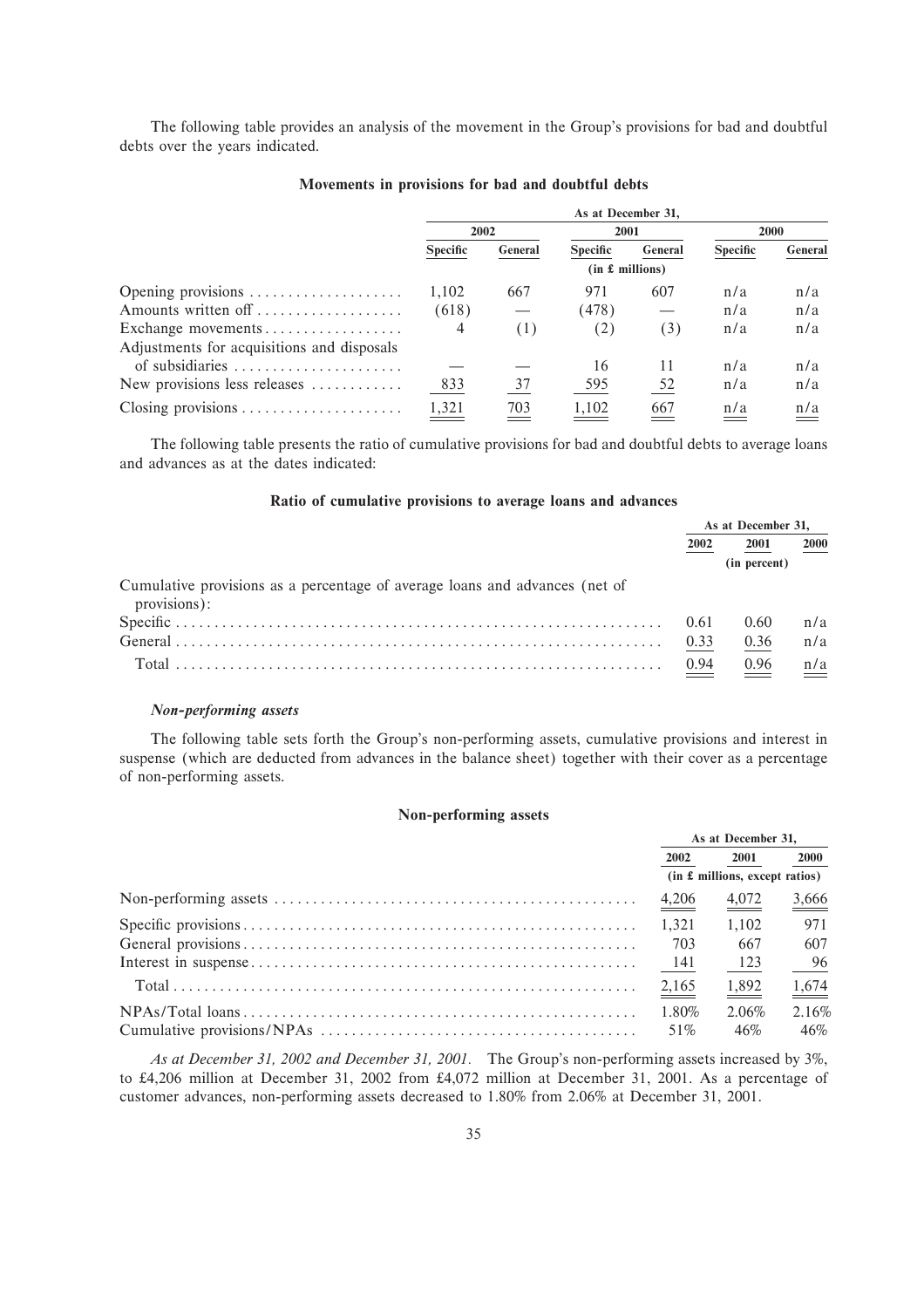*As at December 31, 2001 and December 31, 2000.* The Group's non-performing assets increased by 11%, to £4,072 million at December 31, 2001 from £3,666 million at December 31, 2000. As a percentage of customer advances, non-performing assets decreased to 2.06% in 2001 from 2.16% in 2000.

### **Liabilities**

### *Deposits*

The Group's assets are funded by the taking of both retail and wholesale deposits. Retail deposits are collected primarily through Bank of Scotland's and Halifax's U.K. branch networks or placed directly with Treasury Services or other companies in the Group.

The following table analyzes the maturities of the Group's deposits by customers and banks as at the dates stated below.

# **Maturity analysis of deposits**

|                                                                                                | As at December 31, |         |         |  |
|------------------------------------------------------------------------------------------------|--------------------|---------|---------|--|
|                                                                                                | 2002               | 2001    | 2000    |  |
|                                                                                                | (in £~millions)    |         |         |  |
| Customer accounts                                                                              |                    |         |         |  |
|                                                                                                | 123,262            | 116,715 | 103,603 |  |
| Repayable:                                                                                     |                    |         |         |  |
|                                                                                                | 19,022             | 18,961  | 18,679  |  |
|                                                                                                | 6,326              | 3,917   | 3,345   |  |
| between 1 year and 5 years $\dots \dots \dots \dots \dots \dots \dots \dots \dots \dots \dots$ | 1,371              | 876     | 1,282   |  |
|                                                                                                | 240                | 47      | 103     |  |
|                                                                                                | 150,221            | 140,516 | 127,012 |  |
| Bank deposits                                                                                  |                    |         |         |  |
|                                                                                                | 14,704             | 8,440   | 6,653   |  |
| Repayable:                                                                                     |                    |         |         |  |
|                                                                                                | 22,066             | 16,267  | 15,793  |  |
|                                                                                                | 8,725              | 5,632   | 2,877   |  |
|                                                                                                | 63                 | 44      | 5       |  |
|                                                                                                | 79                 | 66      |         |  |
|                                                                                                | 45,637             | 30,449  | 25,328  |  |
|                                                                                                | 195,858            | 170,965 | 152,340 |  |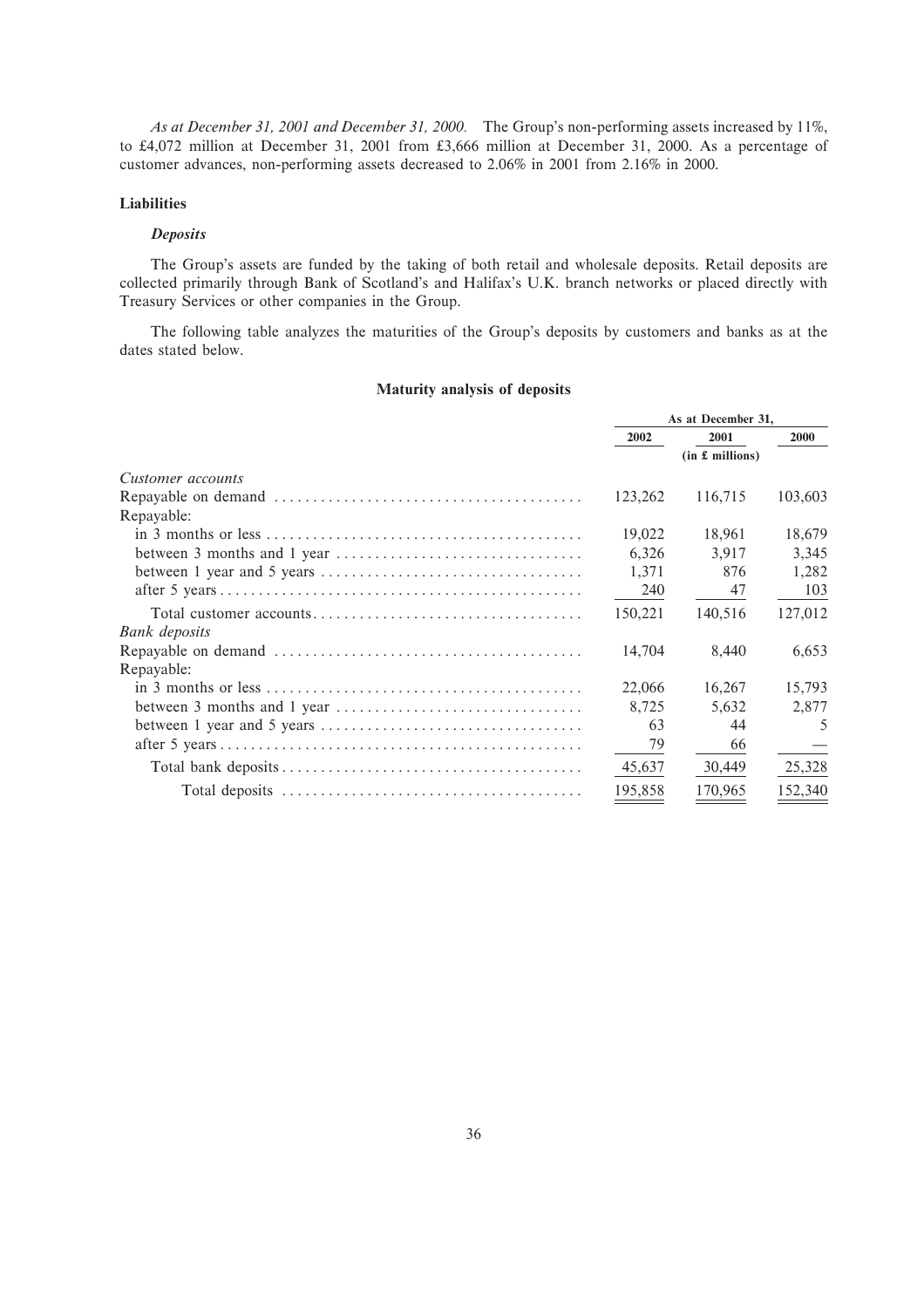# *Capital resources*

The following table shows the Group's capital resources as at the dates stated below.

### **Capital resources**

|                                                                                                           | As at December 31. |                               |             |  |
|-----------------------------------------------------------------------------------------------------------|--------------------|-------------------------------|-------------|--|
|                                                                                                           | 2002               | 2001                          | <b>2000</b> |  |
|                                                                                                           |                    | (Restated)<br>(in £~millions) |             |  |
|                                                                                                           | 946                | 892                           | 878         |  |
|                                                                                                           | 400                | 400                           | 400         |  |
| $Shareholders' funds \ldots \ldots \ldots \ldots \ldots \ldots \ldots \ldots \ldots \ldots \ldots \ldots$ | 12.423             | 10.121                        | 9.260       |  |
|                                                                                                           | 436                | 405                           | 377         |  |
|                                                                                                           | 1,703              | 1,690                         | 1,097       |  |
|                                                                                                           | 15,908             | 13.508                        | 12.012      |  |

#### *Capital adequacy*

The following table sets forth the development of the Group's total capital and capital adequacy ratios as a percentage of risk-weighted assets based on Bank for International Settlements guidelines as of the stated dates.

### **Capital adequacy**

| As at December 31.                             |          |          |  |
|------------------------------------------------|----------|----------|--|
| 2002                                           | 2001     | 2000     |  |
| (Restated)<br>$(in £$ millions, except ratios) |          |          |  |
| 14.788                                         | 12.415   | 10.621   |  |
| 19.527                                         | 16.758   | 14.412   |  |
| 187,142                                        | 157.532  | 135,196  |  |
| $7.9\%$                                        | $7.9\%$  | $7.9\%$  |  |
| $10.4\%$                                       | $10.6\%$ | $10.7\%$ |  |

The minimum total capital ratio of 8%, established by the Basel Committee serves as the base standard from which the Financial Services Authority sets individual bank's ratios, reflecting each institution's particular circumstances. As shown, the Group's capital ratios exceed the minimum requirements of the Basel Committee. Tier 1 capital increases year to year through retained profits and both Tier 1 and Tier 2 capital are periodically supplemented by new capital being raised. Retained earnings, which increase Tier 1 capital, amounted to £739 million in the year to December 31, 2002, £438 million (restated) in 2001 and £952 million in 2000. Tier 2 capital increased by £1,103 million in the year to December 31, 2002 and £1,396 million in the year to December 31, 2001.

#### *Contingent liabilities and commitments*

The Group's contingent liabilities consist of acceptances and endorsements, guarantees and assets pledged as collateral security and guarantees and irrevocable letters of credit. The Group's commitments consist of short-term trade related transactions, undrawn formal standby facilities, credit lines and other irrevocable commitments to lend (classified as up to and including one year and over one year). The following table sets forth the Group's contingent liabilities and commitments for the dates indicated.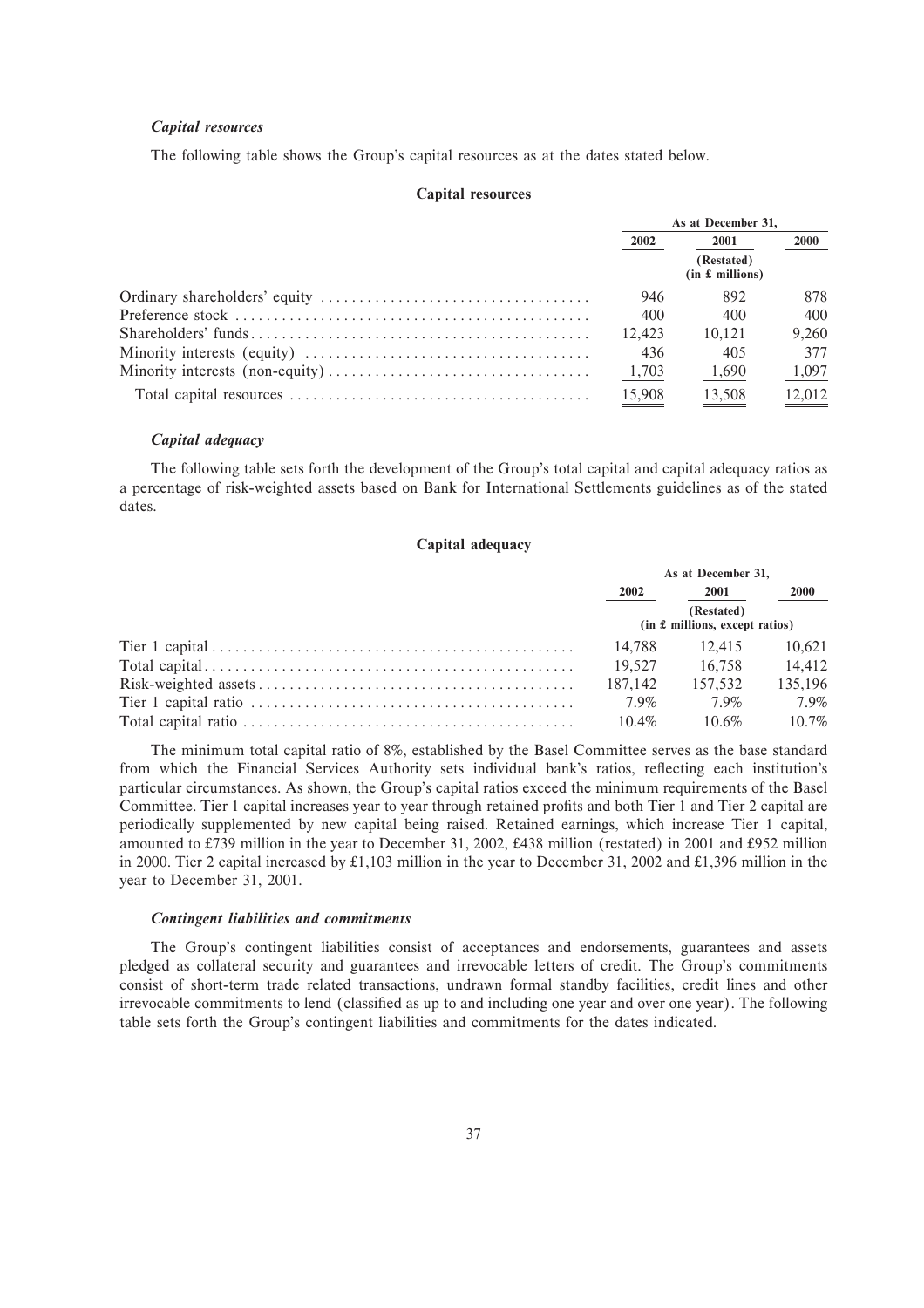# **Contingent liabilities and commitments**

|                                                                                               | As at December 31, |                    |                    |
|-----------------------------------------------------------------------------------------------|--------------------|--------------------|--------------------|
|                                                                                               | 2002               | 2001               |                    |
|                                                                                               | Contract<br>amount | Contract<br>amount | Contract<br>amount |
|                                                                                               |                    | (in £~millions)    |                    |
| <b>Contingent Liabilities</b>                                                                 |                    |                    |                    |
|                                                                                               | 157                | 202                | 160                |
|                                                                                               | 2,672              | 2,133              | 1,713              |
|                                                                                               | 2,829              | 2,335              | 1,873              |
| <i>Commitments</i>                                                                            |                    |                    |                    |
|                                                                                               | 129                | 202                | 104                |
| Undrawn formal standby facilities, credit lines and other irrevocable<br>commitments to lend: |                    |                    |                    |
|                                                                                               | 35,634             | 26,298             | 19,229             |
|                                                                                               | 13,261             | 10,772             | 8,199              |
|                                                                                               | 49.024             | 37,272             | 27,532             |

# *Geographical regions*

The primary geographical split in the Group's business is between income and assets booked in the U.K. on the one hand, and outside the U.K. on the other. The following table sets forth segment information by geographical region, as determined by the domicile of the Group subsidiary or branch providing the credit, for the periods indicated and as at the dates specified.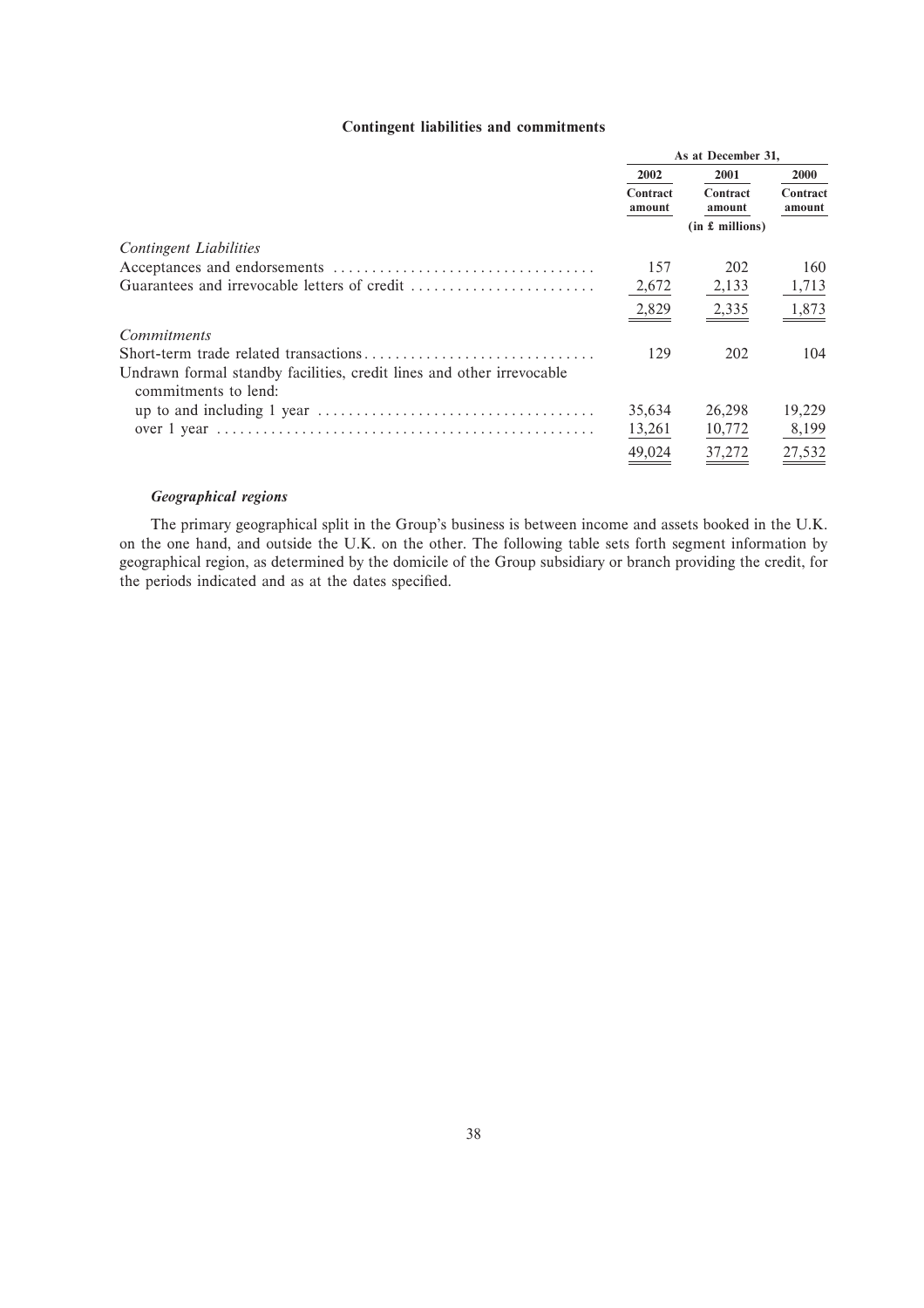# **Geographic segment analysis**

|                                           | As at or for the year ended December 31, |                                    |         |  |
|-------------------------------------------|------------------------------------------|------------------------------------|---------|--|
|                                           | 2002                                     | 2001                               | 2000    |  |
|                                           |                                          | <b>Restated</b><br>(in £~millions) |         |  |
|                                           | 16,691                                   | 16,115                             | 15,111  |  |
|                                           | 15,444                                   | 14,961                             | 14,154  |  |
|                                           | 1,247                                    | 1,154                              | 957     |  |
| Fees and commissions receivable           | 2,157                                    | 1,921                              | 1,711   |  |
|                                           | 1,988                                    | 1,789                              | 1,575   |  |
|                                           | 169                                      | 132                                | 136     |  |
|                                           | 154                                      | 82                                 | 66      |  |
|                                           | 146                                      | 77                                 | 61      |  |
|                                           | 8                                        | 5                                  | 5       |  |
| Income from long-term assurance business  | 233                                      | 150                                | n/a     |  |
|                                           | 131                                      | 89                                 | n/a     |  |
|                                           | 102                                      | 61                                 | n/a     |  |
|                                           | 904                                      | 743                                | 843     |  |
|                                           | 700                                      | 720                                | 815     |  |
|                                           | 204                                      | 23                                 | 28      |  |
|                                           | 20,139                                   | 19,011                             | 17,731  |  |
|                                           | 18,409                                   | 17,636                             | 16,605  |  |
|                                           | 1,730                                    | 1,375                              | 1,126   |  |
| Operating profit before exceptional items | 3,002                                    | 2,479                              | 2,895   |  |
|                                           | 2,552                                    | 2,195                              | 2,720   |  |
|                                           | 450                                      | 284                                | 175     |  |
|                                           | 354,627                                  | 311,725                            | 265,836 |  |
|                                           | 326,949                                  | 289,233                            | 248,932 |  |
|                                           | 27,678                                   | 22,492                             | 16,904  |  |
| Net assets (excluding minority interests) | 13,769                                   | 11,413                             | 10,538  |  |
|                                           | 12,226                                   | 10,306                             | 9,871   |  |
|                                           | 1,543                                    | 1,107                              | 667     |  |

# **Management of market risk and currency exposure**

# *Mapping and Managing Risk*

The Group is subject to risks inherent in financial services activity. The Group's principal activities are the provision of retail, business and corporate banking services, investment management and insurance. It consequently makes loans to and takes deposits from customers and wholesale counterparties while the activities of Insurance & Investment Division carry investment management and insurance underwriting risks.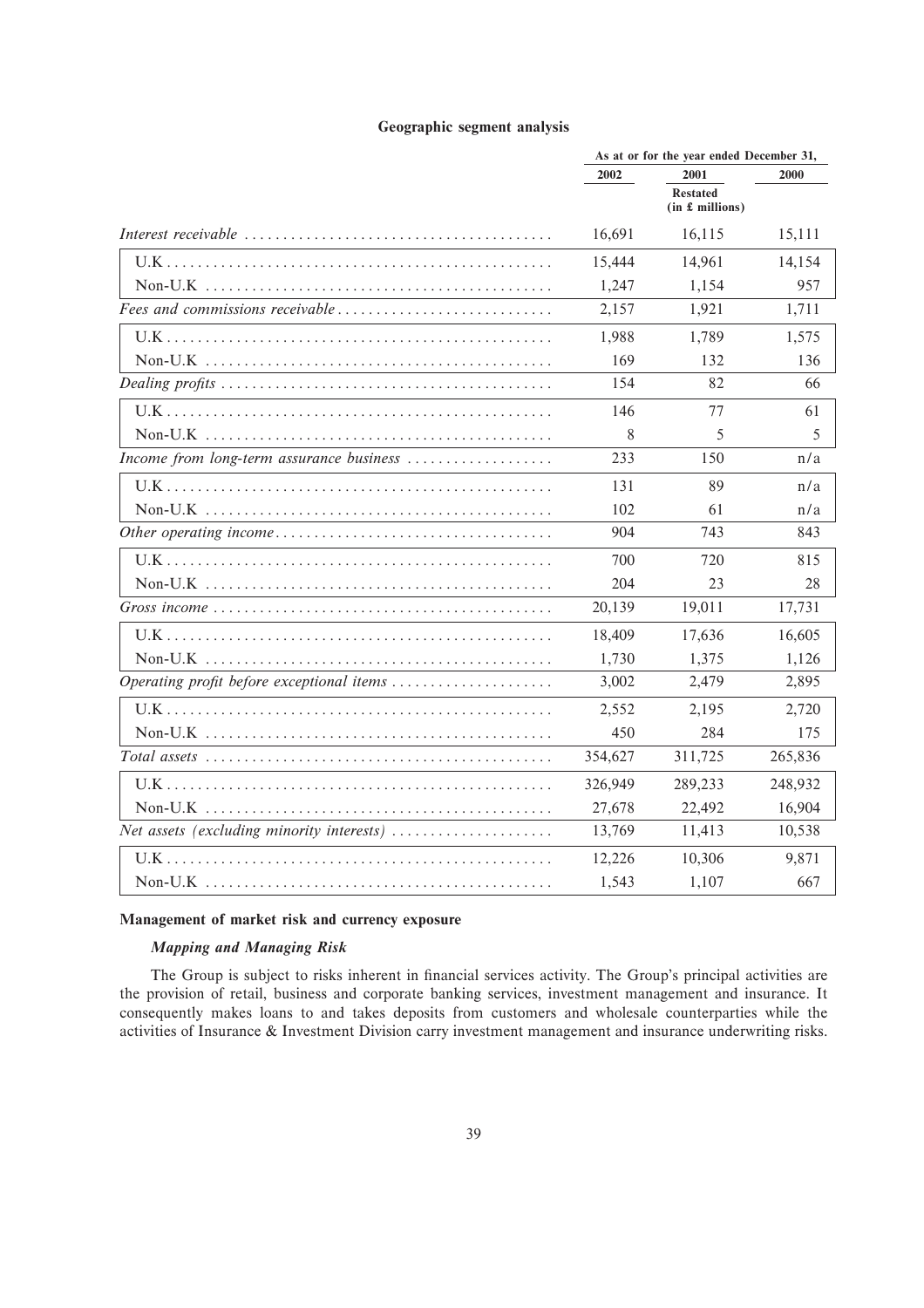## *Credit Risk*

This is the risk of financial loss from a customer's failure to settle financial obligations as they fall due. The Group Credit Risk Committee (the "GCRC"), which is chaired by the Group Finance Director and includes the Chief Executives (or their named alternates) of the Retail, Business, and Corporate Banking Divisions, the Chief Executive of Treasury Services and the Chief Financial Risk Officer, reviews the Group's lending portfolio to ensure a Group-wide understanding and control of credit risk.

Day to day management of credit risk is undertaken by specialist credit teams working within each business area in compliance with policies approved by the Board. A specialist support function within Group Financial Risk ("GFR") provides centralised expertise in the area of credit risk measurement and management techniques. Performance of each portfolio is reported to GCRC.

In Retail Banking use is made, where it is practical to do so, of software technology in credit scoring new applications and current account overdraft extensions. In addition, behavioural scoring is used. Collections activity for credit card and current accounts, and for personal loans, is centralised for the various products, and software systems are used to prioritise action. Mortgage collection is conducted through a number of payment collection departments.

Within Business Banking, small business customers may be rated using scorecards in a similar manner to retail customers. Larger SME (small to medium enterprises) customers are typically rated in the same way as corporate customers. Corporate Banking conducts a full credit assessment of the financial strength of each potential transaction and/or customer, awarding an internal risk rating. Internal ratings are reviewed regularly.

For Treasury Services, policies are established and reviewed by the Group Wholesale Credit Committee, a sub-committee of GCRC.

The controls applied to lending assessment processes consider environmental risk and the potential impact this may have on the value of the underlying security.

### *Insurance and Investment Risk*

Insurance risk is the potential for loss arising from poor experience in relation to insurance contract pricing parameters (for both life and general insurance products). Investment risk is the potential for financial loss arising from the risks associated with the fund management activities of the Group. This includes both the assets where the Group retains the primary risk and those assets where it is retained by third parties, including policyholders.

Day to day management of such risk is undertaken both by line management and by specialist teams within the Insurance and Investment Division. Full use is made of the statutory Appointed Actuary and (Pension) Scheme Actuary roles, both to ensure regulatory compliance (in respect of the authorised insurance companies in the Group) and to meet HBOS control standards.

The Group Insurance and Investment Risk Committee (the "GIIRC") receives regular reports on specified aggregate risks across the Division.

## *Regulatory Risk*

This is the risk that the Group, or any part of it, fails to meet the requirements or expectations of regulatory authorities or supervisors responsible for enforcing legislation, codes, or regulations governing the way that the Group's business activities are conducted within the U.K. or elsewhere. Regulatory risk can also arise where the Group fails to anticipate and manage regulatory change adequately.

Day to day management of regulatory risk is undertaken both by line management and specialist teams of compliance experts working within business areas. Reports on regulatory risk management are made by business areas and Divisions to their Risk Control Committee and individual company Audit Committee. Group Regulatory Risk provides a high level assessment to the Audit Committee.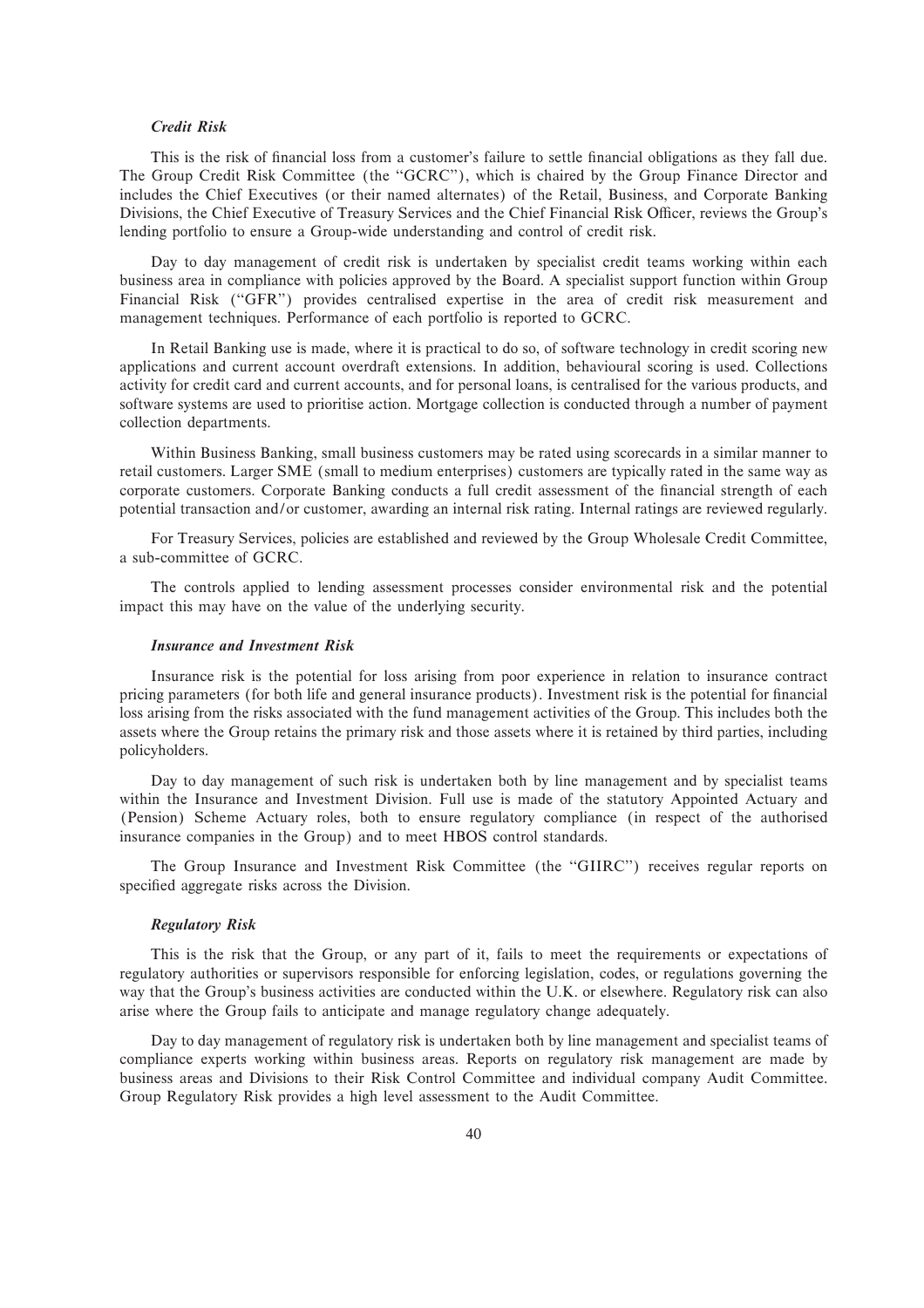#### *Operational Risk*

HBOS has adopted the industry standard Basel Committee on Banking Supervision definition of operational risk: ""The risk of loss resulting from inadequate or failed internal processes, people and systems or from external events''.

The management of operational risk is an intrinsic part of every business manager's role. HBOS's approach is to ensure business managers identify, assess, prioritise and manage all substantial risks in a cost effective and consistent manner.

To this end HBOS uses a combination of risk self assessment, risk event and key risk indicator analysis, appropriate insurance cover and contingency arrangements, together with sound control procedures and systems. This approach is entirely consistent with the current requirements under the new Basel Capital Accord.

Each Division and Group function is required half yearly to compile an operational risk profile which sets out the internal assessment of risk controls against consistent categories as a form of self certification. These proÑles are presented to the Risk Control Committees, the Audit Committee and the Board and are subject to independent review by the relevant risk teams. They are also validated by Group Internal Audit during the course of their work.

In addition a number of specialist support functions provide centralised expertise in operational risk areas such as information security, fraud, corporate insurance and business continuity planning.

#### *Liquidity Risk*

Liquidity risk is the risk that the Group will be unable to meet financial commitments arising from the cashflows generated by its business activities. This risk can arise from mismatches in the timing of cashflows relating to assets, liabilities and off-balance sheet instruments.

The Group's U.K. liquidity is managed by Treasury Services. It operates within a framework and policies determined by the Group Asset and Liability Committee (the "GALCO") which ensures that the Group's funding requirements can be met at all times and that a stock of high quality liquid assets is maintained in a form and at a level which reflect prudent banking practice.

A further objective is to raise funding as cost effectively as possible whilst ensuring that no significant unintended mismatches arise between loans and deposits. Close control is exercised over both volume and quality of short-term deposits, with the sources and maturities being managed to avoid a concentration of funding requirements at any one time from any one source. The framework ensures that the Group meets regulatory authority requirements.

## *Market Risk*

This is the risk of financial loss from changes in market prices of financial instruments  $-$  typically resulting from movements in interest rates (interest rate risk), equity or other indices, and foreign exchange rates (foreign exchange risk). Overall accountability for the management of market risk and responsibility for allocating limits for banking activities within parameters set by the Board, lies with GALCO.

#### *Interest Rate Risk*

The primary market risk faced by the Group is interest rate risk. Interest rate risk exists where the Group's financial assets and liabilities have interest rates set under different bases or reset at different times.

The Group assumes interest rate risk from dealings with customers, through fixed term lending, deposit taking or derivative contracts. This risk is monitored by Group and divisional Asset and Liability Management within a framework determined by GALCO. Trading activity is undertaken by Treasury Services.

The effect of interest rate movements is assessed using sensitivity analysis and other modelling techniques.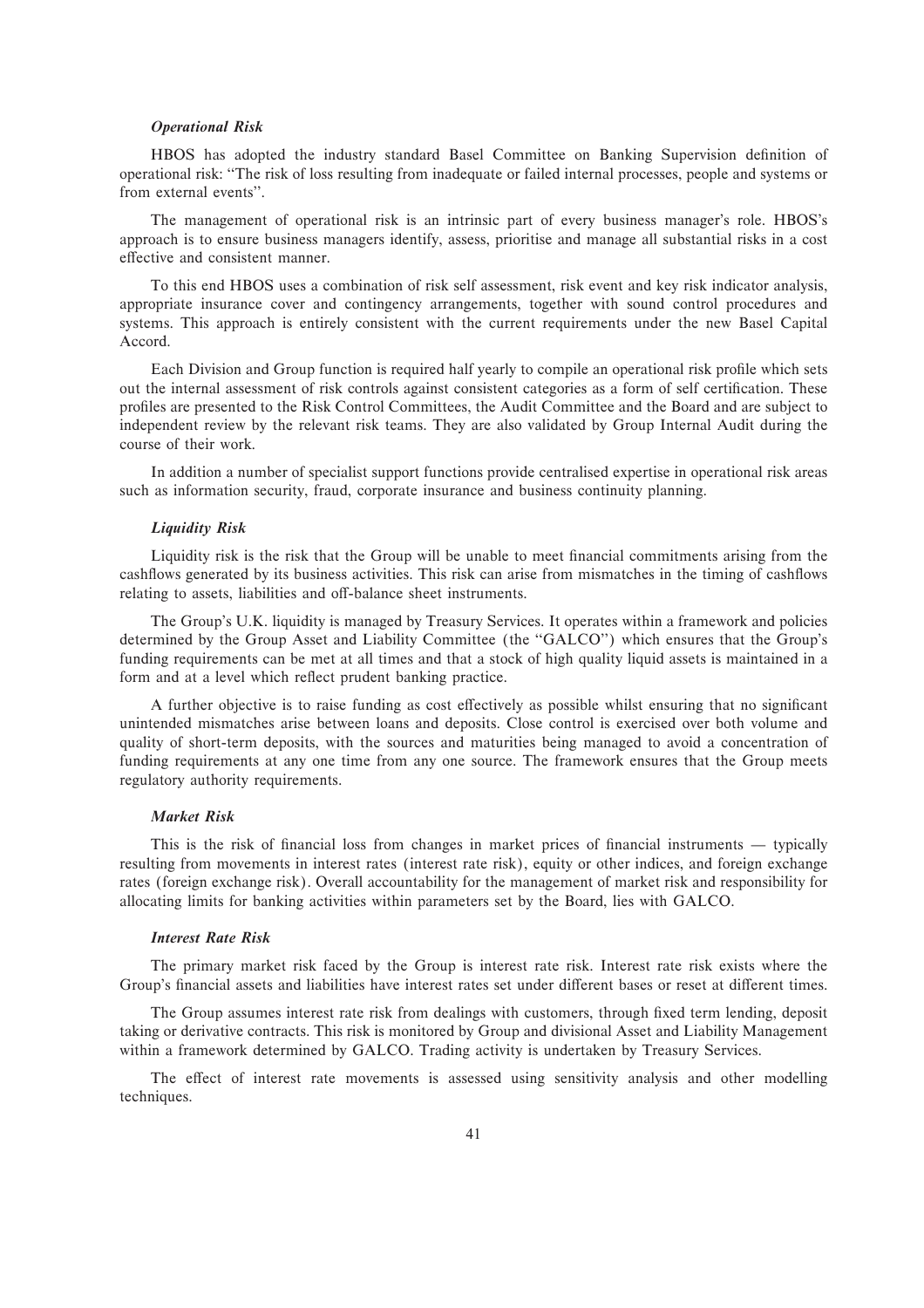### *Foreign Exchange Risk*

Structural foreign exchange exposures arise from the Group's investments in overseas subsidiaries, branches and other investments.

Foreign exchange exposures in Treasury Services, which arise in the normal course of business, are transferred to the trading book where they are managed within GALCO approved limits.

#### *Trading*

The Group's market risk trading activities are principally conducted by Treasury Services in the U.K.. The regulatory capital charge for market risk trading exposures represents less than 1.58% of the Group's capital base.

The Group employs several complementary techniques to measure and control trading activities including: Value at Risk (""VaR''), sensitivity analysis, stress testing and position limits. The VaR model used forecasts the Group's exposure to market risk within an estimated level of confidence over a defined time period.

The average VaR value in 2002 was  $£11.1$  million. The calculation is based upon a confidence interval of 99% with a one day holding period. The principal areas of market risk taken are interest rate (outright positioning, basis, spread and volatility risk), and foreign exchange risk. There is no material commodity or equity exposure.

The current methodology for providing an aggregated VaR for the business uses very conservative assumptions. In order to assess the effectiveness of VaR the Group uses a technique known as backtesting which compares the daily profit and loss from trading activities to the VaR estimate for that day. Backtesting results show that the VaR measure calculated for each day was never exceeded by profit and loss volatility during 2002. Daily standard deviation of trading profit and loss was £1.7 million.

The Group recognises that the VaR methodology cannot guarantee the maximum loss that may be suffered in any trading period, particularly in the event of market turmoil. Therefore, stress testing is used to simulate the effect of selected adverse market movements.

## *Derivatives*

In the normal course of banking business, the Group uses a limited range of derivative instruments for both trading and non-trading purposes. The principal derivative instruments used are interest rate swaps, interest rate options, cross currency swaps, forward rate agreements, forward foreign exchange contracts and futures. The Group uses derivatives primarily as a risk management tool for hedging interest rate and foreign exchange rate risk.

The Group's activity in derivatives is controlled within risk management limits set by GALCO. This framework recognises the principal risks including credit, operational, liquidity and market risk associated with derivatives.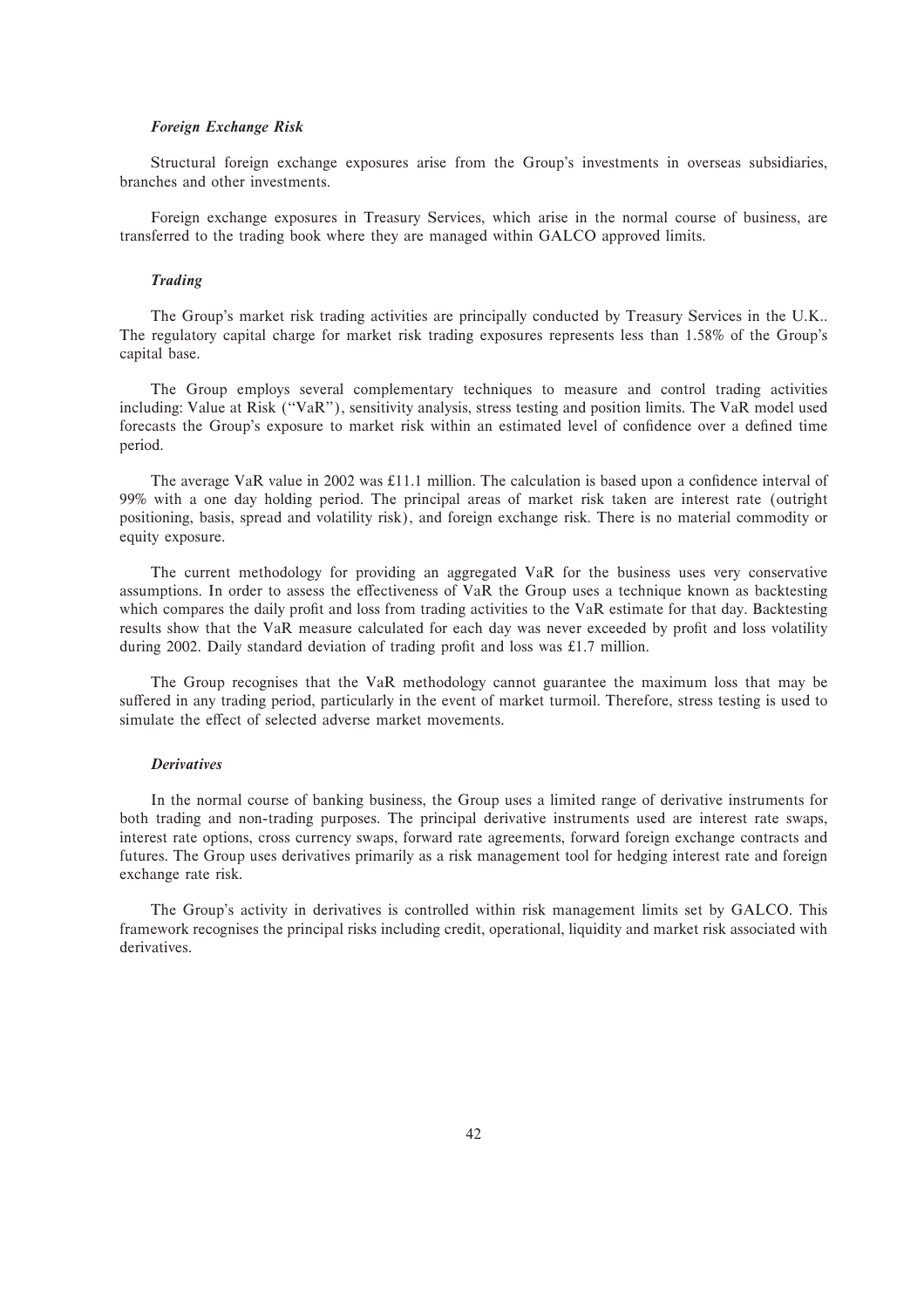The Group has entered into derivative contracts as noted below.

|                                                  | As at December 31, 2002                |                     | As at December 31, 2001                |                     | As at December 31, 2000                |                     |  |  |
|--------------------------------------------------|----------------------------------------|---------------------|----------------------------------------|---------------------|----------------------------------------|---------------------|--|--|
|                                                  | <b>Notional</b><br>Principal<br>Amount | Replacement<br>Cost | <b>Notional</b><br>Principal<br>Amount | Replacement<br>Cost | <b>Notional</b><br>Principal<br>Amount | Replacement<br>Cost |  |  |
|                                                  | (in £~millions)                        |                     |                                        |                     |                                        |                     |  |  |
| Contracts maturing: in 1 year or                 |                                        |                     |                                        |                     |                                        |                     |  |  |
| $less \ldots \ldots \ldots \ldots \ldots \ldots$ | 198.933                                | 1.239               | 223,122                                | 1.724               | 150.419                                | 1,243               |  |  |
| In more than 1 but not more                      |                                        |                     |                                        |                     |                                        |                     |  |  |
| than 5 years                                     | 128,890                                | 1.727               | 91,187                                 | 782                 | 83,988                                 | 1,028               |  |  |
| In more than 5 years $\dots \dots$               | 67,771                                 | 2,624               | 37,075                                 | 920                 | 19,276                                 | 668                 |  |  |
|                                                  | 395,594                                | 5,590               | 351,384                                | 3,426               | 253,683                                | 2,939               |  |  |
|                                                  |                                        |                     |                                        |                     |                                        |                     |  |  |

# **Analysis of derivatives contracts by maturity and replacement cost**

The notional principal amounts of these derivatives are analyzed below between non-trading and trading activity. Details of the "fair value" of trading derivatives are also shown. "Fair value" is the amount at which instruments could be exchanged in an arms length transaction.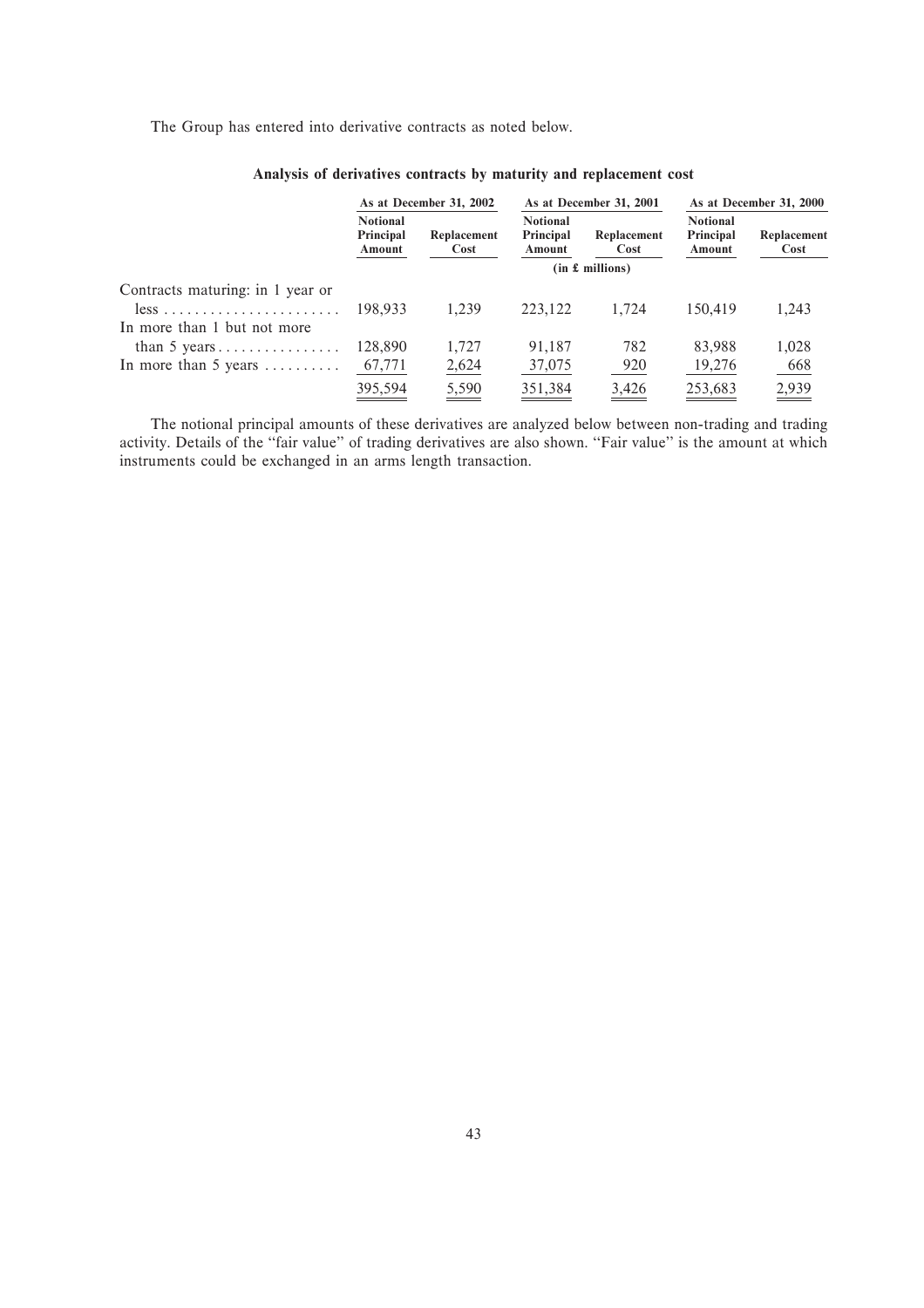# **Analysis of derivatives contracts by type and fair values**

|                                        | As at December 31, 2002      |                    |           |
|----------------------------------------|------------------------------|--------------------|-----------|
|                                        | <b>Notional</b><br>Principal | <b>Fair Values</b> |           |
|                                        | Amount                       | Asset              | Liability |
|                                        |                              | (in £ millions)    |           |
| <b>Non-Trading</b>                     |                              |                    |           |
| Exchange rate related contracts        |                              |                    |           |
|                                        | 411                          | 8                  | 11        |
|                                        | 32,414                       | 556                | 843       |
|                                        | 32,825                       | 564                | 854       |
| Interest rate related contracts        |                              |                    |           |
|                                        | 28,980                       | 979                | 598       |
|                                        | 558                          | 4                  | -1        |
|                                        | 2,678                        | $\mathbf{1}$       | -1        |
|                                        | 32,216                       | 984                | 600       |
| Equity and commodity related contracts |                              |                    |           |
|                                        | 535                          | 10                 | 31        |
|                                        | 65,576                       | 1,558              | 1,485     |
| <b>Trading</b>                         |                              |                    |           |
| Exchange rate related contracts        |                              |                    |           |
|                                        | 49,471                       | 682                | 1,674     |
|                                        | 142                          | 5                  | 7         |
|                                        | 12,728                       | 9                  | 9         |
|                                        | 62,341                       | 696                | 1,690     |
| Interest rate related contracts        |                              |                    |           |
|                                        | 214,096                      | 3,168              | 3,390     |
|                                        | 9,856                        | 2                  | 2         |
|                                        | 45,840                       | 130                | 185       |
|                                        | 190,017                      | 49                 | 74        |
|                                        | 459,809                      | 3,349              | 3,651     |
| Equity and commodity related contracts |                              |                    |           |
|                                        | 563                          | 37                 | 28        |
|                                        | 522,713                      | 4,082              | 5,369     |
|                                        | 588,289                      | 5,640              | 6,854     |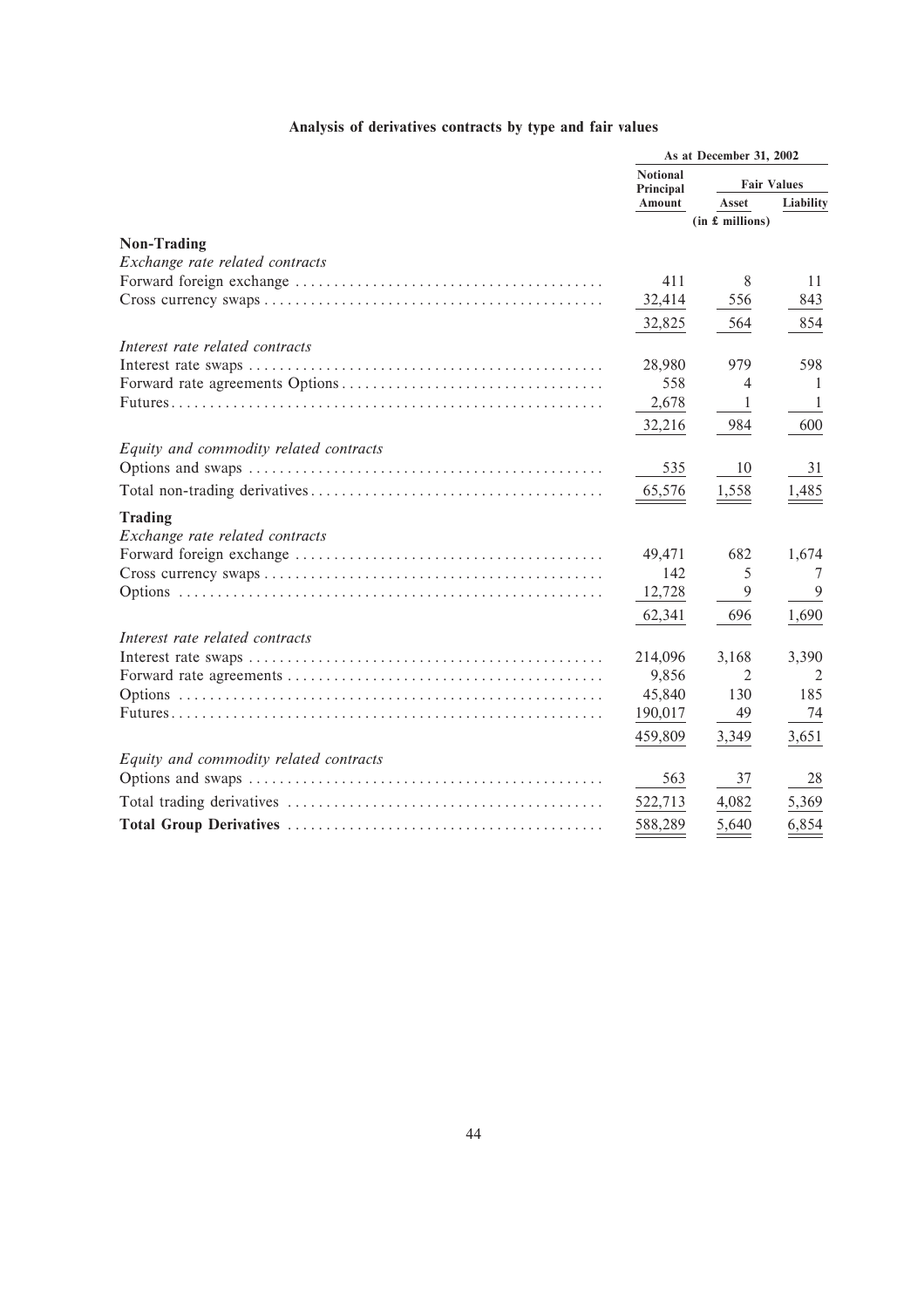|                                                   | As at December 31, 2001      |                    | As at December 31, 2000 |                              |       |                    |
|---------------------------------------------------|------------------------------|--------------------|-------------------------|------------------------------|-------|--------------------|
|                                                   | <b>Notional</b><br>Principal | <b>Fair Values</b> |                         | <b>Notional</b><br>Principal |       | <b>Fair Values</b> |
|                                                   | Amount                       | Asset              | <b>Liability</b>        | Amount                       | Asset | Liability          |
|                                                   |                              |                    |                         | (in £~millions)              |       |                    |
| <b>Non-Trading</b>                                |                              |                    |                         |                              |       |                    |
| Exchange rate related contracts                   |                              |                    |                         |                              |       |                    |
| Forward foreign exchange                          | 1,653                        | 24                 | 12                      | 16,888                       | 114   | 503                |
| Cross currency swaps                              | 13,264                       | 450                | 513                     | 10,723                       | 430   | 538                |
|                                                   | 14,917                       | 474                | 525                     | 27,611                       | 544   | 1,041              |
| Interest rate related contracts                   |                              |                    |                         |                              |       |                    |
| Interest rate swaps                               | 62,447                       | 1,076              | 987                     | 77,148                       | 1,263 | 834                |
| Forward rate agreements                           | 734                          |                    | 1                       | 3,119                        | 10    | 7                  |
| Options                                           | 183                          | 6                  | $\mathfrak{Z}$          | 2                            |       |                    |
|                                                   | 2,838                        |                    | $\overline{4}$          | 13,017                       |       |                    |
|                                                   | 66,202                       | 1,082              | 995                     | 93,286                       | 1,273 | 841                |
| Equity and commodity related<br>contracts         |                              |                    |                         |                              |       |                    |
| Options and Swaps                                 | 520                          | 21                 | 14                      | 614                          | 88    | 66                 |
| Total Non-Trading Derivatives                     | 81,639                       | 1,577              | 1,534                   | 121,511                      | 1,905 | 1,948              |
| <b>Trading</b><br>Exchange rate related contracts |                              |                    |                         |                              |       |                    |
| Forward foreign exchange                          | 49,887                       | 327                | 441                     | 14,393                       | 247   | 278                |
| Cross currency swaps                              | 78                           | 1                  | 1                       | 49                           |       | 2                  |
| Options                                           | 483                          | $\mathfrak{Z}$     | $\mathfrak{Z}$          | 285                          | 7     | 4                  |
|                                                   | 50,448                       | 331                | 445                     | 14,727                       | 254   | 284                |
| Interest rate related contracts                   |                              |                    |                         |                              |       |                    |
| Interest rate swaps                               | 184,125                      | 1,415              | 1,508                   | 110,950                      | 675   | 607                |
| Forward rate agreements                           | 6,323                        | 3                  | 3                       | 4,911                        | 6     | 5                  |
| Options                                           | 31,364                       | 89                 | 61                      | 14,252                       | 88    | 5                  |
| Futures                                           | 80,591                       | 22                 | 60                      | 32,019                       | 5     | $\overline{2}$     |
|                                                   | 302,403                      | 1,529              | 1,632                   | 162,132                      | 774   | 619                |
| Equity and commodity related<br>contracts         |                              |                    |                         |                              |       |                    |
| Options and Swaps                                 | 323                          | 11                 | 5                       | 349                          | 11    | 12                 |
| Total Trading Derivatives                         | 353,174                      | 1,871              | 2,082                   | 177,208                      | 1,039 | 915                |
| Total Group Derivatives                           | 434,813                      | 3,448              | 3,616                   | 298,719                      | 2,944 | 2,863              |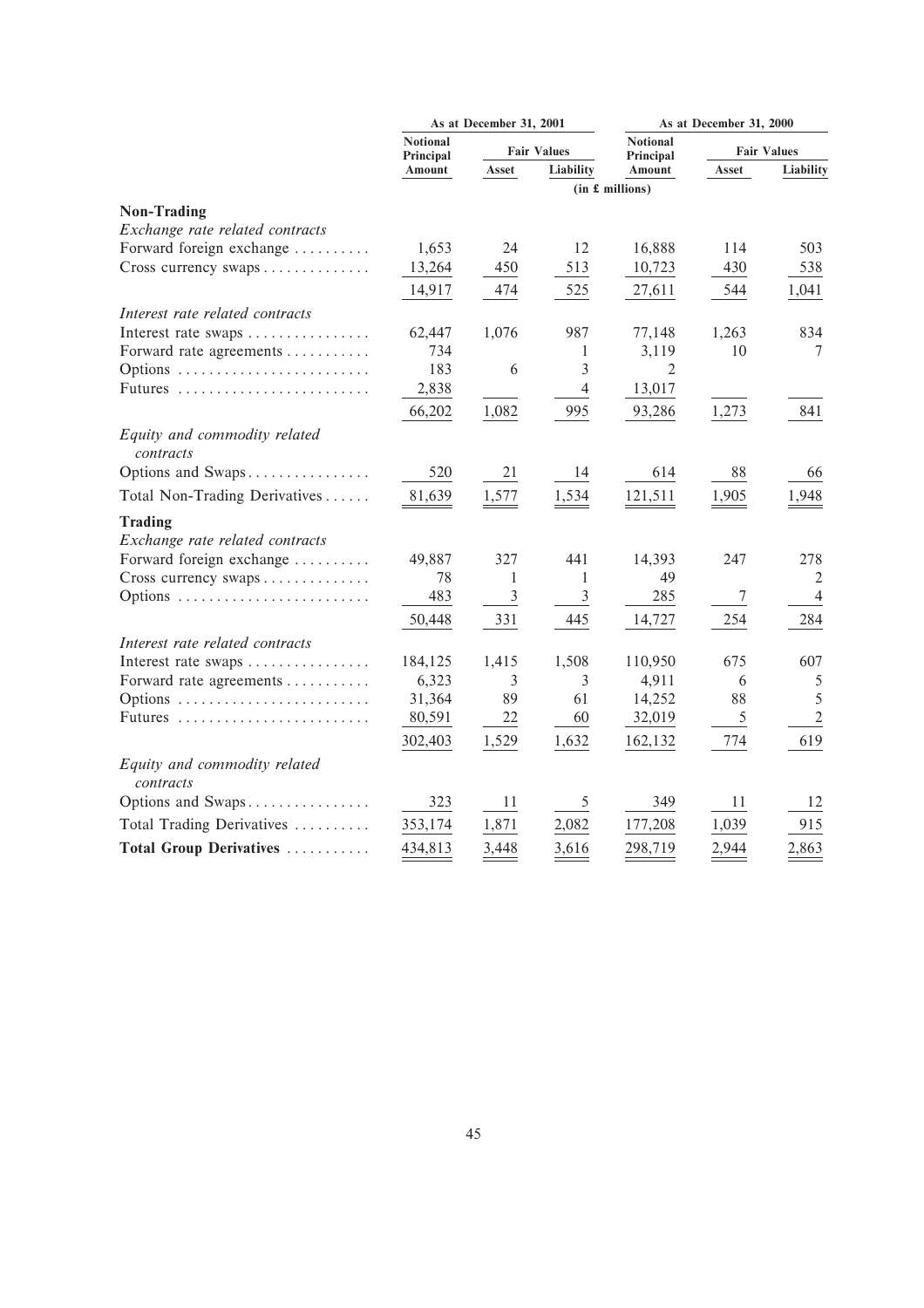# *Credit Risk Analysis*

Counterparties of the Group's derivative transactions are primarily financial institutions. An institutional and geographical analysis of replacement cost, based on the location of the office writing the business, is shown below:

# **Breakdown of replacement costs of derivative transactions by counterparty**

|               | As at December 31, |                 |       |
|---------------|--------------------|-----------------|-------|
|               | 2002               | 2001            | 2000  |
|               |                    | (in £~millions) |       |
| Institutional |                    |                 |       |
|               | 4.516              | 3,094           | 2,598 |
|               | 1,074              | 332             | 341   |
|               | 5,590              | 3,426           | 2,939 |
| Geographical  |                    |                 |       |
|               | 5,411              | 3,190           | 2,698 |
|               | 179                | 236             | 241   |
|               | 5,590              | 3,426           | 2,939 |

# *Assets and Liabilities in Foreign Currencies*

The following table shows the aggregate amounts of assets and liabilities as at the dates indicated denominated in currencies other than pounds sterling.

# **Assets and liabilities in foreign currencies**

|  | As at December 31.              |                      |        |
|--|---------------------------------|----------------------|--------|
|  | 2002<br>2001<br>(in £~millions) |                      | 2000   |
|  |                                 |                      |        |
|  |                                 | 73.420 59.932 49.361 |        |
|  | 115.484                         | 82.912               | 59.388 |

The above figures do not reflect the Group's exposure to foreign exchange, which is significantly lower as it is hedged by off-balance sheet instruments.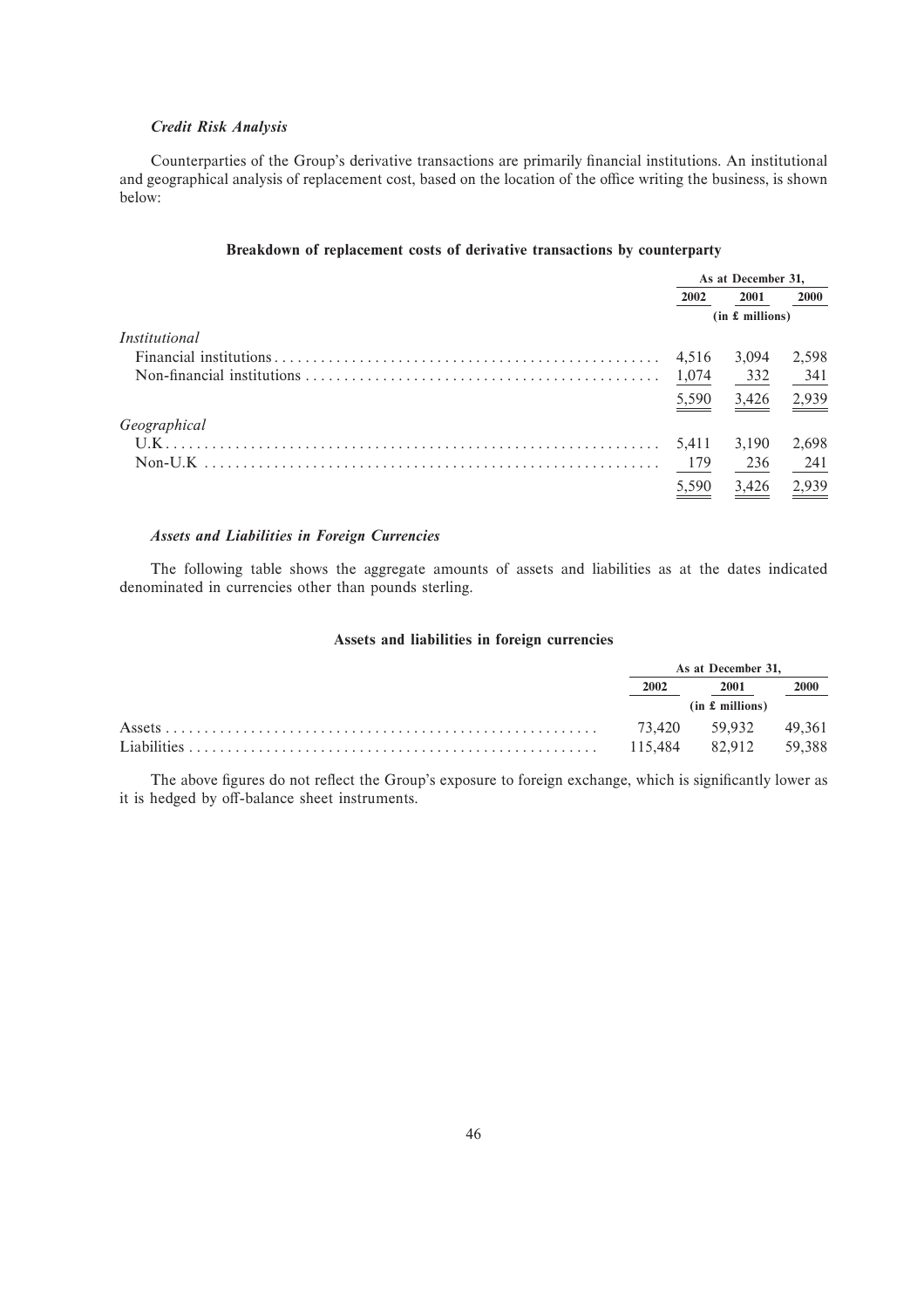# **DESCRIPTION OF BUSINESS**

# **Introduction**

The HBOS Group is a diversified financial services group engaged in a range of banking, insurance broking, financial services and finance-related activities throughout the U.K. and internationally.

On September 10, 2001, Bank of Scotland and Halifax Group plc (""Halifax'') merged under HBOS. HBOS is the ultimate holding company for Halifax plc, Bank of Scotland and a number of other subsidiary undertakings principally carrying on financial services business. HBOS is a public limited company incorporated in Scotland (registered number SC218813) under the Companies Act 1985 with its head office, corporate headquarters and registered office at The Mound, Edinburgh EH1 1YZ. Subsequent to the merger, all of Halifax's innovative Tier 1 and Tier 2 capital and any guarantee obligations thereunder were transferred to HBOS on July 1, 2002.

The HBOS Group's products and services can be categorised into the following business sectors:

- ' Retail Banking
- ' Business Banking
- ' Corporate Banking
- Insurance & Investment
- Treasury

#### *Retail Banking*

The retail operations and consumer credit businesses of Halifax were combined with the personal banking Division of Bank of Scotland to form the Retail Banking Division of the HBOS Group employing over 40,000 people in over 1,000 branches and 10 call centres throughout the United Kingdom, as at December 31, 2002.

The HBOS Group had over 19 million customers, as at December 31, 2002, and offers an extensive range of personal Ñnance products and services including mortgages, savings, current accounts, credit cards, online services, share dealing and estate agency. In addition to Halifax and Bank of Scotland, other brands within the Retail Banking Division include Intelligent Finance, Birmingham Midshires and The Mortgage Business.

As at December 31, 2002, the HBOS Group was the largest retail mortgage provider in the United Kingdom, with residential mortgages of approximately £150 billion, and held savings and banking balances of over £100 billion.

#### *Business Banking*

The Business Banking Division provides a range of finance products and services principally to small and medium-sized enterprises (""SMEs'') through a network of branches and business centres in the United Kingdom and Ireland as well as through internet banking, mail and telephone. The HBOS Group provides a full banking service to SMEs including deposits and investments, business finance, commercial mortgages, free internet banking, merchant services and business insurance. The Business Banking Division also provides specialist services such as asset finance, cashflow finance, motor finance, vehicle management and contract hire. The Business Banking Division employed over 7,000 employees in the United Kingdom, Ireland and Australia as at December 31, 2002.

The HBOS Group provided finance products and services to approximately 33%, as at December 2002, of the SME market in Scotland and is aiming to capture a significant amount of SME business in England and Wales.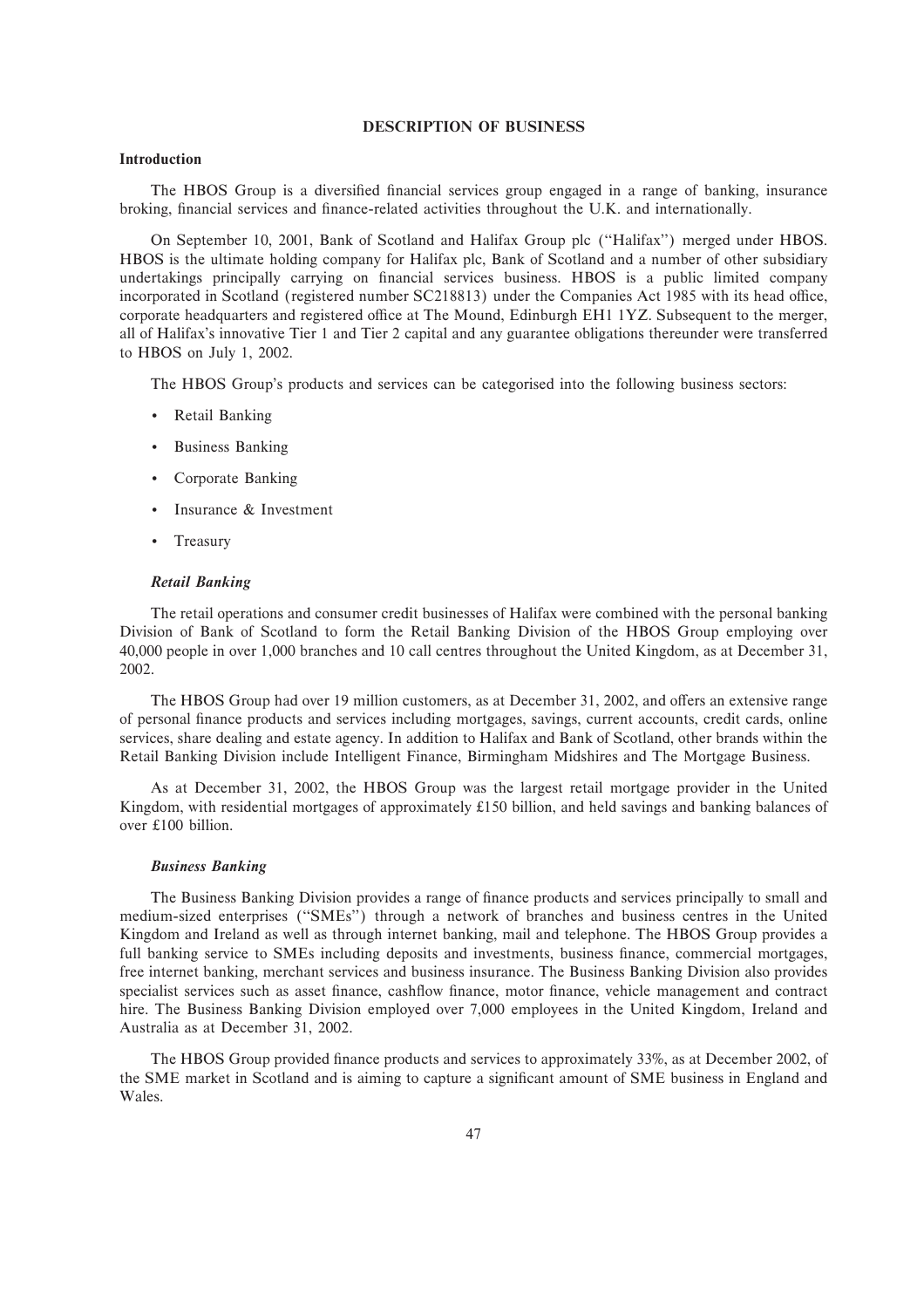# *Corporate Banking*

The Corporate Banking Division focuses on larger businesses (typically those with an annual turnover in excess of  $£10$  million) and comprises a number of relationship banking and specialist lending teams with responsibilities including working capital finance, term loans, asset finance, multi-currency loans and deposits, project and specialist finance, acquisition finance and syndicated lending. The key objective of these teams is to expand and strengthen the HBOS Group's corporate market share by pursuing a relationship and partnership driven approach and delivering specialist services to existing and new customers.

The HBOS Group employed over 1,400 staff in the Corporate Banking Division in over 20 locations in Scotland and England, with international operations in New York City, Chicago, Houston, Los Angeles, Boston, Seattle, Minneapolis, Paris, Frankfurt, Amsterdam, Singapore, Madrid and Sydney as at December 31, 2002.

The HBOS Group was the leader, of deals by volume, in the provision of acquisition finance to the United Kingdom management buy-out sector for the year ended December 31, 2002.

# *Insurance & Investment*

The Insurance & Investment Division ("IID") comprises a number of different brands including Halifax Financial Services, Bank of Scotland Investment Services, Clerical Medical Investment Group, St James's Place Capital, St Andrew's and esure.

Products offered by the companies within IID include savings, investments and pensions, life and repayment insurance and household, travel and motor insurance distributed through a number of different channels, branches, independent financial advisers, company agents and by telephone.

#### *Treasury*

HBOS Treasury Services plc comprises the Treasury Division and its activities are described under the heading "Selected and Consolidated Financial Information — Treasury Services".

# **Principal Group Subsidiaries**

Certain details of the principal subsidiary undertakings of the Company are set out below:

| <b>Company Name</b>      | <b>Activity</b>         | <b>Country of Incorporation</b><br>or Registration | <b>Registered Office/Head</b><br>Office |
|--------------------------|-------------------------|----------------------------------------------------|-----------------------------------------|
| The Governor and Company | Banking, financial      | Scotland                                           | The Mound                               |
| of the Bank of Scotland  | and related             |                                                    | Edinburgh                               |
|                          | services                |                                                    | EH1 1YZ                                 |
| Halifax plc              | <b>Banking Services</b> | England and Wales                                  | Trinity Road                            |
|                          |                         |                                                    | Halifax                                 |
|                          |                         |                                                    | HX12RG                                  |
| Halifax Share Dealing    | Execution only          | England and Wales                                  | Trinity Road                            |
| Limited                  | Stockbroking            |                                                    | Halifax                                 |
|                          |                         |                                                    | HX12RG                                  |
| HBOS Insurance $\&$      | Investment              | England and Wales                                  | Trinity Road                            |
| Investment Group Limited | holding                 |                                                    | Halifax                                 |
|                          |                         |                                                    | HX12RG                                  |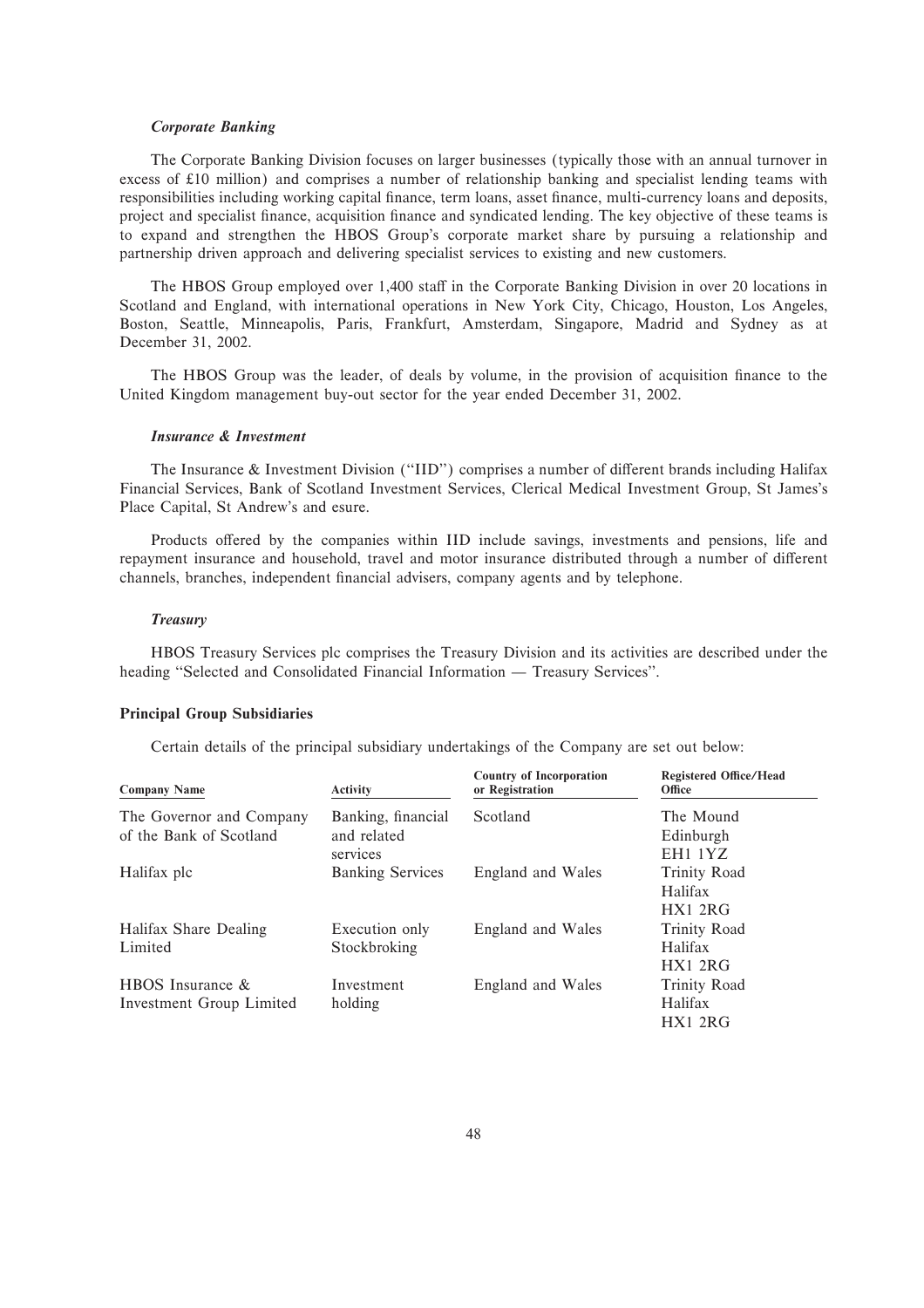Certain details of the principal subsidiary undertakings of HBOS Insurance & Investment Group Limited are set out below:

| <b>Company Name</b>                                                                | <b>Activity</b>    | Country of<br>Incorporation or<br>Registration | <b>Registered Office</b>                                       | Total % Held by<br><b>HBOS</b> Insurance &<br><b>Investment Group</b><br>Limited |
|------------------------------------------------------------------------------------|--------------------|------------------------------------------------|----------------------------------------------------------------|----------------------------------------------------------------------------------|
| Clerical Medical<br>Investment Group<br>(Holdings) Limited<br>and its subsidiaries | Life assurance     | England and Wales                              | 33 Old Broad Street<br>London<br>EC2N 1HZ                      | 100%                                                                             |
| Halifax Financial<br>Services (Holdings)<br>Limited and its<br>subsidiaries        | Financial services | England and Wales                              | Trinity Road<br>Halifax<br>HX12RG                              | 100%                                                                             |
| St James's Place<br>Capital PLC and its<br>subsidiaries                            | Financial services | England and Wales                              | J Rothschild House<br>Dollar Street<br>Cirenscester<br>GL7 2AO | $60\%$ *                                                                         |

\* as at December 31, 2002

Certain details of the principal subsidiary undertakings of Bank of Scotland are set out below:

| <b>Company Name</b>                  | <b>Activity</b>                  | Country of<br><b>Incorporation</b> or<br>Registration | <b>Registered Office</b>                                                       | Total % held by<br><b>Bank of Scotland</b> |
|--------------------------------------|----------------------------------|-------------------------------------------------------|--------------------------------------------------------------------------------|--------------------------------------------|
| <b>HBOS</b> Treasury<br>Services plc | Banking                          | England and Wales                                     | 33 Old Broad Street<br>London<br>$EC2N$ 1HZ                                    | $100\%$                                    |
| Capital Bank plc                     | Banking and<br>personal finance  | England and Wales                                     | Queens Park Road<br>Handbridge<br>Chester<br><b>CH88 3AN</b>                   | $100\%$                                    |
| Bank of Western<br>Australia Limited | Retail and<br>commercial banking | Australia                                             | <b>Bankwest Tower</b><br>108 St. Georges<br>Terrace, Perth<br>Australia WA6000 | 56.8%*                                     |

as at December 31, 2002

# **Employees**

The HBOS Group employed on average 48,180 people on a full-time basis and 15,802 people on a parttime basis during the year ended December 31, 2002. Certain of the HBOS Group's employees in the U.K. are members of the union UNIFI (formerly the Banking, Insurance & Finance Union), which is recognised by the HBOS Group as representing the interests of such employees. The HBOS Group considers its relations with its employees to be satisfactory.

## **Properties**

As at December 31, 2002, HBOS Group operated throughout the world, principally in the U.K., from both freehold and leasehold properties.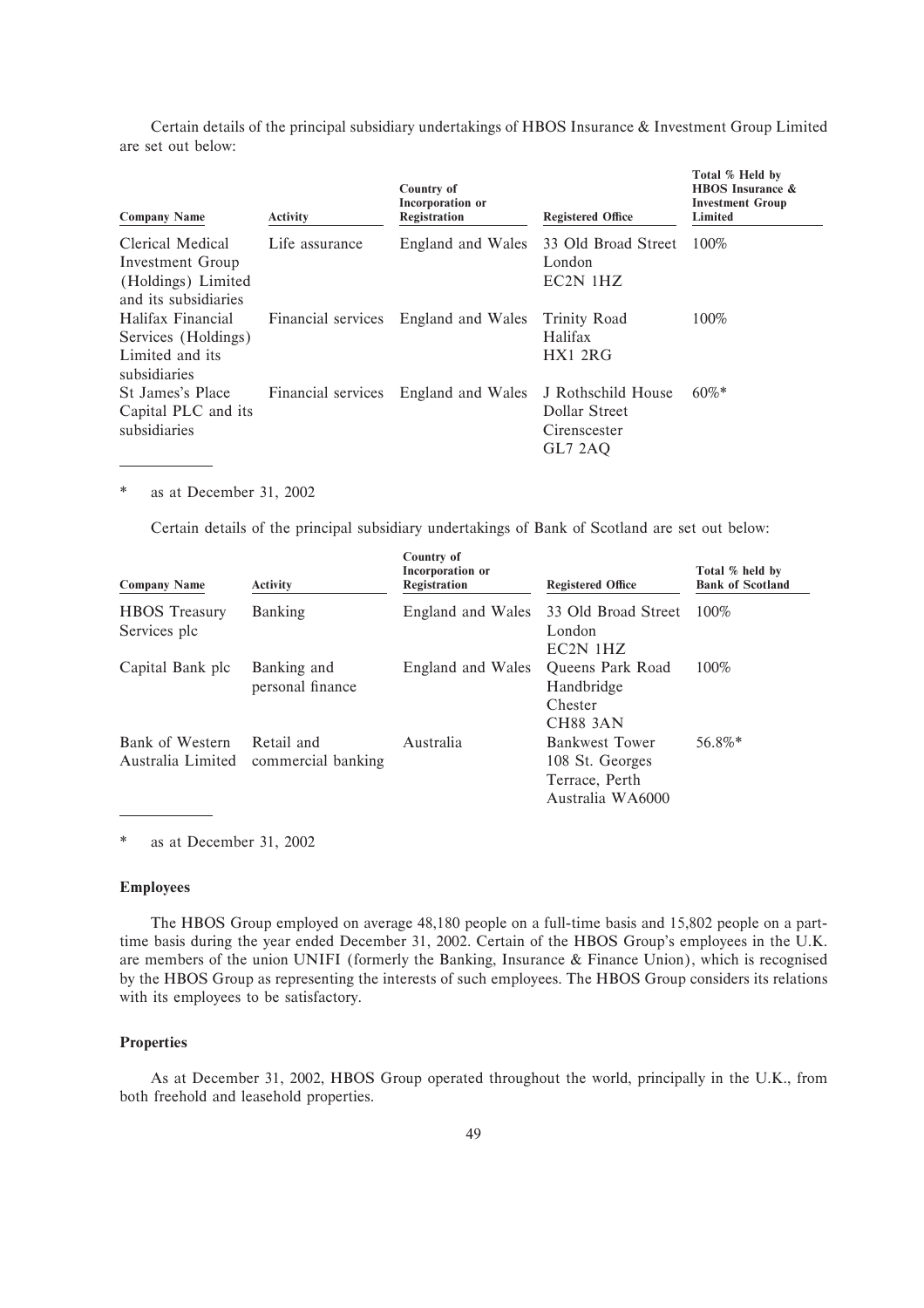# **Legal Proceedings**

There are no legal proceedings pending or, so far as the Company is aware, threatened against the Company or any of its subsidiaries, the result of which is likely to have a material effect on the Company or any of its subsidiaries.

# **Competition**

# *U.K.*

The banking market in the U.K. is characterized by continuing structural change which has increased competition in recent years from a variety of sources, including merged banks, demutualized life insurers and building societies and diversified consumer services companies. The impact of these changes is still being felt, particularly in the form of more aggressive competition and drives to greater productivity through reductions in branch networks and employees with greater use of technology.

In addition, the U.K. financial services industry has continued to attract new entrants, often wellestablished non-financial companies with large customer bases or insurance companies. Technology has lowered many traditional barriers to such new entrants. For example, several supermarkets have started banks, generally as joint ventures with existing banks and life insurance companies, that provide certain banking products and services using new technology and their established brand names to reach existing customer bases. Sainsbury's Bank plc, in which the Company has a 45% shareholding, is an example of such a "supermarket" bank.

As at December 31, 2002, the Company had 1,121 branch outlets in the U.K. In the U.K., the Company competes with U.K. clearing banks, the major international banks represented there and the U.K. building societies.

The U.K. markets for the Company's activities are characterized by intense competition. These are generally over-supplied markets, putting pressure on new business lending margins. The Company has pursued a strategy of asset and industry specialization, which, together with distribution power and efficiency gains, has achieved asset growth and increased net income.

### *Australia*

BankWest is a public company listed on the Australian Stock Exchange. In its home state, BankWest is a market leader with about one quarter of all bank advances and deposits. In interstate markets, which have increased to 45.8% of the bank's total lending, BankWest promotes a selected range of products using costeffective third party distribution channels, including mortgage brokers and partnerships.

#### *International*

The Company's other overseas operations are conducted through its branches in New York City, Hong Kong, Paris, Amsterdam, Singapore and Frankfurt and representative offices in Boston, Chicago, Houston, Los Angeles, Minneapolis and Seattle. In these locations, the Group competes with a wide variety of large domestic and international banks.

# **Regulation and Supervision**

# *Regulation and Supervision in the U.K.*

Responsibility for banking supervision was transferred from the Bank of England to the Financial Services Authority ("FSA") on June 1, 1998, pursuant to the Bank of England Act 1998. The FSA subsequently acquired direct supervision powers over deposit takers under the U.K. Financial Services and Markets Act 2000 ("FSMA") which came into force on December 1, 2001.

Following the transfer of banking supervision, the Bank of England and the FSA maintain a close working relationship. The Bank of England retains a role in ensuring financial stability. The agreed framework for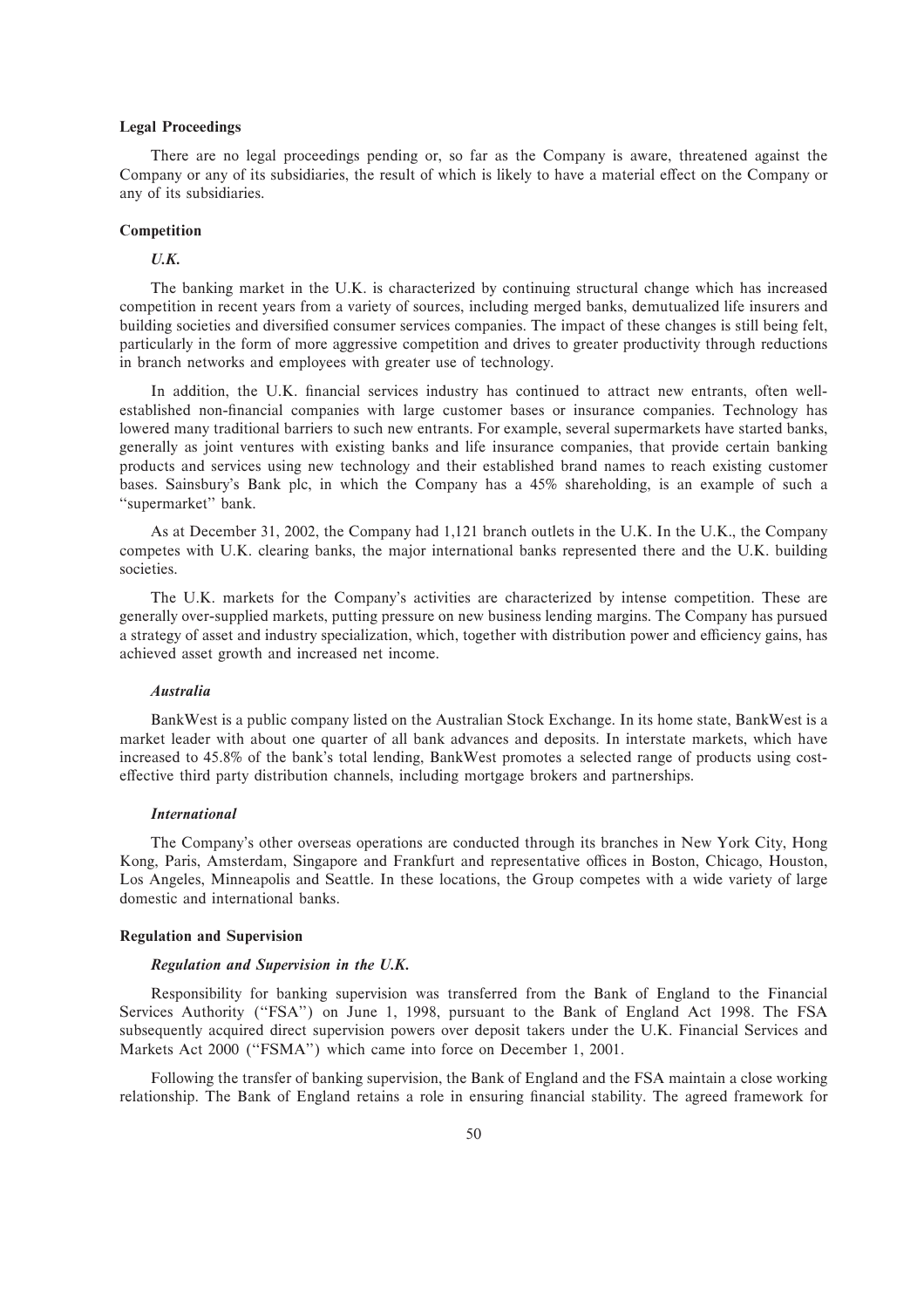cooperation in the field of financial stability is set out in detail in the Memorandum of Understanding published jointly by H.M. Treasury, the FSA and the Bank of England at the end of October 1997. The Memorandum of Understanding explains how the three authorities work together towards the common objective of Ñnancial stability and sets out how their respective responsibilities are to be discharged. The division of responsibilities is based on four guiding principles:

- (i) clear accountability;
- (ii) ""transparency'' (i.e., the U.K. Parliament, the markets and the public must know who is responsible for what);
- (iii) no duplication; and
- (iv) regular information exchange.

The respective responsibilities of the Bank of England, the FSA and H.M. Treasury may be summarized as follows:

# (i) **Bank of England**

The Bank of England is responsible for the overall stability of the financial system as a whole which involves:

- (a) monitoring the stability of the monetary system;
- (b) the financial system infrastructure, in particular payments systems at home and abroad;
- (c) maintaining a broad overview of the Ñnancial system through its monetary stability role and the Deputy Governor's membership of the FSA's Board;
- (d) the undertaking of official financial operations; and
- (e) the efficiency and effectiveness of the financial sector, with particular regard to international competitiveness.

# (ii) **The Financial Services Authority**

The FSA's powers and responsibilities are derived from the FSMA.

The FSA has responsibility for:

- (a) regulating and authorizing all businesses carrying on regulated activities in the U.K. (which currently includes all forms of deposit taking and investment activity, and is expected to incorporate long term care insurance by 2004 and general insurance regulation by 2005);
- (b) regulating and authorizing unit trusts and open-ended investment companies;
- (c) recognizing and supervising markets and investment exchanges;
- (d) recognizing and supervising clearing houses;
- (e) recognizing and supervising credit unions.

Under the FSMA the FSA is required to observe and pursue four statutory objectives:

- $(a)$  to maintain confidence in the U.K. financial system;
- (b) to promote public understanding of the financial system;
- (c) to secure the right degree of protection for consumers; and
- (d) to reduce financial crime.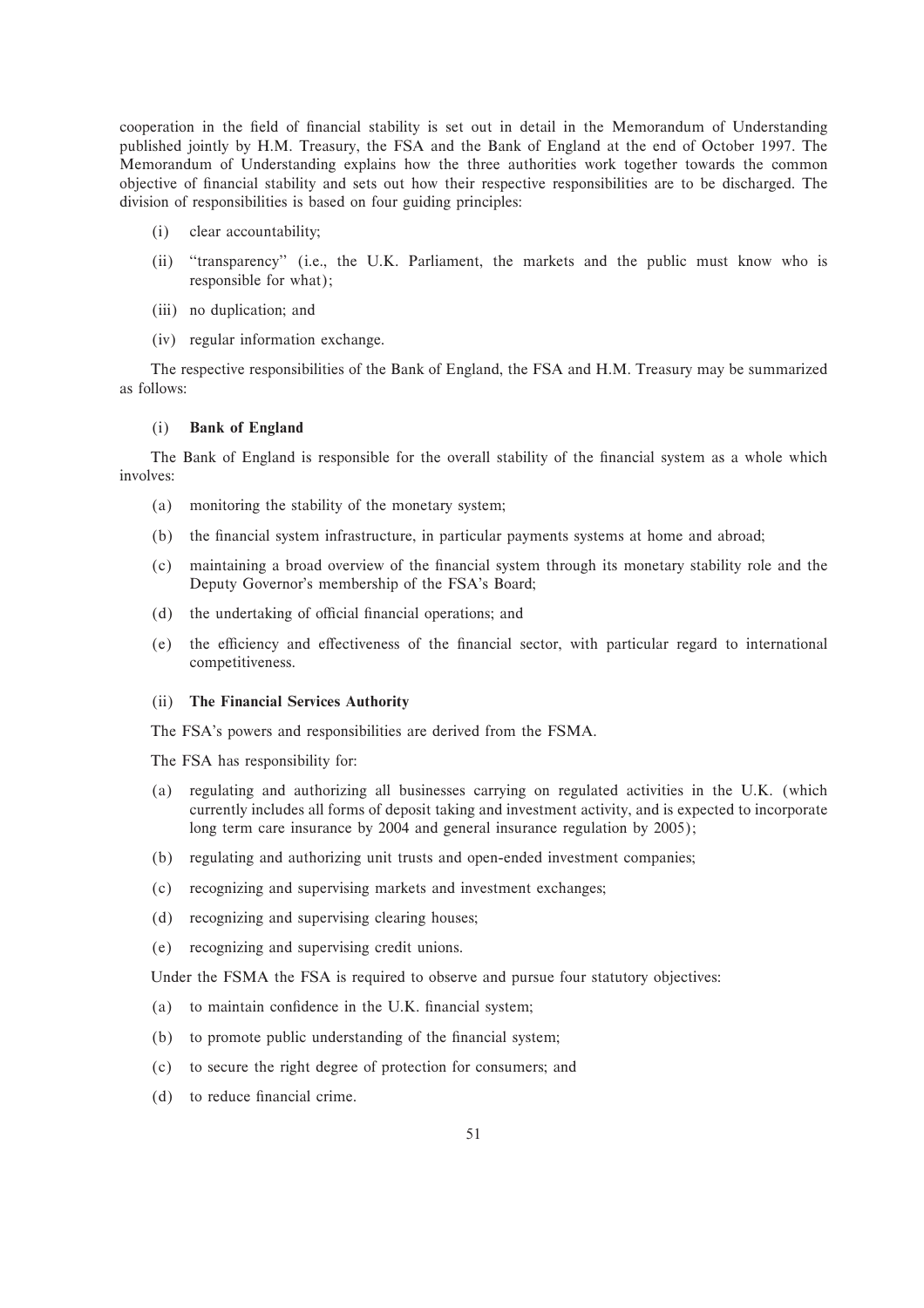The securities listing function previously undertaken by the London Stock Exchange was transferred to the FSA with effect from May 1, 2000 under the Official Listing of Securities (Change of Competent Authority) Regulations 2000.

# (iii) **H.M. Treasury**

H.M. Treasury is responsible for the overall institutional structure of regulation and the legislation which governs it. It has no operational responsibility for the activities of the FSA or the Bank of England and will not be involved in them. However, there is a variety of circumstances where the FSA and the Bank of England will need to alert H.M. Treasury about possible problems e.g., where there may be a need for a support operation or a problem arises which could cause wider economic disruption.

#### **Banking Supervision**

Deposit taking business is a regulated activity under the FSMA. The FSA has published the Interim Prudential Sourcebook: Banks, that forms part of its Handbook of rules and guidance with which such authorized persons must comply.

The FSA is broadly empowered to request information from and give directions to banks and also sets standards that serve as guidelines for banks under its supervision. Each bank is obliged to submit regular reports to the FSA which provide material for supervisory assessment. The approach adopted by the FSA in supervising banks is risk-based with the objectives of (i) systematic assessment of whether a bank meets the FSMA authorization criteria, (ii) understanding the quality of the management and the risks banks face, (iii) using appropriate supervisory tools to identify risks such as skilled persons' reports on internal controls and (iv) allocating resources proportionate to risk by focusing on banks with a high risk profile.

Banks must report, and in some cases obtain consent for, large single exposures (consent being required for any single exposure exceeding 25% of a bank's capital) and large exposures to related borrowers. The FSA may also obtain independent confirmation from skilled persons as to the accuracy of accounting records and prudential returns and the adequacy of internal controls.

### **Financial Services Supervision**

The Group's business activities such as advising on, dealing in or managing investments such as bonds, money market derivative products and equities and also the sale of personal financial services in investment fields, which the Group undertakes through its bank branches and other business channels (e.g., telephone and on-line banking), are regulated by the FSA.

The U.K. Government has announced that certain types of mortgages, mortgage advisers and general insurance intermediaries will be added to the list of regulated activities under the FSMA. Accordingly, Group companies carrying on these businesses will become subject to the regulation of the FSA, probably on October 31, 2004.

The FSA has proposed the removal of the strict "polarisation" rules (under which firms are required to decide whether to market the investment products of only one company or, alternatively, to become an independent intermediary to provide its customers with impartial advice) and is currently consulting on proposed changes to these "polarised" marketing arrangements. This may allow the Group greater flexibility in its marketing arrangements, particularly with regard to marketing personal financial products across the Group.

With the advent of on-line banking facilities, the rules on financial promotion (that is, the communication in the course of business of an invitation or inducement to engage in investment activity) made under the FSMA, which are media neutral, apply to the internet as they would to other media such as letter, fax or phone call. On-line banking facilities may, however, be further regulated in the future following the introduction of the Electronic Communications Act 2000.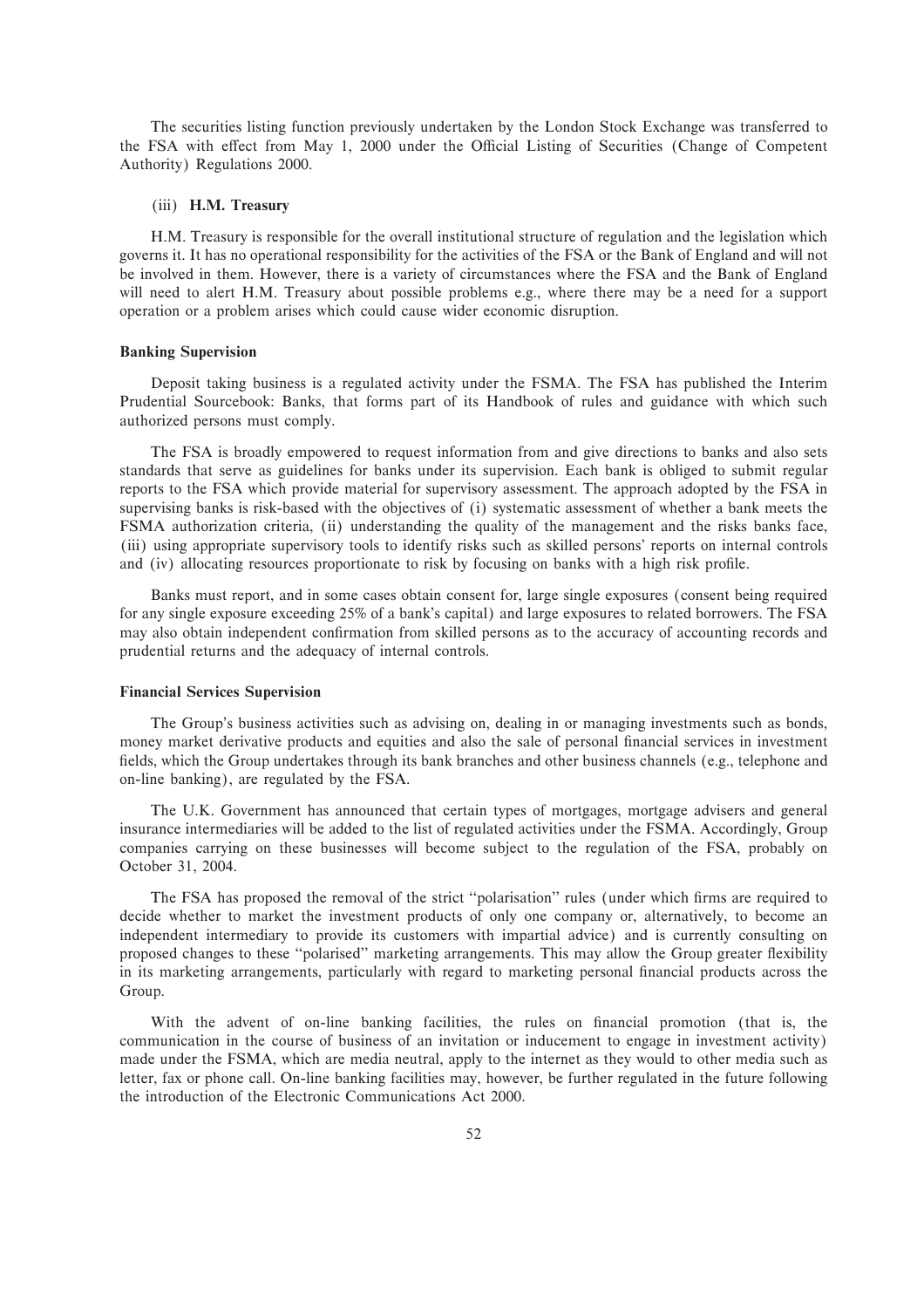# **Financial Services Compensation Scheme**

The FSMA has introduced the Financial Services Compensation Scheme that combines the functions of the previous compensation schemes. Under the Scheme, deposit claimants will receive the first  $\text{\pounds}2,000$  of any claim in full, and 90% of the next £33,000, up to a maximum compensation figure of £31,700.

#### **Data Protection**

The Group is also subject to the regulations of the Information Commissioner and is required to abide by the requirements of the Data Protection Act 1998.

# **Capital Adequacy**

As at December 31, 2002, the banks within the Group met and exceeded the minimum capital requirements of the Basel Guidelines and the FSA relating to capital adequacy. It is anticipated that continued compliance with the Basel Guidelines and the FSA minimum capital requirements will not impede the development of the Group's activities.

It should be noted that the Basel Committee on Banking Supervision has issued a proposal for a new capital adequacy framework to replace the 1988 Basel Capital Accord. The new capital framework proposed consists of three ""pillars''; (i) minimum capital requirements, (ii) supervisory review of an institution's internal assessment process and capital adequacy and (iii) effective use of disclosure to strengthen market discipline. The FSA believes that the new capital framework will help produce more efficient use of capital, better risk management by financial institutions and improved disclosure which should lead to a safer, more efficient financial system.

In a parallel development, on November 23, 1999, the European Commission published a consultation document containing proposals to review the capital adequacy framework for European Union credit institutions and investment firms. While the scope of the Basel Committee's proposal on capital adequacy is confined to banks, the European Commission's consultation exercise is broader in that it affects investment firms and building societies too.

In the European Union, the existing capital framework (which includes the Own Funds Directive (the "OFD"), the Solvency Ratio Directive (the "SRD") and the Capital Adequacy Directive (the "CAD") which are reflected in the FSA's capital adequacy requirements) is closely modeled on and reflects the 1988 Basel Accord. The OFD and CAD establish the quality and composition of capital for credit institutions and investment firms while the SRD establishes capital charges in respect of credit risk.

The papers produced by the European Commission and the Basel Committee on Banking Supervision are broadly consistent. Initial consultative periods on the papers expired on March 31, 2000 and there have been further consultations. The Basel Committee started a further review of the new proposals in late 2001 which means that the next consultation paper is not expected to be issued until later this year. The European Commission has said that it will reschedule its proposals to accord with the Basel Committee. The implementation of the new capital adequacy framework following both consultations is not expected until 2007.

# **European Commission Proposals on Consumer Credit**

In September 2002, the European Commission published a proposal for a directive of the European Parliament and of the Council on the harmonisation of the laws, regulations and administrative provisions of the member states concerning credit for consumers. If the proposed directive is finalised, member states will have two years in which to bring national implementing legislation into force. The proposal includes (among other things) specific documentation and procedural requirements in respect of mortgage loan origination and administration. For example, a key requirement under the proposed directive is that each drawing under a flexible mortgage loan, and each further advance, must be subject to new underwriting and a new contract. Penalties for non-compliance with these requirements will be determined by the member states, and may provide that credit agreements that do not comply will be unenforceable against the borrower.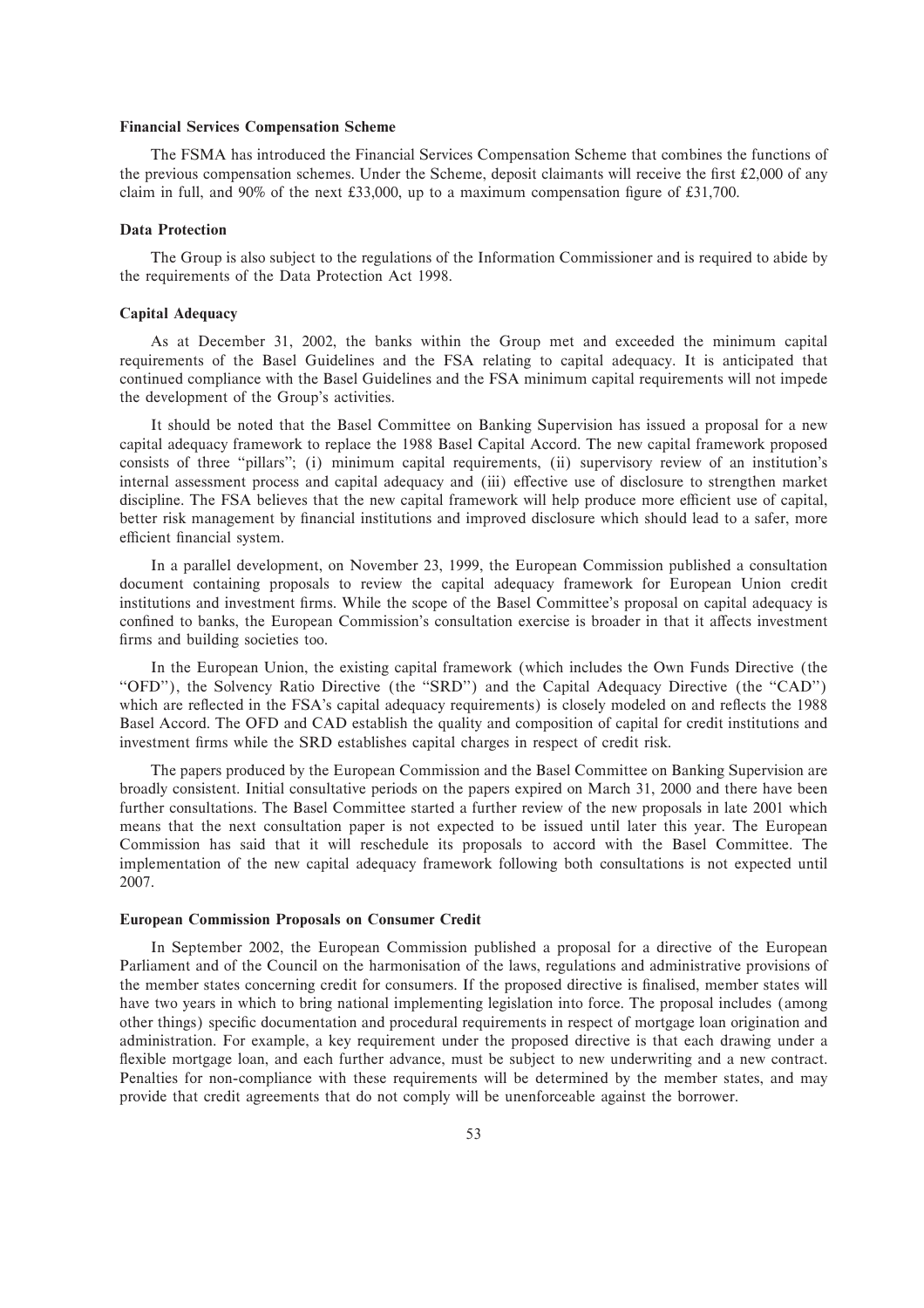In its current form, the proposed directive will not apply to residential mortgage loans for home purchases or home improvements, other than loans where part of the mortgage credit is for equity release, such as a further drawing under a flexible mortgage loan or a further advance. Additionally, the proposed directive will not apply to residential mortgage loans originated before national implementing legislation comes into force, with exceptions. For example, the requirement for new underwriting will apply to any further drawing or further advance made after national implementing legislation comes into force. Accordingly, if implemented in its current form, the proposed directive will apply to each mortgage loan for home purchases or home improvements that includes an equity release component, if the loan is originated, or a further drawing or further advance is made within that loan, after the implementation date.

Until the final text of the directive is decided and the details of United Kingdom implementing legislation are published, it is not certain what effect the adoption and implementation of the directive would have on the respective businesses and operations of entities in the Group.

# *Regulation and Supervision in the United States*

The Company owns two principal bank subsidiaries: Bank of Scotland and Halifax plc. Because Bank of Scotland maintains a federally-licensed branch located in New York City (the ""New York Branch''), the Company and Bank of Scotland are subject to the International Banking Act of 1978, as amended (the ""IBA'') and thus to various federal statutes, including the Bank Holding Company Act of 1956, as amended (the ""BHCA'') and certain provisions of the Federal Reserve Act, as amended. As a general rule, the IBA regulates the U.S. banking activities, and the BHCA regulates the U.S. non-banking activities, of the Company, Bank of Scotland and their affiliates.

Halifax plc has no U.S. operations and therefore is not itself subject to U.S. regulation. However, if Halifax plc at any point were to expand its business into the United States, by, for example, opening a U.S. branch, Halifax plc would become subject to U.S. regulation.

The Company's insurance and investment subsidiary is HBOS Insurance & Investment Group Limited (""HBOS I&I''), which it acquired as a result of its acquisition of Halifax plc. Among the subsidiaries of HBOS I&I is Rothschild International Asset Management Limited, a non-U.S. investment adviser that is registered with the Securities and Exchange Commission (the ""Commission'') and HBOS Investment Advisor Inc., a U.S. investment adviser that is also registered with the Commission and provides investment advice to the Company's Clerical Medical Investment Group Limited insurance company. The investment advisers are subject to the Investment Advisers Act of 1940 (the ""Advisers Act'') and the rules promulgated thereunder by the Commission. HBOS I&I has no other U.S. operations. If, however, it were further to expand its operations in the United States, these operations would also become subject to the U.S. regulations discussed below governing the non-banking activities of the Company.

### **Regulation of Banking Activities.**

The New York Branch, which is licensed by the Comptroller of the Currency (the "Comptroller"), is subject to regulations issued under the IBA by the Comptroller that are similar in most respects to regulations imposed by the Comptroller on national banks, and by the Board of Governors of the Federal Reserve System (the ""FRB''). The New York Branch is subject to the FRB's reserve requirements on deposits and to restrictions on the payments of interest on demand deposits and to restrictions on engaging in tying arrangements involving certain products and services. Deposits with the New York Branch are not insured or eligible to be insured with the Federal Deposit Insurance Corporation. Bank of Scotland's U.S. representative offices located in Chicago, Illinois; Houston, Texas; Seattle, Washington; Los Angeles, California and Minneapolis, Minnesota are state-licensed and regulated by state banking authorities in the states in which they are located. In addition, these offices, and a subsidiary of Bank of Scotland in Boston, Massachusetts that performs a representative office function, are subject to regulations issued under the IBA by the FRB.

The Company and Bank of Scotland may not open any branch, agency or representative office in the United States, or acquire more than 5% of any class of the voting stock of a U.S. bank or bank holding company, without the prior approval of the FRB. Furthermore, the IBA and related interstate banking and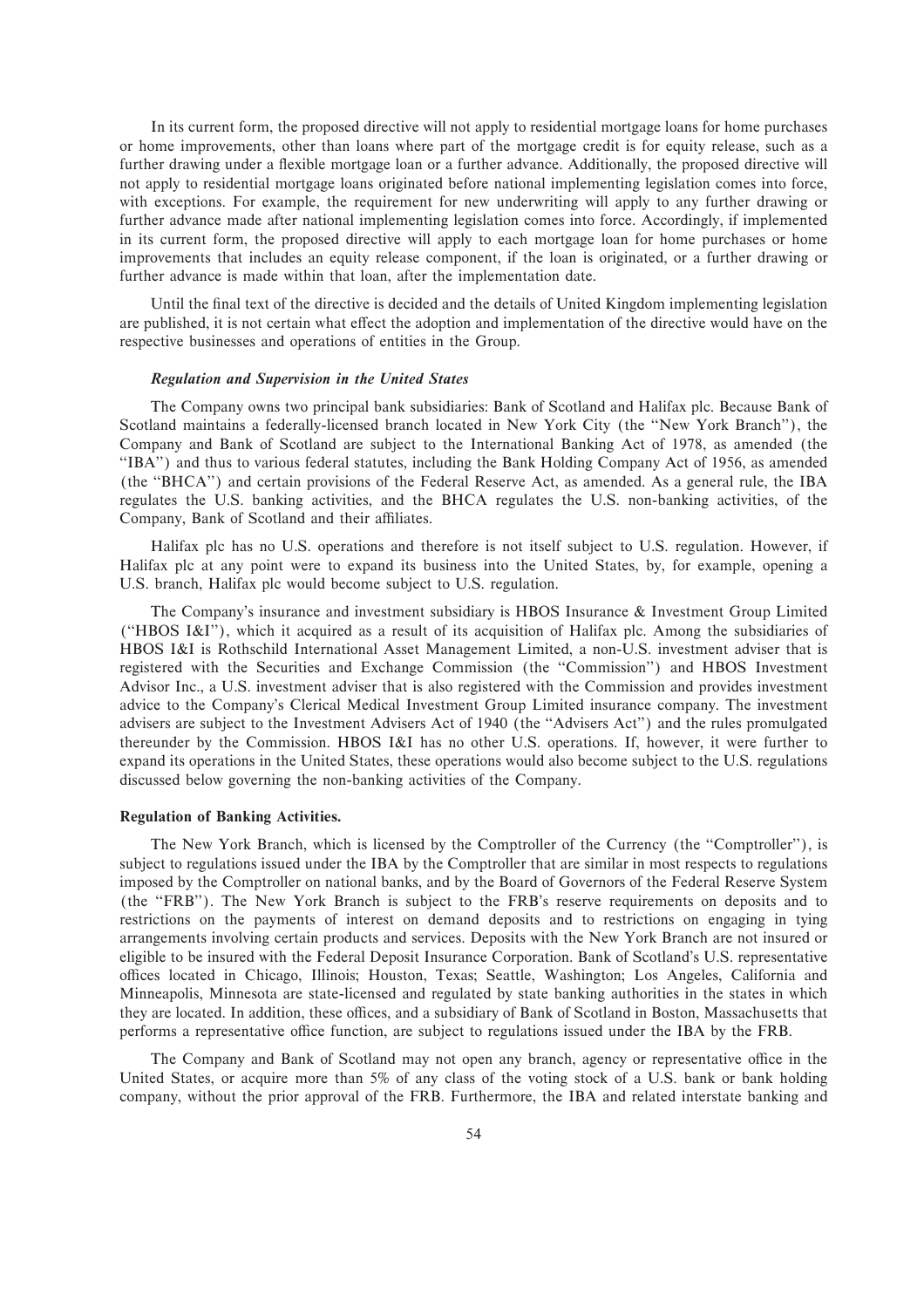branching laws impose restrictions on the establishment by Bank of Scotland of banking operations outside its home state (which is New York). In particular, there may be some states in which Bank of Scotland may not be able to establish a full service branch if it should decide to do so. Bank of Scotland generally may acquire a U.S. bank or establish an agency or representative office in any state.

The Gramm-Leach-Bliley Act of 1999 (the "GLBA"), an act which amended various bank and securities laws, includes so-called "push-out" provisions that eliminated the exclusion of banks (including U.S. branches of foreign banks) from the definitions of "broker" and "dealer" under the Securities Exchange Act of 1934 while providing limited exemptions to facilitate certain activities in which banks have traditionally engaged. This change will effectively require most securities activities in which the New York Branch had been authorized to engage to be conducted, if they are to be conducted, in a U.S.-registered broker-dealer affiliate of Bank of Scotland. The final rules relating to the "push-out" provisions were adopted by the Commission with an effective date of March 26, 2003, however, the effective date of these rules have been extended several times by the Commission. Banks now have until May 12, 2003 to comply with the ""broker'' provisions of the ""push-out'' rules and until September 30, 2003 to comply with the ""dealer'' provisions of those rules. The Company does not currently expect these requirements to have a material effect on its U.S. operations.

The GLBA and other laws impose additional requirements on the New York Branch, including certain obligations with respect to the sharing of customer information with third parties in order to maintain the privacy of such information. In addition, the USA Patriot Act of 2001 (the ""Patriot Act'') imposes on covered financial institutions, including the New York Branch, certain record-keeping and disclosure obligations. For example, the New York Branch is required to establish a compliance program to detect and report money laundering activities through correspondent and private banking accounts.

# **Regulation of Non-Banking Activities**

In August 2000, Bank of Scotland's election to become a financial holding company was declared effective by the FRB under amendments to the BHCA that were added by the GLBA. As of September 10, 2001, the date of the creation of HBOS as a holding company for Bank of Scotland, the election of the Company to be a financial holding company was also declared effective. As financial holding companies, the Company and Bank of Scotland may engage in the United States in a wider range of financial activities than those in which they had previously been authorized to engage. In particular, the Company and Bank of Scotland may now engage in a full range of securities, insurance and merchant banking activities, all of which to varying degrees had been restricted or prohibited under prior law. Moreover, they generally may do so without the prior approval of the FRB which in most cases would have been required under prior law.

Except to the extent permitted through merchant banking authority, the Company and Bank of Scotland continue as a general rule to be subject to the requirement under prior law that any investment in a company engaged in the United States in non-financial activities may not exceed 5% of any class of voting shares of that company. In order for the Company and Bank of Scotland to qualify and to maintain their status as financial holding companies, the Company and Bank of Scotland must satisfy certain criteria established in regulations issued by the FRB, including that Bank of Scotland be "well capitalized" and "well managed." These standards are generally comparable to the standards required to be satisfied by U.S. bank subsidiaries of domestic bank holding companies seeking to qualify as financial holding companies. Under the FRB's regulations, Bank of Scotland will be regarded as well capitalized if (1) its home country supervisor has adopted risk-based capital standards that are consistent with the Basel Capital Accord; (2) its Tier 1 and total risk-based capital ratios, as calculated under its home country standards, are at least 6% and 10%, respectively; and (3) the FRB determines that its capital is "comparable to the capital required for a U.S. bank owned by a financial holding company". It will be regarded as well-managed if: (1) each U.S. branch and agency of Bank of Scotland has received at least a ""satisfactory'' composite rating at its most recent examination; (2) Bank of Scotland's home country supervisor has consented to the bank's expanding its activities in the United States to include activities permissible for a financial holding company and (3) the FRB has determined that Bank of Scotland's management "meets standards comparable to those required of a U.S. bank owned by a financial holding company''.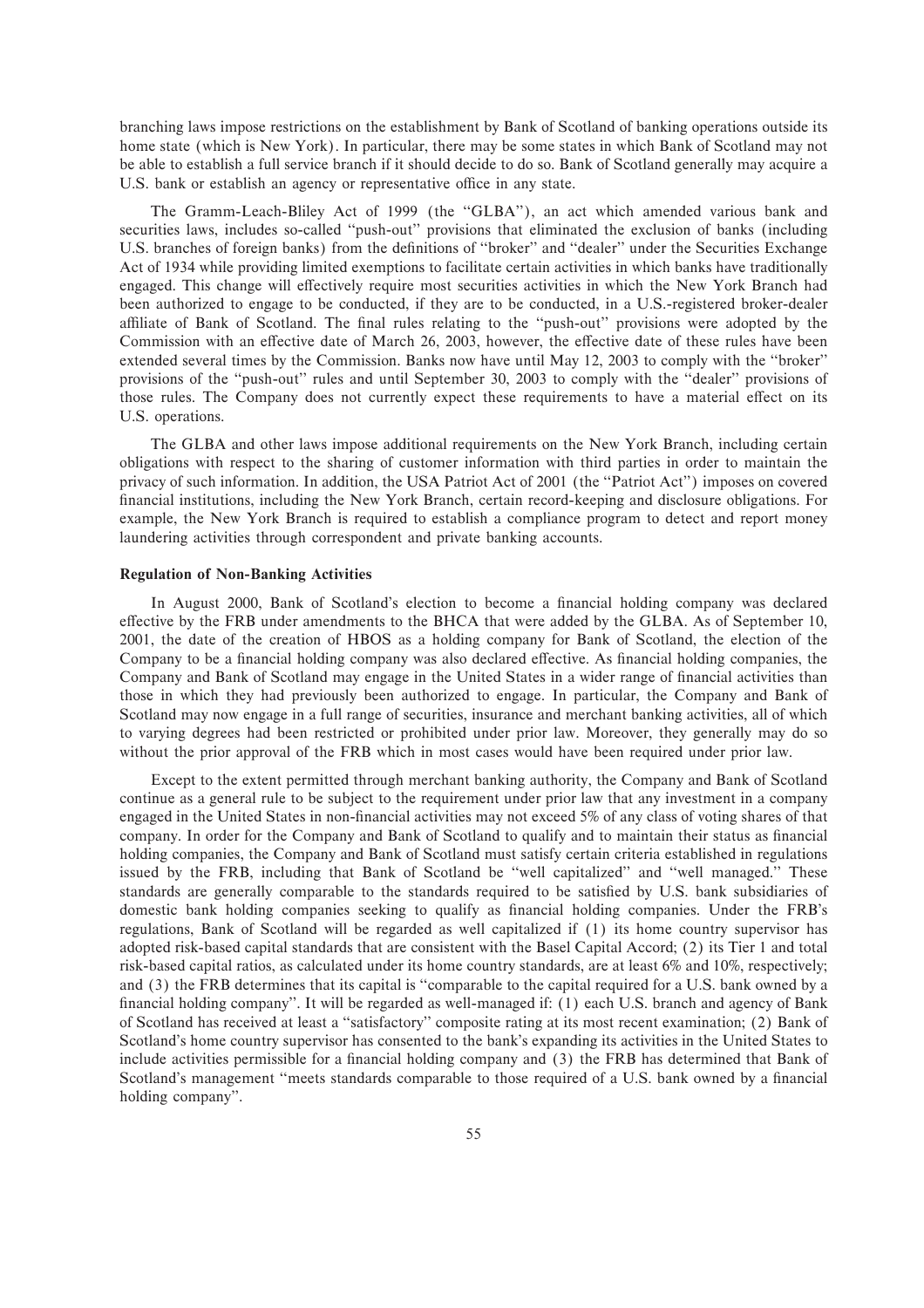If the Company or Bank of Scotland were to cease to qualify as a financial holding company, the Company and Bank of Scotland could be required to cease engaging in activities that are permitted only for financial holding companies. A non-U.S. bank that maintains a branch or an agency in the United States or its parent that is not a Ñnancial holding company may continue to engage in activities in the United States subject to the BHCA requirements that apply to companies that choose not to be designated as a financial holding company.

Bank of Scotland owns a U.S. non-banking subsidiary, BoS (USA) Inc., a financial lending company, which in turn has an investment in Drive Financial Services L.P., an auto lending company. Both of these lending companies are subject to various federal and state laws regarding lending and consumer protection, as well as the federal laws described above that govern non-banking activities of financial holding companies.

## *Regulation and Supervision in Australia*

Australian Authorized Deposit-taking Institutions (""ADIs''), including banks, operate under the prudential guidelines of the Australian Prudential Regulation Authority (""APRA''). The prudential guidelines have been developed to reflect the important role of ADIs within the Australian economy, to ensure that the financial system remains stable and to protect Australian depositors. ADIs, other than state owned banks, are required by the Banking Act 1959 (Commonwealth) to hold an authority under that Act. BankWest was granted such an authority from December 1, 1995.

APRA's Prudential Statement on Liquidity Management places the emphasis on ADIs internal management practices and requires ADIs to have systems in place to manage liquidity under different scenarios, including normal day-to-day operations and a bank-specific ("name") crisis. In particular, ADIs must be able to demonstrate that they would have sufficient liquidity to keep operating for at least five business days under a "name" crisis. ADIs can use a range of strategies to manage liquidity, including holding liquid assets, setting limits on maturity mismatches, diversifying liability sources and developing asset sale strategies. The liquidity management strategy of an ADI is agreed between the ADI and APRA and the ADI must provide APRA with liquidity reports as agreed, usually every quarter.

In addition to liquidity management, ADIs must report large loan exposures to APRA. Each ADI is required to provide a large exposure policy statement, report quarterly all large exposures of more than 10% of its consolidated capital base, review and limit the size of large exposures, and notify any intention to enter into an exceptionally large exposure (defined as an exposure in excess of 30% of its capital base), to ensure this would not result in excessive risk. APRA regularly meets senior management of each ADI to discuss a wide range of issues, including the ADI's strategic plan, recent performance, prudential compliance and management.

APRA has also released prudential statements relating to capital adequacy and market risk, which apply to all ADIs.

New legislation came into effect in Australia on March 11, 2002 which introduced a new licensing and disclosure regime for financial services providers. The licensing requirements will apply to ADIs in addition to the Banking Act. There are detailed transitional provisions under the new legislation. Broadly, existing financial services providers have two years from the commencement date to obtain an Australian financial services license.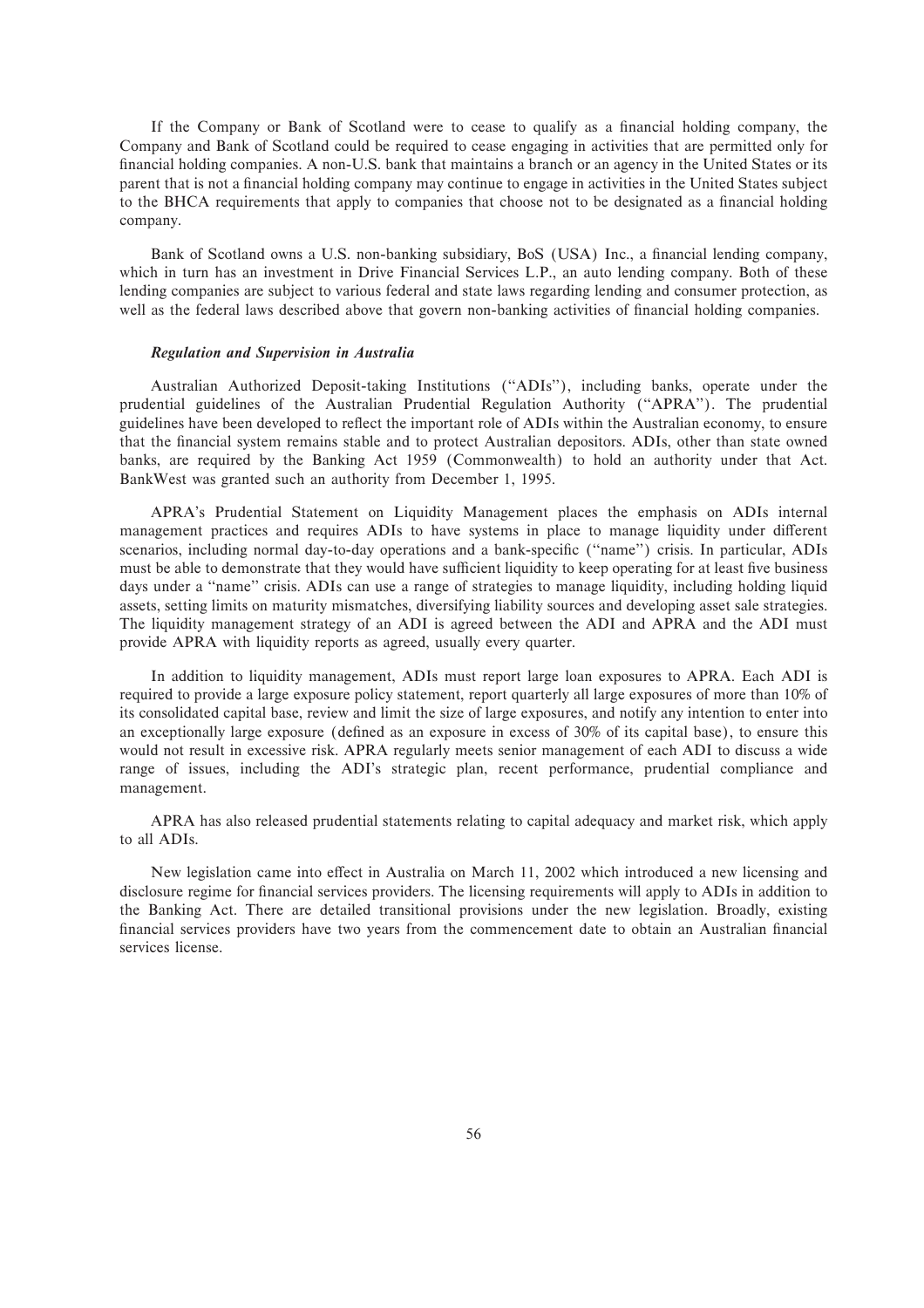# **MANAGEMENT**

# **Board of Directors of the Company**

| Name                        | Position in the Company                        | Principal outside activity (if any) of<br>significance to the Company |
|-----------------------------|------------------------------------------------|-----------------------------------------------------------------------|
| Lord Stevenson of Coddenham | Chairman — Non-executive<br>Director           | Pearson plc                                                           |
| Sir Ronald Garrick          | Deputy Chairman —<br>Non-executive Director    |                                                                       |
| James Crosby                | Chief Executive                                |                                                                       |
| Mike Ellis                  | Group Finance Director                         |                                                                       |
| Philip Hodkinson            | Chief Executive — Insurance $\&$<br>Investment |                                                                       |
| Andrew Hornby               | Chief Executive — Retail<br>Banking            |                                                                       |
| Gordon McQueen              | Chief Executive — Treasury                     |                                                                       |
| Colin Matthew               | Chief Executive — Business<br>Banking          |                                                                       |
| George Mitchell             | Chief Executive — Corporate<br>Banking         |                                                                       |
| Charles Dunstone            | Non-executive Director                         | Carphone Warehouse Group plc                                          |
| Anthony Hobson              | Non-executive Director                         |                                                                       |
| Brian Ivory                 | Non-executive Director                         |                                                                       |
| John Maclean                | Non-executive Director                         |                                                                       |
| Coline McConville           | Non-executive Director                         | Clear Channel International Limited                                   |
| Sir Bob Reid                | Non-executive Director                         |                                                                       |
| Louis Sherwood              | Non-executive Director                         |                                                                       |
| Philip Yea                  | Non-executive Director                         | Investcorp International Limited                                      |

# **Meetings of the Board of Directors**

The Board of Directors meets regularly (normally ten times per year) to determine the strategic direction of the Group and review its operating and financial performance. The Board has a formal schedule of matters specifically reserved to it, which can only be amended by the Board itself.

# **Terms of Office of Directors**

At every Annual General Meeting of the Company one-third of the current Directors must retire as Directors. All Directors are required to submit themselves for re-election every three years in accordance with the Company's Articles of Association.

# **Remuneration of Directors**

The aggregate remuneration paid to the Directors by members of the Group for the period ended December 31, 2002 was £7.1 million including bonuses and taxable benefits in kind.

# **Advances to Directors, Officers and Connected Persons**

As at December 31, 2002, there were loans (including credit card accounts) by the Group outstanding to 12 Directors, officers and connected persons in the aggregate principal amount of  $£2.926$  million.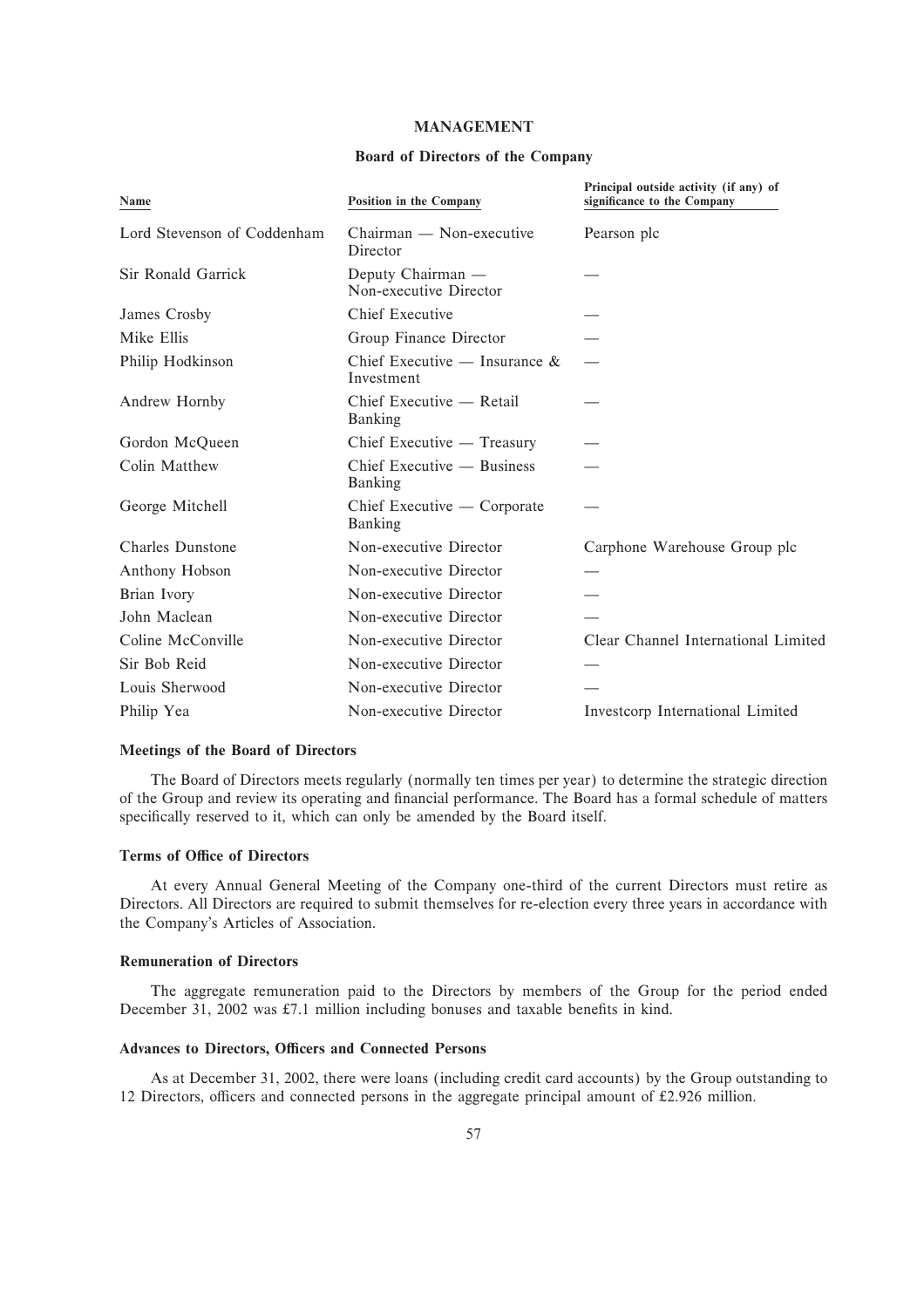# **DESCRIPTION OF THE NOTES AND THE GUARANTEES**

# **General**

The particular terms of any Notes sold will be described in an accompanying supplement to this Offering Memorandum (a "Pricing Supplement"). The terms and conditions set forth in "Description of the Notes and the Guarantees" below will apply to each Note unless otherwise specified in the applicable Pricing Supplement and in such Note.

The senior Notes (the ""Senior Notes'') will be issued as separate series under an Amended and Restated Indenture dated as of April 30, 2003 (as amended, supplemented or otherwise modified and in effect from time to time, the "Senior Indenture") among the Company, Bank of Scotland, Treasury Services and The Bank of New York, as Trustee. The subordinated Notes (the ""Subordinated Notes'') will be issued as separate series under an Amended and Restated Indenture dated as of April 30, 2003 (as amended, supplemented or otherwise modified and in effect from time to time, the "Subordinated Indenture" and, together with the Senior Indenture, collectively, the ""Indentures'') among the Company, Bank of Scotland, SIF No. 2 and The Bank of New York, as Trustee. The following summaries of certain provisions of the Indentures do not purport to be complete and are subject to, and are qualified in their entirety by reference to, all the provisions of the Indentures, including the definitions therein of certain terms. Wherever particular Sections or defined terms of an Indenture are referred to, such Sections or defined terms shall be deemed to be incorporated herein by reference.

Each Indenture provides that, in addition to the Notes, securities of other series may be issued thereunder without limitation as to aggregate principal amount. (Senior Indenture  $\S 301$ , Subordinated Indenture  $\S 301$ ). All Notes of one issuance need not be issued at the same time and, unless otherwise provided, an issuance may be reopened under the applicable Indenture, without the consent of any holder, for issuances of additional Notes which will be consolidated and form one series with the notes of the previous issuance. (Senior Indenture  $\S 301$ , Subordinated Indenture  $\S 301$ ) The securities of other series are to mature on such dates and to bear interest at such rates and to have such other terms and provisions not inconsistent with the Indentures as the respective Issuers and, if applicable, the Company may determine.

The Notes offered hereby are limited to an aggregate principal amount (or, in the case of Notes issued at a discount from their principal amount or Indexed Notes, the aggregate initial offering price) at any time outstanding of (together with securities then outstanding under the Issuers' and BOS International (Australia) Limited's Program for the Issuance of Debt Instruments described in their Information Memorandum dated April 30, 2003) up to \$65,000,000,000 or, in the case of Notes denominated in foreign currencies (""Foreign Currency Notes''), the approximate equivalent thereof at the Program Exchange Rate of such foreign currencies or on the date an Issuer agreed to issue such Notes.

Unless otherwise specified in the applicable Pricing Supplement, each Note will mature on a date nine months or more from its date of original issuance (the "Original Issue Date"), as selected by the initial purchaser and agreed to by the Issuer of such Note.

The Notes will be issuable only in fully registered form and in minimum denominations of \$1,000 (or, in the case of Notes not denominated in U.S. dollars, the equivalent thereof in such foreign currency, rounded down to the nearest 1,000 units of such foreign currency) and integral multiples of \$1,000 (or, in the case of Notes not denominated in U.S. dollars, 1,000 units of such foreign currency) in excess thereof. See "Special" Provisions Relating to Foreign Currency Notes'' for additional information regarding Foreign Currency Notes.

Unless otherwise indicated in the applicable Pricing Supplement, the Notes will be denominated in U.S. dollars and payments of the principal of and any premium or interest on the Notes will be made in U.S. dollars. If any of the Notes are to be denominated in a currency other than U.S. dollars, additional information pertaining to the terms of such Notes and other matters relevant to the holders thereof will be described in the applicable Pricing Supplement. See ""Special Provisions Relating to Foreign Currency Notes''.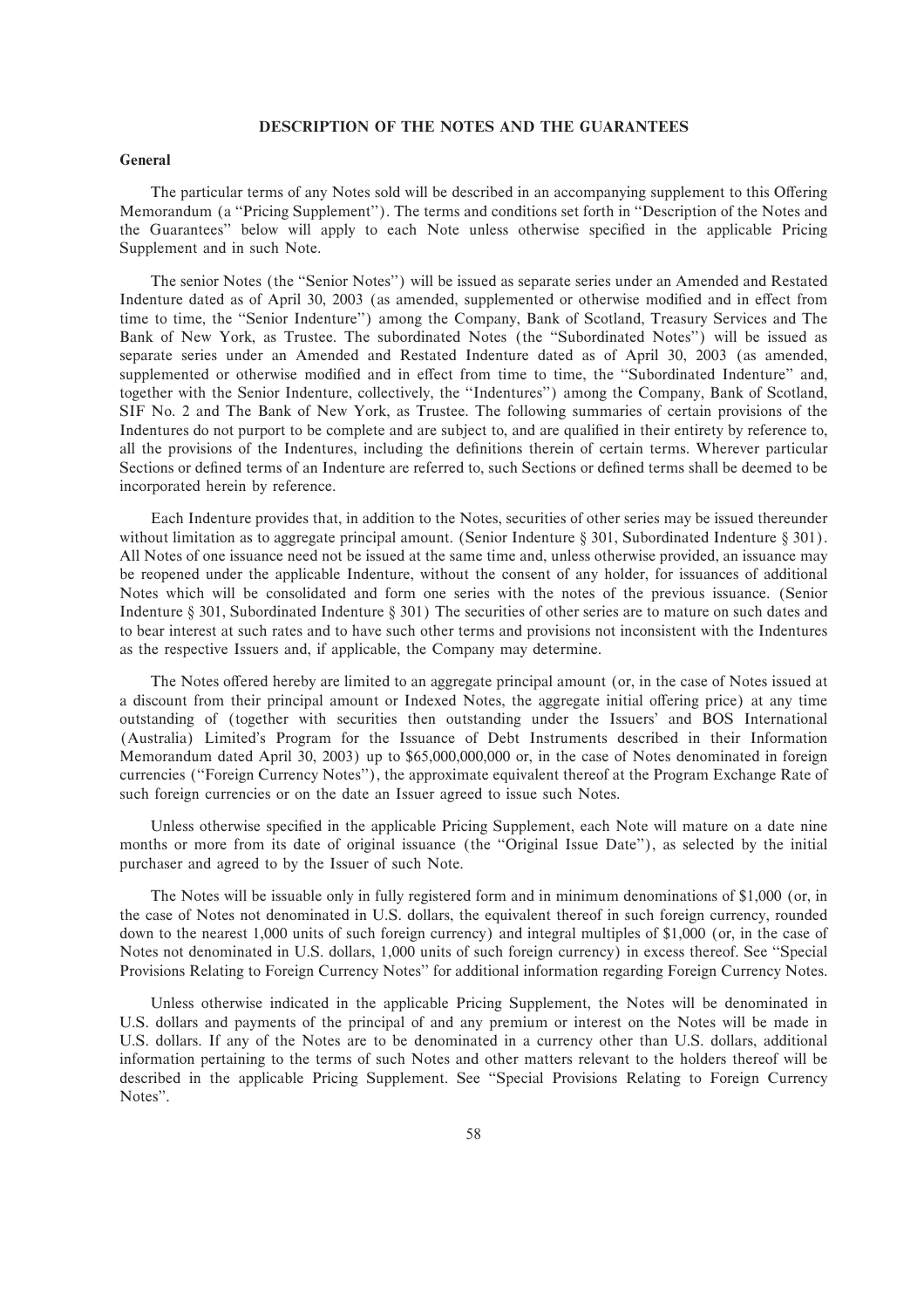The Notes may be issued as Original Issue Discount Notes. An Original Issue Discount Note is a Note, including any Note that does not provide for the payment of interest prior to Maturity, which is issued at a price lower than the principal amount thereof and which provides that upon redemption or acceleration of the Stated Maturity thereof an amount less than the principal amount thereof shall become due and payable. In the event of redemption or acceleration of the Stated Maturity of an Original Issue Discount Note, the amount payable to the holder of such Note upon such redemption or acceleration will be determined in accordance with the terms of the Note, but will be an amount less than the amount payable at the Stated Maturity of such Note. Original Issue Discount Notes (and certain other Notes) may be treated as issued with original issue discount for U.S. federal income tax purposes.

The Notes will be redeemable, at the option of the relevant Issuer, prior to their Stated Maturity in the event that such Issuer is obliged to pay any of the additional amounts described in ""Payments of Additional Amounts". See "Optional Tax Redemption." In addition, the applicable Pricing Supplement will indicate either that a Note cannot otherwise be redeemed prior to its Stated Maturity or that a Note will be redeemable at the option of the relevant Issuer on or after a specified date prior to its Stated Maturity at a specified price or prices (which may include a premium), together with accrued interest to the date of redemption. The applicable Pricing Supplement will also indicate either that an Issuer will not be obligated to redeem a Note at the option of the holder thereof or that an Issuer will be so obligated. If the Issuer will be so obligated, the applicable Pricing Supplement will indicate the period or periods within which (or, if applicable, the event or events upon the occurrence of which) and the price or prices at which the applicable Notes will be redeemed, in whole or in part, pursuant to such obligation and the other detailed terms and provisions of such obligation.

Unless otherwise specified in the applicable Pricing Supplement, the Notes will not be subject to any sinking fund or analogous provisions.

#### **Payment of Principal and Interest**

Payment of the principal of and any premium or interest on Notes, other than Foreign Currency Notes with respect to which a Specified Currency payment election has been made, will be made to the registered holders thereof at the office of the Paying Agent, or such other office or agency of the relevant Issuer or the Company maintained by it for that purpose in the Borough of Manhattan, The City of New York, in such coin or currency of the United States of America as at the time of payment is legal tender for payment of public and private debts; *provided, however*, that payment of the principal of and any premium and interest on such Notes due at Maturity will be made to the registered holders thereof in immediately available funds at such office or such other offices or agencies if such Notes are presented to the Paying Agent or any other paying agent in time for the Paying Agent or such other paying agent to make such payments in accordance with its normal procedures; and, *provided, further*, that at the option of the relevant Issuer, payment of interest, other than interest payable at Maturity, may be made by check mailed to the address of the person entitled thereto as such address shall appear in the Security Register unless that address is in the Issuer's country of incorporation or, if different, country of tax residence; and, *provided, further*, that notwithstanding the foregoing a registered holder of \$10,000,000 or more in aggregate principal amount of such Notes having the same Interest Payment Date will be entitled to receive payments of interest, other than interest due at Maturity, by wire transfer of immediately available funds to an account at a bank located in The City of New York (or other location consented to by such Issuer) if appropriate wire transfer instructions have been received by the Paying Agent or any other paying agent in writing not less than 15 calendar days prior to the applicable Interest Payment Date. With respect to payments on Foreign Currency Notes with respect to which a Specified Currency payment election has been made, see "Special Provisions Relating to Foreign Currency Notes.''

Subject to the restrictions on resale set forth on pages 2 and 3 of this Offering Memorandum, the Notes may be presented for registration of transfer or exchange at the office of the Paying Agent. No service charge will be made for any transfer or exchange of such Notes, but an Issuer may require payment of a sum sufficient to cover any tax or other governmental charge payable in connection therewith. (Senior Indenture §§ 301, 302 and 305, Subordinated Indenture §§ 301, 302 and 305).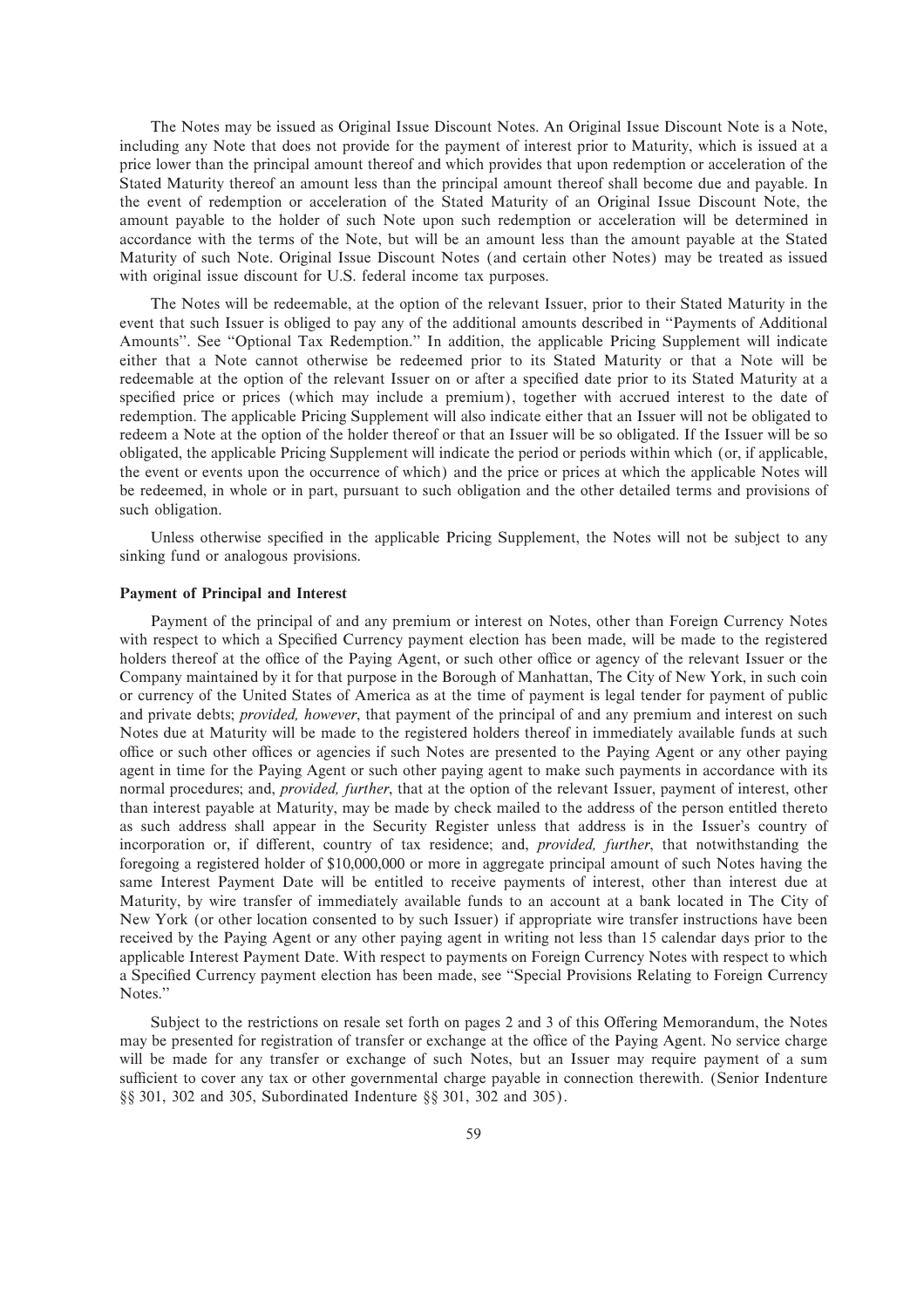The Issuers have appointed Citibank N.A., London office as their agent for the payment, transfer and exchange of the Notes, for certain foreign exchange transactions and for the calculation of certain interest rates (the "Paying Agent", "Authenticating Agent", "Registrar", "Exchange Rate Agent" and "Interest Rate Calculation Agent'', respectively).

#### **Senior Notes — General**

The Senior Notes are direct, unsecured and unsubordinated obligations of the Company, Bank of Scotland or Treasury Services (or such other designated subsidiary of the Company from time to time), which, in the case of Bank of Scotland will be unconditionally and irrevocably guaranteed by the Company and, in the case of Treasury Services or such other subsidiary, will be unconditionally and irrevocably guaranteed by the Company and Bank of Scotland, jointly and severally. The Senior Notes will rank *pari passu* among themselves and at least *pari passu* with all other unsecured and unsubordinated obligations of the Company, Bank of Scotland, Treasury Services or such other subsidiary, as the case may be, other than with respect to obligations preferred by statute or operation of law.

# **Senior Notes — Senior Guarantee**

Pursuant to the Senior Indenture and the applicable Pricing Supplement, the Company will unconditionally and irrevocably guarantee the due and punctual payment of the principal of and premium and interest, if any, on and any sinking fund payments provided for by the terms of the Senior Notes issued by Bank of Scotland, and the Company and Bank of Scotland will, jointly and severally, unconditionally and irrevocably guarantee the due and punctual payment of the principal of and premium and interest, if any, on and any sinking fund payments provided for by the terms of the Senior Notes issued by Treasury Services and such other designated subsidiaries of the Company from time to time, as the case may be, when and as the same shall become due and payable, whether at Stated Maturity, upon acceleration or by call for redemption. The Company and Bank of Scotland will agree that any amounts to be paid by the Company or Bank of Scotland under their respective guarantees contained in the Senior Indenture (each such guarantee, a ""Senior Guarantee'') will be paid without deduction or withholding for any and all present and future taxes, levies, imposts or other governmental charges whatsoever imposed, assessed, levied or collected by or for the account of the United Kingdom or, if different, the country of tax residence of either Guarantor or any political subdivision or taxing authority thereof or therein (the "Company Taxing Jurisdiction"), or if deduction or withholding of any such taxes, levies, imposts or other governmental charges shall at any time be required by the Company Taxing Jurisdiction, the Company or Bank of Scotland, as applicable, will pay such additional amounts in respect of any such principal, premium, interest or sinking fund payment as may be necessary in order that the net amounts paid to the Holders of Senior Notes or to the Trustee, as the case may be, pursuant to the Senior Guarantee after such deduction or withholding shall equal the respective amounts of principal, premium, interest or sinking fund payment, as specified in such Senior Notes, to which the Holders thereof or the Trustee would be entitled if no such deduction or withholding had been made; *provided, however*, that the foregoing shall not apply to any such tax, levy, impost or other governmental charge (i) which would not be payable or due but for the fact that the beneficial owner or the Holder of such Senior Notes is a domiciliary, national or resident of, or engaging in business (whether through a branch, agency or otherwise) or maintaining a permanent establishment or being physically present in, the Company Taxing Jurisdiction or otherwise having some connection with the Company Taxing Jurisdiction other than the holding or ownership of a Senior Note, or receiving income therefrom, or the enforcement of a Senior Note or a Senior Guarantee, (ii) which would not be payable or due but for the failure to comply with any certification, identification or other reporting requirements concerning the nationality, residence, identity or connection with the Company Taxing Jurisdiction of the Holder or beneficial owner of such Senior Notes, if compliance is possible pursuant to the provisions of any statute or regulation or by practice of the Company Taxing Jurisdiction as a condition to or requirement of relief or exemption from such tax, levy, impost or other governmental charge, (iii) which would not be payable or due but for the fact that such Senior Note was presented (if presentation is required) more than 30 days after the date such payment became due or was provided for, whichever is later, except to the extent that the Holder thereof would have been entitled to additional amounts on presenting the same for payment on or before the expiry of such period of 30 days, or (iv) which would not have been so imposed if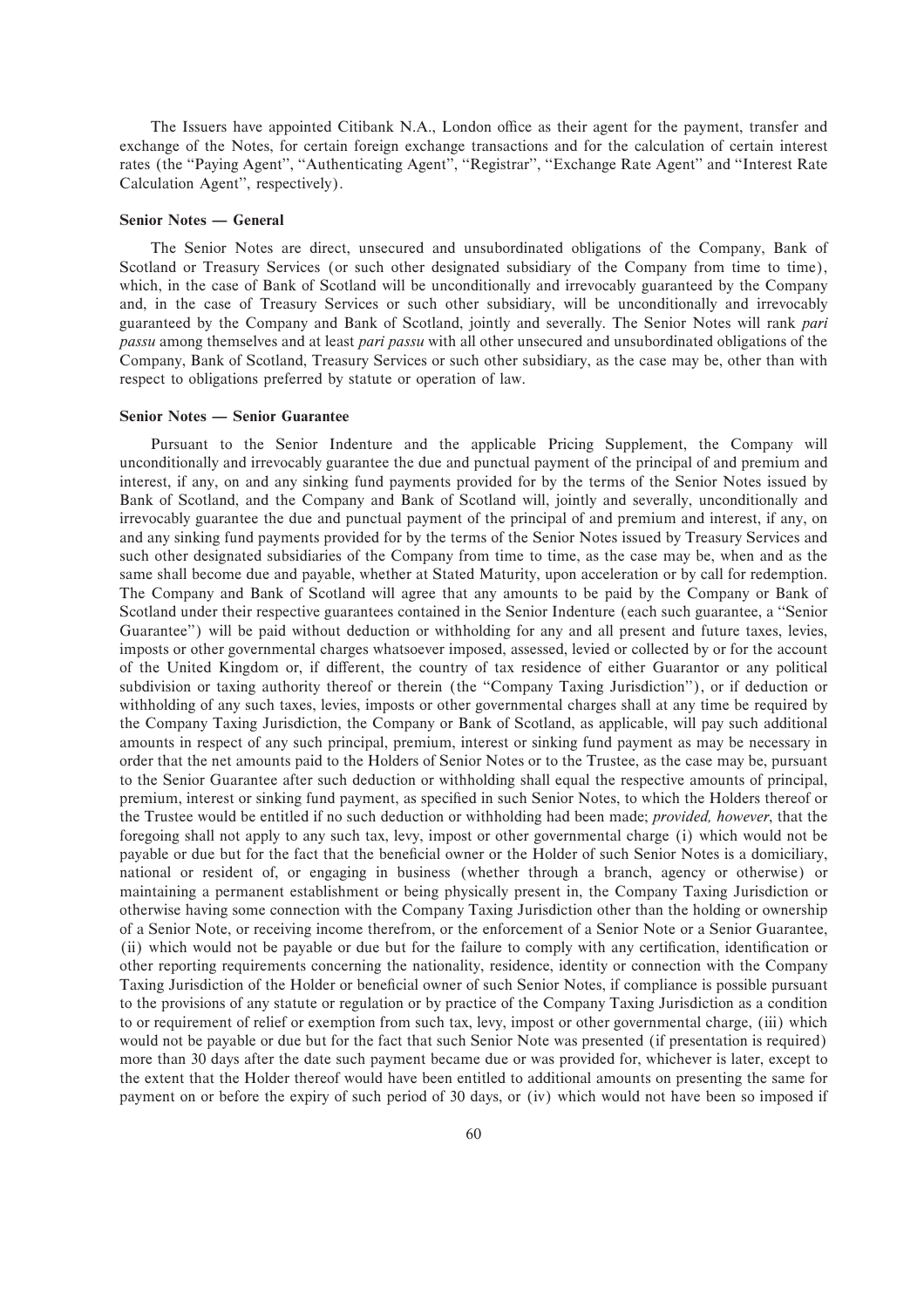the beneficial owner of such Senior Note had been the Holder of such Senior Note or which, if the beneficial owner of such Senior Note had been the Holder of such Senior Note, would have been excluded pursuant to clauses (i) through (iii) inclusive above. (Senior Indenture  $\S$ § 205 and 1301).

# **Senior Notes — Events of Default**

The Senior Indenture provides that, if any Event of Default (other than an Event of Default specified in paragraphs (e) and (f) below) with respect to Senior Notes of any series at the time Outstanding occurs and is continuing, either the Trustee or the Holders of not less than 25% in principal amount of the outstanding Senior Notes of that series may, by notice as provided in the Senior Indenture, declare the principal amount (or, if the Senior Notes of that series are Original Issue Discount Notes, such portion of the principal amount as may be specified in the applicable Pricing Supplement) of all of the Senior Notes of that series to be due and payable immediately and upon such declaration such principal amount (or specified amount) shall become immediately due and payable. (Senior Indenture  $§$  502). If an Event of Default specified in paragraphs (e) and (f) below with respect to Senior Notes of any series at the time Outstanding occurs, then the principal amount (or, if the Senior Notes of that series are Original Issue Discount Notes, such portion of the principal amount as may be specified in the applicable Pricing Supplement) of all of the Senior Notes of that series shall, without any act by the Trustee or the Holders of such Senior Notes, become immediately due and payable without presentment, demand, protest or other notice of any kind. Upon certain conditions such acceleration or declaration may be annulled and past defaults may be waived by the Holders of a majority in principal amount of the outstanding Senior Notes of that series on behalf of the Holders of all Senior Notes of that series as described in "Events of Default — General." Unless otherwise provided in the applicable Pricing Supplement, the following shall be an Event of Default with respect to the Senior Notes of any series (Senior Indenture  $§ 501$ :

(a) failure by the Issuer of such Senior Notes to pay any interest on any Senior Note when due, continued for 30 days;

(b) failure by the Issuer of such Senior Notes to pay principal of (and premium, if any, on) or the Redemption Price of any Senior Note when due;

(c) failure by the Issuer of such Senior Notes to make any sinking fund payment in respect of any Senior Note when due or beyond any period of grace provided with respect thereto;

(d) failure by the Issuer of such Senior Notes or, if such Senior Notes are guaranteed, the applicable Guarantors to perform any other covenant or warranty of such Issuer (other than a covenant expressly included in the Senior Indenture solely for the benefit of one or more series of Senior Notes other than such series of Senior Notes), continued for 30 days after written notice by the Trustee or the Holders of at least 25% in principal amount of the outstanding Senior Notes of that series;

(e)(i) the entry by a court having jurisdiction in the premises of a decree or order for relief in respect of the Company, Bank of Scotland, the Issuer of such Senior Notes or any Principal Subsidiary in any voluntary case or proceeding under any applicable bankruptcy, insolvency, reorganization, winding up (other than a winding up under or in connection with a scheme of amalgamation or reconstruction not involving bankruptcy or insolvency), sequestration or other similar law or (ii) the entry by a court having jurisdiction in the premises of a decree or order adjudging the Company, Bank of Scotland, such Issuer or any Principal Subsidiary a bankrupt or insolvent, or approving as properly Ñled a petition seeking reorganization, arrangement, adjustment or composition of or in respect of the Company, such Issuer or any Principal Subsidiary under any applicable law (other than any reorganization, arrangement, adjustment or composition for the purposes of amalgamation or reconstruction while solvent) or appointing a custodian, receiver, liquidator, assignee, trustee, sequestrator or other similar official of the Company, Bank of Scotland, such Issuer or any Principal Subsidiary or any substantial part of the property of the Company, Bank of Scotland, such Issuer or such Principal Subsidiary (having an aggregate book value in excess of £50,000,000) or ordering the winding up or liquidation of the affairs of the Company, Bank of Scotland, such Issuer or any Principal Subsidiary, and any such decree or order for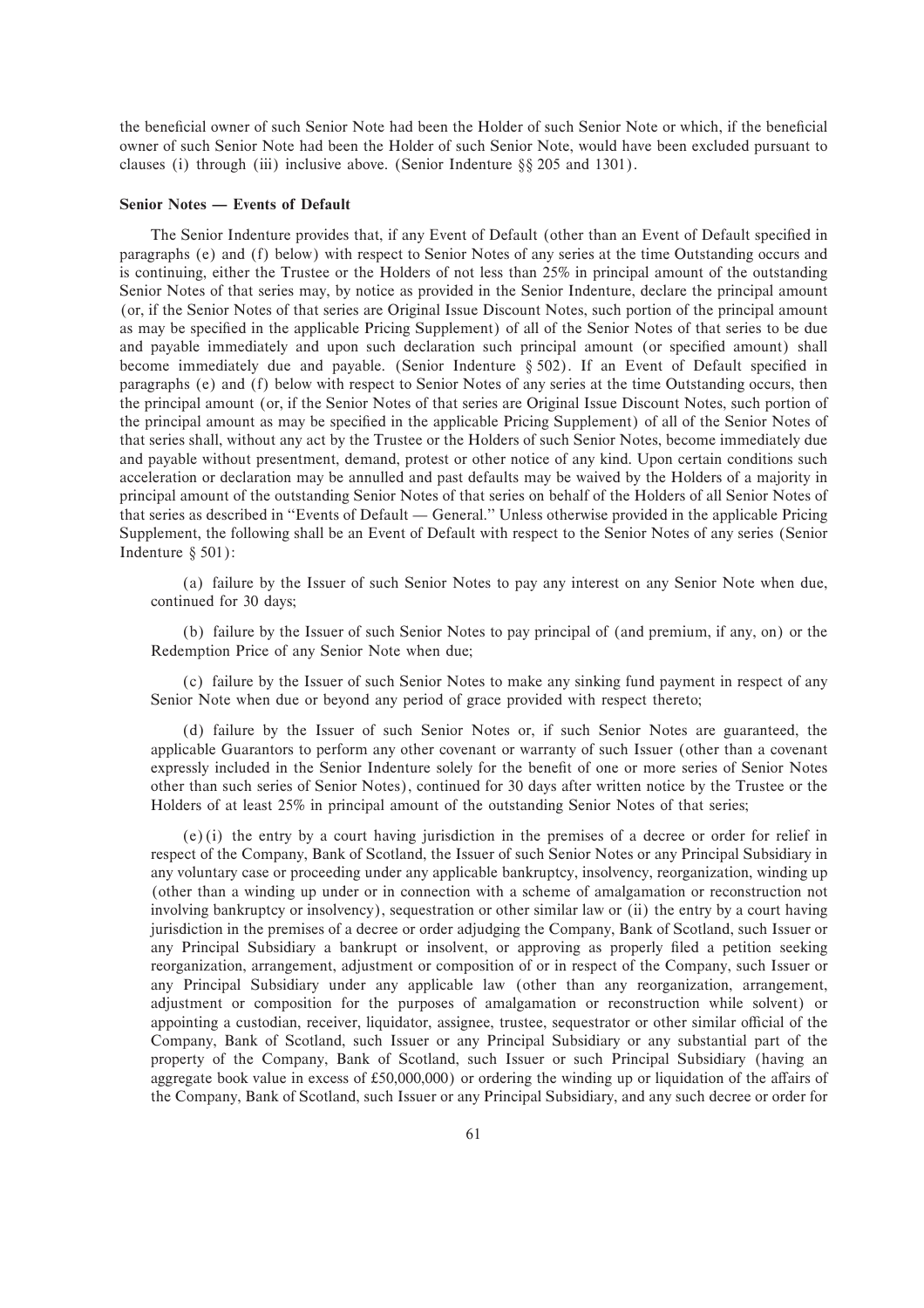relief or any such other decree or order shall continue unstayed and in effect for a period of 60 consecutive days; or

(f) commencement by the Company, Bank of Scotland, the Issuer of such Senior Notes or any Principal Subsidiary of a voluntary case or proceeding under any applicable bankruptcy, insolvency, reorganization or other similar law or any other case or proceeding to be adjudicated a bankrupt or insolvent, or the consent by the Company, Bank of Scotland, such Issuer or any Principal Subsidiary to the entry of a decree or order for relief in respect of the Company, Bank of Scotland, such Issuer or such Principal Subsidiary in an involuntary case or proceeding under any applicable bankruptcy, insolvency, reorganization or other similar law or to the commencement of any bankruptcy or insolvency case or proceeding against the Company, Bank of Scotland, such Issuer or such Principal Subsidiary or the filing by the Company, Bank of Scotland, such Issuer or such Principal Subsidiary of a petition or answer or consent seeking reorganization or relief under any such applicable law, or the consent by the Company, Bank of Scotland, such Issuer or any Principal Subsidiary to the filing of such petition or to the appointment or the taking possession by a custodian, receiver, liquidator, assignee, trustee, sequestrator or other similar official of the Company, Bank of Scotland, such Issuer or any Principal Subsidiary or of any substantial part of its respective property (having an aggregate book value in excess of £50,000,000), or the making by the Company, Bank of Scotland, such Issuer or any Principal Subsidiary of an assignment for the benefit of creditors, or the taking of action by the Company, Bank of Scotland, such Issuer or any Principal Subsidiary in furtherance of any such action.

# **Subordinated Notes — General**

The Subordinated Notes (other than Undated Notes) are unsecured subordinated obligations of the Company, Bank of Scotland or SIF No. 2 (or such other designated subsidiary of the Company from time to time), which, in the case of Bank of Scotland will be unconditionally and irrevocably guaranteed on a subordinated basis by the Company and, in the case of SIF No. 2 or such other subsidiary, will be unconditionally and irrevocably guaranteed on a subordinated basis by the Company and Bank of Scotland, jointly and severally. The Subordinated Notes (other than the Undated Notes) will rank *pari passu* among themselves.

Unless otherwise stated in the applicable Pricing Supplement, Subordinated Notes issued under the Program by any Issuer are intended to constitute Tier 2 Capital in accordance with the requirements of the Financial Services Authority. Under the requirements of the Financial Services Authority at the date of this Offering Memorandum relating to Tier 2 Capital, such Subordinated Notes may not be redeemed prior to their Stated Maturity or purchased by the Issuer thereof, the Company or Bank of Scotland without the prior consent of the Financial Services Authority.

Subordinated Notes intended to constitute Tier 2 Capital shall, under the requirements of the Financial Services Authority at the date of this Offering Memorandum relating to Tier 2 Capital, have a minimum maturity of five years and one day.

Optional redemption of Subordinated Notes by the Issuer thereof, the Company or Bank of Scotland under the requirements of the Financial Services Authority at the date of this Offering Memorandum relating to Tier 2 Capital, shall not be permitted prior to five years and one day after the Original Issue Date of such Subordinated Notes. Unless otherwise stated in the applicable Pricing Supplement, Subordinated Notes may not at any time be repaid at the option of the Holder thereof. Subordinated Notes intended to constitute Tier 2 Capital in accordance with the requirements of the Financial Services Authority may not be issued on terms that they are redeemable at the option of the Holder thereof.

Under the requirements of the Financial Services Authority at the date of this Offering Memorandum relating to Tier 2 Capital, any optional tax redemption of Subordinated Notes would require the prior consent of the Financial Services Authority.

References in this Offering Memorandum to Subordinated Notes include Undated Notes (as hereinafter defined) except as otherwise specified herein.

SIF No. 2 may not issue Undated Notes.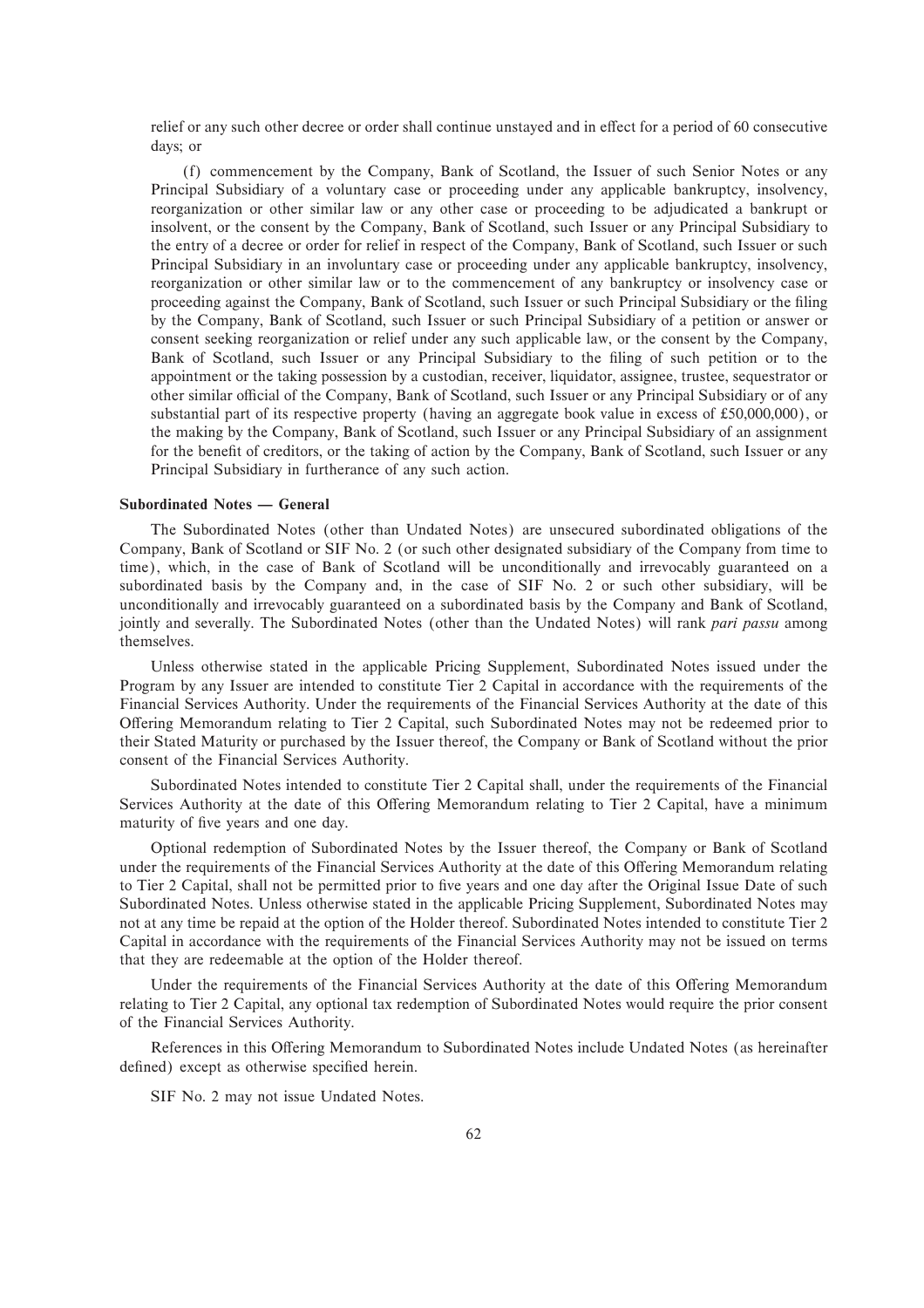# Subordinated Notes (other than Undated Notes) issued by Issuers other than Bank of Scotland — **Subordination**

The rights and claims of the Trustee and the Holders of Subordinated Notes (other than Undated Notes and Subordinated Notes issued by Bank of Scotland) against the Issuer thereof are subordinated, in the event of the bankruptcy, winding up or liquidation of such Issuer, to the claims of Senior Creditors of the Issuer (as defined below), so that amounts due and payable under the Subordinated Indenture and any such Subordinated Note issued by such Issuer shall be due and payable by such Issuer in such bankruptcy, winding up or liquidation only if and to the extent that such Issuer could make payment thereof rateably with the claims of other Subordinated Creditors of the Issuer (as deÑned below) and still be solvent immediately thereafter. For this purpose, an Issuer of Subordinated Notes (other than Undated Notes and Subordinated Notes issued by Bank of Scotland) shall be considered to be solvent if it is able to pay its debts to Senior Creditors of the Issuer in full. (Subordinated Indenture  $\S 1006(a)$ ).

A report in writing as to the solvency of the Issuer by its receiver in bankruptcy or liquidator in winding up or liquidation shall, unless the contrary is proved, be treated and accepted by such Issuer, the Company and Bank of Scotland, as guarantors (where applicable), the Trustee and the Holders of such Subordinated Notes as correct and sufficient evidence thereof. (Subordinated Indenture  $\S 1006(a)$ ).

For purposes of the foregoing description of Subordinated Notes (other than Undated Notes and Subordinated Notes issued by Bank of Scotland): (a) "Senior Creditors of the Issuer" means all creditors of an Issuer of Subordinated Notes (other than Bank of Scotland) who are unsubordinated creditors of such Issuer; and (b) "Subordinated Creditors of the Issuer" means creditors of an Issuer of Subordinated Notes (other than Bank of Scotland) (including, without limitation, Holders of such Subordinated Notes) whose claims against such Issuer are subordinated in the event of the bankruptcy, winding up or liquidation of such Issuer in any manner to the claims of any unsecured and unsubordinated creditors of such Issuer but excluding those subordinated creditors of such Issuer (if any) whose claims rank or are expressed to rank junior to (i) the claims of the Trustee and Holders of such Subordinated Notes and/or (ii) the claims of any other creditors of such Issuer whose claims rank or are expressed to rank *pari passu* with the claims of the Trustee and Holders of such Subordinated Notes. (Subordinated Indenture  $\S 1006(a)$ ).

## Subordinated Notes (other than Undated Notes) issued by Bank of Scotland — Subordination

The rights and claims of the Trustee and the Holders of Subordinated Notes (other than Undated Notes) issued by Bank of Scotland against Bank of Scotland are subordinated, in the event of the winding up or sequestration of Bank of Scotland, to the claims of Senior Creditors (as defined below) of Bank of Scotland, so that amounts due and payable under the Subordinated Indenture and any such Subordinated Note issued by Bank of Scotland shall be due and payable by Bank of Scotland in such winding up or sequestration only if and to the extent that Bank of Scotland could make payment thereof rateably with the claims of other Subordinated Creditors (as defined below) of Bank of Scotland and still be solvent immediately thereafter. For this purpose, Bank of Scotland shall be considered to be solvent if it is able to pay its debts to Senior Creditors of Bank of Scotland in full. (Subordinated Indenture  $\S 1006(b)$ ).

A report in writing as to the solvency of Bank of Scotland by its liquidator or trustee shall, unless the contrary is proved, be treated and accepted by the Company, as guarantor, Bank of Scotland, the Trustee and the Holders of such Subordinated Notes as correct and sufficient evidence thereof. (Subordinated Indenture  $§ 1006(b)$ .

For purposes of the foregoing description of Subordinated Notes (other than Undated Notes) issued by Bank of Scotland: (a) "Senior Creditors" of Bank of Scotland means creditors of Bank of Scotland whose claims are lodged or admitted to proof in the winding up or sequestration of Bank of Scotland and who are unsubordinated creditors of Bank of Scotland and (b) ""Subordinated Creditors'' of Bank of Scotland means creditors of Bank of Scotland (including, without limitation, Holders of such Subordinated Notes issued by Bank of Scotland) whose claims against Bank of Scotland are subordinated in the event of the winding up or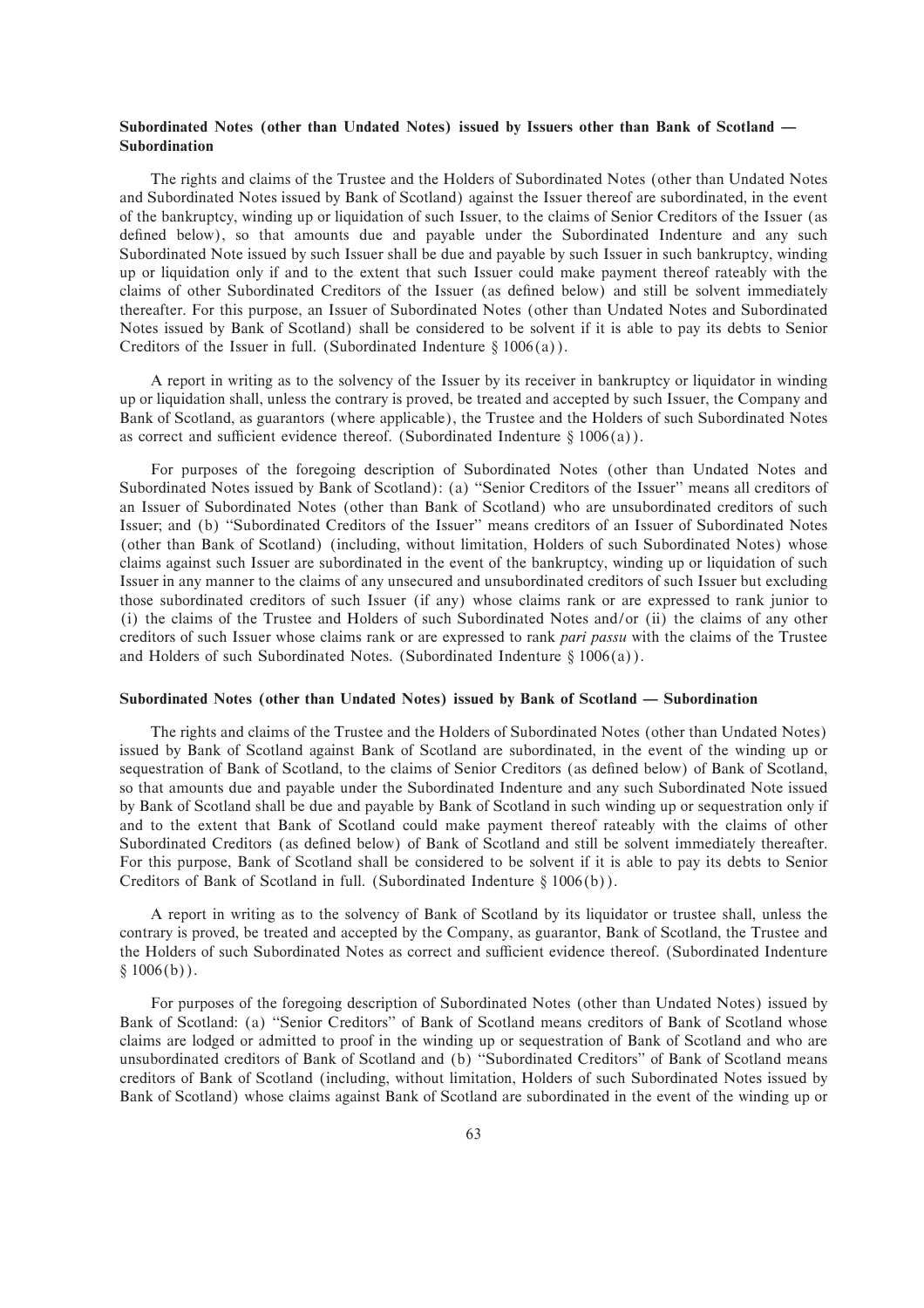sequestration of Bank of Scotland in any manner to the claims of any unsecured and unsubordinated creditors of Bank of Scotland but excluding those subordinated creditors of Bank of Scotland (if any) whose claims rank or are expressed to rank junior to (i) the claims of the Trustee and Holders of such Subordinated Notes and/or (ii) the claims of any other creditors of Bank of Scotland whose claims rank or are expressed to rank *pari passu* with the claims of the Trustee and Holders of such Subordinated Notes. (Subordinated Indenture  $§ 1006(b)$ .

#### **Undated Subordinated Notes — Subordination**

The rights and claims of the Trustee and the Holders of Subordinated Notes which are specified in the relevant Pricing Supplement as having no Ñxed Stated Maturity and no Ñxed date for redemption and are issued by an Issuer other than SIF No. 2 (the "Undated Notes") against the Issuer of such Undated Notes are subordinated to the claims of Senior Creditors (as defined below) of the Issuer in that payments of principal, Redemption Price, interest or other amounts payable in respect of any such Undated Note will be conditional (such condition is referred to as the ""Solvency Condition'') upon such Issuer and, in relation to Undated Notes which are guaranteed by the Company, the Company being solvent at the time of and immediately after payment and in that no principal, Redemption Price, interest or other amounts shall be payable in respect of any such Undated Note except to the extent that such Issuer and, in relation to Undated Notes which are guaranteed (assuming that a payment was then due by the Company), the Company could make such payment and still be solvent (whether or not it is bankrupt, being sequestrated or liquidated or is in winding up) immediately thereafter. In such circumstances, no principal, Redemption Price, interest or other amounts payable in respect of such Undated Notes which would otherwise fall due for payment shall fall so due (subject always to the provisions of the second sentence of the second paragraph under ""Subordinated Notes — Events of Default; Defaults; Limited Right of Acceleration''), and, instead, such payment shall become due for payment only if and when and to the extent that both the Issuer of such Undated Notes and, in relation to Undated Notes which are guaranteed, the Company (assuming that a payment was then due by the Company) could make such payment in whole or in part and still be solvent (whether or not it is bankrupt or being liquidated or sequestrated or in winding up) immediately thereafter. Interest will continue to accrue on any such Undated Notes payment of which is suspended pursuant to the provisions described above in accordance with the provisions of such Undated Notes and the Subordinated Indenture. For this purpose, each of such Issuer and the Company, as the case may be, shall be considered to be solvent if it is able to pay its debts to its Senior Creditors (as defined below) as they fall due and its Assets (as defined below) exceed its Liabilities (as defined below) to such Senior Creditors. (Subordinated Indenture  $\S 1006(c)$ ). Amounts representing interest on Undated Notes which are not paid when due as a result of the Solvency Condition not being satisfied shall, so long as the same remain unpaid, constitute "Arrears of Interest" otherwise than for the purposes of the third paragraph below. Arrears of Interest in respect of Undated Notes shall not bear interest. (Subordinated Indenture  $\{1006(c)\}.$ 

In addition, Undated Notes issued by Bank of Scotland shall rank *pari passu* with the obligations of Bank of Scotland in respect of its \$250,000,000 Undated Floating Rate Primary Capital Notes, its 200,000,000 Perpetual Subordinated Notes, its £100,000,000 Instruments, its Yen 17,000,000,000 Instruments, its  $£150,000,000$  Instruments and its £150,000,000 Instruments. Undated Notes issued by the Company shall rank *pari passu* with the obligations of the Company in respect of its  $\epsilon$ 415,000,000 Fixed to Floating Rate Subordinated Extendable Maturity Notes 2048, 245,000,000 7.881 per cent. Subordinated Extendable Maturity Notes 2048, £300,000,000 7.50 per cent. Undated Subordinated Step-up Notes,  $\epsilon$ 300,000,000 Floating Rate Undated Subordinated Step-up Notes, ¥42,500,000,000 3.50 per cent. Undated Subordinated Step-up Notes, £600,000,000 Undated Subordinated Notes, £500,000,000 Fixed to Floating Rate Undated Subordinated Notes, 500,000,000 5.75 per cent. Undated Subordinated Step-up Notes, \$1,000,000,000 6.85 per cent. Undated Subordinated Notes and 600,000,000 5.75 per cent. Undated Subordinated Step-up Notes.

A report in writing as to the solvency of an Issuer of Undated Notes or the Company by two Executive Officers (as such term is defined in the Subordinated Indenture) of such Issuer or the Company, as the case may be, or the independent public accountants or auditors of such Issuer or the Company, as the case may be,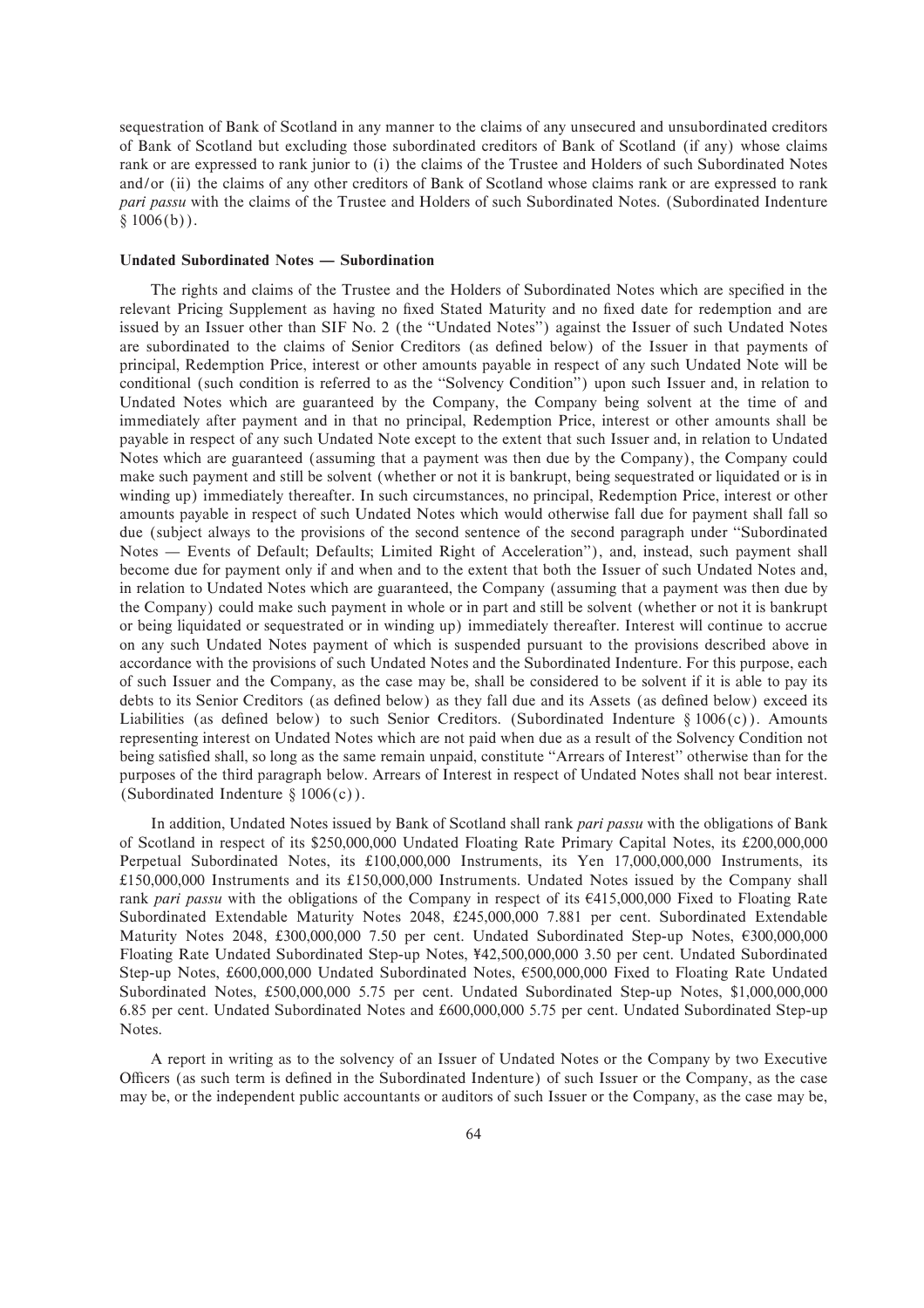or, if the Issuer or the Company, as the case may be, is bankrupt, has been sequestrated or is being liquidated or wound up, its receiver in bankruptcy, its trustee or its liquidator, as the case may be, shall, unless the contrary is proved, be treated and accepted by such Issuer, the Company, the Trustee and the Holders of such Undated Notes as correct and sufficient evidence thereof. (Subordinated Indenture  $\S 1006(c)$ ).

Without prejudice to the Solvency Condition, an Issuer of Undated Notes shall not be obliged to make payment of the interest accrued in respect of any period (an ""Accrual Period'') on the due date for the payment thereof (the "Payment Date"), if during the period of twelve months ending on such Payment Date no dividend or other Distribution (as defined below) shall have been declared, paid or made on any class of stock or share capital of, where the Issuer is the Company, the Company or, where the Issuer is Bank of Scotland, Bank of Scotland; and all interest not so paid shall, so long as the same remains unpaid, constitute "Arrears of Interest". Such Issuer may, subject to the provisions of the immediately succeeding sentence, at its option (upon the expiry of not less than seven days' notice to the Holders of Undated Notes given in accordance with the relevant provisions of such Undated Notes) at any time pay all or part of the Arrears of Interest (being, if part only, the whole of the interest accrued on all of such Undated Notes during any one or more Accrual Periods) but so that, in the case of any such partial payment, the interest accrued during any Accrual Period shall not be paid prior to that accrued during any earlier Accrual Period. If an Issuer shall have outstanding more than one series of Undated Notes, such Issuer may not pay all or part of the Arrears of Interest in respect of any such series unless it pays all or (as near as practicable) an equivalent proportion of the Arrears of Interest in respect of each other series of its Undated Notes then outstanding. All Arrears of Interest shall (subject to satisfaction of the Solvency Condition and subject to the provisions of the immediately succeeding paragraph) become due in full on the date on which any dividend or other Distribution is next declared, paid or made on any class of stock or share capital of, where the Issuer is the Company, the Company or, where the Issuer is Bank of Scotland, Bank of Scotland, or, if earlier, the date set for any redemption permitted under the Subordinated Indenture, any early redemption exercised at the option of such Issuer (other than a partial redemption) in accordance with the terms of any Undated Note, any early redemption exercised at the option of the Holder in accordance with the terms of any Undated Note or, where the Issuer is Bank of Scotland, the commencement of the sequestration or winding up of Bank of Scotland or, where the Issuer is the Company, the commencement of liquidation or winding up of the Company. If notice is given by such Issuer of its intention to pay the whole or part of Arrears of Interest, such Issuer shall be obliged (subject to satisfaction of the Solvency Condition and subject to the provisions of the immediately succeeding paragraph) to do so upon the expiry of such notice. Arrears of Interest in respect of Undated Notes shall not bear interest. (Subordinated Indenture  $\S 1006(c)$ ).

If, at any time, where the Issuer is Bank of Scotland, an order is made for the sequestration or winding up of Bank of Scotland or an effective resolution is passed for the winding up of Bank of Scotland or, where the Issuer is the Company, an order is made for the liquidation or winding up of the Company or an effective resolution is passed for the winding up of the Company, the Undated Notes shall become due and payable in accordance with the provisions of this paragraph and the Issuer of Undated Notes shall, in lieu of any other payment on Undated Notes representing principal, Redemption Price, accrued interest, Arrears of Interest and/or interest due but unpaid, but subject to satisfying the Solvency Condition, be obliged to pay, in respect of such Undated Notes, such amounts as would have been payable if the Holders of such Undated Notes had, on the day preceding the commencement of such sequestration, liquidation or winding up, become holders of preference stock or shares in the capital of the Company or Bank of Scotland, as the case may be, forming or being part of a class having a preferential right in the sequestration, liquidation or winding up over the holders of all other classes of stock and shares in the capital of the Company or Bank of Scotland, as the case may be, and entitled to receive in such sequestration, liquidation or winding up an amount equal to the Redemption Price and interest (if any) accrued since the Payment Date immediately preceding or coinciding with the commencement of such sequestration, liquidation or winding up to the date of such repayment and all Arrears of Interest and/or, as the case may be, all such interest due but unpaid. (Subordinated Indenture  $\S 1006(c)$ ).

*The payment obligations of the Issuer in respect of Undated Notes are conditional upon the Issuer and, in relation to Undated Notes which are guaranteed, the Company being solvent immediately before and after payment by the Issuer and, in relation to Undated Notes which are guaranteed, (assuming that a payment was*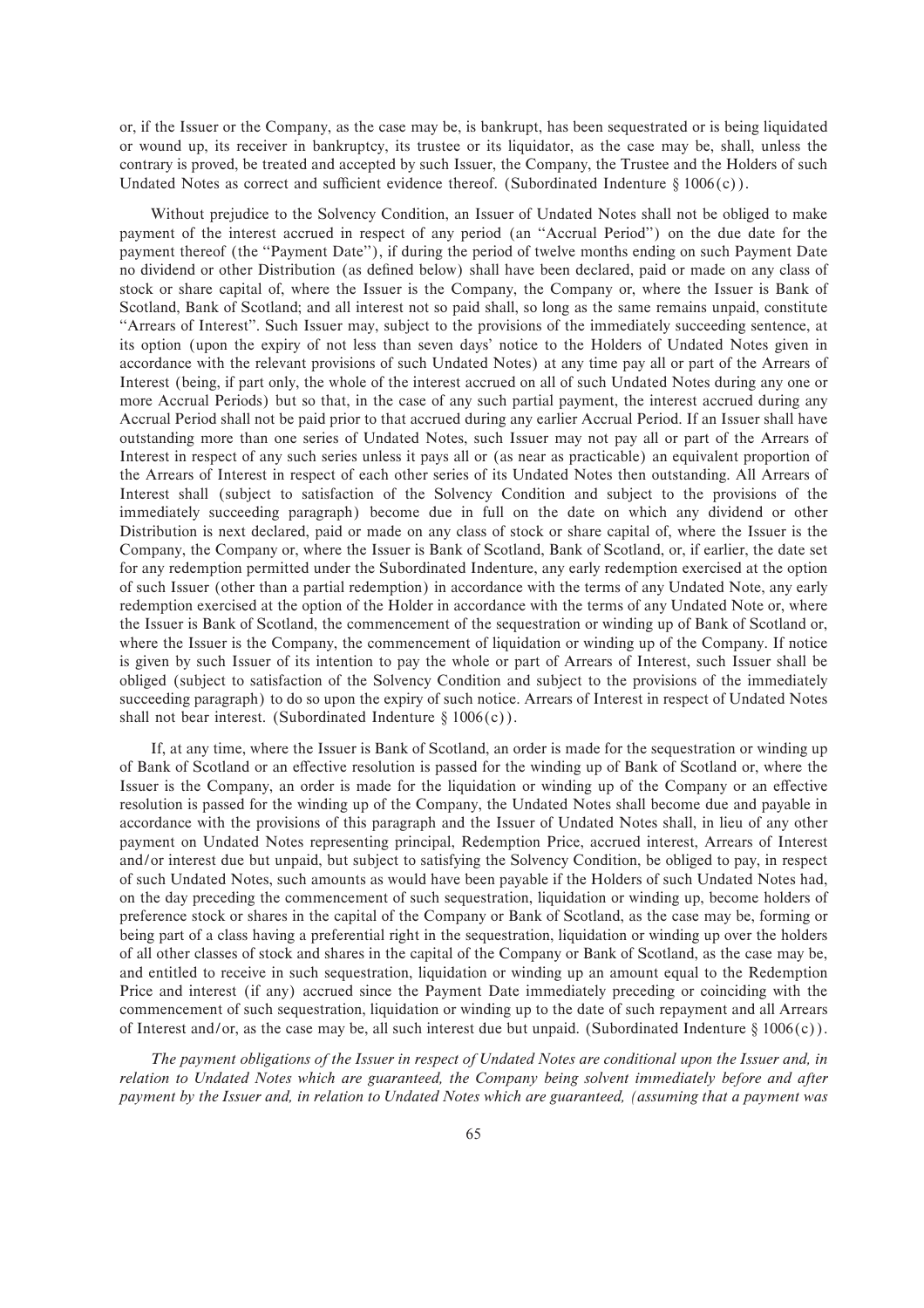*then due by the Company) the Company. If this condition is not satisfied, any amounts which might otherwise have been allocated in or towards payment of principal, Redemption Price, interest or other amounts in respect of the Undated Notes may be used to absorb losses. This paragraph is for information only and does not form part of these terms and conditions.*

For purposes of the foregoing description of Undated Notes: (a) "Assets" means the non-consolidated gross assets of an Issuer of Undated Notes or, as the case may be, the Company; (b) "Distribution" means (1) any dividend paid by an Issuer of Undated Notes, or the Company, including a capital dividend, (2) any other distribution out of assets of an Issuer of Undated Notes or the Company (whether in cash or otherwise) in respect of stock or shares in such Issuer or the Company, except so much of the distribution, if any, as represents a repayment of capital on the stock or shares or is, when it is made, equal in amount or value to any new consideration received by such Issuer or the Company for the distribution, (3) any redeemable capital stock or any security, issued by an Issuer of Undated Notes or the Company in respect of stock or shares in such Issuer or the Company otherwise than wholly for new consideration, or such part of any redeemable capital stock or share capital or any security so issued as is not properly referable to new consideration, and (4) a distribution within section 209 or 418 of the United Kingdom Income and Corporation Taxes Act 1988 as in force on August 21, 1992; (c) "Liabilities" means the non-consolidated gross liabilities of an Issuer of Undated Notes or, as the case may be, the Company, in each case, as shown by the latest published audited balance sheet of such Issuer or, as the case may be, the Company, but adjusted for contingencies and for subsequent events in such manner and to such extent as such Executive Officers, independent public accountants or auditors or, as the case may be, receiver in bankruptcy, trustee or liquidator may determine to be appropriate; and (d) "Senior Creditors" means in relation to an Issuer of Undated Notes or the Company, creditors of such Issuer or, as the case may be, the Company, (i) who are unsubordinated creditors of such Issuer or, as the case may be, the Company or (ii) whose claims are, or are expressed to be, subordinated to the claims of depositors and/or other creditors, whether subordinated or unsubordinated, of such Issuer or, as the case may be, the Company, other than those whose claims rank, or are expressed to rank, *paripassu* with or junior to the claims of the Trustee and Holders of such Undated Notes. (Subordinated Indenture  $§ 1006(c)$ .

## **Subordinated Notes — Certain Additional Limitations**

In the event of the bankruptcy, liquidation, sequestration or winding up, as the case may be, of an Issuer, if any payment or distribution of assets of such Issuer of any kind or character, whether in cash, property or securities, including any such payment or distribution which may be payable or deliverable by reason of the payment of any other indebtedness of such Issuer being subordinated to the payment of the Subordinated Notes issued by such Issuer, shall be received by the Trustee or the Holders of such Subordinated Notes, before the claims of all Senior Creditors (as such term is defined, in the case of Subordinated Notes, other than Undated Notes and Subordinated Notes issued by Bank of Scotland, in ""Subordinated Notes (other than Undated Notes) issued by Issuers other than Bank of Scotland — Subordination'', in the case of Subordinated Notes, other than Undated Notes, issued by Bank of Scotland, in ""Subordinated Notes (other than Undated Notes) Issued by Bank of Scotland - Subordination", and, in the case of Undated Notes, in "Undated Subordinated Notes — Subordination") of such Issuer have been paid in full, such payment or distribution shall be held in trust by the Trustee or such Holders, as applicable, and shall be immediately returned by it or them to the liquidator or trustee or receiver in bankruptcy of such Issuer. Thereupon, such payment or distribution will be deemed not to have been made or received. If any of the said rights and claims of any Holder of such Subordinated Notes against such Issuer is discharged by set-off, such Holder will immediately pay an amount equal to the amount of such discharge to the liquidator or trustee or receiver in bankruptcy of such Issuer and until such time as payment is made will hold a sum equal to such amount in trust for the liquidator or trustee or receiver in bankruptcy of such Issuer. Accordingly, such discharge will be deemed not to have taken place. (Subordinated Indenture  $\S 1006(d)$ ).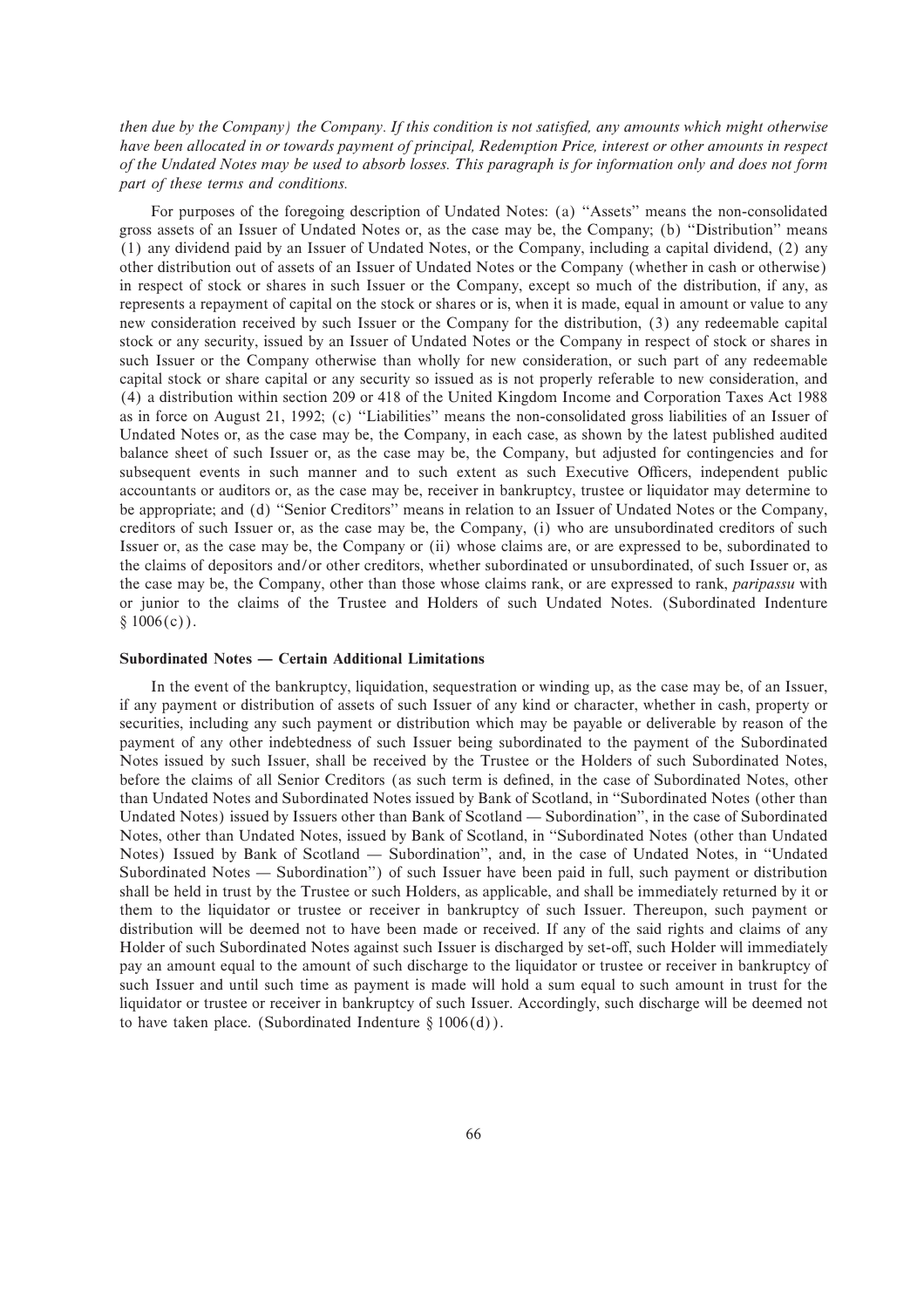# **Subordinated Notes — Other Provisions**

The subordination provisions of the Subordinated Indenture apply only to amounts payable under the Subordinated Notes and nothing contained therein shall affect or prejudice any claim by the Trustee against an Issuer of Subordinated Notes in respect of the costs, charges, expenses, liabilities, indemnification or remuneration of the Trustee. (Subordinated Indenture  $\S 1006(e)$ ).

Nothing contained in the subordination provisions of the Subordinated Indenture in any way restricts the right of an Issuer to issue debt obligations, or to give any guarantee or indemnity of any nature, ranking in priority to or *pari passu* with or junior to the obligations of such Issuer in respect of the Subordinated Notes and, if in the opinion of the Trustee, any modification to the subordination provisions to permit such ranking is necessary or expedient, the Trustee is authorized without the consent of the Holders of Subordinated Notes to concur with such Issuer in executing a supplemental indenture effecting such modification. (Subordinated Indenture §  $1006(g)$ ). The Articles of Association of SIF No. 2 prohibit SIF No. 2 from incurring any unsubordinated indebtedness for money borrowed. Bank of Scotland has agreed not to permit any amendment or repeal of such prohibition. (Subordinated Indenture  $\S$  1305).

# **Subordinated Notes – Subordinated Guarantee**

Pursuant to the Subordinated Indenture, the Company will unconditionally and irrevocably guarantee on a subordinated basis the due and punctual payment of the principal of and premium and interest, if any, on and any sinking fund payments provided for by the terms of the Subordinated Notes issued by Bank of Scotland, and the Company and Bank of Scotland will jointly and severally, unconditionally and irrevocably guarantee on a subordinated basis the due and punctual payment of the principal of and premium and interest, if any, on and any sinking fund payments provided for by the terms of the Subordinated Notes issued by any Issuer other than the Company and Bank of Scotland when and as the same shall become due and payable, whether at Stated Maturity, upon acceleration or by call for redemption. The Company and Bank of Scotland will agree that any amounts to be paid by the Company and/or Bank of Scotland under their respective guarantees contained in the Subordinated Indenture (the ""Subordinated Guarantee'') will be paid without deduction or withholding for any and all present and future taxes, levies, imposts or other governmental charges whatsoever imposed, assessed, levied or collected by or for the account of the Company Taxing Jurisdiction, or if deduction or withholding of any such taxes, levies, imposts or other governmental charges shall at any time be required by the Company Taxing Jurisdiction, the Company and/or Bank of Scotland, as the case may be, will pay such additional amounts in respect of any such principal, premium, interest or sinking fund payment as may be necessary in order that the net amounts paid to the Holders of such Subordinated Notes or to the Trustee, as the case may be, pursuant to the Subordinated Guarantee after such deduction or withholding shall equal the respective amounts of principal, premium, interest or sinking fund payment, as specified in such Subordinated Notes, to which the Holders thereof or the Trustee would be entitled if no such deduction or withholding had been made; *provided, however*, that the foregoing shall not apply to any such tax, levy, impost or other governmental charge (i) which would not be payable or due but for the fact that the beneficial owner or the Holder of such Subordinated Notes is a domiciliary, national or resident of, or engaging in business (whether through a branch, agency or otherwise) or maintaining a permanent establishment or being physically present in, the Company Taxing Jurisdiction or otherwise having some connection with the Company Taxing Jurisdiction other than the holding or ownership of a Subordinated Note, or receiving income therefrom, or the enforcement of a Subordinated Note or the Subordinated Guarantee, (ii) which would not be payable or due but for the failure to comply with any certification, identification or other reporting requirements concerning the nationality, residence, identity or connection with the Company Taxing Jurisdiction of the Holder or beneficial owner of such Subordinated Notes, if compliance is possible pursuant to the provisions of any statute or regulation or by practice of the Company Taxing Jurisdiction as a condition to or requirement of relief or exemption from such tax, levy, impost or other governmental charge, (iii) which would not be payable or due but for the fact that such Subordinated Note was presented (if presentation is required) more than 30 days after the date such payment became due or was provided for, whichever is later, except to the extent that the Holder thereof would have been entitled to additional amounts on presenting the same for payment on or before the expiry of such period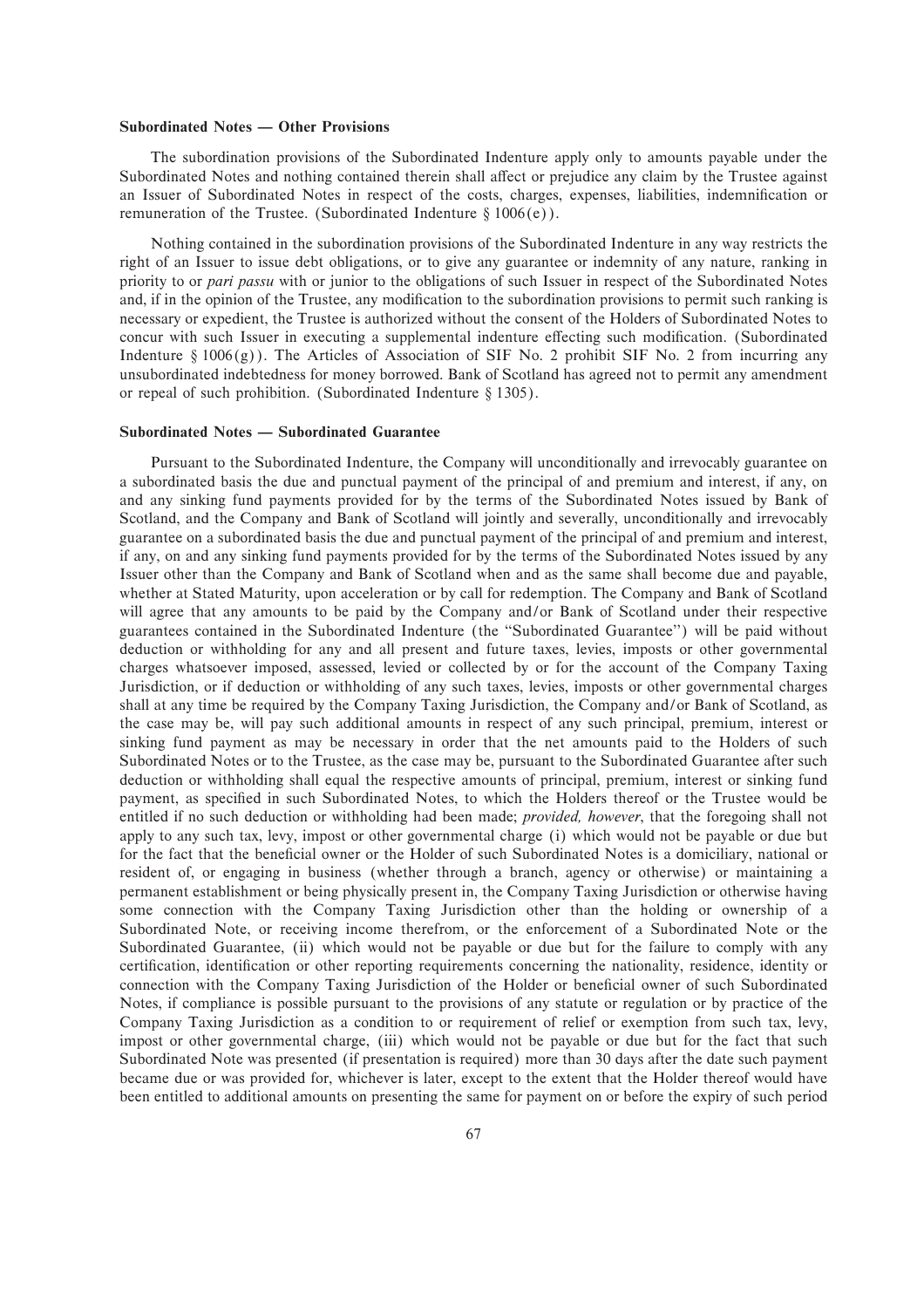of 30 days, or (iv) which would not have been so imposed if the beneficial owner of such Subordinated Note had been the Holder of such Subordinated Note or which, if the beneficial owner of such Subordinated Note had been the Holder of such Subordinated Note, would have been excluded pursuant to clauses (i) through (iii) inclusive above. (Subordinated Indenture  $\S$ § 205 and 1301).

#### **Subordinated Notes — Subordinated Guarantee — Certain Additional Limitations**

In the event of the sequestration, liquidation or winding up of the Company, in the case of any Subordinated Note guaranteed by the Company, or in the event of the sequestration or winding up of Bank of Scotland, in the case of any Subordinated Note guaranteed by Bank of Scotland, if any payment or distribution of assets of the Company or Bank of Scotland, as the case may be, of any kind or character, whether in cash, property or securities, including any such payment or distribution which may be payable or deliverable by reason of the payment of any other indebtedness of the Company or Bank of Scotland, as the case may be, being subordinated to the payment under the Subordinated Guarantee, shall be received by the Trustee or the Holders of Subordinated Notes guaranteed by the Company or Bank of Scotland, as the case may be, before the claims of all Senior Creditors (as such term is defined, in the case of Subordinated Notes, other than Undated Notes, in ""Subordinated Notes (other than Undated Notes) Issued by Issuers other than Bank of Scotland — Subordination" or in "Subordinated Notes (other than Undated Notes) issued by Bank of Scotland — Subordination'', as appropriate, and, in the case of Undated Notes, in "Undated Subordinated Notes — Subordination'') of the Company or Bank of Scotland, as the case may be, have been paid in full, such payment or distribution shall be held in trust by the Trustee or such Holders for the benefit of, and shall be immediately returned by it or them to, the liquidator or trustee of the Company or Bank of Scotland, as the case may be. Thereupon, such payment or distribution will be deemed not to have been made or received. If any of the said rights and claims of any Holder against the Company or Bank of Scotland, as the case may be, is discharged by set-off, such Holder will immediately pay an amount equal to the amount of such discharge to the liquidator or trustee of the Company or Bank of Scotland, as the case may be, and until such time as payment is made will hold a sum equal to such amount in trust for the liquidator or trustee of the Company or Bank of Scotland, as the case may be. Accordingly, such discharge will be deemed not to have taken place. (Subordinated Indenture §  $1304(c)$ ).

# Subordination of the Subordinated Guarantee — in respect of Subordinated Notes other than **Undated Notes**

The rights and claims of the Trustee and the Holders of Subordinated Notes (other than Undated Notes) against the Company or Bank of Scotland under a Subordinated Guarantee will be subordinated, in the event of the sequestration, liquidation or winding up of the Company or in the event of the sequestration or winding up of Bank of Scotland, as the case may be, to the claims of Senior Creditors (as deÑned below) of the Company or Bank of Scotland, respectively, so that amounts guaranteed under such Subordinated Guarantee shall be due and payable by the Company or Bank of Scotland, respectively, in such liquidation, sequestration or winding up only if, and to the extent that, the Company or Bank of Scotland, as the case may be, could make payment thereof rateably with the claims of other Subordinated Creditors (as defined below) of the Company or Bank of Scotland, respectively, and still be solvent immediately thereafter. For this purpose, each of the Company and Bank of Scotland, as the case may be, shall be considered to be solvent if it is able to pay its debts to its Senior Creditors in full. At March 31, 2003, the amount of outstanding claims of Senior Creditors of the Company was approximately 10.3 billion and the amount of outstanding claims of Senior Creditors of Bank of Scotland was approximately 85.9 billion (including approximately 80.7 billion of deposits). As at April 30, 2003, there is no limitation on the issuance of senior indebtedness by either the Company or Bank of Scotland. (Subordinated Indenture  $\S$  205 and 1304(a)).

A report in writing as to the solvency of the Company or Bank of Scotland, as the case may be, by its liquidator or trustee shall, unless the contrary is proved, be treated and accepted by the Company, Bank of Scotland, the Issuer of such Subordinated Notes, the Trustee and the Holders of Subordinated Notes (other than Undated Notes) as correct and sufficient evidence thereof. (Subordinated Indenture  $\S 1304(a)$ ).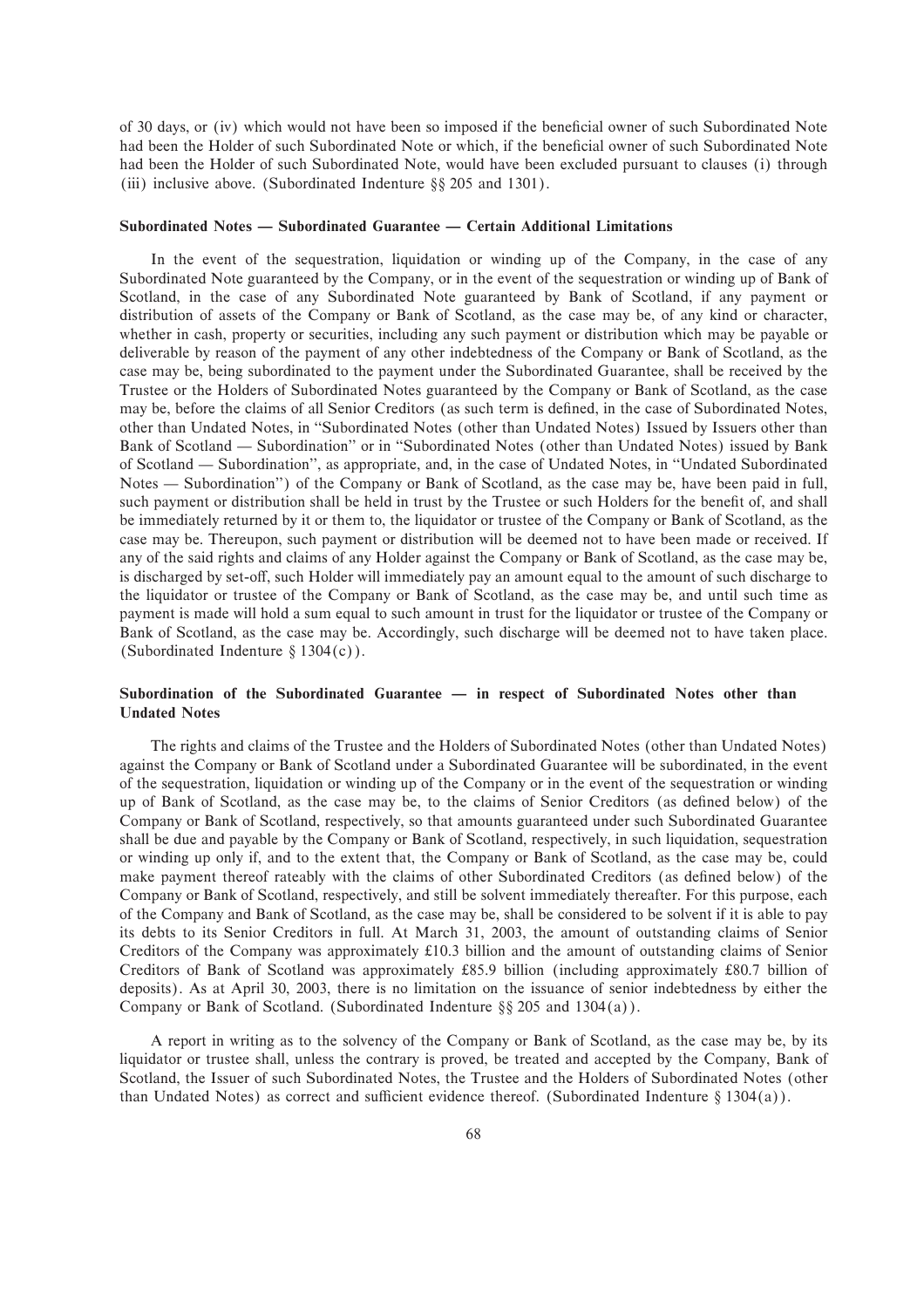For purposes of the foregoing description of the Subordinated Guarantee by the Company and/or Bank of Scotland of the Subordinated Notes (other than Undated Notes): (a) ""Senior Creditors'' of the Company or Bank of Scotland means creditors of the Company or Bank of Scotland, respectively whose claims are lodged or admitted to proof in the winding up, liquidation or sequestration of the Company or Bank of Scotland, respectively, and who are unsubordinated creditors of the Company or Bank of Scotland, respectively; and (b) "Subordinated Creditors" of the Company or Bank of Scotland means creditors of the Company or Bank of Scotland, respectively, (including, without limitation, Holders of Subordinated Notes (other than Undated Notes)) whose claims against the Company or Bank of Scotland, respectively, are subordinated in the event of the winding up, liquidation or sequestration of the Company or Bank of Scotland, respectively, in any manner to the claims of any unsecured and unsubordinated creditors of the Company or Bank of Scotland, respectively, but excluding those subordinated creditors of the Company or Bank of Scotland, respectively, (if any) whose claims rank or are expressed to rank junior to (i) the claims of the Trustee and Holders of such Subordinated Notes and/or (ii) the claims of any other creditors of the Company or Bank of Scotland, respectively, whose claims rank or are expressed to rank *pari passu* with the claims of the Trustee and Holders of such Subordinated Notes. (Subordinated Indenture  $\S 1304(a)$ ).

#### **Subordination of the Subordinated Guarantee in respect of Undated Notes**

The rights and claims of the Trustee and the Holders of Undated Notes against the Company under a Subordinated Guarantee will be subordinated to the claims of Senior Creditors (as defined in "Undated Subordinated Notes — Subordination'') of the Company in that the payment of amounts guaranteed by the Company under such Subordinated Guarantee will be conditional upon the Company being solvent at the time of payment and in that no amounts guaranteed by the Company under such Subordinated Guarantee shall be payable except to the extent that the Company could make such payment and still be solvent (within the meaning of "Undated Subordinated Notes — Subordination"), whether or not it is being liquidated or is in winding up, immediately thereafter. In such circumstances, no amounts guaranteed under such Subordinated Guarantee, which would otherwise fall due for payment shall fall so due (subject always to the provisions of the second sentence of the second paragraph under "Subordinated Notes — Events of Default; Defaults; Limited Right of Acceleration''), and, instead, such payment shall become due for payment only if and when and to the extent that the Company could make such payment in whole or in part and still be solvent (whether or not it is being liquidated or in winding up) immediately thereafter. For this purpose, the Company shall be considered to be solvent if it is able to pay its debts to Senior Creditors (as so defined) as they fall due and its Assets (as defined in "Undated Subordinated Notes - Subordination") exceed its Liabilities (as defined in "Undated Subordinated Notes - Subordination") to such Senior Creditors. (Subordinated Indenture  $\S$  1304(b)).

In addition, a Subordinated Guarantee made by the Company shall rank *pari passu* with the obligations of the Company in respect of its 4415,000,000 Fixed to Floating Rate Subordinated Extendable Maturity Notes 2048, £245,000,000 7.881 per cent. Subordinated Extendable Maturity Notes 2048, £300,000,000 7.50 per cent. Undated Subordinated Step-up Notes, 4300,000,000 Floating Rate Undated Subordinated Step-up Notes,  $\text{\textsterling}42,500,000,000$  3.50 per cent. Undated Subordinated Step-up Notes, £600,000,000 Undated Subordinated Notes,  $\epsilon$ 500,000,000 Fixed to Floating Rate Undated Subordinated Notes, £500,000,000 5.75 per cent. Undated Subordinated Step-up Notes, \$1,000,000,000 6.85 per cent. Undated Subordinated Notes and £600,000,000 5.75 per cent. Undated Subordinated Step-up Notes.

A report in writing as to the solvency of the Company by two Executive Officers (as such term is defined in the Subordinated Indenture) of the Company or the independent public accountants or auditors of the Company or, if the Company has been liquidated or is being wound up, its liquidator or trustee shall, unless the contrary is proved, be treated and accepted by the Company, Bank of Scotland, the Trustee and the Holders of Undated Notes as correct and sufficient evidence thereof.

# **Subordinated Guarantee — General**

The subordination provisions apply only to amounts payable under the Subordinated Guarantee and nothing contained therein shall affect or prejudice any claim by the Trustee against the Company or Bank of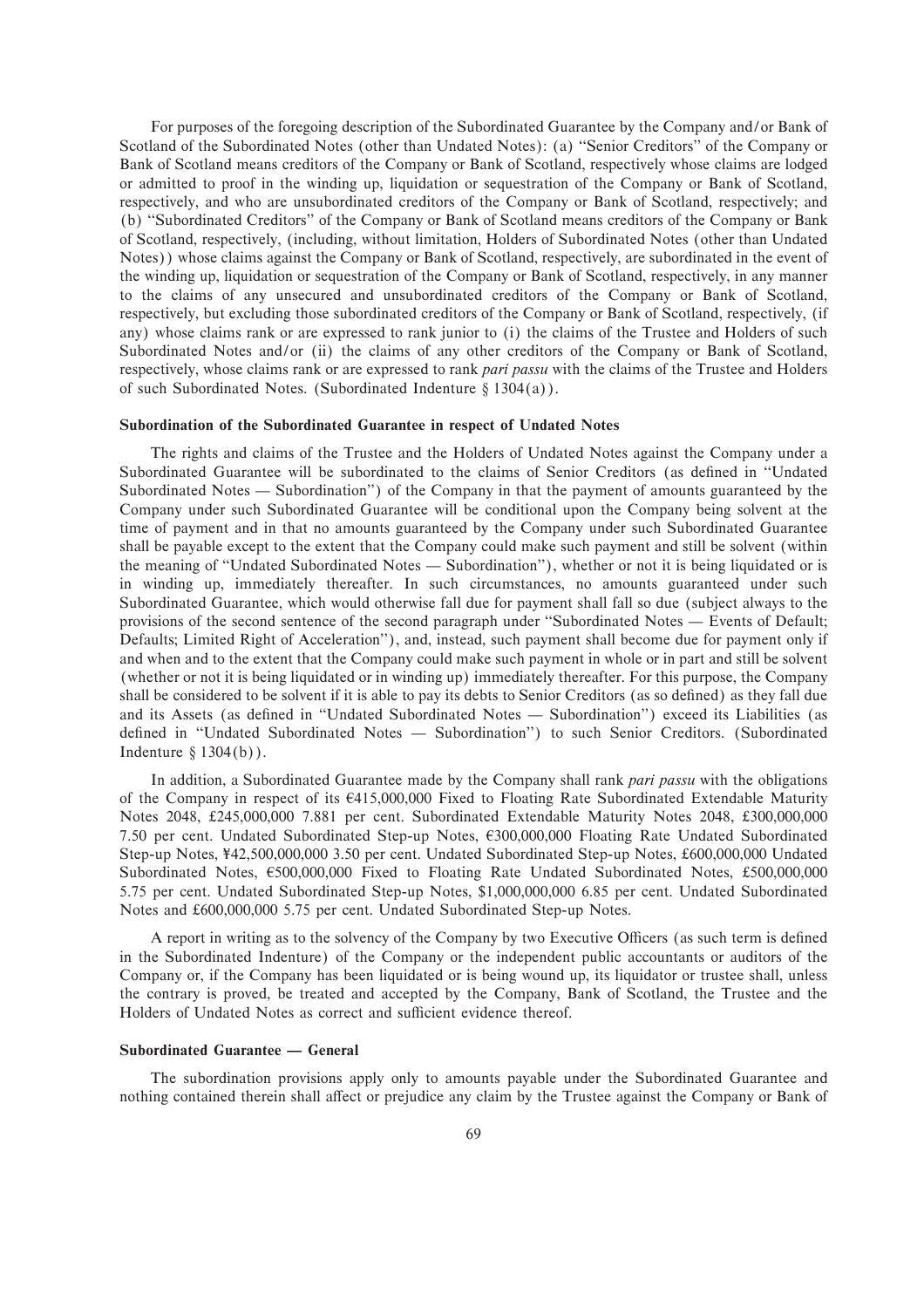Scotland in respect of the costs, charges, expenses, liabilities, indemnification or remuneration of the Trustee. (Subordinated Indenture  $\S 1304(d)$ ).

Nothing contained in the subordination provisions in any way restricts the right of the Company or Bank of Scotland to issue debt obligations, or to give any guarantee or indemnity of any nature, ranking in priority to or *pari passu* with or junior to the obligations of the Company or Bank of Scotland under their respective Subordinated Guarantees in respect of the Subordinated Notes and if any modification to the subordination provisions to permit such ranking is necessary or expedient, the Trustee is authorized without the consent of the Holders of Subordinated Notes to concur with the Company and/or Bank of Scotland, as the case may be, in executing a supplemental indenture effecting such modification. (Subordinated Indenture  $\S 1304(e)$ ).

### Subordinated Notes - Events of Default; Defaults; Limited Right of Acceleration

An Event of Default shall occur only in the case of the winding up, liquidation or sequestration of the Company or Bank of Scotland (other than in connection with certain events not involving bankruptcy or insolvency). The applicable Pricing Supplement may specify additional Events of Default with respect to any series of Subordinated Notes. If an Event of Default shall occur, the principal amount of the Subordinated Notes (or, in the case of Subordinated Notes which are Original Issue Discount Notes, such portion of the principal amount as may be specified in the applicable Pricing Supplement) shall, without any act by the Trustee or the Holders of Subordinated Notes, become immediately due and payable without presentment, demand, protest or other notice of any kind. (Subordinated Indenture  $\S$ § 501 and 502). There will be no other right of acceleration of the maturity of the outstanding Subordinated Notes, whether upon a default in the making of any payment of principal or interest with respect to the Subordinated Notes or in the performance of any covenant of the Issuer thereof, the Company or Bank of Scotland or otherwise. The Trustee may, however, petition for the winding up or sequestration of the Company or Bank of Scotland upon the occurrence of a Default, but no other remedy shall be available to the Trustee, as described below.

The following shall be a Default with respect to the Subordinated Notes of any series: (a) failure by the Issuer of any such Subordinated Note to pay any interest on any Subordinated Note when due, continued for 30 days; or (b) failure by the Issuer of any such Subordinated Note to pay principal of (or premium, if any, on) or the Redemption Price of any Subordinated Note when due; or (c) failure by the Issuer of any such Subordinated Note to make any sinking fund payment in respect of any such Subordinated Note when due or beyond any period of grace provided with respect thereto. With respect to clause (a) above, in the case of Undated Notes, (i) a payment of interest shall be deemed to be due even if such Issuer, the Company or Bank of Scotland could not satisfy the Solvency Condition immediately after giving effect to such payment and (ii) the exercise by such Issuer, the Company or Bank of Scotland of the right not to make any payment of interest (described in the fourth paragraph under "Undated Subordinated Notes — Subordination") shall not constitute a failure to pay interest when due for purposes of clause (a) above. If a Default occurs, the Issuer of such Subordinated Notes shall, upon demand of the Trustee, pay to the Trustee for the benefit of Holders of all such Subordinated Notes, the amount then due and payable on such Subordinated Notes, and if the Issuer fails to pay such amounts forthwith upon such demand, the Trustee may petition for the winding up, liquidation or sequestration of the Company and/or Bank of Scotland, but no other remedy shall be available to the Trustee, provided that the Trustee or any Holder of any such Subordinated Note may not, by virtue of a Default, accelerate the maturity of any of the outstanding Subordinated Notes. Upon the occurrence of a Default with respect to Subordinated Notes of any series, the Holders of such Subordinated Notes shall not at any time be entitled to exercise any right of set-off or counterclaim which may be available to any such Holder against amounts owing by the Issuer, the Company or Bank of Scotland in respect of such Subordinated Notes. If, notwithstanding the provisions of the preceding sentence, any of the rights and claims of any Holder of such Subordinated Notes is discharged by set-off, such Holder will immediately pay an amount equal to the amount of such discharge to such Issuer, the Company or Bank of Scotland, as the case may be, or, if applicable, the liquidator or trustee or receiver in bankruptcy of such Issuer, the Company or Bank of Scotland, to be held on trust for the unsubordinated creditors of the Issuer, the Company or Bank of Scotland, and until such time as payment is made will hold a sum equal to such amount in trust for such Issuer, the Company or Bank of Scotland, as the case may be, or, if applicable, the liquidator or trustee or receiver in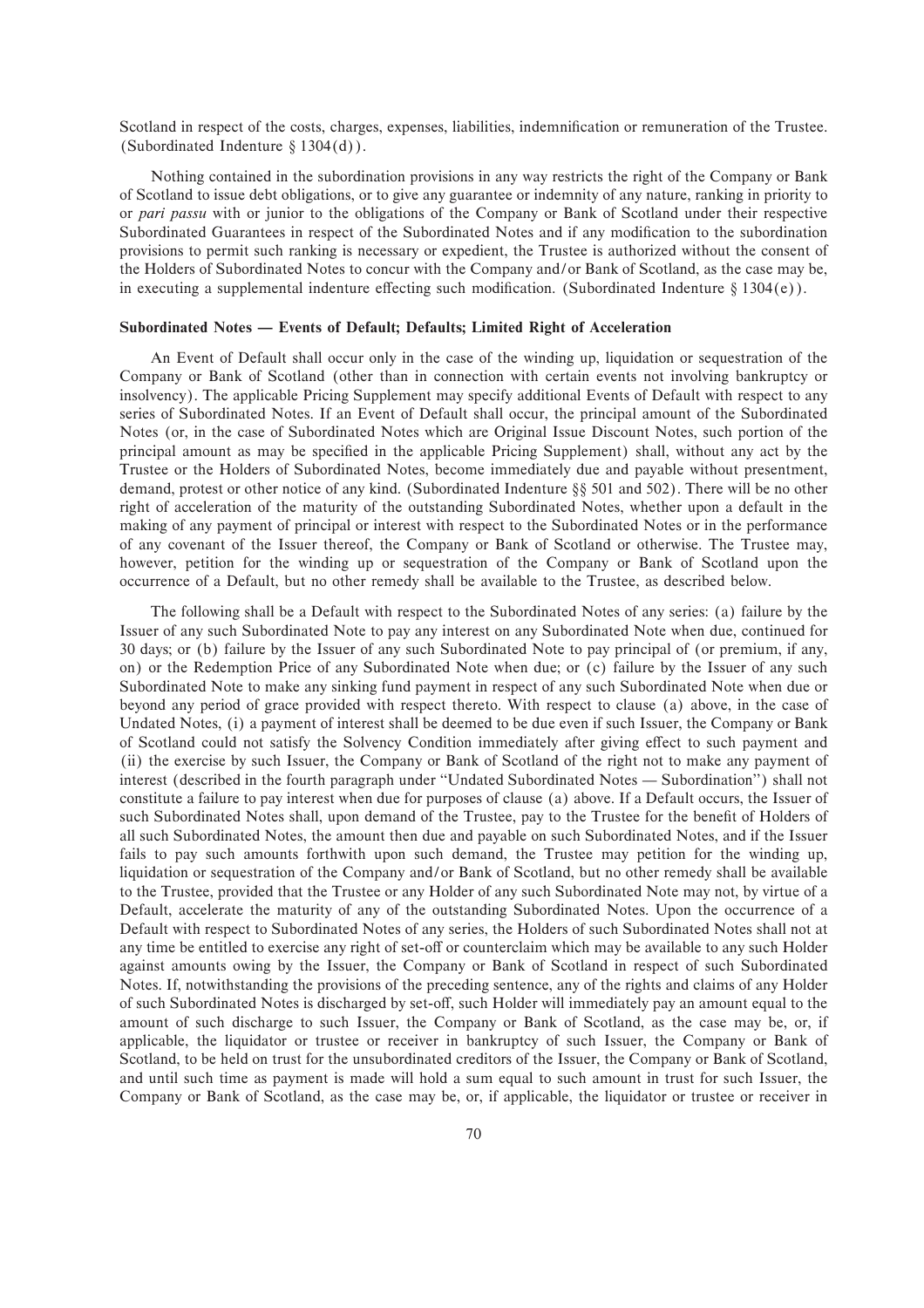bankruptcy of such Issuer, the Company or Bank of Scotland. Accordingly, such discharge will be deemed not to have taken place. (Subordinated Indenture  $\S 503$ ).

# **Payments of Additional Amounts**

Pursuant to the Indentures, each Issuer party thereto will agree duly and punctually to pay the principal of and premium and interest, if any, on the Notes issued by it thereunder when and as the same shall become due and payable, whether at Stated Maturity, upon acceleration, or by call for redemption. Each Issuer will agree that any amounts to be paid by such Issuer under any Indenture and the Notes issued by it thereunder will be paid without deduction or withholding for any and all present and future taxes, levies, imposts or other governmental charges whatsoever imposed, assessed, levied or collected by or for the account of the country of incorporation of such Issuer or, if different, the country of tax residence of such Issuer or, in each case, any political subdivision or taxing authority thereof or therein (the ""Issuer Taxing Jurisdiction''), or if deduction or withholding of any such taxes, levies, imposts or other governmental charges shall at any time be required by the Issuer Taxing Jurisdiction, such Issuer shall pay such additional amounts in respect of any such principal, premium, interest or sinking fund payment as may be necessary in order that the net amounts paid to the Holders of such Notes or to the Trustee, as the case may be, pursuant to such Indenture and such Notes after such deduction or withholding shall equal the respective amounts of principal, premium, interest, or sinking fund payment as specified in such Notes, to which the Holders thereof or the Trustee would be entitled if no such deduction or withholding had been made; *provided*, *however*, that the foregoing shall not apply to any such tax, levy, impost or other governmental charge (i) which would not be payable or due but for the fact that the beneficial owner or the Holder of such Notes is a domiciliary, national or resident of, or engaging in business (whether through a branch, agency or otherwise) or maintaining a permanent establishment or being physically present in, the Issuer Taxing Jurisdiction or otherwise having some connection with the Issuer Taxing Jurisdiction other than the holding or ownership of a Note, or receiving income therefrom, or the enforcement of a Note, (ii) which would not be payable or due but for the failure of the Holder or beneficial owner of such Notes to comply with any certification, identification or other reporting requirements concerning its nationality, residence, identity or connection with the Issuer Taxing Jurisdiction if compliance is possible pursuant to the provisions of any statute or regulation or by practice of the Issuer Taxing Jurisdiction as a condition to or requirement of relief or exemption from such tax, levy, impost or other governmental charge, (iii) which would not be payable or due but for the fact that such Note was presented (if presentation if required) more than 30 days after the date such payment became due or was provided for, whichever is later, except to the extent that the Holder thereof would have been entitled to additional amounts on presenting the same for payment on or before the expiry of such period of 30 days, or (iv) which would not have been so imposed if the beneficial owner of such Note had been the Holder of such Note or which, if the beneficial owner of such Note had been the Holder of such Note, would have been excluded pursuant to clauses (i) through (iii) inclusive above. (Senior Indenture §§ 202 and 1001, Subordinated Indenture §§ 202 and 1001).

# **Interest**

Unless otherwise indicated in the applicable Pricing Supplement, interest-bearing Notes will bear interest at either (a) a fixed rate (a "Fixed Rate Note") or (b) a floating rate determined by reference to an interest rate formula, which may be adjusted by adding or subtracting the Spread and/or multiplying by the Spread Multiplier (a "Floating Rate Note"). Each interest-bearing Note will bear interest from and including its Original Issue Date or from and including the most recent Interest Payment Date (or, in the case of a Floating Rate Note with daily or weekly Interest Reset Dates, the day following the Regular Record Date immediately preceding such Interest Payment Date) with respect to which interest on such Note (or any predecessor Note) has been paid or duly provided for at the fixed rate per annum, or at the rate per annum determined pursuant to the interest rate formula, stated therein and in the applicable Pricing Supplement until the principal thereof is paid or made available for payment. Interest will be payable on each Interest Payment Date and at Maturity. Interest will be payable generally to the person in whose name an interest-bearing Note (or any predecessor Note) is registered at the close of business on the Regular Record Date next preceding each Interest Payment Date; *provided, however*, that interest payable at Maturity will be payable to the person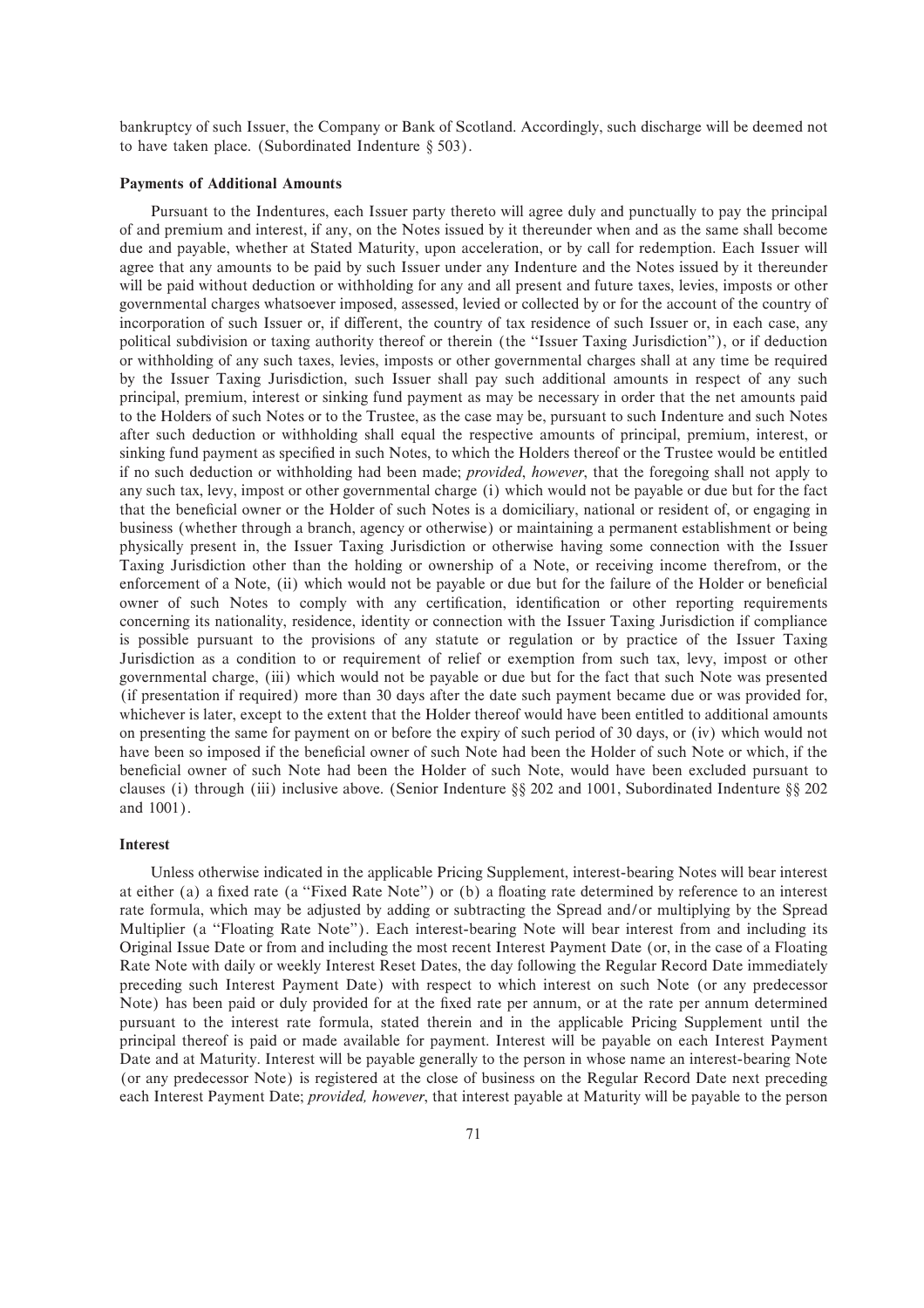to whom principal shall be payable. The first payment of interest on any interest-bearing Note originally issued between a Regular Record Date and an Interest Payment Date will be made on the second Interest Payment Date following the Original Issue Date of such Note to the registered owner on the Regular Record Date immediately preceding such second Interest Payment Date.

Interest rates, or interest rate formulae, are subject to change by an Issuer from time to time, but no such change will affect any Note already issued or as to which an offer to purchase has been accepted by such Issuer.

### **Fixed Rate Notes**

The applicable Pricing Supplement relating to a Fixed Rate Note will designate a fixed rate of interest per annum payable on such Note. Unless otherwise indicated in the applicable Pricing Supplement, (i) the Interest Payment Date(s) with respect to Fixed Rate Notes shall be either annually on June 1 of each year or semiannually on June 1 and December 1 of each year and at Maturity and (ii) the Regular Record Date(s) for Fixed Rate Notes shall be the date that is 15 calendar days prior to each Interest Payment Date, whether or not such date is a Business Day. Unless otherwise indicated in the applicable Pricing Supplement, interest payments for Fixed Rate Notes shall be the amount of interest accrued from and including (i) the Original Issue Date or (ii) the most recent Interest Payment Date to which interest has been paid or duly provided for, as the case may be, to but excluding the relevant Interest Payment Date and interest on such Notes will be computed on the basis of a 360-day year of twelve 30-day months and, in the case of an incomplete month, the actual number of days elapsed.

In any case where any Interest Payment Date, redemption date or Stated Maturity of any Fixed Rate Note is not a Business Day at any place of payment, then payment of principal of or any premium or interest on such Note need not be made at such place of payment on such date, but may be made on the next succeeding Business Day at such place of payment with the same force and effect as if made on the Interest Payment Date, redemption date or at the Stated Maturity, provided that no interest shall accrue for the period from and after such Interest Payment Date, redemption date or Stated Maturity, as the case may be.

#### **Floating Rate Notes**

The applicable Pricing Supplement relating to a Floating Rate Note will designate an interest rate formula for such Floating Rate Note. Such formula may be: (a) the Commercial Paper Rate, in which case such Note will be a Commercial Paper Rate Note, (b) the Prime Rate, in which case such Note will be a Prime Rate Note, (c) the CD Rate, in which case such Note will be a CD Rate Note, (d) EURIBOR, in which case such Note will be a EURIBOR Note, (e) the Federal Funds Rate, in which case such Note will be a Federal Funds Rate Note, (f) LIBOR, in which case such Note will be a LIBOR Note, (g) the Treasury Rate, in which case such Note will be a Treasury Rate Note, (h) the CMT Rate, in which case such Note will be a CMT Rate Note or (i) such other interest rate formula as is set forth in such Pricing Supplement. The applicable Pricing Supplement for a Floating Rate Note also will specify the Spread and/or Spread Multiplier, if any, and the maximum or minimum interest rate limitation, if any, applicable to each Note. In addition, such Pricing Supplement will define or specify for each Floating Rate Note the following terms, if applicable: Calculation Dates, Initial Interest Rate, Interest Payment Dates, Regular Record Dates, Index Maturity, Interest Determination Dates and Interest Reset Dates with respect to such Notes. Unless otherwise specified in the applicable Pricing Supplement, the Paying Agent will act as Calculation Agent with respect to the Floating Rate Notes.

The rate of interest on each Floating Rate Note will be reset daily, weekly, monthly, quarterly, semiannually, or annually, as specified in the applicable Pricing Supplement. Each date on which the rate of interest on Floating Rate Notes is reset as set forth below is hereinafter referred to as an ""Interest Reset Date." Except as otherwise provided in the next sentence, and unless otherwise specified in the applicable Pricing Supplement, the date on which the rate of interest on Floating Rate Notes is reset will be, in the case of Floating Rate Notes which reset daily, each Market Day; in the case of Floating Rate Notes (other than Treasury Rate Notes) which reset weekly, the Wednesday of each week; in the case of Treasury Rate Notes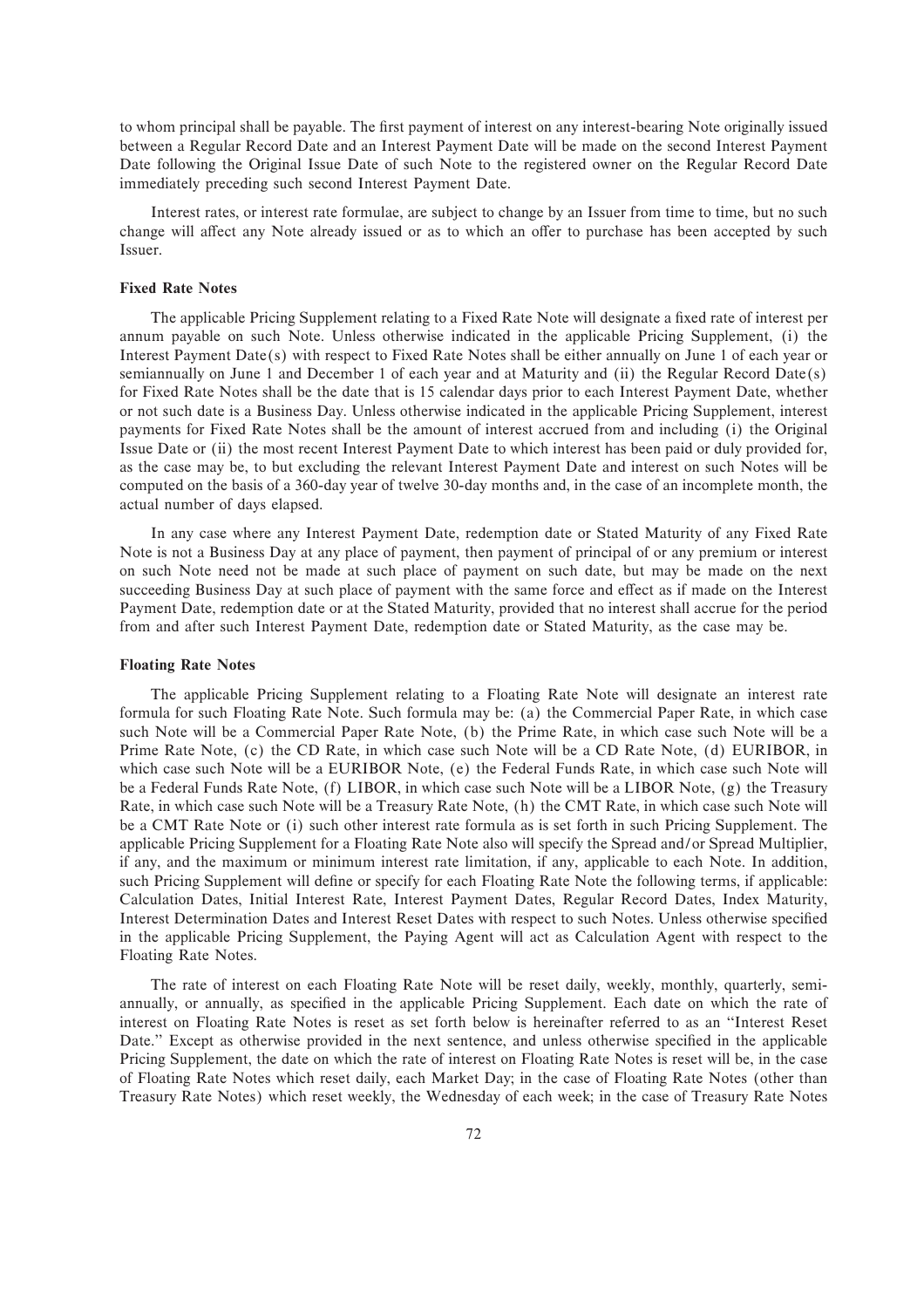which reset weekly, the Tuesday of each week, except as provided below; in the case of Floating Rate Notes which reset monthly, the third Wednesday of each month; in the case of Floating Rate Notes which reset quarterly, the third Wednesday of March, June, September and December; in the case of Floating Rate Notes which reset semiannually, the third Wednesday of two months of each year, as indicated in the applicable Pricing Supplement; and in the case of Floating Rate Notes which reset annually, the third Wednesday of one month of each year, as indicated in the applicable Pricing Supplement; *provided, however*, that (a) the interest rate in effect from the Original Issue Date of a Floating Rate Note (or that of a predecessor Note) to but excluding the first Interest Reset Date with respect to such Floating Rate Note will be the Initial Interest Rate (as set forth in the applicable Pricing Supplement) and (b) unless otherwise specified in the applicable Pricing Supplement, the interest rate for the ten days immediately prior to Maturity will be that in effect on the tenth day preceding such Maturity. If any Interest Reset Date for any Floating Rate Note would otherwise be a day that is not a Market Day with respect to such Note, such Interest Reset Date shall be the next succeeding Market Day with respect to such Notes, except that if such Note is a LIBOR Note and the next succeeding such Market Day falls in the next succeeding calendar month, such Interest Reset Date shall be the immediately preceding Market Day.

The Interest Determination Date pertaining to an Interest Reset Date for a Commercial Paper Rate Note (the ""Commercial Paper Interest Determination Date''), a Prime Rate Note (the ""Prime Rate Interest Determination Date"), a CD Rate Note (the "CD Rate Interest Determination Date"), a Federal Funds Rate Note (the "Federal Funds Interest Determination Date") or a CMT Rate Note ("the CMT Rate Interest Determination Date'') will be the second Market Day preceding such Interest Reset Date. The Interest Determination Date pertaining to an Interest Reset Date for a LIBOR Note (the ""LIBOR Interest Determination Date'') or a EURIBOR Note (the ""EURIBOR Interest Determination Date'') will be the second London Market Day preceding such Interest Reset Date. The Interest Determination Date pertaining to an Interest Reset Date for a Treasury Rate Note (the ""Treasury Interest Determination Date'') will be the day on which Treasury bills are normally auctioned for the week in which such Interest Reset Date falls, or if no auction is held for such week, the Monday of such week (or, if Monday is a legal holiday, the next succeeding Market Day) and the Interest Reset Date will be the Market Day immediately following such Treasury Interest Determination Date. Treasury bills are usually sold at auction on Monday of each week, unless that day is a legal holiday, in which case the auction is usually held on the following Tuesday, except that such auction may be held on the preceding Friday. If an auction is held for such week on Monday or the preceding Friday, such Monday or preceding Friday shall be the Treasury Interest Determination Date for such week, and the Interest Reset Date for such week shall be the Tuesday of such week (or, if such Tuesday is not a Market Day, the next succeeding Market Day). If the auction for such week is held on any day of such week other than Monday, then such date shall be the Treasury Interest Determination Date and the Interest Reset Date for such week shall be the next succeeding Market Day.

Unless otherwise specified in the applicable Pricing Supplement, the "Calculation Date", where applicable, pertaining to any Interest Determination Date will be the first to occur of  $(a)(i)$  in the case of any CD Rate Interest Determination Date, Commercial Paper Interest Determination Date, Treasury Interest Determination Date, Federal Funds Interest Determination Date or CMT Rate Interest Determination Date, the tenth day after such interest determination date or, if any such day is not a Market Day, the next succeeding such Market Day or (ii) in the case of any Prime Rate Interest Determination Date, LIBOR Interest Determination Date or EURIBOR Interest Determination Date, such interest determination date, and (b) the Market Day preceding the applicable Interest Payment Date or the Stated Maturity (or the date of redemption or repayment, if any) as the case may be.

A Floating Rate Note may have either or both of the following: (a) a maximum interest rate limitation, or ceiling, on the rate of interest which may accrue during any interest period; and (b) a minimum interest rate limitation, or floor, on the rate of interest which may accrue during any interest period. In addition to any maximum interest rate which may be applicable to any Floating Rate Note, the interest rate on the Floating Rate Notes will in no event be higher than the maximum rate permitted by New York law, as the same may be modified by United States federal law of general application. Under present New York law, the maximum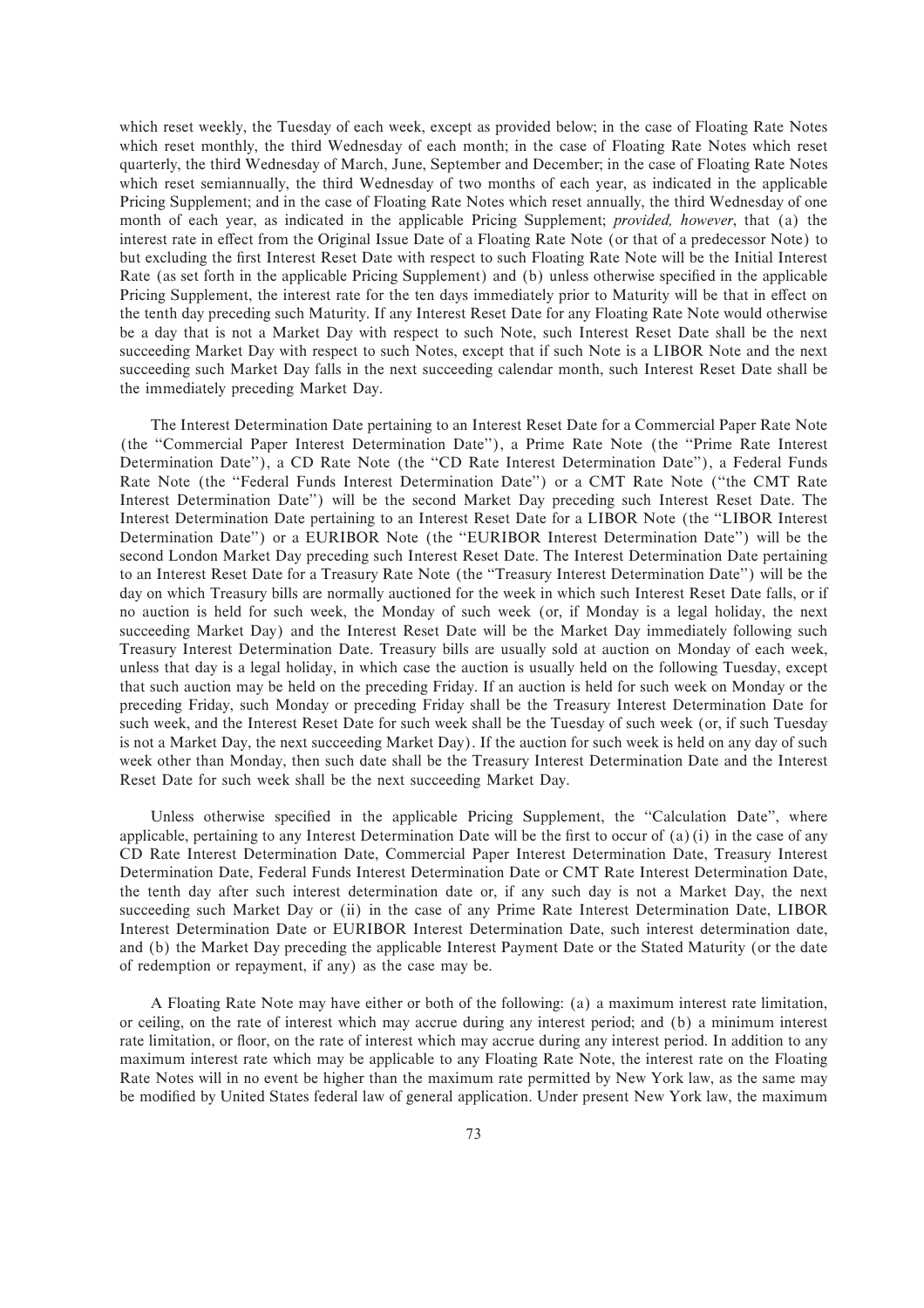rate is 25% per annum on a simple interest basis. This limit does not apply to Notes in which \$2,500,000 or more has been invested.

The Interest Payment Date with respect to a Floating Rate Note will be the third Wednesday of the month or months specified in the applicable Pricing Supplement. If, pursuant to the preceding sentence, an Interest Payment Date with respect to any Floating Rate Note would otherwise be a day that is not a Market Day with respect to such Note, such Interest Payment Date shall be the next succeeding Market Day with respect to such Note, except that if such Note is a LIBOR Note or a EURIBOR Note and the next succeeding such Market Day falls in the next succeeding calendar month, such Interest Payment Date shall be the immediately preceding Market Day. If the date for payment of the principal of or any premium or interest on any Floating Rate Note at Maturity is not a Business Day at any place of payment, then such payment of principal, premium or interest need not be made on such date at such place of payment, but may be made on the next succeeding Business Day at such place of payment with the same force and effect as if made on the date for such payment of the principal, premium or interest and no interest shall accrue from and after any such date for payment. Unless otherwise indicated in the applicable Pricing Supplement, the Regular Record Date with respect to Floating Rate Notes shall be the date 15 calendar days prior to each Interest Payment Date, whether or not such date shall be a Market Day.

Unless otherwise specified in the applicable Pricing Supplement, interest payments for Floating Rate Notes shall be in the amount of interest accrued from and including (i) the Original Issue Date or (ii) the most recent Interest Payment Date to which interest has been paid or duly provided for, as the case may be, to but excluding the Interest Payment Date; *provided, however,* that if the Interest Reset Dates with respect to any Floating Rate Note are daily or weekly, unless otherwise specified in the applicable Pricing Supplement, interest payable on any Interest Payment Date will include interest accrued from and including (i) the Original Issue Date or (ii) the day following the most recent Regular Record Date in respect of which interest has been paid or duly provided for, as the case may be, to but excluding the day following the Regular Record Date immediately preceding such Interest Payment Date. Notwithstanding the foregoing, interest payable at Maturity will include interest accrued to but excluding the date of Maturity. Unless otherwise specified in the applicable Pricing Supplement, the interest accrued on a Floating Rate Note for any period will be calculated by multiplying the face amount of such Floating Rate Note by an accrued interest factor. Such accrued interest factor is computed by adding the interest factor calculated for each day in such period. The interest factor (expressed as a decimal rounded upwards, if necessary, as described below) for each such day is computed by dividing the interest rate (expressed as a decimal rounded upwards, if necessary, as described below) applicable to such day by, unless otherwise specified in the applicable Pricing Supplement, 360, in the case of Commercial Paper Rate Notes, Prime Rate Notes, CD Rate Notes, Federal Funds Rate Notes, LIBOR Notes, EURIBOR Notes or by the actual number of days in the year, in the case of Treasury Rate Notes and CMT Rate Notes. All percentages resulting from any calculation of the interest rate on Floating Rate Notes will be rounded, if necessary, to the nearest one-hundredth thousandth of a percentage point, with five one-millionths of a percentage point rounded upwards (e.g., 9.876545% (or .09876545) being rounded to 9.87655% (or .0987655) and 9.876544% (or .09876544) being rounded to 9.87654% (or .0987654)), and all dollar amounts used in or resulting from such calculation on Floating Rate Notes will be rounded to the nearest cent, or in the case of Foreign Currency Notes, the nearest unit (with one-half cent or unit being rounded upwards). Unless otherwise indicated in the applicable Pricing Supplement, the interest rate in effect with respect to a Floating Rate Note on any day that is not an Interest Reset Date will be the interest rate determined as of the Interest Determination Date pertaining to the immediately preceding Interest Reset Date (or if there is none, the Initial Interest Rate), and the interest rate in effect on any day that is an Interest Reset Date will be the interest rate determined as of the Interest Determination Date pertaining to such Interest Reset Date, subject in either case to any maximum or minimum interest rate limitation referred to above; *provided, however,* that the interest rate in effect for the ten calendar days prior to Maturity shall be the interest rate in effect on the tenth calendar day prior to Maturity.

Upon the request of the holder of any Floating Rate Note or the Issuer, the Calculation Agent (which shall be the Paying Agent unless otherwise specified in the applicable Pricing Supplement) will provide the interest rate then in effect, and, if determined, the interest rate which will become effective on the next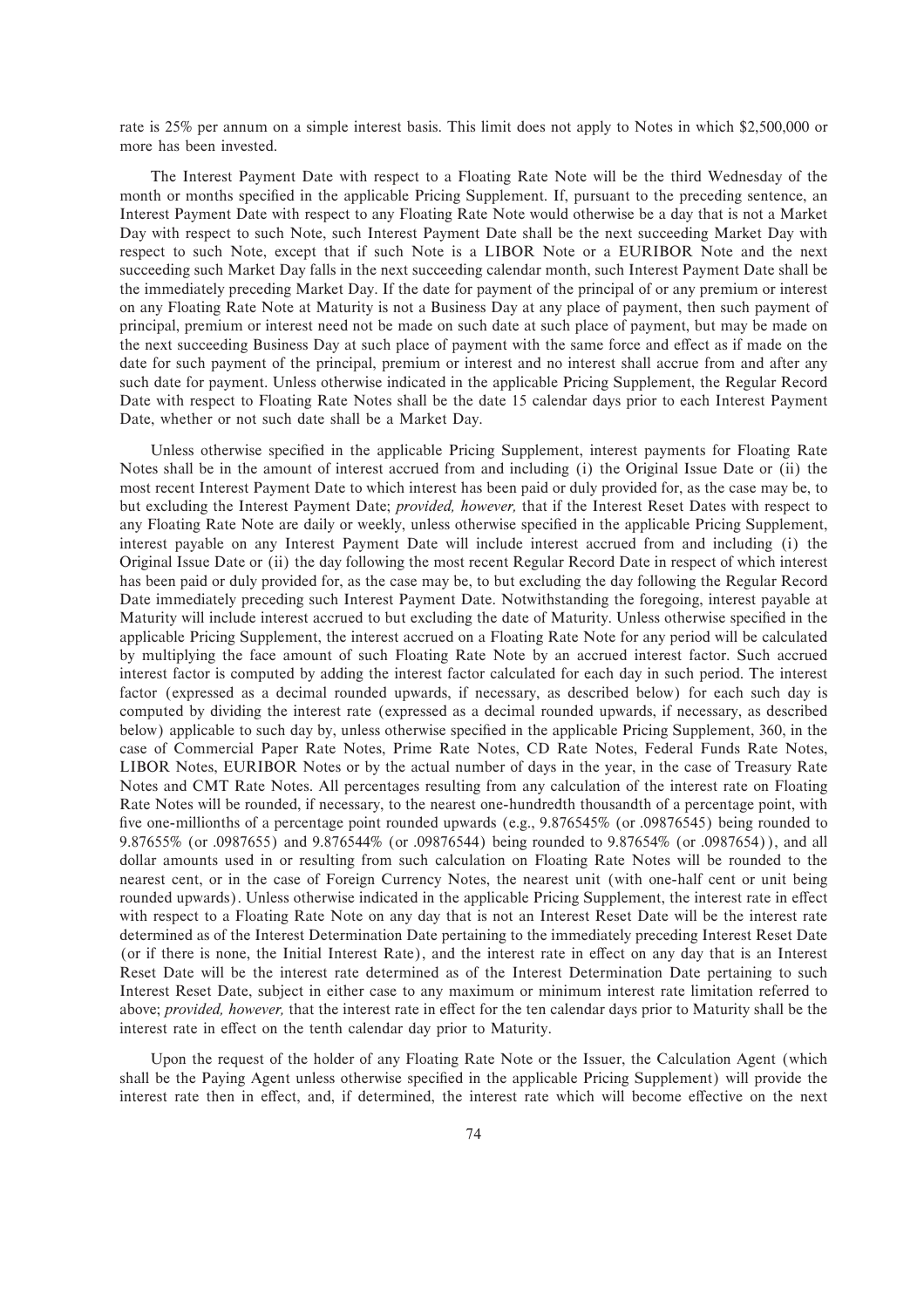Interest Reset Date as a result of a determination made on the most recent Interest Determination Date with respect to such Floating Rate Note.

Interest rates on Floating Rate Notes will be determined by the Calculation Agent as follows:

#### *Commercial Paper Rate Notes*

Each Commercial Paper Rate Note will bear interest at the interest rate (calculated with reference to the Commercial Paper Rate and the Spread and/or Spread Multiplier, if any) specified on the face of such Commercial Paper Rate Note and in the applicable Pricing Supplement.

Unless otherwise indicated in the applicable Pricing Supplement, "Commercial Paper Rate" means, with respect to any Commercial Paper Interest Determination Date, the Money Market Yield (calculated as described below) of the rate on such date for commercial paper having the Index Maturity specified in the applicable Pricing Supplement as published in  $H.15(519)$  under the heading "Commercial Paper — Nonfinancial." In the event that such rate is not published prior to 3:00 P.M., New York City time, on the Calculation Date pertaining to such Commercial Paper Interest Determination Date, then the Commercial Paper Rate shall be the Money Market Yield of the rate on such Commercial Paper Interest Determination Date for commercial paper having the Index Maturity specified in the applicable Pricing Supplement as published in H.15 Daily Update under the heading "Commercial Paper — Non-financial." If by 3:00 P.M., New York City time, on such Calculation Date such rate is not yet published in either H.15(519) or H.15 Daily Update, the Commercial Paper Rate for that Commercial Paper Interest Determination Date shall be calculated by the Calculation Agent and shall be the Money Market Yield of the arithmetic mean of the offered rates, as of 11:00 A.M., New York City time, on that Commercial Paper Interest Determination Date, of three leading dealers of commercial paper in The City of New York selected by the Calculation Agent for commercial paper having the Index Maturity specified in the applicable Pricing Supplement placed for an industrial issuer whose bond rating is "AA," or the equivalent, from a nationally recognized rating agency; *provided, however,* that if the dealers selected as aforesaid by the Calculation Agent are not quoting as mentioned in this sentence, the Commercial Paper Rate will be the Commercial Paper Rate in effect on such Commercial Paper Interest Determination Date.

""Money Market Yield'' shall be a yield (expressed as a percentage) calculated in accordance with the following formula:

$$
ext{Money Market Yield} = \frac{D \times 360}{360 - (D \times M)} \times 100
$$

where "D" refers to the per annum rate for commercial paper quoted on a bank discount basis and expressed as a decimal; and "M" refers to the actual number of days in the interest period for which interest is being calculated.

#### *Prime Rate Notes*

Each Prime Rate Note will bear interest at the interest rate (calculated with reference to the Prime Rate and the Spread and/or Spread Multiplier, if any) specified on the face of such Prime Rate Note and in the applicable Pricing Supplement.

Unless otherwise indicated in the applicable Pricing Supplement, "Prime Rate" means, with respect to any Prime Rate Interest Determination Date, the rate set forth on such date in H.15(519) under the heading "Bank Prime Loan." In the event that such rate is not published prior to 3:00 P.M., New York City time, then the Prime Rate will be the rate on such Prime Rate Interest Determination Date as published in H.15 Daily Update under the heading "Bank Prime Loan". In the event such rate is not published in either H.15(519) or H.15 Daily Update, then the Prime Rate will be the arithmetic mean of the rates of interest publicly announced by each bank that appears on the Reuters Screen U.S.PRIME1 Page as such bank's prime rate or base lending rate as in effect for that Prime Rate Interest Determination Date. If fewer than four such rates but more than one such rate appear on the Reuters Screen U.S.PRIME1 Page for the Prime Rate Interest Determination Date, the Prime Rate will be the arithmetic mean of the prime rates quoted on the basis of the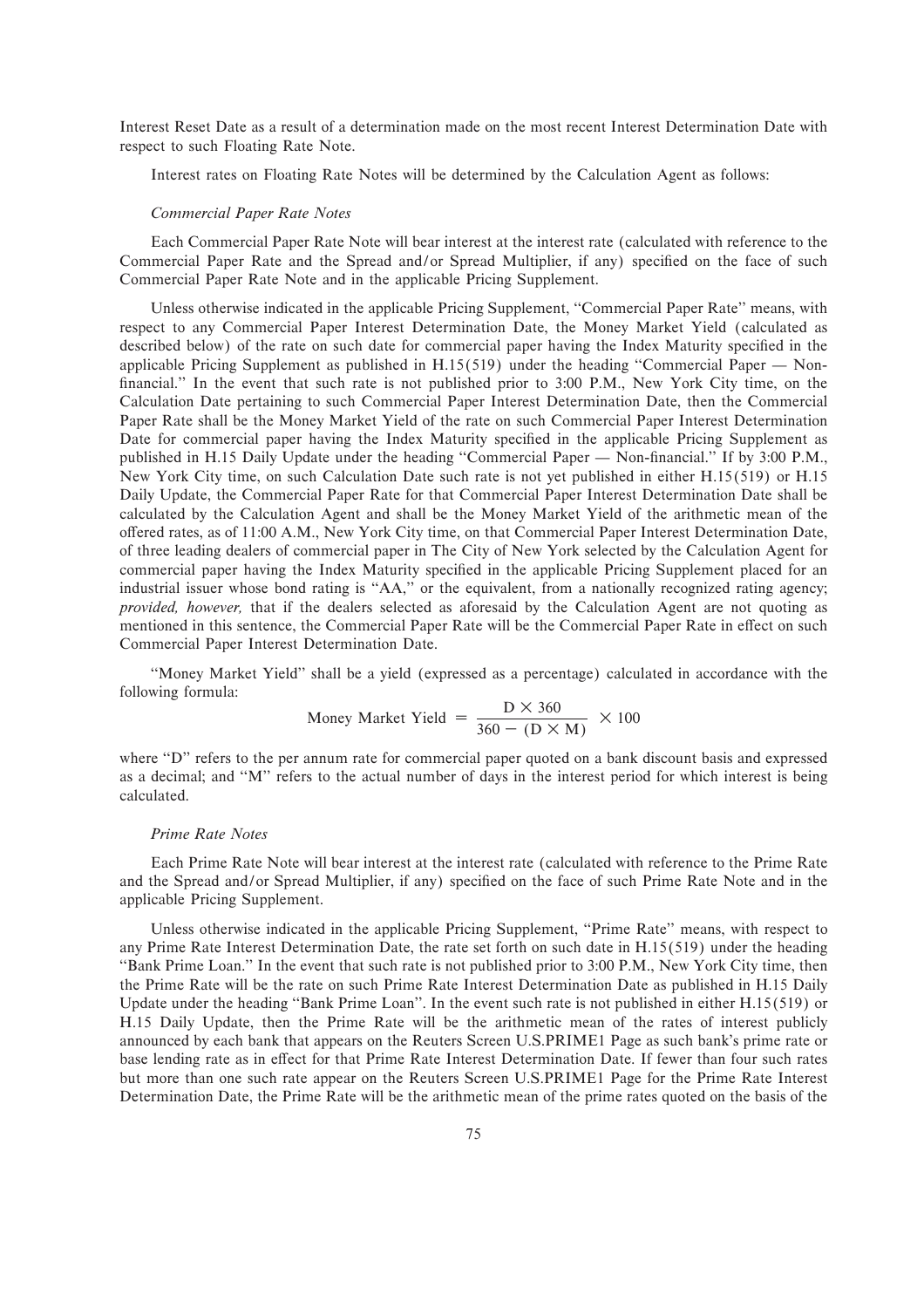actual number of days in the year divided by 360 as of the close of business on such Prime Rate Interest Determination Date by at least two of the three major money center banks in The City of New York selected by the Calculation Agent from which quotations are requested. If fewer than two quotations are provided, the Prime Rate shall be determined on the basis of the rates furnished in The City of New York by the appropriate number of substitute banks or trust companies organized and doing business under the laws of the United States, or any State thereof, in each case having total equity capital of at least \$500 million and being subject to supervision or examination by Federal or State authority, selected by the Calculation Agent to provide such rate or rates, provided, however, that if the banks or trust companies selected as aforesaid by the Calculation Agent are not quoting rates as set forth above, the "Prime Rate" in effect for such Interest Reset Period will be the same as the Prime Rate for the immediate preceding Interest Reset Period (or, if there was no such Interest Reset Period, the rate of interest payable on the Prime Rate Notes for which such Prime Rate is being determined shall be the Initial Interest Rate).

# *CD Rate Notes*

Each CD Rate Note will bear interest at the interest rate (calculated with reference to the CD Rate and the Spread and/or Spread Multiplier, if any) specified on the face of such CD Rate Note and in the applicable Pricing Supplement.

Unless otherwise indicated in the applicable Pricing Supplement, "CD Rate" means, with respect to any CD Rate Interest Determination Date, the rate on such date for negotiable certificates of deposit having the Index Maturity specified in the applicable Pricing Supplement as published in  $H.15(519)$  under the heading ""CDs (Secondary Market)''. In the event that such rate is not published prior to 3:00 P.M., New York City time, on the Calculation Date pertaining to such CD Rate Interest Determination Date, then the CD Rate shall be the rate on such CD Rate Interest Determination Date for negotiable certificates of deposit having the Index Maturity specified in the applicable Pricing Supplement as published in H.15 Daily Update under the heading "CDs (Secondary Market)". If by 3:00 P.M., New York City time, on such Calculation Date such rate is not published in either H.15(519) or H.15 Daily Update, the CD Rate for that CD Interest Determination Date shall be calculated by the Calculation Agent and shall be the arithmetic mean of the secondary market offered rates, as of 10:00 A.M., New York City time, on that CD Rate Interest Determination Date, of three leading nonbank dealers in negotiable U.S. dollar certificates of deposit in The City of New York selected by the Calculation Agent for negotiable certificates of deposit of major United States money market banks with a remaining maturity closest to the Index Maturity specified in the applicable Pricing Supplement in a denomination of \$5,000,000; *provided, however,* that if the dealers selected as aforesaid by the Calculation Agent are not quoting as mentioned in this sentence, the CD Rate will be the CD Rate in effect on such CD Rate Interest Determination Date.

# *Federal Funds Rate Notes*

Each Federal Funds Rate Note will bear interest at the interest rate (calculated with reference to the Federal Funds Rate and the Spread and/or Spread Multiplier, if any) specified on the face of such Federal Funds Rate Note and in the applicable Pricing Supplement.

Unless otherwise indicated in the applicable Pricing Supplement ""Federal Funds Rate'' means, with respect to any Federal Funds Interest Determination Date, the rate on such date for Federal Funds having the Index Maturity specified in the applicable Pricing Supplement as published in  $H.15(519)$  under the heading "Federal Funds (Effective)" as displayed on Moneyline Telerate on page 120. In the event that such rate is not published prior to 3:00 P.M., New York City time, on the Calculation Date pertaining to such Federal Funds Interest Determination Date, then the Federal Funds Rate will be the rate on such Federal Funds Interest Determination Date as published in H.15 Daily Update under the heading ""Federal Funds (Effective)." If by 3:00 P.M., New York City time, on such Calculation Date such rate is not published in either H.15(519) or H.15 Daily Update, the Federal Funds Rate for that Federal Funds Interest Determination Date shall be calculated by the Calculation Agent and shall be the arithmetic mean of the rates, as of 9:00 A.M., New York City time, on that Federal Funds Interest Determination Date, for the last transaction in overnight Federal Funds arranged by three leading brokers of Federal Funds transactions in The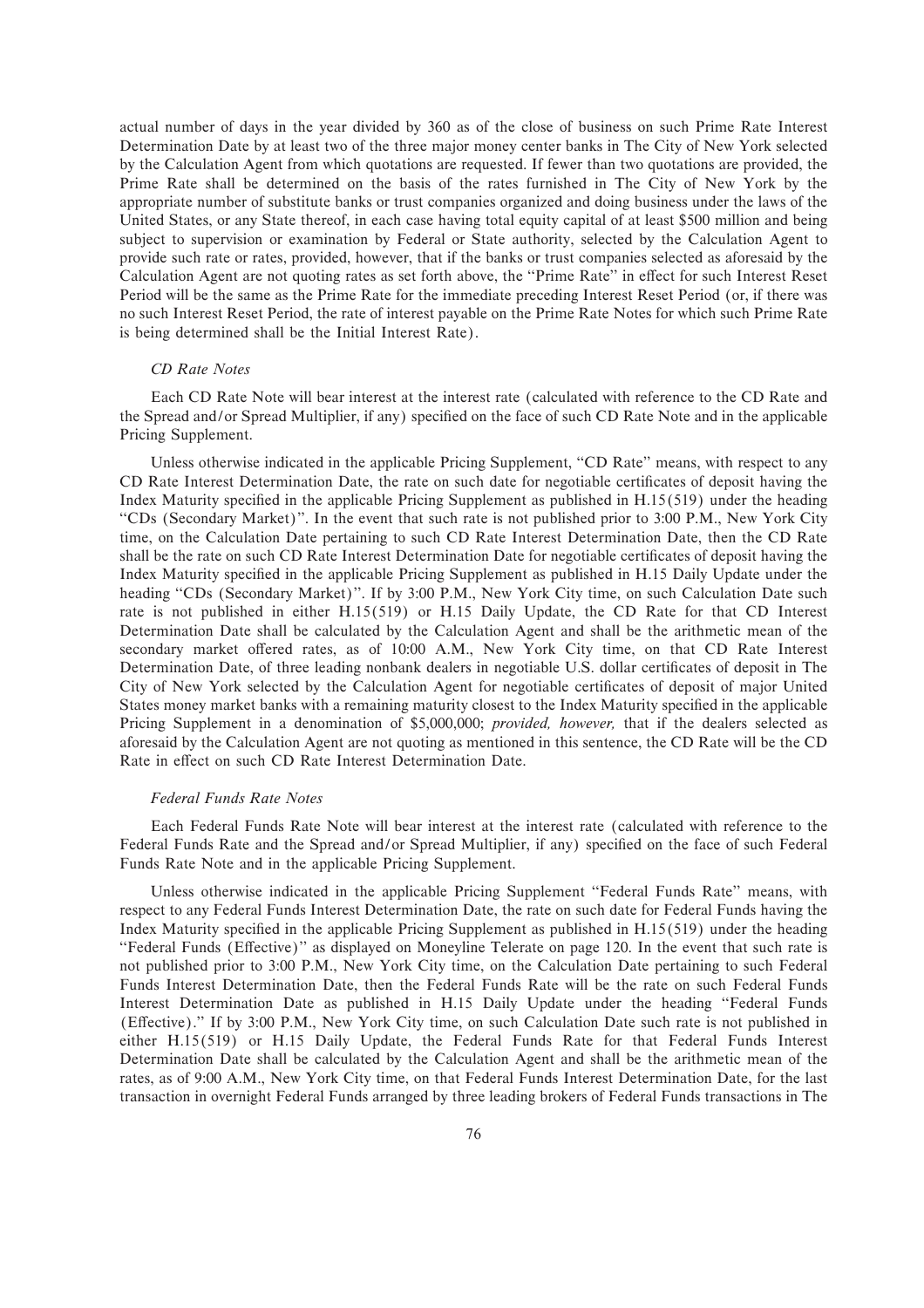City of New York selected by the Calculation Agent; *provided, however*, that if the brokers selected as aforesaid by the Calculation Agent are not quoting as mentioned in this sentence, the Federal Funds Rate will be the Federal Funds Rate in effect on such Federal Funds Interest Determination Date.

#### *LIBOR Notes*

Each LIBOR Note will bear interest at the interest rate (calculated with reference to LIBOR and the Spread and/or Spread Multiplier, if any) specified on the face of such LIBOR Note and in the applicable Pricing Supplement.

Unless otherwise indicated in the applicable Pricing Supplement, LIBOR will be determined by the Calculation Agent in accordance with the following provisions:

(a) With respect to any LIBOR Interest Determination Date, LIBOR will be determined on the basis of the offered rate for deposits of not less than \$1,000,000 having the Index Maturity specified in the applicable Pricing Supplement, commencing on the second London Market Day immediately following such LIBOR Interest Determination Date, which appears on (1) if "LIBOR Reuters" is specified in the applicable Pricing Supplement, the display designated as Page LIBO or LIBP on the Reuter Monitor Money Rates Service (or such other page as may replace such page on that service for the purpose of displaying London interbank offered rates of major banks for deposits in U.S. dollars) or (2) if "LIBOR Telerate" is specified in the applicable Pricing Supplement or neither "LIBOR Reuters" nor "LIBOR Telerate" is specified in the applicable Pricing Supplement as the method for calculating LIBOR, the display designated as Page 3740 or Page 3750, as applicable, on Moneyline Telerate (or such other page as may replace any such page on that service for the purpose of displaying London interbank offered rates of major banks for deposits in U.S. dollars) in each case as of 11:00 A.M., London time, on that LIBOR Interest Determination Date. If no such offered rate appears, LIBOR for such LIBOR Interest Determination Date will be determined as described in (b) below.

(b) With respect to a LIBOR Interest Determination Date on which no rate appears on Reuter Page LIBO or LIBP (if "LIBOR Reuters" is specified in the applicable Pricing Supplement) or no rate appears on Moneyline Telerate Page 3740 or 3750 (if "LIBOR Telerate" is specified in the applicable Pricing Supplement or neither "LIBOR Reuters" nor "LIBOR Telerate" is specified in the applicable Pricing Supplement as the method for calculating LIBOR) as described in (a) above, LIBOR will be determined on the basis of the rates at approximately 11:00 A.M., London time, on such LIBOR Interest Determination Date at which deposits in U.S. dollars having the Index Maturity specified in the applicable Pricing Supplement are offered to prime banks in the London interbank market by four major banks in the London interbank market selected by the Calculation Agent and in a principal amount equal to an amount of not less than \$1,000,000 that in the Calculation Agent's judgment is representative for a single transaction in such market at such time. The Calculation Agent will request the principal London office of each of such banks to provide a quotation of its rate. If at least two such quotations are provided, LIBOR for such LIBOR Interest Determination Date will be the arithmetic mean of such quotations as determined by the Calculation Agent. If fewer than two quotations are provided, LIBOR for such LIBOR Interest Determination Date will be the arithmetic mean of the rates quoted at approximately 11:00 A.M., London time, on such LIBOR Interest Determination Date by three major banks in London, England, selected by the Calculation Agent, for loans in U.S. dollars to leading European banks having the specified Index Maturity and in a principal amount equal to an amount of not less than \$1,000,000 that in the Calculation Agent's judgment is representative for a single transaction in such market at such time; *provided, however*, that if fewer than three banks selected as aforesaid by the Calculation Agent are not quoting as mentioned in this sentence, LIBOR will be the LIBOR in effect on such LIBOR Interest Determination Date.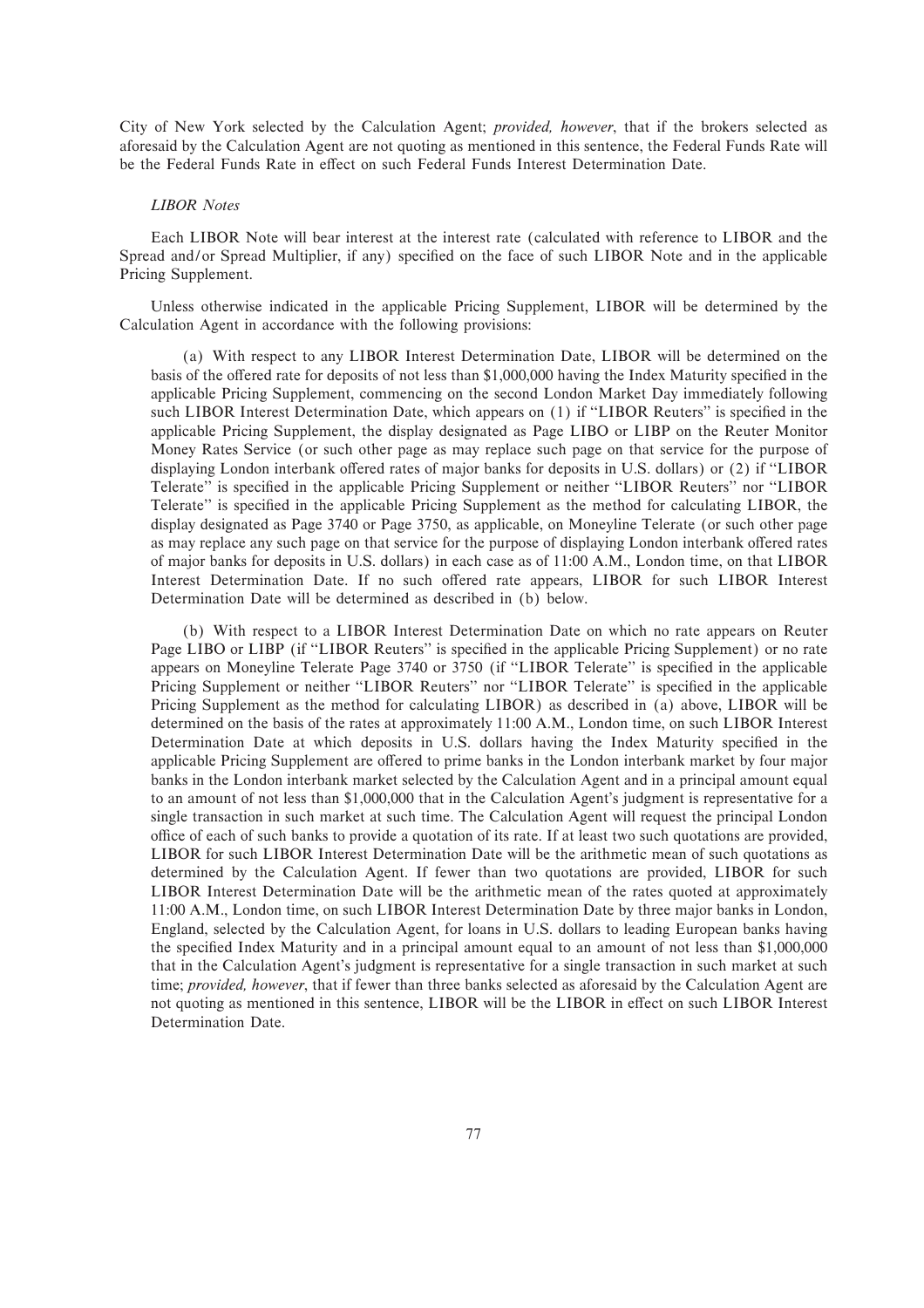# *EURIBOR Notes*

Each EURIBOR Note will bear interest at the interest rate (calculated with reference to EURIBOR and the Spread and/or Spread Multiplier, if any) specified on the face of such EURIBOR Note and in the applicable Pricing Supplement.

Unless otherwise indicated in the applicable Pricing Supplement, EURIBOR will be determined by the Calculation Agent in accordance with the following provisions:

(a) With respect to any EURIBOR Interest Determination Date, EURIBOR will be determined on the basis of the offered rate for deposits of not less than the equivalent of U.S.\$1,000,000 in euros having the Index Maturity specified in the applicable Pricing Supplement, commencing on the second London Market Day immediately following such EURIBOR Interest Determination Date, which rate is published jointly by the European Banking Federation and ACI — The Financial Market Association and which rate appears on the display on Moneyline Telerate, on page 248, commonly referred to as ""Telerate Page 248'' (or such other page as may replace any such page on that service for the purpose of displaying Euro-zone Interbank offered rates of major banks) as of 11:00 A.M., Brussels time, on that EURIBOR Interest Determination Date. If no such offered rate appears, EURIBOR for such EURIBOR Interest Determination Date will be determined as described in (b) below.

(b) With respect to a EURIBOR Interest Determination Date on which no rate appears on Telerate Page 248 described in (a) above, EURIBOR will be determined on the basis of the rates at approximately 11:00 A.M., Brussels time, on such EURIBOR Interest Determination Date at which deposits in euros having the Index Maturity specified in the applicable Pricing Supplement are offered to prime banks in the Euro-zone Interbank market by the four major banks in the Euro-zone Interbank market selected by the Calculation Agent and in a principal amount equal to an amount of not less than \$1,000,000 that in the Calculation Agent's judgment is representative for a single transaction in such market at such time. The Calculation Agent will request the principal Euro-zone office of each of such banks to provide a quotation of its rate. If at least two such quotations are provided, EURIBOR for such EURIBOR Interest Determination Date will be the arithmetic mean of such quotations as determined by the Calculation Agent. If fewer than two quotations are provided, EURIBOR for such EURIBOR Interest Determination Date will be the arithmetic mean of the rates quoted at approximately 11:00 A.M., Brussels time, on such EURIBOR Interest Determination Date, by four major banks in the Euro-zone selected by the Calculation Agent, for loans in euros to leading European banks having the specified Index Maturity and in a principal amount equal to an amount of not less than \$1,000,000 that in the Calculation Agent's judgment is representative for a single transaction in such market at such time, *provided, however*, that if fewer than four banks selected as aforesaid by the Calculation Agent are quoting as mentioned in this sentence, EURIBOR will be the EURIBOR in effect on such EURIBOR Interest Determination Date.

#### *Treasury Rate Notes*

Each Treasury Rate Note will bear interest at the interest rate (calculated with reference to the Treasury Rate and the Spread and/or Spread Multiplier, if any) specified on the face of such Treasury Rate Note and in the applicable Pricing Supplement.

Unless otherwise indicated in the applicable Pricing Supplement, ""Treasury Rate'' means, with respect to any Treasury Interest Determination Date, the rate for the most recent auction of direct obligations of the United States ("Treasury Bills") having the Index Maturity specified in the applicable Pricing Supplement on the display on Moneyline Telerate on page 56 or page 57 under the caption "AVGE INVEST YIELD". If not so published by 3:00 P.M., New York City time, on the Calculation Date pertaining to such Treasury Interest Determination Date, the auction average rate (expressed as a bond equivalent on the basis of a year of 365 or 366 days, as applicable, and applied on a daily basis) for such auction as otherwise announced by the United States Department of the Treasury. In the event that the results of the auction of Treasury Bills having the Index Maturity specified in the applicable pricing supplement are not published or reported as provided above by 3:00 P.M., New York City time, or if no auction is held, then the Treasury Rate will be the rate as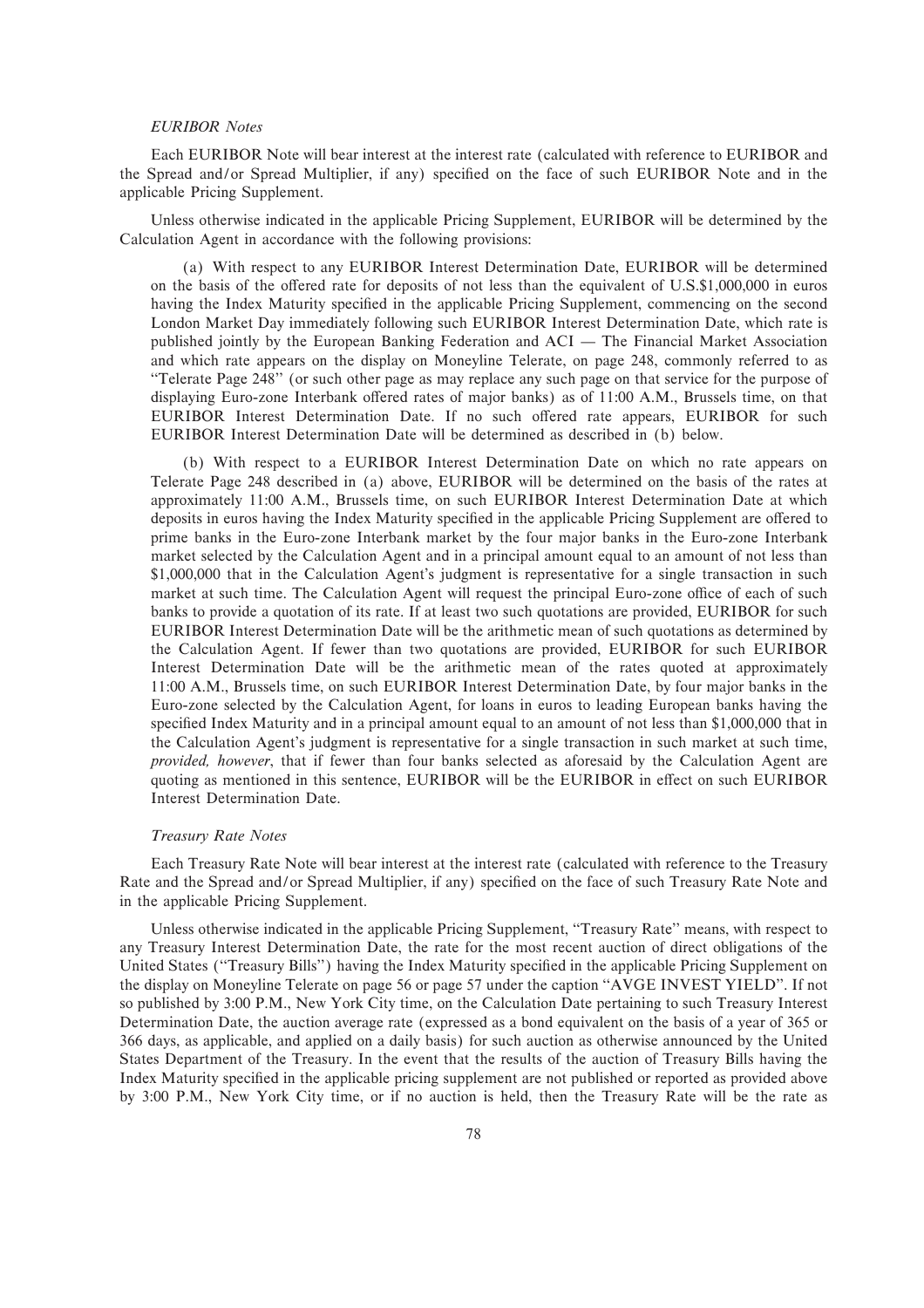published in H.15(519) under the heading "U.S. Government Securities/Treasury Bills/Secondary Market" or any successor publication or heading for Treasury Bills having the Index Maturity specified in the applicable pricing supplement. In the event that the results of the auction of the Treasury bills having the Index Maturity specified in the applicable Pricing Supplement are not published or reported as provided above by 3:00 P.M., New York City time, on such Calculation Date, or if no such auction is held in a particular week, then the Treasury Rate shall be calculated by the Calculation Agent and shall be a yield to maturity (expressed as a bond equivalent on the basis of a year of 365 or 366 days, as applicable, and applied on a daily basis) of the arithmetic mean of the secondary market bid rates as of approximately 3:30 P.M., New York City time, on such Treasury Interest Determination Date, of three leading primary United States government securities dealers selected by the Calculation Agent, for the issue of Treasury bills with a remaining maturity closest to the specified Index Maturity; *provided, however*, that if the dealers selected as aforesaid by the Calculation Agent are not quoting as mentioned in this sentence, the Treasury Rate will be the Treasury Rate in effect on such Treasury Interest Determination Date.

## *CMT Rate Notes*

Each CMT Rate Note will bear interest at the interest rate (calculated with reference to the CMT Rate and the Spread and/or Spread Multiplier, if any) specified on the face of such CMT Rate Note and in the applicable Pricing Supplement.

Unless otherwise indicated in an applicable Pricing Supplement, "CMT Rate" means, with respect to any CMT Interest Determination Date, the rate displayed for the Index Maturity designated in such CMT Rate Note on the Designated CMT Telerate Page (as defined below) under the caption "... Treasury Constant Maturities ... Federal Reserve Board Release H.15'', ""Mondays Approximately 3:45 P.M.'' under the column for the Designated CMT Maturity Index (as defined below) for (i) if the Designated CMT Telerate Page is 7051, the rate on such CMT Interest Determination Date and (ii) if the Designated CMT Telerate Page is 7052, the week or the month, as applicable, ended immediately preceding the week in which the related CMT Interest Determination Date occurs. If such rate is no longer displayed on the relevant page, or if not displayed by 3:00 p.m., New York City time, on the related Calculation Date, then the CMT Rate for such CMT Interest Determination Date will be such Treasury Constant Maturity rate for the Designated CMT Maturity Index as published in the relevant H.15(519). If such rate is no longer published, or if not published by 3:00 p.m., New York City time, on the related Calculation Date, then the CMT Rate for such CMT Interest Determination Date will be such Treasury Constant Maturity rate for the Designated CMT Maturity Index (or other United States Treasury rate for the Designated CMT Maturity Index) for the CMT Interest Determination Date with respect to the related CMT Interest Reset Date as may then be published by either the Board of Governors of the Federal Reserve System or the United States Department of the Treasury that the Calculation Agent determines to be comparable to the rate formerly displayed on the Designated CMT Telerate Page and published in the relevant H.15(519). If such information is not provided by 3:00 p.m., New York City time, on the related Calculation Date, then the CMT Rate for the CMT Interest Determination Date will be calculated by the Calculation Agent and will be a yield to maturity, based on the arithmetic mean of the secondary market closing offer side prices as of approximately 3:30 p.m., New York City time, on the CMT Interest Determination Date reported, according to their written records, by three leading primary United States government securities dealers (each a ""Reference Dealer'') in the City of New York (which may include the Agents or their affiliates) selected by the Calculation Agent (from five such Reference Dealers selected by the Calculation Agent after consultation with the Company, and eliminating the highest quotation (or, in the event of equality, one of the highest) and the lowest quotation (or, in the event of equality, one of the lowest), for the most recently issued direct noncallable fixed rate obligations of the United States (""Treasury Notes'') with an original maturity of approximately the Designated CMT Maturity Index and remaining term to maturity of not less than such Designated CMT Maturity Index minus one year. If the Calculation Agent cannot obtain three such Treasury Notes quotations, the CMT Rate for such CMT Interest Determination Date will be calculated by the Calculation Agent and will be a yield to maturity based on the arithmetic mean of the secondary market offer side prices as of approximately 3:30 p.m., New York City time, on the CMT Interest Determination Date of three Reference Dealers in the City of New York (from five such Reference Dealers selected by the Calculation Agent, after consultation with the Company, and eliminating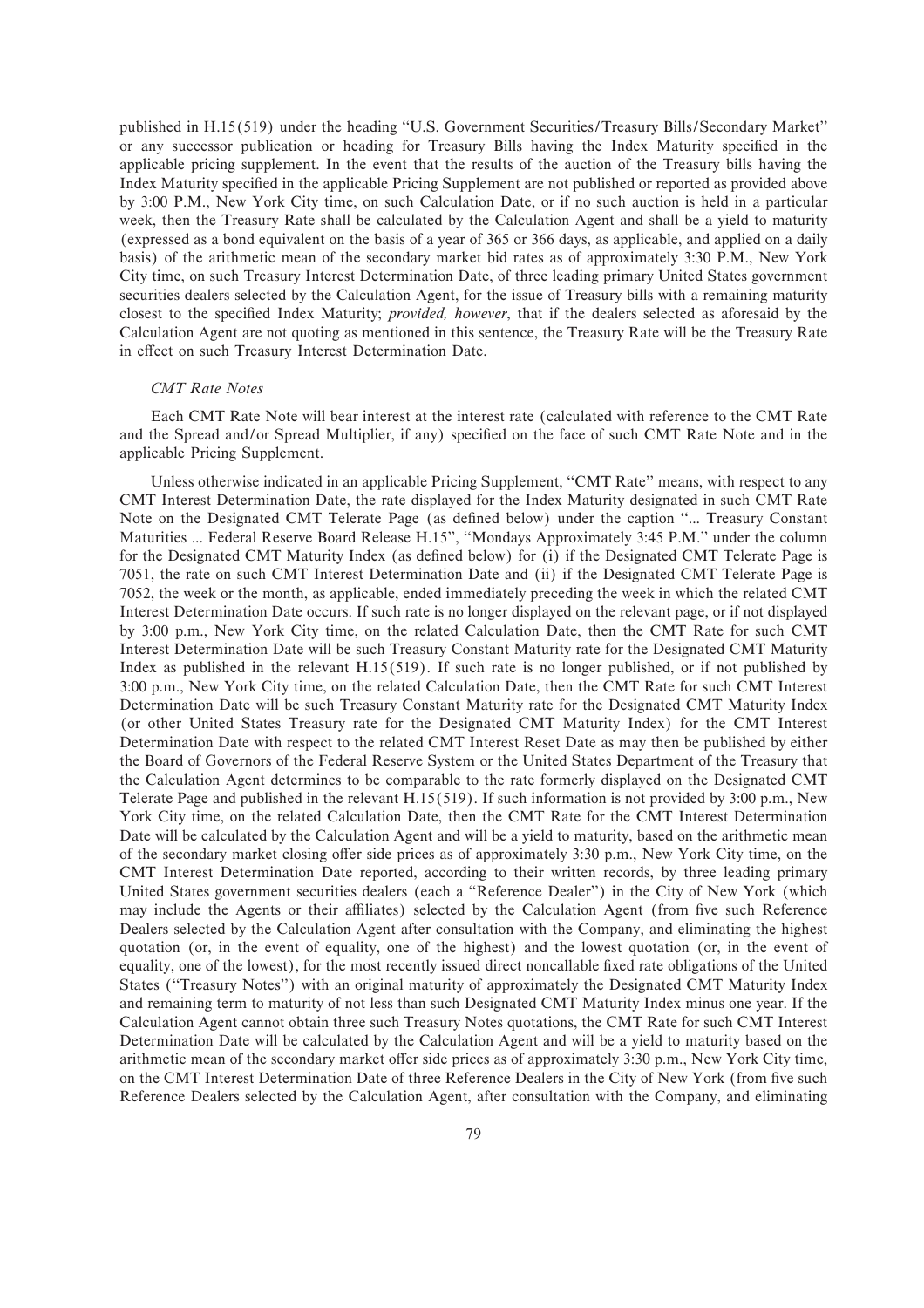the highest quotation (or, in the event of equality, one of the highest) and the lowest quotation (or, in the event of equality, one of the lowest), for Treasury Notes with an original maturity of the number of years that is the next highest to the Designated CMT Maturity Index and a remaining term to maturity closest to the Designated CMT Maturity Index and in an amount of at least \$100,000,000. If three or four (and not five) of such Refe rence Dealers are quoting as described above, then the CMT Rate will be based on the arithmetic mean of the offer prices obtained and neither the highest nor the lowest of such quotes will be eliminated: *provided, however*, that if fewer than three Reference Dealers selected by the Calculation Agent are quoting as described herein, the CMT Rate for such Interest Reset Date will be the same as the CMT Rate in effect on such CMT Interest Determination Date. If two Treasury Notes with an original maturity as described in the second preceding sentence have remaining terms to maturity equally close to the Designated CMT Maturity Index, the quotes for the Treasury Note with the shorter remaining term to maturity will be used.

""Designated CMT Telerate Page'' means the display on the Moneyline Telerate on the page designated in an applicable Pricing Supplement (or any other page as may replace such page on that service for the purpose of displaying Treasury Constant Maturities as reported in H.15(519)), for the purpose of displaying Treasury Constant Maturities as reported in  $H.15(519)$ . If no such page is specified in the applicable Pricing Supplement, the Designated CMT Telerate Page shall be 7052, for the most recent week.

""Designated CMT Maturity Index'' shall be the original period to maturity of the U.S. Treasury securities (either 1, 2, 3, 5, 7, 10, 20 or 30 years) specified in an applicable Pricing Supplement with respect to which the CMT Rate will be calculated. If no such maturity is specified in the applicable Pricing Supplement, the Designated CMT Maturity Index shall be two years.

# **Indexed Notes**

Notes may be issued, from time to time, with the principal amount payable on any principal payment date, or the amount of interest payable on any interest payment date, to be determined by reference to the value of one or more currency exchange rates, commodity prices, equity indices or other factors. Holders of such Notes may receive a principal amount on any principal payment date, or a payment of interest on any interest payment date, that is greater than or less than the amount of principal or interest that would otherwise be payable on such dates, depending upon the value on such dates of the applicable currency, commodity, equity index or other factor. Additional information as to the methods for determining the amount of principal or interest payable on any date, the currencies, commodities, equity indices or other factors to which the amount payable on such date is linked and certain additional tax considerations will be set forth in the applicable Pricing Supplement.

#### **Amortizing Notes**

Amortizing Notes are Fixed Rate Notes for which payments combining principal and interest are made in installments over the life of the Note ("Amortizing Notes"). Unless otherwise specified in the applicable Pricing Supplement, interest on each Amortizing Note will be computed on the basis of a 360-day year of twelve 30-day months. Payments with respect to Amortizing Notes will be applied first to interest due and payable thereon and then to the reduction of the unpaid principal amount thereof. Further information concerning additional terms and conditions of any issue of Amortizing Notes, as well as the tax consequences of that issue, will be provided in the applicable Pricing Supplement. A table setting forth repayment information in respect of each Amortizing Note will be included in the applicable Pricing Supplement and set forth on such Notes.

#### **Optional Redemption**

Unless otherwise specified in the applicable Pricing Supplement, the Notes will not be redeemable at the option of the Issuer thereof, except for the reasons set forth in ""Optional Tax Redemption'' below. In the event that Notes are so redeemable, notice of redemption will be provided by mailing a notice of such redemption to each Holder of such Notes by first class mail, postage prepaid, at least 30 days and not more than 60 days prior to the date Ñxed for redemption to the respective address of each such Holder as that address appears upon the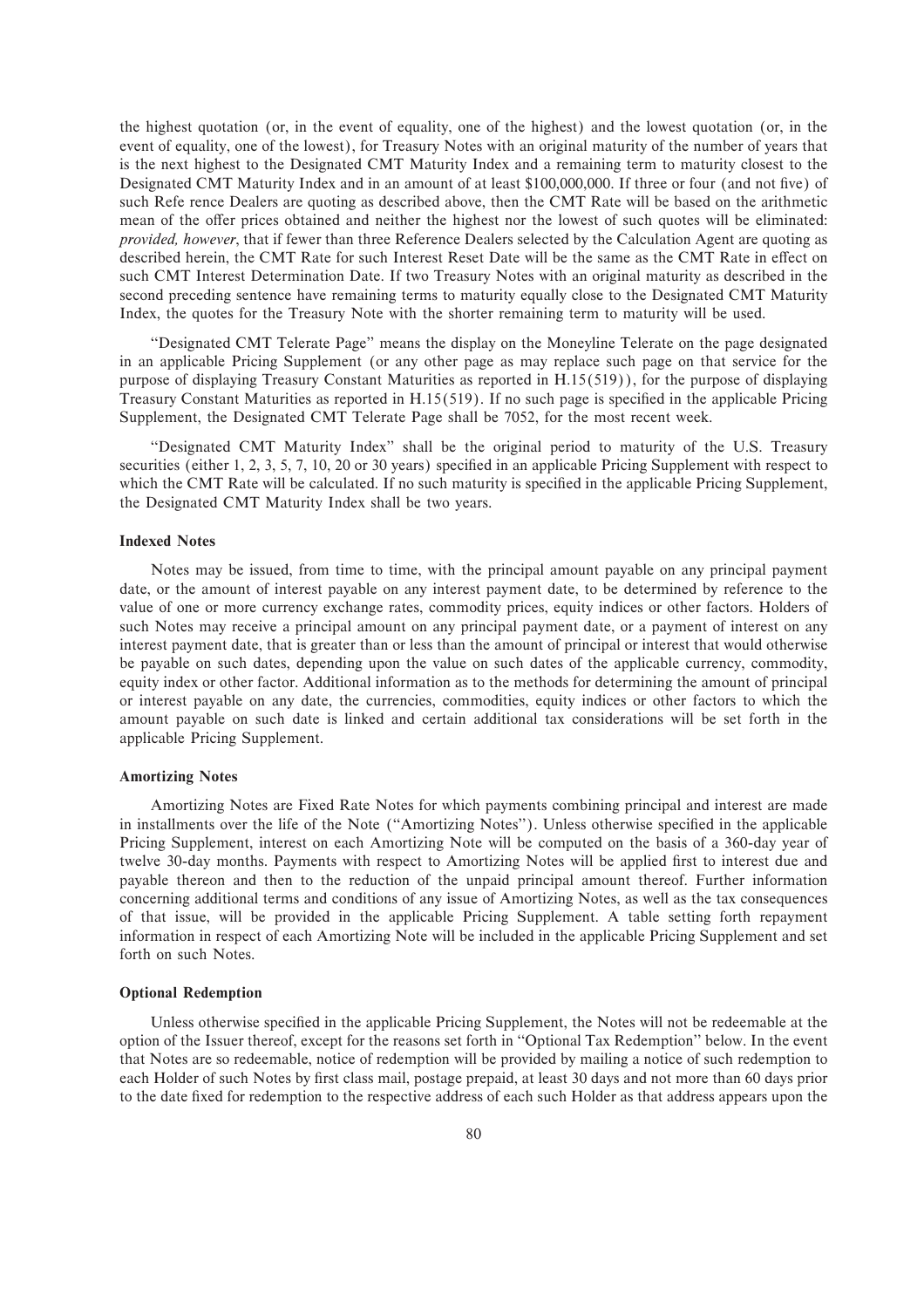books maintained by the Paying Agent. (Senior Indenture  $\S$ § 301(6) and 1104, Subordinated Indenture §§ 301(6) and 1104). Unless otherwise specified in the applicable Pricing Supplement, the Notes will not be subject to any sinking fund.

Optional redemption, or redemption pursuant to a sinking fund or analogous provision, of Subordinated Notes by the Issuer thereof, the Company or Bank of Scotland under the requirements of the Financial Services Authority at the date of this Offering Memorandum relating to Tier 2 Capital, shall not be permitted in whole or in part prior to the date falling five years and one day after the Original Issue Date of such Subordinated Notes.

Under the requirements of the Financial Services Authority at the date of this Offering Memorandum relating to Tier 2 Capital, any optional redemption, or redemption pursuant to a sinking fund or analogous provision, of Subordinated Notes would require the prior consent of the Financial Services Authority.

#### **Repayment at Holders' Option, Repurchase**

Procedures, if any, relating to repayment of Notes at the option of the Holder thereof will be described in the applicable Pricing Supplement. (Senior Indenture § 301(7), Subordinated Indenture § 301(7)). Under the requirements of the Financial Services Authority at the date of this Offering Memorandum relating to Tier 2 Capital, Subordinated Notes intended to constitute Tier 2 Capital may not at any time be repaid at the option of the Holder thereof.

The Issuer of any Notes, the Company or Bank of Scotland may purchase Notes at any price in the open market or otherwise. Notes so purchased by the Issuer thereof, the Company or Bank of Scotland may, at the discretion of such Issuer, the Company or Bank of Scotland, as the case may be, be held or resold or surrendered to the Trustee for cancellation. Unless otherwise provided in the applicable Pricing Supplement, Subordinated Notes may not be purchased in whole or in part by the Issuer thereof, the Company or Bank of Scotland prior to the date falling five years and one day from their Original Issue Date.

Under the requirements of the Financial Services Authority at the date of this Offering Memorandum relating to Tier 2 Capital, any purchase of Subordinated Notes by the Issuer thereof, the Company or Bank of Scotland would require the prior consent of the Financial Services Authority.

#### **Optional Tax Redemption**

Unless otherwise provided in the applicable Pricing Supplement, if at any time an Issuer (or any subsidiary of the Company which has assumed the obligations of an Issuer), the Company or Bank of Scotland shall determine that as a result of a change in or amendment to the laws of the Issuer Taxing Jurisdiction or the Company Taxing Jurisdiction or with respect to any subsidiary of the Company that has assumed the obligations of an Issuer under an Indenture, the country in which such subsidiary is organized or, if different, the country of tax residence of such subsidiary or any political subdivision or taxing authority thereof or therein (the "Subsidiary Taxing Jurisdiction" and, together with the Issuer Taxing Jurisdiction and the Company Taxing Jurisdiction, each, the "Relevant Taxing Jurisdiction") affecting taxation, or any change in an application or interpretation of such laws, which change, amendment, application or interpretation becomes effective on or after the Original Issue Date of the relevant series of Notes or such other date specified in the applicable Pricing Supplement or, in the event of the assumption of the obligations of such Issuer in respect of a series of Notes by the Company, Bank of Scotland or a subsidiary of the Company pursuant to the provisions of an Indenture, the date of any such assumption (the ""Relevant Date'') (i) in making any payment under a Senior Guarantee or a Subordinated Guarantee (collectively the "Guarantee") or an Indenture the Company, Bank of Scotland or such Issuer (or such subsidiary), as the case may be, would be required to pay additional amounts with respect thereto as a result of any taxes, levies, imposts or other governmental charges imposed (whether by way of withholding or deduction or otherwise) by or for the account of any Relevant Taxing Jurisdiction, (ii) any tax would be imposed (whether by way of deduction or withholding or otherwise) or relief from tax would be withdrawn by any Relevant Taxing Jurisdiction, upon or with respect to any interest payments received or receivable by such Issuer (or such subsidiary) from the Company, Bank of Scotland or any other subsidiaries incorporated in, or resident for tax purposes under the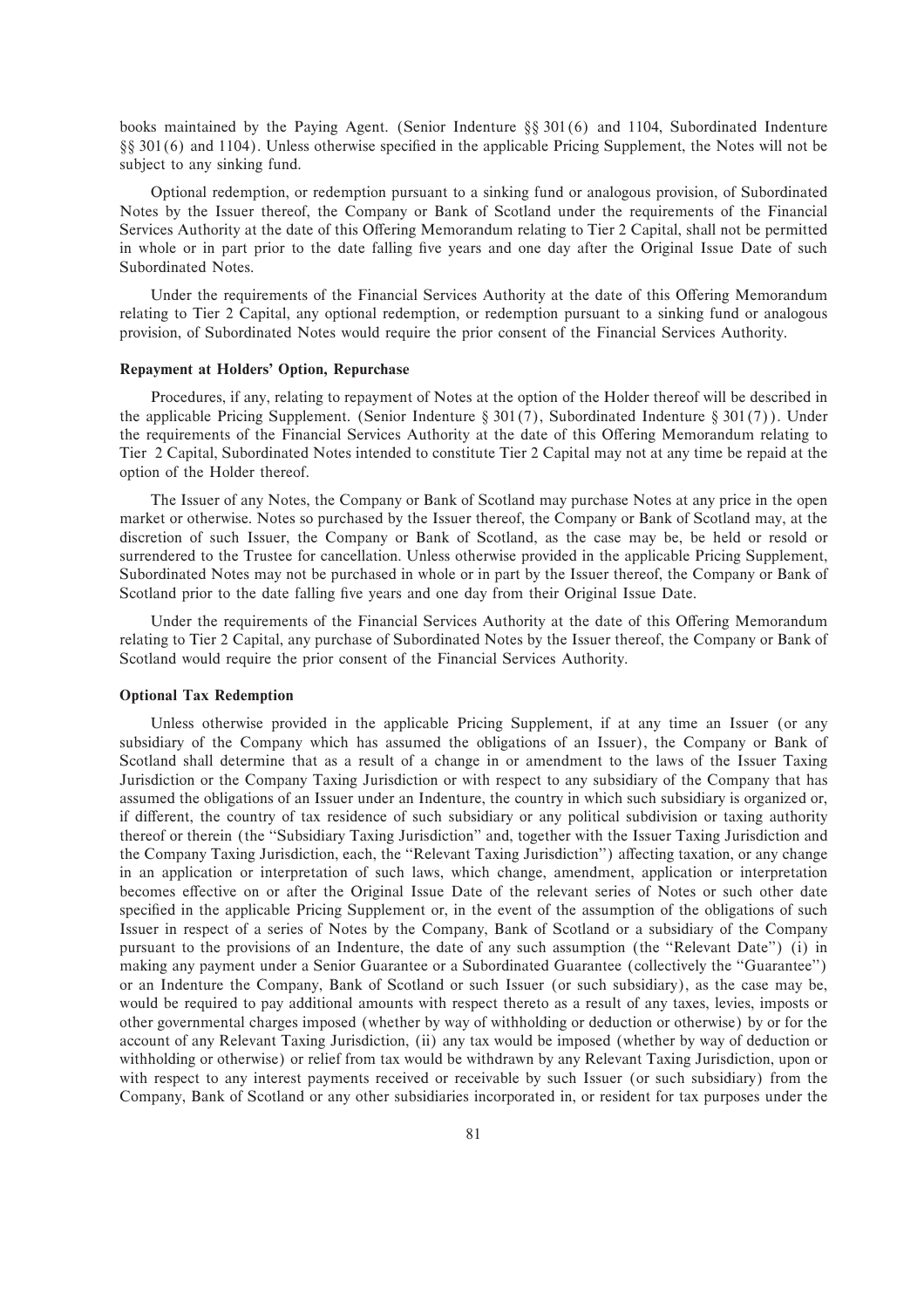laws of, the United Kingdom, or (iii) based upon an opinion of legal advisors to such Issuer (or such subsidiary), the Company or Bank of Scotland, as the case may be, as a result of any action taken by any taxing authority of, or any action brought in a court of competent jurisdiction in, any Relevant Taxing Jurisdiction (whether or not such action was taken or brought with respect to such Issuer (or such subsidiary), the Company or Bank of Scotland), which action is taken or brought on or after the Relevant Date, there is a substantial probability that the circumstances described in clause (i) or (ii) would exist, the Notes will be redeemable as a whole at the option of such Issuer (or such subsidiary), the Company or Bank of Scotland upon not less than 30 nor more than 60 days' notice given as provided in an Indenture at any time subject, in the case of Undated Notes, to the Solvency Condition being satisfied at such time, at a Redemption Price equal to 100% of the principal amount thereof, together with any accrued interest to the date fixed for redemption (except in the case of Original Issue Discount Notes which may be redeemed at the Redemption Price specified in the applicable Pricing Supplement). (Senior Indenture §§ 1104 and 1108, Subordinated Indenture  $\S$ § 1104 and 1108).

Under the requirements of the Financial Services Authority at the date of this Offering Memorandum relating to Tier 2 Capital, any optional tax redemption of Subordinated Notes would require the prior consent of the Financial Services Authority.

# **Modification and Amendment**

Modification and amendments of an Indenture may be made by each Issuer party thereto, the Company, Bank of Scotland and the Trustee, with the consent of the holders of 66%% in aggregate principal amount of the Notes of each series outstanding under such Indenture affected by such modification or amendment, *provided* that no such modification or amendment may, without the consent of the holder of each such Note affected thereby, among other things: (a) change the Stated Maturity of principal of or any installment of principal of or interest, if any, on, or any sinking fund payment under, any such Note; (b) reduce the principal amount of, or any interest on, any such Note or any premium payable upon the redemption thereof or the amount of the principal of an Original Issue Discount Note that would be due and payable upon the acceleration of the maturity thereof or any sinking fund payment with respect thereto; (c) change the currency of payment of principal of, premium, if any, or interest, if any, on any such Note; (d) impair the right to institute suit for the enforcement of any such payment on any such Note; (e) modify the provisions of the Subordinated Indenture with respect to the subordination of any Subordinated Notes or the Subordinated Guarantee in a manner adverse to Holders of such Subordinated Notes; (f) reduce the above-stated percentage of holders of Notes of any series necessary to modify or amend such Indenture; (g) reduce the percentage of principal amount of outstanding Notes of any series necessary to waive any past default to less than a majority; (h) modify the foregoing requirements; or (i) change in any manner adverse to the interests of the holders of outstanding Notes issued under such Indenture the terms and provisions of any Guarantee in respect of the due and punctual payment of the principal of and premium, if any, and interest, if any, on such Notes or the sinking fund payments, if any, provided for in respect of such Notes (including, in each case, additional amounts payable under any Guarantee). (Senior Indenture § 902, Subordinated Indenture § 902). In addition, material variations in the terms and conditions of any series of Subordinated Notes, including modifications relating to the subordination of the Subordinated Guarantee, redemption, Defaults or Events of Default, may require the prior consent of the Financial Services Authority.

The Issuers party thereto, the Company, Bank of Scotland and the Trustee may at any time change or eliminate certain provisions of an Indenture which would be required by the Trust Indenture Act of 1939, as amended (the ""Trust Indenture Act'') if the Notes issued thereunder and any Guarantee (or any other securities issued under such Indenture) were registered under the Securities Act, if, at such time, such provisions are no longer required by the Trust Indenture Act, except that (subject to the provisions of such Indenture relating to supplemental indentures) provisions in such Indenture concerning, among other things, (i) the eligibility requirements for the Trustee, (ii) certain duties, responsibilities and special powers of the Trustee, (iii) rights of the holders of a majority in aggregate principal amount of securities of any series to control proceedings for remedies and to waive past defaults and (iv) holders' rights to receive amounts due or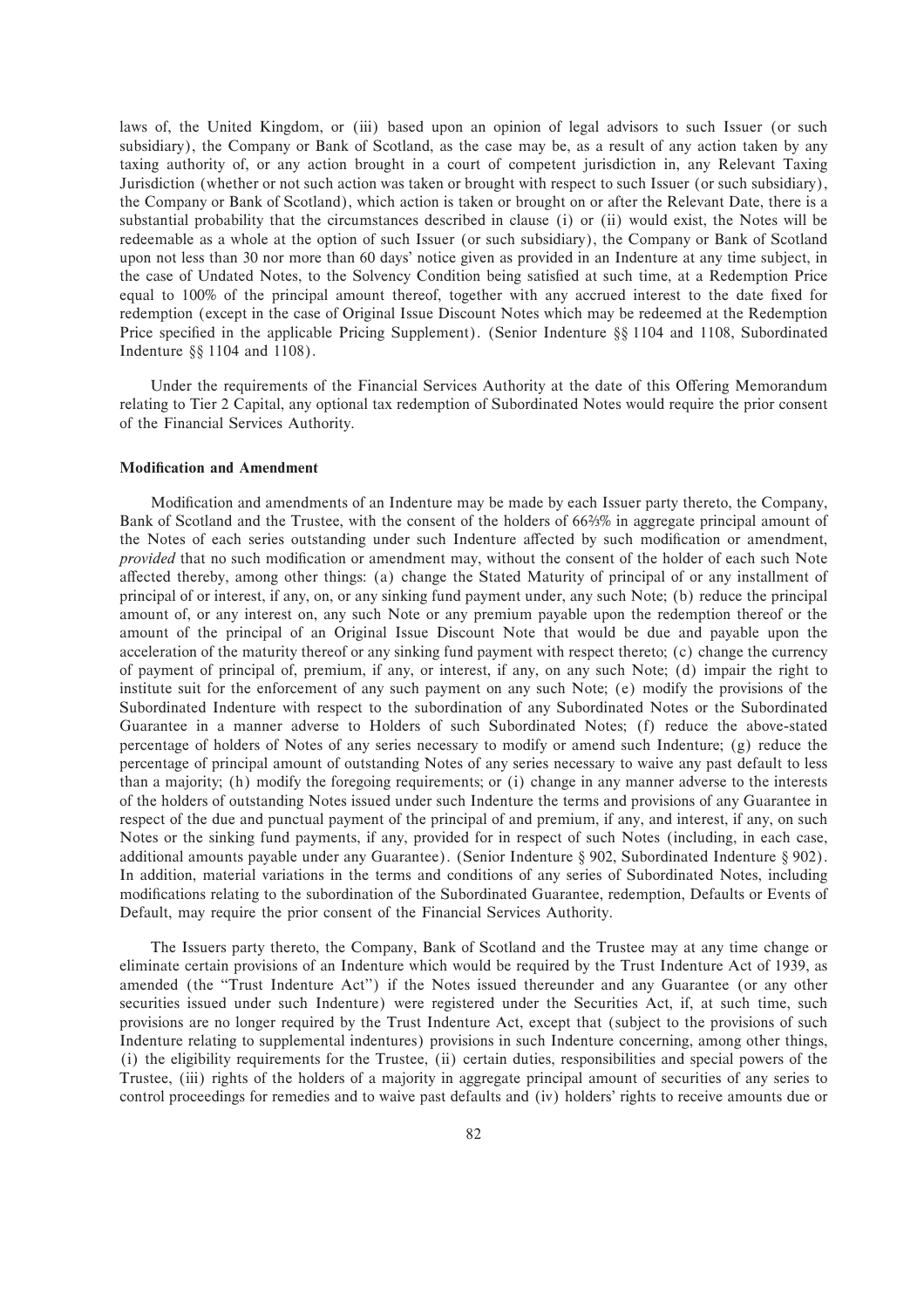to institute collection proceedings may not be so changed or eliminated. (Senior Indenture  $\S 107$ , Subordinated Indenture  $§ 107$ .

# **Events of Default — General**

The Holders of a majority in aggregate principal amount of outstanding Notes of a series may waive any past default with respect to such Notes, except a default in the payment of principal, premium or interest or in respect of other provisions requiring the consent of the Holder of each Note of such series. (Senior Indenture  $§ 513$ , Subordinated Indenture § 513).

Subject to the provisions of each Indenture relating to the duties of the Trustee, in case of an Event of Default or, in the case of Subordinated Notes, Default shall occur and be continuing with respect to the Notes of a series, the Trustee will be under no obligation to any of the Holders of Notes of such series unless such Holders shall have offered to the Trustee reasonable indemnity. (Senior Indenture  $\S 603$ , Subordinated Indenture  $\S$  603). Subject to such provisions for the indemnification of the Trustee, the Holders of a majority in aggregate principal amount of the outstanding Notes of such series shall have the right to direct the time, method and place of conducting any proceeding for any remedy available to the Trustee or exercising any trust or power conferred on the Trustee. (Senior Indenture  $\S 512$ , Subordinated Indenture  $\S 512$ ).

Each Indenture provides that the Trustee will, within 90 days after the occurrence of any default with respect to the Notes of any series, give to the Holders of Notes of such series notice of such default known to it, unless such default shall have been cured or waived; provided that, except in the case of a default in the payment of principal of or premium or interest on or any sinking fund installment with respect to the Notes of such series, the Trustee shall be protected in withholding such notice if it determines in good faith that the withholding of such notice is in the interest of such Holders. (Senior Indenture  $\S 602$ , Subordinated Indenture  $§ 602$ .

Each Issuer, the Company and Bank of Scotland are required to furnish to the Trustee annually a statement as to performance or fulfillment of their obligations under each Indenture and as to the absence of default or specifying any such default. (Senior Indenture  $\S$  1005, Subordinated Indenture  $\S$  1005).

## **Consolidation, Merger and Sale of Assets**

Any Issuer (other than the Company and Bank of Scotland) and the Company and Bank of Scotland may, without the consent of any of the Holders of Notes, consolidate with, merge or amalgamate into or transfer their respective assets substantially as an entirety to, any corporation organized, in the case of such Issuer, under the laws of its country of incorporation and, in the case of the Company and Bank of Scotland, under the laws of the United Kingdom, or, in either case any political subdivision thereof, provided that the successor corporation assumes such Issuer's obligations on the Notes and under the Indentures or the Company's and Bank of Scotland's obligations on their respective Guarantees and under the Indentures, as the case may be, and that certain other conditions are met. (Senior Indenture  $\S 801$ , Subordinated Indenture  $§ 801$ .

#### **Assumption of Obligations**

The Company or Bank of Scotland or any of their respective subsidiaries may, subject to certain restrictions, assume the obligations of any Issuer (other than the Company or Bank of Scotland) as obligor under the Notes. In the case of any Subordinated Notes, if the Company or Bank of Scotland assumes such obligations, such obligations shall be subordinated to the same extent as the obligations of the Company and Bank of Scotland under their respective Guarantees contained in the Subordinated Indenture or, if any subsidiary of the Company having as its principal business the business of banking assumes such obligations, such obligations shall be subordinated in the winding up or liquidation of such subsidiary to the claims of depositors and other creditors of such subsidiary (other than subordinated creditors).

The Company or Bank of Scotland shall assume the obligations of any Issuer (other than the Company and Bank of Scotland) under the Subordinated Notes upon the occurrence of certain events of bankruptcy,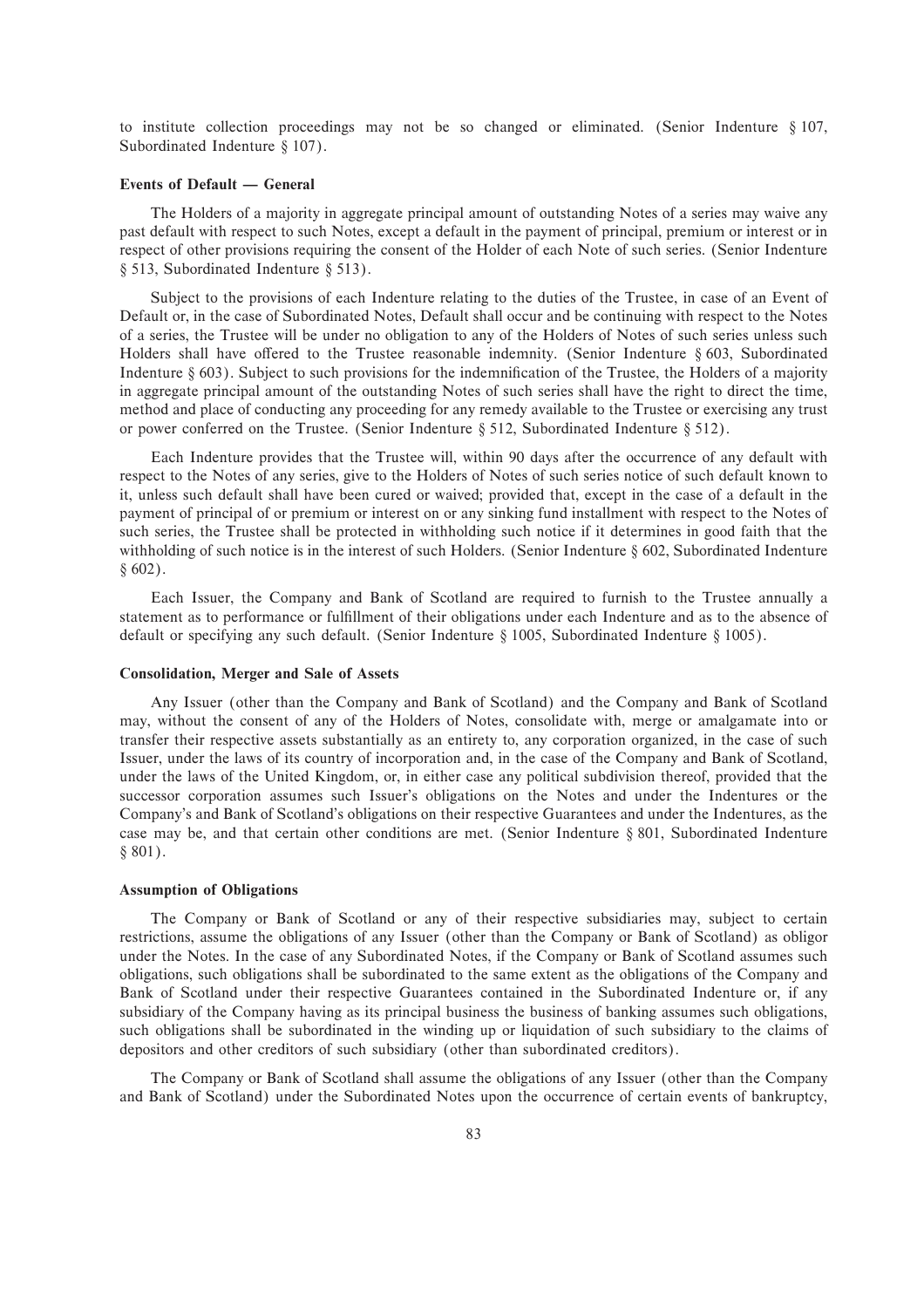insolvency or reorganization of such Issuer. Upon any such assumption by the Company or Bank of Scotland, the obligations of the Company or Bank of Scotland, as the case may be, as principal debtor shall be subordinated to the same extent, and governed by the same laws, as its obligations under the Subordinated Guarantee contained in the Subordinated Indenture. Neither the Company nor Bank of Scotland shall, by virtue of such assumption, be obligated to pay any principal, premium, interest or any other amounts in respect of Subordinated Notes sooner than the same would have been payable by such Issuer pursuant to the Subordinated Indenture except if an Event of Default under the Subordinated Indenture has occurred.

In the event of any such assumption, the Company, Bank of Scotland or such subsidiary, as the case may be, will pay all amounts of principal, premium and interest without deduction or withholding for any and all present and future taxes, levies, imposts or other governmental charges whatsoever imposed, assessed, levied or collected by or for the account of the Company Taxing Jurisdiction, in the case of the Company, or the Subsidiary Taxing Jurisdiction, in the case of such subsidiary, or, if such deduction or withholding is required, the Company or such subsidiary will pay such additional amounts in respect of principal, premium and interest as may be necessary in order that the net amounts paid to the Holders of Notes or to the Trustee, as the case may be, after such deduction or withholding shall equal the respective amounts of principal and interest to which such Holders or the Trustee would be entitled if no such deduction or withholding had been made, subject to certain exceptions in the circumstances described in clauses (i) through (iv) under "Senior Notes — Senior Guarantee" and "Subordinated Notes — Subordinated Guarantee" above with respect to the Company Taxing Jurisdiction, in the case of the Company, or the Subsidiary Taxing Jurisdiction, in the case of such subsidiary. The Company and such subsidiary will also be entitled to redeem the Notes in the circumstances described in ""Optional Tax Redemption'' above with respect to the Relevant Taxing Jurisdiction, subject to certain conditions. (Senior Indenture  $\S$ § 802, 803 and 1108, Subordinated Indenture §§ 802, 803 and 1108).

# **Defeasance and Discharge**

Each Indenture provides that each Issuer party thereto, the Company and Bank of Scotland, at such Issuer's, the Company's or Bank of Scotland's option, (a) will be discharged from any and all obligations in respect of the Notes issued thereunder and the Guarantees contained therein (except for certain obligations to register the transfer of or exchange Notes, replace stolen, lost or mutilated Notes, and maintain paying agencies and to hold certain moneys in trust for payment) or (b) need not comply with certain provisions of such Indenture if, in each case, such Issuer, the Company or Bank of Scotland irrevocably deposits with the Trustee under such Indenture, in trust, U.S. money or U.S. Government Obligations or both, which, with respect to U.S. Government Obligations through the payment of interest, if any, thereon and principal thereof in accordance with their terms will provide money in an amount in cash sufficient to pay all the principal (including sinking fund payments) of and premium and interest on such Notes on the dates such principal, premium and interest is due in accordance with the terms of such Notes. In the case of a discharge described in clause (a) above, such Issuer, the Company or Bank of Scotland is required to deliver to the Trustee under such Indenture prior to such discharge either an Opinion of Counsel to the effect that such Holders of Notes will not recognize income, gain or loss for U.S. federal income tax purposes as a result of such deposit and related defeasance and will be subject to U.S. federal income tax on the same amount, in the same manner and at the same times as would have been the case if such deposits and related defeasance had not been exercised or a ruling to such effect received from or published by the Internal Revenue Service. (Senior Indenture  $\S$  1401, Subordinated Indenture  $\S$  1401).

With respect to the Subordinated Notes, under the practices of the Financial Services Authority at the date of this Offering Memorandum, any such defeasance and discharge would require the prior consent of the Financial Services Authority.

#### **Governing Law**

The Notes and the Indentures will be governed by the laws of the State of New York, except that the subordination provisions of the Subordinated Indenture relating to (i) Subordinated Notes (see "Subordinated Notes (other than Undated Notes) issued by Issuers other than Bank of Scotland —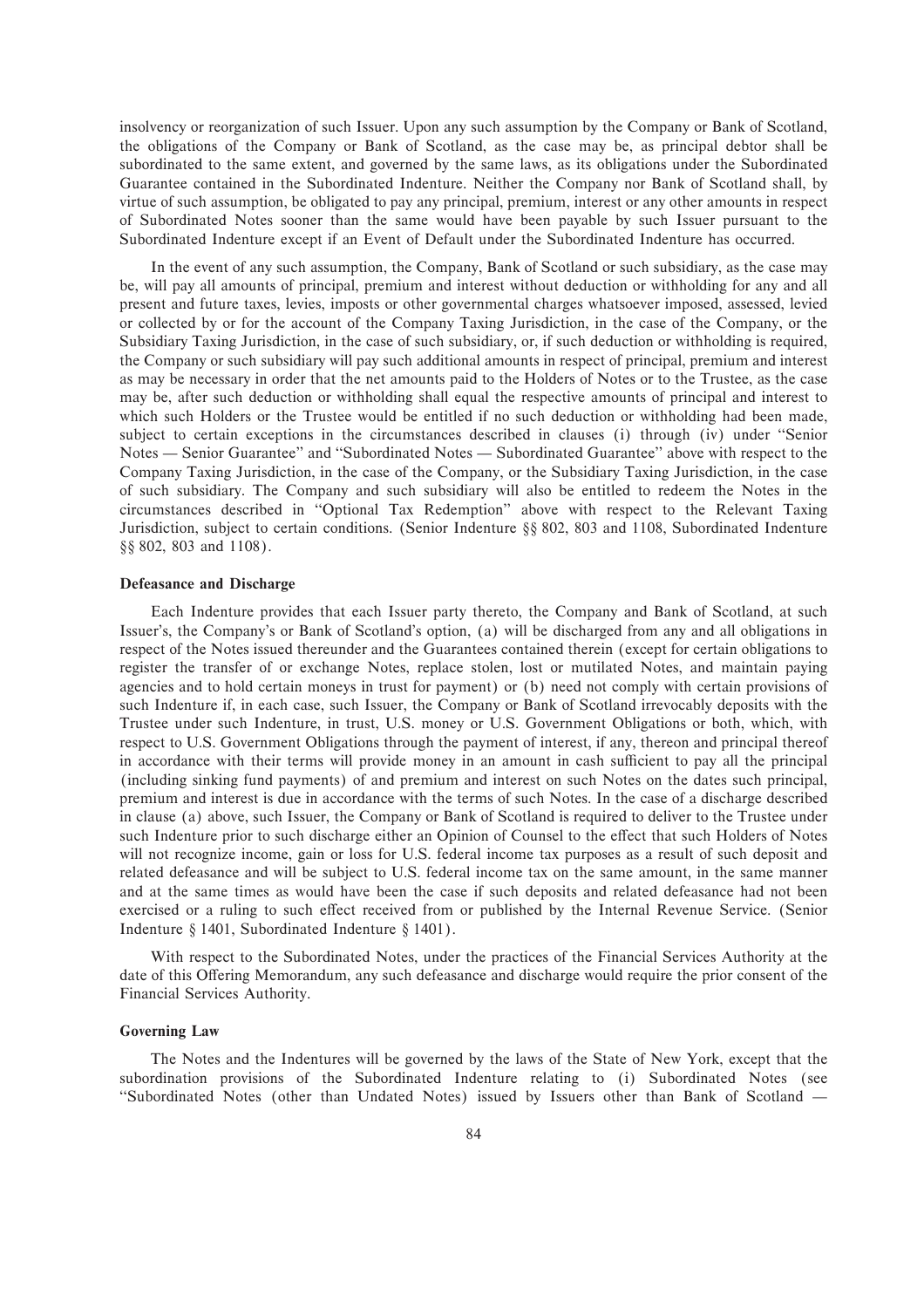Subordination", "Subordinated Notes (other than Undated Notes) Issued by Bank of Scotland — Subordination" and "Undated Subordinated Notes - Subordination") and (ii) the Subordinated Guarantees (see "Subordination of the Subordinated Guarantees — in respect of Subordinated Notes other than Undated Notes" and "Subordination of the Subordinated Guarantees in respect of Undated Notes") will be governed by the laws of England. (Senior Indenture  $\S 112$ , Subordinated Indenture  $\S 112$ ).

## **Concerning the Trustee**

The Bank of New York is Trustee under each Indenture. The Company maintains an account and conducts other banking transactions with the Trustee in the ordinary course of its business.

#### **Consent to Service of Process**

Each Indenture provides that each Issuer, the Company and Bank of Scotland will irrevocably designate the Bank of Scotland's New York Branch, located at 565 Fifth Avenue, New York, New York 10017, as its authorized agent for service of process in any legal action or proceeding arising out of or relating to such Indenture, the Notes issued thereunder or the Guarantees contained therein brought in any Federal or State court in The City of New York, New York, and the Company's London Chief Office, located at 33 Old Broad Street, London EC2N 1HZ, Attention: Legal Department, as its authorized agent for service of process in any legal action or proceeding arising out of or relating to such Indenture, such Notes or such Guarantee in England, and, in each case, will irrevocably submit to the jurisdiction of such courts. (Senior Indenture  $\S$  114, Subordinated Indenture  $§$  114).

## **Book-Entry, Delivery and Form**

Rule 144A Notes initially will be represented by one or more Notes in registered, global form without interest coupons (collectively, the ""Rule 144A Global Notes''). Regulation S Notes initially will be represented by one or more Notes in registered, global form without interest coupons (collectively, the "Regulation S Global Notes"). Upon issuance, the Global Notes will be deposited with the Trustee as custodian for DTC, in New York, New York, and registered in the name of DTC or its nominee, in each case for credit to an account of a direct or indirect participant in DTC as described below. Beneficial interests in the Rule 144A Global Notes may not be exchanged for beneficial interests in the Regulation S Global Notes at any time except in the limited circumstances described below. See "— Depository Procedures — Exchanges Among the Global Notes.''

Except as set forth below, the Global Notes may be transferred, in whole and not in part, only to another nominee of DTC or to a successor of DTC or its nominee. Beneficial interests in the Global Notes may not be exchanged for Notes in the definitive form except in the limited circumstances described below. See "- Depository Procedures - Exchange of Global Notes for Definitive Notes."

Notes sold to QIBs in reliance on Rule 144A (including beneficial interests in the Rule 144A Global Notes) will be subject to certain restrictions on transfer and will bear a restrictive legend as described under "Notice to Purchasers". In addition, transfers of beneficial interests in the Global Notes will be subject to the applicable rules and procedures of DTC and its direct or indirect participants (including, if applicable, those of Euroclear and Clearstream, Luxembourg) which may change from time to time.

## **Depositary Procedures**

The following description of the operations and procedures of DTC, Euroclear and Clearstream, Luxembourg is provided solely as a matter of convenience. These operations and procedures are solely within the control of the respective settlement systems and are subject to changes by them from time to time. The Issuers, the Company and Bank of Scotland. take no responsibility for these operations and procedures and urge investors to contact the system of their participants directly to discuss these matters.

DTC has advised the Issuers that DTC is a limited-purpose trust company organized under the laws of the State of New York, a member of the Federal Reserve System, a ""banking organization'' within the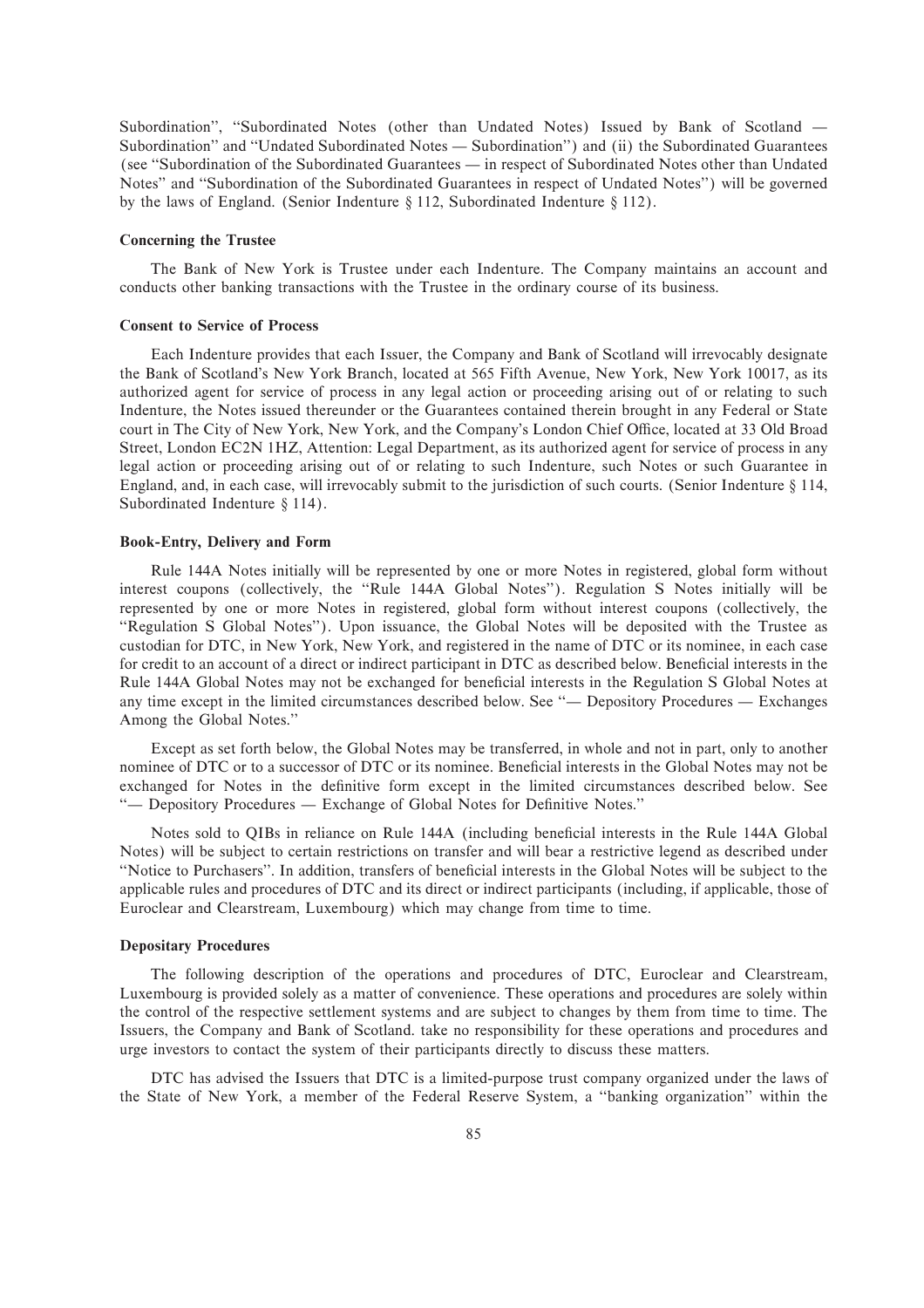meaning of the New York Uniform Commercial Code and a "clearing agency" registered pursuant to the provision of Section 17A of the Exchange Act. DTC was created to hold securities for its participating organizations (collectively, the ""Participants'') and to facilitate the clearance and settlement of transactions in those securities between Participants through electronic book-entry changes in the accounts of its Participants. The Participants include securities brokers and dealers (including the Agents, banks, trust companies, clearing corporations and certain other organizations). Access to DTC's system is also available to other entities such as banks, brokers, dealers and trust companies, that clear through or maintain a custodial relationship with a Participant either directly or indirectly (collectively, the "Indirect Participants"). Persons who are not Participants may beneficially own securities held by or on behalf of DTC only through the Participant or the Indirect Participants. The ownership interest in, and transfers of ownership interests in, each security held by or on behalf of DTC are recorded on the records of the Participant and Indirect Participants.

DTC has also advised the Issuers that, pursuant to procedures established by it, (i) upon deposit of Global Notes, DTC will credit the accounts of Participants designated by the Initial Purchasers with portions of the principal amount of the Global Notes and (ii) ownership of such interest in the Global Notes will be shown on, and the transfer of ownership thereof will be affected only through, records maintained by DTC (with respect to the Participants) or by the Participants and the Indirect Participants (with respect to other owners of beneficial interests in the Global Notes).

Investors in the Global Notes may hold their interest therein directly through DTC, if they are Participants in such system, or indirectly through organizations (including Euroclear and Clearstream, Luxembourg) which are Participants in such system. Euroclear and Clearstream, Luxembourg will hold interests in the Regulation S Global Note on behalf of their participants through customers' securities accounts in their respective names on the books of their respective depositories. All interests in a Global Note, including those held through Euroclear or Clearstream, Luxembourg, may be subject to the procedures and requirements of DTC. Those interests held through Euroclear or Clearstream, Luxembourg may also be subject to the procedures and requirements of such systems. The laws of some states require that certain persons take physical delivery in deÑnitive form of securities that they own. Consequently, the ability to transfer beneficial interests in a Global Notes to such persons will be limited to that extent. Because DTC can act only on behalf of Participants, which in turn act on behalf of Indirect Participants and certain banks, the ability of a person having beneficial interests in a Global Note to pledge such interest to persons or entities that do not participate in the DTC system, or otherwise take actions in respect of such interests, may be affected by the lack of a physical certificate evidencing such interest.

Except as described below, owners of interests in the Global Notes will not have Notes registered in the name of DTC or its nominee will not be considered the registered owners or ""Holders'' thereof under the Indenture for any purpose.

Payments in respect of the principal of, premium, if any and interest on a Global Note registered in the name of DTC or its nominee and will be payable to DTC in its capacity as the registered Holder under the Indenture. Under the terms of the Indenture, the Issuers and the Indenture Trustee will treat the persons in whose names the Notes, including the Global Notes, are registered as the owners thereof for the purpose of receiving such payments and for any and all other purposes whatsoever. Consequently, neither the Issuers, the Trustee nor any agent of the Issuers or the Trustee has or will have any responsibility or liability for (i) any aspect of DTC's records or any Participant's or Indirect Participant's records relating to or payments made on account of beneficial ownership interest in the Global Notes, or for maintaining supervising or reviewing any of DTC's records or any Participant's or Indirect Participant's records relating to or payments made on account of beneficial ownership interests in the Global Notes or (ii) any other matter relating to the actions and practices of DTC or any of its Participants or Indirect Participants. DTC has advised the Issuers that its current practice, upon receipt of any payment in respect of securities such as the Notes (including principal and interest), is to credit the accounts of the relevant Participants with the payment on the interest payment date, in amount proportionate to their respective holdings in the principal amount of beneficial interest in the relevant security as shown on the records of DTC unless DTC has reason to believe it will not receive payment on such interest payment date. Payments by the Participants and the Indirect Participants to the beneficial owners of Senior Notes will be governed by standing instructions and customary practices and will be the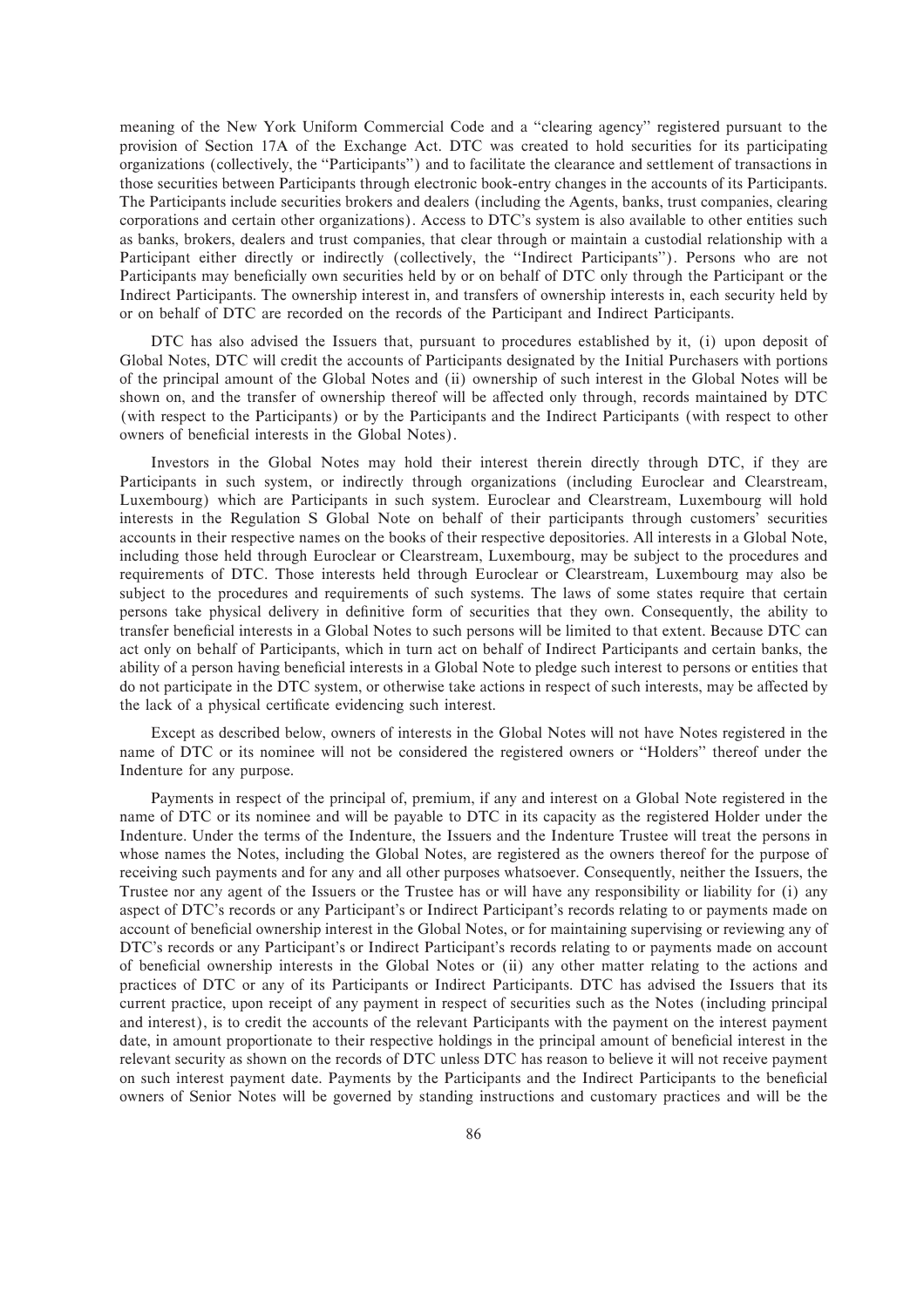responsibility of the Participants or the Indirect Participants and will not be the responsibility of DTC, the Indenture Trustee or the Issuers. Neither the Issuers nor the Indenture Trustee will be liable for any delay by DTC or any of its Participants in identifying the beneficial owners of the Notes, and the Issuers and the Indenture Trustee may conclusively rely on and will be protected in relying on instructions from DTC or its nominee for all purposes.

Except for trades involving only Euroclear and Clearstream, Luxembourg participants, interests in the Global Notes are expected to be eligible to trade in DTC's Same Day Funds Settlement System and secondary market trading activity in such interest will, therefore, settle in immediately available funds, subject in all cases to the rules and procedures of DTC and its Participants. See "- Same Day Settlement and Payment''.

Subject to the transfer restrictions set forth under ""Notice to Purchasers'', transfers between Participants in DTC will be effected in accordance with DTC's procedures, and will be settled in same day funds, and transfers between participants in Euroclear and Clearstream, Luxembourg will be effected in the ordinary way in accordance with their respective rules and operating procedures.

Subject to compliance with the transfer restrictions applicable to the Notes described herein, crossmarket transfers between the Participants in DTC, on the one hand, and Euroclear or Clearstream, Luxembourg participants, on the other hand, will be effected through DTC in accordance with DTC's rules on behalf of Euroclear or Clearstream, Luxembourg, as the case may be, by its respective depositary; however, such cross-market transactions will require delivery of instructions to Euroclear or Clearstream, Luxembourg, as the case may be, by the counterparty in such system in accordance with the rules and procedures and within the established deadlines (Brussels time) of such system. Euroclear or Clearstream, Luxembourg, as the case may be, will, if the transaction meets its settlement requirements, deliver instructions to its respective depositary to take action to effect final settlements on its behalf by delivering or receiving interests in the relevant Global Note in DTC, and making or receiving payment in accordance with normal procedures for same-day funds settlement applicable to DTC. Euroclear participants and Clearstream, Luxembourg participants may not deliver instructions directly to the depositories for Euroclear or Clearstream, Luxembourg.

DTC has advised the Issuers that it will take any action permitted to be taken by a Holder of Notes only at the direction of one or more Participants to whose account DTC has credited the interest in the Global Notes and only in respect of such portion of the aggregate principal amount of the Notes as to which such Participant or Participants has or have given such direction. However, if there is an Event of Default under the Notes, DTC reserves the right to exchange the Global Notes for Notes in definitive form, and to distribute such Notes to its Participants (as described below).

Although DTC, Euroclear and Clearstream, Luxembourg have agreed to the foregoing procedures to facilitate transfer of interest in the Global Notes among Participants in DTC, Euroclear and Clearstream, Luxembourg, they are under no obligation to perform or to continue to perform such procedures, and such procedures may be discontinued at any time. Neither the Issuers nor the Indenture Trustee nor any of their respective agents will have any responsibility for the performance by DTC, Euroclear or Clearstream, Luxembourg or their respective participants or indirect participants of their respective obligations under the rules and procedures governing their operations.

## *Exchange of Global Notes for Definitive Notes*

A Global Note is exchangeable for definitive Notes in registered definitive form ("Definitive Notes") if (i) DTC notifies the Issuers that it is unwilling or unable to continue as depositary for the Global Notes or has ceased to be a clearing agency registered under the Exchange Act and, in either case, the Issuers thereupon fail to appoint a successor depositary within 120 days after the date of such notice, (ii) the Issuers, at their option, notify the Trustee in writing that they elect to cause the issuance of the Definitive Notes, (iii) the beneficial owner thereto so requests or (iv) the transfers of such Notes is not a QIB or a Regulation S Purchaser. See "- Exchange Among the Registered Notes". In all cases, Definitive Notes delivered in exchange for any Global Note or beneficial interests therein will be registered in the names, and issued in any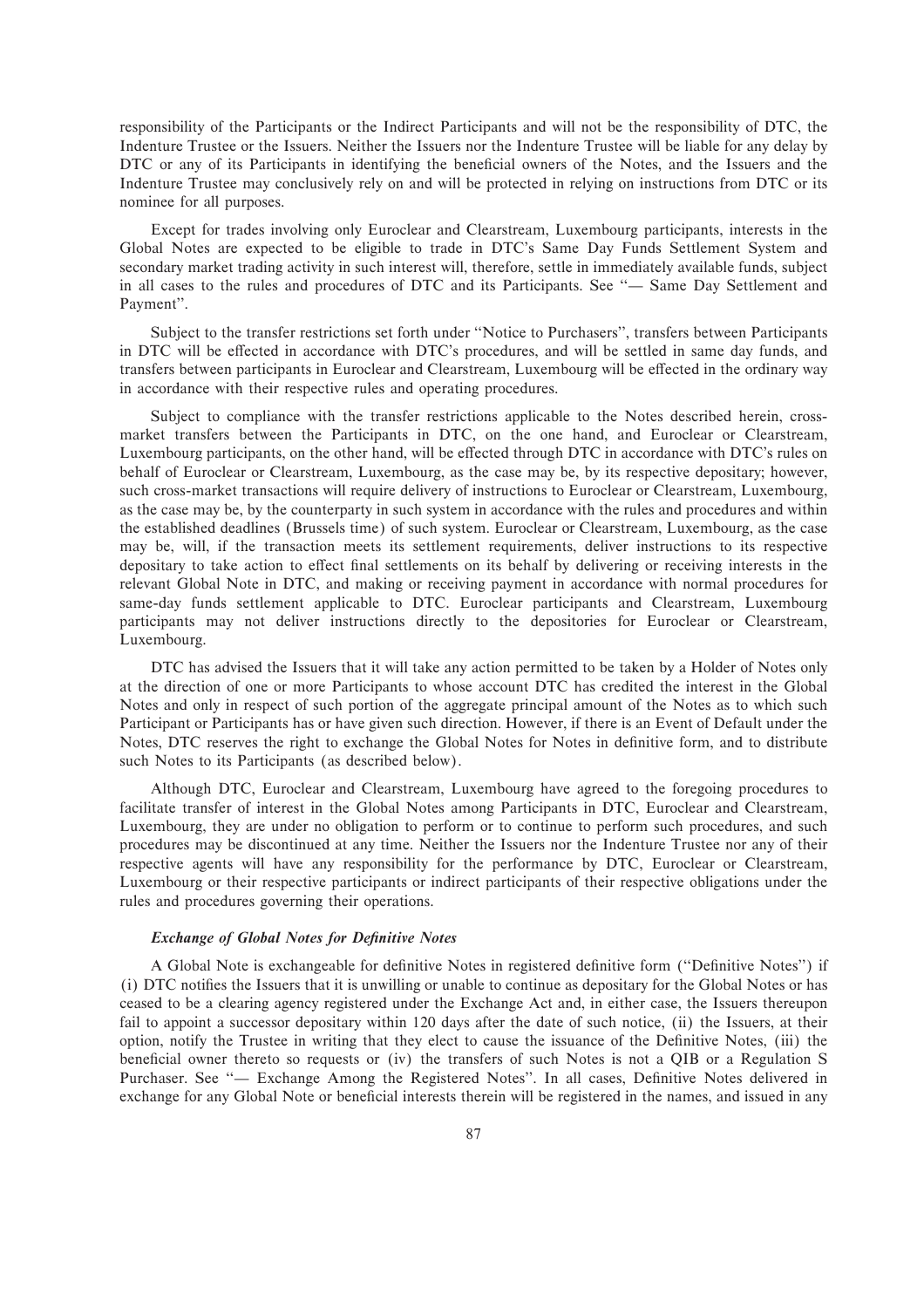approved denominations, requested by or on behalf of the depositary (in accordance with its customary procedures and will bear the restrictive legend referred to in ""Notice to Purchasers''), unless the Issuers determine otherwise in compliance with applicable law.

#### *Exchange of Definitive Notes for Global Notes*

Notes issued in definitive form may not be transferred for beneficial interests in any Global Note unless the transferor first delivers to the Trustee a written certificate to the effect that such transfer will comply with the appropriate transfer restrictions applicable to such Notes. See ""Notice to Purchasers''.

## **Exchange of Definitive Notes for Definitive Notes**

Definitive Notes may be exchanged or transferred by presenting or surrendering such Definitive Notes at the office of the registrar with a written instruction of transfer in form satisfactory to the registrar, duly executed by such Holder or his attorney, duly authorized in writing. If the Notes being exchanged or transferred are Restricted Notes, such Holder shall also provide a written certificate to the effect that such transfer will comply with the appropriate transfer restriction applicable to such Notes. See ""Notice to Purchasers''.

### *Exchange Among the Global Notes*

Beneficial interests in a Rule 144A Global Note may be transferred to a person who takes delivery in the form of an interest in a Regulation S Global Note upon receipt by the Trustee of a written certificate to the effect that such transfer is being made in accordance with Rule 903 or 904 of Regulation S.

Transfers involving an exchange of a beneficial interest in one of the Global Notes for a beneficial interest in another Global Note will be effected in DTC by means of an instruction originated by the Indenture Trustee through the DTC Deposit/Withdraw at Custodian system. Accordingly, in connection with any such transfer, appropriate adjustments will be made to reflect a decrease in the principal amount of the Global Note representing the beneficial interest that is transferred and a corresponding increase in the principal amount of the other Global Note, as applicable. Any beneficial interest in one of the Global Notes will, upon transfer, cease to be an interest in such Global Note and will become an interest in another Global Note and, accordingly, will thereafter be subject to all transfer restriction and other procedures applicable to interests in such other Global Note for so long as it remains such an interest.

#### *Same Day Settlement and Payment*

The Notes represented by the Global Notes will be eligible to trade in DTC's Same Day Funds Settlement System, and any permitted secondary market trading activity in such Notes will, therefore, be required by DTC to be settled in immediately available funds. The Issuers expect that secondary trading in any definitive Notes will also be settled in immediately available funds.

Because of time zone differences, the securities account of a Euroclear or Clearstream, Luxembourg participant purchasing an interest in a Global Note from a Participant in DTC will be credited, and any such crediting will be reported to the relevant Euroclear or Clearstream, Luxembourg participant, during the securities settlement processing day (which must be a business day for Euroclear and Clearstream, Luxembourg) immediately following the settlement date of DTC. DTC has advised the Issuers that cash received in Euroclear or Clearstream, Luxembourg as a result of sales of interest in a Global Note by or through a Clearstream, Luxembourg participant to a Participant in DTC will be received with value on the settlement date of DTC but will be available in the relevant Euroclear or Clearstream, Luxembourg cash account only as of the business day for Euroclear or Clearstream, Luxembourg following DTC's settlement date.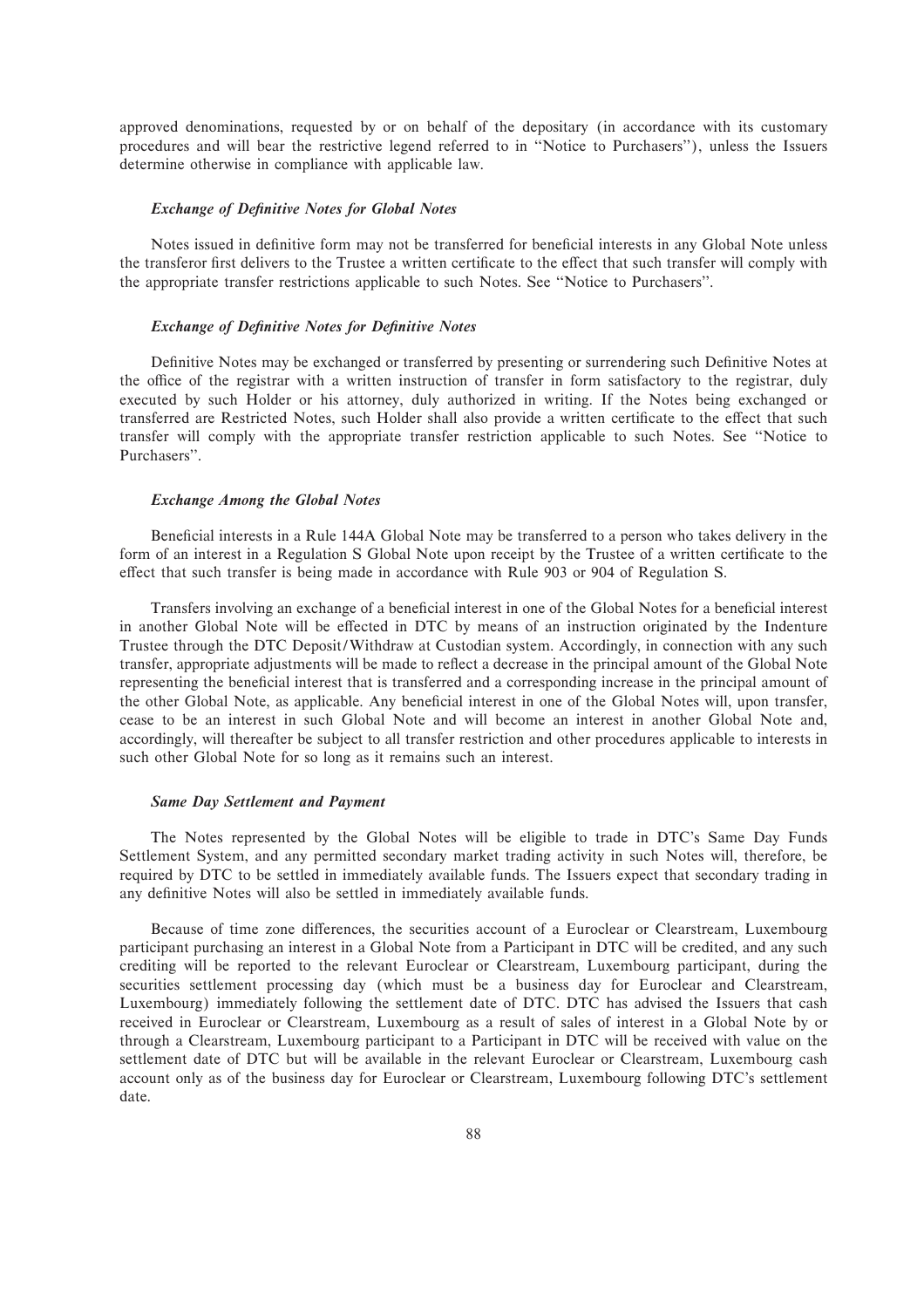# **SPECIAL PROVISIONS RELATING TO FOREIGN CURRENCY NOTES**

#### **General**

Unless otherwise indicated in the applicable Pricing Supplement, the Notes will be denominated in U.S. dollars and payments of principal of and any premium and interest on the Notes will be made in U.S. dollars in the manner indicated in this Offering Memorandum and the applicable Pricing Supplement. If any of the Notes are to be denominated in a currency other than U.S. dollars (a "Specified Currency"), the following special provisions shall apply which supplement, and to the extent inconsistent therewith replace, the description of general terms and conditions of the Notes set forth above under the heading ""Description of the Notes and the Guarantees.''

THIS OFFERING MEMORANDUM DOES NOT DESCRIBE ALL RISKS OF AN INVESTMENT IN FOREIGN CURRENCY NOTES THAT RESULT FROM SUCH NOTES BEING DENOMINATED IN, OR THE PAYMENTS WITH RESPECT TO SUCH NOTES BEING RELATED TO THE VALUE OF, A FOREIGN CURRENCY EITHER AS SUCH RISKS EXIST AT THE DATE OF THIS OFFERING MEMORANDUM OR AS SUCH RISKS MAY CHANGE FROM TIME TO TIME. PROSPECTIVE PURCHASERS SHOULD CONSULT THEIR OWN FINANCIAL AND LEGAL ADVISERS AS TO THE RISKS ENTAILED IN AN INVESTMENT IN FOREIGN CURRENCY NOTES AND AS TO ANY MATTERS THAT MAY AFFECT THE PURCHASE OR HOLDING OF A FOREIGN CURRENCY NOTE OR THE RECEIPT OF PAYMENTS OF PRINCIPAL OF AND ANY PREMIUM AND INTEREST ON A FOREIGN CURRENCY NOTE IN A SPECIFIED CURRENCY. FOREIGN CURRENCY NOTES ARE NOT AN APPROPRIATE INVESTMENT FOR INVESTORS WHO ARE UNSOPHISTICATED WITH RESPECT TO FOREIGN CURRENCY TRANSACTIONS.

Unless otherwise indicated in the applicable Pricing Supplement, a Foreign Currency Note will not be sold in, or to a resident of, the country of the Specified Currency in which such Note is denominated. The information set forth in this Offering Memorandum is directed to prospective purchasers who are United States residents, and each Issuer disclaims any responsibility to advise prospective purchasers who are residents of countries other than the United States with respect to any matters that may affect the purchase, holding or receipt of payments of principal of and any premium and interest on Foreign Currency Notes. Such persons should consult their own legal advisers with regard to such matters.

Foreign Currency Notes are issuable only in fully registered form, without coupons. The authorized denominations of Foreign Currency Notes will be indicated in the applicable Pricing Supplement.

# **Purchase**

Unless otherwise indicated in the applicable Pricing Supplement, purchasers are required to pay for Foreign Currency Notes in the Specific Currency. At the present time there are limited facilities in the United States for the conversion of U.S. dollars into foreign currencies or currency units and *vice versa,* and banks do not generally offer non-U.S. dollar checking or savings account facilities in the United States. If requested on or prior to the Ñfth Market Day preceding the date of delivery of the Notes, or by such other day as determined by the Agent who presented such offer to purchase Notes to the Issuer thereof, such Agent is prepared to arrange for the conversion of U.S. dollars into the Specified Currency to enable the purchaser to pay for such Notes. Each such conversion will be made by such Agent on such terms and subject to such conditions, limitations and charges as such Agent may from time to time establish in accordance with its regular foreign exchange practices. All costs of exchange will be borne by the purchasers of the Foreign Currency Notes.

# **Payment of Principal and any Premium and Interest**

Unless otherwise specified in the applicable Pricing Supplement, payments of principal of and any premium and interest on Foreign Currency Notes will be made in U.S. dollars unless the holder thereof elects to receive such payments in the Specified Currency as described below.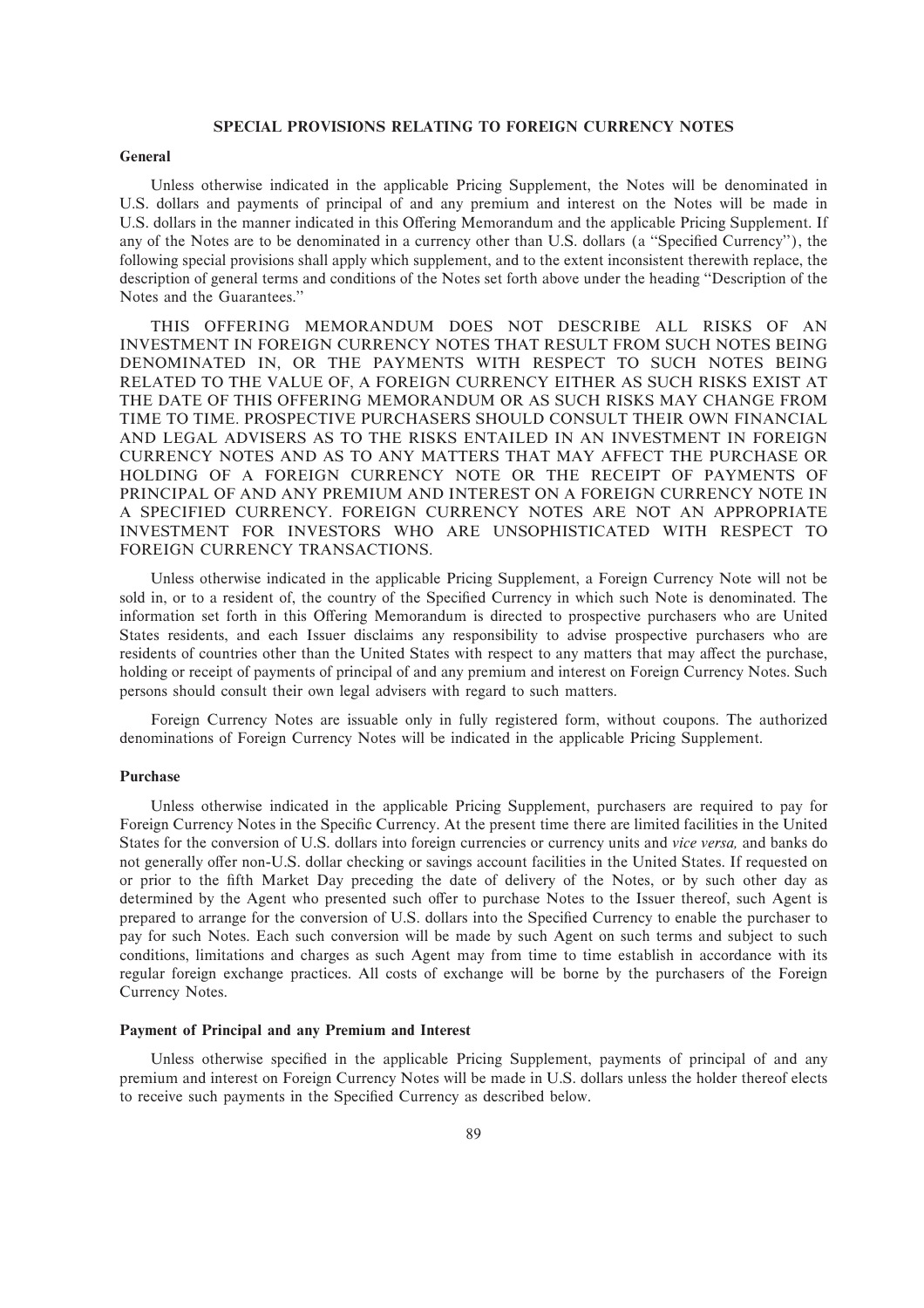Any U.S. dollar amount to be received by a holder of a Foreign Currency Note will be based on the highest bid quotation in The City of New York received by the Exchange Rate Agent at approximately 11:00 A.M., New York City time, on the second Market Day with respect to such Note preceding the applicable payment date from three recognized foreign exchange dealers (one of which may be the Exchange Rate Agent) for the purchase by the quoting dealer of the Specified Currency for U.S. dollars for settlement on such payment date in the aggregate amount of the Specified Currency payable to all holders of Foreign Currency Notes scheduled to receive U.S. dollar payments and at which the applicable dealer commits to execute a contract. If such bid quotations are not available, payments will be made in the Specified Currency. All currency exchange costs will be borne by the holder of the Foreign Currency Note by deductions from such payments.

Unless otherwise specified in the applicable Pricing Supplement, a holder of a Foreign Currency Note may elect to receive payment of the principal of and any premium and interest on such Note in the Specified Currency by transmitting a written request for such payment to the Paying Agent at its office in London on or prior to the relevant Regular Record Date or at least sixteen days prior to Maturity, as the case may be. Such request, which must include the wire transfer instructions referred to below, may be in writing (mailed or hand delivered) or by cable, telex or other form of facsimile transmission. A holder of a Foreign Currency Note may elect to receive payment in the Specified Currency for all principal and any premium and interest payments and need not Ñle a separate election for each payment. All costs associated with such currency exchange will be paid by the holder. Such election will remain in effect until revoked by written notice to the Paying Agent, but written notice of any such revocation must be received by the Paying Agent on or prior to the relevant Regular Record Date or at least sixteen days prior to Maturity, as the case may be. Holders of Foreign Currency Notes whose Notes are to be held in the name of a broker or nominee should contact such broker or nominee to determine whether and how an election to receive payments in the Specified Currency may be made.

The payment of principal of and any premium or interest on Foreign Currency Notes paid in the Specified Currency other than at Maturity will be made by check drawn upon a bank office located outside the United States, and any such payments due at Maturity will be made by wire transfer of immediately available funds to an account maintained by the Holder with a bank office located in the country which issued the Specified Currency upon presentation of such Notes to the Paying Agent or any other paying agent in time for such wire transfer to be made by the Paying Agent or such other paying agent in accordance with its normal procedures.

## **Payment Currency**

If a Specified Currency is not available for the payment of principal or any premium or interest with respect to a Foreign Currency Note due to the imposition of exchange controls or other circumstances beyond the control of an Issuer, such Issuer will be entitled to satisfy its obligations to holders of Foreign Currency Notes by making such payment in U.S. dollars on the basis of the Market Exchange Rate on the second Market Day prior to the date of such payment, or if such Market Exchange Rate is not then available, on the basis of the most recently available Market Exchange Rate.

## **Foreign Currency Risks**

*Exchange Rates and Exchange Controls.* An investment in Foreign Currency Notes entails significant risks that are not associated with a similar investment in a security denominated in U.S. dollars. Such risks include, without limitation, the possibility of significant changes in the rate of exchange between the U.S. dollar and the Specified Currency and the possibility of the imposition or modification of foreign exchange controls by either the United States or foreign governments. Such risks generally depend on economic and political events and the supply of and demand for the relevant currencies over which an Issuer has no control. In recent years, rates of exchange between the U.S. dollar and certain foreign currencies have been highly volatile and such volatility may be expected in the future. Fluctuations in any particular exchange rate that have occurred in the past are not necessarily indicative, however, of fluctuations in the rate that may occur during the term of any Foreign Currency Note. Depreciation of the Specified Currency applicable to a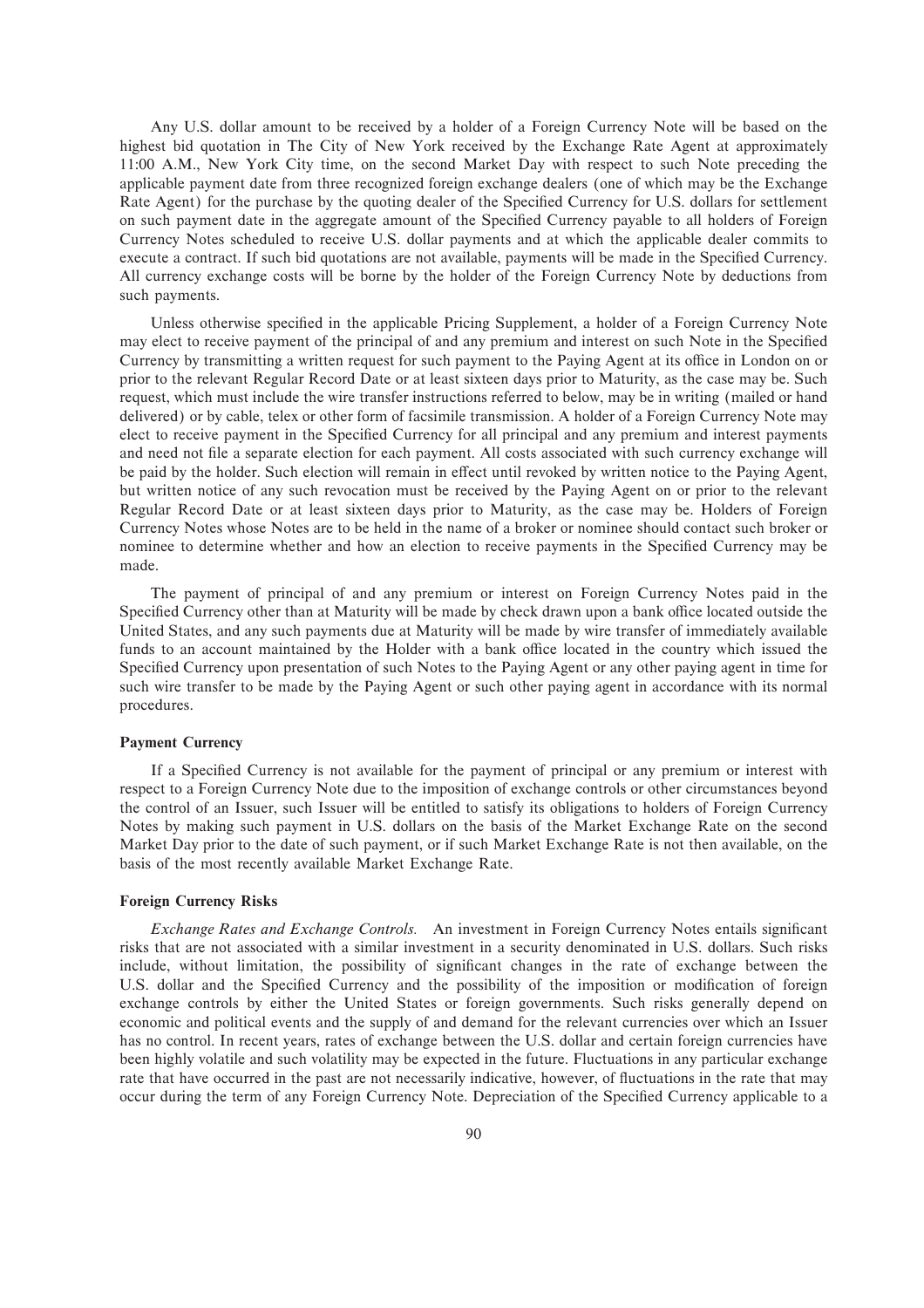Foreign Currency Note against the U.S. dollar would result in a decrease in the U.S. dollar-equivalent yield of such Note, in the U.S. dollar-equivalent value of the principal repayable at Maturity of such Note and, generally, in the U.S. dollar-equivalent market value of such Note.

Governments have imposed from time to time exchange controls and may in the future impose or revise exchange controls at or prior to the Maturity of a Foreign Currency Note. Such exchange controls could affect exchange rates as well as the availability of a specified foreign currency at the time of payment of principal of and any premium and interest on a Foreign Currency Note. Even if there are no exchange controls, it is possible that the Specified Currency for any particular Foreign Currency Note would not be available at the Maturity of such Note due to circumstances beyond the control of an Issuer.

*Judgments.* In the event an action based on Foreign Currency Notes is commenced in a court of the United States, it is likely that such court would grant judgment relating to such Notes only in U.S. dollars. It is not clear, however, whether, in granting such a judgment, the rate of conversion into U.S. dollars would be determined with reference to the date of default, the date that judgment is rendered or some other date. Holders of Foreign Currency Notes would bear the risk of exchange rate fluctuations between the time the judgment is calculated and the time the Paying Agent converts the Specified Currency to U.S. dollars for payment of the judgment.

Special United States federal income tax considerations applicable to holders of Foreign Currency Notes who are United States persons are described under "United States Taxation."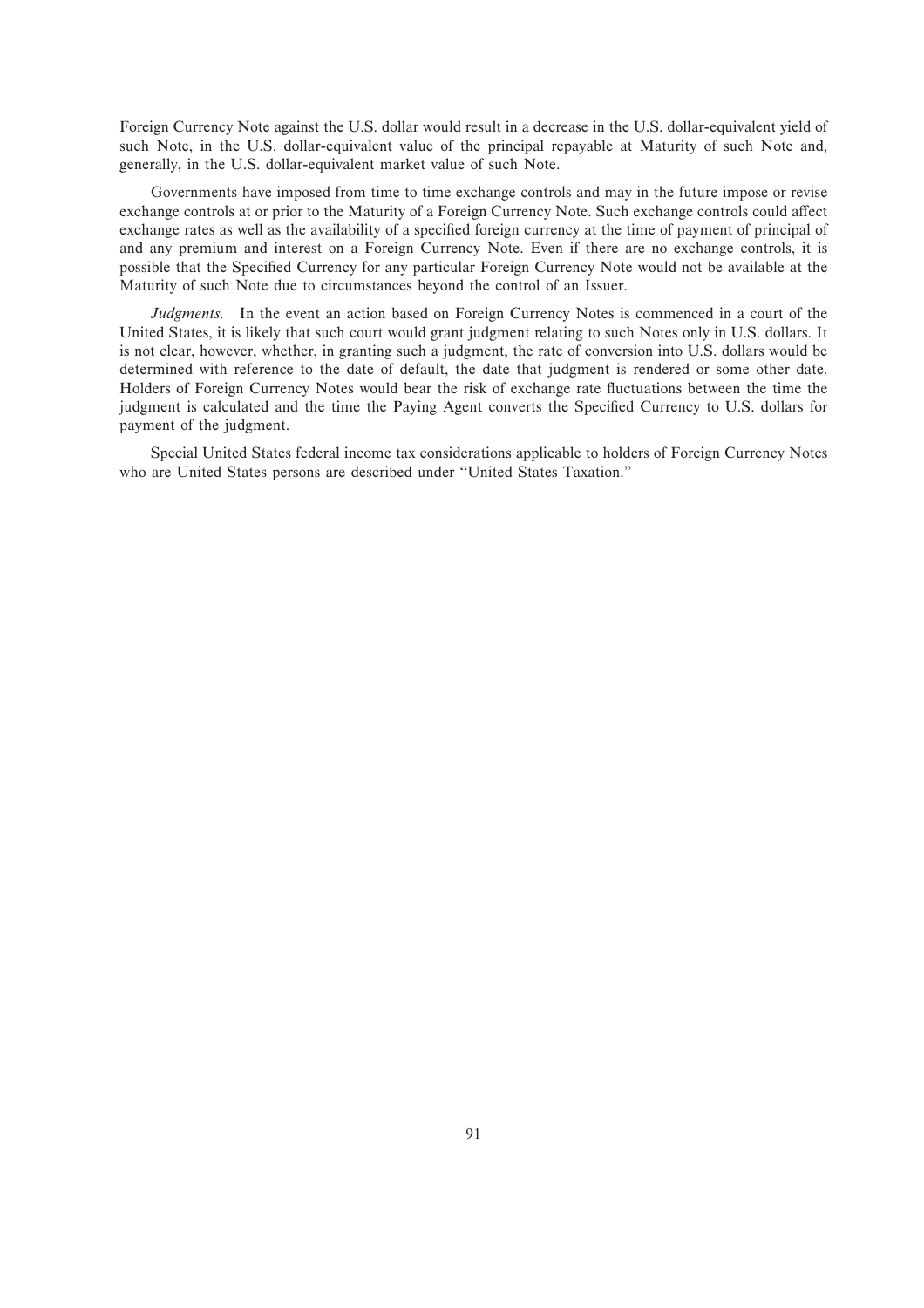# **TAXES**

The following discussion is a summary of certain tax consequences of the acquisition, ownership and disposition of the Notes under the law and practice in the United States, The Netherlands and the United Kingdom. The discussion reflects laws, regulations, rulings and decisions currently in effect, which may be subject to retroactive changes. The discussion is only a summary for general information purposes. It is not intended as tax advice and it does not purport to describe all of the tax considerations that may be relevant to a prospective purchaser. PROSPECTIVE PURCHASERS ARE URGED TO SATISFY THEMSELVES AS TO THE OVERALL TAX CONSEQUENCES OF PURCHASING, HOLDING AND/OR SELLING THE NOTES.

### **United States Federal Income Taxation**

The following summary of the principal U.S. federal income tax consequences of the ownership of the Notes is based upon the advice of Milbank, Tweed, Hadley & McCloy LLP. It deals only with Notes held as capital assets by initial purchasers, and does not discuss all of the tax consequences that may be relevant to a particular holder in light of the holder's circumstances or to holders subject to special rules, such as dealers in securities or currencies, life insurance companies, traders who elect to mark the Notes to market, controlled foreign corporations, persons holding Notes as part of a hedge, straddle, conversion or integrated transaction or holders whose functional currency is not the U.S. Dollar. Unless otherwise indicated in the applicable Pricing Supplement, a Note will constitute indebtedness for U.S. federal income tax purposes. Subordinated Notes in general, and Undated Notes in particular, may constitute equity for that purpose, and the applicable Pricing Supplement will further address that issue and other U.S. federal income tax considerations not addressed herein in appropriate cases. Prospective purchasers are urged to obtain advice concerning the possibility that such Notes may constitute equity.

## *United States Holders*

*Interest.* Interest on a Note (other than interest on a Note issued with original issue discount ("OID"), that is not a "qualified stated interest" payment (as defined below)), whether payable in U.S. Dollars or in a single foreign currency (including, as used throughout this discussion, the ECU), will be includible in gross income by a holder that is (a) a citizen or resident of the United States, (b) a domestic partnership or corporation, (c) a trust subject to the control of a U.S. person and the primary supervision of a U.S. court, or (d) an estate the income of which is subject to U.S. federal income tax regardless of its source (a ""U.S. Holder'') as ordinary income at the time it is received or accrued, depending on the holder's method of accounting for tax purposes. Interest on a Note will be income from sources outside the United States, and it generally will be treated as "passive" or, for certain holders, "financial services" income for the purposes of calculating the foreign tax credit allowable under U.S. federal income tax law.

The amount of interest income on a Foreign Currency Note will be the U.S. Dollar value of the interest based on the exchange rate in effect on the date of receipt or, in the case of an accrual basis U.S. Holder, based on the average exchange rates in effect during the interest accrual period (or, with respect to an accrual period that spans two taxable years, the partial period within the taxable year), in either case regardless of whether the payment is in fact converted into U.S. Dollars. Upon receipt of an interest payment (including a payment attributable to accrued but unpaid interest upon the sale or retirement of a Note) in a foreign currency, an accrual basis U.S. Holder will recognize ordinary income or loss measured by the difference between the U.S. dollar value of the payment received calculated in accordance with the exchange rate in effect on the date of receipt and in accordance with such average exchange rate in effect during the interest accrual period (or, with respect to an accrual period that spans two taxable years, the partial period within the taxable year). For an alternative method of determining the U.S. Dollar value of any accrued interest income and foreign currency received, see the discussion below under the heading "Original Issue Discount — Spot Rate Convention Election''.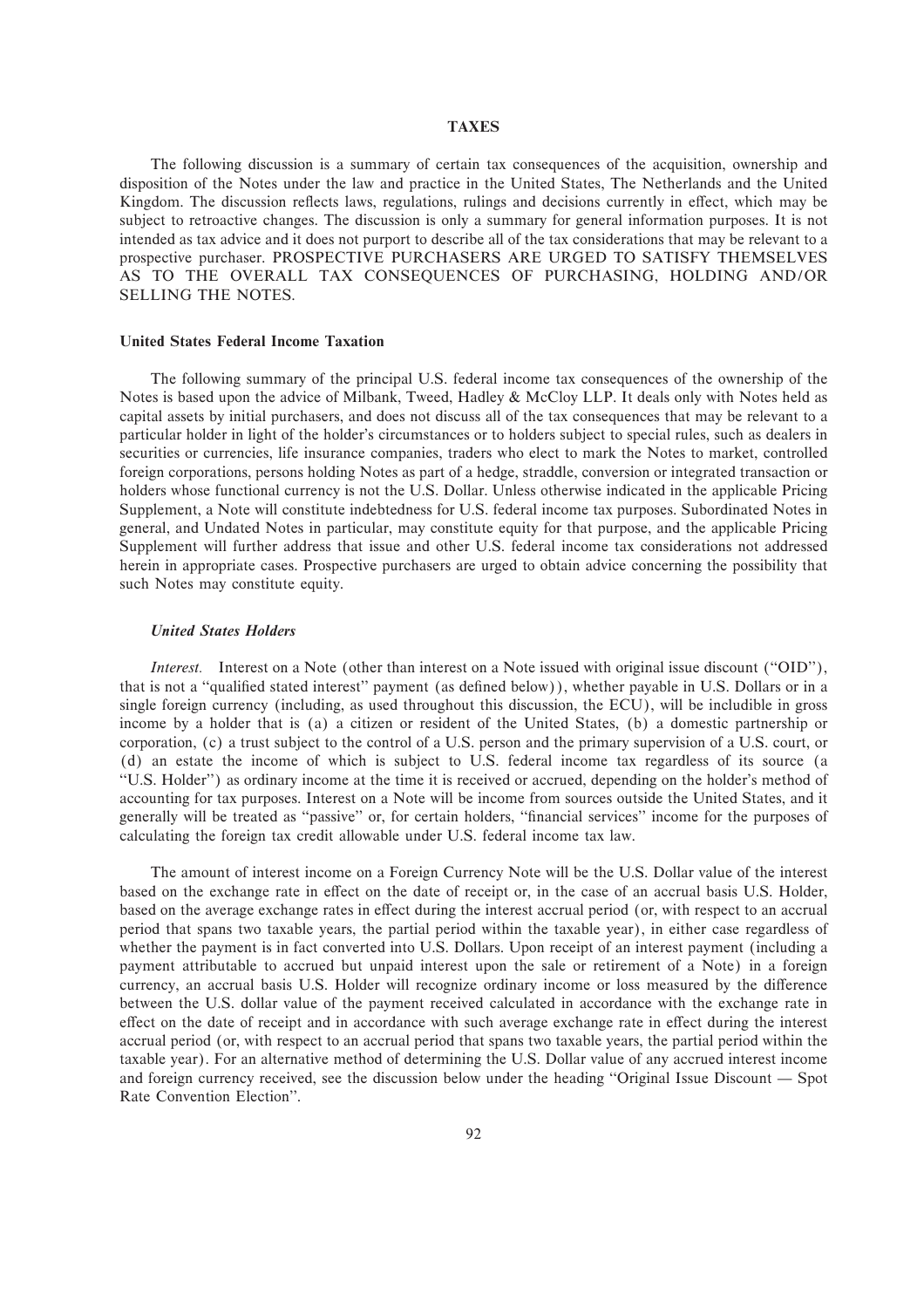## *Original Issue Discount*

A Note will have OID to the extent that the Note's ""stated redemption price at maturity'' exceeds its "issue price." Generally, a Note will not be treated as having OID if such excess is less than ¼ of 1% of the Note's stated redemption price at maturity multiplied by the number of complete years to maturity or, in the case of an Amortizing Note, the weighted average maturity using the number of completed years from issuance to each partial principal payment (*""de minimis* OID''). Undated Notes, if treated as indebtedness for U.S. federal income tax purposes, may be treated as having OID. The applicable Pricing Supplement will address that issue further.

The issue price of a Note is the initial offering price at which a substantial amount of the Notes are sold for money (excluding sales to bond houses, brokers or similar persons). The stated redemption price at maturity of a Note is the total of all payments due on the Note other than payments of "qualified stated interest." Qualified stated interest generally is interest that is payable unconditionally in cash or in property (other than debt of the Issuer) at least annually at a single rate that appropriately takes into account the length of the interval between payments. The yield to maturity of a Note is the discount rate that causes the present value of all payments on the Note as of its original issue date to equal the issue price of such Note.

*Fixed Rate Notes.* A U.S. Holder of a Note issued with OID and a maturity of more than one year must include OID in income over the term of the Note. A U.S. Holder generally must include in gross income the sum of the daily portions of OID that accrue on the Note for each day during the term of the Note on which such U.S. Holder held the Note. Accordingly, a U.S. Holder of a Note with OID will include in income amounts attributable to OID before receiving cash attributable to that income.

To determine the daily portion of OID, OID accruing during an accrual period (generally the period between dates on which interest is paid) is divided by the number of days in the period. The amount of OID accruing during an accrual period is determined by using a constant yield to maturity method. In the case of an initial Holder, the accrued amount for any period is the excess of (a) the product of the Note's adjusted issue price at the beginning of the accrual period and its yield to maturity (determined on the basis of compounding at the close of each accrual period and appropriately adjusted for the length of the accrual period) over (b) the amount of any qualified stated interest payments allocable to the accrual period. A Note's adjusted issue price at the beginning of any accrual period generally equals the issue price of the Note increased by the aggregate amount of OID accrued on the Note in all prior accrual periods and reduced by the amount of payments in prior accrual periods other than payments of qualified stated interest.

A U.S. Holder of a Note issued with OID that purchases the Note for more than the Note's adjusted issue price but less than the Note's stated redemption price at maturity may reduce the daily portions of OID includible in gross income by daily portions of the acquisition premium paid for the Note.

*Floating Rate Notes.* Special rules apply to a U.S. Holder of a ""Floating Rate Note.'' A Note is considered to be a Floating Rate Note if interest is payable at (a) one or more "qualified floating rates," (b) a single fixed rate and one or more qualified floating rates, (c) a single "objective rate" or (d) a single fixed rate and a single objective rate that is a "qualified inverse floating rate."

*Definition of Qualified Floating Rate.* A qualified floating rate is any floating rate that reasonably can be expected to measure contemporaneous variations in the cost of newly-borrowed funds in the currency in which the Note is denominated (for example, LIBOR). Certain multiples of a qualified floating rate are treated as a qualified floating rate. A rate is a qualified floating rate if it equals (a) the product of a qualified floating rate and a fixed multiple that is greater than  $0.65$  but not more than 1.35 or (b) the product of a qualified floating rate and a fixed multiple that is greater than 0.65 but not more than 1.35, increased or decreased by a fixed rate. Two or more qualified floating rates that reasonably can be expected to have approximately the same values throughout the term of the Note will constitute a single qualified floating rate. Similarly, a fixed rate for an initial period of one year or less followed by a qualified floating rate together constitute a single qualified floating rate if the value of the qualified floating rate on the issue date is intended to approximate the fixed rate. The qualified floating rate will be conclusively presumed to approximate the fixed rate or the predecessor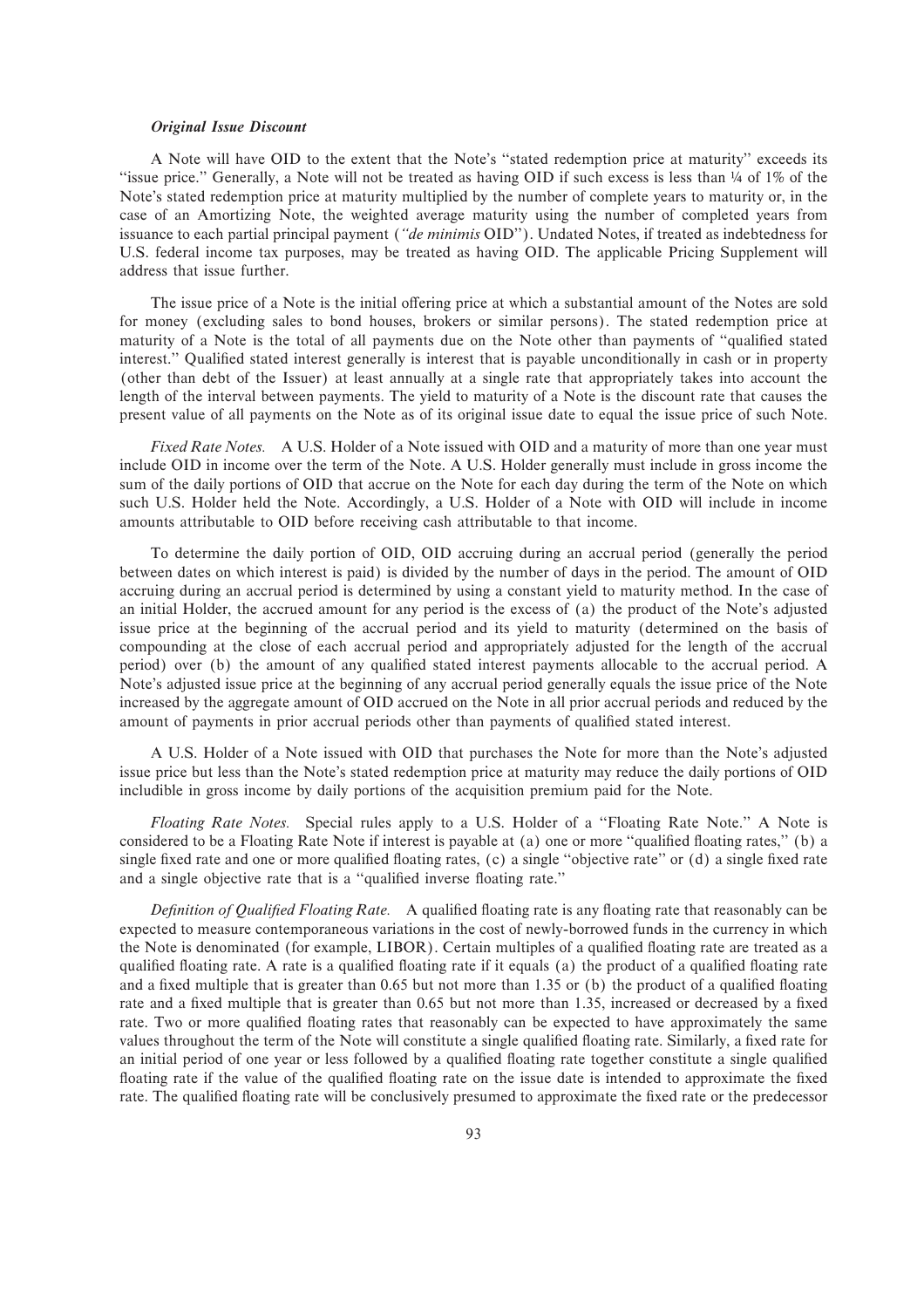floating rate if the value of the qualified floating rate on the issue date does not differ from the value of the fixed rate or predecessor floating rate by more than 25 basis points.

An otherwise qualified floating rate that has restrictions will not be a qualified floating rate unless the restrictions fall into one of the following categories: (a) a cap, a floor or a periodic adjustment restriction (a "governor") that is fixed throughout the term of the Note, (b) a cap or similar restriction that is not reasonably expected as of the issue date significantly to decrease the yield on the Note, (c) a floor or similar restriction that is not reasonably expected as of the issue date significantly to increase the yield on the Note or  $(d)$  a governor or similar restriction that is not reasonably expected as of the issue date significantly to increase or decrease the otherwise applicable yield on the Note. Notes with Öoating rate interest payments subject to caps, Öoors, or governors that do not meet the above requirements could be treated as debt instruments providing for contingent payments. (See ""Debt Instruments with Contingent Payments'' below.)

*Definition of Objective Rate.* An objective rate is (a) any rate (other than a qualified floating rate) that is determined using a single fixed formula and that is based on objective financial or economic information or (b) other rates designated from time to time by the Internal Revenue Service. A rate based on information under the control of the Issuer or unique to the circumstances of the Issuer (such as the dividends, profits or value of the Issuer's stock) is not based on objective information. A rate will not be considered an objective rate if it reasonably is expected that the average value of the rate during the first half of the Note's term will be either significantly less than or significantly greater than the average value of the rate during the final half of the Note's term. In addition, a fixed rate for an initial period of one year or less followed by an objective rate together constitute a single objective rate if the value of the objective rate on the issue date is intended to approximate the Ñxed rate. The objective rate will be conclusively presumed to approximate the Ñxed rate if the value of the objective rate on the issue date does not differ from the value of the fixed rate by more than 25 basis points.

*Definition of Qualified Inverse Floating Rate.* A qualified inverse floating rate is an objective rate that (a) is equal to a fixed rate minus a qualified floating rate and (b) reasonably can be expected inversely to reflect contemporaneous variations in the qualified floating rate (disregarding the permissible restrictions discussed above under "Definition of Qualified Floating Rate").

*Accrual of OID on Floating Rate Notes.* The OID for any accrual period on a Floating Rate Note is generally computed by converting a Floating Rate Note into a fixed rate debt instrument and then applying the general OID rules discussed above to that hypothetical fixed rate debt instrument. If a Floating Rate Note provides for stated interest at a single qualified floating rate or a single objective rate, all stated interest with respect to the Floating Rate Note will be qualified stated interest. The amount of any qualified stated interest and OID accrued during an accrual period will be determined under the OID rules applicable to fixed rate debt instruments by assuming that the floating rate is a fixed rate equal to  $(a)$  in the case of a qualified floating rate or qualified inverse floating rate, the value as of the issue date of the qualified floating rate or qualified inverse floating rate or (b) in the case of an objective rate (other than a qualified inverse floating rate), a fixed rate that reflects the yield that reasonably is expected for the Floating Rate Note. The qualified stated interest allocable to the accrual period is adjusted to reflect the interest actually paid during the period.

If a Floating Rate Note provides for stated interest other than at a single qualified floating rate or a single objective rate, special rules apply to determine the amounts of interest and OID accruals. Under those rules, the Floating Rate Note will be converted into a hypothetical fixed rate debt instrument that has terms identical to those of the Floating Rate Note, except that the hypothetical fixed rate debt instrument has fixed rates substituted for the qualified floating rates or objective rate provided under the Floating Rate Note. The fixed rate substitute (a) for each qualified floating rate is the value of each such rate as of the issue date (with appropriate adjustment for any differences in intervals between interest adjustment dates), (b) for a qualified inverse floating rate is the value of the qualified inverse floating rate as of the issue date and (c) for an objective rate (other than a qualified inverse floating rate) is a fixed rate that reflects the yield reasonably expected on the Floating Rate Note. The amounts of qualified stated interest and any OID are determined for the hypothetical fixed rate debt instrument under the rules applicable to fixed rate debt instruments. Qualified stated interest or OID allocable to an accrual period is increased (or decreased) if the interest actually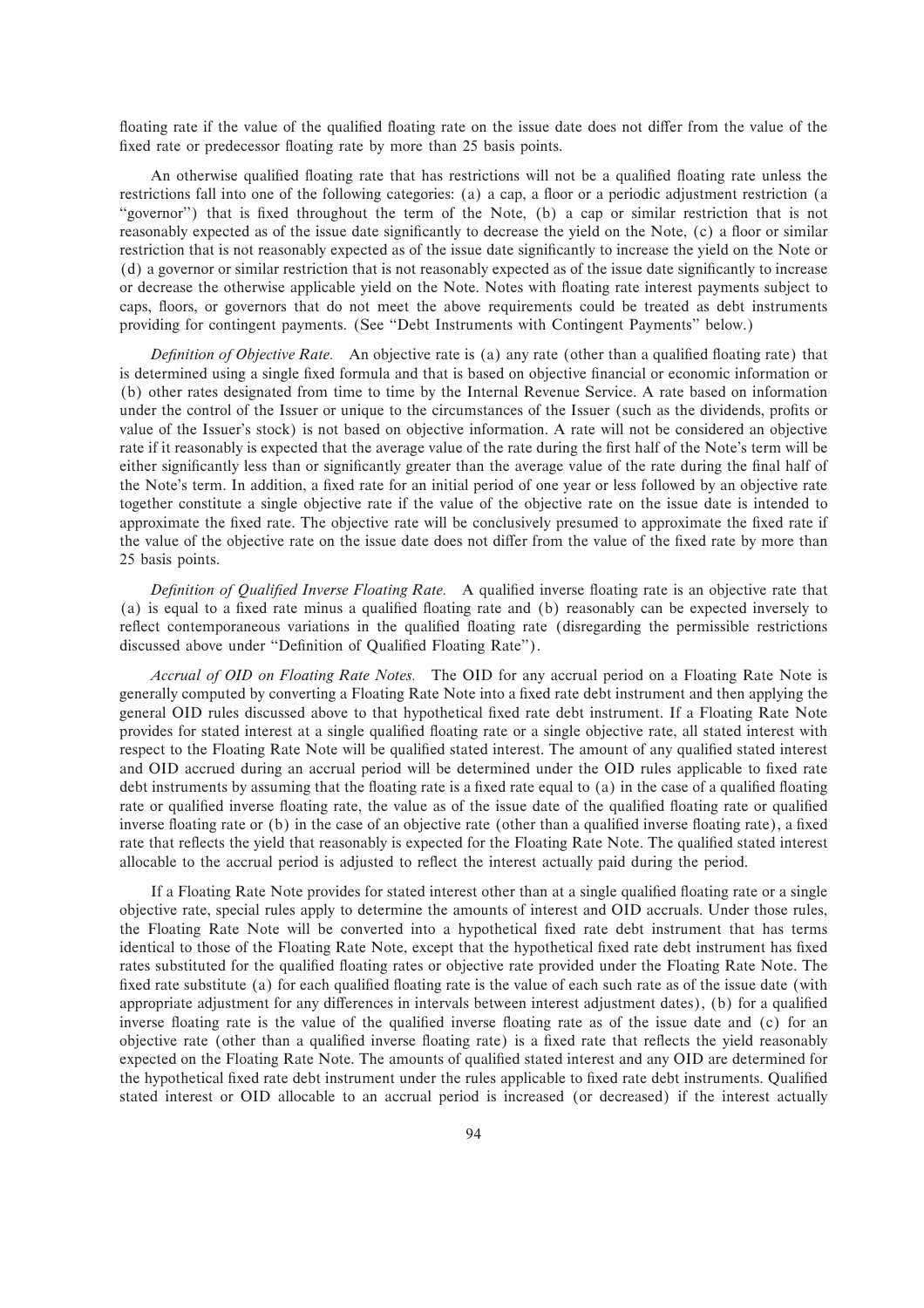accrued or paid during an accrual period exceeds (or is less than) the interest assumed to be accrued or paid during the accrual period under the hypothetical fixed rate debt instrument. This increase or decrease is an adjustment to qualified stated interest for the accrual period if the hypothetical fixed rate debt instrument provides for qualified stated interest and the increase or decrease is reflected in the amount actually paid during the accrual period. Otherwise, this increase or decrease is an adjustment to OID for the accrual period.

*Foreign Currency Notes.* OID for any accrual period on a Foreign Currency Note will be determined in units of the foreign currency and then translated into U.S. Dollars based on the average exchange rate in effect during the accrual period (or, with respect to an accrual period that spans two taxable years, the partial period within the taxable year). Upon receipt of the amount attributable to OID (whether in connection with a payment of interest or on the sale or retirement of the Foreign Currency Note), a U.S. Holder will recognize ordinary income or loss measured by the difference between the U.S. dollar value of the payment received calculated in accordance with the exchange rate in effect on the date of receipt or on the date of disposition of the Foreign Currency Note, as the case may be, and in accordance with such average exchange rate in effect during the accrual period (or, with respect to an accrual period that spans two taxable years, the partial period within the taxable year). For an alternative method of determining the U.S. Dollar value of any accrued OID and foreign currency received, see the discussion below under the heading ""Spot Rate Convention Election''. Under proposed U.S. Treasury regulations, Notes that are denominated in a so-called hyperinflationary currency or are treated as having contingent interest payments are subject to different rules. U.S. Holders intending to purchase Foreign Currency Notes should examine the applicable Pricing Supplement and should consult with their tax advisers.

*Spot Rate Convention Election.* A U.S. Holder may elect to translate OID (and, in the case of an accrual basis U.S. Holder, accrued interest) into U.S. Dollars at the exchange rate in effect on the last day of an accrual period for the OID or accrued interest or, in the case of an accrual period that spans two taxable years, at the exchange rate in effect on the last day of the first taxable year for the OID or interest accrued through that date. Additionally, if a payment of original issue discount or accrued interest is actually received within five business days of the last day of the accrual period (or taxable year, in the case of a partial accrual period) an electing U.S. Holder may instead translate such OID or accrued interest into U.S. Dollars at the exchange rate in effect on the day of actual receipt. Any such election will apply to all debt instruments held by the U.S. Holder at the beginning of the first taxable year to which the election applies or thereafter acquired by the U.S. Holder, and will be irrevocable without the consent of the Internal Revenue Service.

*Optional Redemption and Mandatory Redemption.* If the Issuer has the right to call a Note (a ""call option'') or the obligation to redeem a Note in certain circumstances, the manner in which the rules described above would be applied will depend in part upon whether and when the Issuer is presumed to redeem the Notes. The Issuer would be deemed (for the purpose of determining the amount and timing of interest income and OID on a Note) to exercise or not to exercise a call option or combination of call options in a manner that minimizes the yield on a Note. In addition, if based on all the facts and circumstances as of the issue date of a Note, it is more likely than not that the Note will not be paid under its stated payment schedule, then the yield and maturity of the Note is computed based on the payment schedule most likely to occur. A determination by the Issuer of the payment schedule most likely to occur is binding on all U.S. Holders of a Note, except for a U.S. Holder that explicitly discloses on its U.S. federal income tax return for the taxable year in which it acquired the Note that it has determined the yield and maturity of the Note on a different basis.

*Debt Instruments with Contingent Payments.* Contingent interest payments generally are includible in income based on an accrual schedule calculated by the Issuer on the issue date that estimates, based on available market information, the contingent payments reasonably expected to be made over the term of the Note. To determine the accrual schedule, the Issuer must determine the yield (the "comparable yield") at which it would issue a fixed rate debt instrument with similar terms and conditions. The Issuer must then determine the projected payment schedule for the Notes including any noncontingent payments and an amount for each contingent payment based on market information or the expected value of the payment as of the issue date. If the projected payment schedule does not produce the comparable yield, it must be adjusted to produce the comparable yield with adjustments made first to amounts in respect of contingent payments not based on market information. The accrual schedule generally remains fixed throughout the term of the Notes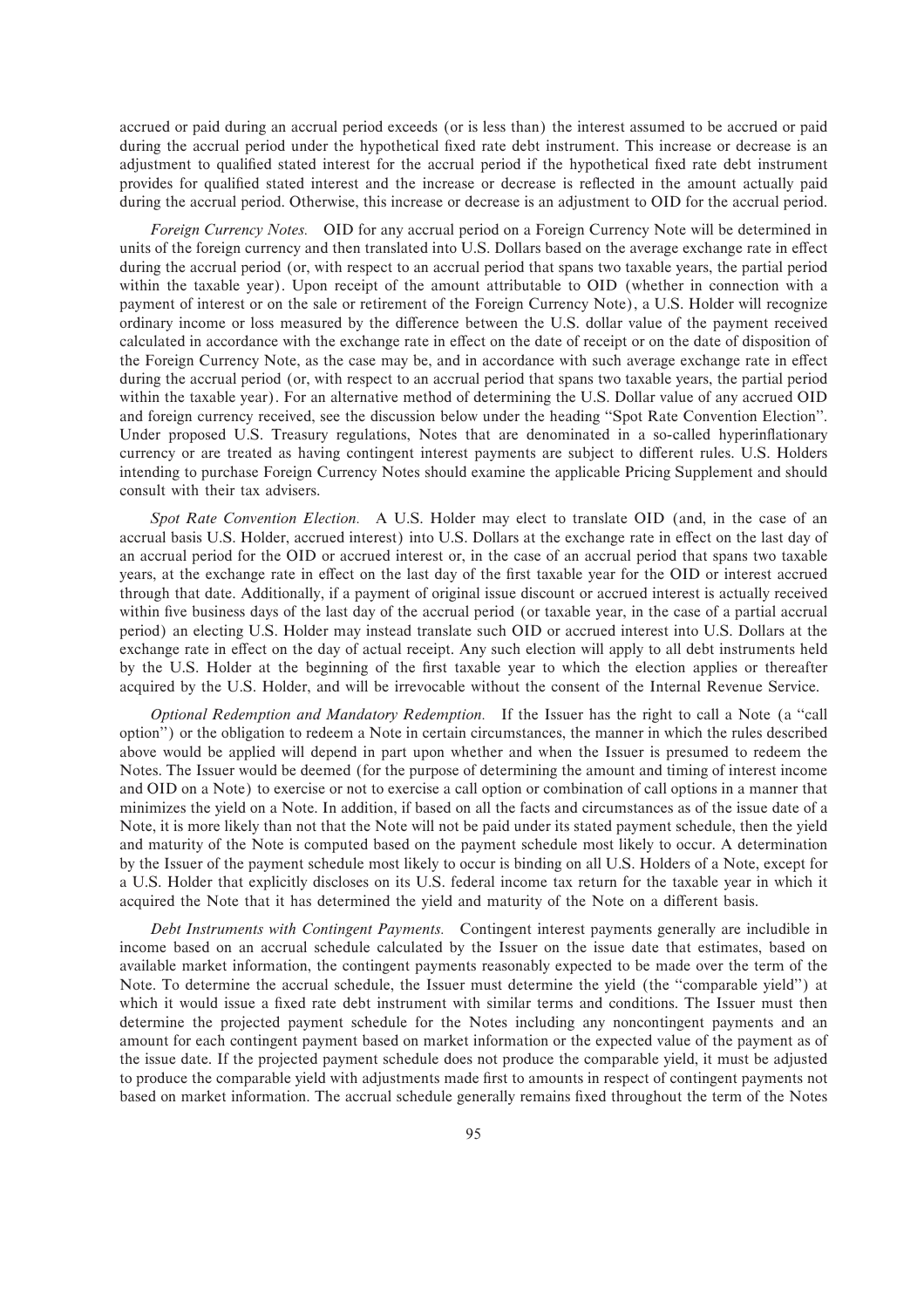and is binding on all holders. U.S. Holders are urged to consult their tax advisers regarding the tax treatment of contingent payments. Certain Floating Rate Notes could constitute debt instruments with contingent payments.

*Anti-Abuse Rule.* The Internal Revenue Service can apply or depart from the regulations as necessary or appropriate to achieve a reasonable result where a principal purpose of the issuer or the taxpayer in structuring a Note or applying the regulations is to achieve a result that is unreasonable in light of the purposes of the applicable statutes (which generally are intended to achieve the clear reflection of income for both borrowers and lenders).

*Short-Term Notes.* A U.S. Holder of a Note with a maturity date no more than one year from the issue date (a ""Short-Term Note'') will be subject to special rules. U.S. Holders that do not use the accrual method of accounting for tax purposes generally will not be required to recognize OID on Short-Term Notes until they receive payments on such Notes. U.S. Holders on the accrual method, regulated investment companies, common trust funds, and certain others, however, must accrue OID on Short-Term Notes on a straight-line basis unless they elect to accrue the discount on a constant yield basis with daily compounding. For this purpose, OID on a Short-Term Note is the amount by which the total principal and interest payments on such Note exceed its issue price. U.S. Holders may elect to include discount on Short-Term Notes into income based on acquisition discount rather than OID. Acquisition discount is the excess of a Short-Term Note's stated redemption price at maturity over the U.S. Holder's basis in the Note. A U.S. Holder that has not accrued OID or acquisition discount also must defer deductions for net interest expense on any borrowing attributable to the Short-Term Note to the extent that the expense does not exceed accrued but unrecognized interest and OID (or acquisition discount) on the Note.

Gain recognized on the sale or exchange of a Short-Term Note by a U.S. Holder that has not accrued OID or acquisition discount on the Short-Term Note will be ordinary income to the extent attributable to accrued interest and OID (or acquisition discount). In the case of a Short-Term Note payable in a foreign currency, a U.S. Holder that has not accrued OID or acquisition discount should include the U.S. Dollar value of the OID or acquisition amount in income on the date payment is received or the Note is sold, and a U.S. Holder that currently accrues OID or acquisition discount should be taxed on it (and related foreign currency gain or loss) under rules similar to those applicable to a Note with OID that is payable in a foreign currency.

*Reporting.* Any Note that is issued with OID will bear a legend stating (i) the issue price of the Note, (ii) the total amount of OID, (iii) the issue date of the Note, (iv) the yield to maturity of the Note and (v) in the case of a Note that has a short interest accrual period, the amount of OID allocable to such short period and the method used to compute the yield on the Note. Alternatively, the Note will bear a legend stating that it is issued with OID and the holder will be provided the name and title and either the address or telephone number of a representative of the issuer who will, beginning no later than 10 days after the issue date of the Note, promptly make available to the holder, upon request, the information described in (i) through (v) above.

## *Market Discount*

A U.S. Holder that purchases a Note at a market discount generally will be required to treat payments other than qualified stated interest payments as ordinary income to the extent of the accrued market discount and to treat gain on the sale or retirement of the Note as ordinary income to the extent of the accrued market discount not previously included in income. See "Sale or Exchange of Notes" below. Market discount is the amount by which the stated redemption price at maturity (or, in the case of a Note with OID, the revised issue price) exceeds the purchaser's basis in the Note immediately after acquisition. A Note is not treated as purchased at a market discount, however, if the discount is less than  $\frac{1}{4}$  of 1% of the stated redemption price at maturity (or the revised issue price) multiplied by the number of complete years remaining to maturity (*""de minimis* market discount''). The revised issue price of a Note is its initial issue price increased by the amount of OID includible in the gross income of previous holders. Market discount on a Note will accrue, at the election of the holder, either ratably or at a constant yield to maturity. The U.S. Holder may elect to take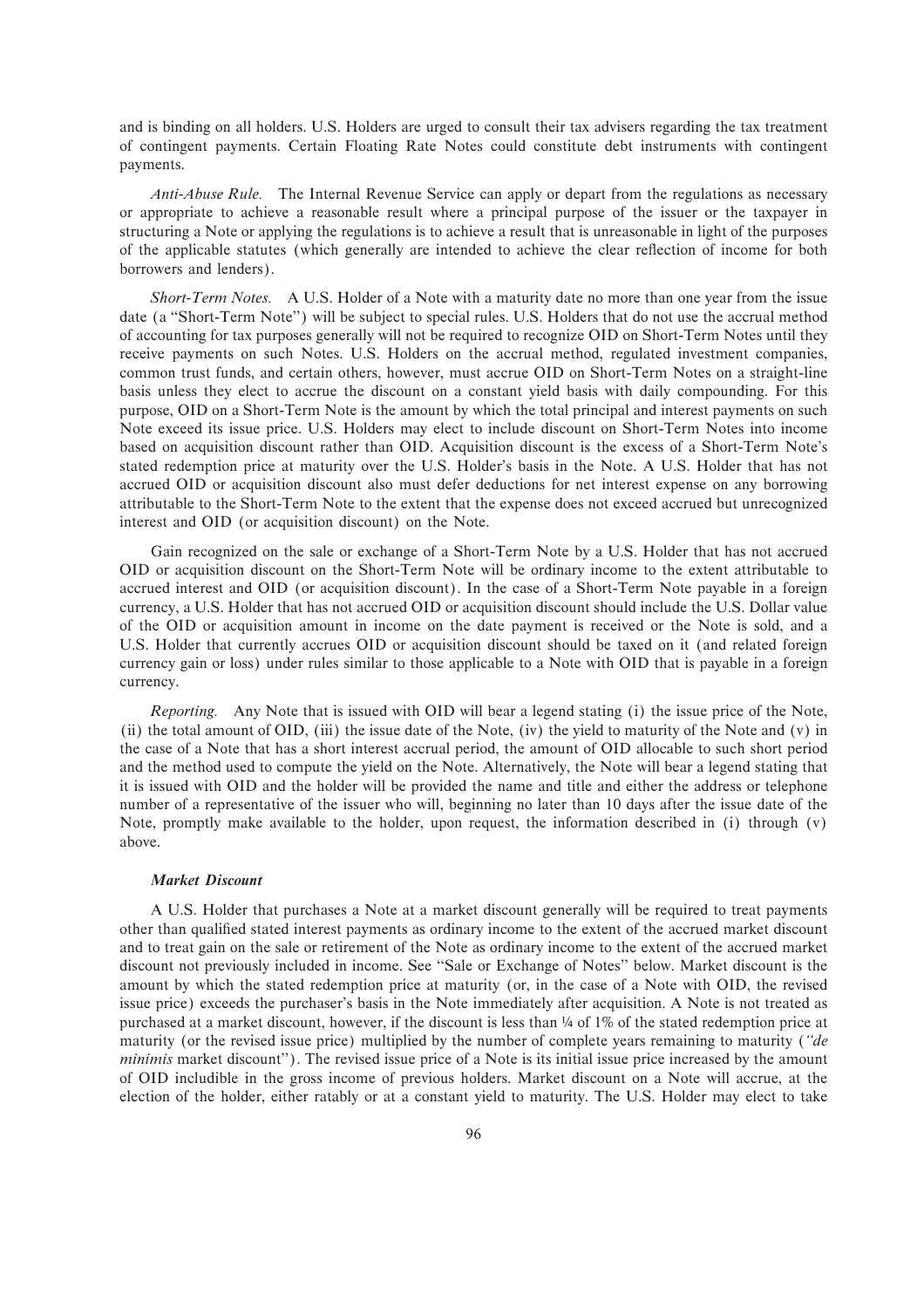market discount into income as it accrues. This election to include market discount in income currently, once made, applies to all market discount obligations acquired in or after the first taxable year to which the election applies. It may not be revoked without the consent of the Internal Revenue Service. Rules similar to those applicable to Short-Term Notes payable in a foreign currency apply with respect to a Note with market discount payable in a foreign currency. A U.S. Holder may be required to defer deductions for interest expense attributable to debt incurred or continued to purchase a Note with market discount.

#### *Premium*

A U.S. Holder that purchases a Note for more than its stated redemption price at maturity may elect to amortize the bond premium. If a U.S. Holder makes such an election, the amount of interest on the Note otherwise required to be included in the U.S. Holder's income will be reduced each year by the amount of amortizable bond premium allocable to such year on a constant yield to maturity basis (except to the extent regulations may provide otherwise). If a Note is redeemable prior to maturity, the amount of amortizable bond premium will be determined with reference to the amount payable on the earlier redemption date if such determination results in a smaller premium attributable to the period ending on the earlier redemption date. Amortized bond premium will reduce the U.S. Holder's basis in the Note. An election to amortize bond premium will apply to certain other debt instruments that the U.S. Holder acquired at a premium, and the election may have different tax consequences depending on when the debt instruments were issued or acquired. Special rules apply to (i) certain Notes payable in or by reference to a foreign currency and (ii) certain Notes with contingent interest payments. A U.S. Holder should consult its tax adviser before making an election to amortize bond premium.

# *Interest Election*

U.S. Holders on the accrual method or the cash method of accounting generally may elect to include all accrued interest on a Note in gross income using the constant yield to maturity method. The election applies to stated interest, acquisition discount, OID, *de minimis* OID, market discount and *de minimis* market discount, as adjusted by any amortizable bond premium or acquisition premium. If a U.S. Holder makes such an election and (a) the Note has amortizable bond premium, the U.S. Holder is deemed to have made an election to amortize bond premium or (b) the Note has market discount, the U.S. Holder is deemed to have made an election to include market discount in income currently. See ""Premium'' and ""Market Discount'' above. A U.S. Holder should consult its tax adviser before making this election.

#### *Sale or Exchange of Notes*

Except (i) to the extent that gain or loss is attributable to (a) accrued but unpaid interest or accrued market discount or (b) changes in the exchange rates in the case of a Foreign Currency Note, (ii) under the circumstances described above under "Original Issue Discount — Short-Term Notes" or "Market Discount" or (iii) with respect to certain Notes with contingent interest payments, a U.S. Holder generally will recognize capital gain or loss upon a sale, exchange or complete retirement of a Note equal to the difference between the amount realized and the U.S. Holder's adjusted basis in the Note. The gain or loss will be long-term gain or loss if the Note has been held for more than one year. The adjusted basis of a Note generally will equal its initial U.S. Dollar value cost (which, in the case of a Note purchased with foreign currency, will be the U.S. Dollar value of the purchase price on the date of the purchase) increased by any OID, market discount or acquisition discount with respect to the Note previously included in the U.S. Holder's gross income and reduced by the payments previously received on the Note, other than payments of qualified stated interest, and by any amortized premium. The amount realized on the sale or retirement of a Note for an amount of foreign currency will be the U.S. Dollar value of such amount on the date of sale or retirement. To the extent that such U.S. Dollar value differs from the U.S. Dollar value of the foreign currency amount at the spot rate on the day when the U.S. Holder acquired the Note, the U.S. Holder's gain or loss will be ordinary in character. Gain on sale or retirement of a Note by a U.S. Holder generally will be from sources within the United States, but loss other than foreign currency loss may be given a foreign source by reference to the source of interest income and OID on the Notes.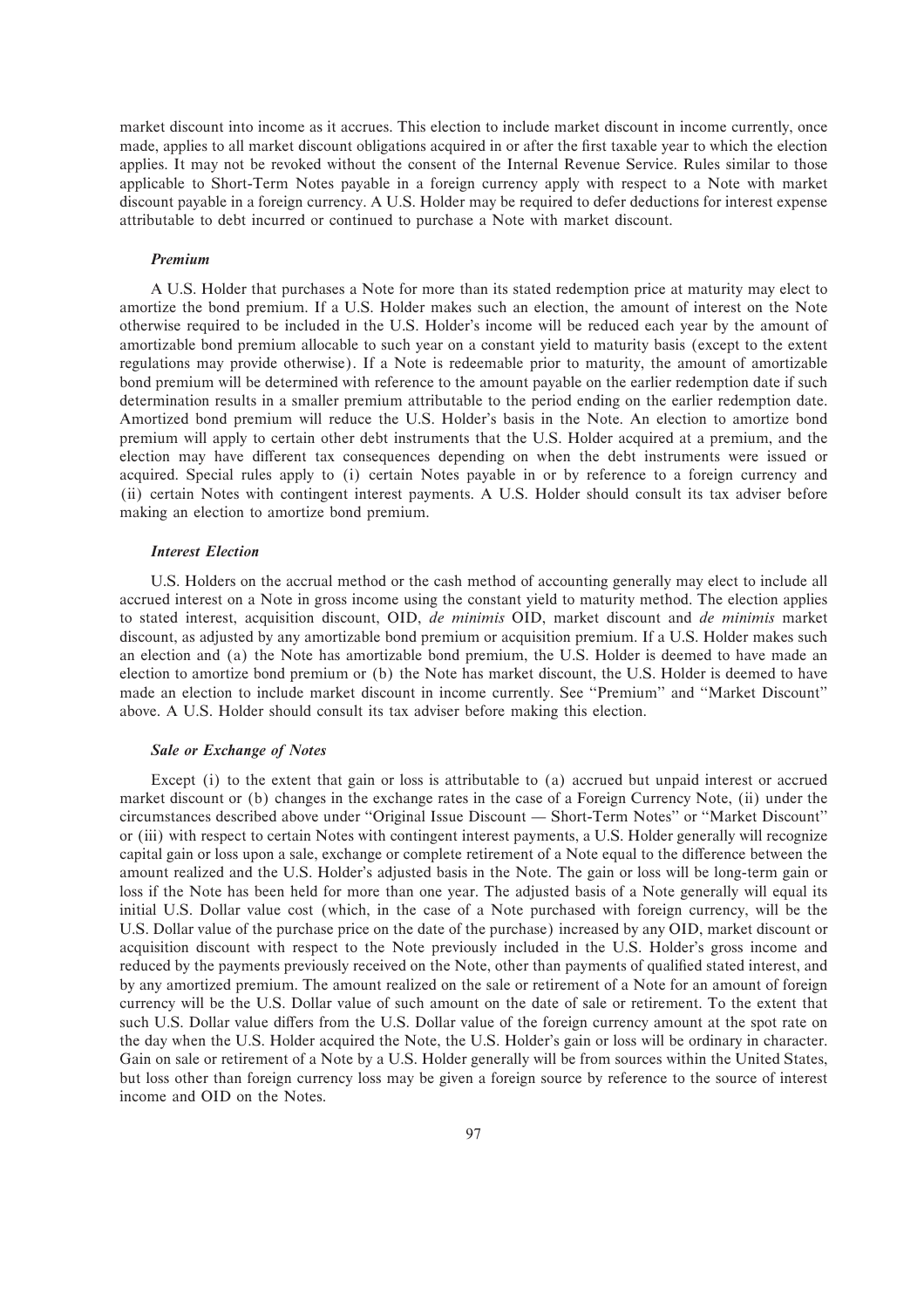The tax consequences of a partial redemption of a Note will depend upon the price at which the U.S. Holder purchased the Note. A U.S. Holder that purchased a Note at a *de minimis* market discount or purchased a Note for more than its revised issue price, but less than its principal amount, will recognize capital gain equal to the difference between the principal prepayment and the U.S. Holder's adjusted basis in the prepaid portion of the Note. If a U.S. Holder purchased a Note at a market discount, the principal prepayment will be included in ordinary income to the extent of the accrued market discount on the Note, although it is possible in the case of a *pro rata* prepayment that the amount to be treated as ordinary income would not exceed accrued market discount attributable to the prepaid portion of the Note, in which case amounts attributable to unaccrued market discount allocable to the prepaid portion of the Note would be recognized as capital gain. If a U.S. Holder purchased a Note for more than its stated principal amount and has not elected to amortize bond premium, the U.S. Holder will recognize a capital loss equal to any amount by which the U.S. Holder's adjusted basis in the prepaid portion of the Note exceeds the amount of the principal prepayment. If the U.S. Holder has elected to amortize bond premium, all or part of such excess might be deductible as amortizable bond premium rather than as capital loss. Any capital gain or loss will be long-term gain or loss if the Note has been held for more than one year.

Any replacement of the Issuer as obligor on the Notes or the consolidation, amalgamation or merger of the Issuer with or into any other person, corporation or entity (as contemplated under the heading "Description of the Notes — Assumption of Obligations" and "— Consolidation, Merger and Sale of Assets" herein) may be considered for U.S. federal income tax purposes as an exchange of the Notes, resulting in recognition of taxable gain or loss to a U.S. Holder and certain other adverse tax consequences. Holders should consult their tax advisers in the event of any such replacement, consolidation, amalgamation or merger.

*Dispositions of Foreign Currency.* Foreign currency received as interest on a Note or on the sale or retirement of a Note will have a tax basis equal to its U.S. Dollar value at the time such interest is received or at the time of such sale or retirement. Foreign currency that is purchased will generally have a tax basis equal to its U.S. Dollar cost at the time of acquisition. Any gain or loss recognized on a sale or other disposition of foreign currency (including its use to purchase Notes or its exchange for U.S. Dollars) will be ordinary income or loss.

*Indexed Notes.* The tax treatment of an Indexed Note will depend on its particular terms and prospective purchasers should consult the tax disclosure in the relevant Pricing Supplement as well as their tax advisers.

# *Non-U.S. Holders*

Subject to the discussion of backup withholding below, interest on a Note paid to a person that is not a U.S. Holder (a "non-U.S. Holder") will not be subject to U.S. withholding tax. In addition, interest on a Note will not be includible in the gross income of a non-U.S. Holder for U.S. federal income tax purposes, whether or not the non-U.S. Holder is engaged in a trade or business within the United States, unless the non-U.S. Holder is:

(i) an insurance company organized as a corporation and carrying on a United States insurance business to which the interest is attributable, within the meaning of the Code, or

(ii) an individual or corporation that has an office or other fixed place of business in the United States to which the interest is attributable, the interest is derived in the active conduct of a banking, financial or similar business within the United States or is received by a corporation the principal business of which is trading in stock or securities for its own account, and certain other conditions exist.

Ordinary income or loss recognized by a non-U.S. Holder in respect of changes in exchange rates will be U.S. source income or loss and will be includible in the gross income of the non-U.S. Holder if, using the rules generally applicable to determine whether income is effectively connected with a non-U.S. Holder's conduct of a trade or business in the United States, it is so effectively connected. Other gain or loss on the disposition of a Note will be includible in the gross income of the non-U.S. Holder if the gain or loss is effectively connected with the non-U.S. Holder's conduct of a trade or business in the United States or, in the case of an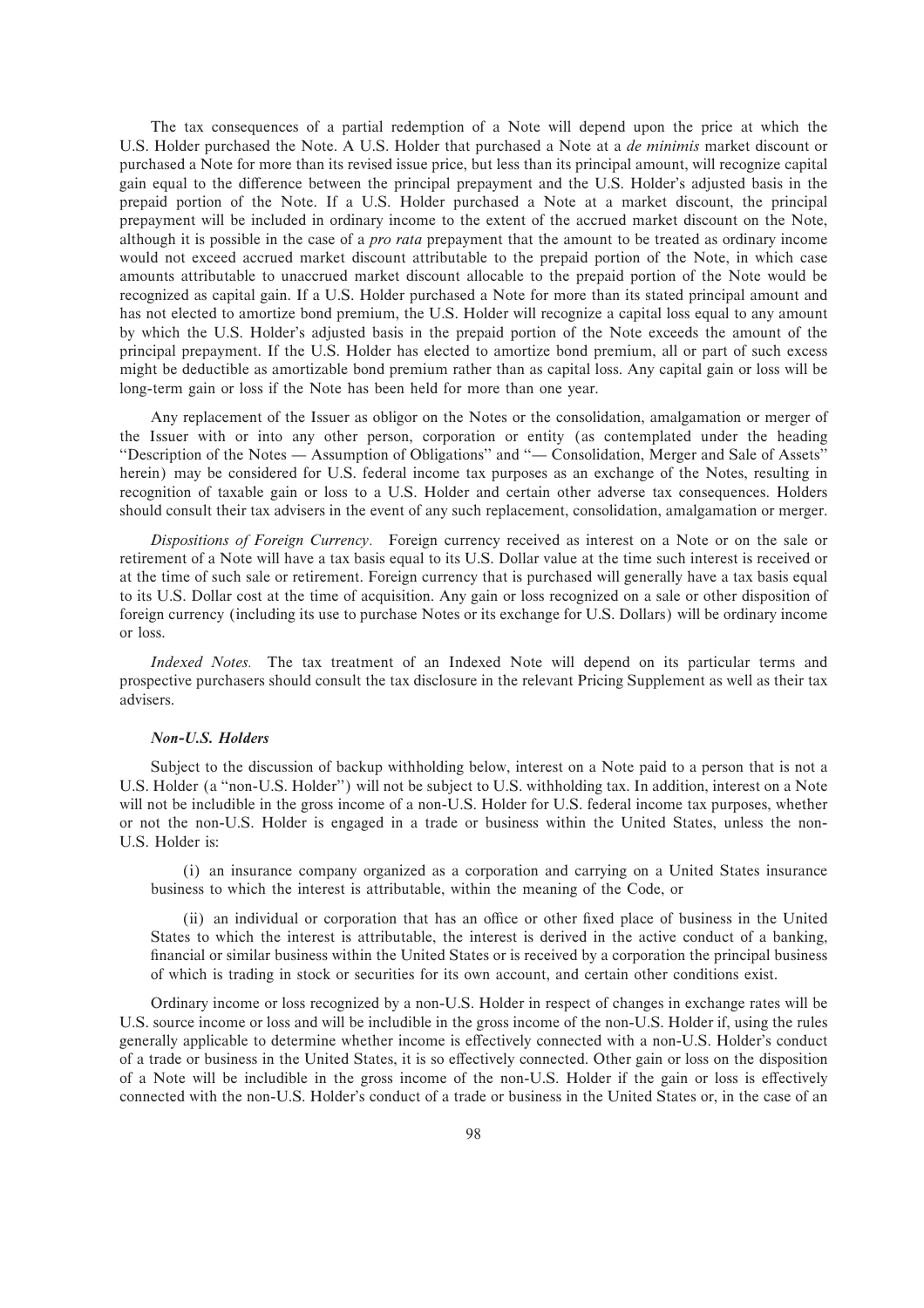individual, if the non-U.S. Holder is present in the United States for 183 days or more in the taxable year of the disposition and certain other conditions are met.

The Notes will not be includible for purposes of U.S. federal estate tax in the gross estate of a nonresident of the United States who was not a citizen of the United States at the time of death.

# *Information Reporting and Backup Withholding*

Certain information reporting requirements on Internal Revenue Service Form 1099 may apply to payments of principal and premium, if any, and interest (including OID) on a Note made to certain U.S. noncorporate holders, in the case of interest, if such payments are made or are considered made in the United States (including payments made by wire transfer from outside the United States to an account maintained by the holder with the Trustee or any paying agent in the United States), and a backup withholding rate of 30% (subject to reduced rates through 2010) will apply to such payments if a U.S. Holder fails to provide an accurate taxpayer identification number or is notified by the Internal Revenue Service that it has failed to report all interest and dividends required to be shown on its U.S. federal income tax returns or fails to otherwise establish an exemption from such reporting or backup withholding. Nonresident alien individuals will generally be exempt from these reporting and withholding requirements if payments of principal, any premium or interest (including OID) are made to such alien outside the United States by the Company or another non-U.S. payor, but such alien may be required to comply with certification and identification procedures in order to prove the exemption if payment of principal, premium or interest is made or is considered made in the United States. Unless the holder certifies to its non-U.S. status or otherwise establishes an exemption, similar rules requiring reporting and withholding with respect to gross sales proceeds will apply to non-U.S. Holders who sell Notes through a U.S. branch of a broker, and information reporting will apply to non-U.S. Holders who sell Notes through (a) the non-U.S. branch of a U.S. broker or (b) a non-U.S. office of a broker that is a controlled foreign corporation for U.S. income tax purposes or that is a person 50% or more of whose income is effectively connected with a U.S. trade or business for a specified period.

#### **Netherlands Taxation**

In the opinion of KPMG Meijburg & Co, SIF No. 2's Dutch tax adviser, having regard to information given to them by the Company as to the intended management and operations of the business of SIF No. 2, under the law of The Netherlands as in effect on the date of the Information Memorandum, no deduction or withholding in respect of Netherlands taxation would be required to be made in respect of payments to a nonresident of The Netherlands by SIF No. 2 on the Notes issued by it in respect of principal of and interest on such Notes, provided that the Notes do not in fact function as equity of the Issuer, rather than as a loan, within the meaning of the Netherlands Corporate Income Tax Act 1969 as described below.

The following criteria should be applied for determining whether a loan functions, legally or in fact, as equity within the meaning of the Netherlands Corporate Income Tax Act 1969.

- 1. The value of the payments on the loan (e.g. interest) is entirely contingent on the profits of or on the profit distribution by the debtor or any of its affiliates and the loan has no repayment date or the repayment date is more than 10 years after the date on which the loan was taken out; or
- 2. The value of the payments on the loan (e.g. interest) is partly contingent on the profits of or on the profit distribution by the debtor or any of its affiliates. At the time the payment is agreed upon, the part of the payment that is not profit-related corresponds to less than half of the fair market interest rate applicable to loans with the same maturity period but for which the payment is not profitrelated. The loan has no repayment date or the repayment date is more than 10 years after the date on which the loan was taken out; or
- 3. The liability in respect of the payments on the loan is contingent on the profits made or distributed by the debtor or any of its affiliates, while the value of the payment is not. The loan is subordinated and the loan has no repayment date or the repayment date is more than 50 years after the date on which the loan was taken out.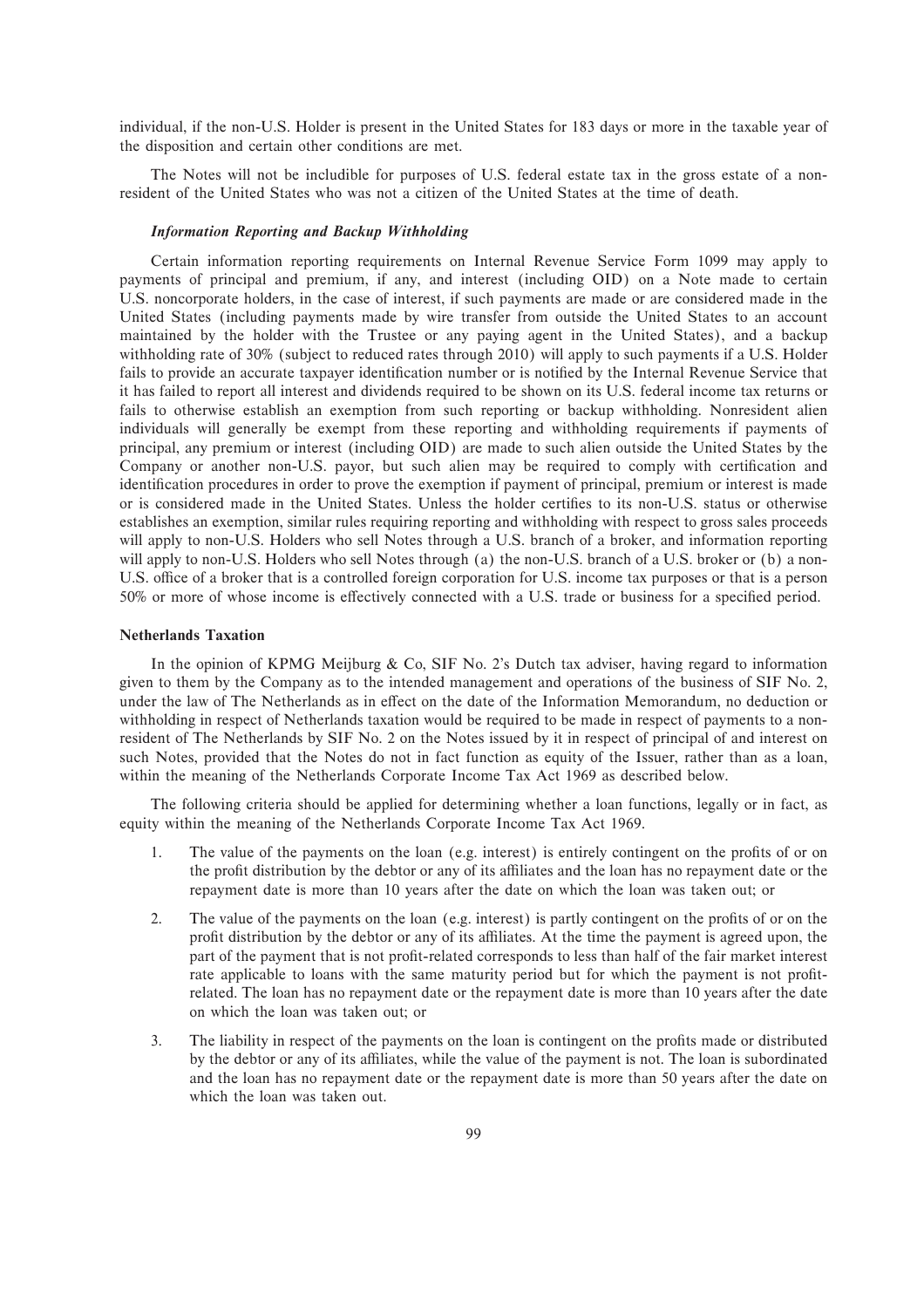If any of these three abovementioned criteria are met, the payments on such loans (known as "hybrid loans''), as well as the depreciation of such loans, will not be tax deductible while the payment is subject to Dutch dividend withholding tax.

A Holder of any Note will not be subject to Netherlands taxes on income or capital gains in respect of any payment under the Notes issued by SIF No. 2 or in respect of any gain realized on the disposal or redemption thereof, provided that:

- (a) such Holder is not a resident or a deemed resident of The Netherlands; and
- (b) such Holder does not have a business or an interest in a business that is, in whole or in part, carried on through a permanent establishment or a permanent representative in The Netherlands and to which business or part of a business the Notes are attributable;

and, if the Holder is a legal person, an open limited partnership (*""open commanditaire vennootschap''*), another company with a capital divided in shares, or a special purpose fund,

- (c) such Holder does not have a substantial interest\* in the share capital of SIF No. 2, or, if such Holder does have such an interest, such interest forms part of the assets of a business; and
- (d) such Holder does not have a deemed Netherlands business to which business the Instruments are attributable, such business including an entitlement to a share in the profits of an enterprise that is effectively managed in the Netherlands, other than by way of securities or through an employment contract, and to which enterprise the Instruments are attributable;
- and, if the Holder is a natural person,
- (e) such Holder does not derive income and/or capital gains from activities in the Netherlands other than business income (as described under (b) above) to which activities the Notes are attributable, which activities include the use of that individual's special knowledge or activities performed by that individual with respect to the Notes as a result of which such individual can make a return on the Notes that is in excess of the return on regular portfolio management (*belastbaar resultaat uit overige werkzaamheden in Nederland*), or employment activities in the Netherlands, or employment activities outside the Netherlands for remuneration that is subject to Netherlands payroll tax and social security contributions; and
- $(f)$  such Holder or a person related to the Holder by law, contract, consanguinity or affinity to the degree specified in the tax laws of the Netherlands does not have, or is not deemed to have, a substantial interest\* in the share capital of SIF No. 2.

No gift, estate or inheritance tax will arise in The Netherlands on a gift of a Note issued by SIF No. 2 by, or on the death of, a Holder who is not a resident or a deemed resident of The Netherlands, unless either:

- (i) a Holder dies within 180 days after having made a gift, while being at the moment of his death a resident or deemed resident in The Netherlands, or
- (ii) such Note is attributable to a business of such Holder carried on through a permanent establishment or a permanent representative in The Netherlands, which business the donor or the deceased Holder owned in whole or in part.

An individual of Netherlands nationality is deemed to be a resident of the Netherlands for the purposes of Netherlands gift and inheritance tax if he or she has been resided in the Netherlands at any time during the 10 years preceding the date of the gift or his or her death. An individual of any other nationality is deemed to

<sup>\*</sup> Generally speaking, an interest in the share capital of SIF No. 2 should not be considered as a substantial interest if the Holder of such interest, and if the Holder is a natural person his spouse, registered partner, certain other relatives or certain persons sharing the Holder's household, do not hold, alone or together, whether directly or indirectly, the ownership of, or certain rights over, shares or rights resembling shares representing five percent or more of the total issued and outstanding capital, or the issued and outstanding capital of any class of shares, of SIF No. 2.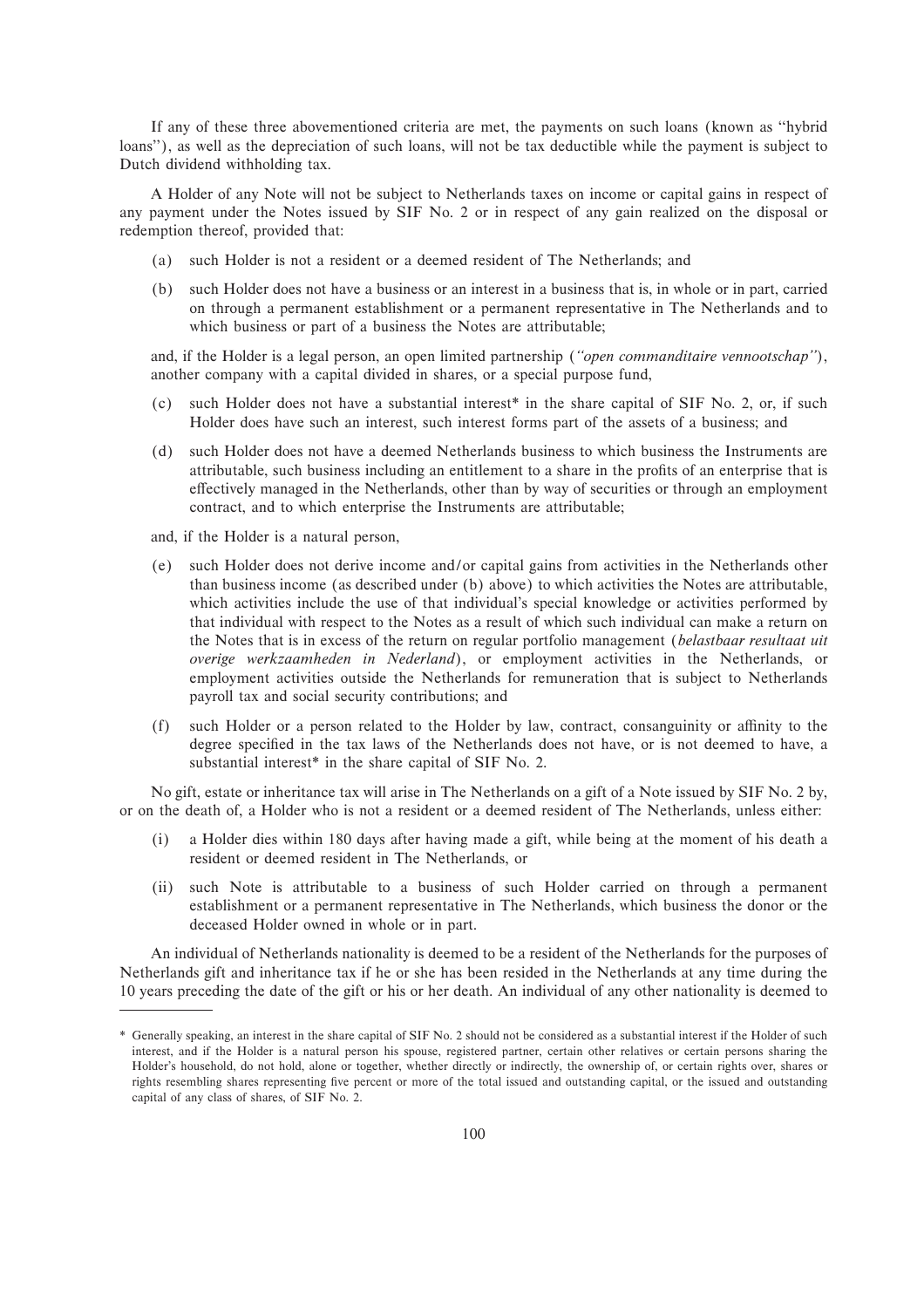be a resident of the Netherlands for the purposes of Netherlands gift tax only if he or she has been resided in the Netherlands at any time during the 12 months preceding the date of the gift.

There are no registration, stamp, capital, issue, transfer, sales, value added or other taxes, levies, imposts or charges of a similar nature of The Netherlands or any political subdivision or taxing authority thereof or therein, payable on or in connection with the documents as such or in connection with the arrangements contemplated thereby, or on the issue, subscription, initial distribution, or the alienation and transfer as such of the Notes, other than value added tax on the fees payable by the Issuer to any entrepreneur for services which are not explicitly exempt from Netherlands value added tax, such as management, administrative and similar activities, safekeeping of the Notes and the handling and verifying of documents.

## **United Kingdom Taxation**

The following is a summary of certain aspects of the U.K. taxation treatment which applies at the date hereof in relation to the Notes. The comments do not deal with all of the U.K. tax aspects of acquiring, holding or disposing of the Notes but concentrate on those which are most likely to be relevant to Holders of Notes who are resident for tax purposes in the U.S. and are not taxpayers in the U.K. Prospective Holders should be aware that the particular terms of issue of any series of Notes as specified in the relevant Pricing Supplement may affect the tax treatment of that and other series of Notes. The following is a general guide and should be treated with appropriate caution. Holders who are in any doubt as to their tax position should consult their professional advisers.

# A. *Withholding by U.K. Issuers - U.K. Source Interest*

- 1. Interest payable on Notes issued by Bank of Scotland or Treasury Services or any other Issuer which is resident in the U.K. for U.K. tax purposes may be payable without withholding or deduction on account of United Kingdom tax so long as, at the time of payment, the payer is a bank (meaning a person who has permission under Part 4 of the U.K. Financial Services and Markets Act 2000 to accept deposits (subject to certain exceptions) and certain other categories) and the interest is paid in the ordinary course of its business. According to U.K. Inland Revenue practice, interest on such Notes should be treated as paid in the ordinary course of a bank's business unless (inter alia) the issue of such Notes is regarded as relating to the capital structure of the bank. Therefore, interest paid on Subordinated Notes issued by Bank of Scotland or Treasury Services (or any other Notes issued by a bank) will not be regarded as paid in the ordinary course of a bank's business where the borrowing represented by such Notes conforms to any of the Tier 1, Tier 2 or Tier 3 definitions adopted by the Financial Services Authority, whether or not the borrowing actually counts towards Tier 1, Tier 2 or Tier 3 capital for regulatory purposes. Additionally, interest will not be regarded as paid in the ordinary course of business where the characteristics of the transaction giving rise to the interest are primarily attributable to an intention to avoid U.K. tax.
- 2. Where a Holder is resident in the United States for the purposes of the U.S./U.K. double taxation convention with respect to income and capital gains (the ""U.S./U.K. Treaty'') and does not have a permanent establishment in the U.K. and is the beneficial owner of the interest payments in question and certain other conditions are satisfied interest payments on the Notes held by the Holder may be made without withholding or deduction for or on account of U.K. income tax where (following an application by the Holder) the U.K. Inland Revenue have issued an authorization for the interest to be so paid. Treaty relief may be relevant in the case of Subordinated Notes issued by the Company and any other Notes falling outside the scope of the exemption referred to in 1 above. A Holder of such Notes can apply for the authorization referred to above by completing U.K. Inland Revenue form U.S./CORPORATION (in the case of companies) or U.S./INDIVIDUAL (in the case of individuals) and submitting the completed form to the U.S. Internal Revenue Service. Where such authorization has not been obtained and U.K. tax is actually withheld from payments under a Note but the Holder is entitled to exemption under the U.S./U.K. Treaty the Holder may be able to claim from the U.K. Inland Revenue a repayment of the tax so withheld.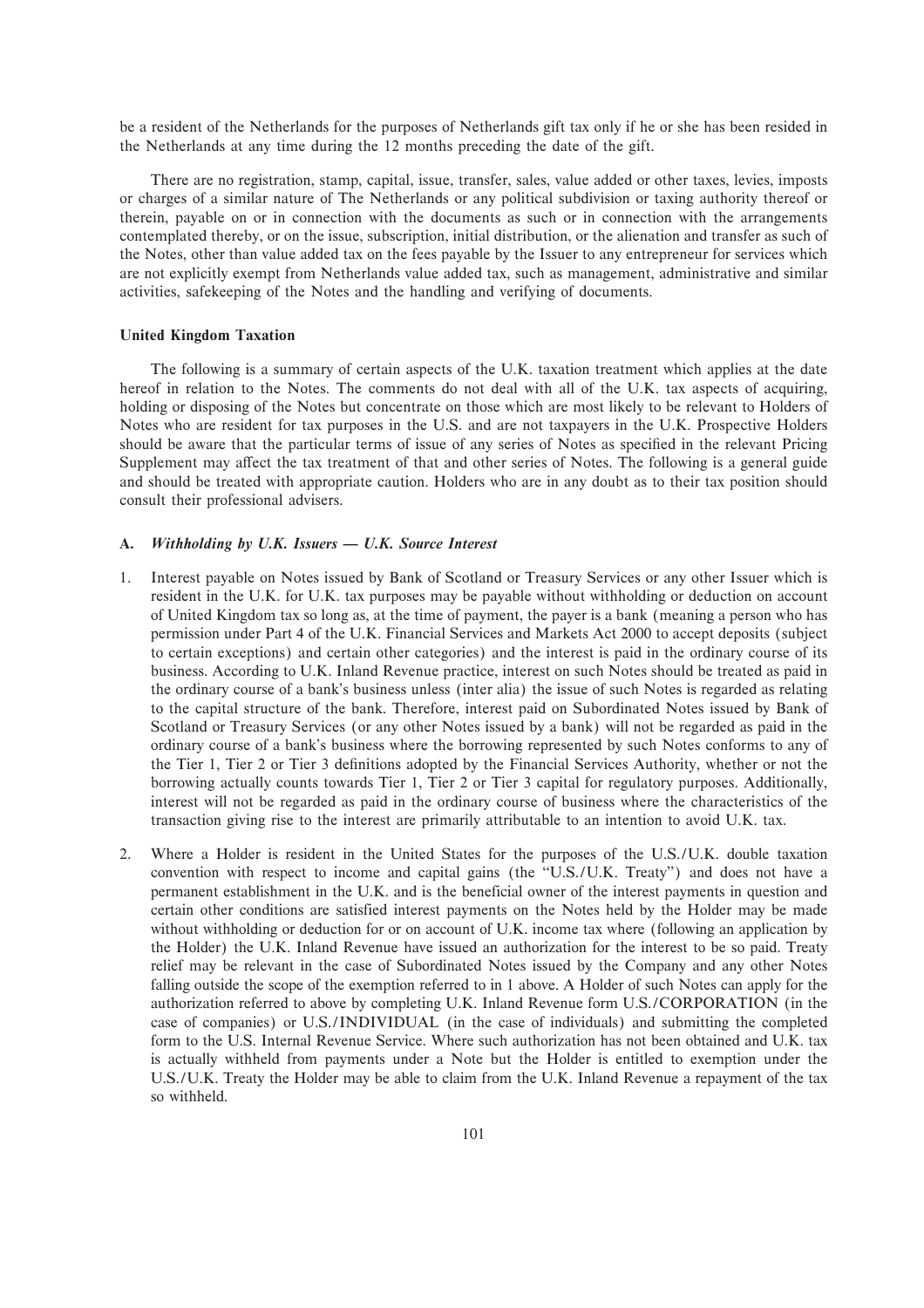- 3. Where payments of yearly interest (as deÑned in Section A.4. below) are payable to the person beneficially entitled to the income in respect of which the payments is made and that person is:
	- i. a company resident in the U.K.;
	- ii. a partnership each member of which is a company resident in the U.K. or;
	- iii. a company not resident in the U.K. for U.K. tax purposes but the nonresident company carries on a trade in the U.K. through a branch or agency and the payment falls to be brought into account in computing its UK chargeable profits; or
	- iv. effective only from October 2002, a body exempt from U.K. tax, who would otherwise have to reclaim the tax at a later stage;

then the payments may be made without deduction of U.K. withholding tax, subject to certain disapplying directions.

4. In all cases other than those falling within 1, 2 or 3 above interest payable on any Notes issued by the Company, Bank of Scotland or Treasury Services or any other Issuer which is resident in the U.K. for U.K. tax purposes ("U.K.-source interest" and "U.K. Notes" respectively) may be payable subject to deduction of U.K. income tax at the lower rate (currently 20%) subject to such relief as may be available under the provisions of any applicable double taxation treaty other than the U.S./U.K. Treaty. This withholding tax applies only to "yearly" interest. Interest will not normally be "yearly" for this purpose where it is payable on a Note issued for a term of less than one year and where the borrowing under the Note at no time forms part of a borrowing which is intended to have a total term of one year or more.

# **B.** *Withholding by the Company Under the Guarantee*

5. If the Company is required to make a payment under any Guarantee given by it in respect of the obligations of any Issuer under any Notes the payment may be subject to U.K. withholding tax at a maximum rate of 22%. Such payments by the Company or Bank of Scotland may not be eligible for the exemptions described in A above. Relief may be available under the provisions of the U.S./U.K. Treaty or under any other applicable double taxation treaty.

# **C.** *Withholding from Discount and Premium*

- 6. Notes may be issued at an issue price of less than 100% of their principal amount. Any discount element (""Discount'') on any such Note may not constitute interest for U.K. withholding tax purposes and therefore may not be subject to any U.K. withholding tax (as applicable to interest) pursuant to the provisions outlined in paragraphs 1 to 5 inclusive above, but may be subject to reporting requirements as outlined in paragraph 12 below.
- 7. Where Notes are issued or may fall to be redeemed at a premium, as opposed to being issued at a discount, then payment of any such premium or part thereof may constitute a payment of interest. Payments of interest are subject to U.K. withholding tax as outlined above.

# **D.** *U.K. Income Tax – Direct Assessment*

- 8. United Kingdom tax on interest payable to a person who is not resident in the United Kingdom is limited to any tax deducted at source, provided that the person does not have a ""United Kingdom representative'' for the purposes of Section 126 and Schedule 23 of the U.K. Finance Act 1995 to which the interest is attributable.
- 9. Holders should note that the provisions set out in this Offering Memorandum relating to the payment of additional amounts in respect of withholdings required to be made for taxes would not apply if the U.K. Inland Revenue sought to assess the person entitled to the relevant interest or Discount directly to U.K. tax thereon. Exemption from or reduction of such U.K. tax liability might be available under the terms of an applicable double taxation treaty.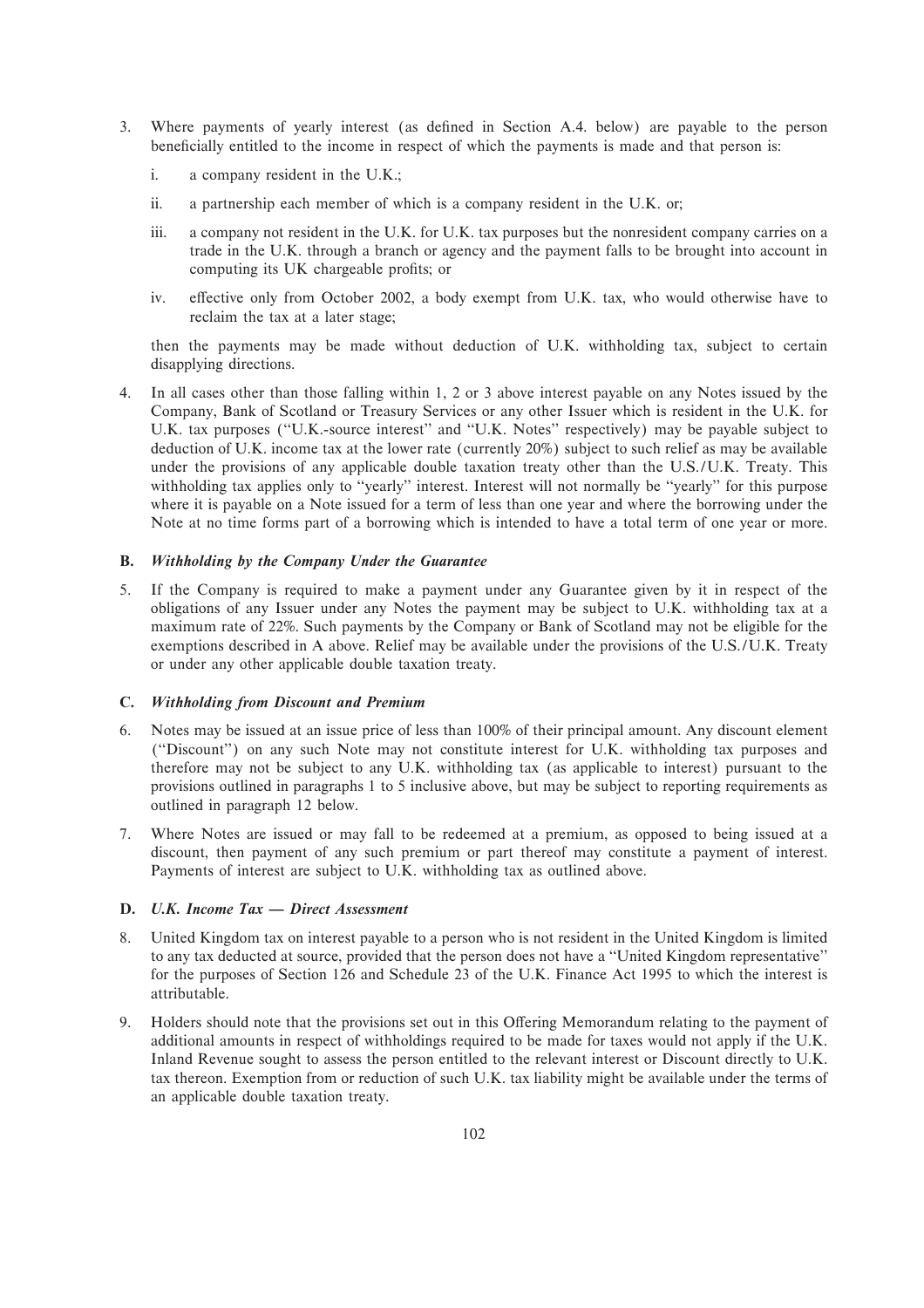# **E.** *U.K. Stamp Duty (""Stamp Duty'') and Stamp Duty Reserve Tax (""SDRT'')*

10. There is a wide-ranging exemption from Stamp Duty and SDRT in relation to ""loan capital''. Where that exemption applies, no Stamp Duty or SDRT is payable on the issue of any relevant Note or any transfer of, or on an agreement to transfer full legal and beneficial ownership of any such Note. However, the terms of certain Notes, specified in the applicable Pricing Supplement, may prevent them from qualifying for that exemption. This may occur, in particular, if (a) any Notes bear interest at more than a reasonable commercial rate on the nominal amount of the capital of such Notes, (b) a premium is payable on redemption of any Notes, (c) the amount of interest payable on any Notes depends to any extent on the results of any business or the value of any property, or (d) any Notes carry a right of conversion into shares or other securities, or to the acquisition of shares or other securities, including "loan capital" of the same description. Where there is no exemption there may be a charge to Stamp Duty and/or SDRT in respect of transfers or agreements to transfer such Notes. Persons who are in any doubt regarding the application of the ""loan capital'' exemption to any Notes should seek appropriate professional advice.

# **General**

- 11. The above summary assumes that:  $-$ 
	- (a) the source of interest will follow the residence of the Issuer of the Notes in question  $-$  this may not necessarily be the case and, for example, interest on Notes issued by a non-U.K. resident but secured on U.K. property could have a U.K. source and be subject to the withholding tax rules set out in paragraphs 1 to 4 above;
	- (b) Notes are not held in a clearing system and are not quoted; the rules on withholding tax may be different for Notes which are held in a clearing system and/or quoted; and
	- (c) there will be no substitution of an Issuer. The above summary does not consider the tax consequences of any such substitution.
- 12. The references to "interest" and "principal" above mean "interest" and "principal" as understood in United Kingdom tax law. The statements above do not take account of any different definitions of ""interest'' or ""principal'' which may prevail under any other law or which may be adopted by the terms and conditions of the Notes or any other related documentation.

#### **Reporting Requirements**

Persons in the United Kingdom paying interest to or receiving interest on behalf of another person may be required to provide certain information to the United Kingdom Inland Revenue regarding the identity of the payee or the persons entitled to interest and, in certain circumstances, such information may be exchanged with tax authorities in other countries. These provisions may also apply, in certain circumstances, to payments made on redemption of any Notes, where the amount payable on redemption is greater than the issue price of the Notes.

#### **Proposed European Union Directive on the Taxation of Savings**

The Council of the European Union is currently considering proposals for a new directive regarding the taxation of savings income. Subject to a number of important conditions being met, it is proposed that a Member State will be required to provide to the tax authorities of another Member State details of payments of interest (or other similar income) paid by a person within its jurisdiction to an individual resident in that other Member State, subject to the right of certain Member States (namely Belgium, Luxembourg and Austria) to opt instead for a withholding system for a transitional period in relation to such payments. The proposed directive is not yet final, and may be subject to further amendment.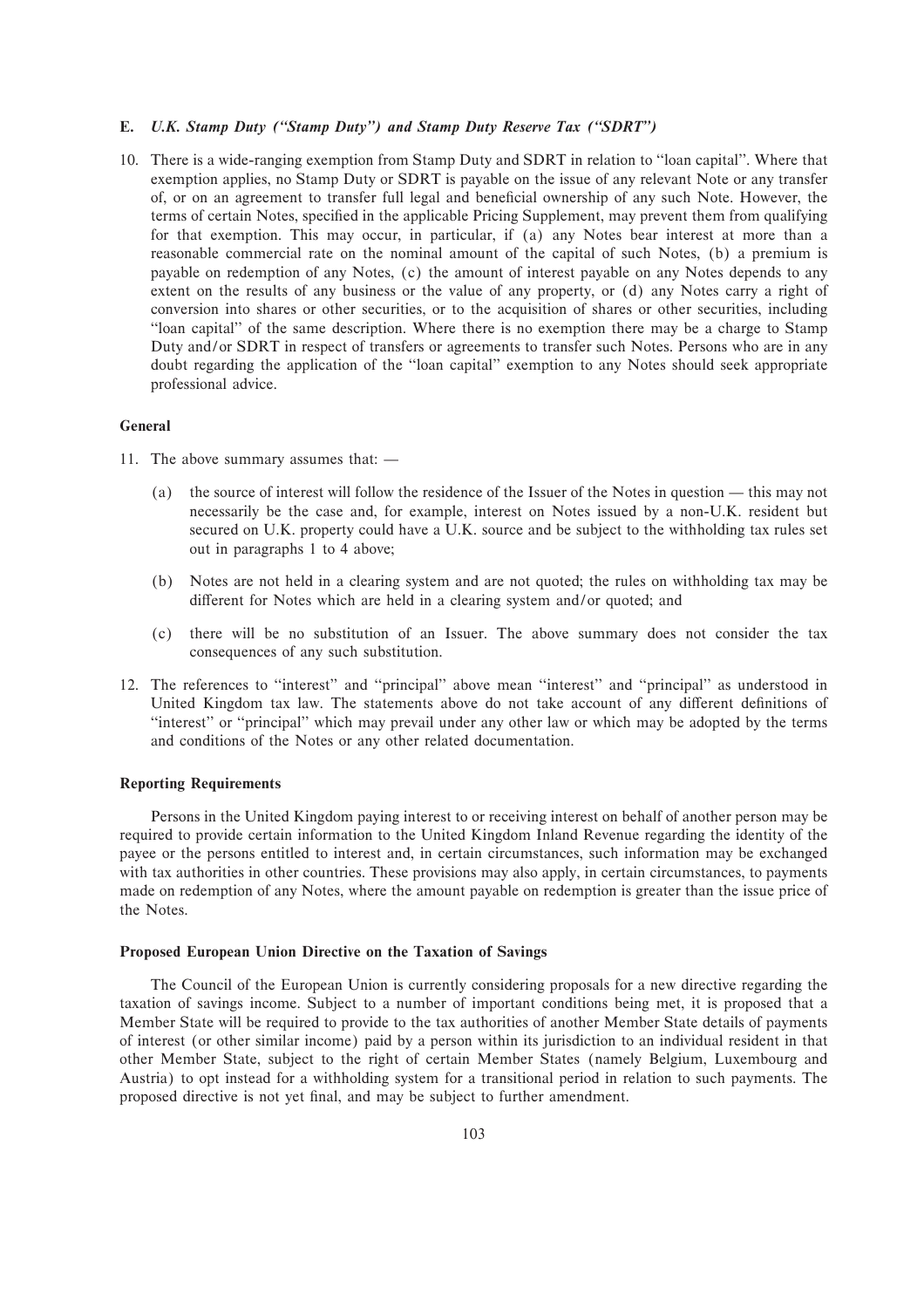# **PLAN OF DISTRIBUTION**

The Notes are being offered on a continuous basis for sale by the Issuers thereof through Morgan Stanley & Co. Incorporated, Credit Suisse First Boston LLC, J.P. Morgan Securities Inc., Lehman Brothers Inc., and Merrill Lynch, Pierce, Fenner & Smith Incorporated (""the Agents''), each of which has agreed to use its best efforts to solicit offers to purchase the Notes. An Issuer will pay the applicable Agent a commission which, depending on the maturity of the related Notes, will range from 0.125%, to 0.75% of the principal amount of any such Note sold through such Agent. Commissions with respect to Notes with maturities in excess of 30 years which are sold through an Agent will be negotiated between the relevant Issuer and such Agent at the time of such sale. An Issuer may also sell Notes to an Agent, as principal, at a discount from the principal amount thereof, and such Agent may later resell such Notes to investors and other purchasers at varying prices related to prevailing market prices at the time of sale as determined by such Agent. An Issuer may also sell Notes directly to, and may solicit and accept offers to purchase directly from, investors on its own behalf in those jurisdictions where it is authorized to do so.

In addition, the Agents may offer the Notes they have purchased as principal to other Agents. The Agents may sell Notes to any Agent at a discount. Unless otherwise indicated in the applicable Pricing Supplement, any Note sold to an Agent as principal will be purchased by such Agent at a price equal to 100% of the principal amount thereof less a percentage equal to the commission applicable to any agency sale of a Note of identical maturity, and may be resold by such Agent to investors and other purchasers from time to time in one or more transactions, including negotiated transactions, at a fixed public offering price or at varying prices determined at the time of sale or may be resold to certain dealers as described above. After the initial public offering of Notes to be resold to investors and other purchasers on a fixed public offering price basis, the public offering price, concession and discount may be changed.

Each Issuer reserves the right to withdraw, cancel or modify the offer made hereby without notice and may reject orders in whole or in part whether placed directly with such Issuer or through an Agent. Each Agent will have the right, in its discretion reasonably exercised, to reject any offer to purchase Notes received by it, in whole or in part.

In connection with an offering of Notes purchased by one or more Agents as principal on a fixed offering price basis, such Agent(s) will be permitted to engage in transactions that stabilize the price of Notes. These transactions may consist of bids or purchases for the purpose of pegging, fixing or maintaining the price of Notes. If the Agent creates or the Agents create, as the case may be, a short position in Notes, that is, if it sells or they sell Notes in an aggregate principal amount exceeding that set forth in the applicable pricing supplement, such Agent $(s)$  may reduce that short position by purchasing Notes in the open market. In general, purchase of Notes for the purpose of stabilization or to reduce a short position could cause the price of Notes to be higher than it might be in the absence of such purchases.

None of the Issuers, Guarantors or Agents makes any representation or prediction as to the direction or magnitude of any effect that the transactions described in the immediately preceding paragraph may have on the price of notes. In addition, none of the Issuers, Guarantors or Agents make any representation that the Agents will engage in any such transactions or that such transactions, once commenced, will not be discontinued without notice.

The Notes are not being registered under the Securities Act in reliance upon Regulation S under the Securities Act and the exemptions from registration provided by Rule 144A under the Securities Act and Section  $4(2)$  of the Securities Act and Regulation D promulgated thereunder. The Notes are being offered hereby only (A) to QIBs in reliance on Rule 144A, (B) outside the United States to persons other than U.S. Persons (as defined in Regulation S) ("Regulation S Purchasers") in offshore transactions in reliance upon Regulation S and  $(C)$  to institutional investors that qualify as "accredited investors" as defined in Regulation D promulgated under the Securities Act. The minimum principal amount of Notes which may be purchased for any account is (i) \$1,000 (or the equivalent thereof in another currency or composite currency) in the case of any sale pursuant to clauses (A) or (B) of the foregoing sentence and (ii) \$250,00 (or the equivalent thereof in another currency or composite currency) in the case of any sale pursuant to clause (C) of the foregoing sentence.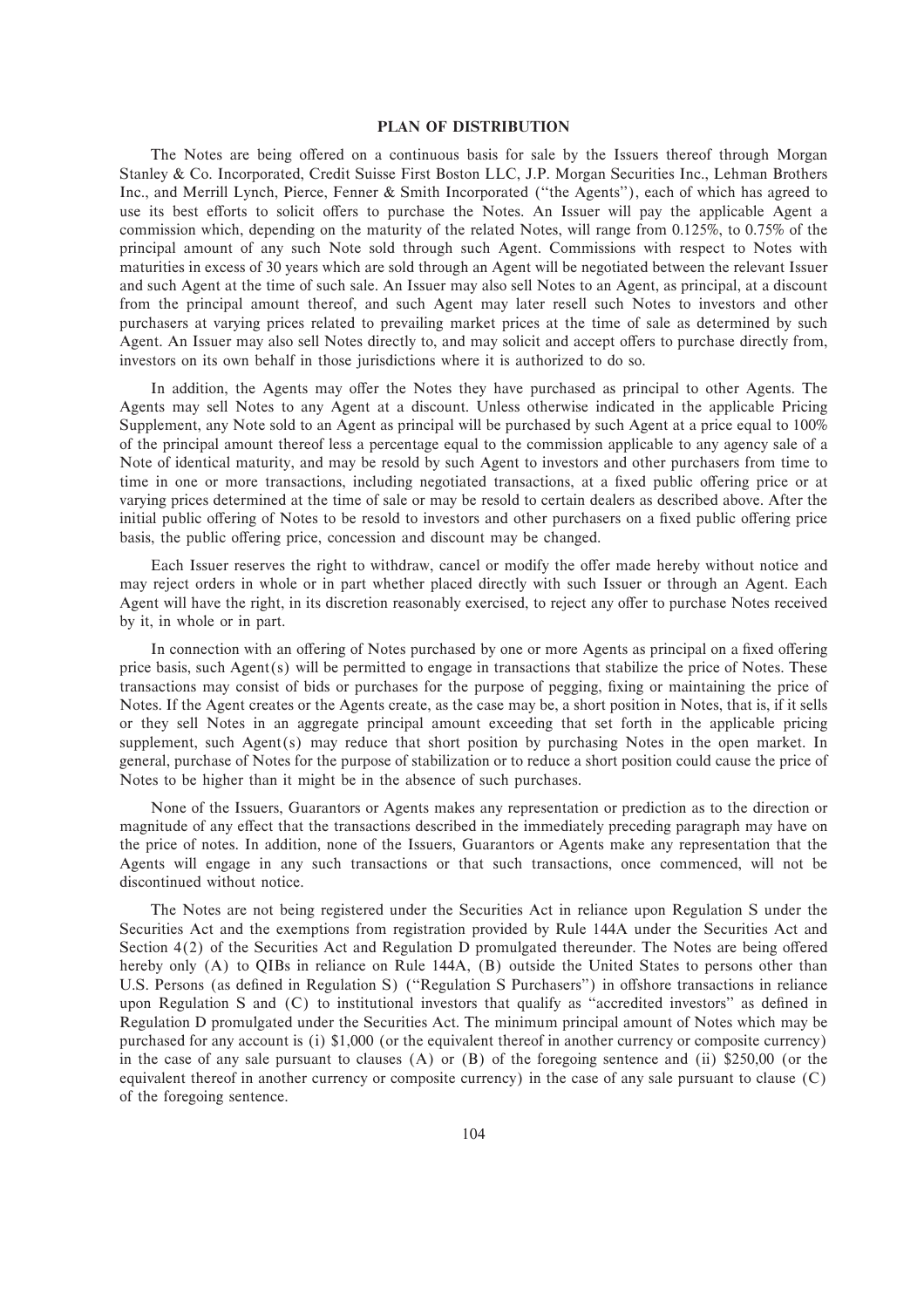Prior to any issuance of Notes in reliance on Regulation S, each relevant Agent will be deemed to represent and agree that:

- (i) in relation to Notes which have a maturity of one year or more from the date of their issue and which are to be admitted to the Official List of the U.K. Listing Authority, it has not offered or sold and will not offer or sell any such Notes to persons in the United Kingdom prior to admission of such Notes to listing in accordance with Part VI of the Financial Services and Markets Act 2000 (the ""FSMA'') except to persons whose ordinary activities involve them in acquiring, holding, managing or disposing of investments (as principal or agent) for the purposes of their businesses or otherwise in circumstances which have not resulted and will not result in an offer to the public in the United Kingdom within the meaning of the Public Offers of Securities Regulations 1995 (as amended) or the FSMA;
- (ii) in relation to Notes which have a maturity of one year or more from the date of their issue and which are not to be admitted to the Official List of the U.K. Listing Authority, it has not offered or sold and, prior to the expiry of a period of six months from the issue date of such Instruments, will not offer or sell any such Notes to persons in the United Kingdom except to persons whose ordinary activities involve them in acquiring, holding, managing or disposing of investments (as principal or agent) for the purposes of their businesses or otherwise in circumstances which have not resulted and will not result in an offer to the public in the United Kingdom within the meaning of the Public Offers of Securities Regulations 1995 (as amended);
- (iii) in relation to any Notes which have a maturity of less than one year from the date of their issue, (a) it is a person whose ordinary activities involve it in acquiring, holding, managing or disposing of investments (as principal or agent) for the purposes of its business and (b) it has not offered or sold and will not offer or sell any Notes other than to persons:
	- (1) whose ordinary activities involve them in acquiring, holding, managing or disposing of investments (as principal or agent) for the purposes of their businesses; or
	- (2) who it is reasonable to expect will acquire, hold, manage or dispose of investments (as principal or agent) for the purposes of their businesses,

where the issue of the Notes would otherwise constitute a contravention of Section 19 of the FSMA by the relevant Issuer\*1

(iv) it has only communicated or caused to be communicated and will only communicate or cause to be communicated any invitation or inducement to engage in investment activity (within the meaning of Section 21 of the FSMA) received by it in connection with the issue or sale of any Notes in circumstances in which Section  $21(1)$  of the FSMA  $\vert$  does not apply to the relevant Issuer or HBOS as Guarantor or would not, if Bank of Scotland as Guarantor was not an authorised person, apply to Bank of Scotland as Guarantor $]*2;$ 

<sup>\*1</sup> This selling restriction does not apply if the Issuer is either Bank of Scotland or Treasury Services.

<sup>\*2</sup>Both Bank of Scotland and Treasury Services are authorised persons under the FSMA. Neither HBOS nor SIF No. 2 is an authorised person under the FSMA. The square-bracketed wording above at paragraph iv is appropriate where HBOS and Bank of Scotland jointly and severally guarantee an issue of Notes by SIF No. 2. Such wording shall be adapted to read as follows in the following circumstances:-

*HBOS and Bank of Scotland jointly and severally guarantee an issue of Notes by Treasury Services:-*

<sup>&</sup>quot;... does not apply to HBOS as Guarantor or would not, if each of Treasury Services as Issuer and Bank of Scotland as Guarantor was not an authorised person, apply to Treasury Services as Issuer or Bank of Scotland as Guarantor''.

*HBOS guarantees an issue of Notes by Bank of Scotland:-*

<sup>&</sup>quot;... does not apply to HBOS as Guarantor or would not, if Bank of Scotland as Issuer was not an authorised person, apply to Bank of Scotland as Issuer''.

*HBOS makes an issue of Notes:-*

<sup>&</sup>quot;... does not apply to  $HBOS$  as Issuer".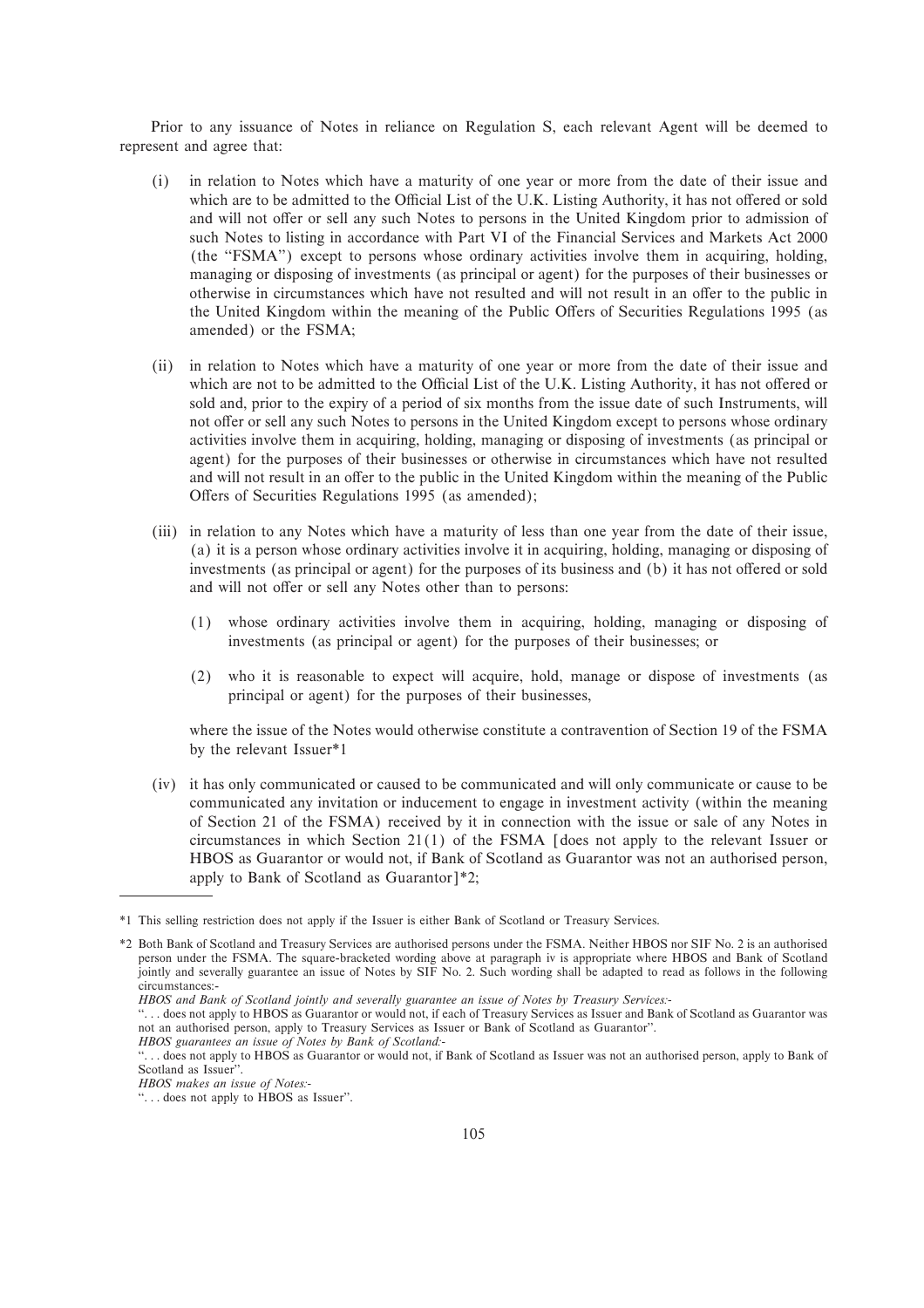- (v) it has complied and will comply with all applicable provisions of the FSMA (and all rules and regulations made pursuant to the FSMA) with respect to anything done by it in relation to any Notes in, from or otherwise involving the United Kingdom; and
- (vi) with respect to offers and sales outside the United States, it will send to each distributor, dealer or person receiving a selling concession, fee or other remuneration that purchases Notes from them during the distribution compliance period (as defined in Regulation S) a confirmation or notice substantially to the following effect:

"The Notes covered hereby have not been registered under the U.S. Securities Act of 1933 (the "Securities Act") and may not as a matter of U.S. law be offered and sold within the United States or to, or for the account or benefit of, U.S. persons (i) as part of their distribution at any time or (ii) otherwise until 40 days after the later of the commencement of the offering and the closing date, except in either case in accordance with Regulation S (or Rule 144A, if available) under the Securities Act. Terms used above have the meaning given to them by Regulation S''.

Until the expiration of the period ending 40 days after the later of the commencement of the offering and the date of issue of the Notes, an offer or sale of Notes within the United States by a dealer (whether or not participating in the offering) may violate the registration requirements of the Securities Act if such offer or sale is made otherwise than in accordance with Rule 144A under the Securities Act or pursuant to another exemption from Registration under the Securities Act. Furthermore, if any such Notes are sold within the United States or to, or for the account or benefit of, a U.S. person (as defined in Regulation S) pursuant to Rule 144A or pursuant to another exemption from registration under the Securities Act, DTC's current procedures require that such person (i) must hold its interest in the Notes offshore through Euroclear or Clearstream, Luxembourg, as the case may be, until the expiration of the distribution compliance period (as defined in Regulation S) and (ii) upon the expiration of such distribution compliance period, certify that it bought such Notes pursuant to Rule 144A or pursuant to another exemption from registration under the Securities Act.

There is no undertaking to register the Notes hereafter and they cannot be resold except pursuant to an effective registration statement or an exemption from the registration requirements of the Securities Act. Each purchaser of the Notes offered hereby in making its purchase shall be deemed to have made the acknowledgments, representations and agreements as set forth under ""Notice to Purchasers'' contained on pages 2 and 3 hereof.

Each Issuer and the Company have, jointly and severally, agreed to indemnify the Agents against and to make contributions relating to certain liabilities, including liabilities under the Securities Act. The Agents may engage in transactions with, or perform services for, any Issuer or the Company in the ordinary course of business.

The Agents may from time to time purchase and sell Notes in the secondary market, but they are not obligated to do so, and there can be no assurance that there will be a secondary market for the Notes or liquidity in the secondary market if one develops. From time to time, the Agents may make a market in the Notes.

Some of the Agents or their affiliates have, directly or indirectly, performed investment and/or commercial banking or financial advisory services for HBOS or its affiliates, for which they may have received customary fees and commissions, and they expect to provide these services to HBOS and its affiliates in the future, for which they may also receive customary fees and commissions.

Notes issued by SIF No. 2 and any Notes issued by any other Issuer which are offered (as part of their initial distribution or by way of re-offering) in or from within The Netherlands (for which purposes "offerings upon issue in or from within The Netherlands'' is to be construed in accordance with the provisions of and pursuant to the Dutch 1995 Act on the supervision of the securities trade (*Wet toezicht effectenverkeer 1995*)) will have a minimum denomination of  $645,378.02$  (or its equivalent in another currency), subject in all cases to changes in applicable legal or regulatory requirements.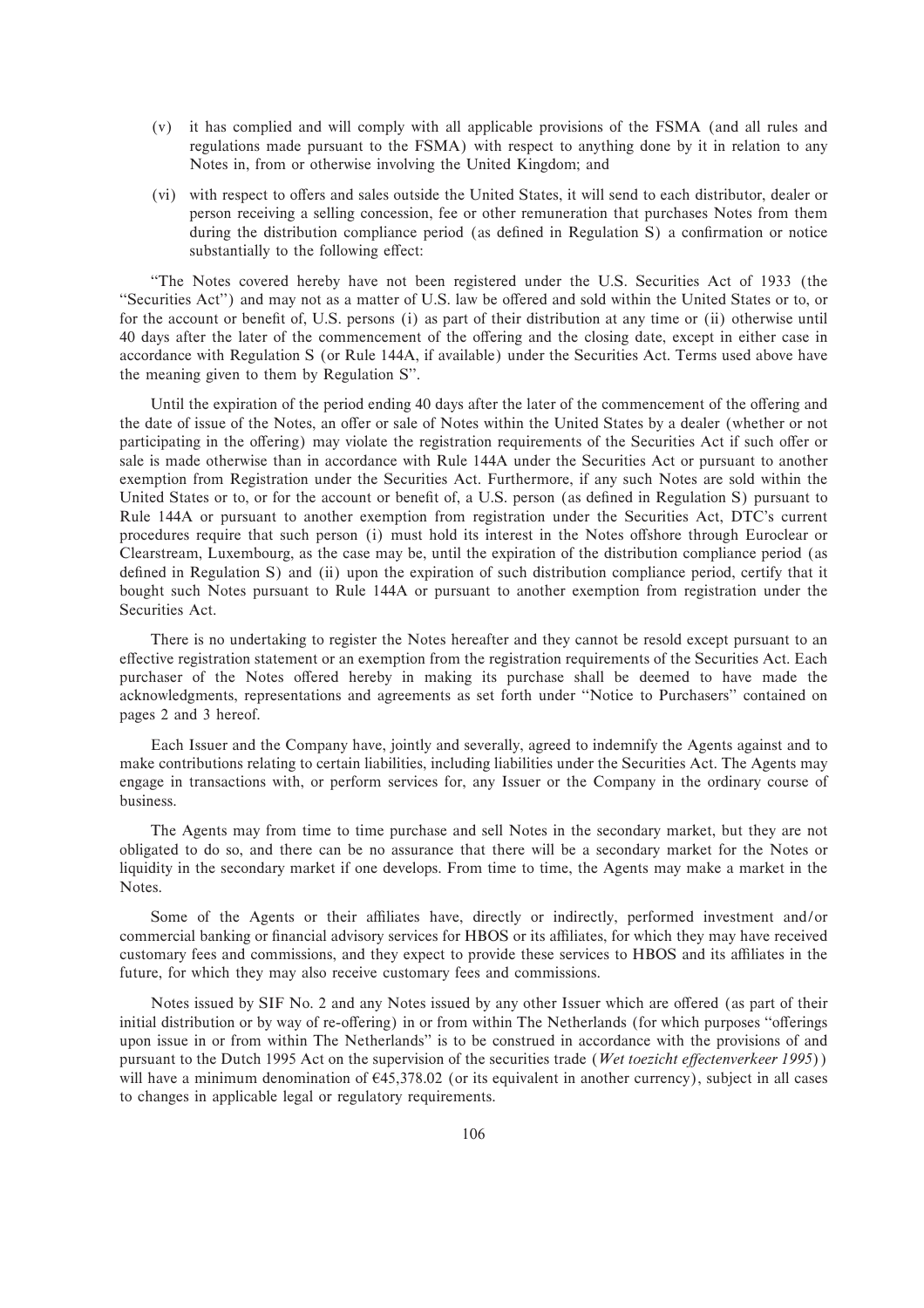The Notes issued in or from within The Netherlands by SIF No. 2 will be offered under the group financing exemption pursuant to Section 3 of the Dutch Exemption Regulation pursuant to the Act on the Supervision of the Credit System 1992. The issuance of Notes in or from within The Netherlands by any Issuer other than SIF No. 2 shall have to comply with the provisions of the Act on the Supervision of the Credit System 1992.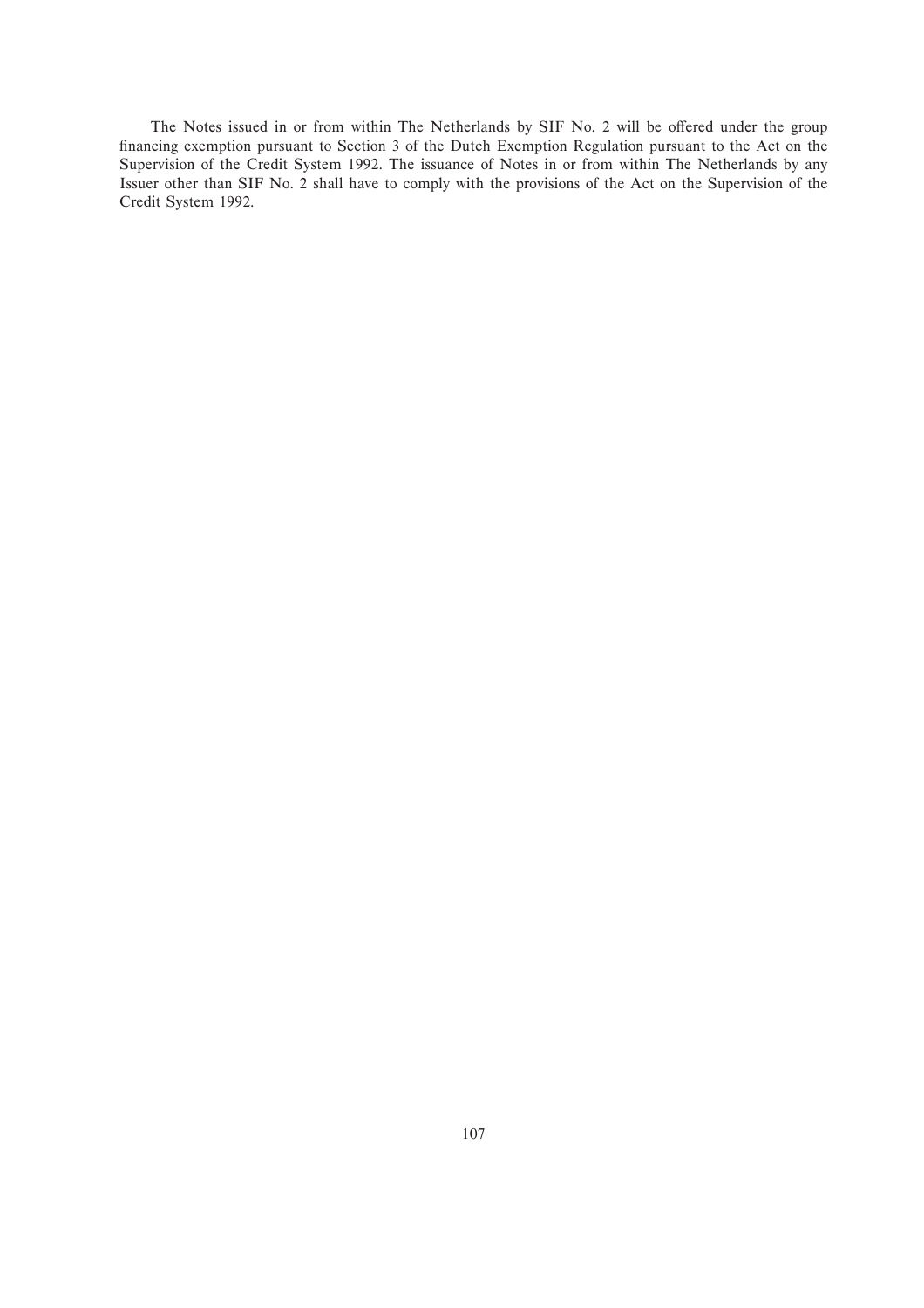# **LEGAL MATTERS**

The validity of the Notes and the Guarantee have been passed upon for the Issuers, Bank of Scotland and the Company by their United States counsel, Milbank, Tweed, Hadley & McCloy, Dashwood House, 69 Old Broad Street, London EC2M 1QS, England, their Netherlands counsel, De Brauw Blackstone Westbroek, London, 2nd Floor, Triton Court, 14 Finsbury Square, London EC2A 1BR, England, the Company's, Bank of Scotland's and Treasury Services' solicitors, Shepherd+ Wedderburn, Saltire Court, 20 Castle Terrace, Edinburgh EH1 2ET, Scotland (upon whose opinion Milbank, Tweed, Hadley & McCloy and Cleary, Gottlieb, Steen & Hamilton have relied with respect to all matters of English and Scots law except certain matters relating to U.K. tax law in respect of which Cleary, Gottlieb, Steen & Hamilton has relied upon the opinion of KPMG Audit PLC, Saltire Court, 20 Castle Terrace, Edinburgh EH1 2ET, Scotland). Certain legal matters relating to the Notes have been passed upon for the Agents by their U.S. counsel, Cleary, Gottlieb, Steen & Hamilton, City Place House, 55 Basinghall Street, London EC2V 5EH, England.

#### **INDEPENDENT AUDITORS**

The Consolidated Financial Statements of the Group as at December 31, 2002 appearing in this Offering Memorandum have been audited by KPMG Audit PLC, independent auditors, as stated in their report thereon appearing herein.

#### **GLOSSARY**

Set forth below are definitions, or the locations elsewhere of definitions, of some of the terms used in this Offering Memorandum.

"*Business Day*" when used with respect to any place of payment or any other particular location means any day which is not a Saturday or Sunday or a day on which banking institutions in that place of payment or other location are authorized or obligated by law to remain closed.

""*Calculation Agent*'' means the agent appointed by an Issuer to calculate interest rates for Floating Rate Notes. Unless otherwise provided in a Pricing Supplement, the Calculation Agent will be the Paying Agent.

"Calculation Date" means the date on which the Calculation Agent is to calculate an interest rate with respect to a Floating Rate Note as specified in the fourth paragraph under the heading "Description of the Notes and the Guarantees — Interest — Floating Rate Notes."

"CD Rate" means the rate calculated as set forth under the heading "Description of the Notes and the Guarantees — Interest — Floating Rate Notes — CD Rate Notes," unless otherwise indicated in the applicable Pricing Supplement.

"*CMT Rate*" means the rate calculated as set forth under the heading "Description of the Notes and the Guarantees — Interest — Floating Rate Notes — CMT Rates Notes," unless otherwise indicated in the applicable Pricing Supplement.

""*Commercial Paper Rate*'' means the rate calculated as set forth under the heading ""Description of the Notes and the Guarantees — Interest — Floating Rate Notes — Commercial Paper Rate Notes," unless otherwise indicated in the applicable Pricing Supplement.

""*Composite Quotations*'' means the daily statistical release entitled ""Composite 3:30 P.M. Quotations for U.S. Government Securities,'' or any successor publication, published by the Federal Reserve Bank of New York.

"*EURIBOR*" means the rate calculated as set forth under the heading of "Description of Notes — Interest — Floating Rate Notes — EURIBOR Notes," unless otherwise indicated in the applicable Pricing Supplement.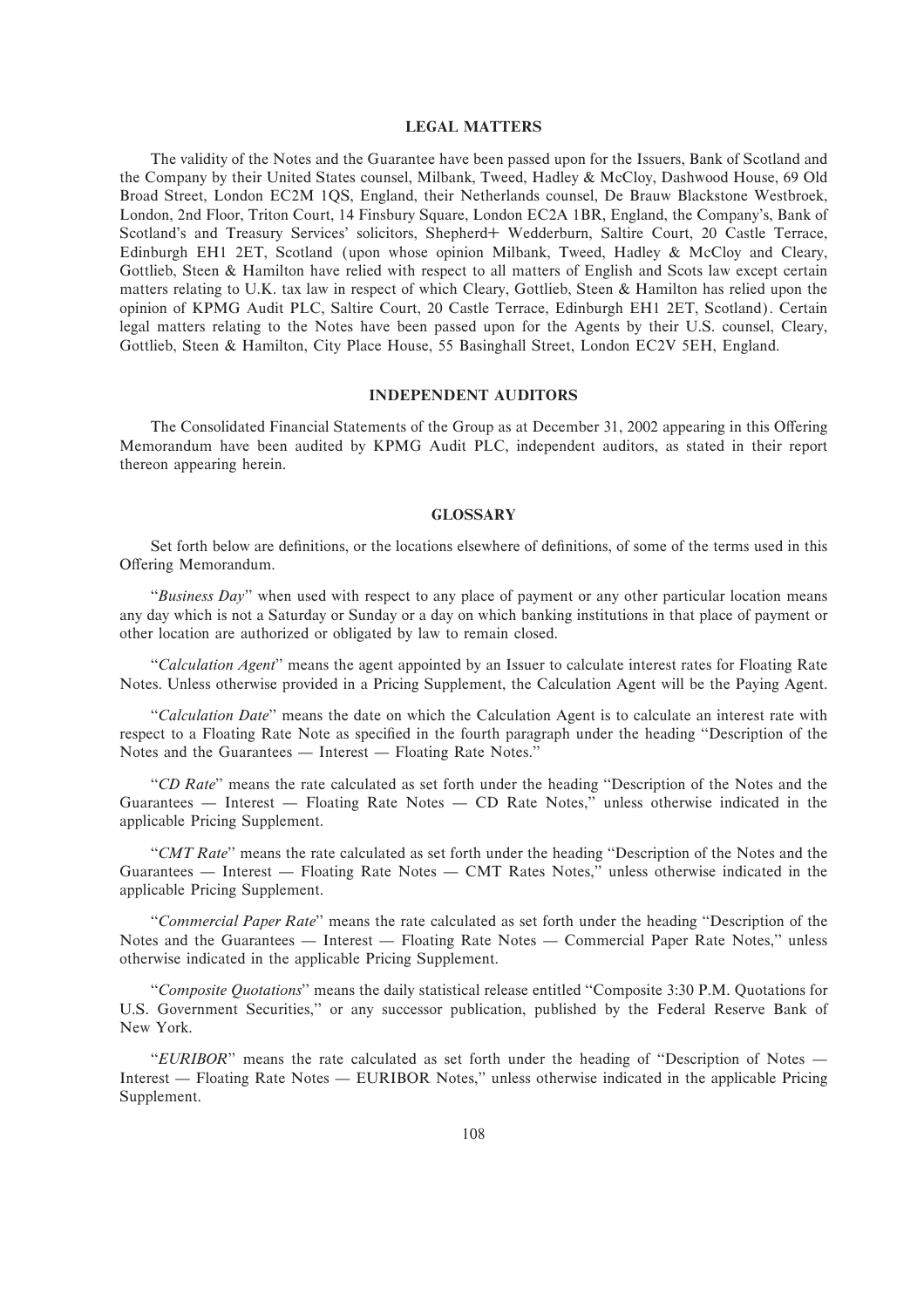"*Exchange Rate Agent*" means the agent appointed by an Issuer to convert principal and any premium and interest payments in respect of Foreign Currency Notes into U.S. dollars. Unless otherwise provided in a Pricing Supplement, the Exchange Rate Agent will be the Paying Agent.

"Federal Funds Rate" means the rate calculated as set forth under the heading "Description of the Notes and the Guarantees — Interest — Floating Rate Notes — Federal Funds Rate Notes," unless otherwise indicated in the applicable Pricing Supplement.

"*Fixed Rate Note*" shall have the meaning set forth under the heading "Description of the Notes and the Guarantees — Interest — Fixed Rate Notes."

"*Floating Rate Note*" shall have the meaning set forth under the heading "Description of the Notes and the Guarantees  $\overline{\phantom{a}}$  Interest  $\overline{\phantom{a}}$  Floating Rate Notes."

"*H.15(519)*" means the weekly statistical release entitled "Statistical Release H.15(519), Selected Interest Rates,'' or any successor publication, published by the Board of Governors of the Federal Reserve System.

""*H.15 Daily Update*'' means the daily update of H.15(519), available through the world-wide-web site of the Board of Governors of the Federal Reserve Systems at http://federalreserve.gove/releases/h15/update, or any successor site or publication.

""*Index Maturity*'' means, with respect to a Floating Rate Note, the period to maturity of the instrument or obligation on which the interest rate formula is based, as indicated in the applicable Pricing Supplement.

"*Initial Interest Rate*" means the rate at which a Floating Rate Note will bear interest from its date of issue to the first Interest Reset Date, as indicated in the applicable Pricing Supplement.

""*Interest Determination Date*'' means the date as of which the interest rate for a Floating Rate Note is to be calculated, to be effective as of the following Interest Reset Date and calculated on the related Calculation Date (except in the case of LIBOR, which is calculated on the related LIBOR Interest Determination Date). See the third paragraph under the heading "Description of the Notes and the Guarantees — Interest — Floating Rate Notes'' for the Interest Determination Dates for Floating Rate Notes. The Interest Determination Dates for any Floating Rate Note will also be indicated in the applicable Pricing Supplement.

"Interest Reset Date" means the date on which a Floating Rate Note will begin to bear interest at the variable interest rate determined as of the relevant Interest Determination Date. Unless otherwise specified in the applicable Pricing Supplement, the Interest Reset Date for a Floating Rate Note will be as specified in the second paragraph under the heading "Description of the Notes and the Guarantees — Interest — Floating Rate Notes''.

""*London Market Day*'' means any day on which deposits in U.S. dollars are transacted in the London interbank market.

"LIBOR" means the rate calculated as set forth under the heading of "Description of Notes -Interest — Floating Rate Notes — LIBOR Notes," unless otherwise indicated in the applicable Pricing Supplement.

"*Market Day*" means (a) with respect to any Note other than a LIBOR Note or a Foreign Currency Note, any Business Day in The City of New York, (b) with respect to LIBOR Notes only, any Business Day in London, England on which dealings in deposits in U.S. dollars are transacted in the London interbank market, (c) with respect to Foreign Currency Notes only, any Business Day in The City of New York that is also a Business Day in the financial center of the country of the Specified Currency or, with respect to Foreign Currency Notes denominated in euro, in Luxembourg and on which the Trans-European Automated Real Time Gross Settlement Express Transfer System (the ""TARGET'' System) is operating, and (d) any other Business Day specified in the applicable Pricing Supplement.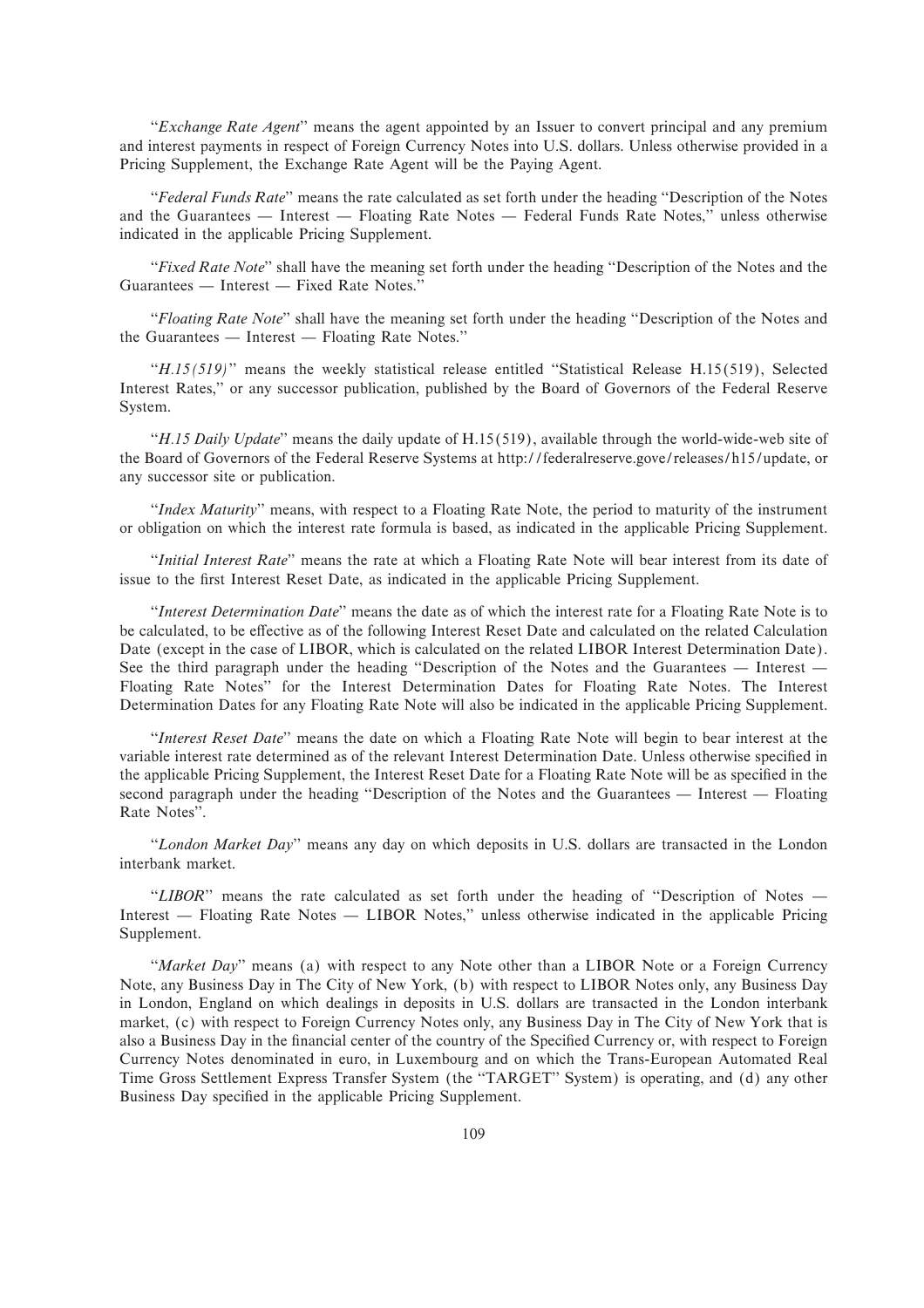"*Market Exchange Rate*" for any Specified Currency means the noon buying rate in The City of New York for cable transfers for such Specified Currency as certified for customs purposes by the Federal Reserve Bank of New York.

"*Maturity*" when used with respect to any Note means the date on which the principal of such Note or an installment of principal becomes due and payable, whether at the Stated Maturity or by declaration of acceleration, call for redemption, exercise of option to require repayment or otherwise.

"*Original Issue Date*" shall have the meaning set forth in the fifth paragraph under the heading "Description of the Notes and the Guarantees — General."

"*Prime Rate*" means the rate calculated as set forth under the heading "Description of the Notes and the Guarantees — Interest — Floating Rate Notes — Prime Rate Notes," unless otherwise indicated in the applicable Pricing Supplement.

"*Principal Subsidiary*" means any subsidiary of the Company (a) whose total net assets or total net profits (after deducting all charges except taxation and excluding extraordinary items) (or, where the subsidiary of the Company in question itself has subsidiaries, calculated on a consolidated basis) represent not less than 10% of the total consolidated net assets or the total consolidated net profits (after deducting all charges except taxation and excluding extraordinary items) of the Company, all as calculated by reference to the then latest audited accounts of each such subsidiary (and its subsidiaries) and the then latest audited consolidated accounts of the Company; or (b) to which is transferred the whole or substantially the whole of the assets and undertaking of a subsidiary of the Company which immediately prior to such transfer was a Principal Subsidiary. A report by the independent public accountants or auditors of the Company that, in their opinion, a subsidiary of the Company is or is not a Principal Subsidiary shall, in the absence of manifest error, be conclusive and binding on the relevant Issuer, the Guarantor, the Trustee and the Holders of any series of Notes.

"Program Exchange Rate" for any Specified Currency means the Paying Agent's London office's spot rate of exchange for the sale in London of U.S. dollars for such Specified Currency on the date an Issuer agreed to issue the relevant Notes or such other amount as the Company (on behalf of itself and the Issuer) and the Agents may agree.

""*Redemption Price*'' when used with respect to any Note to be redeemed, means the price at which it is to be redeemed pursuant to the Indenture and the applicable Pricing Supplement, exclusive of accrued and unpaid interest, if any.

"*Regular Record Date*" means, in respect of any Interest Payment Date, the fifteenth day next preceding such Interest Payment Date.

""*Reuters Screen U.S.PRIME1 Page*'' means the display designated as page ""U.S.PRIME1'' on the Reuters Monitor Money Rates Service (or such other page as may replace the U.S.PRIME1 page on that service for the purpose of displaying prime rates or base lending rates of major U.S. banks).

"*Special Record Date*" means, in respect of interest which is payable, but not punctually paid or duly provided for, on any Interest Payment Date, such date as shall be determined by an Issuer.

"*Specified Currency*" shall have the meaning set forth in the first paragraph under the heading "Special" Provisions Relating to Foreign Currency Notes — General."

"*Spread*" means the number of basis points specified in the applicable Pricing Supplement as being applicable to the interest rate for a particular Floating Rate Note.

"*Spread Multiplier*" means the percentage specified in the applicable Pricing Supplement as being applicable to the interest rate for a particular Floating Rate Note.

"*Stated Maturity*" when used with respect to any Note or any installment of principal or interest thereon, means the date specified in such Note as the fixed date on which the principal of such Note or such installment of principal or interest is due and payable.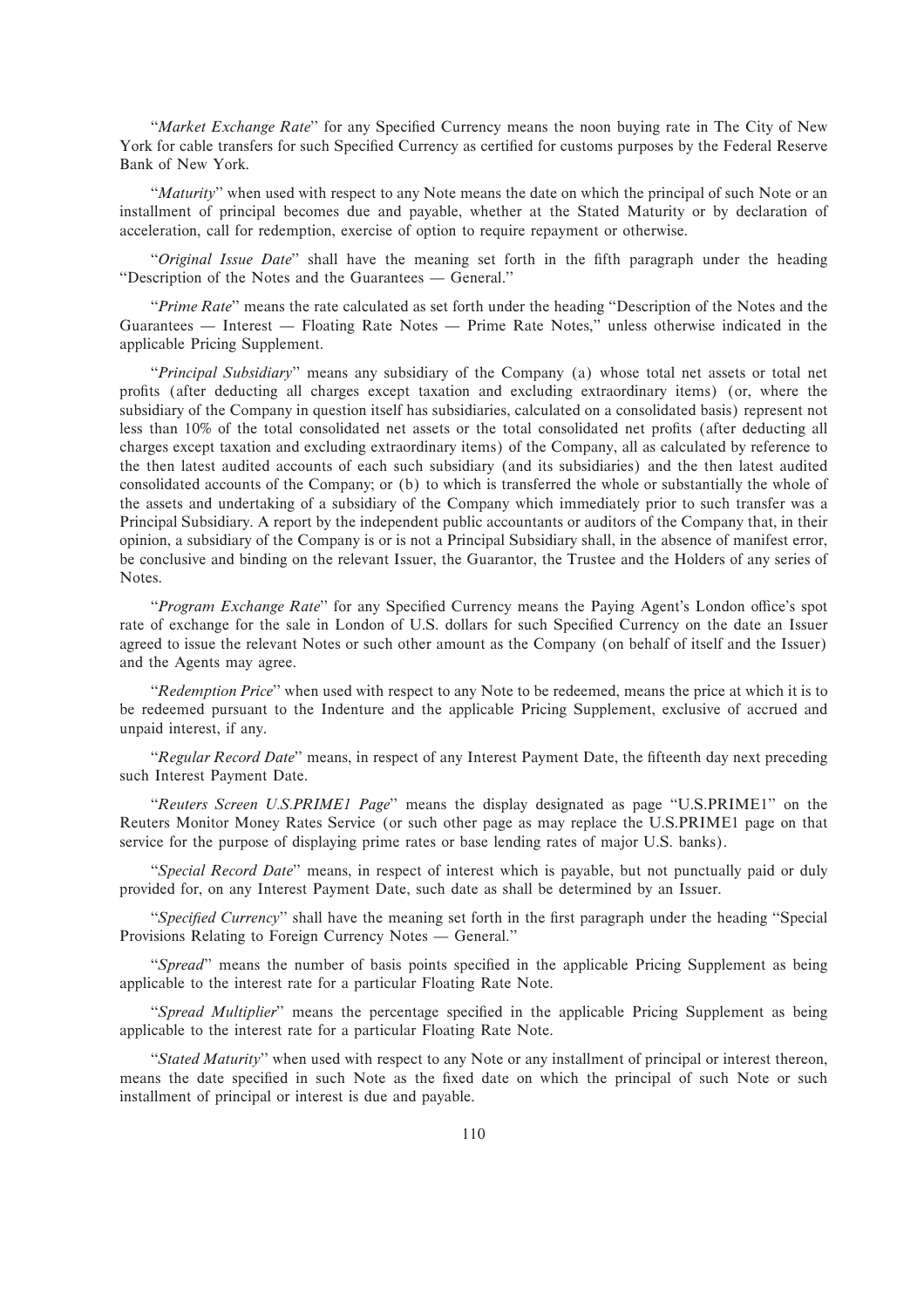""*Treasury Rate*'' means the rate calculated as set forth under the heading ""Description of the Notes and the Guarantees — Interest — Floating Rate Notes — Treasury Rate Notes," unless otherwise indicated in the applicable Pricing Supplement.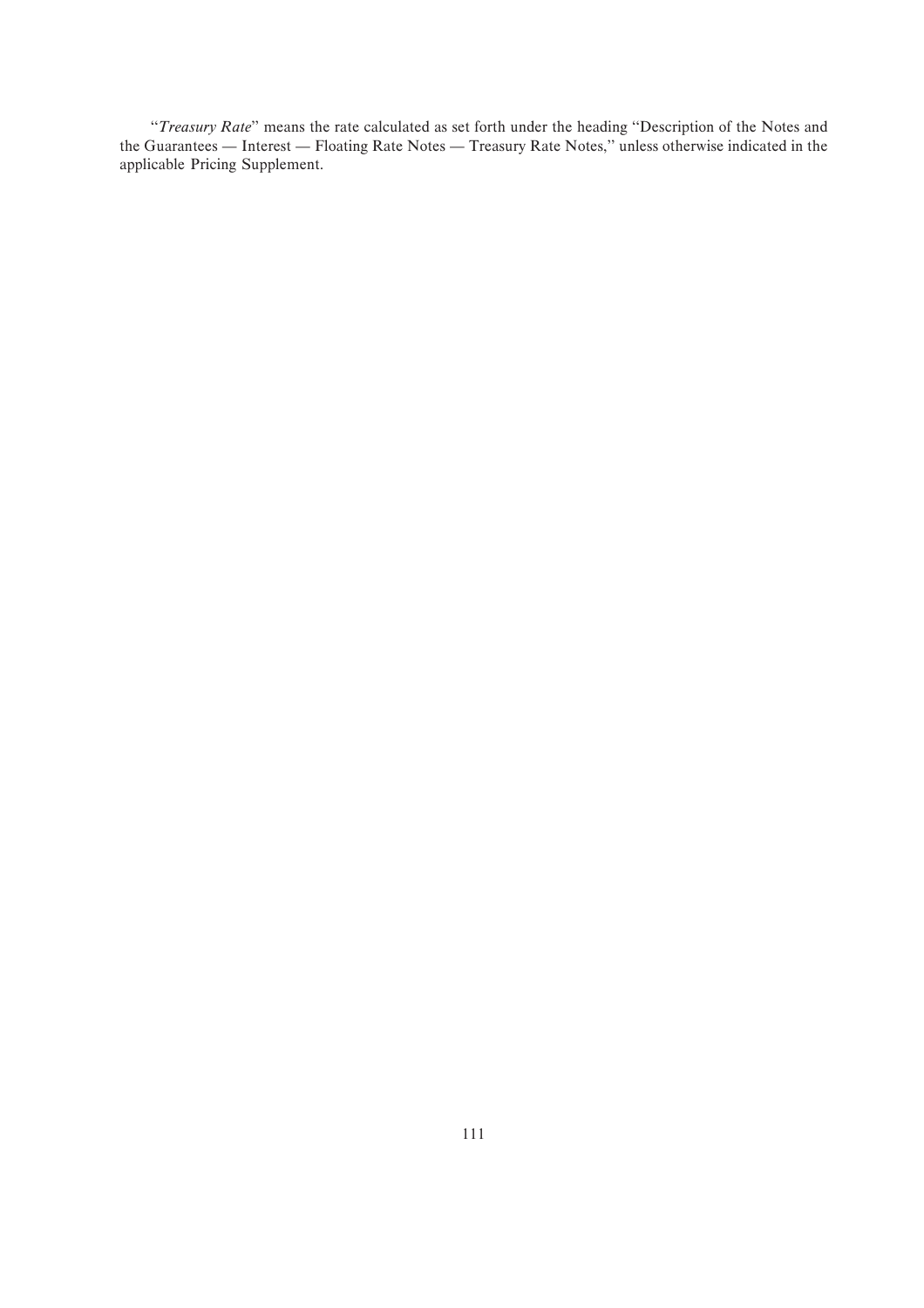# **CONSOLIDATED FINANCIAL STATEMENTS**

The following audited financial statements, together with the report thereon report of KPMG Audit Plc, with page references amended as appropriate, are included in this Offering Memorandum.

# **CONTENTS**

|                                                                           | Page   |
|---------------------------------------------------------------------------|--------|
|                                                                           | $F-2$  |
|                                                                           | $F-3$  |
|                                                                           | $F-4$  |
| Consolidated Profit and Loss Account for the year ended December 31, 2002 | $F-7$  |
|                                                                           | $F-8$  |
|                                                                           | $F-10$ |
|                                                                           | $F-11$ |
|                                                                           | $F-11$ |
|                                                                           | $F-12$ |
|                                                                           | $F-52$ |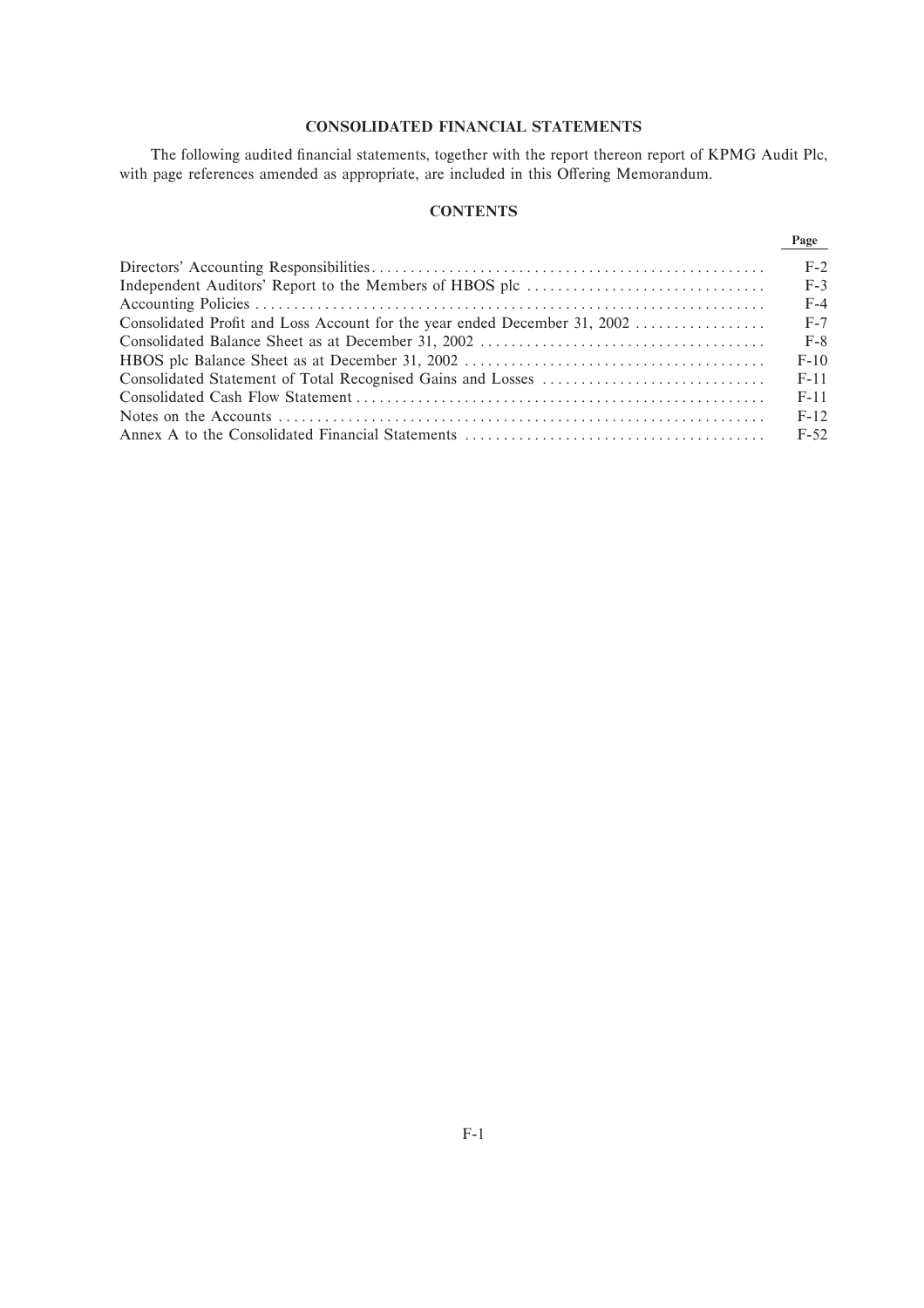# **Directors' Accounting Responsibilities**

The following statement, which should be read in conjunction with the Independent Auditors' Report on page F-3, enables shareholders to distinguish the respective responsibilities of the Directors and the Auditors in relation to the accounts.

Company law requires the Directors to prepare accounts for each financial year which give a true and fair view of the state of affairs of the Company and of the Group and of the profit or loss for that period. In preparing those accounts, the Directors are required to:

- Select suitable accounting policies and then apply them consistently;
- Make judgements and estimates that are reasonable and prudent;
- State whether applicable accounting standards have been followed, subject to any material departures disclosed and explained in the accounts;
- Prepare the accounts on the going concern basis unless it is inappropriate to presume that the Company and the Group will continue in business.

The Directors are responsible for keeping proper accounting records which disclose with reasonable accuracy at any time the financial position of the Company and to enable them to ensure that the accounts comply with the Companies Act 1985. They have general responsibility for taking such steps as are reasonably open to them to safeguard the assets of the Group and to prevent and detect fraud and other irregularities.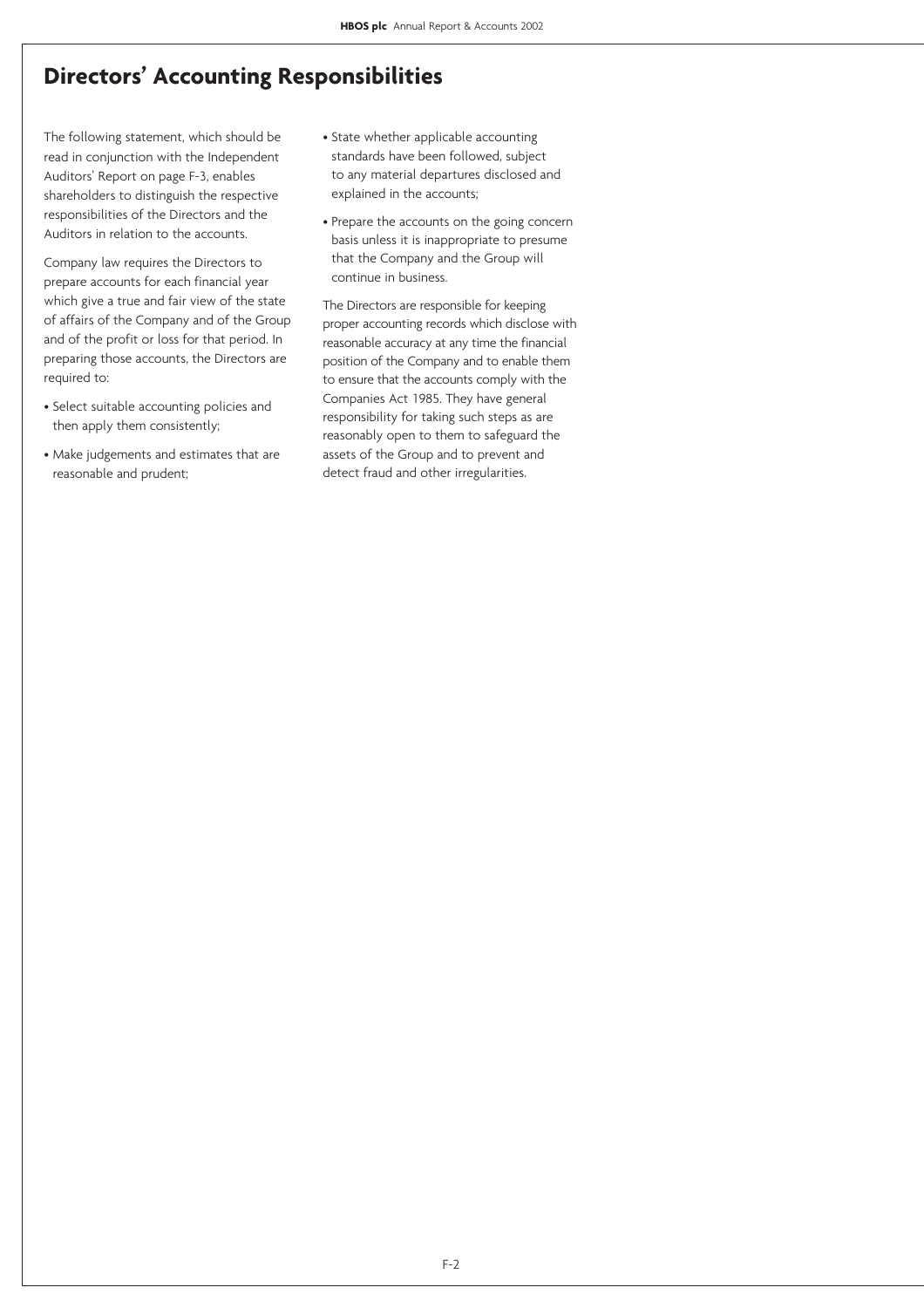# **Independent Auditors' Report to the Members of HBOS plc**

We have audited the accounts on pages F-4 to F-51. We have also audited the information in Section 3 of the Report of the Board of the HBOS plc Annual Report and Accounts 2002 in relation to remuneration policy and practice.

This report is made solely to the Company's members, as a body, in accordance with section 235 of the Companies Act 1985. Our audit work has been undertaken so that we might state to the Company's members those matters we are required to state to them in an auditor's report and for no other purpose. To the fullest extent permitted by law, we do not accept or assume responsibility to anyone other than the Company and the Company's members as a body, for our audit work, for this report, or for the opinions we have formed.

# **Respective responsibilities of directors and auditors**

The directors are responsible for preparing the Annual Report and Accounts and the Report of the Board in relation to remuneration policy and practice. As described on page 64 of the HBOS plc Annual Report and Accounts 2002, this includes responsibility for preparing the accounts in accordance with applicable United Kingdom law and accounting standards. Our responsibilities, as independent auditors, are established in the United Kingdom by statute, the Auditing Practices Board, the Listing Rules of the Financial Services Authority, and by our profession's ethical guidance.

We report to you our opinion as to whether the accounts give a true and fair view and whether the accounts and the part of the Report of the Board in relation to remuneration policy and practice to be audited have been properly prepared in accordance with the Companies Act 1985.

We also report to you if, in our opinion, the directors' report is not consistent with the accounts, if the Company has not kept proper accounting records, if we have not received all the information and explanations we require for our audit, or if information specified by law regarding directors' remuneration and transactions with the Group is not disclosed.

We review whether the statement on pages 62 and 63 of the HBOS plc Annual Report and Accounts 2002 reflects the Company's compliance with the seven provisions of the Combined Code specified for our review by the Listing Rules, and we report if it does not. We are

not required to consider whether the Board's statements on internal control cover all risks and controls, or form an opinion on the effectiveness of the Group's corporate governance procedures or its risk and control procedures.

We read the other information contained in the Annual Report and Accounts, including the corporate governance statement and the unaudited part of the Report of the Board in relation to remuneration policy and practice, and consider whether it is consistent with the audited accounts. We consider the implications for our report if we become aware of any apparent misstatements or material inconsistencies with the accounts.

# **Basis of audit opinion**

We conducted our audit in accordance with Auditing Standards issued by the Auditing Practices Board. An audit includes examination, on a test basis, of evidence relevant to the amounts and disclosures in the accounts and the part of the Report of the Board in relation to remuneration policy and practice to be audited. It also includes an assessment of the significant estimates

and judgements made by the directors in the preparation of the accounts, and of whether the accounting policies are appropriate to the Group's circumstances, consistently applied and adequately disclosed.

We planned and performed our audit so as to obtain all the information and explanations which we considered necessary in order to provide us with sufficient evidence to give reasonable assurance that the accounts and the part of the Report of the Board in relation to remuneration policy and practice to be audited are free from material misstatement, whether caused by fraud or other irregularity or error. In forming our opinion we also evaluated the overall adequacy of the presentation of information in the accounts and the part of the Report of the Board in relation to remuneration policy and practice to be audited.

## **Opinion**

In our opinion:

- the accounts give a true and fair view of the state of affairs of the Company and the Group as at 31 December 2002 and of the profit of the Group for the year then ended; and
- the accounts and the part of the Report of the Board in relation to remuneration policy and practice to be audited have been properly prepared in accordance with the Companies Act 1985.

KPMG Audit Plc Chartered Accountants Registered Auditor Edinburgh 24 February 2003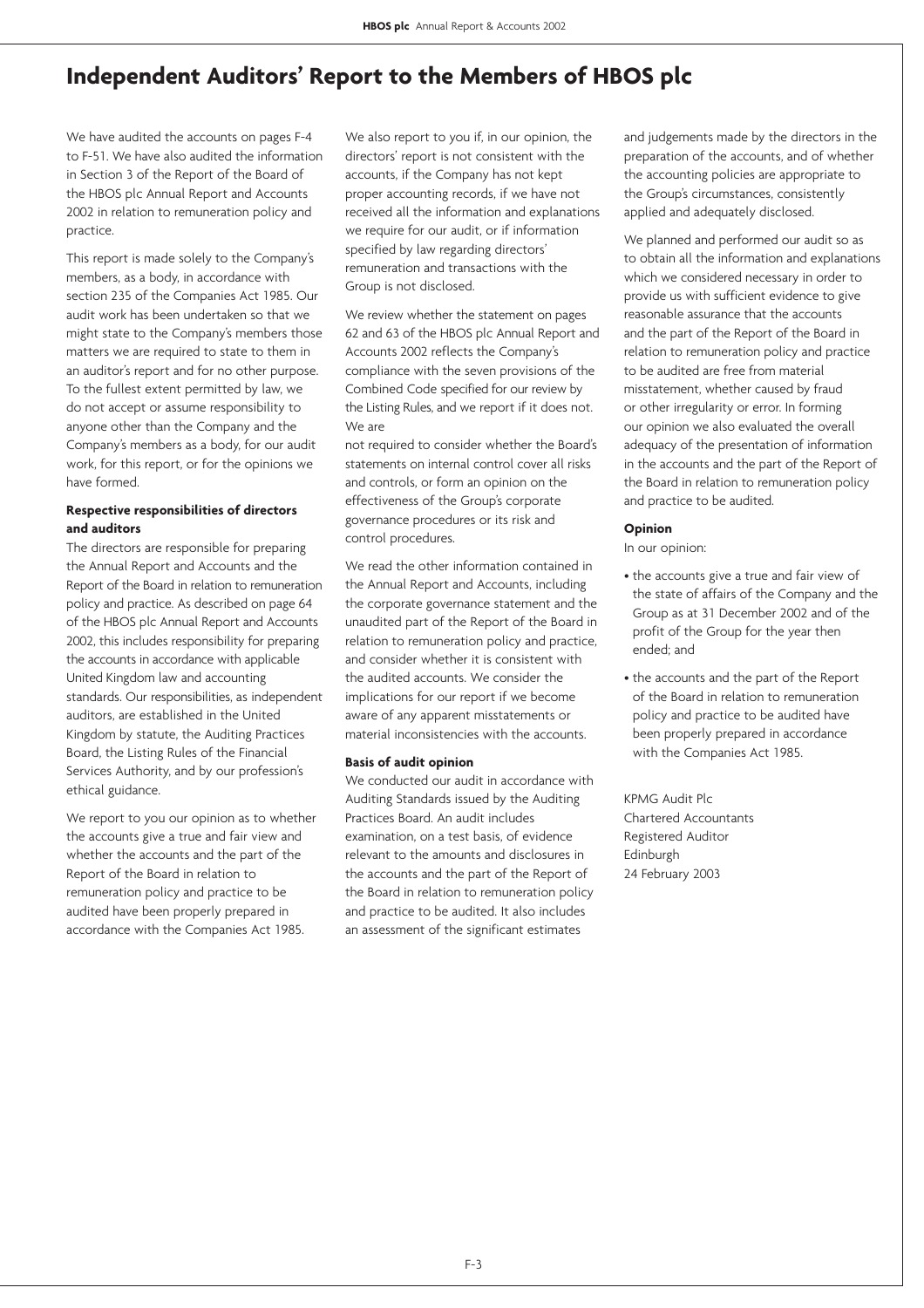# **Accounting Policies**

## **Accounting Convention**

The accounts have been prepared under the historical cost convention in compliance with the special provisions of Part VII of the Companies Act 1985 applicable to banking groups modified by the revaluation of items held for trading purposes and the revaluation of investment properties. The accounts have been prepared in accordance with applicable accounting standards and pronouncements of the Urgent Issues Task Force ("UITF") and in accordance with applicable Statements of Recommended Practice being those issued by the British Bankers' Association and the Finance and Leasing Association.

Accounting policies are reviewed regularly to ensure they are the most appropriate to the circumstances of the Group for the purposes of giving a true and fair view.

## **Changes in Accounting Policy**

In accordance with the approach now adopted by other banking groups, the Group is using unsmoothed asset values (market value at 31 December) for the purposes of projecting future cash flows attributable to the shareholder in respect to long-term assurance business. Previously, these projections were based on smoothed asset values. The cumulative impact of this change of policy relating to previous years has been recognised in the accounts as a prior year adjustment and, accordingly, the prior year results have been restated.

The cumulative impact of this change of accounting policy was to reduce income from long-term assurance business and profit before tax by £203 million (2001 – £320 million) partially offset by an increase of £56 million (2001 – £nil) resulting from a reduction in the risk discount rate from 9% to 8.5%. The taxation charge reduced by  $£49$  million (2001 –  $£92$  million) partially offset by the tax effect on the risk discount rate of  $£15$  million (2001 –  $£$ nil). The value of the Group's reserves reduced in total at 31 December 2001 by £190 million and minority interests (equity) by £10 million (2000 – increase of £28 million to the Group's reserves). The effect of this change in accounting policy is disclosed in Note 29.

In the current year, the Group implemented Financial Reporting Standard ("FRS") 19 "Deferred Tax". The cumulative impact on the taxation charge relating to previous years has been recognised in the accounts as a prior period adjustment and the prior year results have been restated. The effect of implementing this new accounting

standard was to reduce the taxation on profit on ordinary activities by £11 million  $(2001 - £10$  million), increase the profit on ordinary activities after taxation by £11 million (2001 –  $£10$  million) and increase the value of the Group's reserves at 31 December 2001 by £135 million (2000 – £125 million). This is mainly due to the recognition in full of a deferred tax asset on the general provision for bad and doubtful debts.

#### UITF 33 "Obligations in capital

instruments" was also implemented in the current year. This required reclassification of certain capital instruments from minority and other interests (non-equity) to undated loan capital. The impact was to re-classify £297 million (2001 – £297 million) of perpetual securities within the consolidated balance sheet from capital and reserves to liabilities. Within the consolidated profit and loss account £22 million (2001 – £18 million) of interest on preferred securities was recognised as interest payable rather than minority interests (non-equity).

# **Basis of Consolidation**

i. Basis of Preparation The merger of Bank of Scotland Group and Halifax Group was completed on 10 September 2001 and was accounted for using the merger accounting principles set out in FRS 6 "Acquisitions and Mergers". The 2001 results were presented as if the Group had been established throughout that accounting period.

#### ii. Consolidation

The Group's accounts include the audited results of the Company and its subsidiary undertakings. The accounts of all principal subsidiary undertakings are made up to 31 December. The value of the long-term assurance business attributable to shareholders and the assets and liabilities attributable to policyholders are presented separately on the consolidated balance sheet from those of other businesses in order to reflect the different nature of the shareholders' and policyholders' interests therein.

iii. Associated Undertakings and Joint Ventures The Group's share in associated undertakings is stated in the consolidated balance sheet at the Group's share of their net tangible assets plus attributable goodwill. The attributable share of results of associated undertakings, generally based on audited accounts, is included in consolidated profit using the equity method of accounting. Joint ventures

in which the Group has a long-term interest and shares control under a contractual agreement with other parties are accounted for using the gross equity method.

#### iv. Goodwill

The excess of the fair value of purchase consideration over the fair value of net assets at the date of acquisition of subsidiary undertakings, associated undertakings, joint ventures and other businesses arising on acquisitions after 31 December 1997 is capitalised. This goodwill is amortised by equal instalments over its estimated useful life, normally 20 years.

Goodwill arising on acquisitions prior to 1 January 1998 was written off to reserves in the year in which it arose and has not been reinstated, as permitted by FRS 10 "Goodwill and Intangible Assets". On the disposal of subsidiary undertakings and other businesses any related goodwill charged directly to reserves prior to 1 January 1998 is reinstated and included in the calculation of the profit or loss on disposal.

Goodwill carried in the consolidated balance sheet is subject to impairment review when events or changes in circumstances indicate that the carrying amount may not be recoverable and is written down by the amount of any impairment loss identified in the year. Impairment charges, if any, are included within goodwill amortisation.

## **Long-term Assurance Business**

The Group accounts for the income from its long-term assurance business using the embedded value basis. The income represents the change in the surplus attributable to the Group, including minority interests, and the net present value of the in-force business. The value is a prudent estimate of the net present value of future cash flows attributable to the shareholders, based on the market value of the assets at 31 December, using assumptions which reflect experience and a long term outlook for the economy and then discounting at an appropriate risk discount rate.

#### **General Insurance Business**

The Group both underwrites and acts as intermediary in the sale of general insurance products. For each general insurance policy underwritten, premiums net of refunds are credited to other operating income over the duration of the insurance policy. Premiums received relating to future accounting periods are deferred as accruals and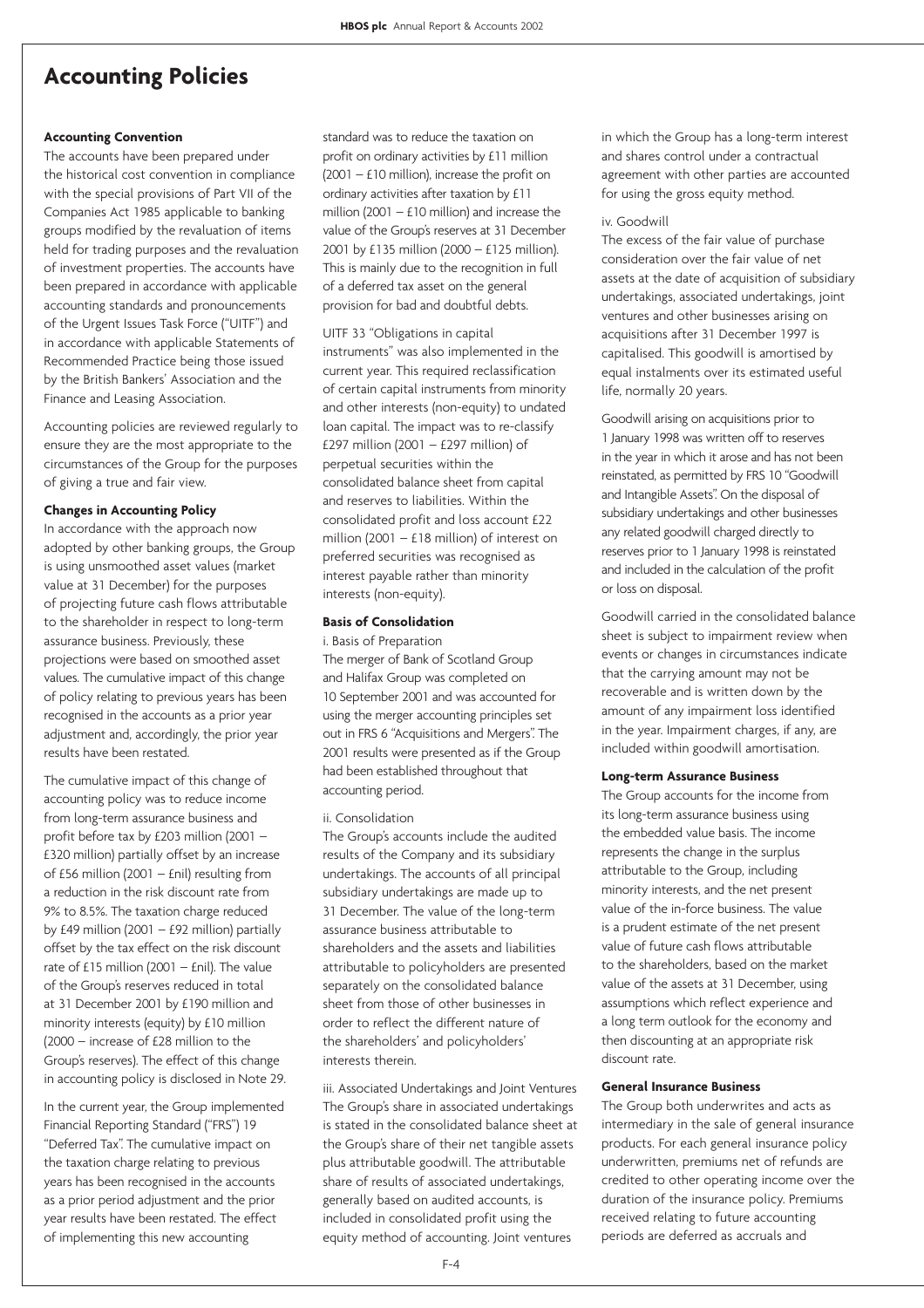deferred income and credited to other operating income when earned.

The cost of claims notified but not settled and claims incurred but not reported at the balance sheet date are estimated and provided for. Estimates are based upon an assessment of the likely costs taking account of all known facts. Where the outcome of outstanding cases is unclear, statistical techniques are used which take into account the cost of recent similar claim settlements. Claims equalisation provisions are calculated in accordance with relevant legislation and guidance.

Where the Group acts as intermediary, commission income net of a provision for expected future policy cancellations is credited to fees and commissions at the commencement of each insurance policy.

### **Loans and Advances**

Loans and advances are held at cost less provisions.

Specific provisions are made for advances that are recognised to be bad or doubtful. Specific provisions are assessed on a case by case basis or, where this is not practical, as part of a portfolio of similar advances using loan loss estimation models. A general provision, to cover advances that are latently bad or doubtful, but not yet identified as such, is also maintained based on loan loss estimation models. The models reflect the historical loan loss experience relevant to the particular market segment or product and include adjustments for economic and business climate factors and management experience.

Provisions made during the year are charged to the profit and loss account, net of recoveries. If the collection of interest is considered doubtful, it is suspended and excluded from interest income in the profit and loss account. Provisions and suspended interest are written off to the extent that there is no longer any realistic prospect of recovery.

### **Securitisation**

Loans and advances to customers include advances that are subject to non-returnable finance arrangements following securitisation of portfolios of mortgages and other advances. The principal benefits of these advances were acquired from the Group by special purpose securitisation companies which fund their purchase primarily through the issue of floating rate notes. In accordance with FRS 5, "Reporting the Substance of Transactions", the proceeds of these note issues are shown deducted from the securitised assets on the face of the balance sheet.

### **Finance Leases, Instalment Credit and Operating Leases**

Assets leased to customers which transfer substantially all the risks and rewards of ownership to the customer are classified as finance leases and, together with instalment credit agreements, are recorded within loans and advances to customers or loans and advances to banks. The net investment in finance leases and instalment credit agreements represents total minimum payments less gross earnings allocated to future periods. Obligations under leases with third party finance lessors are included in customer accounts.

All other assets leased to customers are classified as operating leases. These assets are separately disclosed in the balance sheet and are recorded at cost less aggregate depreciation.

Income from finance leases and instalment credit agreements is credited to interest receivable using an actuarial method to give a constant periodic return on the net cash investment. Operating lease rentals are recognised in the profit and loss account on a straight line basis with depreciation charged using an actuarial method to give a constant periodic return on the net cash investment.

Unguaranteed residual values in respect of both finance lease and operating lease assets are reviewed regularly and any impairments identified are charged to operating expenses.

### **Debt Securities**

(i) Debt securities and other fixed interest securities held for trading are included at market value with gains or losses included in dealing profits. The difference between the cost and market value of securities held for trading is not disclosed as its determination is not practicable.

(ii) Debt securities and other fixed interest securities held for the longer term are included at cost less amounts written off and adjusted for the amortisation of premiums or discounts arising on purchase of investments redeemable at fixed dates. Such premiums or discounts are taken to interest receivable on a straight line basis over the period to redemption. The use of a straight line basis does not result in a material difference to the amount of amortisation taken to interest receivable compared to the amortisation had a level gross yield basis been used. Gains or losses on realisation are recorded in net operating income as they arise.

(iii) Debt securities sold subject to repurchase agreements are retained within the balance

sheet where the Group retains substantially all of the risks and rewards of ownership. Funds received under these arrangements are included within deposits by banks or customer accounts. Conversely, debt securities acquired under commitments to resell are not recognised in the balance sheet as debt securities where substantially all the risks and rewards do not pass to the Group. In this case, the purchase price is included within loans and advances to banks or loans and advances to customers. The difference between sale and repurchase prices for such transactions is reflected in the profit and loss account over the lives of the transactions, within interest payable or interest receivable as appropriate.

#### **Equity Shares**

Equity shares are stated at cost less amounts written off. Income from listed equity shares is credited to other operating income on the ex-dividend date and from unlisted equity shares on an equivalent basis.

### **Investment Properties**

Investment properties are accounted for in accordance with Statement of Standard Accounting Practice ("SSAP") 19, "Accounting for Investment Properties" and are revalued annually to open market value. Changes in market value are reflected in the revaluation reserve except when an impairment is deemed to be permanent, when the loss is charged directly against the current year's profit.

No depreciation is provided in respect of investment properties. This treatment is a departure from the requirements of the Companies Act 1985 which requires all properties to be depreciated. However, the Directors consider that these properties are not held for consumption but for investment and that to depreciate them would not give a true and fair view. The amount of depreciation which might otherwise have been charged cannot be separately identified or quantified as it is not practical to assess the estimated useful lives for investment properties.

### **Tangible Fixed Assets and Depreciation**

Freehold land is not depreciated. Freehold and leasehold property, other than freehold investment properties, is stated at cost and depreciated over 50 years or the length of the lease term if shorter. Improvements to leasehold properties with unexpired lease terms of 50 years or less are stated at cost and are depreciated in equal instalments over the lesser of the remaining life of the lease or eight years. Premiums are amortised over the period of the lease.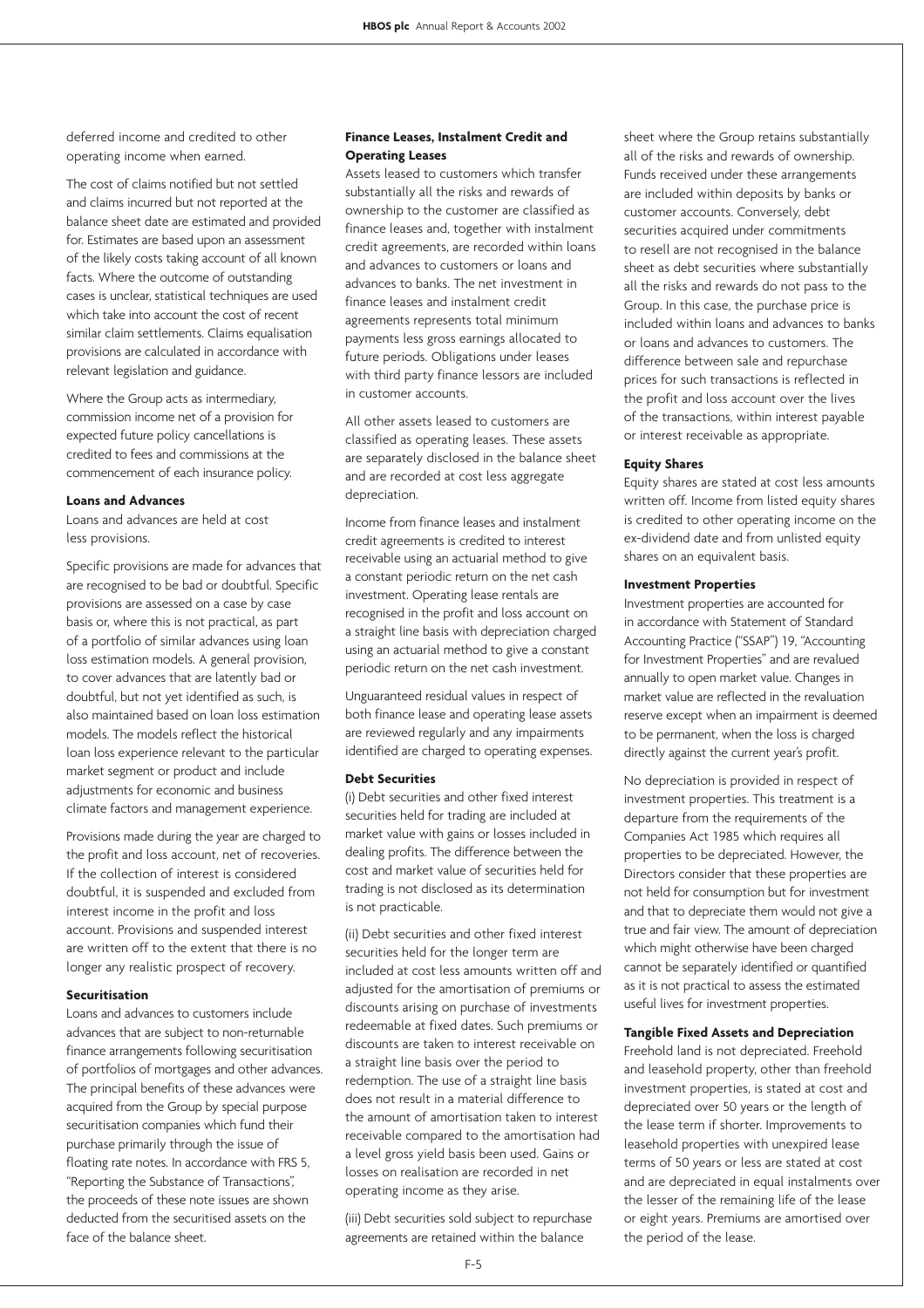### **Accounting Policies** continued

The cost of equipment, including fixtures and fittings, vehicles and computer hardware, less estimated residual value, is written off in equal instalments over the expected lives of the assets, generally between three and fifteen years. Software development costs which lead to the creation of a definable software asset, subject to a de minimis limit, are capitalised and depreciated over their expected lives, generally four years.

Provision is made for the diminution in value of any tangible fixed asset where impairment is identified. The resulting net book value of the asset is written off over its remaining expected economic life. Impairment charges are included within operating expenses.

### **Taxation**

Deferred tax is recognised, without discounting, in respect of all timing differences between the treatment of certain items for taxation and accounting purposes which have arisen but not reversed by the balance sheet date, except as otherwise required by FRS 19.

### **Dated and Undated Loan Capital**

Dated and undated loan capital is included at the nominal value adjusted for premiums, discounts and expenses, all of which are amortised evenly over the period to redemption or reset. This does not result in a material difference to the amount of amortisation had a level gross yield basis been used.

### **Fees and Commissions Receivable**

Arrangement fees and commissions receivable for the continuing servicing of loans and advances are recognised on the basis of work done. Those receivables in respect of bearing risk, including premiums received by the Group on high loan to value mortgages, are recognised on a straight line basis over the expected period of the advance or risk exposure. Other fees are recognised when receivable.

#### **Mortgage Incentives**

All costs associated with mortgage incentive schemes are charged in full in the year in which the expense is incurred.

### **Retirement Benefits**

The cost of providing retirement pensions and related benefits is charged against profits on a systematic basis over the employees' service lives in accordance with SSAP 24 "Accounting for pension costs".

### **Foreign Currencies**

Assets and liabilities and profit and loss

accounts are translated at the rates of exchange ruling on the balance sheet date or at the forward exchange rate, as appropriate. Exchange differences arising on the translation of foreign equity investments are taken to reserves except to the extent that they are offset by corresponding differences arising on the translation of related borrowing. All other exchange differences are included in dealing profits.

### **Collateral and Netting**

The Group nets loans, deposits and derivative transactions where it enters into master agreements (occasionally collateralised) with counterparties to ensure that if an event of default occurs all amounts outstanding with these counterparties will be settled on a net basis. Where the master agreements are collateralised, the collateral will take the form of a lien over the counterparty's assets thereby enabling the Group to claim on these assets in respect of existing and future liabilities.

#### **Derivatives**

Derivative financial instruments used for trading and non-trading purposes include interest rate swaps, cross currency swaps, futures, options, forward rate agreements and caps, floors and collars.

(i) Trading derivatives, which include customer driven and proprietary transactions and hedges thereof, are carried in the accounts at fair value with gains or losses included in dealing profits. The fair value is based on quoted market prices. Where representative market prices are not available, the fair value is determined from appropriate financial models using the actual or modelled cash flows. Fair value adjustments are made where appropriate, to cover credit risk, liquidity risk and future administrative costs.

(ii) Non-trading derivatives, which are used primarily as a risk management tool for hedging interest rate and foreign exchange rate risk arising on on-balance sheet assets and liabilities, are accounted for on an accruals basis reflecting the treatment of the underlying items being hedged.

In order to qualify as a hedge, a derivative must effectively reduce any risk inherent in the hedged item from potential movements in interest rates, exchange rates and market values. Changes in the market value of the derivative must be highly correlated with changes in the market value of the underlying hedged item over the life of the hedge contract. Gains and losses on instruments used for hedging purposes are

not recognised until the exposure that is being hedged is itself recognised. Where a hedge transaction is terminated early, any profit or loss is spread over the remaining life of the underlying asset or liability being hedged. In other circumstances, where the underlying item subject to the hedge is extinguished, the hedge transaction is measured at fair value and any profit or loss is recognised immediately.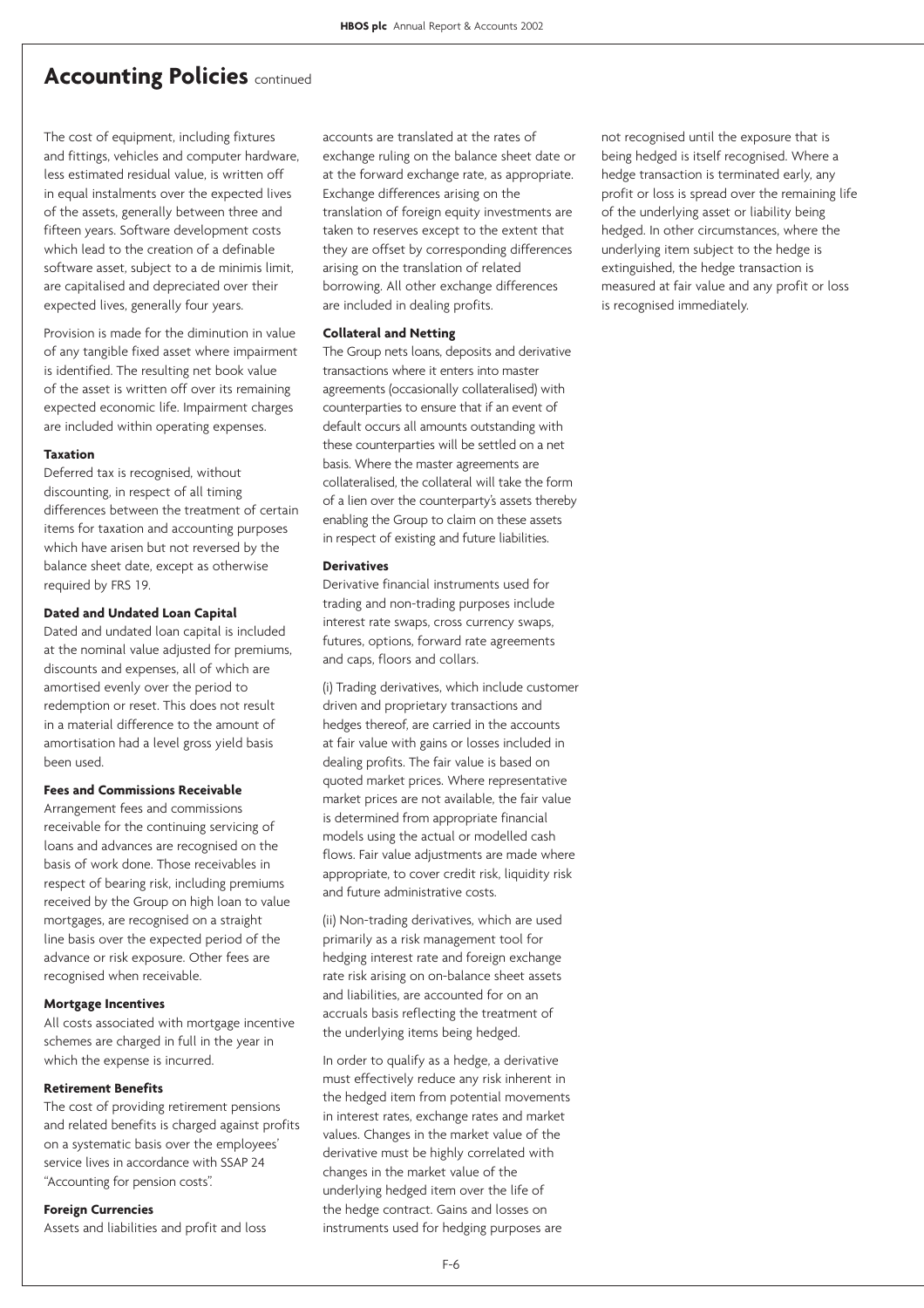# **Consolidated Profit and Loss Account**

For the year ended 31 December 2002

|                                                                                                                     | Notes           |               | 2002<br>£ million |               | 2001<br>Restated<br>£ million |
|---------------------------------------------------------------------------------------------------------------------|-----------------|---------------|-------------------|---------------|-------------------------------|
| Interest receivable                                                                                                 |                 |               |                   |               |                               |
| Interest receivable and similar income arising from debt securities<br>Other interest receivable and similar income |                 |               | 882<br>15,809     |               | 1,426<br>14.689               |
|                                                                                                                     |                 |               | 16,691            |               | 16,115                        |
| Interest payable                                                                                                    |                 |               | (11, 921)         |               | (11,960)                      |
| Net interest income                                                                                                 |                 |               | 4,770             |               | 4,155                         |
| Fees and commissions receivable                                                                                     |                 |               | 2,157             |               | 1,921                         |
| Fees and commissions payable                                                                                        |                 |               | (672)             |               | (517)                         |
| Dealing profits<br>Income from long-term assurance business                                                         | 1<br>3(iii), 29 |               | 154<br>233        |               | 82<br>150                     |
| Other operating income                                                                                              |                 |               | 904               |               | 743                           |
| Net operating income (all from continuing operations)                                                               | 1               |               | 7,546             |               | 6,534                         |
| Administrative expenses                                                                                             | 2, 3(i)         | (3, 128)      |                   | (2,967)       |                               |
| Depreciation and amortisation                                                                                       |                 |               |                   |               |                               |
| Tangible fixed assets                                                                                               |                 | (259)         |                   | (260)         |                               |
| Operating lease assets                                                                                              |                 | (289)         |                   | (210)         |                               |
| Goodwill amortisation                                                                                               |                 | (86)<br>(634) |                   | (68)<br>(538) |                               |
| Operating expenses                                                                                                  |                 |               | (3,762)           |               | (3,505)                       |
| General insurance claims                                                                                            |                 |               | (79)              |               | (68)                          |
| Provisions for bad and doubtful debts                                                                               | 18              |               | (832)             |               | (608)                         |
| Amounts written off fixed asset investments                                                                         | 19, 20          |               | (24)              |               | (21)                          |
| <b>Operating profit</b> (all from continuing operations)                                                            |                 |               | 2,849             |               | 2,332                         |
| Before exceptional items                                                                                            |                 | 3,002         |                   | 2,479         |                               |
| Exceptional items                                                                                                   | 3               | (153)         |                   | (147)         |                               |
| Share of operating profits of joint ventures                                                                        |                 |               | 8                 |               | 20                            |
| Share of operating profits of associated undertakings<br>Profit on disposal of business                             | 4               |               | 27<br>25          |               | 16                            |
| Merger costs - exceptional                                                                                          | 3(ii)           |               |                   |               | (76)                          |
| Profit on ordinary activities before taxation                                                                       |                 |               | 2,909             |               | 2,292                         |
| Before exceptional items                                                                                            |                 | 3,062         |                   | 2,515         |                               |
| Exceptional items                                                                                                   | 3               | (153)         |                   | (223)         |                               |
| Tax on profit on ordinary activities                                                                                | 10              |               | (835)             |               | (663)                         |
| Profit on ordinary activities after taxation                                                                        |                 |               | 2,074             |               | 1,629                         |
| Before exceptional items                                                                                            |                 | 2,186         |                   | 1,811         |                               |
| Exceptional items                                                                                                   | 3               | (112)         |                   | (182)         |                               |
| Minority interests (equity)                                                                                         |                 |               | (35)              |               | (67)                          |
| (non-equity)                                                                                                        |                 |               | (123)             |               | (94)                          |
| Profit attributable to shareholders                                                                                 |                 |               | 1,916             |               | 1,468                         |
| <b>Dividends</b>                                                                                                    | 11              |               |                   |               |                               |
| Ordinary<br>Preference                                                                                              |                 | 1,140<br>37   |                   | 993<br>37     |                               |
|                                                                                                                     |                 |               |                   |               |                               |
|                                                                                                                     |                 |               | 1,177             |               | 1,030                         |
| Retained profit of the year                                                                                         | 12              |               | 739               |               | 438                           |
| Underlying earnings per share                                                                                       | 13              |               | 56.1p             |               | 47.7p                         |
| Basic earnings per share                                                                                            | 13              |               | 50.6p             |               | 40.5p                         |
| Diluted earnings per share                                                                                          | 13              |               | 50.2p             |               | 40.1p                         |

It is estimated that Group profit on ordinary activities before taxation and retained profit of the year calculated solely on a historical cost basis would not differ materially from those stated in the Consolidated Profit and Loss Account above.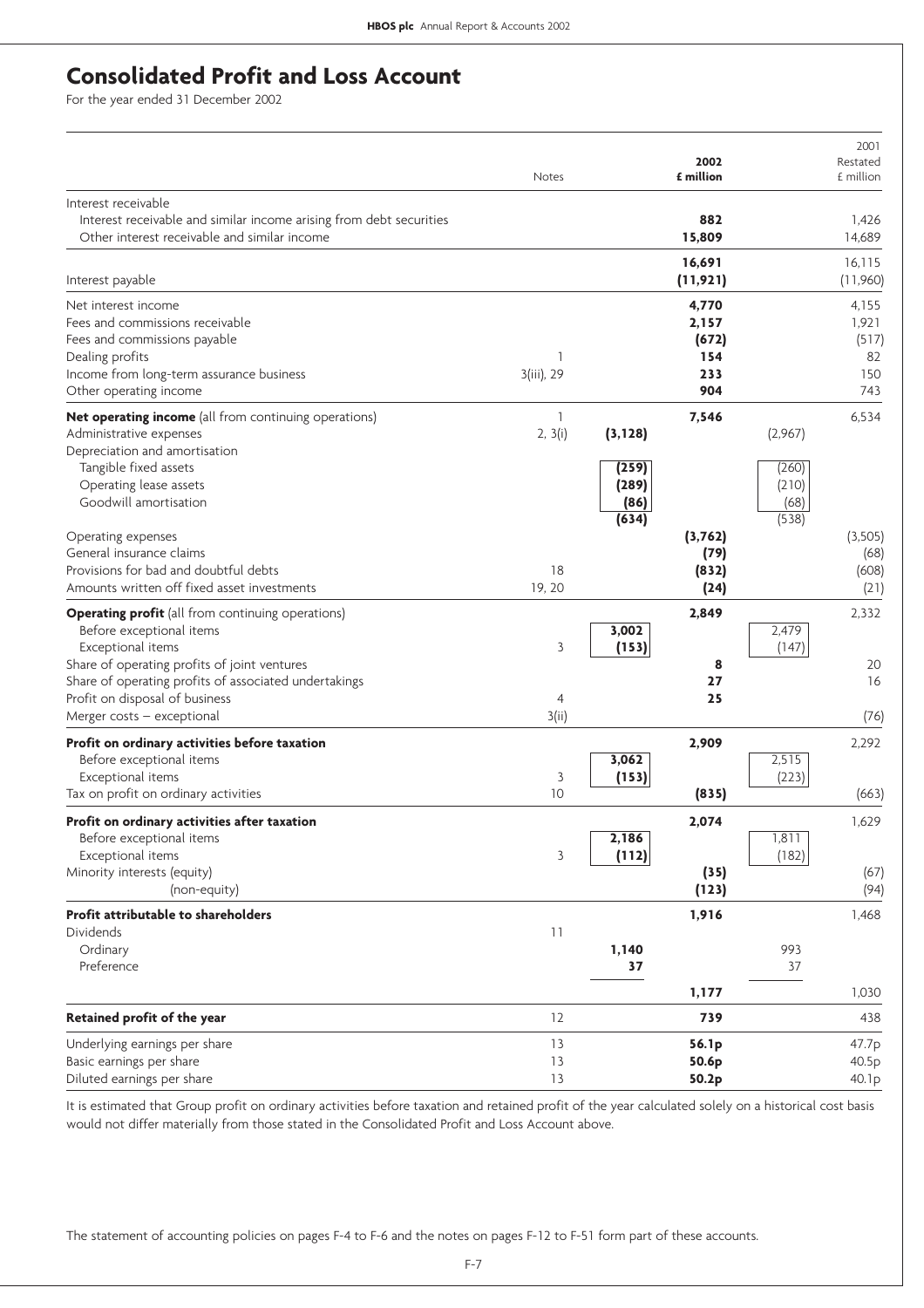# **Consolidated Balance Sheet**

As at 31 December 2002

|                                                                          | Notes       |               | 2002<br>£ million |              | 2001<br>Restated<br>£ million |
|--------------------------------------------------------------------------|-------------|---------------|-------------------|--------------|-------------------------------|
| <b>Assets</b>                                                            |             |               |                   |              |                               |
| Cash and balances at central banks                                       |             |               | 1,373             |              | 1,150                         |
| Items in course of collection<br>Treasury bills and other eligible bills | 14          |               | 1,093<br>5,964    |              | 983<br>4,071                  |
| Loans and advances to banks                                              | 15          |               | 11,838            |              | 12,929                        |
| Loans and advances to customers                                          |             | 240,879       |                   | 201,034      |                               |
| Less: non-returnable finance                                             | 16          | (6, 564)      |                   | (3, 141)     |                               |
|                                                                          | 16          |               | 234,315           |              | 197,893                       |
| Debt securities                                                          | 19          |               | 44,324            |              | 42,449                        |
| Equity shares<br>Interest in joint ventures                              | 20<br>21(i) |               | 223               |              | 224                           |
| Share of gross assets                                                    |             | 3,674         |                   | 2,214        |                               |
| Share of gross liabilities                                               |             | (3, 393)      |                   | (2,002)      |                               |
|                                                                          |             |               | 281               |              | 212                           |
| Interest in associated undertakings                                      | 21(ii)      |               | 172               |              | 134                           |
| Intangible fixed assets                                                  | 23          |               | 1,434             |              | 1,245                         |
| Tangible fixed assets<br>Operating lease assets                          | 24<br>25    |               | 1,671<br>2,625    |              | 1,627<br>2,042                |
| Other assets                                                             | 26          |               | 7,434             |              | 4,205                         |
| Prepayments and accrued income                                           |             |               | 1,458             |              | 2,241                         |
| Long-term assurance business attributable to shareholders                | 29          |               | 3,544             |              | 3,065                         |
|                                                                          |             |               | 317,749           |              | 274,470                       |
| Long-term assurance assets attributable to policyholders                 | 29          |               | 37,331            |              | 37,601                        |
| <b>Total Assets</b>                                                      |             |               | 355,080           |              | 312,071                       |
| <b>Liabilities</b>                                                       |             |               |                   |              |                               |
| Deposits by banks                                                        | 30          |               | 45,637            |              | 30,449                        |
| Customer accounts                                                        | 31          |               | 150,221           |              | 140,516                       |
| Debt securities in issue<br>Notes in circulation                         | 32          |               | 80,771<br>821     |              | 69,528<br>737                 |
| Corporate taxation                                                       |             |               | 232               |              | 69                            |
| Dividends payable                                                        | 11          |               | 754               |              | 679                           |
| Other liabilities                                                        | 33          |               | 8,912             |              | 5,153                         |
| Accruals and deferred income                                             |             |               | 4,486             |              | 5,167                         |
| Provisions for liabilities and charges                                   |             |               |                   |              |                               |
| Deferred taxation                                                        | 34(i)       | 648           |                   | 489          |                               |
| Other provisions                                                         | 34(ii)      | 232           |                   | 252          |                               |
| Subordinated liabilities                                                 | 35          |               | 880               |              | 741                           |
| Dated loan capital                                                       |             | 5,690         |                   | 4,966        |                               |
| Undated loan capital                                                     |             | 3,437         |                   | 2,957        |                               |
|                                                                          |             |               | 9,127             |              | 7,923                         |
|                                                                          |             |               | 301,841           |              | 260,962                       |
| <b>Capital and Reserves</b>                                              |             |               |                   |              |                               |
| Called up share capital                                                  | 36          |               |                   |              |                               |
| Ordinary shares                                                          |             | 946           |                   | 892          |                               |
| Preference shares (non-equity)                                           |             | 400           |                   | 400          |                               |
|                                                                          |             | 1,346         |                   | 1,292        |                               |
| Share premium account                                                    | 37          | 1,292         |                   | 27           |                               |
| Other reserves<br>Profit and loss account                                | 37<br>37    | 496<br>10,635 |                   | 492<br>9,602 |                               |
|                                                                          |             |               |                   |              |                               |
| Shareholders' funds (including non-equity interests)                     | 38          |               | 13,769<br>436     |              | 11,413<br>405                 |
| Minority interests (equity)<br>Minority and other interests (non-equity) | 39          |               | 1,703             |              | 1,690                         |
|                                                                          |             |               | 15,908            |              | 13,508                        |
|                                                                          |             |               | 317,749           |              | 274,470                       |
| Long-term assurance liabilities attributable to policyholders            |             |               | 37,331            |              | 37,601                        |
| <b>Total Liabilities</b>                                                 |             |               | 355,080           |              | 312,071                       |
|                                                                          |             |               |                   |              |                               |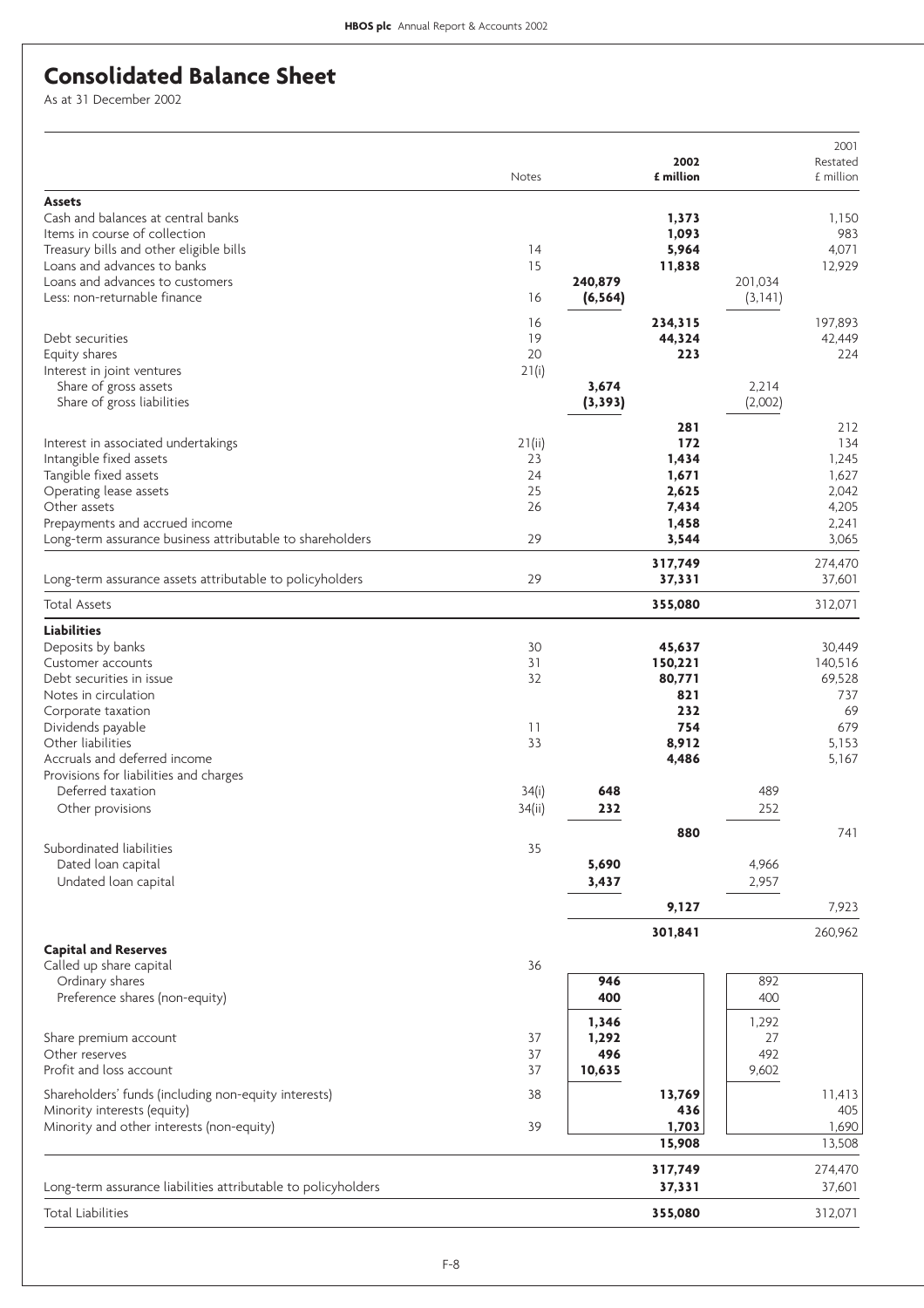# **Consolidated Balance Sheet**

As at 31 December 2002

|                                                      |                                                                        |                 | 2002             | 2001                   |
|------------------------------------------------------|------------------------------------------------------------------------|-----------------|------------------|------------------------|
|                                                      |                                                                        | <b>Notes</b>    | <b>f</b> million | £ million              |
| <b>Memorandum Items</b>                              |                                                                        | 40              |                  |                        |
| Contingent liabilities                               |                                                                        |                 |                  |                        |
| Acceptances and endorsements                         |                                                                        |                 | 157              | 202                    |
| Guarantees and assets pledged as collateral security |                                                                        |                 | 2,672            | 2,133                  |
|                                                      |                                                                        |                 | 2,829            | 2,335                  |
| Commitments                                          |                                                                        |                 |                  |                        |
| Other commitments                                    |                                                                        |                 | 49,024           | 37,272                 |
|                                                      | Approved by the Board on 24 February 2003 and signed on its behalf by: |                 |                  |                        |
| Lord Stevenson                                       | A J Hobson                                                             | J R Crosby      |                  | M H Ellis              |
| Chairman                                             | Chairman of Audit Committee                                            | Chief Executive |                  | Group Finance Director |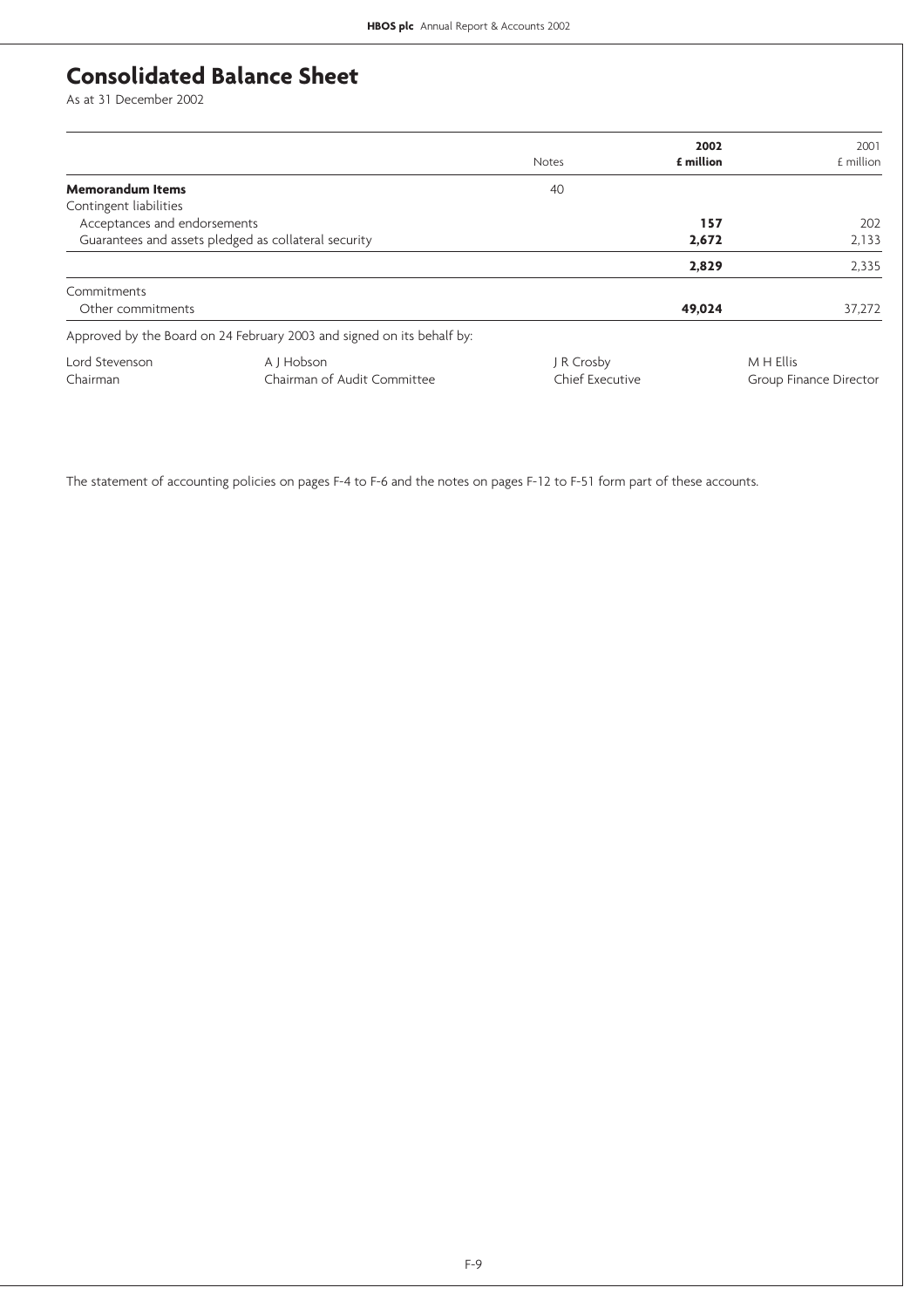## **Company Balance Sheet**

As at 31 December 2002

|                                                |                                                                        | Notes      |                        | 2002<br>£ million |                        | 2001<br>£ million |
|------------------------------------------------|------------------------------------------------------------------------|------------|------------------------|-------------------|------------------------|-------------------|
| <b>Fixed Assets</b>                            |                                                                        |            |                        |                   |                        |                   |
| Investments                                    |                                                                        |            |                        |                   |                        |                   |
| Shares in Group undertakings                   |                                                                        | 22         |                        | 10,040            |                        | 1,301             |
| Own shares                                     |                                                                        | 27         |                        | 17                |                        | 5                 |
|                                                |                                                                        |            |                        | 10,057            |                        | 1,306             |
| <b>Current Assets</b>                          |                                                                        |            |                        |                   |                        |                   |
| <b>Debtors</b>                                 |                                                                        |            |                        |                   |                        |                   |
| Amounts owed by Group undertakings             |                                                                        |            | 4,910                  |                   | 974                    |                   |
| Dividends receivable                           |                                                                        |            | 3,821                  |                   | 679                    |                   |
| Other debtors                                  |                                                                        |            | 40                     |                   | $\overline{7}$         |                   |
|                                                |                                                                        |            | 8,771                  |                   | 1,660                  |                   |
| <b>Current Liabilities</b>                     |                                                                        |            |                        |                   |                        |                   |
| Creditors: Amounts falling due within one year |                                                                        |            |                        |                   |                        |                   |
| Amounts owed to Group undertakings             |                                                                        |            | 8,657                  |                   | 27                     |                   |
| Dividends payable                              |                                                                        | 11         | 754                    |                   | 679                    |                   |
| Accruals                                       |                                                                        |            | 13                     |                   | $\overline{2}$         |                   |
| Other liabilities                              |                                                                        | 33         | 322                    |                   | $\overline{4}$         |                   |
|                                                |                                                                        |            |                        |                   |                        |                   |
| Net Current (Liabilities)/Assets               |                                                                        |            | 9,746                  | (975)             | 712                    | 948               |
|                                                |                                                                        |            |                        |                   |                        |                   |
| <b>Total Assets Less Current Liabilities</b>   |                                                                        |            |                        | 9,082             |                        | 2,254             |
|                                                | Creditors: Amounts falling due after more than one year                |            |                        |                   |                        |                   |
| Subordinated liabilities                       |                                                                        | 35         |                        |                   |                        |                   |
| Dated loan capital                             |                                                                        |            | 515                    |                   |                        |                   |
| Undated loan capital                           |                                                                        |            | 2,131                  |                   | 902                    |                   |
|                                                |                                                                        |            |                        | 2,646             |                        | 902               |
| <b>Net Assets</b>                              |                                                                        |            |                        | 6,436             |                        | 1,352             |
| <b>Capital and Reserves</b>                    |                                                                        |            |                        |                   |                        |                   |
| Called up share capital                        |                                                                        | 36         |                        |                   |                        |                   |
| Ordinary shares                                |                                                                        |            | 946                    |                   | 892                    |                   |
| Preference shares (non-equity)                 |                                                                        |            | 400                    |                   | 400                    |                   |
|                                                |                                                                        |            |                        | 1,346             |                        | 1,292             |
| Share premium account                          |                                                                        | 37         |                        | 1,292             |                        | 27                |
| Profit and loss account                        |                                                                        | 37         |                        | 3,798             |                        | 33                |
| <b>Shareholders' Funds</b>                     |                                                                        | 38         |                        | 6,436             |                        | 1,352             |
|                                                | Approved by the Board on 24 February 2003 and signed on its behalf by: |            |                        |                   |                        |                   |
| Lord Stevenson                                 | A J Hobson                                                             | J R Crosby |                        |                   | M H Ellis              |                   |
| Chairman                                       | Chairman of Audit Committee                                            |            | <b>Chief Executive</b> |                   | Group Finance Director |                   |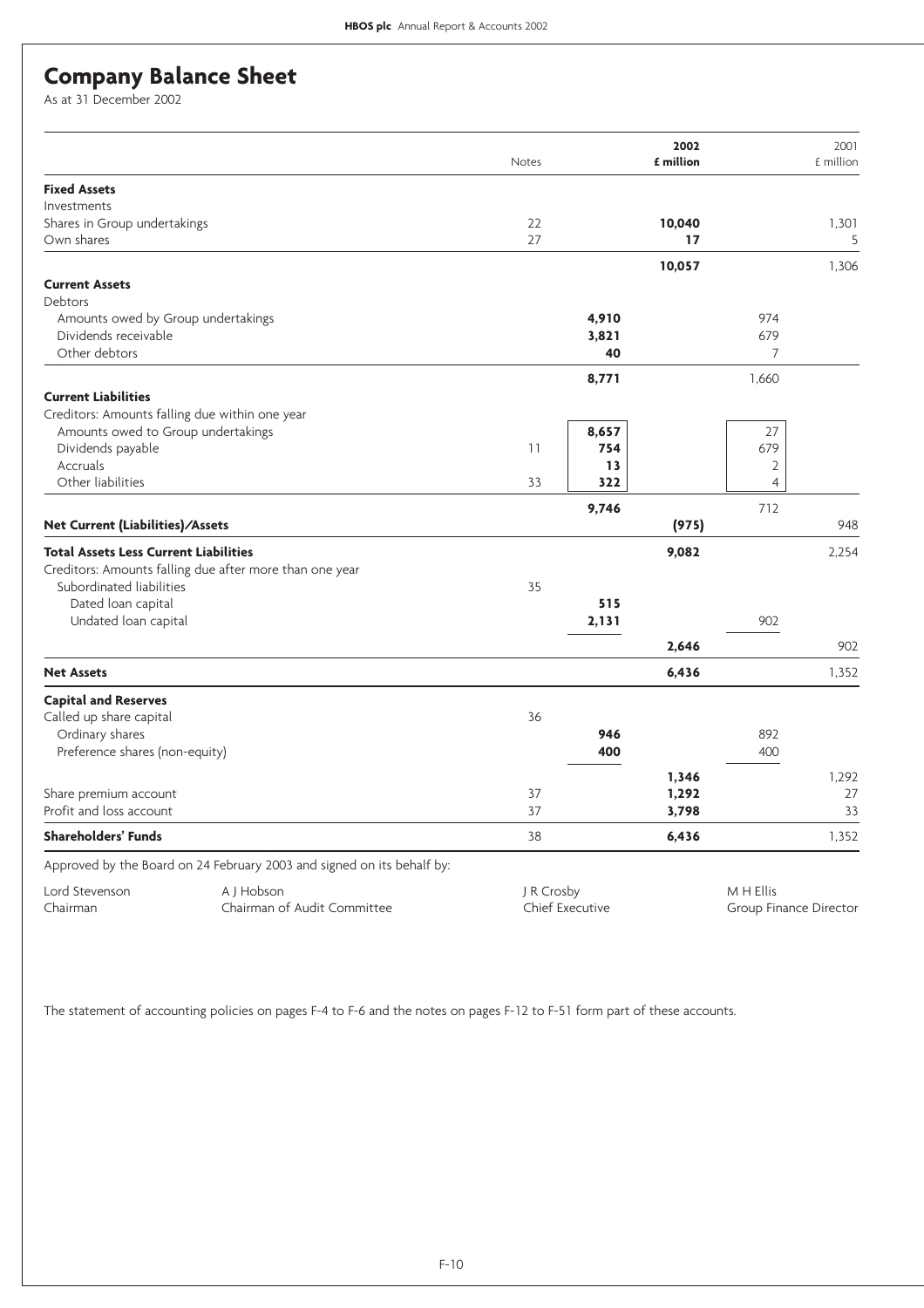# **Consolidated Statement of Total Recognised Gains and Losses**

For the year ended 31 December 2002

|                                                                                                                                 | 2002<br><b>f</b> million | 2001<br>Restated<br>£ million |
|---------------------------------------------------------------------------------------------------------------------------------|--------------------------|-------------------------------|
| Profit attributable to shareholders<br>Exchange translation                                                                     | 1,916<br>4               | 1.468<br>(6)                  |
| Total recognised gains and losses in the year                                                                                   | 1,920                    | 1,462                         |
| Prior year adjustment on the implementation of FRS 19<br>Prior year adjustment in respect of the use of unsmoothed asset values | 135<br>(190)             |                               |
| Total recognised gains and losses since last annual report                                                                      | 1,865                    |                               |

# **Consolidated Cash Flow Statement**

For the year ended 31 December 2002

|                                                     |              |           | 2001      |
|-----------------------------------------------------|--------------|-----------|-----------|
|                                                     |              | 2002      | Restated  |
|                                                     | <b>Notes</b> | £ million | £ million |
| Net cash (outflow)/inflow from operating activities | 48           | (994)     | 635       |
| Merger $costs - exceptional$                        |              |           | (76)      |
| Dividends received from joint ventures              |              | 48        | 16        |
| Dividends received from associated undertakings     |              |           |           |
| Returns on investments and servicing of finance     | 49(i)        | (700)     | (638)     |
| Taxation                                            |              | (445)     | (860)     |
| Capital expenditure and financial investment        | 49(ii)       | 2,199     | (1,076)   |
| Acquisitions and disposals                          | 49(iii)      | (114)     | (738)     |
| Equity dividends paid                               |              | (782)     | (837)     |
| Net cash outflow before financing                   |              | (786)     | (3, 574)  |
| Financing                                           | 49(iv)       | 2,543     | 2,697     |
| Increase/(decrease) in cash                         | 51           | 1,757     | (877)     |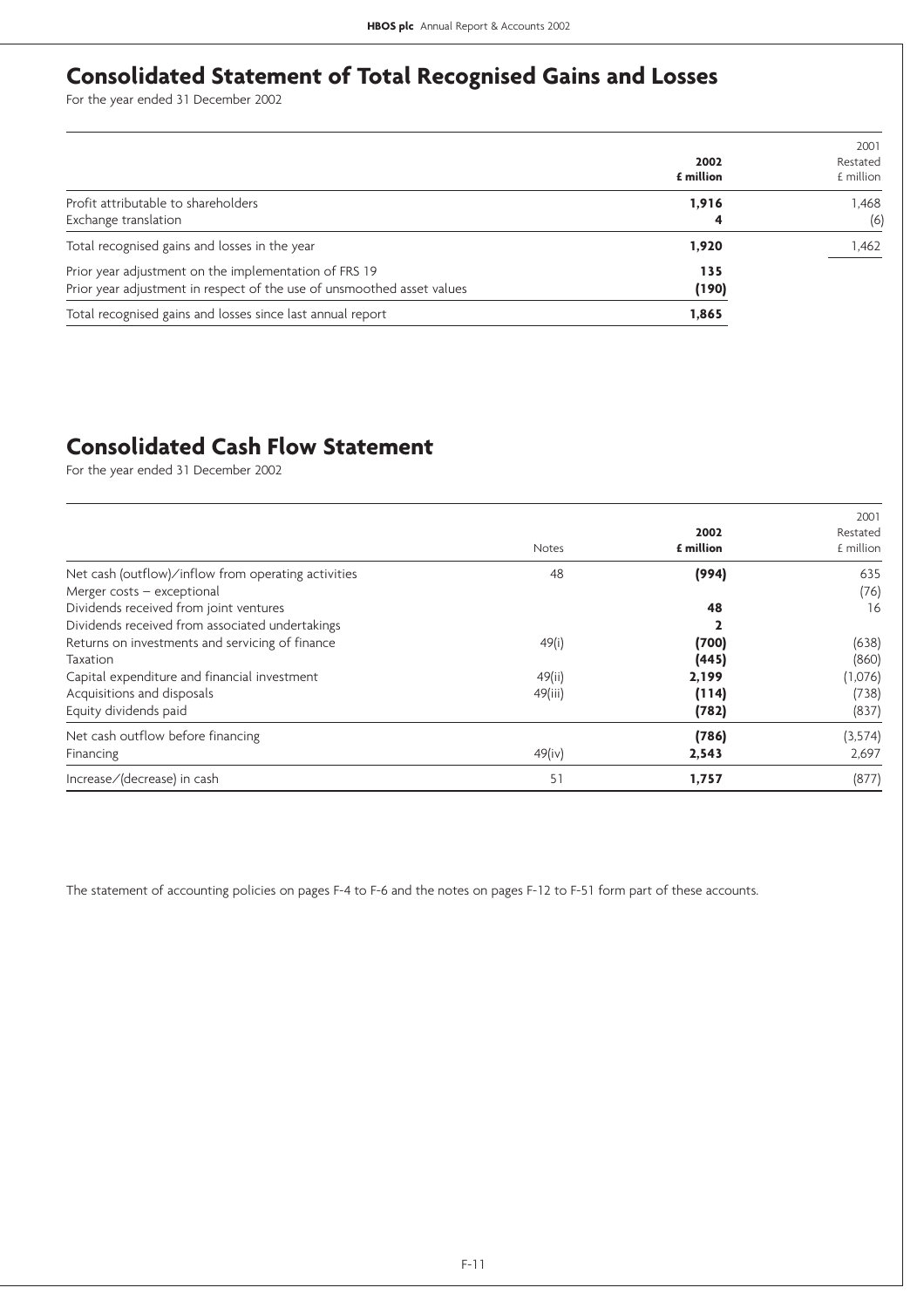## **Notes on the Accounts**

### **1. Net Operating Income**

|                                              |    | 2002<br>£ million |    | 2001<br>Restated<br>£ million |
|----------------------------------------------|----|-------------------|----|-------------------------------|
| Net operating income includes:               |    |                   |    |                               |
| Mortgage incentives                          |    | (1, 106)          |    | (1,027)                       |
| Interest payable on subordinated liabilities |    | (518)             |    | (485)                         |
| Dealing profits                              |    |                   |    |                               |
| Foreign exchange                             | 59 |                   | 44 |                               |
| Interest related                             | 95 | 154               | 38 | 82                            |
| Finance lease rental income                  |    | 726               |    | 671                           |
| Operating lease rental income                |    | 468               |    | 369                           |
| General insurance premium income             |    | 320               |    | 265                           |
| Profit on sale of investment securities      |    | 37                |    | 92                            |
| Dividend income from equity shares           |    | 6                 |    |                               |

Dealing profits arise from the Group's trading book. The types of instrument in which the Group trade are as set out in Note 41.

### **2. Administrative Expenses**

|                                                                 |       | 2002      | 2001      |
|-----------------------------------------------------------------|-------|-----------|-----------|
|                                                                 | Notes | £ million | £ million |
| Administrative expenses (excluding exceptional items) includes: |       |           |           |
| Staff costs                                                     |       | 1,552     | l.425     |
| Property rentals                                                |       | 128       | 135       |
| Hire of equipment                                               |       | 25        | 24        |

The Group operates Inland Revenue approved Savings-Related Share Option Schemes and relies on the exemption under UITF Abstract 17 and accordingly no cost has been recognised on the grant of Savings-Related Share Options.

### **3. Exceptional Items**

Exceptional items include the following:

(i) Included within administrative expenses, exceptional costs have been charged as follows:-

|                                                                   | Notes      | 2002<br>£ million | 2001<br>£ million |
|-------------------------------------------------------------------|------------|-------------------|-------------------|
| HBOS merger integration costs<br>Equitable Life integration costs | (a)<br>(b) | (153)             | (132)<br>(42)     |
| Tax effect                                                        |            | (153)<br>41       | (174)<br>49       |

(a) The HBOS merger integration costs cover the costs of integrating and reorganising Bank of Scotland Group and Halifax Group following the merger.

(b) The Equitable Life integration costs relate to expenses incurred during the integration of The Equitable sales force, acquired on 1 March 2001 into the new Halifax Equitable structure together with other ancillary integration costs associated with the transaction.

(ii) Merger costs of £76 million (tax £nil) in 2001 comprise the deal costs incurred in connection with the merger of Bank of Scotland Group and Halifax Group.

(iii) Included within income from long-term assurance business in 2001 is an exceptional credit of £27 million (tax £8 million) arising from St. James's Place Capital plc's share of profits from an arrangement to transfer Life Assurance Holding Corporation Ltd's ("LAHC") investment management business to Aberdeen Asset Management plc. LAHC is an associated undertaking of St. James's Place Capital plc.

### **4. Profit on Disposal of Business**

On 27 November 2002, the Bank of Scotland, a subsidiary undertaking of HBOS plc, disposed of its merchant services business for £25 million, generating a gain of £25 million.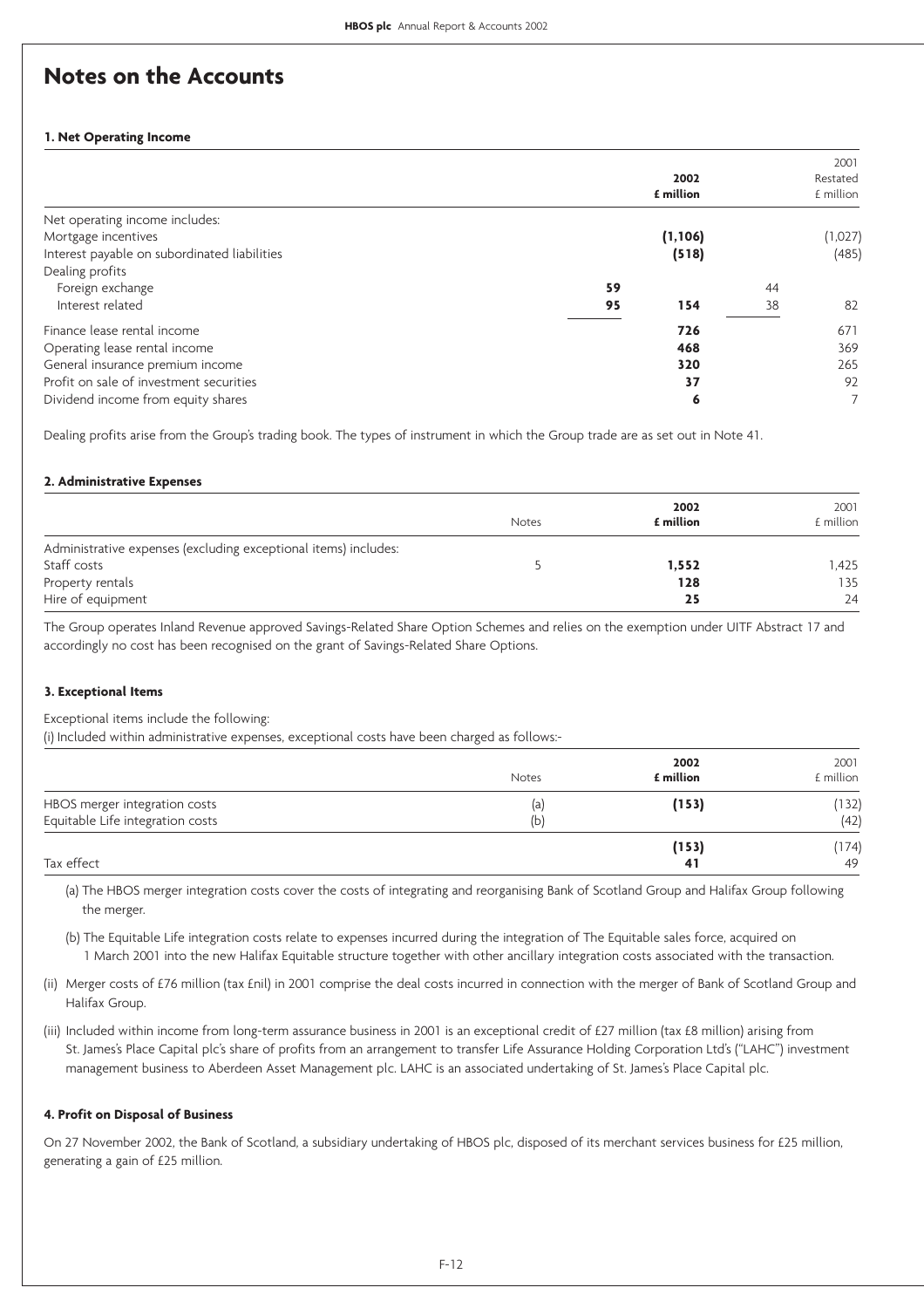| э. этатт                                                                  |               |                |
|---------------------------------------------------------------------------|---------------|----------------|
|                                                                           | 2002          | 2001           |
|                                                                           | <b>Number</b> | Number         |
| The average number of persons employed by the Group during the year was:- |               |                |
| Full time                                                                 | 48,180        | 47,979         |
| Part time                                                                 | 15,802        | 14,869         |
|                                                                           | 63,982        | 62,848         |
|                                                                           |               |                |
|                                                                           | 2002          | 2001           |
|                                                                           | £ million     | £ million      |
| The aggregate remuneration payable to those employees comprises:-         |               |                |
| Wages and salaries                                                        | 1,531         | 1,432          |
| Social security costs                                                     | 126           | 112            |
| Other pension costs (Note 9)                                              | 92            | 73             |
| Other post retirement benefits (Note 9)                                   | 2             | $\overline{2}$ |
|                                                                           | 1,751         | 1,619          |
| Less: long-term assurance business staff costs                            | (199)         | (194)          |
| Staff costs charged to administrative expenses                            | 1,552         | 1,425          |

Staff costs in respect of long-term assurance business are not charged to administrative expenses but are taken into account in determining the increase in the net present value of the in-force long-term assurance business.

### **6. Directors' Remuneration**

**5. Staff**

|                                                          | 2002<br>£000 | 2001<br>£000 |
|----------------------------------------------------------|--------------|--------------|
| Total emoluments                                         | 7.118        | 6.581        |
| Total potential pre-tax gains on share options exercised |              | 1.195        |
| Highest paid Director - emoluments                       | 1.027        | 994          |
| - potential pre-tax gains on share options exercised     | <b>Nil</b>   | 1.195        |
| - accrued pension entitlement per annum                  | 349          | 296          |

Retirement benefits accrued to 8 Directors under pension schemes in the year to 31 December 2002.

The figures for the year to 31 December 2001 include the emoluments of the Directors of Bank of Scotland and Halifax Group plc who were appointed to the Board of HBOS plc.

A detailed analysis of Directors' emoluments, pension entitlements, share interests and share options is given on pages 47 to 61 in the Report of the Board in relation to remuneration policy and practice.

### **7. Auditors' Remuneration**

The aggregate remuneration of KPMG Audit Plc and its associates for audit and other services (excluding VAT) is analysed below. KPMG Audit Plc were the auditors of both Halifax Group and Bank of Scotland Group for 2002 and 2001, and since 5 June 2001 have been the auditors of HBOS plc.

|                                      |                               |           | 2002              |           |           | 2001       |       |
|--------------------------------------|-------------------------------|-----------|-------------------|-----------|-----------|------------|-------|
|                                      | <b>Within UK</b><br>£ million |           | <b>Outwith UK</b> | Total     | Within UK | Outwith UK | Total |
|                                      |                               | £ million | £ million         | £ million | £ million | £ million  |       |
| Group                                |                               |           |                   |           |           |            |       |
| Statutory audits                     | 3.1                           | 0.6       | 3.7               | 2.9       | 0.5       | 3.4        |       |
| As auditors or reporting accountants | 3.3                           | 0.3       | 3.6               | 3.4       | 0.1       | 3.5        |       |
|                                      | 6.4                           | 0.9       | 7.3               | 6.3       | 0.6       | 6.9        |       |
| Accounting, advisory and consultancy | 2.8                           | 0.1       | 2.9               | 6.6       | 0.6       | 7.2        |       |
| Tax advisory                         | 0.8                           | 0.2       | 1.0               | 0.5       | 0.3       | 0.8        |       |
| Merger and acquisitions              | 0.5                           |           | 0.5               | 8.1       |           | 8.1        |       |
|                                      | 10.5                          | 1.2       | 11.7              | 21.5      | 1.5       | 23.0       |       |

In respect of the Company, statutory audit fees include £10,000 (2001 – £10,000), fees as auditors or reporting accountants were £181,000 (2001 – nil) and fees in respect of the merger were £76,000 (2001 – nil). All fees are within the UK.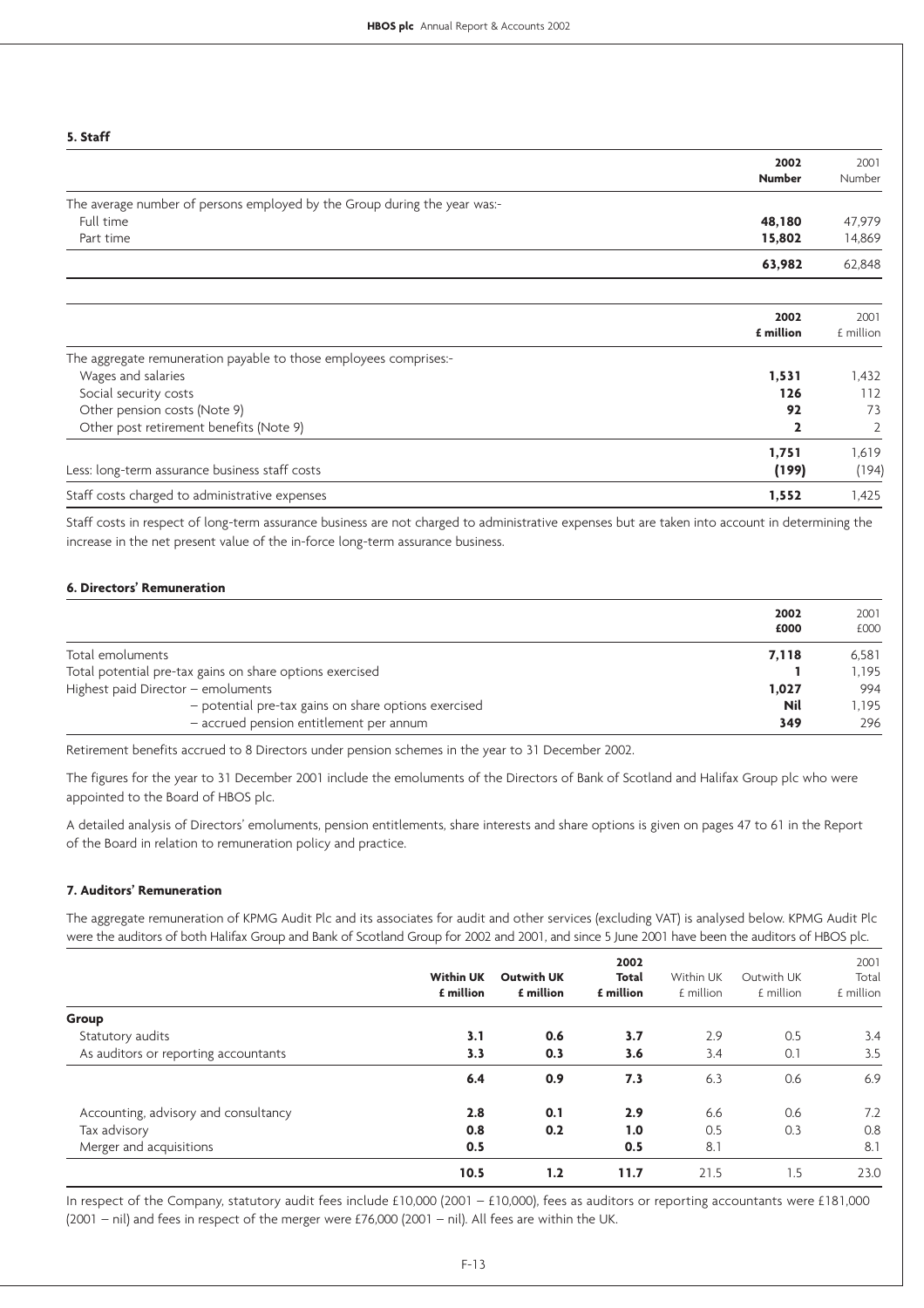### **7. Auditors' Remuneration** continued

Non-audit fees include £0.7 million which has been capitalised by the Group in the year ended 31 December 2002 (2001 – £2.0 million). The level of fees were greater in 2001 primarily reflecting work conducted in connection with the merger of Bank of Scotland Group and Halifax Group and the acquisition of the operating assets, salesforce and unit-linked and certain non-profit business of The Equitable.

The Group's policy in relation to the appointment of the external auditors for other work is explained in the Corporate Governance Statement on pages 62 and 63 of the HBOS plc Annual Report and Accounts 2002.

#### **8. Operating Leases**

|                                                                                                                                  |                               |                            |                               | Group                      |
|----------------------------------------------------------------------------------------------------------------------------------|-------------------------------|----------------------------|-------------------------------|----------------------------|
|                                                                                                                                  | 2002<br>Property<br>£ million | 2002<br>Other<br>£ million | 2001<br>Property<br>£ million | 2001<br>Other<br>£ million |
| There are commitments to make payments<br>in the following year in respect of non-cancellable<br>operating leases which expire:- |                               |                            |                               |                            |
| within 1 year                                                                                                                    |                               |                            |                               | 3                          |
| between 1 and 5 years                                                                                                            | 19                            | 35                         | 18                            | 13                         |
| after 5 years                                                                                                                    | 106                           |                            | 106                           |                            |
|                                                                                                                                  | 128                           | 39                         | 127                           | 19                         |

### **9. Pension Costs**

The Group operates several pension schemes. The principal schemes are the Halifax Retirement Fund and the Bank of Scotland 1976 Pension Scheme (together, "the Schemes"), which are funded schemes. These Schemes cover 76 per cent of the Group's pensionable employees, and provide defined benefits based on final pensionable salary. The assets of the Schemes are held in Trust Funds which are independent of the Group's own assets.

In determining the level of contributions required to be made to the Schemes and the relevant charges to the Group's profit and loss account, the Group has been advised by Watson Wyatt LLP, Actuaries and Consultants. The most recently published formal valuation of the Halifax Retirement Fund took place as at 31 March 2000; a formal valuation of the Bank of Scotland 1976 Pension Scheme was carried out as at 31 December 2001. The financial assumptions are derived based upon the economic conditions prevailing at the date of valuation. The different assumptions between the two Schemes are as a consequence of their differing valuation dates. The main financial assumptions adopted for these calculations were as follows:-

|                                    | Halifax Retirement Fund<br>Rates per annum | Bank of Scotland<br>1976 Pension Scheme<br>Rates per annum |
|------------------------------------|--------------------------------------------|------------------------------------------------------------|
| Future price inflation             | 3.00 per cent                              | 2.50 per cent                                              |
| Return on new investments          | 7.25 per cent                              | 6.60 per cent                                              |
| Return on existing investments     | 5.75 per cent                              | 6.00 per cent                                              |
| Increases in earnings <sup>1</sup> | 4.50 per cent                              | 3.50 per cent                                              |
| Increases in pensions $2$          | 3.00 per cent                              | 2.50 per cent                                              |

Notes:

1. In addition to the general assumed rate of salary increases, there is a separate assumed salary scale of increases due to promotions and increasing seniority.

2. The pension increase is on the excess over the Guaranteed Minimum Pension.

The pension costs for accounting purposes have been calculated using the same assumptions as those adopted for the formal valuations. The following disclosures are based on these assumptions using the projected unit method of valuation:-

|                                           | Halifax Retirement Fund | Bank of Scotland<br>1976 Pension Scheme |
|-------------------------------------------|-------------------------|-----------------------------------------|
| Effective date of valuation               | 31/3/2000               | 31/12/2001                              |
| Market value of assets                    | £2.148m                 | £1,409m                                 |
| Asset cover level                         | 119 per cent            | 98 per cent                             |
| Regular pension charge                    | 16.75 per cent          | 15.90 per cent                          |
| (as a percentage of pensionable salaries) |                         |                                         |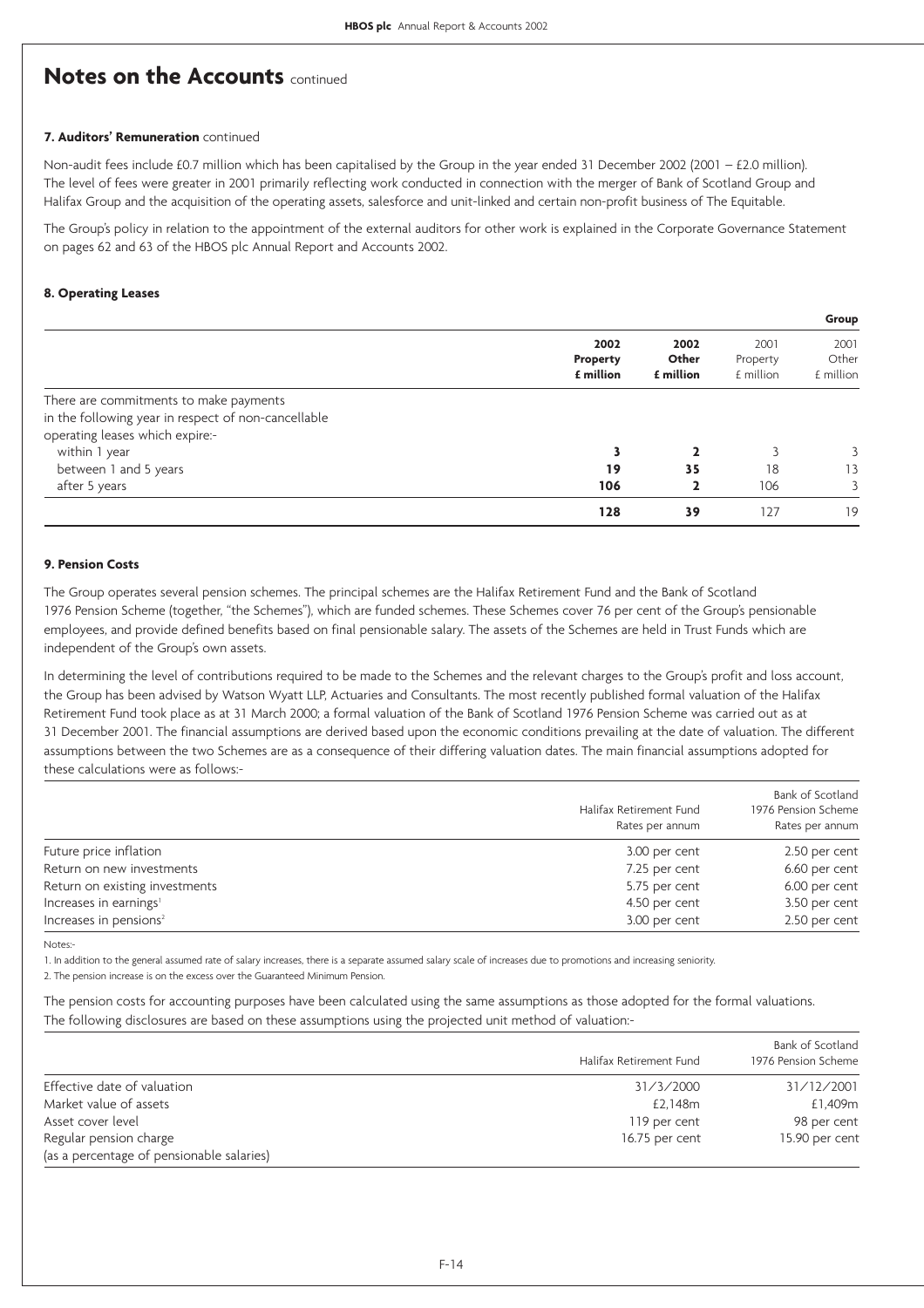### **9. Pension Costs** continued

The asset cover levels disclosed in the previous table represent the ratios of the respective Schemes' assets to the value of the benefits that had accrued to members and pensioners at the valuation dates after allowing for expected future increases in earnings and pensions.

The regular pension charge for the Halifax Retirement Fund is inclusive of employee contributions which were increased from 3% to 4% of pensionable salaries from 1 May 2002. These charges have been adjusted by spreading surplus assets or shortfalls in each of the Schemes over the average future working lifetimes of the memberships (15 years for the Halifax Retirement Fund and 16 years for the Bank of Scotland 1976 Pension Scheme) by fixed capital instalments plus interest on the reducing balances. These elements, together with interest on the opening balance sheet positions result in a charge of £12 million (2001 – £15 million) in respect of the Halifax Retirement Fund and £54 million (2001 – £30 million) in respect of the Bank of Scotland 1976 Pension Scheme. Included within the Bank of Scotland 1976 Pension Scheme charge is an exceptional charge of £1 million.

Contributions to the Schemes of £72 million were paid over the period. As contributions differed from the amount charged in the Profit and Loss Account a pension prepayment of £35 million (2001 – £25 million) in respect of the Halifax Retirement Fund and a provision of £82 million (2001 – £78 million) for future contributions in respect of the Bank of Scotland 1976 Pension Scheme is included in the Balance Sheet. This leads to a net provision of £47 million (2001 – £53 million). The Group currently contributes to the Halifax Retirement Fund at a rate of 4% of pensionable salaries, and to the Bank of Scotland 1976 Pension Scheme at a rate of 16.6% of pensionable salaries.

The current pension cost for the Halifax Retirement Fund under SSAP 24 is likely to increase in 2003, when the next formal triennial valuation is performed, reflecting, inter alia, a deterioration in stock market conditions.

The Bank of Scotland 1976 Pension Scheme was closed to new members on 30 September 2002. With effect from 1 October 2002 all new members of staff will be eligible to join The HBOS Group Money Purchase Scheme.

The pension costs charged in the Profit and Loss Account include £27 million (2001 – £28 million) relating to schemes other than the Schemes. These costs are net of an amount of £7 million in respect of The Equitable Pension and Life Assurance Scheme ('The Equitable Pension Scheme') which The Equitable is obliged to reimburse to the Group.

### **Other Post-Retirement Benefits**

The Group also provides post-retirement health care benefits and concessionary rate mortgages for certain pensioners and dependent spouses. An independent actuarial review as at 31 December 2002 estimated the present value of the accumulated other post-retirement benefit obligations at £38 million for the Group (2001 – £37 million). The main additional financial assumption used was that over the long-term the rate of increase in health care costs would be 7.25% per annum, being 4.25% per annum higher than the rate of inflation. The charge for the year ended 31 December 2002 for other post-retirement benefits was £2 million (2001 – £2 million). Included in provisions for liabilities and charges is £35 million (2001 – £33 million) which represents the accrued amount for other post-retirement benefits.

### **FRS 17**

Under the transitional arrangements of FRS 17 the Group continues to account for retirement benefits in accordance with SSAP 24 as detailed above. The following additional disclosures under FRS 17 are required by way of narrative only.

The actuarial valuations used in assessing the FRS 17 disclosures are:-

- the Halifax Retirement Fund valuation as at 31 March 2000
- the Bank of Scotland 1976 Pension Scheme valuation as at 31 December 2001

These are the principal schemes for the Group but additional FRS 17 disclosure has been provided for all other defined benefit schemes within the Group. These are detailed below under the heading "Other Schemes".

For the Schemes and Other Schemes, each actuarial valuation is updated by qualified actuaries, principally Watson Wyatt LLP, to take account of the requirements of FRS 17 and to assess the assets and liabilities of the schemes as at 31 December 2002. Scheme assets are stated at their market value at 31 December 2002.

The liabilities of the Schemes under FRS 17 were calculated using the Projected Unit method using the following financial assumptions:-

|                                    | Rates per annum<br>31 December 2001 | Rates per annum<br>31 December 2002 |
|------------------------------------|-------------------------------------|-------------------------------------|
| Future price inflation             | 2.5 per cent                        | 2.4 per cent                        |
| Discount rate                      | 6.0 per cent                        | 5.8 per cent                        |
| Increases in earnings <sup>1</sup> | 3.5 per cent                        | 3.4 per cent                        |
| Increases in pensions <sup>2</sup> | 2.5 per cent                        | 2.4 per cent                        |

Notes:-

1. In addition to the general assumed rate of salary increases, there is a separate assumed salary scale of increases due to promotions and increasing seniority.

2. The pension increase is on the excess over the Guaranteed Minimum Pension. Pensions which are guaranteed to increase at a rate of 3.0 per cent per annum have been assumed to increase at 3.0 per cent.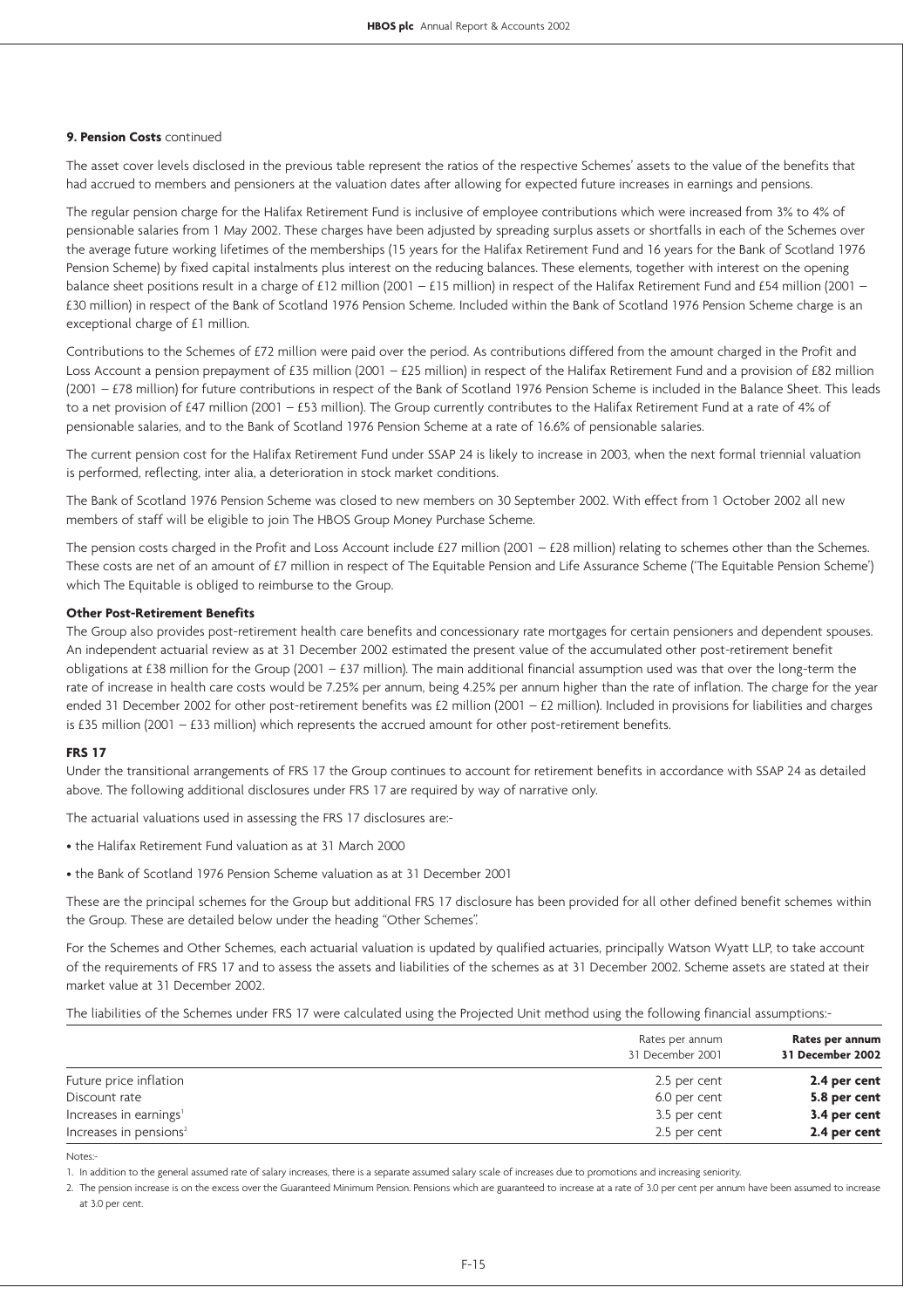### **9. Pension Costs** continued

The Schemes are closed to new entrants. Under the Projected Unit method, the current service cost will increase as members of the Schemes approach retirement.

The liabilities of the Other Schemes under FRS 17 were calculated using the Projected Unit method using the following financial assumptions:-

|                        | Rates per annum<br>31 December 2001 | Rates per annum<br>31 December 2002 |
|------------------------|-------------------------------------|-------------------------------------|
| Future price inflation | 2.5 per cent                        | 2.4 per cent                        |
| Discount rate          | 6.0 per cent                        | 5.8 per cent                        |
| Increases in earnings  | 3.5 per cent                        | 3.4 per cent                        |
| Increases in pensions  | 2.5 per cent                        | 2.4 per cent                        |

The above rates apply to all Other Schemes with the exception of the schemes within Bank of Scotland (Ireland) Ltd, which are not significant.

The assets of the Schemes and the expected rates of return were:-

|                                             | Long-term expected<br>rate of return per annum<br>at 31 December 2001 | Value at<br>31 December 2001<br>£ million | Long-term expected<br>rate of return per annum<br>at 31 December 2002 | Value at<br>31 December 2002<br>£ million |
|---------------------------------------------|-----------------------------------------------------------------------|-------------------------------------------|-----------------------------------------------------------------------|-------------------------------------------|
| Equities                                    | 7.75 per cent                                                         | 2.715                                     | 8.50 per cent                                                         | 2,157                                     |
| <b>Bonds</b>                                | 5.25 per cent                                                         | 305                                       | 5.00 per cent                                                         | 269                                       |
| Property                                    | 6.50 per cent                                                         | 88                                        | 6.80 per cent                                                         | 82                                        |
| Cash                                        | 4.50 per cent                                                         | 88                                        | 3.80 per cent                                                         | 84                                        |
| Total market value of assets                |                                                                       | 3,196                                     |                                                                       | 2,592                                     |
| Present value of liabilities of the Schemes |                                                                       | 3.194                                     |                                                                       | 3,546                                     |
| Surplus/(Deficit) in the Schemes            |                                                                       |                                           |                                                                       | (954)                                     |
| Deferred tax asset                          |                                                                       |                                           |                                                                       | 286                                       |
| Net pension asset/(liability)               |                                                                       |                                           |                                                                       | (668)                                     |

The assets of the Other Schemes and the expected rates of return were:-

|                                                   | Long-term expected<br>rate of return per annum<br>at 31 December 2001 | Value at<br>31 December 2001<br>£ million | Long-term expected<br>rate of return per annum<br>at 31 December 2002 | Value at<br>31 December 2002<br>£ million |
|---------------------------------------------------|-----------------------------------------------------------------------|-------------------------------------------|-----------------------------------------------------------------------|-------------------------------------------|
| Equities                                          | 7.75 per cent                                                         | 365                                       | 8.50 per cent                                                         | 314                                       |
| With-profits investments                          | 6.25 per cent                                                         | 114                                       | 5.80 per cent                                                         | 79                                        |
| <b>Bonds</b>                                      | 5.25 per cent                                                         | 76                                        | 5.00 per cent                                                         | 124                                       |
| Property                                          | 6.50 per cent                                                         | 13                                        | 6.80 per cent                                                         | 19                                        |
| Cash                                              | 4.50 per cent                                                         | 12                                        | 3.80 per cent                                                         | 33                                        |
| Total market value of assets                      |                                                                       | 580                                       |                                                                       | 569                                       |
| Present value of liabilities of the Other Schemes |                                                                       | 607                                       |                                                                       | 751                                       |
| <b>Deficit in the Other Schemes</b>               |                                                                       | (27)                                      |                                                                       | (182)                                     |
| Deferred tax asset                                |                                                                       | 8                                         |                                                                       | 55                                        |
| <b>Net pension liability</b>                      |                                                                       | (19)                                      |                                                                       | (127)                                     |

The above rates apply to all Other Schemes with the exception of the schemes within Bank of Scotland (Ireland) Ltd, which are not significant.

The movement in the surplus/(deficit) in the Schemes and Other Schemes ("Group Schemes") during the year can be analysed as follows:-

|                                                             | Year ended 31 December 2002        |                                      |                    |
|-------------------------------------------------------------|------------------------------------|--------------------------------------|--------------------|
|                                                             | The<br><b>Schemes</b><br>£ million | Other<br><b>Schemes</b><br>£ million | Total<br>£ million |
| Surplus/(Deficit) in the Group Schemes at beginning of year | 2                                  | (27)                                 | (25)               |
| Contributions paid                                          | 72                                 | 42                                   | 114                |
| Current service cost                                        | (128)                              | (22)                                 | (150)              |
| Past service cost                                           | (16)                               | (6)                                  | (22)               |
| Other finance income                                        | 46                                 | 4                                    | 50                 |
| Actuarial loss                                              | (930)                              | (173)                                | (1, 103)           |
| Deficit in the Group Schemes at end of year                 | (954)                              | (182)                                | (1, 136)           |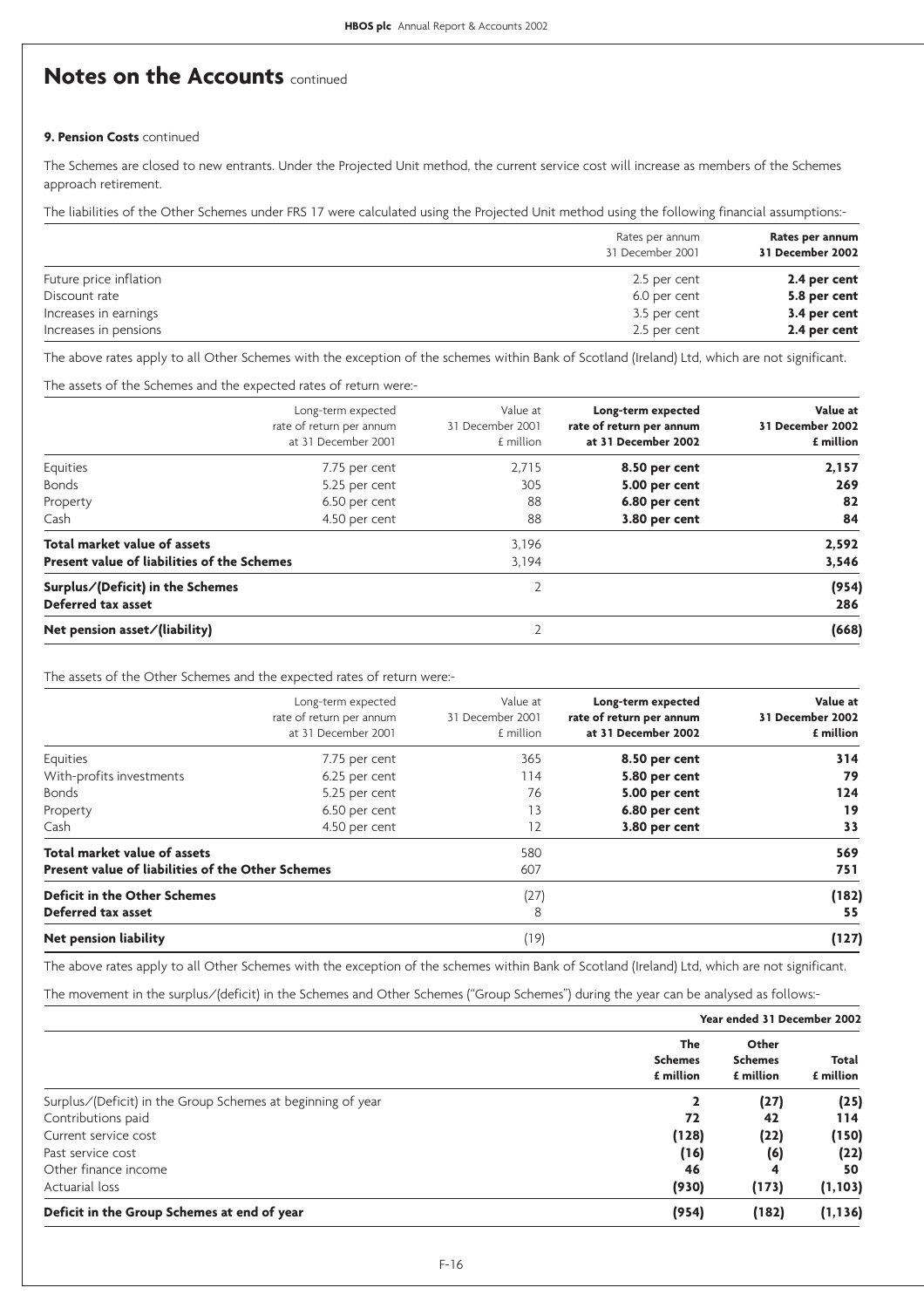### **9. Pension Costs** continued

Components of defined benefit cost for the year 2002

| Year ended 31 December 2002<br>Analysis of amount that would be charged to operating profit |                                    |                                      |                    |
|---------------------------------------------------------------------------------------------|------------------------------------|--------------------------------------|--------------------|
|                                                                                             | The<br><b>Schemes</b><br>£ million | Other<br><b>Schemes</b><br>£ million | Total<br>£ million |
| Current service cost                                                                        | 128                                | 22                                   | 150                |
| Past service cost                                                                           | 16                                 | 6                                    | 22                 |
| Total that would be charged to operating profit                                             | 144                                | 28                                   | 172                |
| Analysis of amount that would be credited to other finance income                           |                                    |                                      |                    |

| 188   | 36   | 224   |
|-------|------|-------|
| (234) | (40) | (274) |
| (46)  |      | (50)  |
| 98    | 24   | 122.  |
|       |      |       |

| Analysis of amounts that would be recognised in Statement of Total Recognised Gains and Losses (STRGL) | Year ended 31 December 2002        |                                      |                    |  |
|--------------------------------------------------------------------------------------------------------|------------------------------------|--------------------------------------|--------------------|--|
|                                                                                                        | The<br><b>Schemes</b><br>£ million | Other<br><b>Schemes</b><br>£ million | Total<br>£ million |  |
| Loss on assets                                                                                         | 829                                | 163                                  | 992                |  |
| Experience loss/(gain) on liabilities                                                                  |                                    | (8)                                  | (1)                |  |
| Loss on change of assumptions (financial and demographic)                                              | 94                                 | 18                                   | 112                |  |
| Total potential loss recognised in STRGL before tax                                                    | 930                                | 173                                  | 1.103              |  |

| History of experience gains and losses              |                | Year ended 31 December 2002 |       |  |
|-----------------------------------------------------|----------------|-----------------------------|-------|--|
|                                                     | The            | Other                       |       |  |
|                                                     | <b>Schemes</b> | <b>Schemes</b>              | Total |  |
| Loss on scheme assets                               |                |                             |       |  |
| Amount (£ million)                                  | 829            | 163                         | 992   |  |
| % of scheme assets at end of year                   | 32%            | 29%                         | 31%   |  |
| Experience loss/(gain) on scheme liabilities        |                |                             |       |  |
| Amount (£ million)                                  | 7              | (8)                         | (1)   |  |
| % of scheme liabilities at end of year              | 0%             | 1%                          | 0%    |  |
| Total potential loss recognised in STRGL before tax |                |                             |       |  |
| Amount (£ million)                                  | 930            | 173                         | 1,103 |  |
| % of scheme liabilities at end of year              | 26%            | 23%                         | 26%   |  |

Included within Other Schemes is The Equitable Pension Scheme. At 31 December 2002, under FRS 17, a deficit of £51 million and a profit and loss charge of £14 million would arise. The Equitable is, however, obliged to reimburse the Group for certain excess costs of funding this scheme. The contributions to Other Schemes referred to above are those paid by the Group and do not take account of amounts to be reimbursed by The Equitable.

### **Other Post-Retirement Benefits**

An independent actuarial review as at 31 December 2002 estimated the present value of the accumulated other post-retirement benefit obligations under FRS 17 at £40 million (2001 – £40 million) for the Group. There are no assets backing these obligations, and hence the notional balance sheet provision under FRS 17 is also £40 million (2001 – £40 million). The notional charge in relation to these benefits amounted to £3 million. The main additional financial assumption used was that over the long-term the rate of increase in health care costs would be 5.8% per annum, which is in line with the discount rate.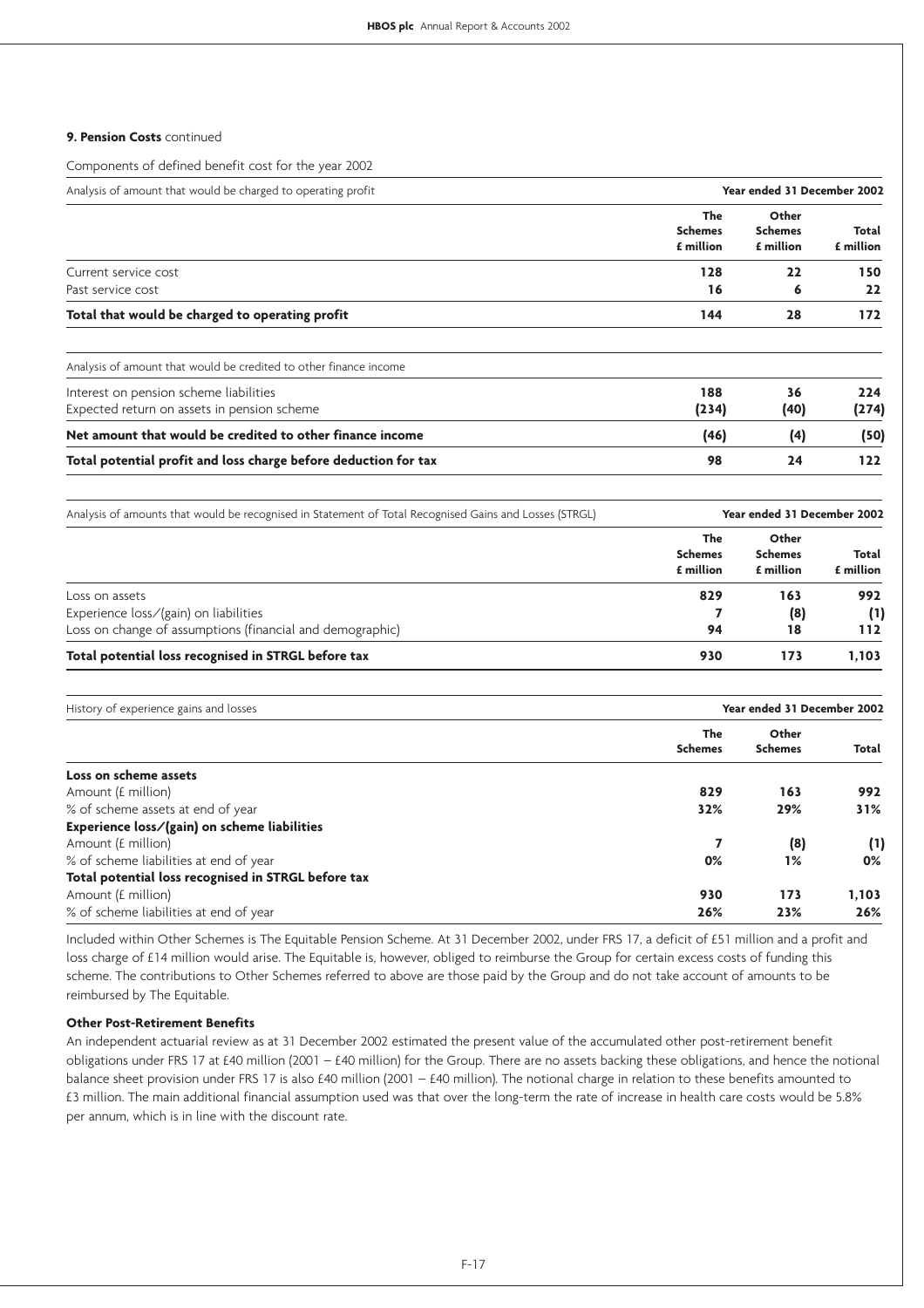**10. Taxation**

|                                                                           | 2002<br>£ million | 2001<br>Restated<br>£ million |
|---------------------------------------------------------------------------|-------------------|-------------------------------|
| UK Corporation Tax at 30 per cent $(2001 - 30$ per cent)                  | 519               | 429                           |
| Relief for overseas taxation                                              | (17)              | (12)                          |
|                                                                           | 502               | 417                           |
| Tax relating to change in value of long-term assurance business (Note 29) | 51                | 23                            |
|                                                                           | 553               | 440                           |
| Overseas taxation                                                         | 107               | 97                            |
| Share of joint ventures' taxation                                         | 12                | 11                            |
| Share of associated undertakings' taxation                                | 5                 | 4                             |
| Total current corporation tax                                             | 677               | 552                           |
| Deferred taxation (Note 34(i))                                            | 158               | 111                           |
| Tax on profit on ordinary activities                                      | 835               | 663                           |

The tax assessed for the year is lower than the standard rate of corporation tax in the UK (30 per cent). The differences are explained below:-

|                                                                                     |           | 2001      |
|-------------------------------------------------------------------------------------|-----------|-----------|
|                                                                                     | 2002      | Restated  |
|                                                                                     | £ million | £ million |
| Profit on ordinary activities before taxation                                       | 2,909     | 2,292     |
| Profit on ordinary activities multiplied by standard rate of corporation tax in the |           |           |
| UK of 30 per cent $(2001 - 30$ per cent)                                            | 873       | 688       |
| Effects of:-                                                                        |           |           |
| Expenses not deductible for tax purposes                                            | 50        | 69        |
| Capital allowances in excess of depreciation                                        | (154)     | (139)     |
| Net effect of differing tax rates overseas                                          | (28)      | (9)       |
| Book gains covered by capital losses/indexation                                     | (5)       | (8)       |
| Deductible interest on innovative tier 1 capital                                    | (33)      | (23)      |
| Differing tax rates for life assurance business                                     | (3)       | (9)       |
| Expenditure qualifying for capital allowances                                       |           | 16        |
| Amounts written off fixed asset investments                                         | 10        | 3         |
| Tax deductible contributions to Qualifying Employee Share Trust                     | (4)       | (9)       |
| Other timing differences                                                            | (18)      | (13)      |
| Adjustments in respect of previous periods                                          | (15)      | (6)       |
| Others                                                                              | (2)       | (8)       |
| Current corporation tax charge for year                                             | 677       | 552       |

### **11. Dividends**

|                                                                      | £ million | 2002<br>2001<br>£ million |
|----------------------------------------------------------------------|-----------|---------------------------|
| Preference dividends paid                                            |           | 25<br>25                  |
| payable                                                              |           | 12<br>12                  |
|                                                                      |           | 37<br>37                  |
| Ordinary dividend                                                    |           |                           |
| Interim dividend of 9.80p per ordinary share (2001 - 9.30p)          | 370       | 330                       |
| Proposed final dividend of 19.60p per ordinary share (2001 - 18.70p) | 742       | 667                       |
| Adjustments                                                          | 28        | (4)                       |
|                                                                      | 1,140     | 993                       |
|                                                                      | 1,177     | 1,030                     |

Of the adjustment in 2002, £32 million results from the 2001 final dividend payable in respect of the 172.5 million ordinary shares issued by means of a share placing which took place subsequent to the dividends being accrued but before the ex-dividend date.

The other adjustment in 2002 of £4 million (2001 – £2 million) results from the waiver of dividends by the QUEST (Note 27(b)) which took place subsequent to the dividends being accrued but before the ex-dividend date.

The remaining adjustment in 2001 of £2 million reflects a credit for dividends declared on unclaimed Halifax Group plc ordinary shares that were sold by Halifax Group plc in 2001. The dividends accrued on these shares were not required to be paid.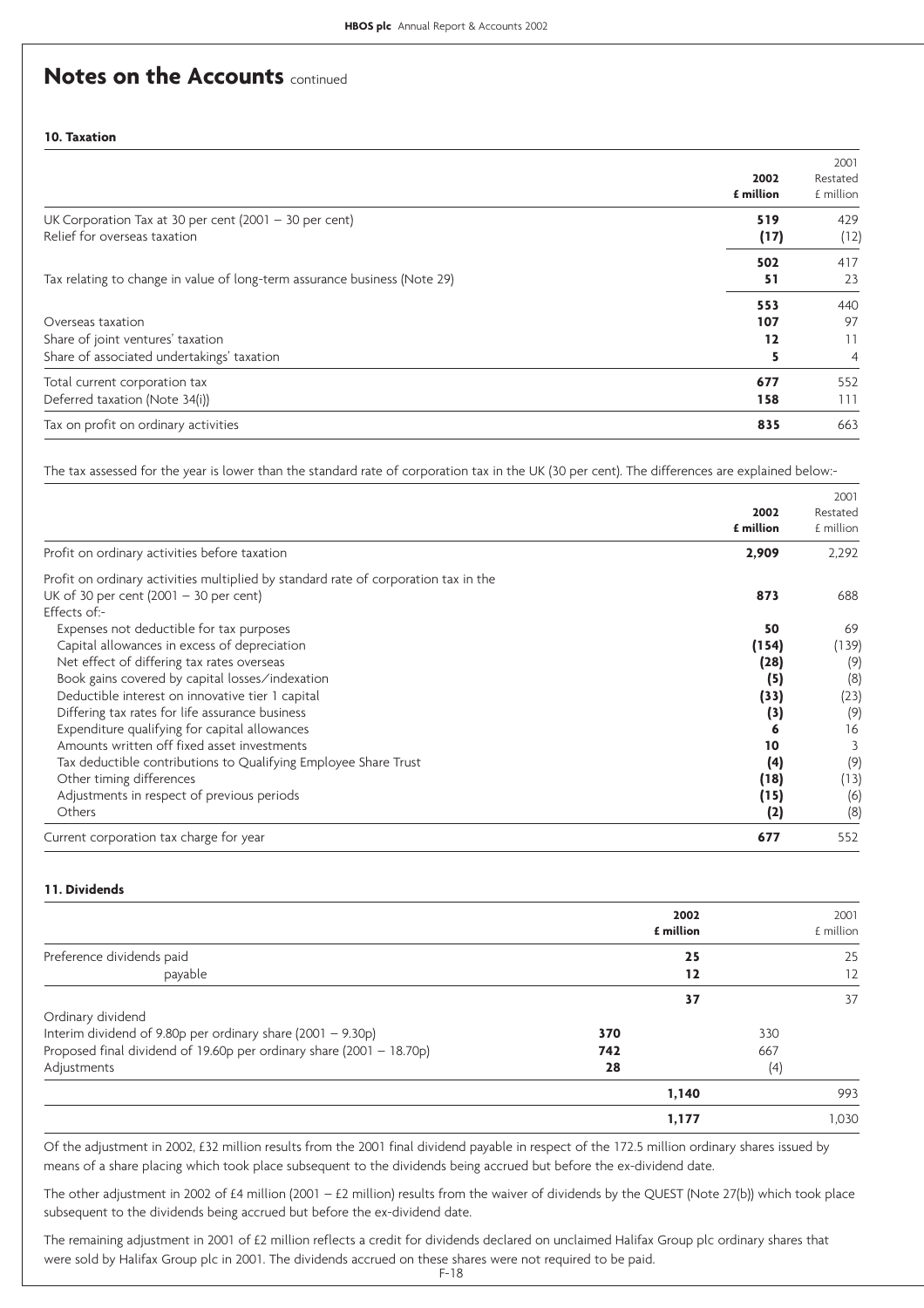### **12. Retained Profit**

|                                              | 2002<br>£ million | 2001<br>Restated<br>£ million |
|----------------------------------------------|-------------------|-------------------------------|
| The profit of the Group has been retained by |                   |                               |
| HBOS plc                                     | 3,494             | 43                            |
| Subsidiary undertakings                      | (2, 723)          | 390                           |
|                                              | 771               | 433                           |
| Associated undertakings and joint ventures   | (32)              |                               |
|                                              | 739               | 438                           |

By virtue of the exemption contained within Section 230 of the Companies Act 1985, the Profit and Loss Account of the Company is not presented.

Following the transfer of certain Halifax Group plc subsidiary undertakings, a dividend of £3.2 billion was payable from Halifax Group plc to HBOS plc.

#### **13. Earnings per Ordinary Share**

Basic and diluted earnings per Ordinary Share are based upon Group profit attributable to Ordinary Shareholders of £1,879 million (2001 restated – £1,431 million). The underlying earnings per Ordinary Share are based upon Group profit attributable to Ordinary Shareholders (before exceptional items and goodwill amortisation but after tax) of £2,083 million (2001 restated – £1,687 million). For the basic and underlying earnings per Ordinary Share the weighted average number of 25p Ordinary Shares of 3,716 million (2001 – 3,536 million) is used and for the diluted earnings per Ordinary Share the weighted average number of actual and potential 25p Ordinary Shares of 3,743 million (2001 – 3,568 million) is used. Group profit attributable to Ordinary Shareholders equals profit attributable to shareholders of £1,916 million (2001 restated – £1,468 million) less preference dividends of £37 million (2001 – £37 million). The weighted average number of actual and potential Ordinary Shares in issue is detailed below:-

|                                                                                                                        | 2002<br><b>Number</b><br>million | 2001<br>Number<br>million |
|------------------------------------------------------------------------------------------------------------------------|----------------------------------|---------------------------|
| Actual weighted average number of shares in issue<br>Adjustment for weighted average number of shares on which options | 3,716                            | 3.536                     |
| have been granted but not yet exercised                                                                                | 27                               | 32                        |
| Potential weighted average number of shares in issue                                                                   | 3.743                            | 3.568                     |

The calculation of the underlying earnings per Ordinary Share, noted below, has been included to enable shareholders to assess the underlying trading performance.

|                               |       | 2001     |
|-------------------------------|-------|----------|
|                               | 2002  | Restated |
|                               | pence | pence    |
| Basic earnings per share      | 50.6  | 40.5     |
| Exceptional items             | 3.0   | 5.1      |
| Goodwill amortisation         | 2.5   | 2.1      |
| Underlying earnings per share | 56.1  | 47.7     |

### **14. Treasury Bills and Other Eligible Bills**

| Group        |
|--------------|
| 2001         |
| Market Value |
| £ million    |
|              |
| 2,600        |
| 451          |
| 3,051        |
|              |
| 57           |
| 964          |
| 1,021        |
| 4,072        |
|              |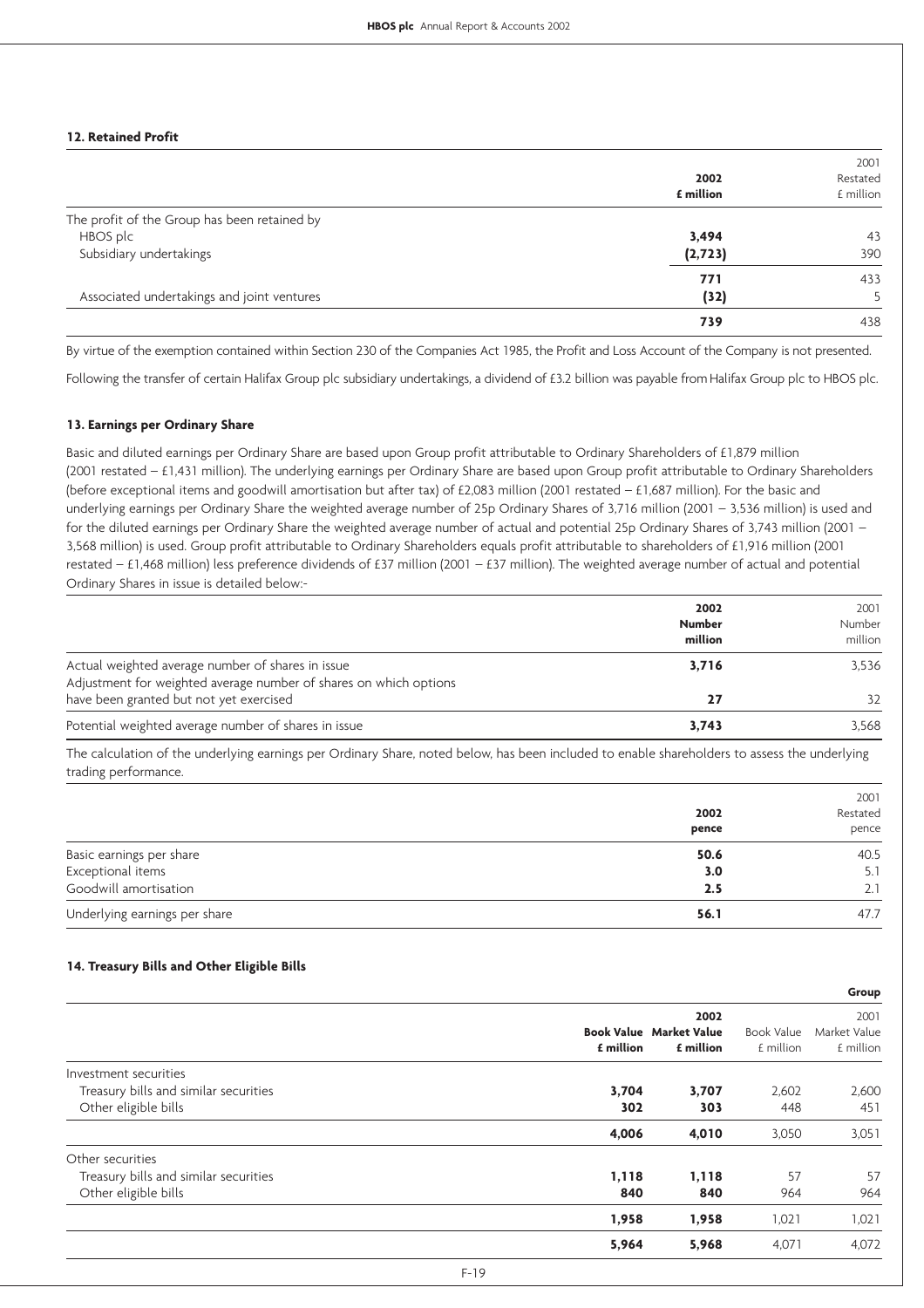### **14. Treasury Bills and Other Eligible Bills** continued

The movement on treasury bills and other eligible bills held for investment purposes was as follows:-

|                                                                     | £ million |
|---------------------------------------------------------------------|-----------|
| At 1 January 2002                                                   | 3,050     |
| Exchange translation                                                | 28        |
| Additions                                                           | 12,615    |
| Disposals                                                           | (11,750)  |
| Amortisation                                                        | 63        |
| At 31 December 2002                                                 | 4,006     |
| Aggregate unamortised discounts net of premiums at 31 December 2002 | 30        |

### **15. Loans and Advances to Banks**

|                                                            | Group             |                   |
|------------------------------------------------------------|-------------------|-------------------|
|                                                            | 2002<br>£ million | 2001<br>£ million |
| Repayable on demand or at short notice                     | 3,159             | 1.625             |
| Other loans and advances repayable                         |                   |                   |
| in 3 months or less excluding on demand or at short notice | 6,551             | 9.191             |
| 1 year or less but over 3 months                           | 1.776             | 1.741             |
| 5 years or less but over 1 year                            | 282               | 185               |
| over 5 years                                               | 70                | 187               |
|                                                            | 11,838            | 12.929            |

### **16. Loans and Advances to Customers**

|                                                            | Group             |                   |
|------------------------------------------------------------|-------------------|-------------------|
|                                                            | 2002<br>£ million | 2001<br>£ million |
| Repayable on demand or at short notice                     | 18,469            | 16,679            |
| Other loans and advances repayable                         |                   |                   |
| in 3 months or less excluding on demand or at short notice | 24,008            | 18,296            |
| 1 year or less but over 3 months                           | 11,514            | 10,057            |
| 5 years or less but over 1 year                            | 34,613            | 27,582            |
| over 5 years                                               | 147,876           | 127,171           |
| Gross loans and advances to customers*                     | 236,480           | 199,785           |
| Provisions for bad and doubtful debts (Note 18)            | (2,024)           | (1,769)           |
| Interest in suspense                                       | (141)             | (123)             |
| Loans and advances to customers                            | 234,315           | 197,893           |
|                                                            |                   |                   |

\* Net of securitised loans and advances to customers.

At 31 December 2002, there were gross loans and advances to customers of £4,588 million (2001 – £3,280 million) outstanding from associated undertakings and joint ventures.

Loans and advances to customers include finance lease receivables of £4,287 million (2001 – £3,900 million). Assets acquired in the year for letting under finance leases amounted to £1,047 million (2001 – £1,005 million).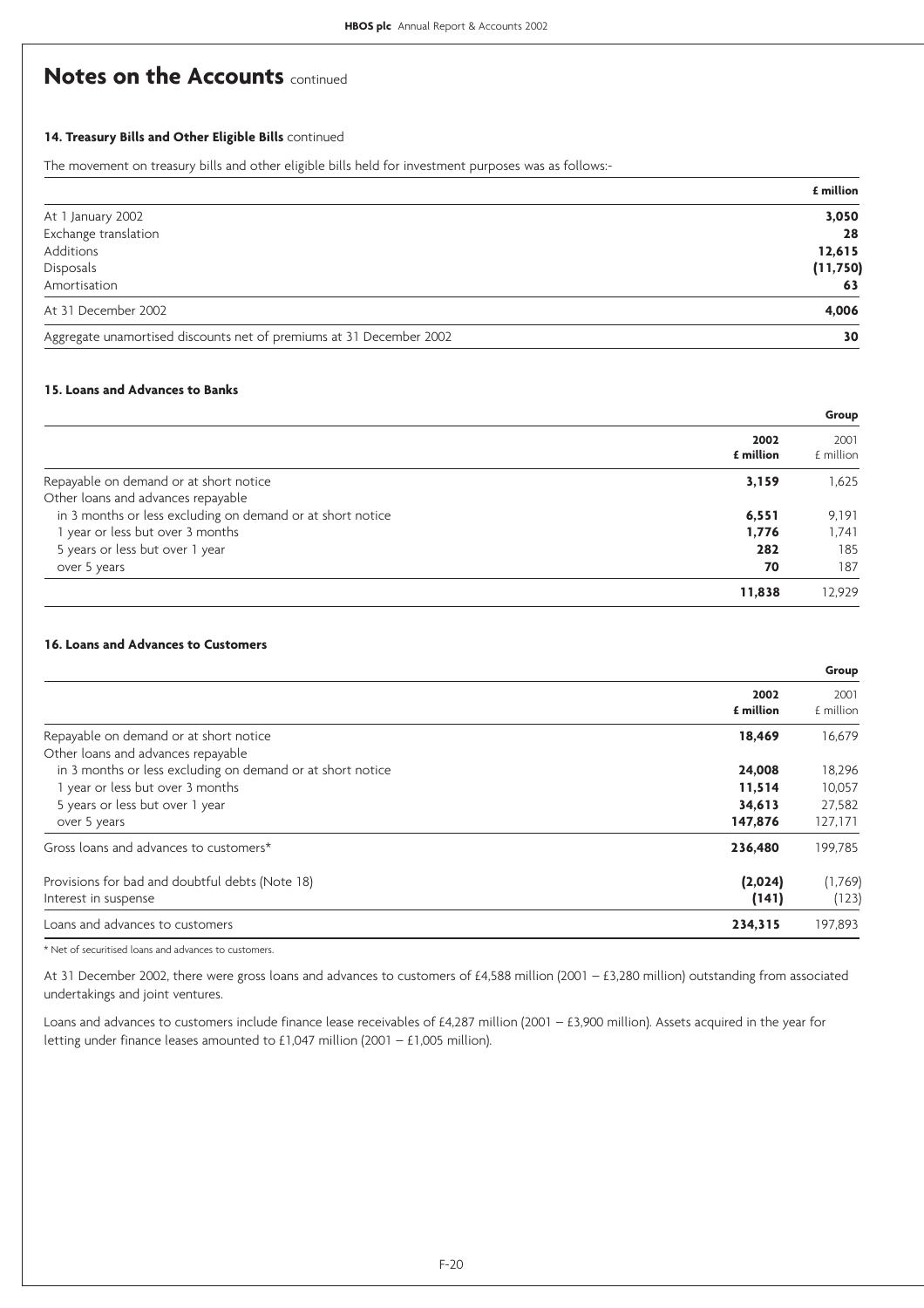### **16. Loans and Advances to Customers** continued

The Group's gross lending exposure is analysed below.

| 2002<br>£ million                                           | 2001<br>£ million |
|-------------------------------------------------------------|-------------------|
|                                                             |                   |
| Agriculture, forestry and fishing<br>1,096                  | 1,038             |
| 1,591<br>Energy                                             | 1,598             |
| Manufacturing industry<br>5,836                             | 5,654             |
| Construction and property<br>20,591                         | 15,053            |
| Hotels, restaurants and wholesale and retail trade<br>8,410 | 5,930             |
| Transport, storage and communication<br>5,107               | 4,736             |
| Financial<br>6,867                                          | 6,716             |
| Other services<br>12,788                                    | 9,850             |
| Individuals                                                 |                   |
| 147,470<br>Home mortgages                                   | 127,636           |
| Other personal lending<br>16,560                            | 13,874            |
| Overseas residents<br>10,164                                | 7,700             |
| Gross loans and advances to customers*<br>236,480           | 199,785           |

\* Net of securitised loans and advances to customers.

Loans and advances to customers which have been securitised are shown below. These meet the criteria set out in FRS 5 "Reporting the Substance of Transactions", for a linked presentation format.

|                                |                       | At 31 December 2002                             |                                            |                                          | At 31 December 2001                        |
|--------------------------------|-----------------------|-------------------------------------------------|--------------------------------------------|------------------------------------------|--------------------------------------------|
|                                | Assets<br>securitised | <b>Gross assets</b><br>securitised<br>£ million | Non-<br>returnable<br>finance<br>£ million | Gross assets<br>securitised<br>£ million | Non-<br>returnable<br>finance<br>£ million |
| <b>SWAN Trust</b>              | Mortgages             | 150                                             | 150                                        | 204                                      | 204                                        |
| Mound Financing (No 1) PLC     | Mortgages             | 750                                             | 748                                        | 750                                      | 748                                        |
| Mound Financing (No 2) PLC     | Mortgages             | 750                                             | 748                                        | 750                                      | 748                                        |
| Melrose Financing No 1 plc     | Corporate Loans       | 1.500                                           | 1.444                                      | 1.500                                    | 1.441                                      |
| Permanent Financing (No 1) PLC | Mortgages             | 3,479                                           | 3,474                                      |                                          |                                            |
|                                |                       | 6.629                                           | 6.564                                      | 3.204                                    | 3.141                                      |

These special purpose companies, all of which are ultimately beneficially owned by charitable trusts, have been funded primarily through the issue of floating rate notes. Neither HBOS plc nor its subsidiary undertakings will support any losses that may be suffered by the noteholders in accordance with the terms of the notes. When all liabilities to the noteholders have been discharged, any proceeds from assets in addition to the non-returnable amounts already received in the securitisation companies accrue to HBOS plc or its subsidiary undertakings.

Neither HBOS plc nor its subsidiary undertakings have the right or obligation to repurchase any securitised advance unless it has been in breach of warranty.

The HBOS Group undertakings and third parties have entered into a number of interest rate swaps with the securitisation undertakings, the intention of which is to swap all or part of the interest flows from customers into variable rate interest flows to match the variable rate interest payable to the noteholders.

In June 2002, £3,479 million of mortgage loans were securitised through Permanent Financing (No 1) PLC.

In aggregate the securitisation undertakings had net interest income of £8.8 million (2001 – £3.7 million); operating expenses of £6.3 million (2001 – £1.5 million); provisions for bad and doubtful debts of £2.5 million (2001 – £0.2 million); resulting in a profit for the year of £nil (2001 – £2.0 million).

### **17. Non-performing Assets**

The aggregate gross non-performing loans and advances is £4,206 million (2001 – £4,072 million) including £1,192 million (2001 – £1,125 million) of advances on which interest is being held in suspense. Net of provisions and interest in suspense, non-performing loans and advances amount to £2,041 million (2001 – £2,180 million).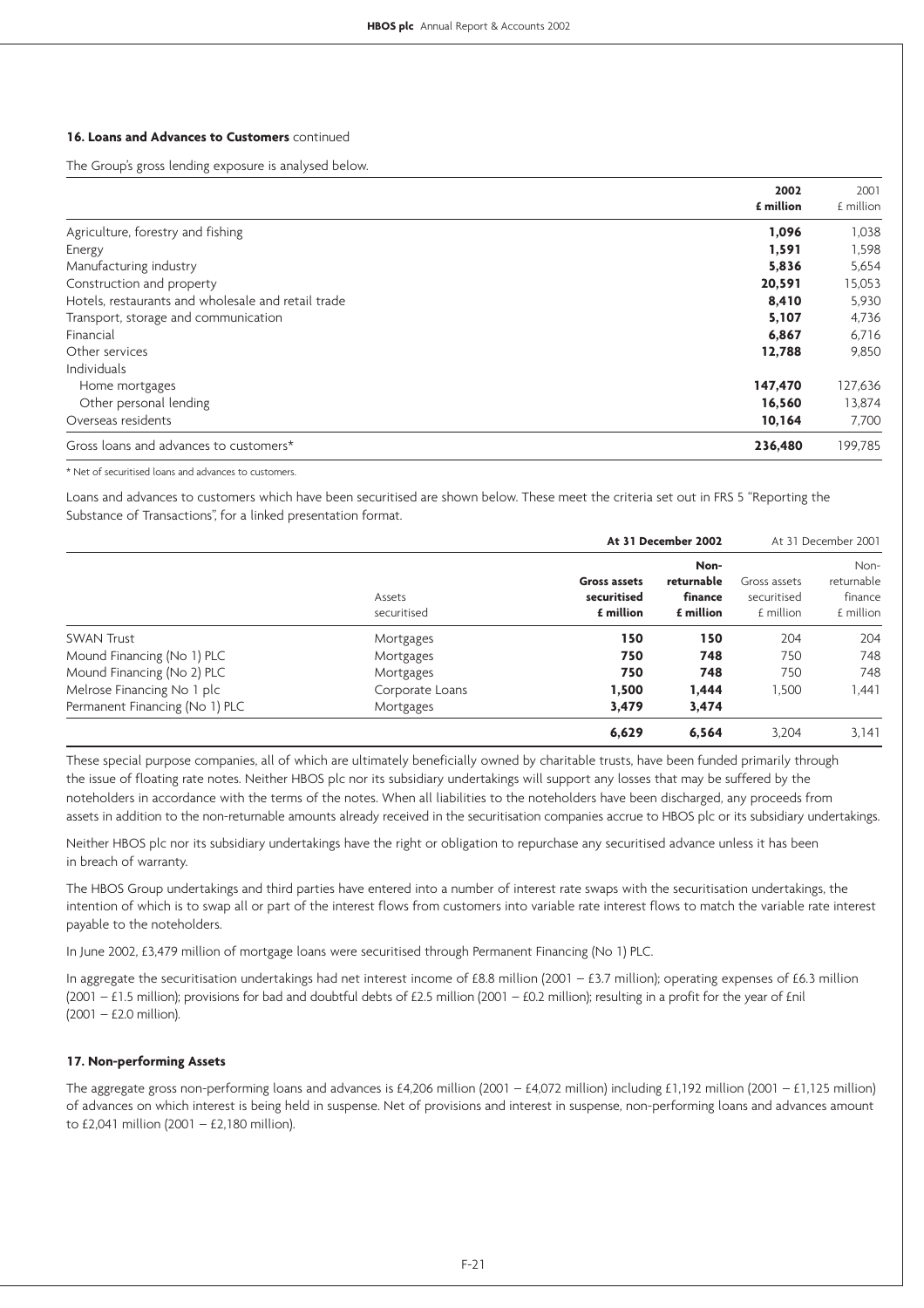### **18. Provisions for Bad and Doubtful Debts**

|                                              |                              |                      | Group              |
|----------------------------------------------|------------------------------|----------------------|--------------------|
|                                              | <b>Specific</b><br>£ million | General<br>£ million | Total<br>£ million |
| At 1 January 2002                            | 1,102                        | 667                  | 1,769              |
| New provisions less releases                 | 833                          | 37                   | 870                |
| Amounts written off                          | (618)                        |                      | (618)              |
| Exchange movements                           | 4                            | (1)                  |                    |
| Cumulative provisions as at 31 December 2002 | 1,321                        | 703                  | 2,024              |
| New provisions less releases                 | 833                          | 37                   | 870                |
| Recoveries of amounts previously written off | (38)                         |                      | (38)               |
| Net charge to profit and loss account        | 795                          | 37                   | 832                |

### **19. Debt Securities**

|                                                          |                                         |                           | 2002                         |                                                   |                                  |                    | 2001                         |
|----------------------------------------------------------|-----------------------------------------|---------------------------|------------------------------|---------------------------------------------------|----------------------------------|--------------------|------------------------------|
| Issued by<br><b>Public</b><br><b>Bodies</b><br>£ million | Issued by<br><b>Others</b><br>£ million | <b>Total</b><br>£ million | Market<br>Value<br>£ million | Issued by<br>Public<br><b>Bodies</b><br>£ million | Issued by<br>Others<br>£ million | Total<br>£ million | Market<br>Value<br>£ million |
|                                                          |                                         |                           |                              |                                                   |                                  |                    |                              |
|                                                          |                                         |                           |                              |                                                   |                                  |                    |                              |
|                                                          |                                         |                           |                              |                                                   |                                  |                    |                              |
| 521                                                      |                                         | 521                       | 524                          | 378                                               |                                  | 378                | 384                          |
| 1,318                                                    |                                         | 15,404                    | 15,402                       | 2,096                                             | 10,992                           | 13,088             | 13,144                       |
|                                                          |                                         |                           |                              |                                                   |                                  |                    |                              |
|                                                          | 1,962                                   | 1,962                     | 1,963                        |                                                   | 5,138                            | 5,138              | 5,152                        |
| 266                                                      | 7,015                                   | 7,281                     | 7,207                        | 1,221                                             | 9,395                            | 10,616             | 10,623                       |
| 2,105                                                    | 23,063                                  | 25,168                    | 25,096                       | 3,695                                             | 25,525                           | 29,220             | 29,303                       |
|                                                          |                                         |                           |                              |                                                   |                                  |                    |                              |
|                                                          |                                         |                           |                              |                                                   |                                  |                    | 1,851                        |
|                                                          | 16,844                                  | 16,844                    | 16,844                       | 229                                               | 11,149                           | 11,378             | 11,378                       |
| 2,591                                                    | 41,733                                  | 44,324                    | 44,252                       | 5,378                                             | 37,071                           | 42,449             | 42,532                       |
|                                                          |                                         |                           |                              |                                                   |                                  |                    |                              |
|                                                          |                                         | 21,426                    |                              |                                                   |                                  | 22,189             |                              |
|                                                          |                                         | 22,898                    |                              |                                                   |                                  | 20,260             |                              |
|                                                          |                                         | 44,324                    |                              |                                                   |                                  | 42,449             |                              |
|                                                          | 486                                     | 14,086<br>1,826           | 2,312                        | 2,312                                             | 1,454                            | 397                | 1,851                        |

The movement on debt securities held as investment securities is as follows:- **Group**

|                                                   | Amortised<br>Cost<br>£ million | Aggregate<br>amount<br>written off<br>£ million | <b>Book</b><br>Value<br>£ million |
|---------------------------------------------------|--------------------------------|-------------------------------------------------|-----------------------------------|
| At 1 January 2002                                 | 29,243                         | (23)                                            | 29,220                            |
| Exchange translation                              | (379)                          |                                                 | (379)                             |
| Additions                                         | 19,676                         |                                                 | 19,676                            |
| Amortisation                                      | 6                              |                                                 | 6                                 |
| Disposals                                         | (23, 352)                      |                                                 | (23, 352)                         |
| Amount written off                                |                                | (3)                                             | (3)                               |
| At 31 December 2002                               | 25,194                         | (26)                                            | 25,168                            |
| Aggregate unamortised premium at 31 December 2002 | 6                              |                                                 | 6                                 |

Debt securities include securities with a market value of £662 million (2001 – £1,077 million) for the Group sold subject to agreement to repurchase.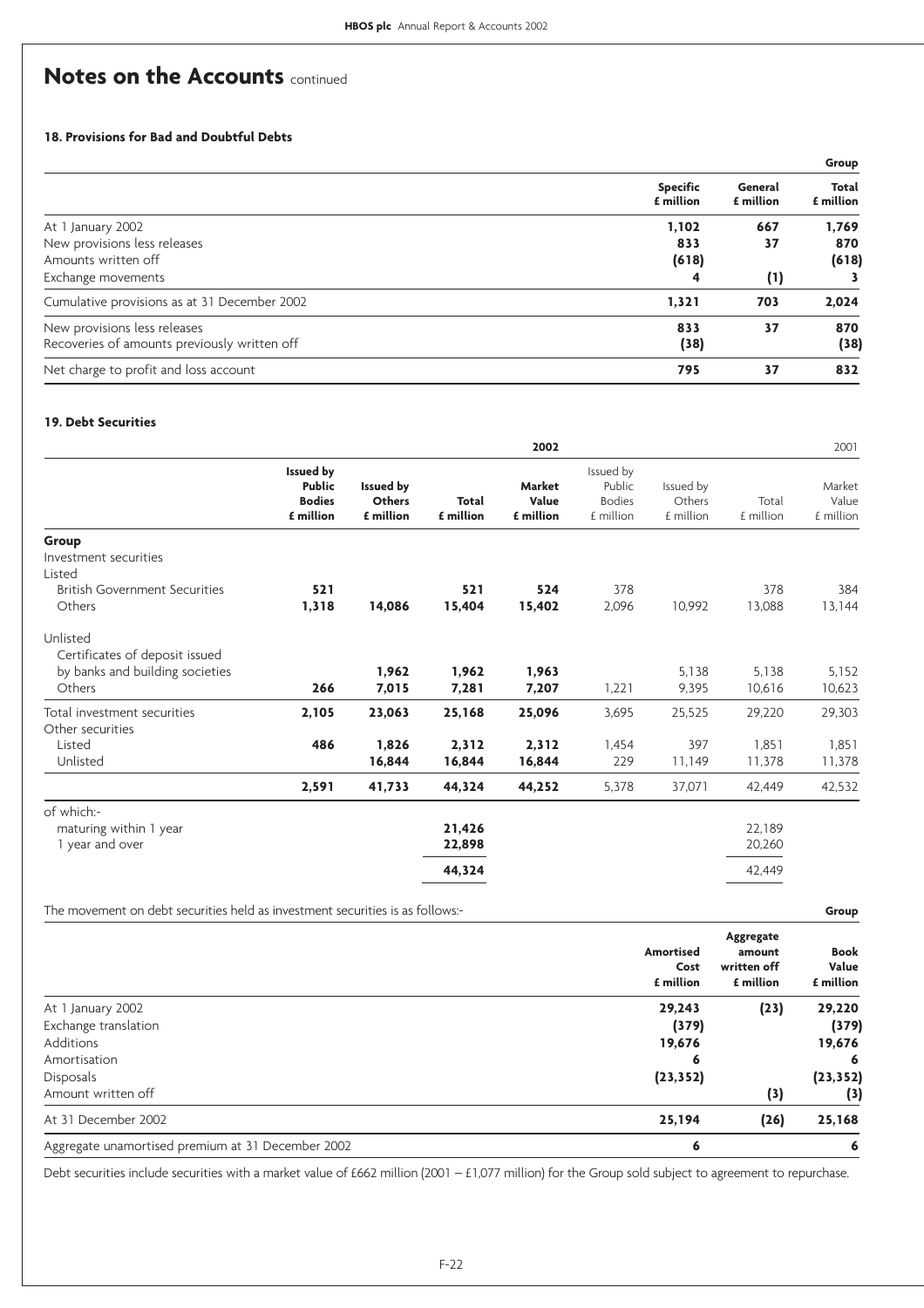### **19. Debt Securities** continued

Debt securities include securities pledged as collateral of £12,416 million (2001 – £7,323 million).

Debt securities include asset backed securities of £9,320 million (2001 – £7,670 million) which have been sold by subsidiaries of the Company to bankruptcy remote special purpose vehicles, funded by the issue of commercial paper on terms whereby the rewards and some of the risks of the portfolio have been retained by HBOS Treasury Services plc. The securitisation does not qualify for linked presentation under FRS 5 and the asset backed securities have therefore been retained on the Group balance sheet with commercial paper being included within debt securities in issue (Note 32).

### **20. Equity Shares**

|                        |                   |                                                 | <b>Listed</b>                     |                   |                                                 | <b>Unlisted</b>                   |                                            |
|------------------------|-------------------|-------------------------------------------------|-----------------------------------|-------------------|-------------------------------------------------|-----------------------------------|--------------------------------------------|
| Investment Securities  | Cost<br>£ million | Aggregate<br>amount<br>written off<br>£ million | <b>Book</b><br>Value<br>£ million | Cost<br>£ million | Aggregate<br>amount<br>written off<br>£ million | <b>Book</b><br>Value<br>£ million | Total<br><b>Book</b><br>Value<br>£ million |
| Group                  |                   |                                                 |                                   |                   |                                                 |                                   |                                            |
| At 1 January 2002      | 64                |                                                 | 64                                | 171               | (11)                                            | 160                               | 224                                        |
| Exchange translation   |                   |                                                 |                                   | (1)               |                                                 | (1)                               |                                            |
| Fair value adjustments | (10)              |                                                 | (10)                              |                   |                                                 |                                   | (10)                                       |
| Additions              | 11                |                                                 | 11                                | 58                |                                                 | 58                                | 69                                         |
| Disposals              | (7)               |                                                 | (7)                               | (32)              |                                                 | (32)                              | (39)                                       |
| Amounts written off    |                   | (2)                                             | (2)                               |                   | (19)                                            | (19)                              | (21)                                       |
| At 31 December 2002    | 59                | (2)                                             | 57                                | 196               | (30)                                            | 166                               | 223                                        |

The total value of investments as at 31 December 2002 for the Group was £274 million (2001 – £285 million) including £96 million (2001 – £114 million) in respect of listed equity shares.

### **21. Interests in Joint Ventures and Associated Undertakings**

(i) Joint Ventures **Group**

|                                           | Acquired<br><b>Book</b><br>Value<br>£ million | Equity<br><b>Adjustments</b><br>£ million | Share of<br><b>Net Tangible</b><br>Assets<br>£ million | Goodwill<br>£ million | <b>Book</b><br>Value<br>£ million |
|-------------------------------------------|-----------------------------------------------|-------------------------------------------|--------------------------------------------------------|-----------------------|-----------------------------------|
| At 1 January 2002 – Restated              | 151                                           | (49)                                      | 102                                                    | 110                   | 212                               |
| Acquisitions and subscriptions of capital | 120                                           |                                           | 120                                                    |                       | 120                               |
| Disposals                                 |                                               |                                           |                                                        |                       |                                   |
| Equity accounting adjustments             |                                               | (46)                                      | (46)                                                   | (6)                   | (52)                              |
| At 31 December 2002                       | 271                                           | (94)                                      | 177                                                    | 104                   | 281                               |

Interests in joint ventures have been restated to reflect the impact of the joint venture entities adopting FRS 19. The effect has been to increase equity adjustments and reduce book value at 1 January 2002 by £4 million.

### (ii) Associated Undertakings **Group**

| $\sqrt{1}$<br>$\cup$                      |                                               |                                    |                                                        |                       |                            |
|-------------------------------------------|-----------------------------------------------|------------------------------------|--------------------------------------------------------|-----------------------|----------------------------|
|                                           | Acquired<br><b>Book</b><br>Value<br>£ million | Equity<br>Adjustments<br>£ million | Share of<br><b>Net Tangible</b><br>Assets<br>£ million | Goodwill<br>£ million | Book<br>Value<br>£ million |
| At 1 January 2002                         | 127                                           |                                    | 134                                                    |                       | 134                        |
| Acquisitions and subscriptions of capital | 21                                            |                                    | 21                                                     |                       | 21                         |
| <b>Disposals</b>                          | (3)                                           |                                    | (3)                                                    |                       | (3)                        |
| Equity accounting adjustments             |                                               | 20                                 | 20                                                     |                       | 20                         |
| At 31 December 2002                       | 145                                           | 27                                 | 172                                                    |                       | 172                        |
|                                           |                                               |                                    |                                                        |                       |                            |

All the interests in joint ventures and associated undertakings are unlisted.

The main joint ventures and associated undertakings are listed in Note 54 on page F-49.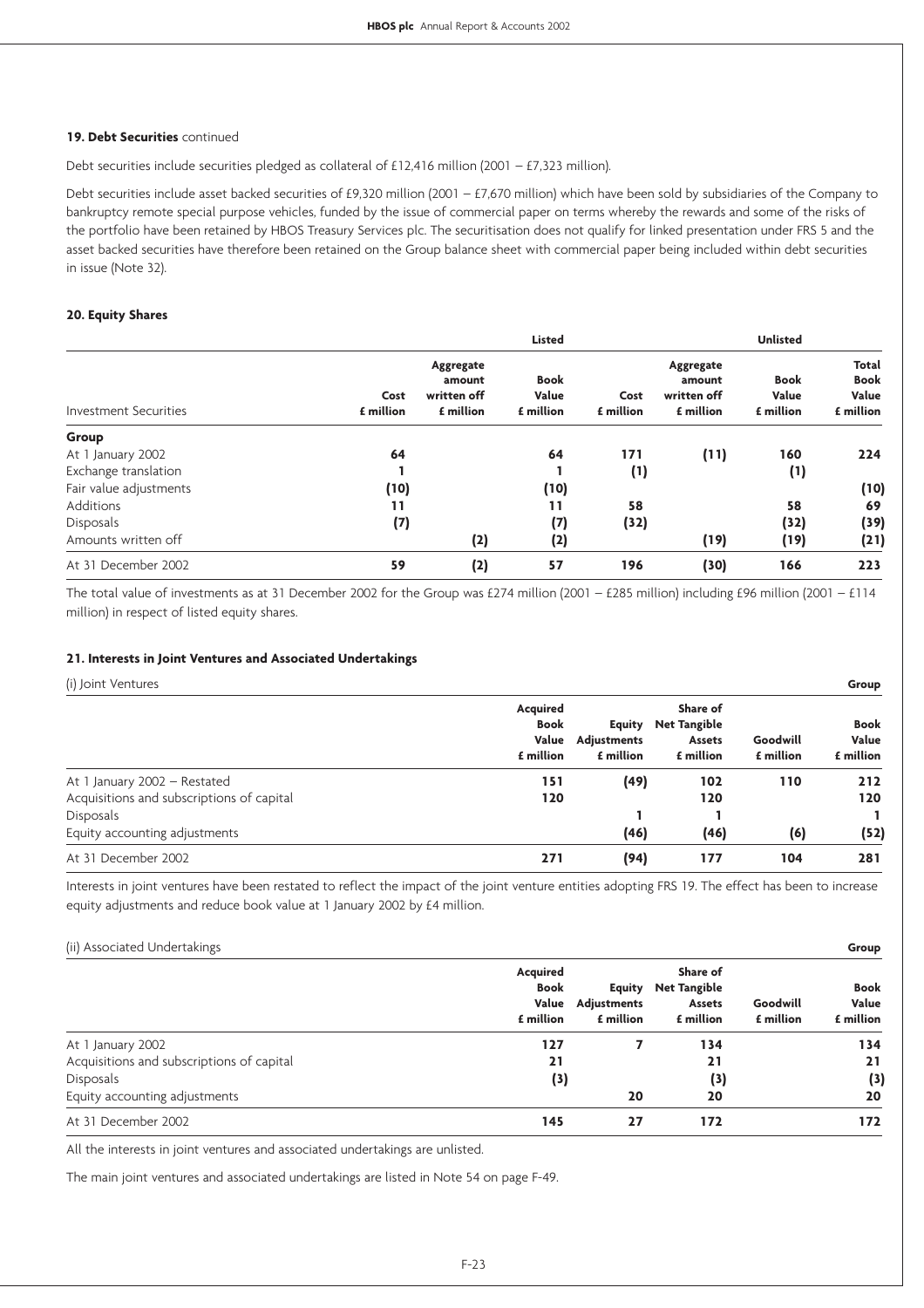### **22. Shares in Group Undertakings**

|                                   | <b>Banks</b><br>£ million | <b>Others</b><br>£ million | Total<br>£ million |
|-----------------------------------|---------------------------|----------------------------|--------------------|
| At cost at 1 January 2002         | 734                       | 567                        | 1,301              |
| Subscriptions of capital          | 1,250                     | 600                        | 1,850              |
| Transfers from Group Undertakings | 2.570                     | 4.319                      | 6,889              |
| At cost at 31 December 2002       | 4.554                     | 5.486                      | 10,040             |

With effect from 1 January 2002, Halifax Group plc's insurance and investment subsidiary undertakings were transferred to an intermediate insurance holding company, HBOS Insurance & Investment Group Limited ("HBOS IIG"). On 1 July 2002, all Halifax Group plc's subsidiary undertakings comprising, inter alia, Halifax plc, HBOS IIG and Halifax Share Dealing Limited, were transferred at book value to HBOS plc.

The main subsidiary undertakings of HBOS plc are listed in Note 55 on page F-50.

### **23. Intangible Fixed Assets**

|                                            | Goodwill<br>£ million |
|--------------------------------------------|-----------------------|
|                                            |                       |
| Cost                                       |                       |
| At 1 January 2002                          | 1,372                 |
| Exchange translation                       |                       |
| Fair value adjustments (Note 50)           | 22                    |
| Additions (Note 50)                        | 259                   |
| Other movements                            | (7)                   |
| At 31 December 2002                        | 1,647                 |
| Amortisation and provisions for impairment |                       |
| At 1 January 2002                          | 127                   |
| Amortisation charged in year               | 86                    |
| At 31 December 2002                        | 213                   |
| Net Book Value                             |                       |
| At 31 December 2002                        | 1,434                 |
| At 31 December 2001                        | 1,245                 |

Goodwill on acquisitions is capitalised and amortised by equal instalments over its estimated useful life, which, for all material acquisitions, is 20 years.

Other movements relate to cash distributions from the acquisition of the business of Birmingham Midshires Building Society in April 1999 which have not been claimed and reverted back to Halifax plc in July 2002 under the terms of the transfer document. This is a reduction in the cost of investment.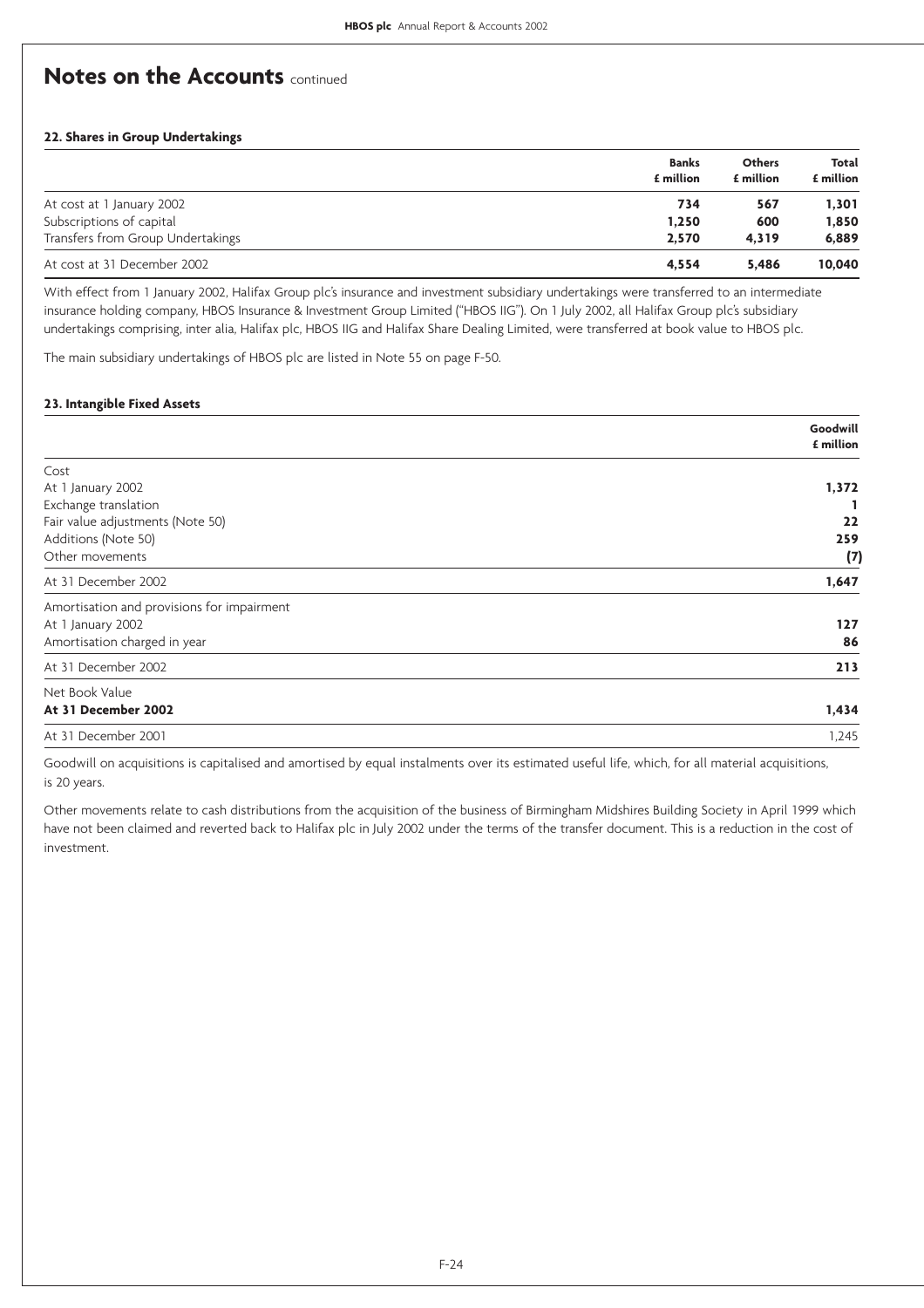### **24. Tangible Fixed Assets**

|                                                          |           |                     | Group       |
|----------------------------------------------------------|-----------|---------------------|-------------|
|                                                          | Cost or   |                     | <b>Book</b> |
|                                                          | Valuation | <b>Depreciation</b> | Value       |
|                                                          | £ million | £ million           | £ million   |
| <b>Property</b>                                          |           |                     |             |
| At 1 January 2002                                        | 1,303     | (418)               | 885         |
| Exchange translation                                     | (1)       |                     | (1)         |
| Additions                                                | 93        |                     | 93          |
| Disposals                                                | (86)      | 11                  | (75)        |
| Depreciation for year                                    |           | (46)                | (46)        |
| At 31 December 2002                                      | 1,309     | (453)               | 856         |
| of which:-                                               |           |                     |             |
| Investment properties at valuation:-                     |           |                     |             |
| Freehold                                                 |           |                     | 39          |
| Other properties at cost less depreciation:-             |           |                     |             |
| Freehold                                                 |           |                     | 673         |
| Long leasehold                                           |           |                     | 49          |
| Short leasehold                                          |           |                     | 95          |
|                                                          |           |                     | 856         |
| Occupied for own activities                              |           |                     | 689         |
| <b>Equipment</b>                                         |           |                     |             |
| At 1 January 2002                                        | 1,726     | (984)               | 742         |
| Exchange translation                                     | (1)       |                     | (1)         |
| Additions                                                | 298       |                     | 298         |
| Disposals                                                | (57)      | 46                  | (11)        |
| Depreciation for year                                    |           | (213)               | (213)       |
| At 31 December 2002                                      | 1,966     | (1, 151)            | 815         |
| Total tangible fixed assets at 31 December 2002          | 3,275     | (1,604)             | 1,671       |
| Total tangible fixed assets at 31 December 2001          | 3,029     | (1,402)             | 1,627       |
| Equipment includes amounts acquired under finance leases | 32        | (31)                | 1           |

Included within Group tangible fixed assets are assets in the course of construction amounting to £87 million (2001 – £89 million) which are not depreciated until the assets are brought into use.

The investment properties were valued by C B Hillier Parker, Chartered Surveyors, as at 31 December 2002, on the basis of open market value in accordance with the Appraisal and Valuation Manual of The Royal Institution of Chartered Surveyors. The valuation amount equated to the original historic cost as at 31 December 2002. The Group had no investment properties as at 31 December 2001.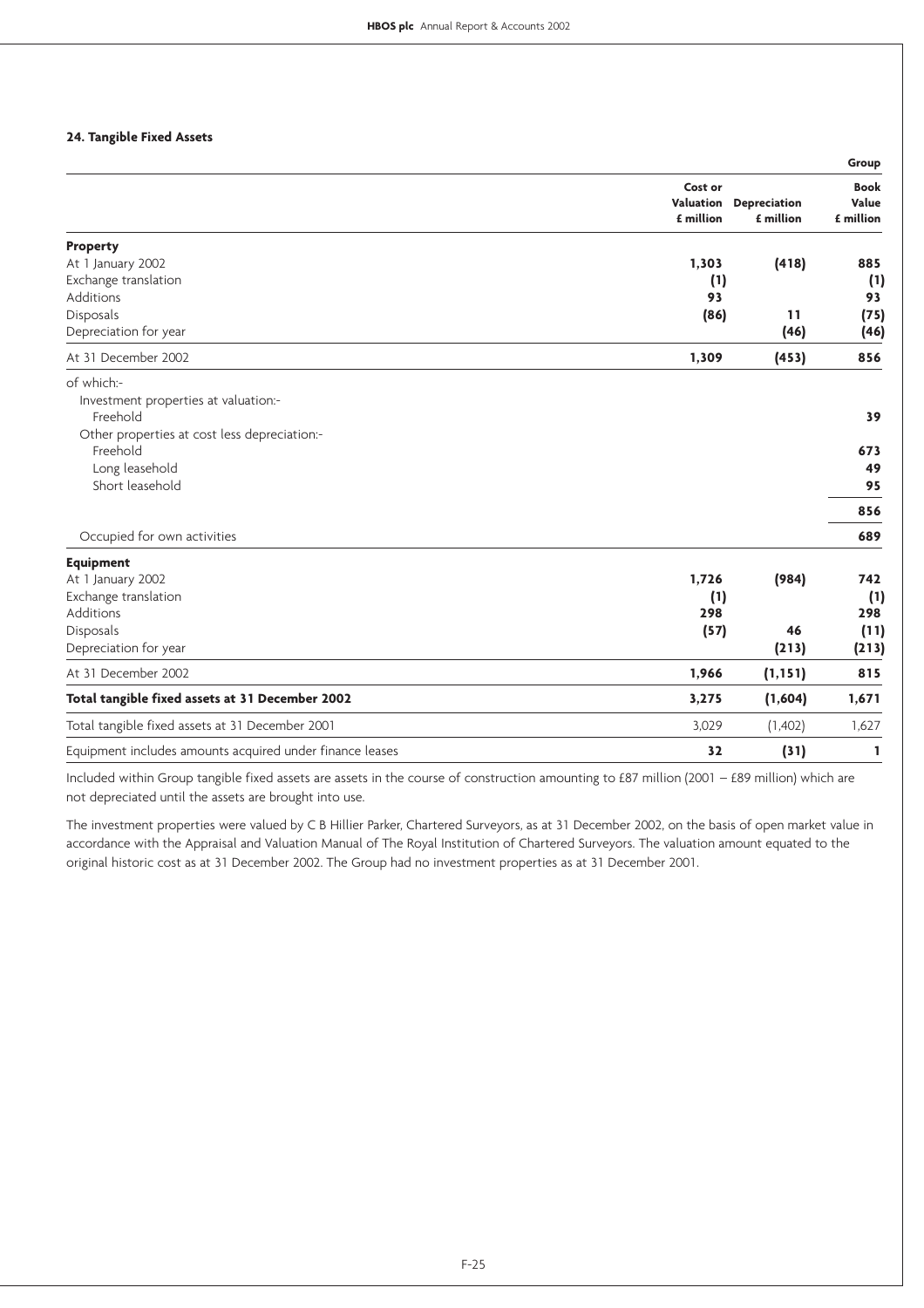### **25. Operating Lease Assets**

Assets leased to customers include the following amounts in respect of operating lease assets:-

|                                    | Group     |
|------------------------------------|-----------|
|                                    | £ million |
| Cost                               |           |
| At 1 January 2002                  | 2,486     |
| Additions                          | 1,287     |
| Disposals                          | (578)     |
| At 31 December 2002                | 3,195     |
| Aggregate depreciation             |           |
| At 1 January 2002                  | (444)     |
| Charge for the year                | (289)     |
| Disposals                          | 163       |
| At 31 December 2002                | (570)     |
| Net Book Value at 31 December 2002 | 2,625     |
| Net Book Value at 31 December 2001 | 2,042     |

The Group's unguaranteed residual value exposure in respect of operating lease assets, assuming disposal at the end of the lease term, is as follows:-

|                                                                                                  |                   | Group             |
|--------------------------------------------------------------------------------------------------|-------------------|-------------------|
|                                                                                                  | 2002<br>£ million | 2001<br>£ million |
| On operating lease assets where the unguaranteed residual value is expected to be recovered in:- |                   |                   |
| I year or less                                                                                   | 14                | 17                |
| 2 years or less but over 1 year                                                                  | 8                 |                   |
| 5 years or less but over 2 years                                                                 | 73                | 79                |
| over 5 years                                                                                     | 346               | 330               |
|                                                                                                  | 441               | 433               |

### **26. Other Assets**

|                                                        |                   | Group             |
|--------------------------------------------------------|-------------------|-------------------|
|                                                        | 2002<br>£ million | 2001<br>£ million |
| Own shares (Note 27)                                   | 17                |                   |
| Positive market values of trading derivative contracts | 6,014             | 2,813             |
| Other assets                                           | 1,403             | 1,387             |
|                                                        | 7,434             | 4,205             |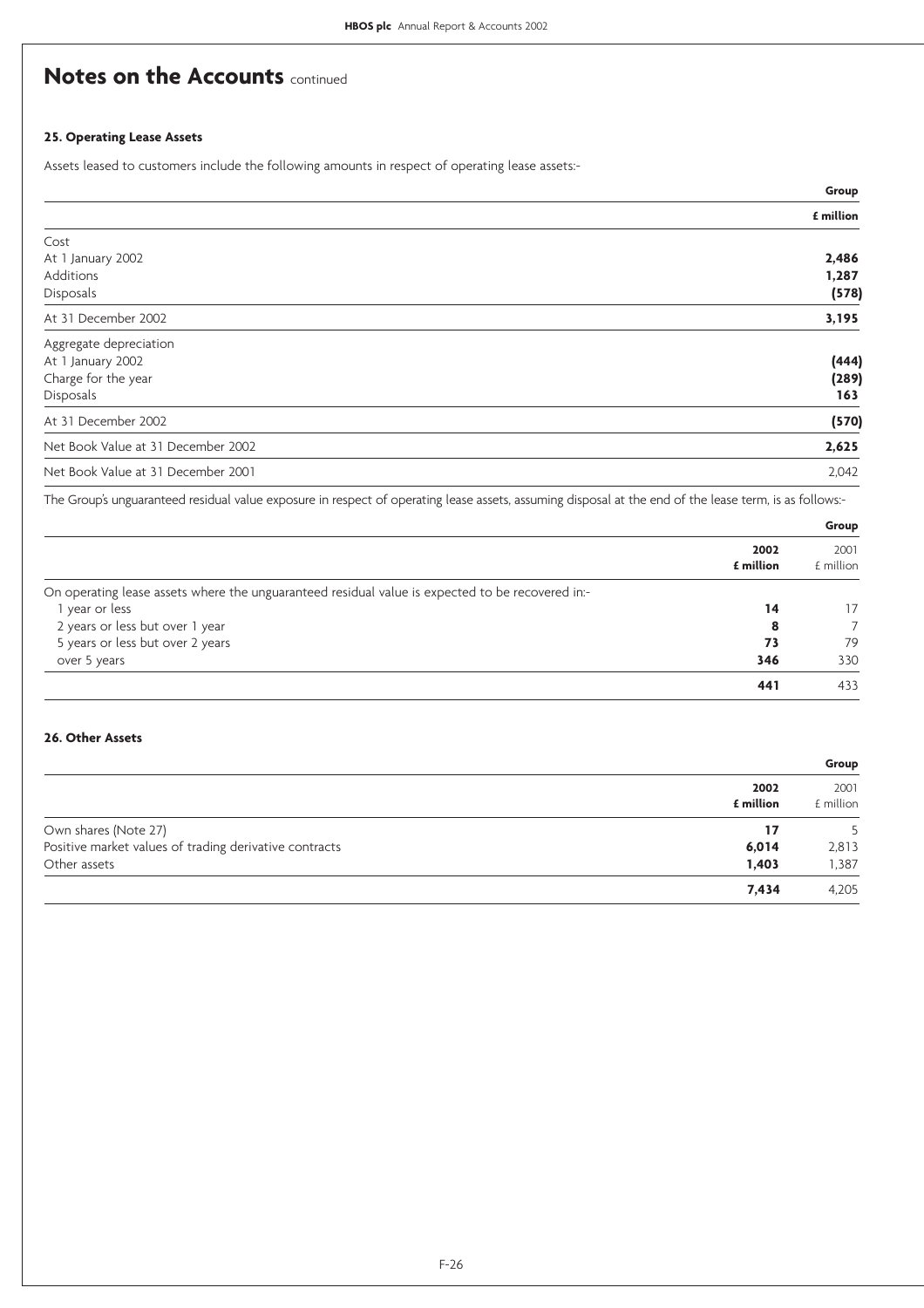### **27. Own Shares**

Included in other assets are own shares held as follows:-

(a) No.1 Employee Share Ownership Trust

The No.1 Employee Share Ownership Trust administers shares conditionally granted to Executive Directors and other executives under the HBOS plc Long-term Executive Bonus Plan and to former Halifax Executive Directors and other former Halifax executives under the Halifax Group plc Long-term Executive Bonus Scheme. The Trust also administers shares which have been conditionally granted to Executive Directors, other executives and employees under the HBOS plc Annual Bonus Plan and the former Halifax Group plc Annual Bonus Plan.

Interest free loans have been provided by HBOS plc to the Trust to allow shares to be purchased in the market to satisfy these share grants. The cost of the shares conditionally awarded is being charged to the profit and loss account on a straight line basis over the performance period.

At 31 December 2002, 8.6 million HBOS plc ordinary shares (2001 – 2.1 million) were held by the Trustee and included in the balance sheet of HBOS plc. The shares, with a nominal value of 25p each, had a total market value at that date of £56 million (2001 – £17 million). Under the terms of the Trust, dividends on these shares are waived. At 31 December 2002 all these shares had been conditionally granted.

(b) HBOS plc Qualifying Employee Share Ownership Trust (the "HBOS QUEST")

The HBOS QUEST operates in conjunction with the HBOS Sharesave Scheme and the former savings-related share schemes operated by Bank of Scotland and Halifax Group plc.

Halifax QUEST held 14,626,075 HBOS ordinary shares and on 12 June 2002, HBOS plc purchased these ordinary shares from the Trustees of the Halifax QUEST for a consideration of £1,000. On that date, these shares were cancelled and HBOS plc issued the same number of ordinary shares, at their nominal value of 25p per share, to the HBOS QUEST. These ordinary shares held by the HBOS QUEST are included within own shares in the balance sheet at nil value.

At 31 December 2002, the HBOS QUEST held 13.5 million HBOS plc ordinary shares (2001 – 14.6 million) with a market value of £89 million (2001 – £116 million).

Under the terms of the Trust Deed, dividends are required to be waived on the shares held by the HBOS QUEST.

### **28. Capital and Other Commitments**

|                                                                                                                                                               |                          | Group               |
|---------------------------------------------------------------------------------------------------------------------------------------------------------------|--------------------------|---------------------|
|                                                                                                                                                               | 2002<br><b>£</b> million | 2001<br>$f$ million |
| Commitments in respect of capital expenditure on fixed assets, authorised but not<br>provided for in the accounts, for which contracts have been entered into | 17                       | フト                  |
| Included in other liabilities are net<br>obligations under finance leases payable as follows:-                                                                |                          |                     |
| I year or less                                                                                                                                                |                          | 8                   |
| 5 years or less but over 1 year                                                                                                                               |                          | 14                  |

Commitments for which contracts have been placed in relation to operating lease assets were £161 million (2001 – £251 million).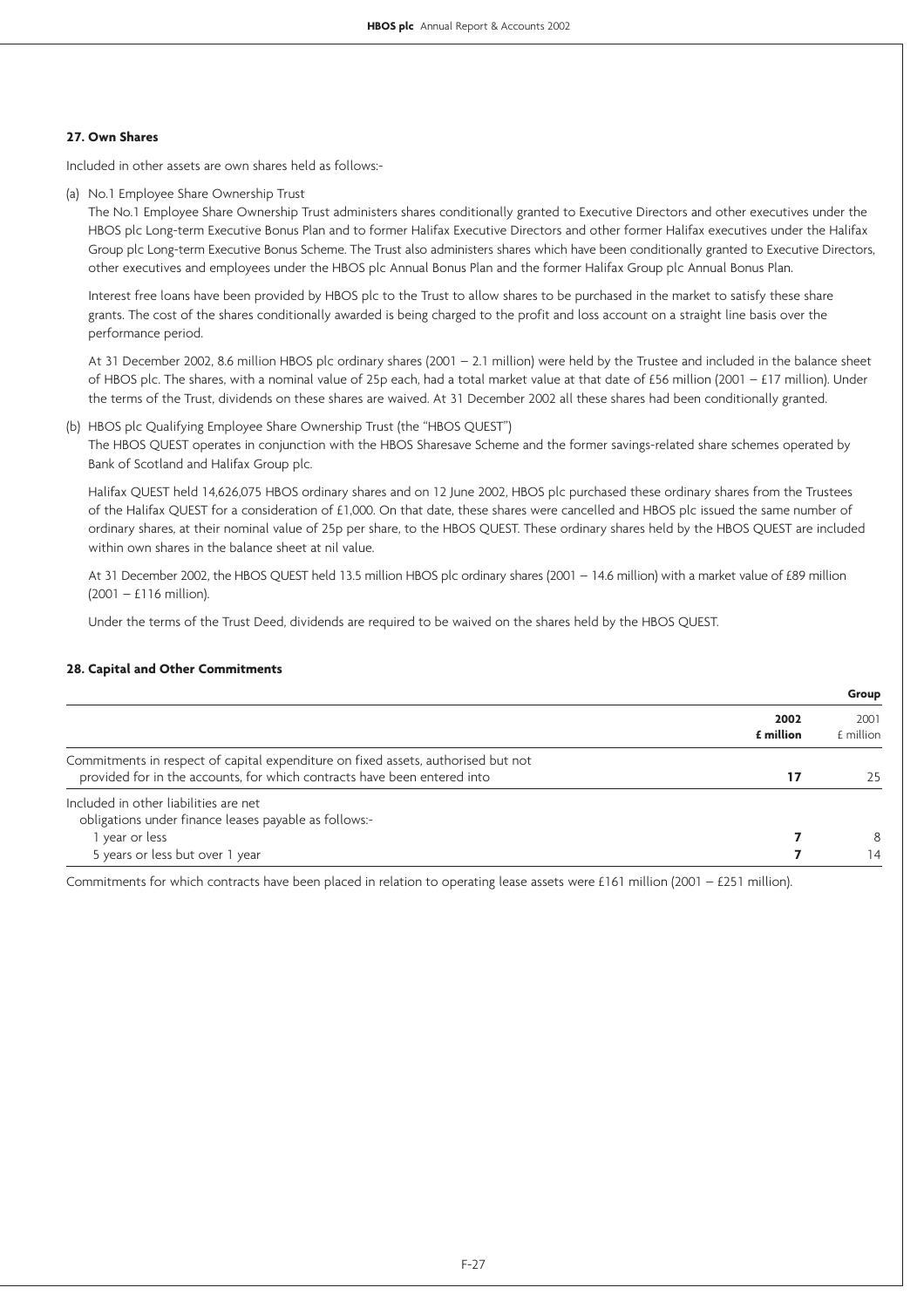### **29. Long-term Assurance Business**

The Group has now adopted the more generally accepted approach of using unsmoothed asset values for the purposes of determining the net present value of in-force business. Previously, smoothed asset values were used. The cumulative impact of this change of accounting policy relating to previous years has been recognised in the accounts as a prior year adjustment and accordingly, the prior year results have been restated. The effect of this change of policy on this year's results and the prior year comparative is disclosed below.

|                                                           | <b>Revised</b><br>accounting basis |                  |       | <b>Previous</b><br>accounting basis* |
|-----------------------------------------------------------|------------------------------------|------------------|-------|--------------------------------------|
|                                                           | 2002                               | 2001<br>Restated | 2002  | 2001                                 |
|                                                           | £m                                 | £m               | £m    | £m                                   |
| <b>Consolidated Profit and Loss Account:-</b>             |                                    |                  |       |                                      |
| Income from long-term assurance business                  | 233                                | 150              | 380   | 470                                  |
| Profit on ordinary activities before taxation             | 2,909                              | 2.292            | 3,056 | 2,612                                |
| Tax on profit on ordinary activities                      | (835)                              | (663)            | (869) | (755)                                |
| Profit on ordinary activities after taxation              | 2,074                              | 1,629            | 2,187 | 1,857                                |
| <b>Consolidated Balance Sheet:-</b>                       |                                    |                  |       |                                      |
| Long term assurance business attributable to shareholders | 3,544                              | 3,065            | 3.857 | 3.265                                |

\* The balances shown under the previous accounting basis for 2002 are based on a risk discount rate of 9%.

The principal economic assumptions are reviewed annually and are as follows:-

|                                         | 2002 | 2001 |
|-----------------------------------------|------|------|
|                                         | %    | $\%$ |
| Risk discount rate (net of tax)         | 8.5  | 9.4  |
| Return on equities (net of tax credits) | 7.5  | 7.5  |
| Return on Gilts (gross of tax)          | 5.0  | 5.0  |
| Expense inflation                       | 3.0  | 3.0  |

In-force business is defined as all live policies where the first premium has been paid. For traditional with profits business, the surplus attributable to the Group equates to one ninth of the bonuses declared in any year. The level of assumed future bonuses is calculated by projecting the portfolio of with profits business forward and applying reversionary and terminal bonus rates so as to exhaust the projected surplus of assets attributable to with profit policyholders. For all other business, the entire surplus is attributable to the Group.

The income from long-term assurance business is calculated as follows:-

|                                                                                                                                                                                                                                               | 2002<br>£ million  | 2001<br>Restated<br>£ million |
|-----------------------------------------------------------------------------------------------------------------------------------------------------------------------------------------------------------------------------------------------|--------------------|-------------------------------|
| Closing value of Group's interest in long-term assurance business including minority interests<br>Opening value of Group's interest in long-term assurance business including minority interests                                              | 3,544<br>(3,065)   | 3,065<br>(2, 428)             |
| Increase in value of long-term assurance business<br>Transfers to long-term assurance business<br>Acquisitions<br>Long-term assurance business of The Equitable (Note 50(a))<br>Long-term assurance business of St. James's Place Capital plc | 479<br>(309)<br>12 | 637<br>(254)<br>(277)<br>21   |
| Income after tax from long-term assurance business<br>Tax relating to long-term assurance business (Note 10)                                                                                                                                  | 182<br>51          | 127<br>23                     |
| Income before tax from long-term assurance business                                                                                                                                                                                           | 233                | 150                           |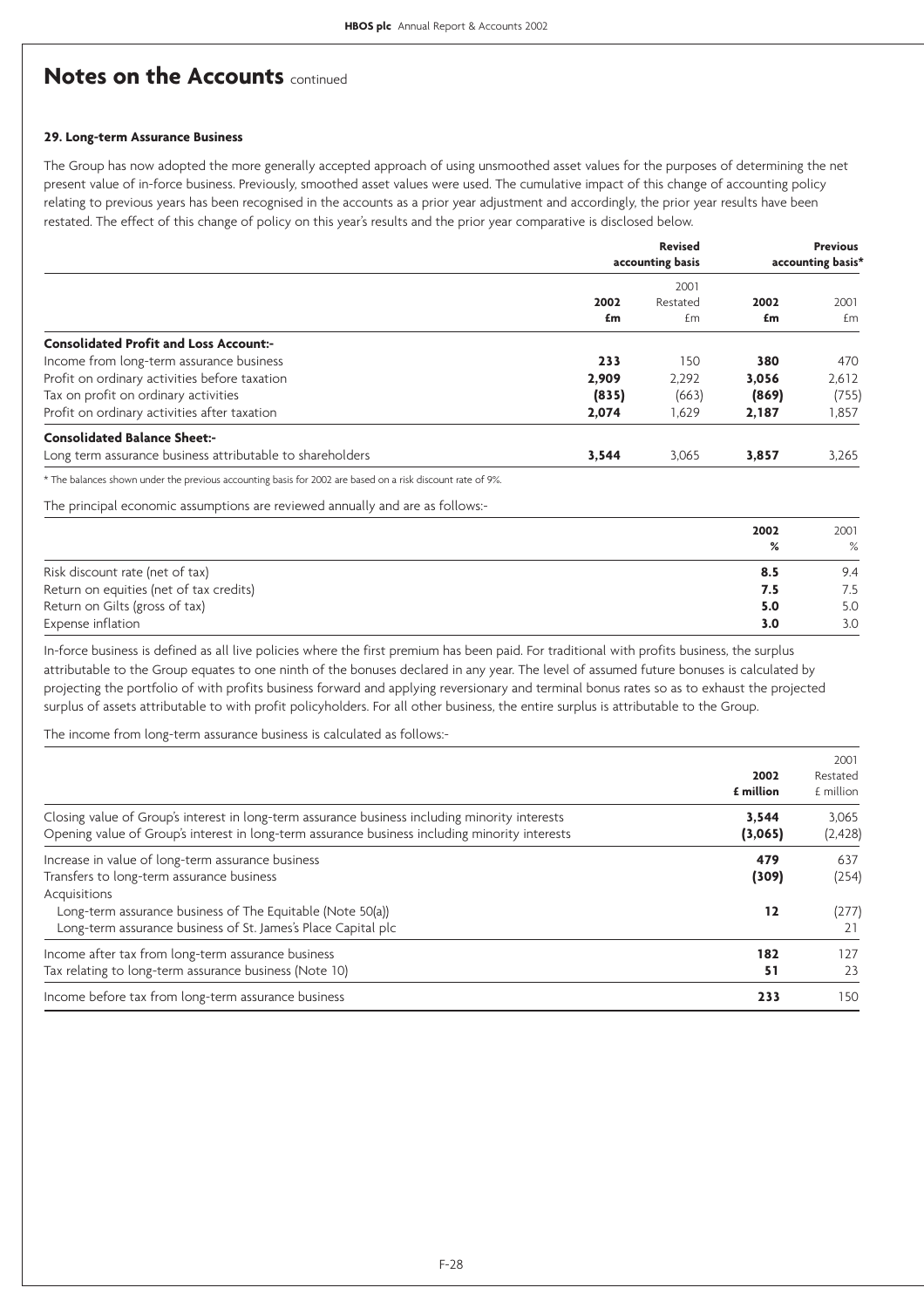#### **29. Long-term Assurance Business** continued

Income before tax from long-term assurance business may be analysed as follows:-

| 2002<br>£ million                                                                  | 2001<br>Restated<br>$f$ million |
|------------------------------------------------------------------------------------|---------------------------------|
| Contribution from new business                                                     | 120<br>55                       |
| Contribution from existing business                                                | 308<br>366                      |
| Investment earnings                                                                | 69<br>51                        |
| Income before tax from long-term assurance business based on long term assumptions | 414<br>555                      |
| Changes to economic assumptions                                                    | 90<br>60                        |
| Short-term fluctuations in investment returns                                      | (412)<br>(324)                  |
| Income before tax from long-term assurance business                                | 150<br>233                      |

The long-term assurance assets comprise:-

|                                                           | 2002      | 2001<br>Restated |
|-----------------------------------------------------------|-----------|------------------|
|                                                           |           |                  |
|                                                           | £ million | £ million        |
| Investments attributable to policyholders                 |           |                  |
| Fixed interest securities                                 | 5,893     | 5,334            |
| Stocks, shares and collective investments                 | 9,420     | 10,935           |
| Properties                                                | 2,191     | 2,103            |
| Assets held to cover linked liabilities                   | 16,267    | 16,566           |
| Mortgages and loans                                       | 12        | 16               |
| Deposits                                                  | 3,308     | 2,658            |
| Total investments attributable to policyholders           | 37,091    | 37,612           |
| Net assets attributable to shareholders                   | 1,823     | 1,421            |
| Value of in-force policies                                | 1.721     | 1,644            |
| Other policyholder net current assets/(liabilities)       | 240       | (11)             |
| Total long-term assurance assets                          | 40,875    | 40,666           |
| Long-term assurance business attributable to shareholders | 3,544     | 3,065            |
| Long-term assurance assets attributable to policyholders  | 37,331    | 37,601           |
|                                                           | 40,875    | 40.666           |

The figures for 2001 in the tables above have been restated to reflect the change in accounting policy for long-term assurance business.

Derivatives (options and futures) are used for efficient portfolio management of the long-term assurance business and to match obligations to policyholders. These derivatives are included within investments above at market value.

Insurance companies and insurance groups report their income from long-term assurance business on the "Modified Statutory Solvency Basis" ("MSSB") in accordance with the Statement of Recommended Practice issued by the Association of British Insurers which is only applicable to the accounts of such companies and groups. Under this approach, the profit reported is the surplus or deficit calculated for statutory solvency purposes with prescribed adjustments to technical provisions and the deferral of certain costs of acquiring business.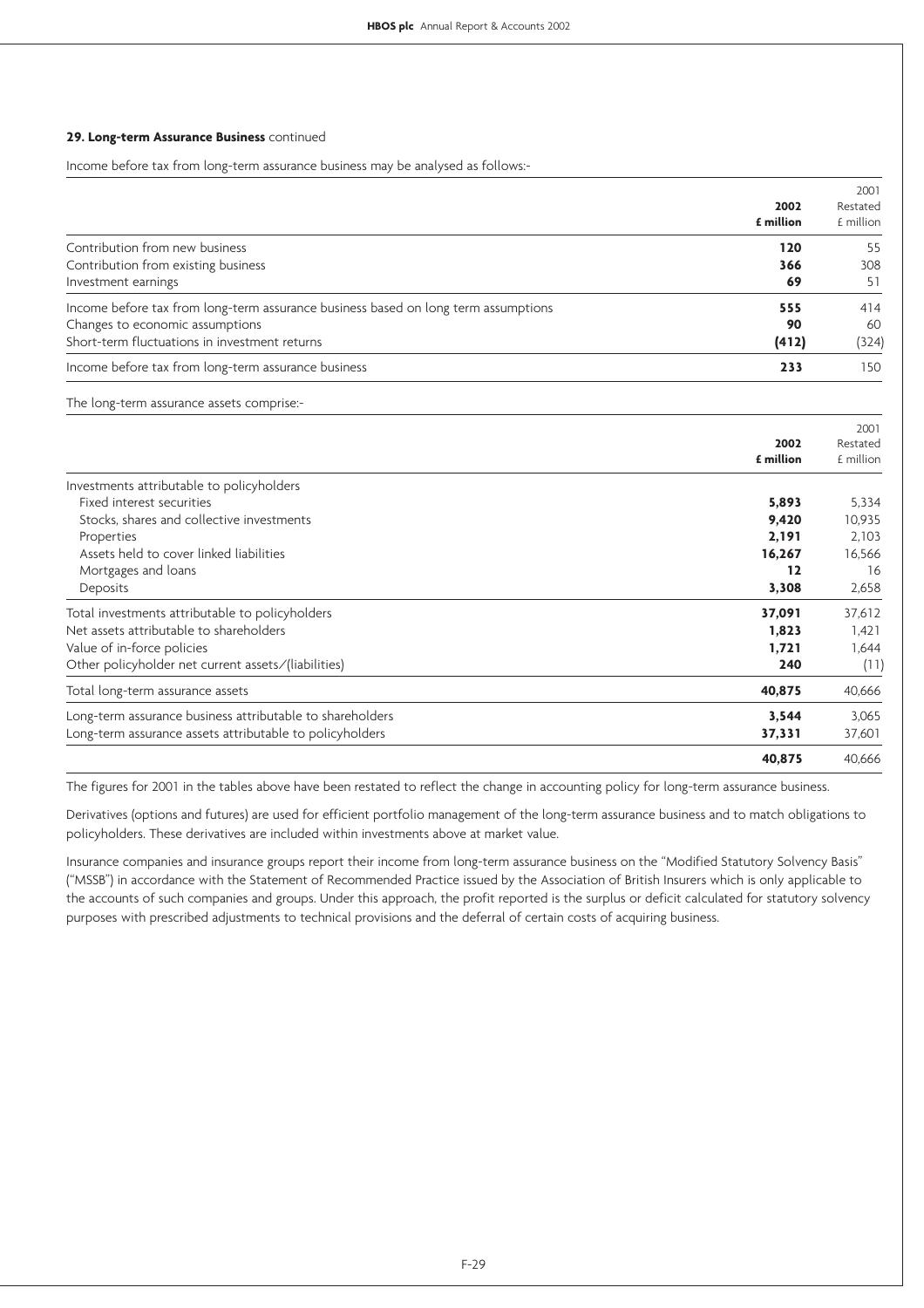### **29. Long-term Assurance Business** continued

The Group's income from long-term assurance business under this alternative basis is set out below:-

|                                                                                             | 2002<br>£ million | 2001<br>£ million |
|---------------------------------------------------------------------------------------------|-------------------|-------------------|
|                                                                                             |                   |                   |
| Premiums                                                                                    | 8,924             | 8,251             |
| Reinsurance premiums from The Equitable unit-linked and non-profit business                 |                   | 4,106             |
| Investment income                                                                           | 1,139             | 1,211             |
| Other income                                                                                | 21                | 206               |
|                                                                                             | 10,084            | 13,774            |
| Claims                                                                                      | (4, 354)          | (3,378)           |
| Change in technical provisions                                                              | (1, 546)          | (3,167)           |
| Change in technical provisions from The Equitable unit-linked and non-profit business       |                   | (4,106)           |
| Expenses                                                                                    | (1, 178)          | (990)             |
| Unrealised losses on investments                                                            | (4, 814)          | (4,213)           |
| Other charges                                                                               | (29)              | (44)              |
| Tax attributable to long-term business                                                      | 157               | 199               |
| Transfer from the fund for future appropriations                                            | 1,605             | 1,803             |
| Balance on the technical account $-$ long-term business                                     | (75)              | (122)             |
| Tax credit/(charge) attributable to balance on the technical account $-$ long-term business |                   | (22)              |
| Income in shareholders' fund                                                                | (44)              | 14                |
| Expenses in shareholders' fund                                                              | (19)              | (33)              |
| Deficit before tax from long-term assurance business on a modified statutory solvency basis | (133)             | (163)             |
| Tax                                                                                         | (6)               | 35                |
| Deficit after tax from long-term assurance business on a modified statutory solvency basis  | (139)             | (128)             |

The balance sheet in respect of long-term assurance business prepared on a modified statutory solvency basis can be summarised as follows:-

|                                                                                                 | 2002<br>£ million | 2001      |
|-------------------------------------------------------------------------------------------------|-------------------|-----------|
|                                                                                                 |                   | £ million |
| <b>Assets</b>                                                                                   |                   |           |
| Investments                                                                                     | 22,713            | 23,199    |
| Assets held to cover linked liabilities                                                         | 16,267            | 16,566    |
| Other assets                                                                                    | 1,739             | 1,507     |
| <b>Total Assets</b>                                                                             | 40,719            | 41,272    |
| <b>Liabilities</b>                                                                              |                   |           |
| Shareholders' funds                                                                             | 2,498             | 2,410     |
| Fund for future appropriations                                                                  |                   | 2,009     |
| Linked liabilities                                                                              | 16,267            | 16,566    |
| Other technical provisions                                                                      | 21,064            | 19,526    |
| Other creditors                                                                                 | 890               | 761       |
| <b>Total Liabilities</b>                                                                        | 40,719            | 41,272    |
| Long-term assurance assets attributable to shareholders on a modified statutory solvency basis  | 2,498             | 2,410     |
| Long-term assurance assets attributable to policyholders on a modified statutory solvency basis | 38,221            | 38,862    |
|                                                                                                 | 40,719            | 41,272    |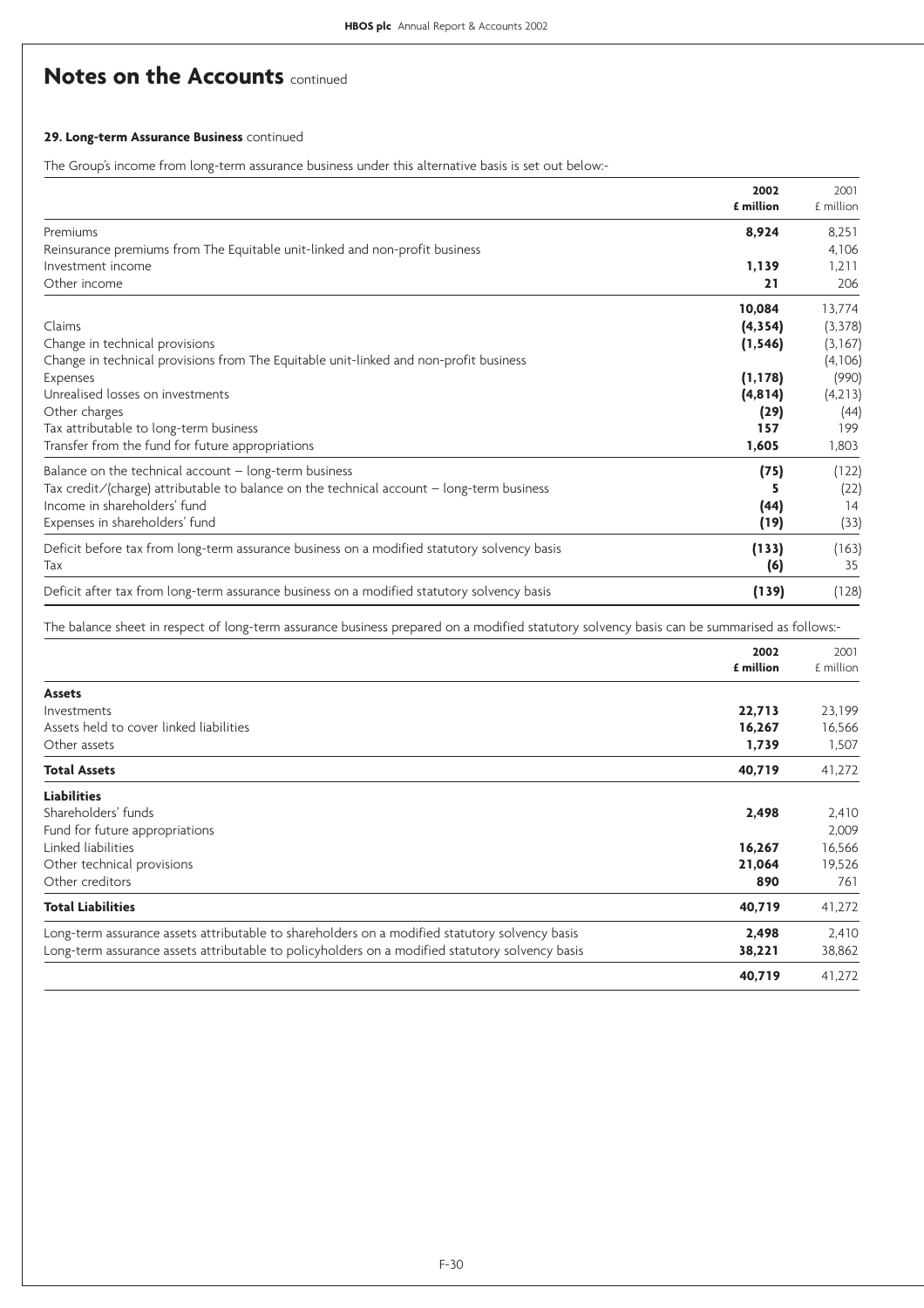### **29. Long-term Assurance Business** continued

The embedded value of the Group's interest in long-term assurance business can be reconciled to the long-term assurance assets attributable to shareholders on a modified statutory solvency basis as follows:-

|                                                                                                |                   | 2001      |
|------------------------------------------------------------------------------------------------|-------------------|-----------|
|                                                                                                | 2002<br>£ million | Restated  |
|                                                                                                |                   | £ million |
| Embedded value of long-term assurance business                                                 | 3.544             | 3.065     |
| Value of in-force business                                                                     | (1, 141)          | (1,047)   |
| Other differences:-                                                                            |                   |           |
| Deferred acquisition costs                                                                     | 596               | 646       |
| Adjustments to net asset values                                                                | (331)             | (254)     |
| Short-term fluctuations in investment returns                                                  | (170)             |           |
| Long-term assurance assets attributable to shareholders on a modified statutory solvency basis | 2.498             | 2,410     |

Profits calculated using MSSB use the same long-term assumptions as required to assess the regulatory solvency but with certain prescribed accounting adjustments. Because of the conservative nature of the current solvency regulations, a major failing of MSSB is that new business is normally reported as a loss in the year of sale.

### **30. Deposits by Banks**

|                                                        | Group             |
|--------------------------------------------------------|-------------------|
| 2002<br>£ million                                      | 2001<br>£ million |
| Repayable on demand<br>14,704                          | 8,440             |
| Repayable                                              |                   |
| 3 months or less but not repayable on demand<br>22,066 | 16,267            |
| 1 year or less but over 3 months<br>8,725              | 5,632             |
| 5 years or less but over 1 year<br>63                  | 44                |
| 79<br>over 5 years                                     | 66                |
| 45,637                                                 | 30,449            |
| Amounts above include:-                                |                   |
| Associated undertakings<br>352                         | 444               |

### **31. Customer Accounts**

|                                              |                   | Group             |
|----------------------------------------------|-------------------|-------------------|
|                                              | 2002<br>£ million | 2001<br>£ million |
| Repayable on demand                          | 123,262           | 116,715           |
| Repayable                                    |                   |                   |
| 3 months or less but not repayable on demand | 19,022            | 18,961            |
| 1 year or less but over 3 months             | 6,326             | 3,917             |
| 5 years or less but over 1 year              | 1,371             | 876               |
| over 5 years                                 | 240               | 47                |
|                                              | 150,221           | 140,516           |
| Amounts above include:-                      |                   |                   |
| Associated undertakings                      | 31                | 9                 |
| Joint ventures                               | 72                | 29                |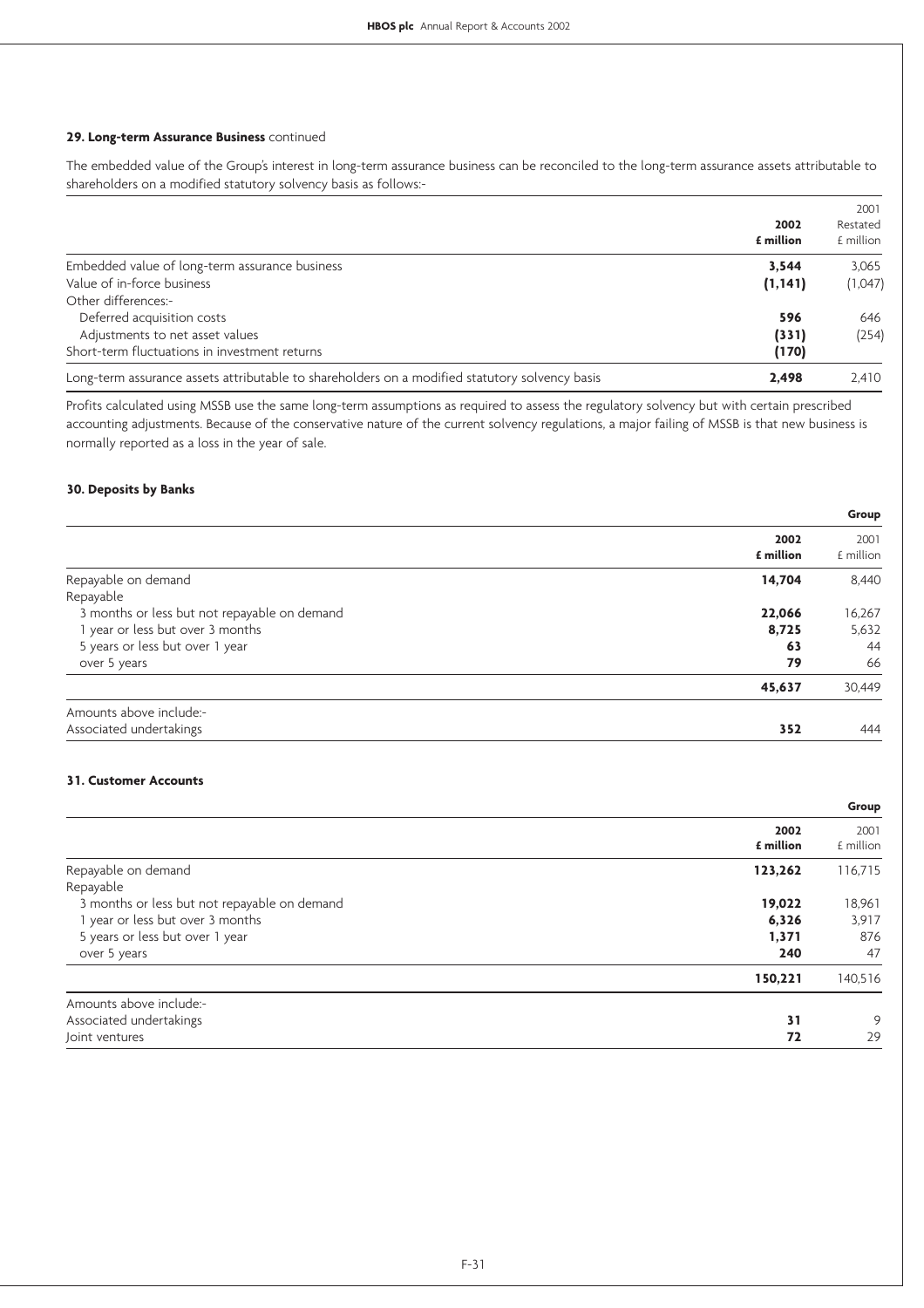### **32. Debt Securities in Issue**

|                                  |           | Group          |
|----------------------------------|-----------|----------------|
|                                  | 2002      | 2001           |
|                                  | £ million | £ million      |
| Bonds and Medium Term Notes      |           |                |
| Repayable                        |           |                |
| 1 year or less, or on demand     | 4,120     | 8,668          |
| 2 years or less but over 1 year  | 8,230     | 3,552          |
| 5 years or less but over 2 years | 6,530     | 3,699          |
| over 5 years                     | 2,733     | 2,546          |
|                                  | 21,613    | 18,465         |
| Other Debt Securities            |           |                |
| Repayable                        |           |                |
| 3 months or less                 | 47,339    | 38,584         |
| 1 year or less but over 3 months | 11,761    | 12,202         |
| 2 years or less but over 1 year  | 54        | 206            |
| 5 years or less but over 2 years |           | 67             |
| over 5 years                     | 4         | $\overline{4}$ |
|                                  | 59,158    | 51,063         |
| Total Debt Securities in Issue   | 80,771    | 69,528         |

Bonds and Medium Term Notes includes £303 million (2001 – £320 million) secured on advances to customers and certain other assets of the Group.

Other Debt Securities includes £9,286 million (2001 – £7,711 million) in respect of commercial paper issued to fund the purchase of asset backed securities by special purpose vehicles (Note 19). During 2002, the Group securitised a portfolio of mortgage advances which, under FRS 5 "Reporting the Substance of Transactions" is not available for linked presentation and therefore the funding from this securitisation of £300 million is included in Bonds and Medium Term Notes. The portfolio of mortgage advances continues to be reported in Loans and Advances to Customers (Note 16).

### **33. Other Liabilities**

|                                                        |                          | Group             |                   | Company           |
|--------------------------------------------------------|--------------------------|-------------------|-------------------|-------------------|
|                                                        | 2002<br><b>f</b> million | 2001<br>£ million | 2002<br>£ million | 2001<br>£ million |
| Negative market values of trading derivative contracts | 6,263                    | 2,580             |                   |                   |
| Unclaimed shares                                       | 279                      | 286               | 279               |                   |
| Short positions in government debt securities          |                          | 615               |                   |                   |
| Other liabilities                                      | 2.370                    | 1.672             | 43                | $\overline{4}$    |
|                                                        | 8,912                    | 5,153             | 322               | 4                 |

Unclaimed shares comprise the net sale proceeds of certain Halifax Group plc ordinary shares which, following the Halifax Group restructuring which took effect on 1 June 1999, represented Halifax plc ordinary shares. These shares were issued to meet claims for Halifax plc ordinary shares from qualifying members of Halifax Building Society and others following the transfer of business from Halifax Building Society to Halifax plc in 1997. This liability also includes the related unclaimed dividends up to the date of sale and the unclaimed capital payments arising from the Halifax Group restructuring in 1999. These amounts are being held on behalf of the persons who would have been entitled to claim the shares before they were sold. Following the internal reorganisation on 1 July 2002, responsibility for these balances was assumed by HBOS plc.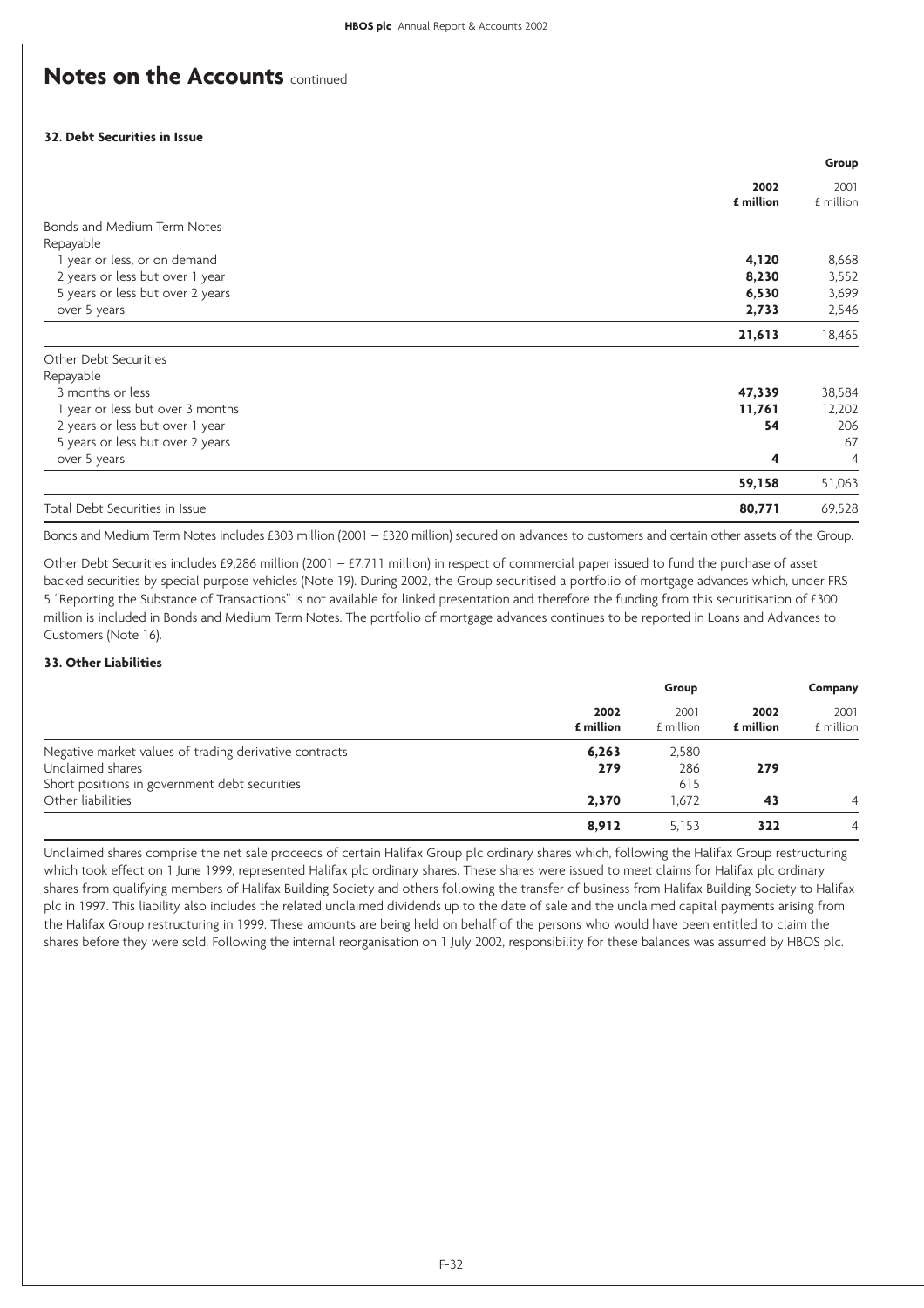### **34. Provisions for Liabilities and Charges**

|                                                                 | Group             |
|-----------------------------------------------------------------|-------------------|
| (i) Deferred Taxation                                           | 2002<br>£ million |
| At 1 January 2002 as previously stated<br>Prior year adjustment | 628<br>(139)      |
| At 1 January 2002 - Restated                                    | 489               |
| Charge in year (Note 10)                                        | 158               |
| Other movements                                                 |                   |
| At 31 December 2002                                             | 648               |

|                               |                                                    | 2002                                        |                                                         | 2001                                                    |
|-------------------------------|----------------------------------------------------|---------------------------------------------|---------------------------------------------------------|---------------------------------------------------------|
| Deferred taxation comprises:- | Provided<br>for in<br><b>Accounts</b><br>£ million | Full<br>Potential<br>Liability<br>£ million | Provided<br>for in<br>Accounts<br>Restated<br>£ million | Full<br>Potential<br>Liability<br>Restated<br>£ million |
| Group                         |                                                    |                                             |                                                         |                                                         |
| Capital allowances:-          |                                                    |                                             |                                                         |                                                         |
| on assets leased to customers | 718                                                | 718                                         | 574                                                     | 574                                                     |
| on other assets               | 50                                                 | 50                                          | 37                                                      | 37                                                      |
| General provisions            | (196)                                              | (196)                                       | (185)                                                   | (185)                                                   |
| Other timing differences      | 76                                                 | 76                                          | 63                                                      | 63                                                      |
|                               | 648                                                | 648                                         | 489                                                     | 489                                                     |

| (ii) Other Provisions | Provision<br>£ million | Pensions Pensions and<br>Review Other similar<br><b>Obligations</b><br>£ million | <b>HBOS</b><br><b>Integration</b><br><b>Provision</b><br>£ million | Other<br><b>Provisions</b><br>£ million | Total<br>£ million |
|-----------------------|------------------------|----------------------------------------------------------------------------------|--------------------------------------------------------------------|-----------------------------------------|--------------------|
| At 1 January 2002     | 23                     | 138                                                                              | 65                                                                 | 26                                      | 252                |
| Charge for year       |                        | 63                                                                               | 153                                                                |                                         | 216                |
| Utilised in year      | (11)                   | (54)                                                                             | (170)                                                              | $\left(1\right)$                        | (236)              |
| At 31 December 2002   | 12                     | 147                                                                              | 48                                                                 | 25                                      | 232                |

**Group**

The pensions review provision has been established to cover estimated administrative costs and compensation payable in connection with Phases 1 and 2 of the Pensions Review and the FSAVC Review. In 2001 a £41 million provision to cover direct and indirect costs arising from the Pensions Review was included in the long-term assurance liabilities attributable to policyholders.

Of the provision for pensions and other similar obligations, £35 million relates to post-retirement benefits (2001 – £33 million).

Other provisions include property related costs on surplus leased space.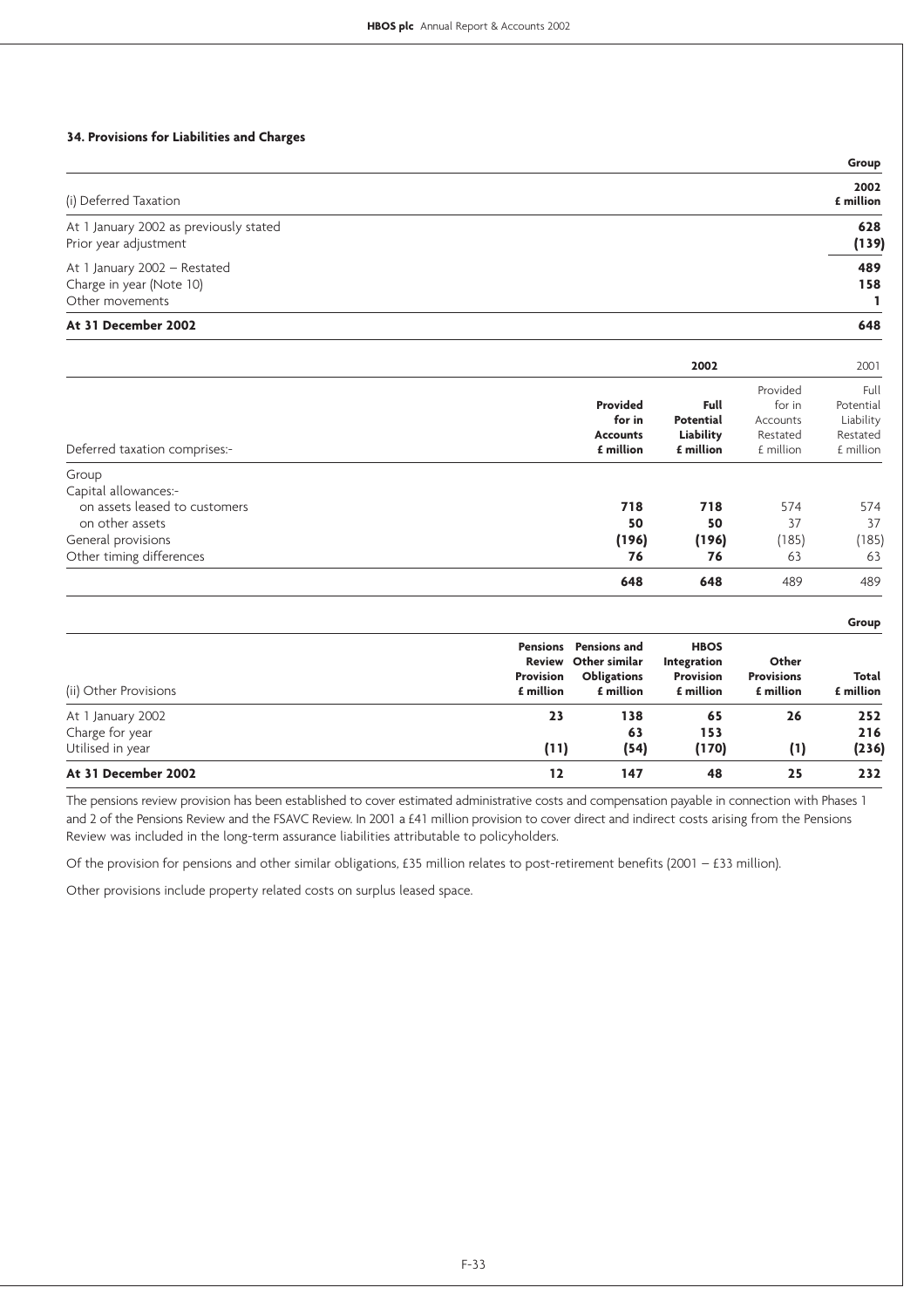### **35. Subordinated Liabilities**

|                                                                                 |           | Group          | Company   |
|---------------------------------------------------------------------------------|-----------|----------------|-----------|
|                                                                                 | 2002      | 2001           | 2002      |
|                                                                                 | £ million | £ million      | £ million |
| <b>Dated Loan Capital</b>                                                       |           |                |           |
| €51.1 million 8.30% Notes 2002                                                  |           | 31             |           |
| US\$300 million 8.80% Notes 2004                                                | 186       | 207            |           |
| £400 million 8.75% Subordinated Notes 2006                                      | 400       | 400            |           |
| US\$150 million 8.85% Notes 2006                                                | 93        | 103            |           |
| £75 million 9.125% Subordinated Notes 2006                                      | 75        | 75             |           |
| £60 million 9.00% Instruments 2006                                              | 60        | 60             |           |
| A\$100 million Callable Notes 2007                                              |           | 35             |           |
| €650 million 4.75% Subordinated bonds 2009                                      | 423       | 397            |           |
| US\$500 million Floating rate subordinated step-up callable notes 2009          | 310       | 345            |           |
| €500 million 5.50% Instruments 2009                                             | 325       | 305            |           |
| £75 million Floating rate subordinated notes 2009                               | 75        | 75             |           |
| US\$500 million Notes 2010                                                      | 310       | 344            |           |
| £75 million Floating Rate Instruments 2010                                      | 75        | 75             |           |
| US\$150 million Notes 2011                                                      | 93        | 103            |           |
| €7 million Floating Rate Notes 2011                                             | 5         | $\overline{4}$ |           |
| €750 million Subordinated Fixed Rate Notes 2012                                 | 488       |                |           |
| US\$450 million Subordinated Floating Rate Notes 2012                           | 279       |                |           |
| £200 million Floating rate step-up callable subordinated notes 2012             | 200       | 200            |           |
| €12.8 million 6.25% Instruments 2012                                            | 8         | 8              |           |
| A\$75 million Callable Notes 2012                                               | 26        |                |           |
| €1,000 million Subordinated callable fixed/floating rate instruments 2013       | 651       | 611            |           |
| €325 million 6.125% Notes 2013                                                  | 212       | 198            |           |
| £250 million 11% Subordinated bonds 2014                                        | 250       | 250            |           |
| £150 million 10.5% Subordinated bonds 2018                                      | 150       | 150            |           |
| £250 million 6.375% Instruments 2019                                            | 250       | 250            |           |
| £500 million 9.375% Subordinated bonds 2021                                     | 500       | 500            |           |
| €400 million 6.45% Eurodated Floating subordinated guaranteed bonds 2023        | 261       | 251            |           |
| £245 million 7.881% Subordinated Extendable Maturity Notes 2048                 |           |                | 245       |
| €415 million Fixed to Floating Rate Subordinated Extendable Maturity Notes 2048 |           |                | 270       |
| Unamortised Premiums, Discounts and Issue Costs                                 | (15)      | (11)           |           |
|                                                                                 | 5,690     | 4,966          | 515       |
| Repayable:-                                                                     |           |                |           |
| in 1 year or less                                                               |           | 31             |           |
| in more than 1 year but not more than 5 years                                   | 814       | 845            |           |
| in more than 5 years                                                            | 4,876     | 4,090          | 515       |
|                                                                                 | 5.690     | 4.966          | 515       |

No repayment, for whatever reason, of dated loan capital prior to its stated maturity and no purchase by the relevant subsidiary undertaking of its loan capital may be made without the consent of the Financial Services Authority. On a winding up of the relevant company, the claims of the holders of dated loan capital shall be subordinated in right of payment to the claims of all depositors and creditors of that company other than creditors whose claims are expressed to rank pari passu with or junior to the claims of the holders of the dated loan capital.

On 29 October 2002, Bank of Scotland issued €600 million Subordinated Fixed Rate Notes 2012 at an issue price of 99.812% of the principal amount. The Notes bear interest at a fixed rate 5.5% per annum. On 25 November 2002 Bank of Scotland issued a further €150 million at an issue price of 101.611% of the principal amount plus €610,274 representing 27 days accrued interest for the period from and including 29 October 2002 to 25 November 2002.

On 22 November 2002, Bank of Scotland issued US\$450 million Subordinated Floating Rate Notes 2012 at an issue price of 99.663% of the principal amount. The Notes bear interest at 3 months US\$-LIBOR-BBA plus 0.50% per annum until 22 November 2007 at which time the interest rate becomes 3 month US\$-LIBOR-BBA plus 1.00% per annum. Bank of Scotland has the option to redeem these Notes on 23 November 2007.

On 10 December 2002, a subsidiary of the Company issued A\$75 million Callable Notes 2012. The Notes bear interest at the three month Australian bank bill rate plus 0.75% per annum. The issuer has the option to redeem the Notes at par after 10 December 2007.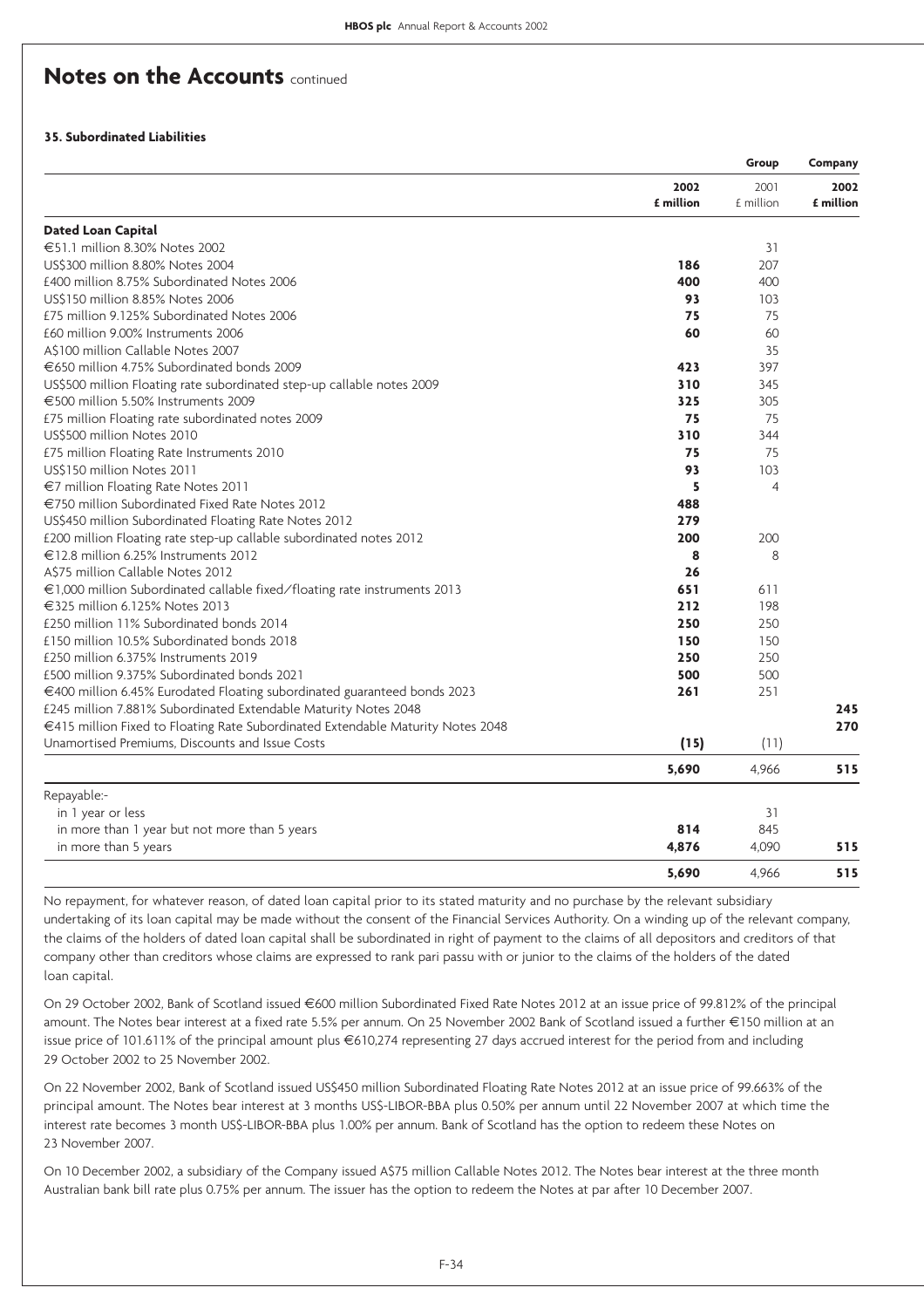### **35. Subordinated Liabilities** continued

The £245 million 7.881% Subordinated Extendable Maturity Notes 2048 and the €415 million Fixed to Floating Rate Extendable Maturity Notes 2048 were issued to HBOS Sterling Finance (Jersey) L.P. (formerly Halifax Group Sterling Finance (Jersey) L.P.) and HBOS Euro Finance (Jersey) L.P. (formerly Halifax Group Euro Finance (Jersey) L.P.) respectively by Halifax Group plc as subordinated notes. HBOS Sterling Finance (Jersey) L.P. and HBOS Euro Finance (Jersey) L.P. have issued preferred securities of equivalent amount. Halifax Group plc, HBOS plc and the Trustee for the holders of the Notes agreed with the consent of the holders of the Notes, to enter into supplemental trust deeds that have, inter alia, made both issues of Notes the obligation of HBOS plc effective on 1 July 2002. These are included in minority and other interests (non-equity) in the Consolidated Balance Sheet (Note 39).

|                                                                |                   | Group                         |                   | Company           |
|----------------------------------------------------------------|-------------------|-------------------------------|-------------------|-------------------|
|                                                                | 2002<br>£ million | 2001<br>Restated<br>£ million | 2002<br>£ million | 2001<br>£ million |
| <b>Undated Loan Capital</b>                                    |                   |                               |                   |                   |
| £600 million Fixed to Floating Rate Undated Subordinated Notes |                   |                               | 600               | 600               |
| €500 million Fixed to Floating Rate Undated Subordinated Notes | 325               | 305                           | 325               | 305               |
| £300 million Perpetual Regulatory tier One Securities          | 300               | 300                           |                   |                   |
| £300 million 7.5% Undated Subordinated Step-up Notes           | 300               | 300                           | 300               |                   |
| JPY 42.5 billion 3.50% Undated Subordinated Yen Step-up Notes  | 222               | 223                           | 222               |                   |
| US\$300 million Reset Notes                                    | 186               | 207                           |                   |                   |
| £200 million Perpetual Notes                                   | 200               | 200                           |                   |                   |
| £200 million 7.375% Undated Subordinated Guaranteed Bonds      | 200               | 200                           |                   |                   |
| €300 million Floating Rate Undated Subordinated Step-up Notes  | 195               | 183                           | 195               |                   |
| US\$250 million Floating Rate Primary Capital Notes            | 155               | 172                           |                   |                   |
| £150 million Instruments                                       | 150               | 150                           |                   |                   |
| £150 million Instruments                                       | 150               | 150                           |                   |                   |
| JPY 17 billion Instruments                                     | 99                | 110                           |                   |                   |
| £100 million Instruments                                       | 100               | 100                           |                   |                   |
| £100 million 12% Perpetual Subordinated Bonds                  | 100               | 100                           |                   |                   |
| £100 million 8.75% Perpetual Subordinated Bonds                | 100               | 100                           |                   |                   |
| £75 million 13.625% Perpetual Subordinated Bonds               | 75                | 75                            |                   |                   |
| <b>JPY 9 billion Instruments</b>                               | 47                | 47                            |                   |                   |
| £50 million 9.375% Perpetual Subordinated Bonds                | 50                | 50                            |                   |                   |
| £500 million 5.75% Undated Subordinated Step-up Notes          | 500               |                               | 500               |                   |
| Unamortised Premiums, Discounts and Issue Costs                | (17)              | (15)                          | (11)              | (3)               |
|                                                                | 3,437             | 2,957                         | 2, 131            | 902               |

No exercise of any redemption option or purchase by the relevant company of any of its undated loan capital may be made without the consent of the Financial Services Authority. On a winding up of the Company or subsidiary undertaking, the claims of the holders of undated loan capital shall be subordinated in right of payment to the claims of all depositors and creditors of the Company or subsidiary undertaking other than creditors whose claims are expressed to rank pari passu with or junior to the claims of the holders of the undated loan capital. The undated loan capital is junior in point of subordination to the dated loan capital referred to above.

On 28 November 2002, HBOS plc issued £500 million Undated Subordinated Step-up Notes at an issue price of 99.415% of their principal amount. The Notes bear interest at 5.75% per annum annually in arrear to 28 November 2025 and thereafter at a rate per annum equal to the sum of the 5 year benchmark Gilt rate.

The £600 million Fixed to Floating Rate Undated Subordinated Notes were issued to HBOS Capital Funding LP by the Company. HBOS Capital Funding LP has issued preferred securities of equivalent amount. These are included in minority and other interests (non-equity) in the Consolidated Balance Sheet (Note 39).

On 28 February 2001, £300 million Perpetual Regulatory tier One Securities were issued through Bank of Scotland. These qualify as Tier 1 regulatory capital. A £150 million Series A Issue has a fixed coupon of 7.286% to 2016 and a Series B Issue of £150 million has a fixed coupon of 7.281% to 2026. Thereafter, if not redeemed on their respective dates, for each Issue the coupon will be reset and will be further reset at five yearly intervals. There is an option to settle the coupon payment through the issue of Ordinary Shares. Coupon payments may be deferred but the Bank of Scotland may not declare or pay dividends on any of its Ordinary Shares whilst any coupon payments are deferred. UITF 33 was implemented during 2002 which required these securities to be reclassified from minority and other interests (non-equity) to undated loan capital. Comparative amounts have been restated to reflect this change.

The £300 million 7.5% Undated Subordinated Step-up Notes, were issued by Halifax Group plc on 26 May 2000. Halifax Group plc, HBOS plc and the Trustee for the holders of the Notes agreed, with the consent of the holders of the Notes, to enter into a supplemental trust deed that has, inter alia, made the Notes the obligation of HBOS plc effective on 1 July 2002. Interest on these Notes is payable annually in arrears on 26 May until 2016 at the rate of 7.5% per annum and, for each period of five years thereafter, annually in arrears on 26 May at the rate per annum equal to the sum of the five year benchmark Gilt rate plus 3.45%. HBOS plc has the option to redeem these Notes on 26 May 2016 and on each fifth anniversary thereafter.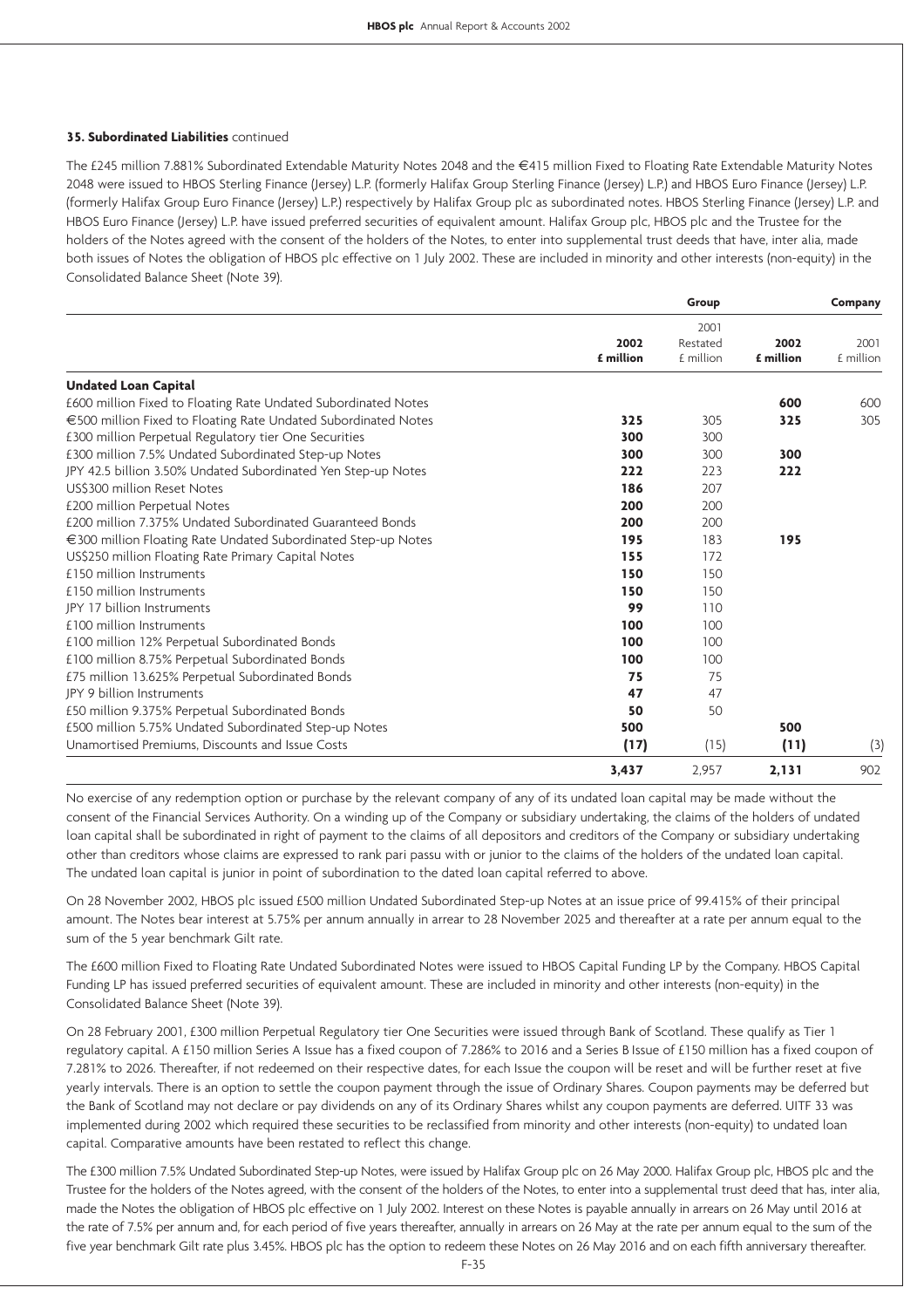### **35. Subordinated Liabilities** continued

The JPY 42.5 billion 3.50% Undated Subordinated Yen Step-up Notes, were issued by Halifax Group plc on 28 February 2001. Halifax Group plc, HBOS plc and the Trustee for the holders of the Notes agreed, with the consent of the holders of the Notes to enter into a supplemental trust deed that has, inter alia, made the Notes the obligation of HBOS plc effective on 1 July 2002. Interest on these Notes is payable half yearly in arrear on 28 February and 28 August until 28 February 2031 at the rate of 3.50% per annum and thereafter at the rate of 6 month JPY LIBOR plus a margin of 2.09% per annum. HBOS plc has the option to redeem these Notes on 28 February 2011, on 28 February 2031 and on each coupon payment date thereafter.

The €300 million Floating Rate Undated Subordinated Step-up Notes, were issued by Halifax Group plc on 26 May 2000. Halifax Group plc, HBOS plc and the Trustee for the holders of the Notes agreed, with the consent of the holders of the Notes, to enter into a supplemental trust deed that has, inter alia, made the Notes the obligation of HBOS plc effective on 1 July 2002. Interest on these Notes is payable on 26 May, 26 August, 26 November and 26 February each year until 26 August 2010 at the rate of 3 month EURIBOR plus a margin of 1.20% per annum and from and including 26 August 2010 at the rate of 3 month EURIBOR plus a margin of 2.30% per annum. HBOS plc has the option to redeem these Notes on 26 August 2010 and on each interest payment date thereafter.

### **36. Share Capital**

|                                                                                                                         | Ordinary                     |     | <b>Shares</b>                                       | $9^{1}/4\%$ Non-<br><b>Cumulative</b><br><b>Preference</b><br><b>Shares</b> | $93/4%$ Non-<br>Cumulative<br>Irredeemable Irredeemable<br><b>Preference</b><br><b>Shares</b> |  | Other<br><b>Preference Shares</b> |
|-------------------------------------------------------------------------------------------------------------------------|------------------------------|-----|-----------------------------------------------------|-----------------------------------------------------------------------------|-----------------------------------------------------------------------------------------------|--|-----------------------------------|
|                                                                                                                         | 25p each<br><b>f</b> million |     | £1 each<br>£1 each<br>£ million<br><b>f</b> million | <b>Sterling</b><br>£ million                                                | <b>Euro</b><br>$\epsilon$ million                                                             |  |                                   |
| <b>Authorised</b>                                                                                                       |                              |     |                                                     |                                                                             |                                                                                               |  |                                   |
| At 31 December 2002 and 31 December 2001                                                                                | 1,185                        | 375 | 125                                                 | 1,204                                                                       | 1,500                                                                                         |  |                                   |
| Allotted, called up and fully paid                                                                                      |                              |     |                                                     |                                                                             |                                                                                               |  |                                   |
| At 1 January 2002<br>Issued by means of a share placing<br>Issued under employee share schemes and in lieu of dividends | 892<br>43<br>11              | 300 | 100                                                 |                                                                             |                                                                                               |  |                                   |
| At 31 December 2002                                                                                                     | 946                          | 300 | 100                                                 |                                                                             |                                                                                               |  |                                   |

Other sterling preference shares include 200 million 6.125 per cent. Non-Cumulative Redeemable Preference Shares of £1 each, 1,000 million Sterling Preference Shares of £1 each, 250,000 8.117 per cent. Non-Cumulative Perpetual Preference Shares Class A of £10 each and 150,000 7.754 per cent. Non-Cumulative Perpetual Preference Shares Class B of £10 each.

Between 5 and 7 March 2002, 172.5 million Ordinary Shares of 25p each were issued at a price of £7.40 per share, raising proceeds (net of expenses) of £1,258 million.

The Group operates a number of share option plans and savings-related share option plans for both executives and employees.

At 31 December 2002, options to acquire 40.6 million ordinary shares were outstanding under HBOS plc option plans and former Halifax option plans. These options are exercisable at a range of prices from £6.68 to £8.28 at various dates up to 14 April 2008. At 31 December 2002, options to acquire 6.2 million ordinary shares were outstanding under the former Bank of Scotland executive stock option schemes. These options are exercisable at a range of prices from £1.89 to £7.13 at various dates up to 16 October 2010.

At 31 December 2002, options to acquire 51.5 million ordinary shares were outstanding under savings-related share option plans. These options are exercisable at a range of prices from £2.08 to £5.98 at various dates up to 31 December 2010.

During the year, a total of 8.0 million shares were issued on the exercise of options for a consideration of £39 million.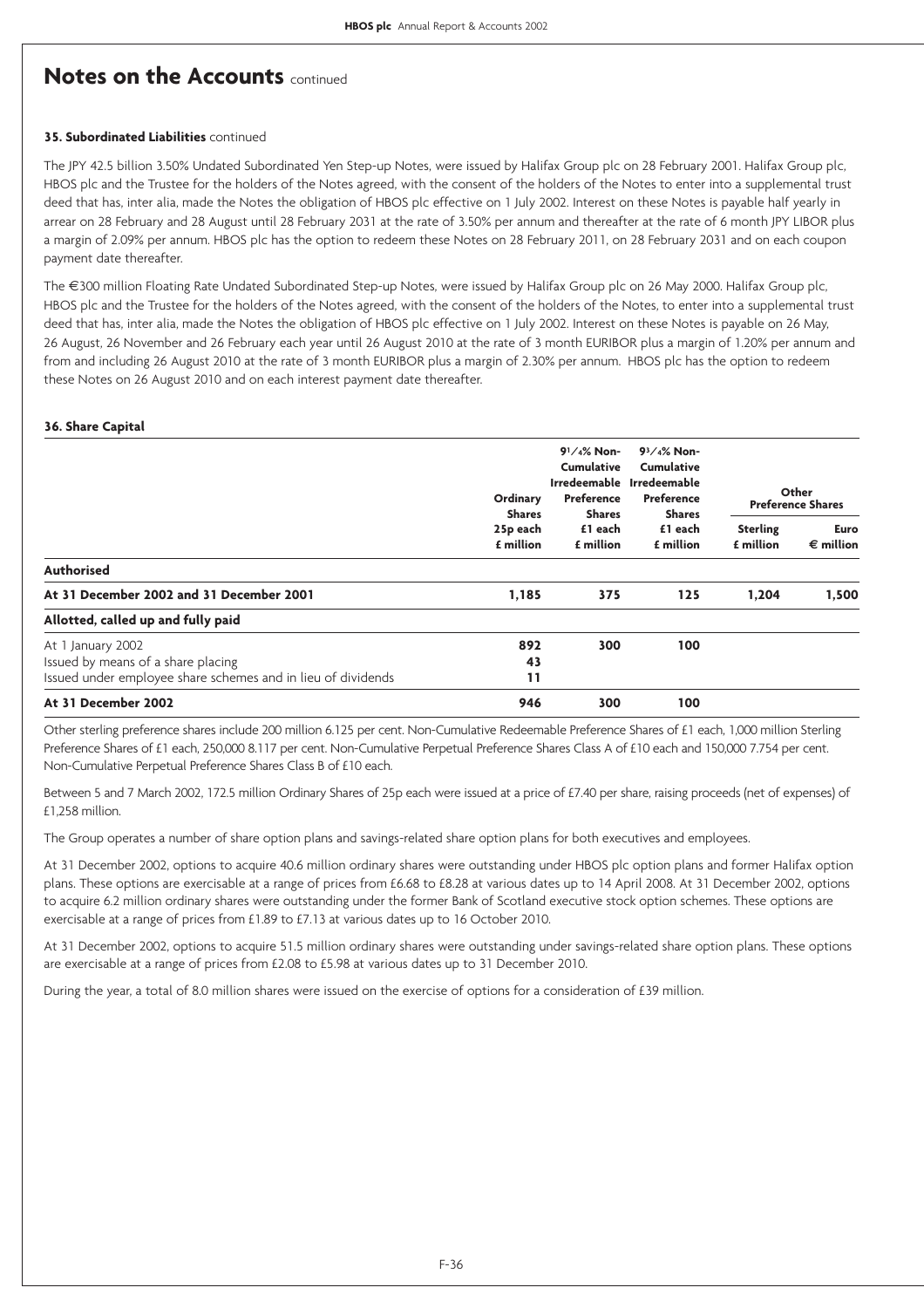### **37. Reserves**

|                                                                                                                                                            | <b>Share</b><br>Premium<br>£ million | Other<br><b>Reserves</b><br>£ million | Profit<br>and Loss<br>Account<br>£ million |
|------------------------------------------------------------------------------------------------------------------------------------------------------------|--------------------------------------|---------------------------------------|--------------------------------------------|
| Group<br>At 1 January 2002 as previously stated<br>Prior year adjustments                                                                                  | 27                                   | 492                                   | 9,657<br>(55)                              |
| At 1 January 2002 - Restated<br>Reserves capitalised<br>Premium arising on the issue of new shares<br>Dividends retained on account of share dividends     | 27<br>(9)<br>1,251                   | 492                                   | 9,602<br>283                               |
| Exchange translation<br>Contribution to Employee Share Trust<br>Release of employee options granted under Company share ownership plans<br>Retained profit | 23                                   | 4                                     | (12)<br>23<br>739                          |
| At 31 December 2002                                                                                                                                        | 1,292                                | 496                                   | 10,635                                     |
| Company<br>At 1 January 2002<br>Reserves capitalised<br>Premium arising on the issue of new shares                                                         | 27<br>(9)<br>1,251                   |                                       | 33                                         |
| Dividends retained on account of share dividends<br>Contribution to Employee Share Trust<br>Retained profit                                                | 23                                   |                                       | 283<br>(12)<br>3,494                       |
| At 31 December 2002                                                                                                                                        | 1,292                                |                                       | 3,798                                      |

The Group profit and loss account reserve at 31 December 2002 includes £589 million (2001 restated – £566 million) not presently available for distribution. This represents mainly the excess of retained profits on an embedded value basis over those available for distribution.

The cumulative amount of positive goodwill on acquisitions of subsidiary undertakings written off in the Group reserves is £574 million (2001 – £574 million) and in respect of joint ventures and associated undertakings £nil (2001 – £nil).

The Share Dividend Plan, which was offered as an alternative to the cash dividend to shareholders, resulted in £267 million relating to the December 2001 final dividend and £16 million relating to the June 2002 interim dividend being retained by HBOS plc and added to reserves.

### **38. Reconciliation of Shareholders' Funds**

|                                                                                                                                                                                    |                        | Group                         |                   | Company           |
|------------------------------------------------------------------------------------------------------------------------------------------------------------------------------------|------------------------|-------------------------------|-------------------|-------------------|
|                                                                                                                                                                                    | 2002<br>£ million      | 2001<br>Restated<br>£ million | 2002<br>£ million | 2001<br>£ million |
| Profit attributable to shareholders<br><b>Dividends</b><br>Other recognised gains and losses                                                                                       | 1,916<br>(1, 177)<br>4 | 1.468<br>(1,030)              | 4,671<br>(1, 177) | 1,073<br>(1,030)  |
| Dividends retained on account of share/stock dividends<br>Contribution to Employee Share Trust<br>Release/(charge) of employee options granted under company share ownership plans | 283<br>(12)<br>23      | (6)<br>24<br>(30)<br>(36)     | 283<br>(12)       | (10)              |
| Ordinary capital subscribed<br>Preference capital subscribed<br>Reserve arising on sale of unallocated shares                                                                      | 1,319                  | 309<br>23                     | 1,319             | 919<br>400        |
|                                                                                                                                                                                    | 2,356                  | 722                           | 5,084             | 1,352             |
| Shareholders' Funds at 1 January as previously stated<br>Prior year adjustments                                                                                                    | 11,468<br>(55)         | 10,538<br>153                 | 1,352             |                   |
| Shareholders' Funds at 1 January - Restated                                                                                                                                        | 11,413                 | 10,691                        | 1,352             |                   |
| Shareholders' Funds at 31 December                                                                                                                                                 | 13,769                 | 11,413                        | 6,436             | 1,352             |
| of which:-<br>Attributable to non-equity interests<br>Attributable to equity interests                                                                                             | 400<br>13,369          | 400<br>11,013                 | 400<br>6,036      | 400<br>952        |
|                                                                                                                                                                                    | 13,769                 | 11,413                        | 6,436             | 1,352             |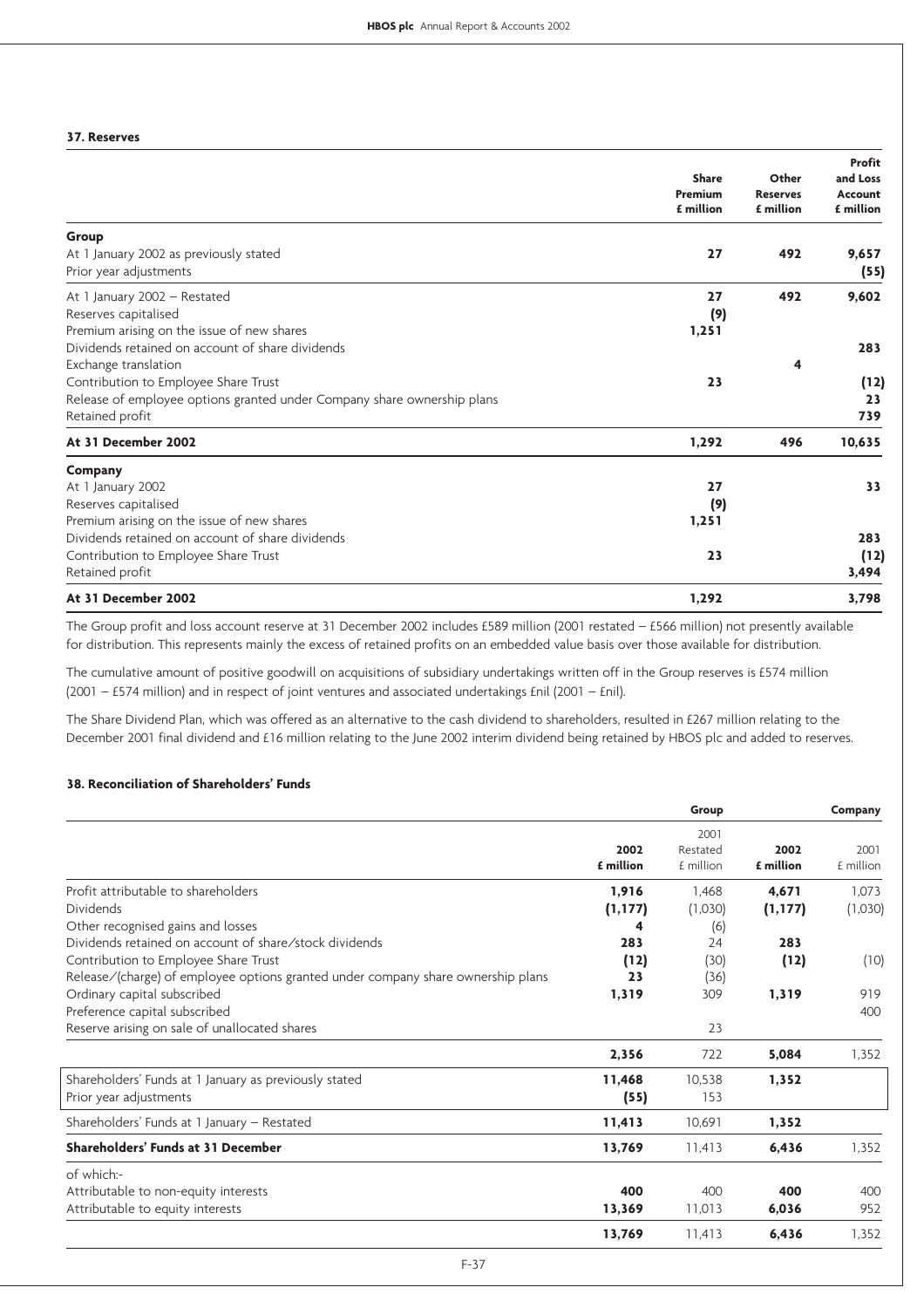### **39. Minority and Other Interests (Non-equity)**

The principal minority and other interests (non-equity) are set out below.

|                                               | 2002<br>£ million | 2001<br>Restated<br>£ million |
|-----------------------------------------------|-------------------|-------------------------------|
| £600 million preferred securities             | 600               | 600                           |
| £250 million preferred securities             | 250               | 250                           |
| £150 million preferred securities             | 150               | 150                           |
| £245 million preferred securities             | 245               | 245                           |
| €415 million preferred securities             | 270               | 257                           |
| £198 million non-cumulative preference shares | 198               | 198                           |
| Less: unamortised issue costs                 | 1.713<br>(10)     | 1,700<br>(10)                 |
|                                               | 1.703             | 1.690                         |

On 28 November 2001, £600 million Guaranteed Non-voting Non-cumulative Perpetual Preferred Securities Series A were issued through HBOS Capital Funding LP. These qualify as Tier 1 regulatory capital. These are perpetual securities and are not subject to any mandatory redemption provisions. They are redeemable in 2018, or each fifth anniversary thereafter, at the option of the general partner. The securities have a fixed coupon of 6.461% to 2018. Thereafter, if not redeemed, the coupon will be reset.

During 2000, the £250 million and £150 million preferred securities were issued by a subsidiary undertaking of Bank of Scotland.

During 1999, the £245 million and €415 million Guaranteed Non-voting Non-cumulative Preferred Securities were issued by subsidiary undertakings of the Halifax Group.

During 1999, non-cumulative preference shares were issued by Halifax plc, as part of the consideration to acquire the business of the Birmingham Midshires Building Society.

### **40. Memorandum Items**

The contract amounts noted below indicate the volume of business outstanding at the balance sheet date in respect of contingent liabilities and commitments undertaken for customers. They do not reflect the underlying credit and other risks, which are significantly lower.

|                                                                               | 2002      | 2001      |
|-------------------------------------------------------------------------------|-----------|-----------|
|                                                                               | Contract  | Contract  |
|                                                                               | Amount    | Amount    |
|                                                                               | £ million | £ million |
| Group                                                                         |           |           |
| <b>Contingent Liabilities</b>                                                 |           |           |
| Acceptances and endorsements                                                  | 157       | 202       |
| Guarantees and assets pledged as collateral security                          |           |           |
| Guarantees and irrevocable letters of credit                                  | 2,672     | 2,133     |
|                                                                               | 2,829     | 2,335     |
| <b>Commitments</b>                                                            |           |           |
| Other commitments                                                             |           |           |
| Short-term trade related transactions                                         | 129       | 202       |
| Undrawn formal standby facilities, credit lines and other commitments to lend |           |           |
| up to and including 1 year                                                    | 35,634    | 26,298    |
| over 1 year                                                                   | 13,261    | 10,772    |
|                                                                               | 49,024    | 37,272    |
| Company                                                                       |           |           |
| <b>Contingent Liabilities</b>                                                 |           |           |
| Guarantees and assets pledged as collateral security                          |           |           |
| Guarantees provided to subsidiary companies                                   | 525       |           |
|                                                                               | 525       |           |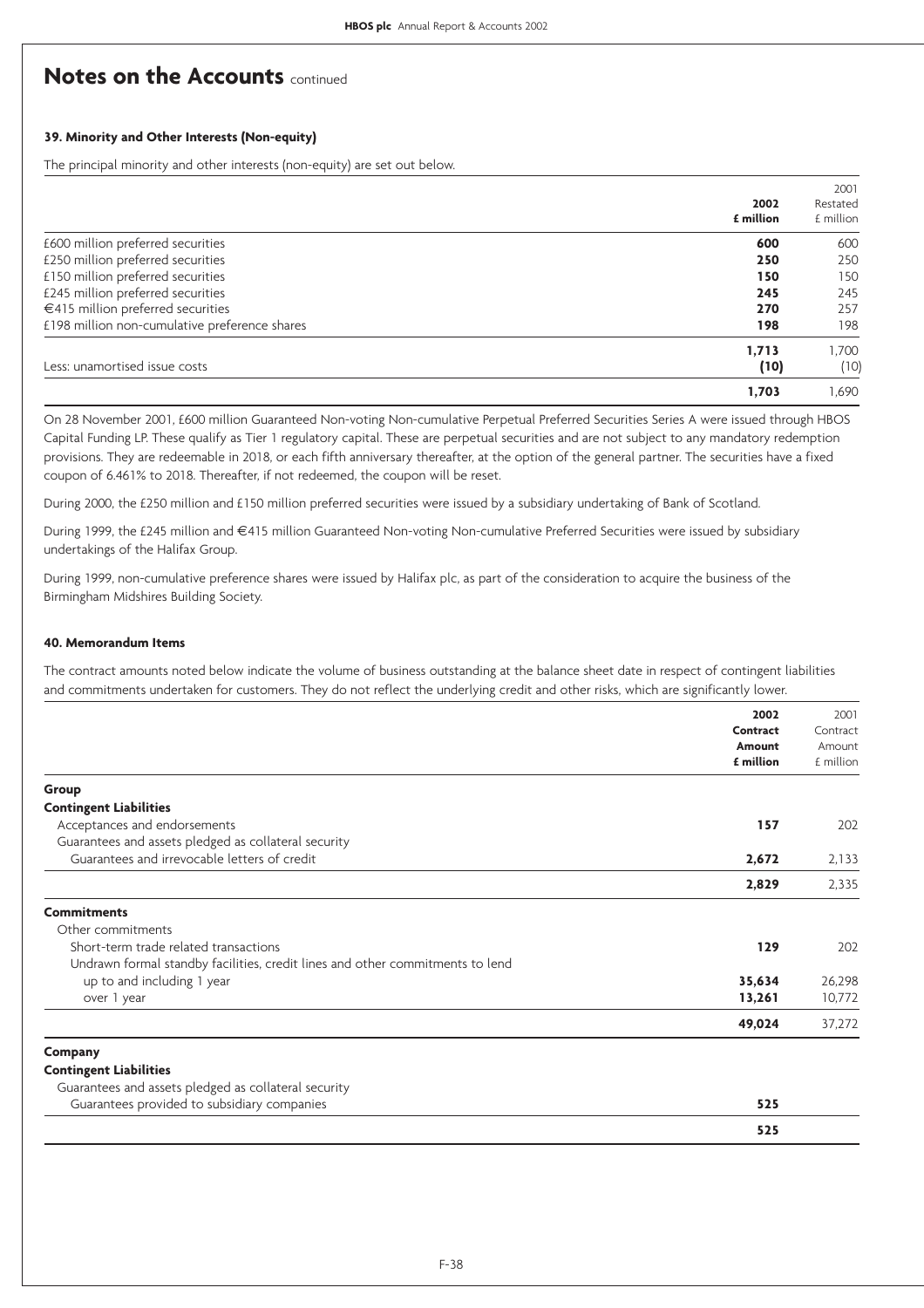### **41. Derivatives**

The Group uses interest rate swaps, forward foreign exchange contracts and other derivative instruments to hedge and reduce the interest rate and currency exposures that are inherent in any banking business. Trading transactions are either customer driven and generally matched or are carried out for proprietary trading purposes within limits approved by the Board.

The Group has entered into derivative contracts as noted below. The notional principal amounts and fair values of these derivatives (excluding internal trades) are analysed between non-trading and trading activity. Fair value is the amount at which instruments could be exchanged in an arm's-length transaction.

|                                               |                 |           | 2002                       |           |           | 2001                |
|-----------------------------------------------|-----------------|-----------|----------------------------|-----------|-----------|---------------------|
|                                               | <b>Notional</b> |           |                            | Notional  |           |                     |
|                                               | Principal       |           | <b>Year End Fair Value</b> | Principal |           | Year End Fair Value |
|                                               | Amount          | Asset     | Liability                  | Amount    | Asset     | Liability           |
|                                               | £ million       | £ million | £ million                  | £ million | £ million | £ million           |
| Group                                         |                 |           |                            |           |           |                     |
| <b>Non-Trading</b>                            |                 |           |                            |           |           |                     |
| <b>Exchange Rate Related Contracts</b>        |                 |           |                            |           |           |                     |
| Forward foreign exchange                      | 411             | 8         | 11                         | 1,653     | 24        | 12                  |
| Cross currency swaps                          | 32,414          | 556       | 843                        | 13,264    | 450       | 513                 |
|                                               | 32,825          | 564       | 854                        | 14,917    | 474       | 525                 |
| <b>Interest Rate Related Contracts</b>        |                 |           |                            |           |           |                     |
| Interest rate swaps                           | 28,980          | 979       | 598                        | 62,447    | 1,076     | 987                 |
| Forward rate agreements                       |                 |           |                            | 734       |           |                     |
| Options                                       | 558             | 4         | 1                          | 183       | 6         | 3                   |
| <b>Futures</b>                                | 2,678           |           | 1                          | 2,838     |           | 4                   |
|                                               | 32,216          | 984       | 600                        | 66,202    | 1,082     | 995                 |
| <b>Equity and Commodity Related Contracts</b> |                 |           |                            |           |           |                     |
| Options and swaps                             | 535             | 10        | 31                         | 520       | 21        | 14                  |
| Total Non-Trading Derivatives                 | 65,576          | 1,558     | 1,485                      | 81,639    | 1,577     | 1,534               |

The Company held non-trading derivatives with a notional principal amount of £2,420 million (2001 – £nil). The Company's non-trading derivatives with a positive fair value was an asset of £118 million (2001 – £nil) and with a negative fair value was a liability of £7 million (2001 – £nil).

|                                               | 2002            |                            |                         | 2001      |                     |           |
|-----------------------------------------------|-----------------|----------------------------|-------------------------|-----------|---------------------|-----------|
|                                               | <b>Notional</b> |                            |                         | Notional  |                     |           |
|                                               | Principal       | <b>Year End Fair Value</b> |                         | Principal | Year End Fair Value |           |
|                                               | Amount          | Asset                      | Liability               | Amount    | Asset               | Liability |
|                                               | £ million       | £ million                  | £ million               | £ million | £ million           | £ million |
| Group                                         |                 |                            |                         |           |                     |           |
| <b>Trading</b>                                |                 |                            |                         |           |                     |           |
| <b>Exchange Rate Related Contracts</b>        |                 |                            |                         |           |                     |           |
| Forward foreign exchange                      | 49,471          | 682                        | 1,674                   | 49,887    | 327                 | 441       |
| Cross currency swaps                          | 142             | 5                          | $\overline{\mathbf{z}}$ | 78        |                     |           |
| Options                                       | 12.728          | 9                          | 9                       | 483       | 3                   | 3         |
|                                               | 62,341          | 696                        | 1,690                   | 50,448    | 331                 | 445       |
| <b>Interest Rate Related Contracts</b>        |                 |                            |                         |           |                     |           |
| Interest rate swaps                           | 214,096         | 3,168                      | 3,390                   | 184,125   | 1,415               | 1,508     |
| Forward rate agreements                       | 9,856           | $\mathbf{z}$               | $\overline{2}$          | 6.323     | 3                   | 3         |
| Options                                       | 45,840          | 130                        | 185                     | 31,364    | 89                  | 61        |
| <b>Futures</b>                                | 190,017         | 49                         | 74                      | 80,591    | 22                  | 60        |
|                                               | 459,809         | 3,349                      | 3,651                   | 302,403   | 1,529               | 1,632     |
| <b>Equity and Commodity Related Contracts</b> |                 |                            |                         |           |                     |           |
| Options and swaps                             | 563             | 37                         | 28                      | 323       | 11                  | 5         |
| <b>Total Trading Derivatives</b>              | 522,713         | 4,082                      | 5,369                   | 353,174   | 1,871               | 2,082     |
| <b>Total Group Derivatives</b>                | 588,289         | 5,640                      | 6,854                   | 434,813   | 3,448               | 3,616     |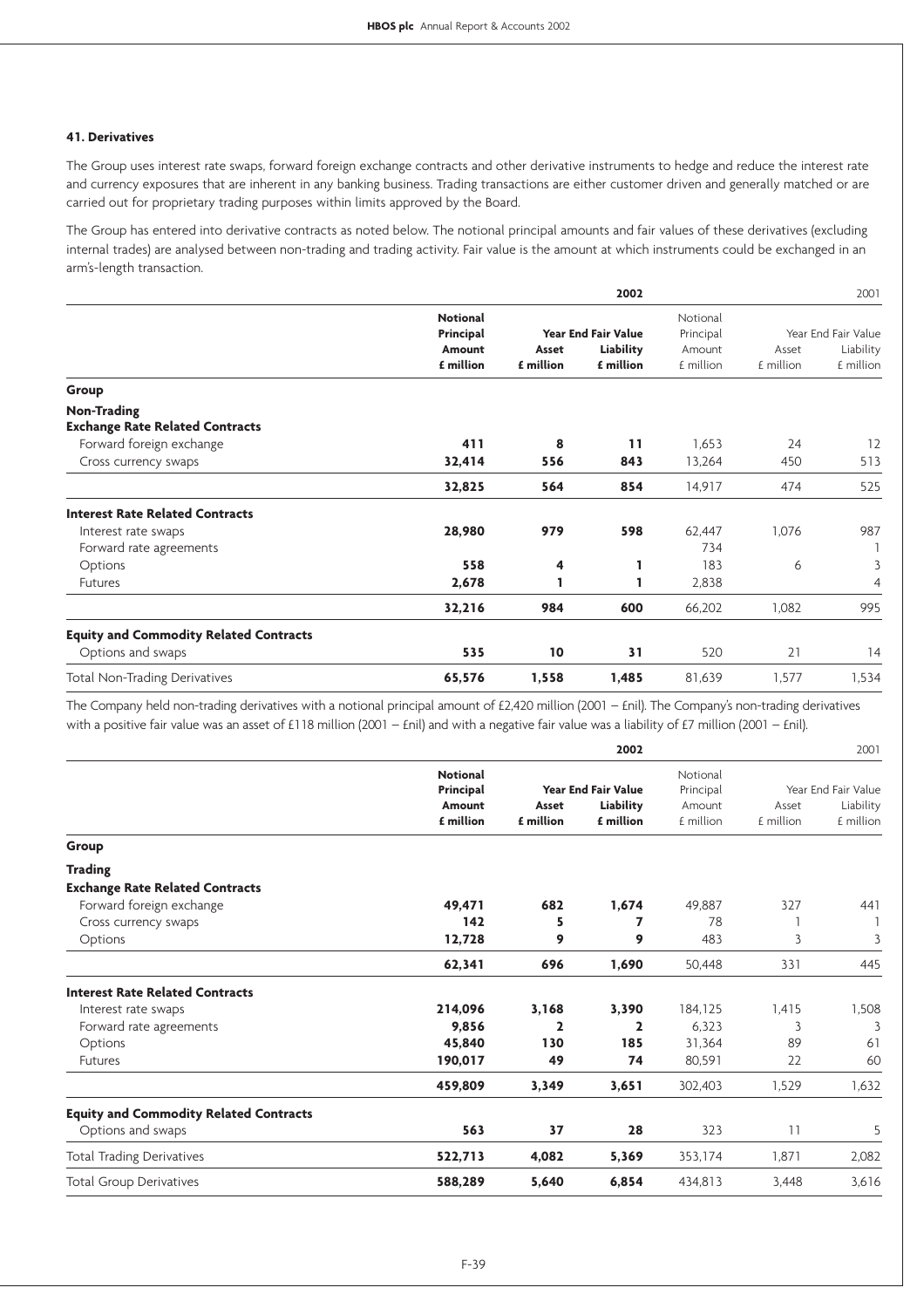### **41. Derivatives** continued

The residual maturity of 'over the counter' (OTC) and non-margined exchange traded contracts was as follows:-

|                                               |                              | 2002              |                       | 2001              |
|-----------------------------------------------|------------------------------|-------------------|-----------------------|-------------------|
|                                               | <b>Notional</b><br>Principal | Replace-<br>ment  | Notional<br>Principal | Replace-<br>ment  |
|                                               | Amount<br>£ million          | Cost<br>£ million | Amount<br>£ million   | Cost<br>£ million |
| Group<br>Contracts maturing:-                 |                              |                   |                       |                   |
| in 1 year or less                             | 198,933                      | 1,239             | 223,122               | 1,724             |
| in more than 1 year but not more than 5 years | 128,890                      | 1,727             | 91,187                | 782               |
| in more than 5 years                          | 67,771                       | 2,624             | 37,075                | 920               |
|                                               | 395,594                      | 5,590             | 351,384               | 3,426             |

### **Credit Risk Analyses**

Counterparties of the Group's derivative transactions are primarily financial institutions. An institutional and geographical analysis of replacement cost, based on the location of the office writing the business, is shown below:-

|                            |                   | Group             |
|----------------------------|-------------------|-------------------|
|                            | 2002<br>£ million | 2001<br>£ million |
| Institutional              |                   |                   |
| Financial Institutions     | 4,516             | 3,094             |
| Non-financial Institutions | 1,074             | 332               |
|                            | 5,590             | 3,426             |
| Geographical               |                   |                   |
| UK                         | 5,411             | 3,190             |
| Rest of World              | 179               | 236               |
|                            | 5,590             | 3,426             |

The Group's objectives and policies in managing the risks that arise in connection with the use of financial instruments are set out on pages 38 to 42 of the Financial Review and Risk Management report of the HBOS plc Annual Report and Accounts 2002.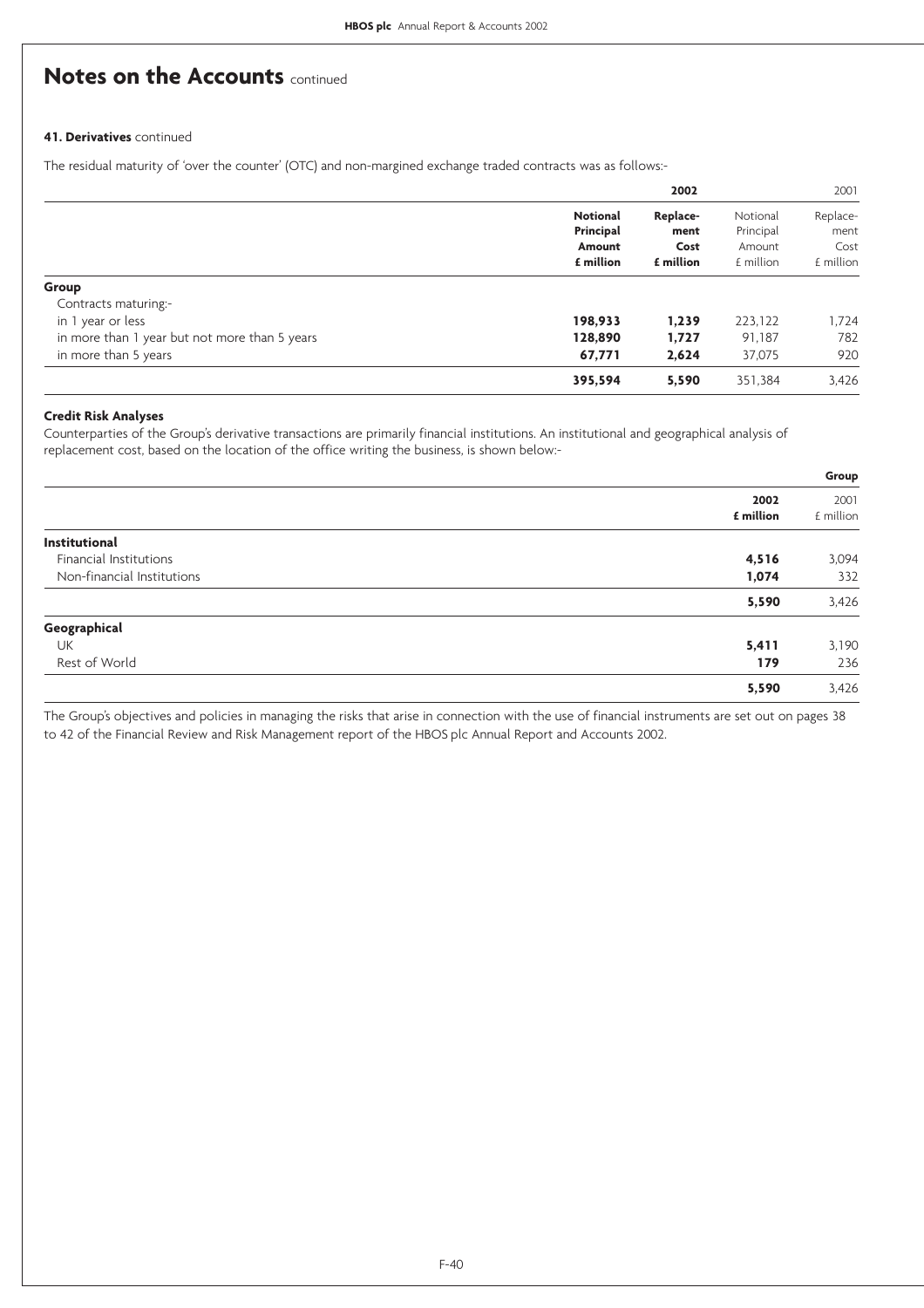#### **42. Fair Value of Financial Assets and Financial Liabilities**

Fair values of financial assets and financial liabilities are based on market prices where available, or are estimated using other valuation techniques. Where they are short-term in nature or reprice frequently, fair value approximates to carrying value.

Derivatives held for trading purposes as disclosed in Note 41 are carried at fair values. Derivatives held for non-trading purposes are accounted for in the same way as the underlying transaction being hedged. Fair values are based on market prices where available, or are estimated using other valuation techniques.

The following table shows the carrying amount and the fair values of financial assets and liabilities analysed between trading and non-trading:-

|                              |                 |                   |                 | 2002               |           |            |           | 2001 Restated |
|------------------------------|-----------------|-------------------|-----------------|--------------------|-----------|------------|-----------|---------------|
|                              |                 | Assets            |                 | <b>Liabilities</b> |           | Assets     |           | Liabilities   |
|                              | <b>Carrying</b> |                   | <b>Carrying</b> |                    | Carrying  |            | Carrying  |               |
|                              | <b>Amount</b>   | <b>Fair Value</b> | <b>Amount</b>   | <b>Fair Value</b>  | Amount    | Fair Value | Amount    | Fair Value    |
|                              | £ million       | £ million         | £ million       | £ million          | £ million | £ million  | £ million | £ million     |
| Group                        |                 |                   |                 |                    |           |            |           |               |
| <b>Non-Trading</b>           |                 |                   |                 |                    |           |            |           |               |
| Treasury bills and           |                 |                   |                 |                    |           |            |           |               |
| other eligible bills         | 4,006           | 4,010             |                 |                    | 3,050     | 3,051      |           |               |
| Debt securities              | 25,168          | 25,096            |                 |                    | 29,220    | 29,303     |           |               |
| Equity shares                | 223             | 274               |                 |                    | 224       | 285        |           |               |
| Debt securities in issue     |                 |                   | 80,524          | 81,130             |           |            | 69,162    | 66,961        |
| Dated loan capital           |                 |                   | 5,690           | 6,436              |           |            | 4,966     | 5,709         |
| Undated loan capital         |                 |                   | 3,437           | 3,937              |           |            | 2,957     | 3,027         |
| Preference shares            |                 |                   | 400             | 571                |           |            | 400       | 577           |
| Minority and other interests |                 |                   |                 |                    |           |            |           |               |
| (non-equity)                 |                 |                   | 1,703           | 1,918              |           |            | 1,690     | 1,902         |
| Derivatives                  | 302             | 1,558             | 299             | 1,485              | 1,298     | 1,577      | 979       | 1,534         |
| <b>Total Non-Trading</b>     | 29,699          | 30,938            | 92,053          | 95,477             | 33,792    | 34,216     | 80,154    | 79,710        |
| <b>Trading</b>               |                 |                   |                 |                    |           |            |           |               |
| Treasury bills and           |                 |                   |                 |                    |           |            |           |               |
| other eligible bills         | 1,958           | 1,958             |                 |                    | 1,021     | 1.021      |           |               |
| Loans and advances to banks  | 1,348           | 1,348             |                 |                    | 463       | 463        |           |               |
| Loans and advances to        |                 |                   |                 |                    |           |            |           |               |
| customers                    | 709             | 709               |                 |                    | 480       | 480        |           |               |
| Debt securities              | 19,156          | 19,156            |                 |                    | 13,229    | 13,229     |           |               |
| Other assets                 | 63              | 63                |                 |                    | 165       | 165        |           |               |
| Debt securities in issue     |                 |                   | 247             | 247                |           |            | 366       | 366           |
| Deposits by banks            |                 |                   | 11,650          | 11,650             |           |            | 6,649     | 6,649         |
| Customer accounts            |                 |                   | 2,309           | 2,309              |           |            | 1,991     | 1,991         |
| Other liabilities            |                 |                   | 66              | 66                 |           |            | 946       | 946           |
| Derivatives                  | 4,082           | 4,082             | 5,369           | 5,369              | 1,871     | 1,871      | 2,082     | 2,082         |
| <b>Total Trading</b>         | 27,316          | 27,316            | 19,641          | 19,641             | 17,229    | 17,229     | 12,034    | 12,034        |

Fair values in respect of non-trading financial assets and liabilities are disclosed only where there is a liquid and active market.

Fair value information is not provided for items that do not meet the definition of a financial instrument or for certain other financial instruments, including sundry short-term debtors and creditors. The fair value information presented does not therefore represent the fair value of the Group as a going concern at 31 December 2002.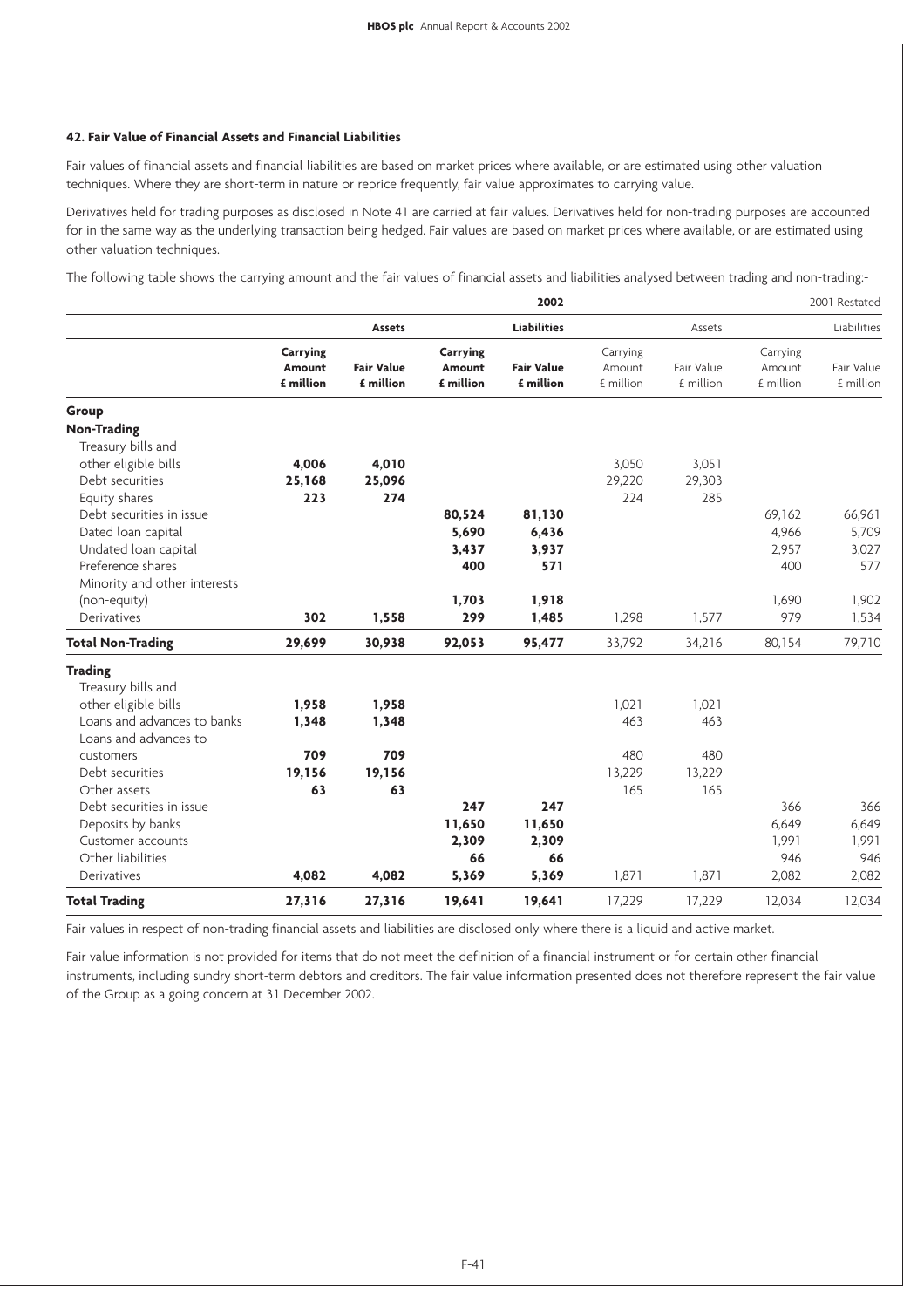# **Notes on the Accounts <b>continued**

## **43. Hedges**

Gains and losses on instruments used for hedging are not recognised until the exposure that is being hedged is itself recognised. Unrecognised gains and losses on instruments used for hedging, and the movements therein, are as follows:-

|                                                                                                                                                                                                                               |                    |                            | 2002                                                    |
|-------------------------------------------------------------------------------------------------------------------------------------------------------------------------------------------------------------------------------|--------------------|----------------------------|---------------------------------------------------------|
|                                                                                                                                                                                                                               | Gains<br>£ million | <b>Losses</b><br>£ million | <b>Total Net</b><br>Gains/(Losses)<br>£ million         |
| Group<br>Unrecognised gains and losses on hedges at 1 January 2002<br>Gains and losses arising in previous years that were                                                                                                    | 825                | 1,101                      | (276)                                                   |
| recognised in the year ended 31 December 2002<br>Gains and losses arising before 1 January 2002 that were<br>not recognised in the year ended 31 December 2002<br>Gains and losses arising in the year ended 31 December 2002 | 263<br>562         | 744<br>357                 | (481)<br>205                                            |
| that were not recognised in that year<br>Unrecognised gains and losses on hedges at 31 December 2002                                                                                                                          | 719<br>1,281       | 854<br>1,211               | (135)<br>70                                             |
| of which:-<br>Gains and losses expected to be recognised<br>in the year ended 31 December 2003<br>Gains and losses expected to be recognised after 31 December 2003                                                           | 336<br>945         | 603<br>608                 | (267)<br>337                                            |
|                                                                                                                                                                                                                               | Gains<br>£ million | Losses<br>£ million        | 2001<br><b>Total Net</b><br>Gains/(Losses)<br>£ million |
| Group<br>Unrecognised gains and losses on hedges at 1 January 2001<br>Gains and losses arising in previous years that were<br>recognised in the year ended 31 December 2001                                                   | 877<br>421         | 1,262<br>771               | (385)<br>(350)                                          |
| Gains and losses arising before 1 January 2001 that were<br>not recognised in the year ended 31 December 2001<br>Gains and losses arising in the year ended 31 December 2001<br>that were not recognised in that year         | 456<br>369         | 491<br>610                 | (35)<br>(241)                                           |
| Unrecognised gains and losses on hedges at 31 December 2001                                                                                                                                                                   | 825                | 1,101                      | (276)                                                   |
| of which:-<br>Gains and losses expected to be recognised<br>in the year ended 31 December 2002<br>Gains and losses expected to be recognised after 31 December 2002                                                           | 233<br>592         | 663<br>438                 | (430)<br>154                                            |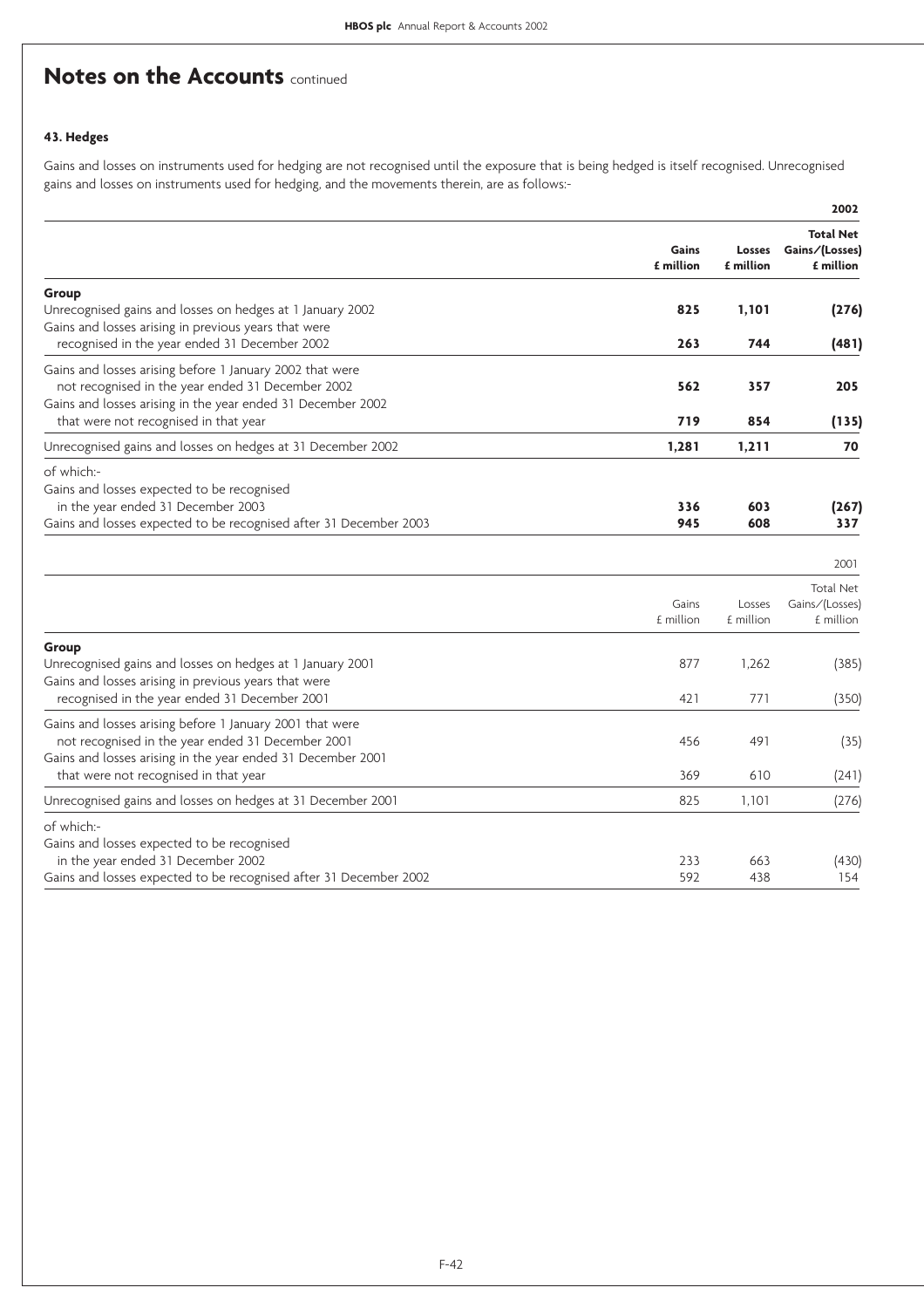# **44. Interest Rate Sensitivity Gap**

The tables below summarise the repricing profiles of the Group's assets and liabilities.

|                                               |                                           |                                                           |                                                         |                                                     |                              |                                             |                             | As at 31 December 2002 |
|-----------------------------------------------|-------------------------------------------|-----------------------------------------------------------|---------------------------------------------------------|-----------------------------------------------------|------------------------------|---------------------------------------------|-----------------------------|------------------------|
|                                               | Not more<br>than<br>3 months<br>£ million | Over<br>3 months<br>but not over<br>6 months<br>£ million | Over<br>6 months<br>but not over<br>1 year<br>£ million | Over 1 year<br>but not over<br>5 years<br>£ million | Over<br>5 years<br>£ million | <b>Non-interest</b><br>bearing<br>£ million | <b>Trading</b><br>£ million | Total<br>£ million     |
| <b>Assets</b>                                 |                                           |                                                           |                                                         |                                                     |                              |                                             |                             |                        |
| Treasury bills and other eligible bills       | 3,803                                     | 78                                                        | 14                                                      | 111                                                 |                              |                                             | 1,958                       | 5,964                  |
| Loans and advances to banks                   | 8,870                                     | 742                                                       | 217                                                     | 83                                                  | 77                           | 501                                         | 1,348                       | 11,838                 |
| Loans and advances to customers               | 187,012                                   | 6,784                                                     | 8,351                                                   | 25,979                                              | 4,503                        | 977                                         | 709                         | 234,315                |
| Debt securities and equity shares             | 20,132                                    | 1,399                                                     | 547                                                     | 1,740                                               | 1,054                        | 519                                         | 19,156                      | 44,547                 |
| Other assets                                  | 1,283                                     | 122                                                       | 203                                                     | 482                                                 | 232                          | 18,700                                      | 63                          | 21,085                 |
|                                               | 221,100                                   | 9,125                                                     | 9,332                                                   | 28,395                                              | 5,866                        | 20,697                                      | 23,234                      | 317,749                |
| <b>Liabilities</b>                            |                                           |                                                           |                                                         |                                                     |                              |                                             |                             |                        |
| Deposits by banks                             | 32,012                                    | (16)                                                      | 1,890                                                   | 23                                                  | 10                           | 68                                          | 11,650                      | 45,637                 |
| Customer accounts                             | 132,961                                   | 3,701                                                     | 3,715                                                   | 5,789                                               | 207                          | 1,539                                       | 2,309                       | 150,221                |
| Debt securities in issue                      | 60,406                                    | 13,542                                                    | 4,066                                                   | 955                                                 | 1,553                        | 2                                           | 247                         | 80,771                 |
| Other liabilities                             | 99                                        |                                                           | 1                                                       | 13                                                  | 8                            | 15,898                                      | 66                          | 16,085                 |
| Subordinated liabilities                      | 1,594                                     | 155                                                       |                                                         | 940                                                 | 6,438                        |                                             |                             | 9,127                  |
| Minority interests and<br>shareholders' funds |                                           |                                                           |                                                         |                                                     |                              |                                             |                             |                        |
|                                               |                                           |                                                           |                                                         |                                                     | 1,702<br>342                 | 14,206                                      |                             | 15,908                 |
| Internal funding of trading business          | (4, 467)                                  | (2,822)                                                   | (1, 865)                                                | (150)                                               |                              |                                             | 8,962                       |                        |
|                                               | 222,605                                   | 14,560                                                    | 7,807                                                   | 7,570                                               | 10,260                       | 31,713                                      | 23,234                      | 317,749                |
| On-balance sheet gap                          | (1, 505)                                  | (5, 435)                                                  | 1,525                                                   | 20,825                                              | (4, 394)                     | (11, 016)                                   |                             |                        |
| Non-trading derivatives                       | 2,996                                     | 7,683                                                     | (3, 484)                                                | (10, 886)                                           | 3,691                        |                                             |                             |                        |
| Net interest rate repricing gap 2002          | 1,491                                     | 2,248                                                     | (1,959)                                                 | 9,939                                               | (703)                        | (11, 016)                                   |                             |                        |
| Cumulative gap 2002                           | 1,491                                     | 3,739                                                     | 1,780                                                   | 11,719                                              | 11,016                       |                                             |                             |                        |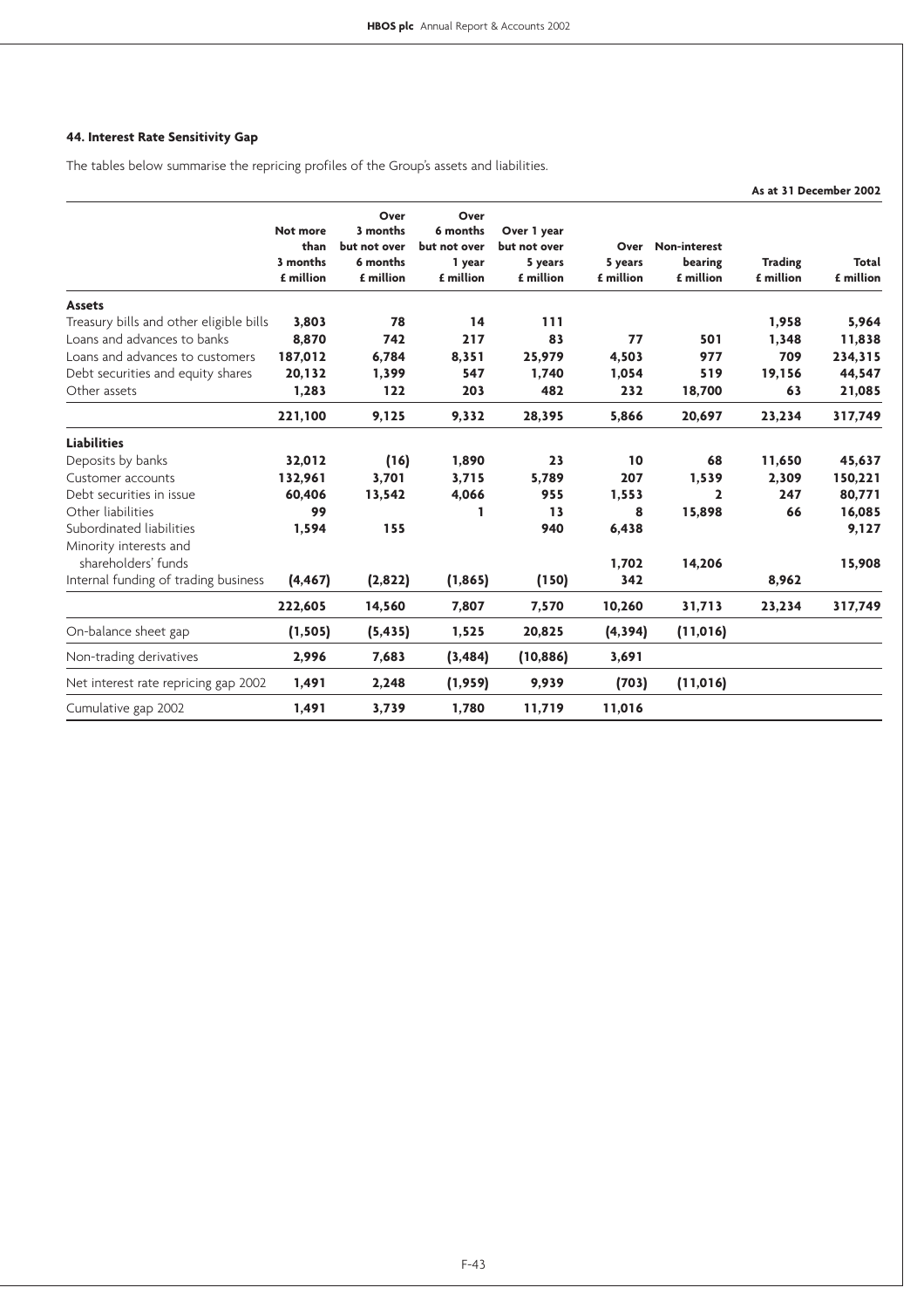As at 31 December 2001

# **Notes on the Accounts <b>continued**

**44. Interest Rate Sensitivity Gap** continued

|                                         |                                           |                                                           |                                            |                                        |                 |                         |           | Restated  |
|-----------------------------------------|-------------------------------------------|-----------------------------------------------------------|--------------------------------------------|----------------------------------------|-----------------|-------------------------|-----------|-----------|
|                                         | Not more<br>than<br>3 months<br>£ million | Over<br>3 months<br>but not over<br>6 months<br>£ million | Over<br>6 months<br>but not over<br>1 year | Over 1 year<br>but not over<br>5 years | Over<br>5 years | Non-interest<br>bearing | Trading   | Total     |
|                                         |                                           |                                                           | £ million                                  | £ million                              | £ million       | £ million               | £ million | £ million |
| <b>Assets</b>                           |                                           |                                                           |                                            |                                        |                 |                         |           |           |
| Treasury bills and other eligible bills | 2,001                                     | 948                                                       | 9                                          | 92                                     |                 |                         | 1,021     | 4,071     |
| Loans and advances to banks             | 9,772                                     | 1,542                                                     | 462                                        | 169                                    | 26              | 495                     | 463       | 12,929    |
| Loans and advances to customers         | 150,282                                   | 5,732                                                     | 4,110                                      | 27,040                                 | 9,893           | 356                     | 480       | 197,893   |
| Debt securities and equity shares       | 19,550                                    | 5,023                                                     | 1,589                                      | 2,102                                  | 729             | 451                     | 13,229    | 42,673    |
| Other assets                            | 224                                       | 221                                                       | 215                                        | 589                                    | 684             | 11,993                  | 2,978     | 16,904    |
|                                         | 181,829                                   | 13,466                                                    | 6,385                                      | 29,992                                 | 11,332          | 13,295                  | 18,171    | 274,470   |
| <b>Liabilities</b>                      |                                           |                                                           |                                            |                                        |                 |                         |           |           |
| Deposits by banks                       | 19.943                                    | 1.951                                                     | 1,196                                      | 27                                     | 18              | 665                     | 6.649     | 30,449    |
| Customer accounts                       | 127,404                                   | 2,465                                                     | 2,840                                      | 3,779                                  | 150             | 1.887                   | 1,991     | 140,516   |
| Debt securities in issue                | 52,011                                    | 9,435                                                     | 4,317                                      | 1,441                                  | 1,952           | 6                       | 366       | 69,528    |
| Other liabilities                       |                                           |                                                           |                                            | 20                                     |                 | 8,999                   | 3,526     | 12,546    |
| Subordinated liabilities                | 1,268                                     | 203                                                       |                                            | 785                                    | 5,667           |                         |           | 7,923     |
| Minority interests and                  |                                           |                                                           |                                            |                                        |                 |                         |           |           |
| shareholders' funds                     |                                           |                                                           |                                            |                                        |                 | 13,508                  |           | 13,508    |
| Internal funding of trading business    | (5,639)                                   |                                                           |                                            |                                        |                 |                         | 5,639     |           |
|                                         | 194,987                                   | 14,054                                                    | 8,354                                      | 6,052                                  | 7,787           | 25,065                  | 18,171    | 274,470   |
| On-balance sheet gap                    | (13, 158)                                 | (588)                                                     | (1,969)                                    | 23,940                                 | 3,545           | (11,770)                |           |           |
| Non-trading derivatives                 | 6,598                                     | (746)                                                     | (1, 372)                                   | (9,305)                                | 4,825           |                         |           |           |
| Net interest rate repricing gap 2001    | (6, 560)                                  | (1, 334)                                                  | (3, 341)                                   | 14,635                                 | 8,370           | (11,770)                |           |           |
| Cumulative gap 2001                     | (6, 560)                                  | (7,894)                                                   | (11, 235)                                  | 3,400                                  | 11,770          |                         |           |           |

All derivative instruments which alter the interest bases of the non-trading portfolio of assets and liabilities are reflected in the above tables.

#### **45. Trading Value at Risk**

The Group's Value at Risk (VaR) methodology of estimating potential losses arising from the Group's exposure to market risk is explained on page 41 of the Financial Review and Risk Management report of the HBOS plc Annual Report and Accounts 2002. The Group's trading market risk exposure for the year ended 31 December 2002 is analysed below.

|                     |                   |                                         |                   |                   |                   |                   |                   | <b>Exposure</b>   |
|---------------------|-------------------|-----------------------------------------|-------------------|-------------------|-------------------|-------------------|-------------------|-------------------|
|                     | As at             | As at<br><b>31 December</b> 31 December |                   | Average           |                   | <b>Highest</b>    |                   | Lowest            |
|                     | 2002<br>£ million | 2001<br>£ million                       | 2002<br>£ million | 2001<br>£ million | 2002<br>£ million | 2001<br>£ million | 2002<br>£ million | 2001<br>£ million |
| Total Value at Risk | 7.9               | 13.8                                    | 11.1              | 8.0               | 14.8              | 21.4              | 7.4               | 0.8               |

For all significant exposures VaR has been calculated on a daily basis.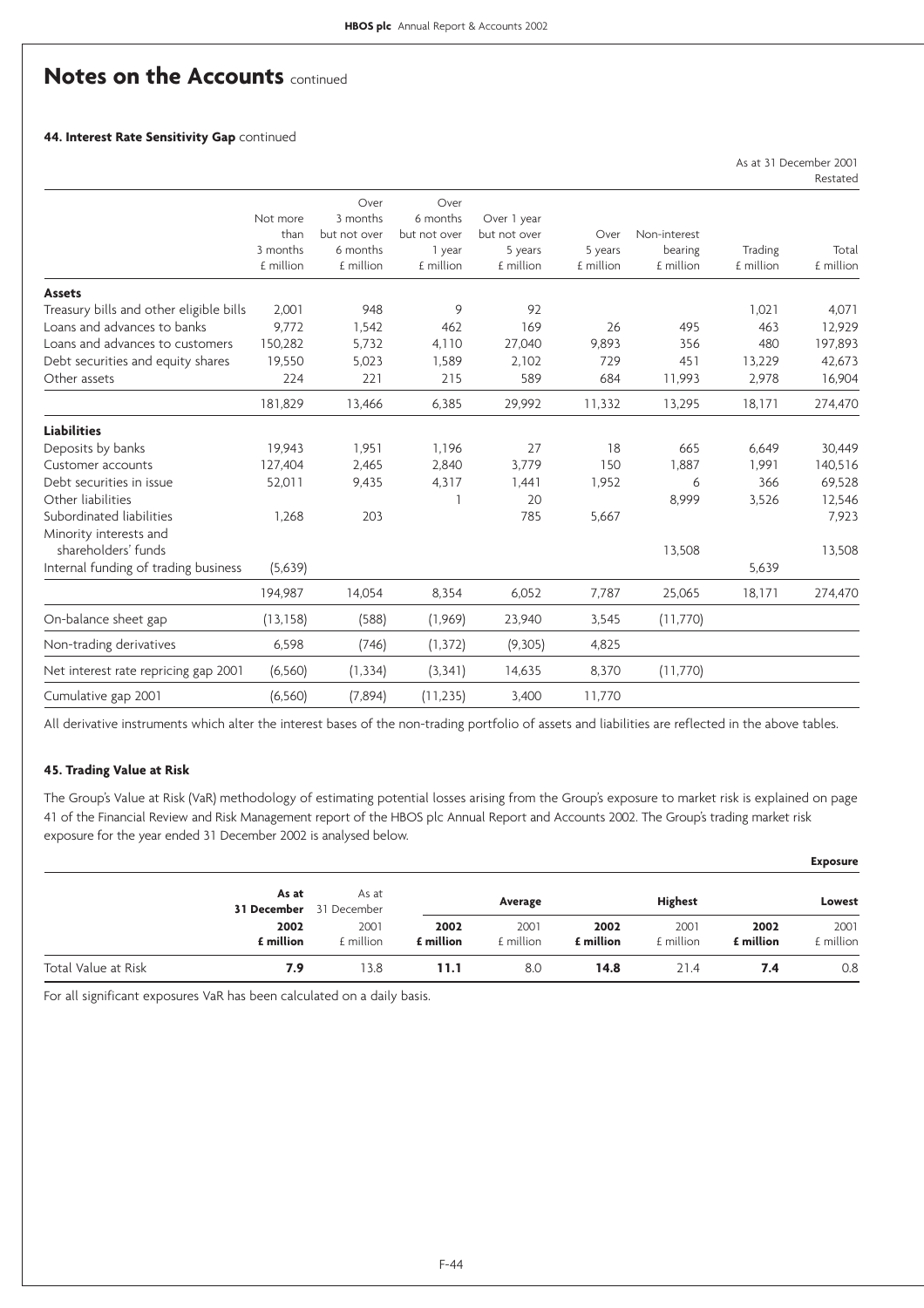#### **46. Non-trading Currency Exposure**

Structural currency exposures arise from the Group's investments in overseas subsidiaries, branches and other investments and are noted in the table below.

|                                      |                                                      |                                                                                           | 2002                                                                |                                                              |                                                                               | 2001                                                         |
|--------------------------------------|------------------------------------------------------|-------------------------------------------------------------------------------------------|---------------------------------------------------------------------|--------------------------------------------------------------|-------------------------------------------------------------------------------|--------------------------------------------------------------|
| Functional currency of the operation | <b>Net</b><br>investments<br>operations<br>£ million | <b>Borrowing</b><br>taken out to<br>in overseas hedge the net<br>investments<br>£ million | <b>Remaining</b><br>structural<br>currency<br>exposure<br>£ million | Net<br>investments<br>in overseas<br>operations<br>£ million | <b>Borrowing</b><br>taken out to<br>hedge the net<br>investments<br>£ million | Remaining<br>structural<br>currency<br>exposure<br>£ million |
| US Dollar                            | 222                                                  | 185                                                                                       | 37                                                                  | 114                                                          | 85                                                                            | 29                                                           |
| Euro                                 | 304                                                  | 190                                                                                       | 114                                                                 | 212                                                          | 56                                                                            | 156                                                          |
| Australian Dollar<br>Other           | 371<br>2                                             | 315                                                                                       | 56                                                                  | 307                                                          | 281                                                                           | 26                                                           |
| Total                                | 899                                                  | 692                                                                                       | 207                                                                 | 635                                                          | 424                                                                           | 211                                                          |

As at 31 December 2002 and 31 December 2001 there are no material net currency exposures in the non-trading book relating to transactional (or non-structural) positions that would give rise to net currency gains or losses for the reason set out on page 41 of the Financial Review and Risk Management report.

#### **47. Assets and Liabilities in Foreign Currencies**

|                                                                                                      |                   | Group             |
|------------------------------------------------------------------------------------------------------|-------------------|-------------------|
|                                                                                                      | 2002<br>£ million | 2001<br>£ million |
| The aggregate amounts of assets and liabilities denominated in currencies other than sterling were:- |                   |                   |
| Assets                                                                                               | 73.420            | 59,932            |
| Liabilities                                                                                          | 115.484           | 82.912            |

The above figures do not reflect the Group's exposure to foreign exchange, which is significantly lower as it is hedged by off-balance sheet instruments.

#### **48. Reconciliation of Operating Profit to Net Cash (Outflow)/Inflow from Operating Activities**

|                                                           |           | 2001      |
|-----------------------------------------------------------|-----------|-----------|
|                                                           | 2002      | Restated  |
|                                                           | £ million | £ million |
| Group operating profit                                    | 2,849     | 2,332     |
| Decrease in accrued income and prepayments                | 806       | 395       |
| Decrease in accruals and deferred income                  | (684)     | (876)     |
| Provision for bad and doubtful debts                      | 832       | 608       |
| Depreciation and goodwill amortisation                    | 634       | 538       |
| Amortisation of (discounts)/premiums on debt securities   | (6)       | 51        |
| Income from long-term assurance business                  | (233)     | (150)     |
| Interest on subordinated liabilities                      | 518       | 485       |
| Profit on sale of investment securities                   | (37)      | (92)      |
| Gain on sale of fixed assets                              | (14)      | (7)       |
| Provisions for liabilities and charges                    | 216       | 171       |
| Provisions utilised                                       | (236)     | (93)      |
| Provisions against debt securities and equity shares      | 24        | 21        |
| Exchange differences                                      | 384       | (194)     |
| Other non-cash movements                                  |           | 14        |
| Net cash inflow from trading activities                   | 5,053     | 3,203     |
| Net increase in notes in circulation                      | 84        | 84        |
| Net increase in items in course of collection             | (110)     | (229)     |
| Net increase in treasury and other eligible bills         | (1,893)   | (875)     |
| Net increase in loans and advances to banks and customers | (34, 879) | (21, 979) |
| Net increase in deposits by banks and customer accounts   | 24,893    | 16,370    |
| Net increase in debt securities in issue                  | 11,243    | 15,850    |
| Net increase in other assets                              | (3,217)   | (1,320)   |
| Net increase in other liabilities                         | 3,759     | 2,233     |
| Net increase in other debt securities                     | (5, 927)  | (12,702)  |
| Net cash (outflow)/inflow from operating activities       | (994)     | 635       |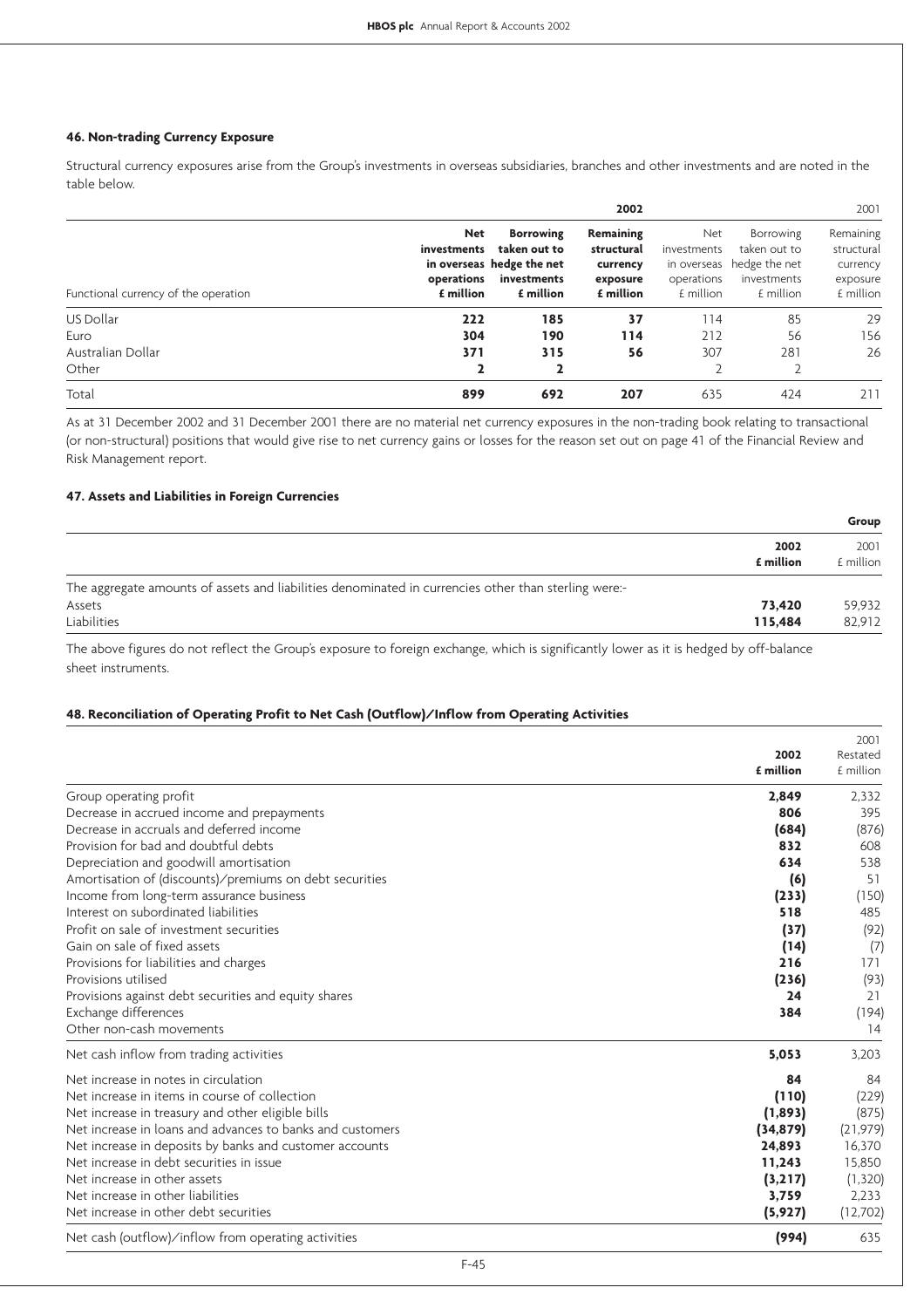# **Notes on the Accounts <b>continued**

### **49. Gross Cash Flows**

|                                                                              |              | 2002      | 2001                  |
|------------------------------------------------------------------------------|--------------|-----------|-----------------------|
|                                                                              | <b>Notes</b> | £ million | Restated<br>£ million |
| (i) Returns on investments and servicing of finance                          |              |           |                       |
| Interest paid on subordinated liabilities                                    |              | (515)     | (474)                 |
| Preference dividends paid                                                    |              | (37)      | (37)                  |
| Dividends paid to minority shareholders in subsidiary undertakings           |              | (148)     | (127)                 |
|                                                                              |              | (700)     | (638)                 |
| (ii) Capital expenditure and financial investment                            |              |           |                       |
| Transfers to long-term assurance business                                    |              | (309)     | (254)                 |
| Purchase of investment securities                                            |              | (19, 745) | (64, 169)             |
| Sale and maturity of investment securities                                   |              | 23,428    | 64,370                |
| Purchase of property and equipment                                           |              | (391)     | (390)                 |
| Sale of property and equipment                                               |              | 100       | 99                    |
| Movement in own shares                                                       |              | (12)      |                       |
| Purchase of operating lease assets                                           |              | (1, 287)  | (1,305)               |
| Sale of operating lease assets                                               |              | 415       | 572                   |
|                                                                              |              | 2,199     | (1,076)               |
| (iii) Acquisitions and disposals                                             |              |           |                       |
| Investment in subsidiary undertakings                                        |              |           | (700)                 |
| Investment in associated undertakings, joint ventures and business interests |              | (141)     | (69)                  |
| Disposal of associated undertakings, joint ventures and business interests   |              | 27        | 31                    |
|                                                                              |              | (114)     | (738)                 |
| (iv) Financing                                                               |              |           |                       |
| Issue of ordinary shares                                                     | 52           | 1,319     | 275                   |
| Issue of subordinated liabilities                                            | 52           | 1,287     | 1,892                 |
| Issue of preferred securities                                                |              |           | 594                   |
| Minority interest acquired                                                   |              | 24        | $\overline{4}$        |
| Minority interest disposed                                                   |              | (9)       | (5)                   |
| Repayments of subordinated liabilities                                       | 52           | (66)      | (33)                  |
| Contribution to Employee Share Trust                                         |              | (12)      | (30)                  |
|                                                                              |              | 2.543     | 2.697                 |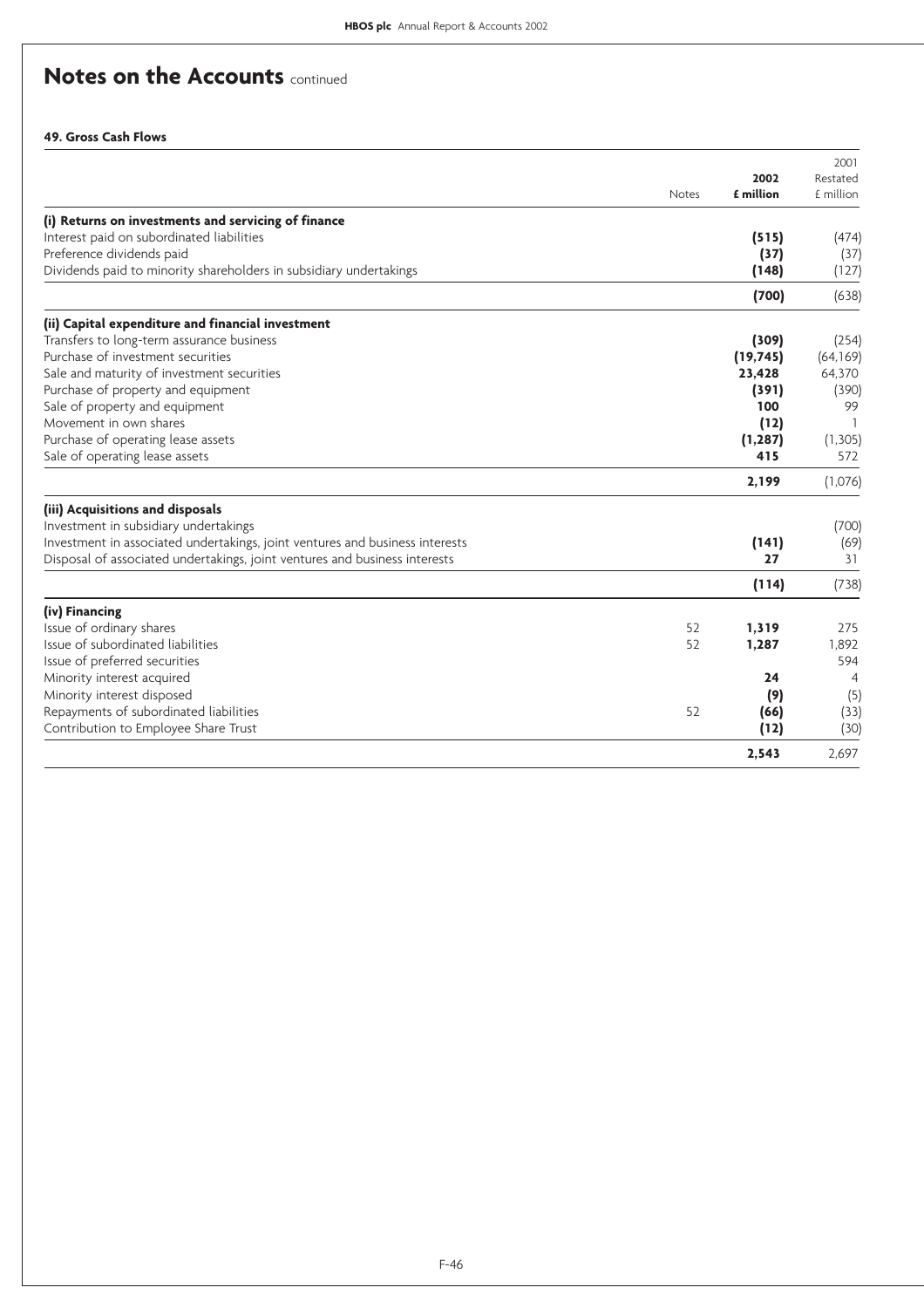#### **50. Acquisitions and Disposals**

#### **(a) Equitable Life Assurance Society ("The Equitable")**

On 1 March 2001, the Halifax Group acquired the operating assets, sales force and unit-linked and non-profit business of The Equitable for £508 million (including costs of acquisition of £8 million). Net assets with a preliminary fair value of £341 million were acquired, creating a balance of goodwill on the acquisition of £167 million.

The acquisition method of accounting has been adopted and the results of the acquired operations have been consolidated in full from that date.

On 11 January 2002, The Equitable's guaranteed annuity rate and non-guaranteed annuity rate policyholders voted in favour of a scheme of arrangement to compromise their respective claims against the with-profits fund. Following Court approval the scheme became effective on 8 February 2002. As a result of this, in accordance with the terms of the acquisition, Halifax plc (a subsidiary of HBOS plc) agreed to waive unconditionally the repayment of £250 million of loans advanced by it to The Equitable under a fully collateralised loan facility of £251 million, which was granted in 2001. The amount waived has been treated as additional goodwill.

As a result of the compromise scheme having become effective prior to 1 March 2002, in accordance with the terms of the acquisition, the HBOS Group is obliged to pay up to a further £250 million depending on the extent to which certain new business sales and profitability targets are achieved in 2003 and 2004 by the distribution channel acquired from The Equitable. No provision has been made at 31 December 2002 for this contingent consideration because it is not currently expected that any payment will be made.

In accordance with FRS 7, "Fair Values in Acquisition Accounting", preliminary fair value adjustments were made and were disclosed in the accounts for the year ended 31 December 2001. The principal adjustment required reflects the fact that, as a mutual life assurance society, The Equitable did not prepare accounts on an embedded value basis. A preliminary fair value adjustment for £277 million was therefore made, being an estimate of the value of acquired in-force business. Following a review of the preliminary fair value adjustments, the value of acquired in-force business has been adjusted from £277 million to £265 million. This revised value is reflected in the table below. As a result of this, the preliminary fair value of net assets acquired has been reduced by £12 million to £329 million and the balance of goodwill on acquisition has increased to £429 million. The other accounting policy and revaluation adjustments are not individually material.

The following table summarises the effects of this acquisition:-

|                                                               | Acquired<br>book value<br>£ million | <b>Revaluation</b><br>adjustments<br>£ million | <b>Accounting</b><br>policy<br>adjustments<br>£ million | Total<br>fair value<br>adjustments<br>£ million | Fair<br>value to<br>the Group<br>£ million |
|---------------------------------------------------------------|-------------------------------------|------------------------------------------------|---------------------------------------------------------|-------------------------------------------------|--------------------------------------------|
| Long-term assurance business attributable to shareholders     |                                     |                                                | 265                                                     | 265                                             | 265                                        |
| Long-term assurance assets attributable to policyholders      | 4,106                               |                                                |                                                         |                                                 | 4,106                                      |
| Other assets                                                  | 149                                 |                                                | 10                                                      | 10                                              | 159                                        |
| Total assets                                                  | 4,255                               |                                                | 275                                                     | 275                                             | 4,530                                      |
| Long-term assurance liabilities attributable to policyholders | 4,106                               |                                                |                                                         |                                                 | 4,106                                      |
| Other liabilities                                             | 84                                  | 12                                             | (1)                                                     | 11                                              | 95                                         |
| <b>Total liabilities</b>                                      | 4,190                               | 12                                             | (1)                                                     | 11                                              | 4,201                                      |
| Net assets                                                    | 65                                  | (12)                                           | 276                                                     | 264                                             | 329                                        |
| Goodwill                                                      |                                     |                                                |                                                         |                                                 | 429                                        |
| Consideration                                                 |                                     |                                                |                                                         |                                                 | 758                                        |
| Satisfied by:-                                                |                                     |                                                |                                                         |                                                 |                                            |
| Cash                                                          |                                     |                                                |                                                         |                                                 | 500                                        |
| Waiver of loan                                                |                                     |                                                |                                                         |                                                 | 250                                        |
| Acquisition costs                                             |                                     |                                                |                                                         |                                                 | 8                                          |
|                                                               |                                     |                                                |                                                         |                                                 | 758                                        |

The goodwill arising on acquisition, prior to the waiver of the loans referred to above, is being amortised over a period of 20 years to reflect the strategic rationale of the acquisition and the period over which the economic benefits associated with the goodwill are expected to arise. The additional goodwill arising in 2002 is being amortised over a period equivalent to the balance of the period of 20 years over which the original goodwill is being amortised.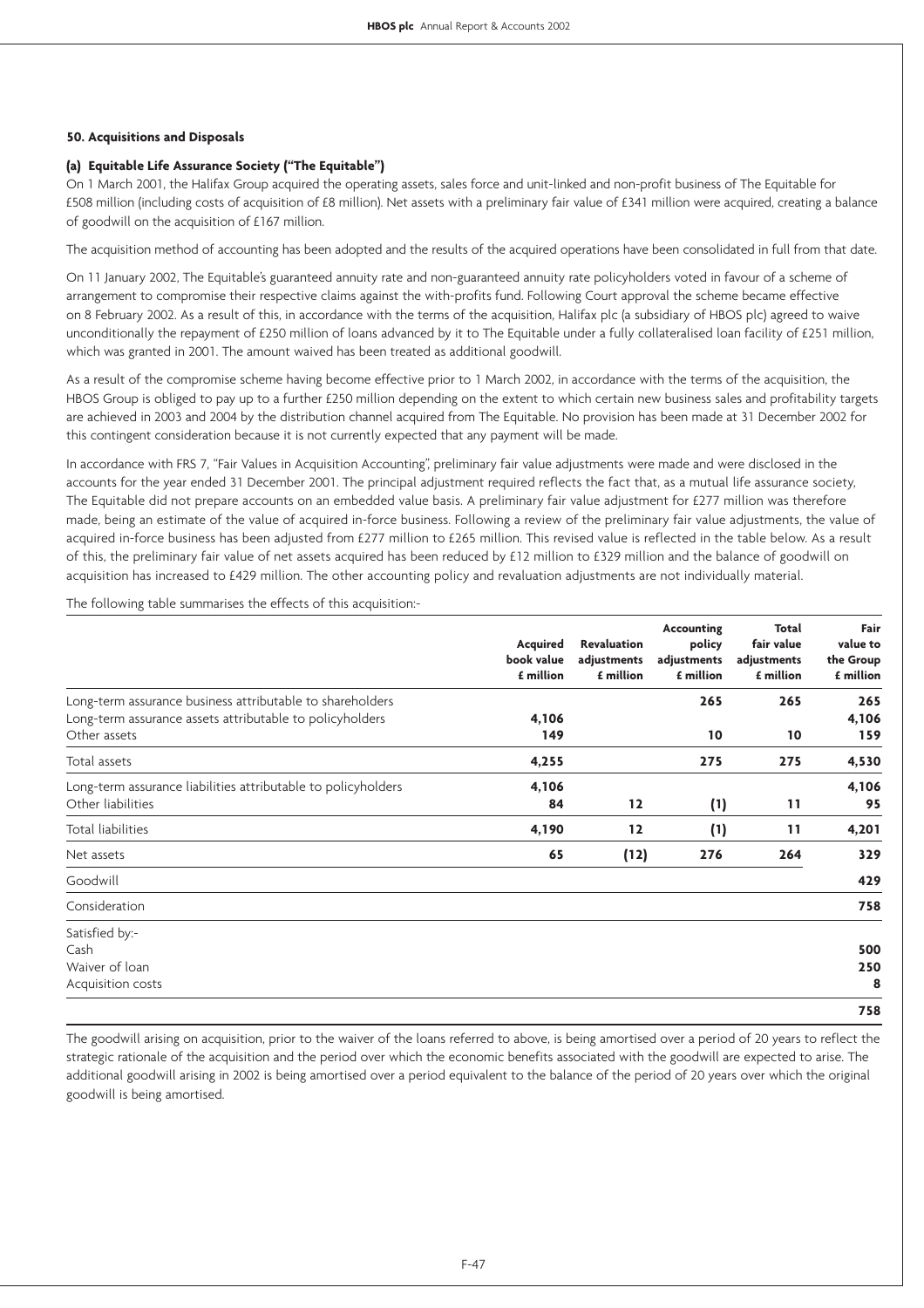# **Notes on the Accounts** continued

#### **50. Acquisitions and Disposals** continued

**(b)** On 16 February 2001, Bank of Scotland acquired 99.99% of the share capital of ICC Bank plc, which is based in Ireland. The remaining equity was acquired during that year. The consideration of £227 million inclusive of fees and expenses was satisfied partly in cash raised from the proceeds of a placing of Bank of Scotland stock and partly by stock issued. Net assets with a preliminary fair value of £163 million were acquired, creating a balance of goodwill on the acquisition of £64 million.

In accordance with FRS 7, preliminary fair value adjustments were made and disclosed in the accounts for the year ended 31 December 2001. The principal fair value adjustment reflects the revaluation of debt securities and equity shares to market value. A preliminary fair value adjustment for £33 million was therefore made. Following a review of the preliminary fair value adjustment, the value of net assets acquired has been adjusted from £163 million to £153 million. This revised value is reflected in the table below. As a result of this, the balance of goodwill on acquisition has increased to £74 million. The other accounting policy and revaluation adjustments are not individually material.

The following table summarises the effects of this acquisition:-

|                                                                      | <b>Acquired</b><br>book value<br>£ million | <b>Revaluation</b><br>adjustments<br>£ million | <b>Accounting</b><br>policy<br>adjustments<br>£ million | Total<br>fair value<br>adjustments<br>£ million | Fair<br>value to<br>the Group<br>£ million |
|----------------------------------------------------------------------|--------------------------------------------|------------------------------------------------|---------------------------------------------------------|-------------------------------------------------|--------------------------------------------|
| Loans and advances to banks and customers                            | 2,239                                      | (4)                                            |                                                         | (4)                                             | 2,235                                      |
| Debt securities and equity shares                                    | 233                                        | 29                                             |                                                         | 29                                              | 262                                        |
| Other assets, prepayments and accrued income                         | 41                                         |                                                | (1)                                                     | (1)                                             | 40                                         |
| Total assets                                                         | 2,513                                      | 25                                             | (1)                                                     | 24                                              | 2,537                                      |
| Deposits by banks, customer accounts and debt securities in issue    | 2,255                                      |                                                |                                                         |                                                 | 2,255                                      |
| Other liabilities, accruals and deferred income and other provisions | 48                                         |                                                |                                                         |                                                 | 48                                         |
| Subordinated liabilities                                             | 78                                         | 1                                              |                                                         |                                                 | 79                                         |
| Minority interests                                                   | $\overline{2}$                             |                                                |                                                         |                                                 | 2                                          |
| <b>Total liabilities</b>                                             | 2,383                                      |                                                |                                                         |                                                 | 2,384                                      |
| Net assets                                                           | 130                                        | 24                                             | (1)                                                     | 23                                              | 153                                        |
| Goodwill                                                             |                                            |                                                |                                                         |                                                 | 74                                         |
| Consideration                                                        |                                            |                                                |                                                         |                                                 | 227                                        |
| Satisfied by:-                                                       |                                            |                                                |                                                         |                                                 |                                            |
| Cash                                                                 |                                            |                                                |                                                         |                                                 | 193                                        |
| Shares issued at fair value                                          |                                            |                                                |                                                         |                                                 | 34                                         |
|                                                                      |                                            |                                                |                                                         |                                                 | 227                                        |

**(c)** During the year a further £8 million of goodwill arose from the acquisition of minorities (2001 – £26 million including fair value adjustments to previous acquisitions).

**(d)** There were no material disposals in the years to 31 December 2002 or 2001 other than disclosed in Note 4.

#### **51. Analysis of the Balances of Cash as shown in the Balance Sheet**

| As at     |           | As at 31        | As at     |           | As at 31  |
|-----------|-----------|-----------------|-----------|-----------|-----------|
| 1 January |           | <b>December</b> | January   |           | December  |
| 2002      | Cashflow  | 2002            | 2001      | Cashflow  | 2001      |
| £ million | £ million | £ million       | £ million | £ million | £ million |
| 1,150     | 223       | 1.373           | 1,252     | (102)     | 1,150     |
| 1,625     | 1.534     | 3,159           | 2.400     | (775)     | 1,625     |
| 2,775     | 1.757     | 4,532           | 3,652     | (877)     | 2,775     |
|           |           |                 |           |           |           |

The Group maintains balances with the Bank of England which, at 31 December 2002, amounted to £881 million (2001 – £732 million).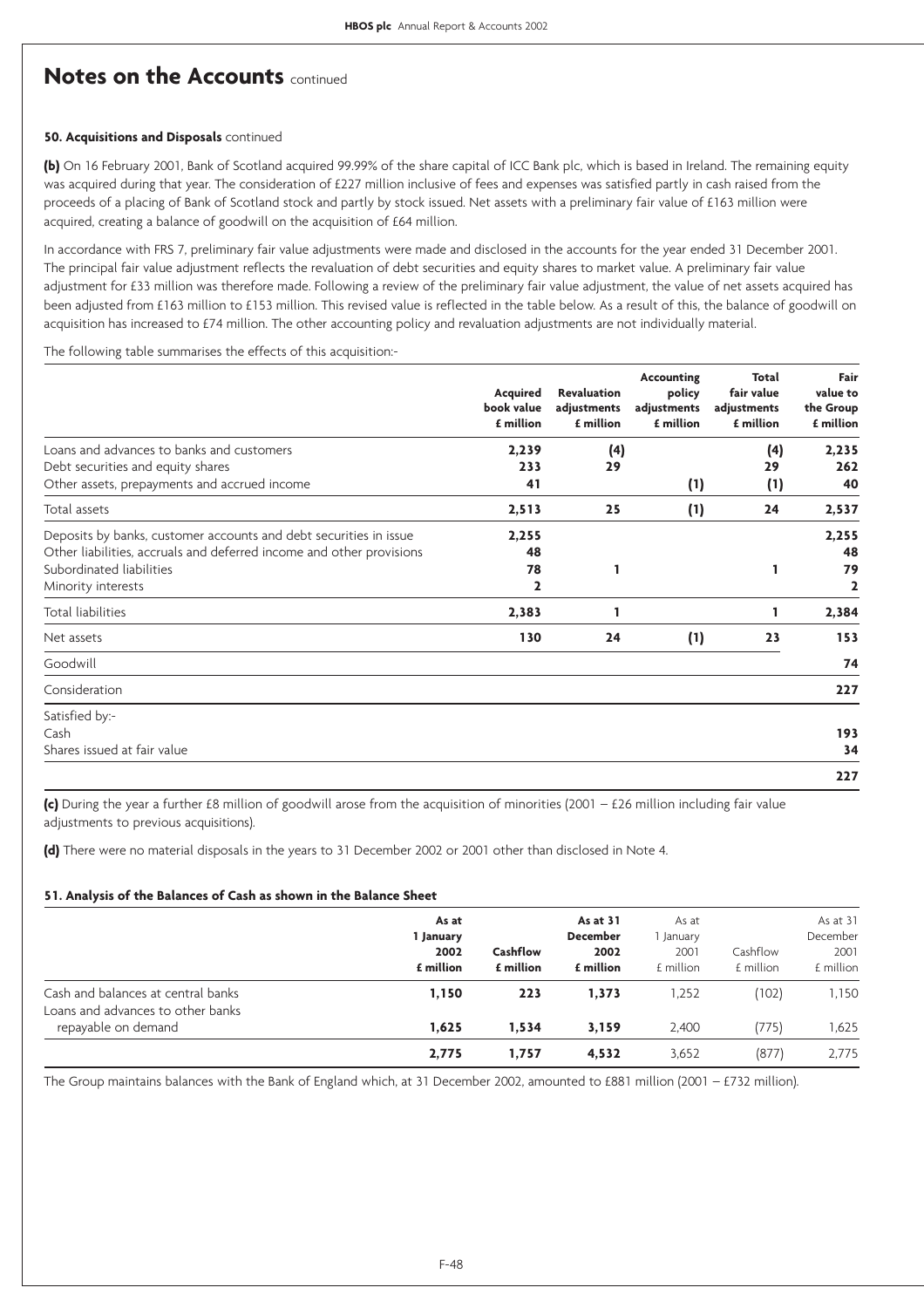#### **52. Analysis of the Changes in Financing During the Year**

|                                                                   |                                                              | 2002                         |                                                       | 2001                                     |
|-------------------------------------------------------------------|--------------------------------------------------------------|------------------------------|-------------------------------------------------------|------------------------------------------|
|                                                                   | <b>Share Capital</b><br>(including)<br>Premium)<br>£ million | Loan<br>Capital<br>£ million | Share Capital<br>(including)<br>Premium)<br>£ million | Loan<br>Capital<br>Restated<br>£ million |
| At 1 January                                                      | 1,319                                                        | 7,923                        | 1.278                                                 | 5.985                                    |
| Effect of foreign exchange differences                            |                                                              | (17)                         |                                                       |                                          |
| Acquisitions                                                      |                                                              |                              |                                                       | 79                                       |
| Shares issued as part payment for the acquisition of ICC Bank plc |                                                              |                              | 34                                                    |                                          |
| Proceeds of capital issues (including premium) – ordinary shares  | 1,319                                                        |                              | 275                                                   |                                          |
| Issue of subordinated liabilities                                 |                                                              | 1,287                        |                                                       | 1,892                                    |
| Repayments of subordinated liabilities                            |                                                              | (66)                         |                                                       | (33)                                     |
| Non-cash movement                                                 |                                                              |                              |                                                       |                                          |
| Transfer of share premium to other reserves                       |                                                              |                              | (268)                                                 |                                          |
| At 31 December                                                    | 2,638                                                        | 9,127                        | 1,319                                                 | 7,923                                    |

#### **53. Related Party Transactions**

In the year ended 31 December 2002, the Group provided both administration and processing services to Sainsbury's Bank plc. The amounts in respect of administration and processing services payable to the Group during the year were  $E28$  million (2001 –  $E19$  million), of which £4 million was outstanding at the year end  $(2001 - £6$  million).

During the year, IBM United Kingdom (Systems Operations) Limited, a non consolidated subsidiary, provided to the Group systems operations services. The amounts in respect of these services payable by the Group during the year were £147 million (2001 – £116 million), of which £5 million was outstanding at the year end (2001 – £11 million). On 19 August 2002 the Group served notice of contract severance to IBM United Kingdom (Systems Operations) Limited. There is a one year notice period contained in the contract.

#### **54. Main Joint Ventures and Associated Undertakings**

|                                    | Nature of<br><b>Business</b> | Issued Share and Loan Capital |                             | Group's<br>Interest | Statutory<br>Accounts<br>Made up to | Principal<br>Area of<br>Operations |
|------------------------------------|------------------------------|-------------------------------|-----------------------------|---------------------|-------------------------------------|------------------------------------|
|                                    |                              |                               |                             |                     |                                     |                                    |
| Incorporated in the UK             |                              |                               |                             |                     |                                     |                                    |
| <b>Joint Ventures:-</b>            |                              |                               |                             |                     |                                     |                                    |
| Centrica Personal Finance          | Finance                      | ordinary                      | £3,000,002                  | 50.0%               | December 2002                       | UK                                 |
| Limited                            |                              | loan                          | £4,500,000                  | 50.0%               |                                     |                                    |
| <b>RFS Limited</b>                 | Finance                      | ordinary                      | £6,000,006                  | 50.0%               | December 2002                       | <b>UK</b>                          |
| Lex Vehicle Leasing (Holdings) Ltd |                              |                               |                             |                     |                                     |                                    |
| and its subsidiaries               | Vehicle Leasing              | ordinary                      | £16,900,002                 | 50.0%               | December 2002                       | <b>UK</b>                          |
| Halifax Cetelem Credit Ltd         | Consumer Credit              | ordinary                      | £34.000.000                 | 50.0%               | December 2002                       | UK                                 |
| esure Holdings Ltd                 |                              |                               |                             |                     |                                     |                                    |
| and its subsidiaries               | Insurance                    | ordinary                      | £3,330,000                  | 70.0%               | December 2002                       | <b>UK</b>                          |
| <b>Associated Undertaking:-</b>    |                              |                               |                             |                     |                                     |                                    |
| Sainsbury's Bank plc               | Banking                      | ordinary<br>loan              | £130,000,000<br>£25,000,000 | 45.0%<br>45.0%      | February 2002*                      | <b>UK</b>                          |

\* The accounts of Sainsbury's Bank plc have been equity accounted in the Group's consolidated accounts on the basis of accounts prepared for the year to 31 December 2002.

All the above are held by subsidiary undertakings.

The Group also holds 100% of the preference shares issued by esure Holdings Ltd and 50% of the preference shares issued by Lex Vehicle Leasing (Holdings) Ltd.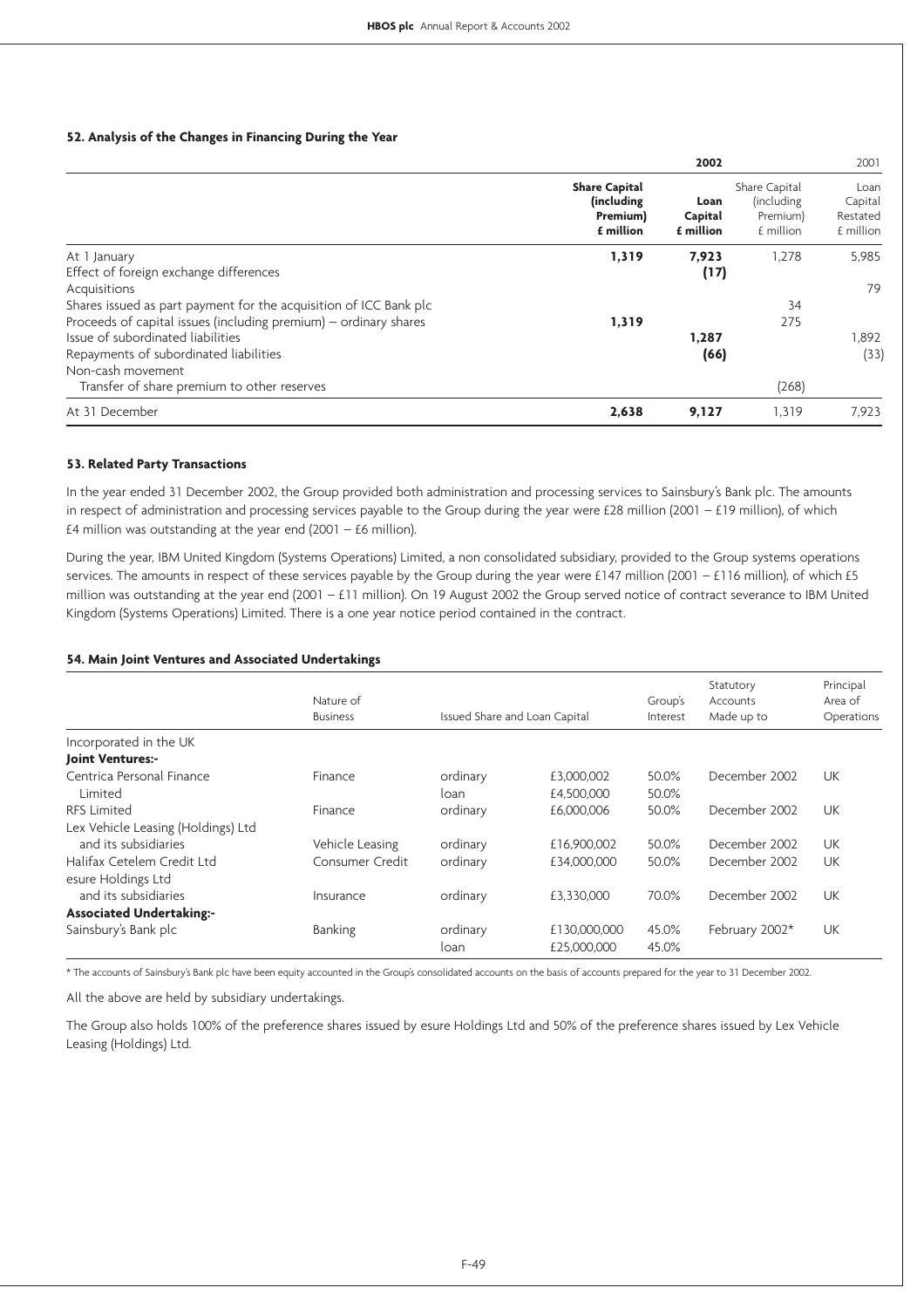# **Notes on the Accounts** continued

#### **55. Main Subsidiary Undertakings**

|                                                                                 | Company's Interest<br>in Ordinary<br>Share Capital and<br>Voting Rights | Principal Business                      | Incorporated |
|---------------------------------------------------------------------------------|-------------------------------------------------------------------------|-----------------------------------------|--------------|
| The Governor and Company of the Bank of Scotland<br>and subsidiaries, including | 100%                                                                    | Banking, financial and related services | UK           |
| <b>HBOS Treasury Services PLC</b>                                               | 100%                                                                    | Banking                                 | <b>UK</b>    |
| Bank of Western Australia Ltd                                                   | 56.8%                                                                   | Retail and commercial banking           | Australia    |
| CAPITAL BANK plc                                                                | $100\%$ *                                                               | Banking and personal finance            | UK           |
| Halifax plc                                                                     | 100% <sup>o</sup>                                                       | <b>Banking</b>                          | UK           |
| Halifax Share Dealing Ltd                                                       | 100%                                                                    | Execution only stockbroking             | UK           |
| HBOS Insurance & Investment Group Ltd<br>and subsidiaries, including            | 100%                                                                    | Investment holding                      | UK           |
| Halifax General Insurance Services Ltd                                          | 100%                                                                    | General insurance brokerage             | <b>UK</b>    |
| Clerical Medical Investment Group Ltd                                           | 100%                                                                    | Life assurance                          | UK           |
| Halifax Financial Services Ltd                                                  | 100%                                                                    | Financial services                      | UK           |
| Halifax Investment Funds Management Ltd                                         | 100%                                                                    | OEIC management                         | UK           |
| Insight Investment Management Ltd                                               | 100%                                                                    | Investment management                   | UK           |
| Halifax Unit Trust Management Ltd                                               | 100%                                                                    | Unit trust management                   | UK           |
| St. James's Place Capital plc                                                   | 60%                                                                     | Financial services                      | UK           |

† HBOS plc holds 100% of the issued preference share capital.

Bank of Scotland holds 100% of the issued preference share capital.

ø HBOS plc holds 75% of the issued preference share capital.

#### **56. Transactions with Directors, Officers and Connected Persons**

The aggregate amounts outstanding at 31 December 2002 in respect of loans and credit cards which were made available by the Group for persons who are, or were during the year, Directors and officers of HBOS plc and their connected persons were:-

|                      |               | Aggregate<br>amount  |
|----------------------|---------------|----------------------|
|                      | <b>Number</b> | outstanding<br>6000£ |
| Loans                | 11            | 2,377                |
| Credit card accounts | 12            | 49                   |

#### **57. Segmental Analysis**

#### **Business Sector**

The Group reports through five divisions: Retail, Insurance & Investment, Business, Corporate, Treasury, plus BankWest and Group Items.

|                        | <b>Profit before</b><br>Tax and<br><b>Exceptional</b><br>items<br>£ million | <b>Exceptional</b><br>items<br>£ million | 2002<br>Profit<br>before Tax<br>£ million | Profit before<br>Tax and<br>Exceptional<br>items<br>Restated<br>£ million | Exceptional<br>items<br>£ million | 2001<br>Profit<br>before Tax<br>Restated<br>£ million |
|------------------------|-----------------------------------------------------------------------------|------------------------------------------|-------------------------------------------|---------------------------------------------------------------------------|-----------------------------------|-------------------------------------------------------|
| Retail                 | 1,426                                                                       | (28)                                     | 1,398                                     | 1,205                                                                     | (25)                              | 1,180                                                 |
| Insurance & Investment | 589                                                                         | (6)                                      | 583                                       | 472                                                                       | (22)                              | 450                                                   |
| <b>Business</b>        | 307                                                                         | (16)                                     | 291                                       | 306                                                                       | (9)                               | 297                                                   |
| Corporate              | 681                                                                         |                                          | 681                                       | 523                                                                       | (1)                               | 522                                                   |
| Treasury               | 231                                                                         | (9)                                      | 222                                       | 169                                                                       | (2)                               | 167                                                   |
| BankWest               | 75                                                                          |                                          | 75                                        | 80                                                                        |                                   | 80                                                    |
| Group Items            | (247)                                                                       | (94)                                     | (341)                                     | (240)                                                                     | (164)                             | (404)                                                 |
|                        | 3,062                                                                       | (153)                                    | 2,909                                     | 2,515                                                                     | (223)                             | 2,292                                                 |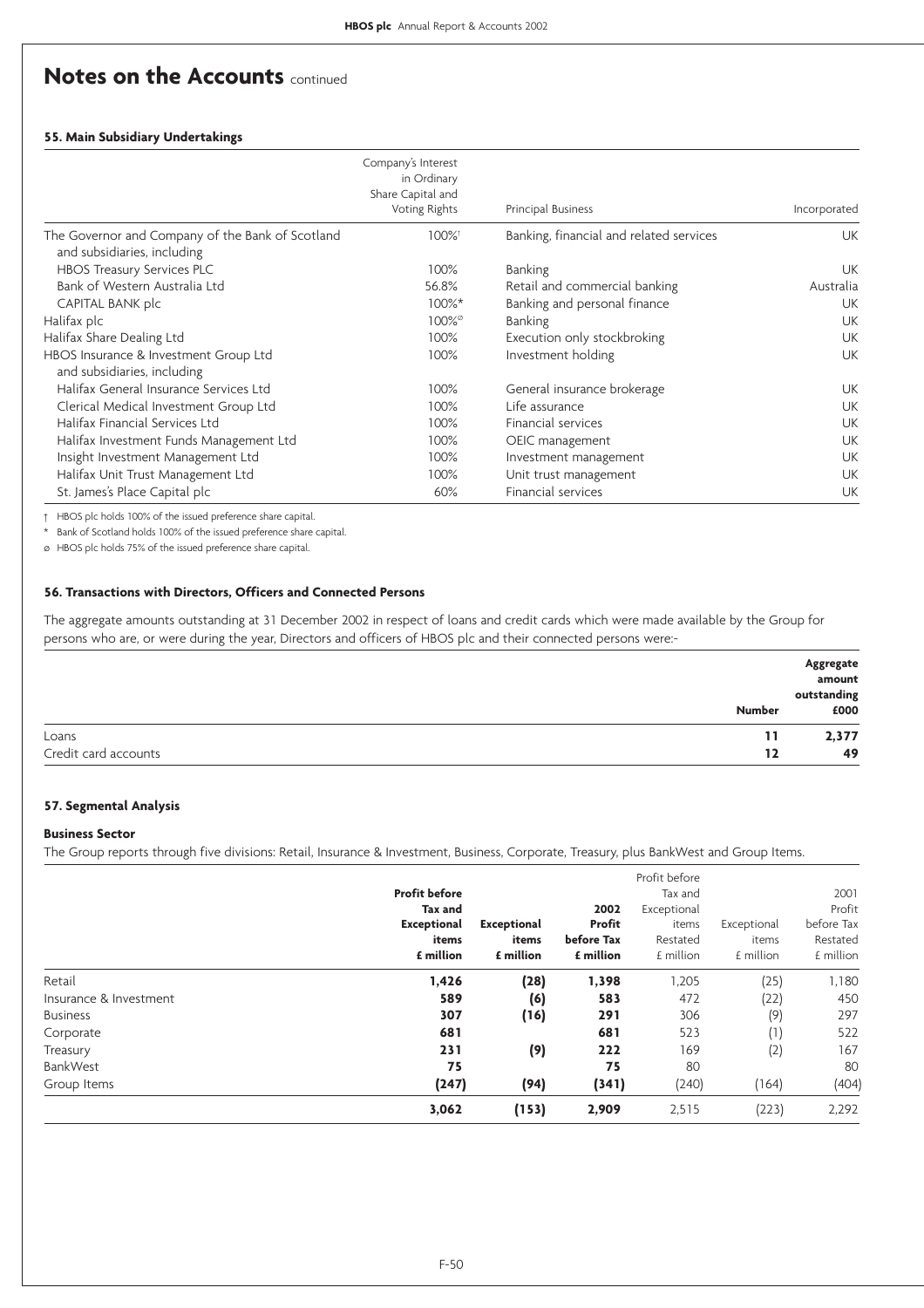#### **57. Segmental Analysis** continued

|                        |                   | <b>Net Assets</b>             |                   | <b>Total Assets</b>           |
|------------------------|-------------------|-------------------------------|-------------------|-------------------------------|
|                        | 2002<br>£ million | 2001<br>Restated<br>£ million | 2002<br>£ million | 2001<br>Restated<br>£ million |
| Retail                 | 4,959             | 4,250                         | 161,470           | 138,887                       |
| Insurance & Investment | 3,900             | 2,753                         | 43,491            | 42,759                        |
| <b>Business</b>        | 1,294             | 1,176                         | 26,694            | 21,954                        |
| Corporate              | 2,590             | 2,259                         | 50,889            | 38,823                        |
| Treasury               | 784               | 764                           | 64,000            | 61,866                        |
| BankWest               | 242               | 211                           | 8,536             | 7,782                         |
|                        | 13,769            | 11,413                        | 355,080           | 312,071                       |

# **Geographical**

The table below analyses the Group results and assets by the geographical area in which the business is generated. The geographical analysis is prepared in accordance with the location of the relevant company or branch.

|                                                       |                        |                                      | 2002                               |                             |                                           | 2001                                    |
|-------------------------------------------------------|------------------------|--------------------------------------|------------------------------------|-----------------------------|-------------------------------------------|-----------------------------------------|
|                                                       | <b>UK</b><br>£ million | <b>Rest</b><br>of World<br>£ million | Group<br><b>Total</b><br>£ million | UK<br>Restated<br>£ million | Rest<br>of World<br>Restated<br>£ million | Group<br>Total<br>Restated<br>£ million |
| Interest receivable                                   | 15,444                 | 1,247                                | 16,691                             | 14,961                      | 1,154                                     | 16,115                                  |
| Fees and commissions receivable                       | 1,988                  | 169                                  | 2,157                              | 1,789                       | 132                                       | 1,921                                   |
| Dealing profits                                       | 146                    | 8                                    | 154                                | 77                          | 5                                         | 82                                      |
| Income from long-term assurance business              | 131                    | 102                                  | 233                                | 89                          | 61                                        | 150                                     |
| Other operating income                                | 700                    | 204                                  | 904                                | 720                         | 23                                        | 743                                     |
| Gross income                                          | 18,409                 | 1,730                                | 20,139                             | 17.636                      | 1,375                                     | 19,011                                  |
| Operating profit before exceptional items             | 2,552                  | 450                                  | 3,002                              | 2,195                       | 284                                       | 2,479                                   |
| Share of operating profits of joint ventures          | 19                     | (11)                                 | 8                                  | 25                          | (5)                                       | 20                                      |
| Share of operating profits of associated undertakings | 19                     | 8                                    | 27                                 | 13                          | 3                                         | 16                                      |
| Profit on disposal of business                        | 25                     |                                      | 25                                 |                             |                                           |                                         |
| Exceptional items                                     | (153)                  |                                      | (153)                              | (223)                       |                                           | (223)                                   |
| Group profit before taxation                          | 2,462                  | 447                                  | 2,909                              | 2,010                       | 282                                       | 2,292                                   |
| Total assets                                          | 326,949                | 27,678                               | 354,627                            | 289,233                     | 22,492                                    | 311,725                                 |
| Joint ventures                                        |                        |                                      | 281                                |                             |                                           | 212                                     |
| Associated undertakings                               |                        |                                      | 172                                |                             |                                           | 134                                     |
| Group total assets                                    |                        |                                      | 355,080                            |                             |                                           | 312,071                                 |
| Net assets (excluding minority interests)             | 12,226                 | 1,543                                | 13,769                             | 10,306                      | 1,107                                     | 11,413                                  |

#### **58. Post Balance Sheet Events**

On 31 January 2003, Insight Investment Management Ltd, a subsidiary of HBOS plc, acquired Rothschild Asset Management for consideration of £61 million. A review of the preliminary fair values of the net assets acquired is currently being undertaken.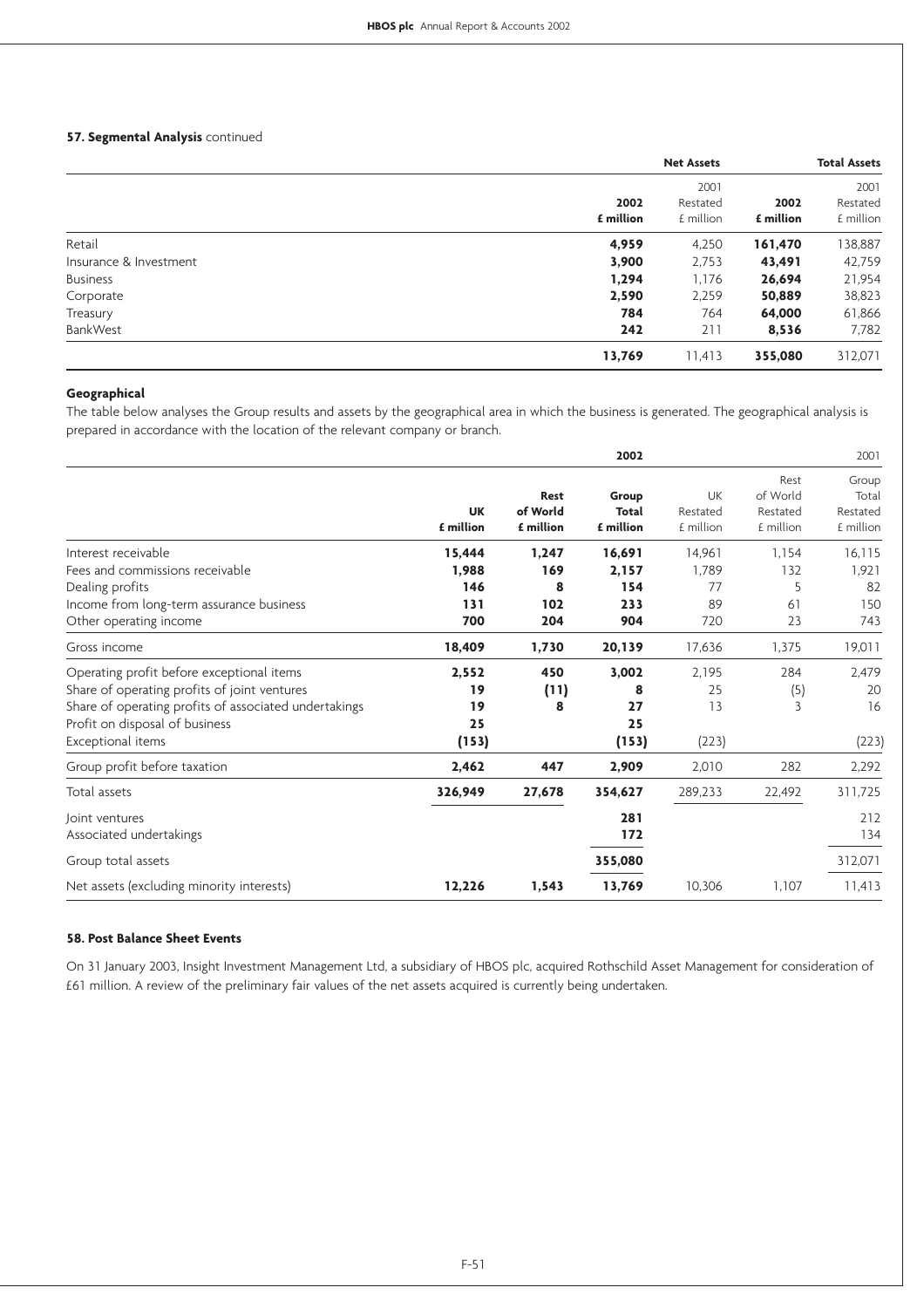#### **ANNEX A TO THE CONSOLIDATED FINANCIAL STATEMENTS**

#### **Differences Between U.K. and U.S. Generally Accepted Accounting Principles**

The Company prepares its consolidated financial statements in accordance with the U.K. Companies Act 1985, as applicable to banking groups, and U.K. GAAP. Such principles may vary from U.S. GAAP. Set out below are the principal accounting and disclosure differences between U.K. GAAP and U.S. GAAP. The Company has not quantified the effect of differences between U.K. GAAP and U.S. GAAP, nor prepared consolidated Ñnancial statements under U.S. GAAP, nor undertaken a reconciliation of U.K. GAAP and U.S. GAAP financial statements. Had the Company undertaken any such quantification or preparation or reconciliation, other potentially significant accounting and disclosure differences may have come to its attention which are not identified below. Accordingly, the Company does not provide any assurance that the differences identified below represent all the principal differences between U.K. GAAP and U.S. GAAP.

#### **Deferred Taxation**

Recognition is given to deferred taxation arising from timing differences to the extent that, and at the estimated rates at which, future taxation is expected to become payable.

Under U.S. GAAP, a deferred tax asset or provision is recognized in full for all temporary differences using the liability method. A valuation allowance is raised against any deferred tax asset where it is more likely than not that the asset, or part thereof, will not be realized.

#### **Pension Costs**

Pension fund liabilities are assessed by independent professionally qualified actuaries, normally at triennial valuations and at intervening dates if considered necessary. In accordance with the requirements of Statement of Standard Accounting Practice No 24 ("SSAP 24"), pension costs are charged against profits using actuarial valuation methods intended to spread the pension cost evenly over the average service periods of the current employees in the schemes. Under this standard the actuarial cost for the year of providing pensions for applicable persons employed by the Group during the year is charged against profits. SSAP 24 permits this charge to be reduced by offsetting any actuarial surpluses within the relevant pension schemes.

U.S. GAAP requires that the projected benefit obligation is matched against the market value of the plan's assets and other unrecognized actuarial gains and losses in determining the pension cost for the year. Certain variations from regular cost are allocated in equal amounts over the average remaining service lives of employees.

#### **Proposed Final Dividend**

The Company records the proposed final dividend, which is declared after the last day of February each year, in the period to which it relates.

Under U.S. GAAP, dividends are recorded in the period in which they are declared.

#### **Equipment Leased to Customers**

The Group credits leasing income and income from installment credit agreements, to profit by spreading interest and charges over the period of repayment in proportion to the net cash investment, taking into account tax payments and receipts associated with the lease. Leases are classified as finance leases when the substance of the agreement is that of a finance transaction and the lessee substantially assumes all of the risks and benefits relating to the asset. All other leases are classified as operating leases. Operating leased assets are depreciated over their useful lives such that, for each asset, rentals less depreciation are recognized at a constant periodic rate of return on the net cash invested in the leased asset.

Under U.S. GAAP, income from equipment leased to customers is recognized by amortizing the unearned income, residual asset value and investment tax credits over the life of the lease, using a method which results in a level rate of return on investment. No account is taken of the tax flows generated by the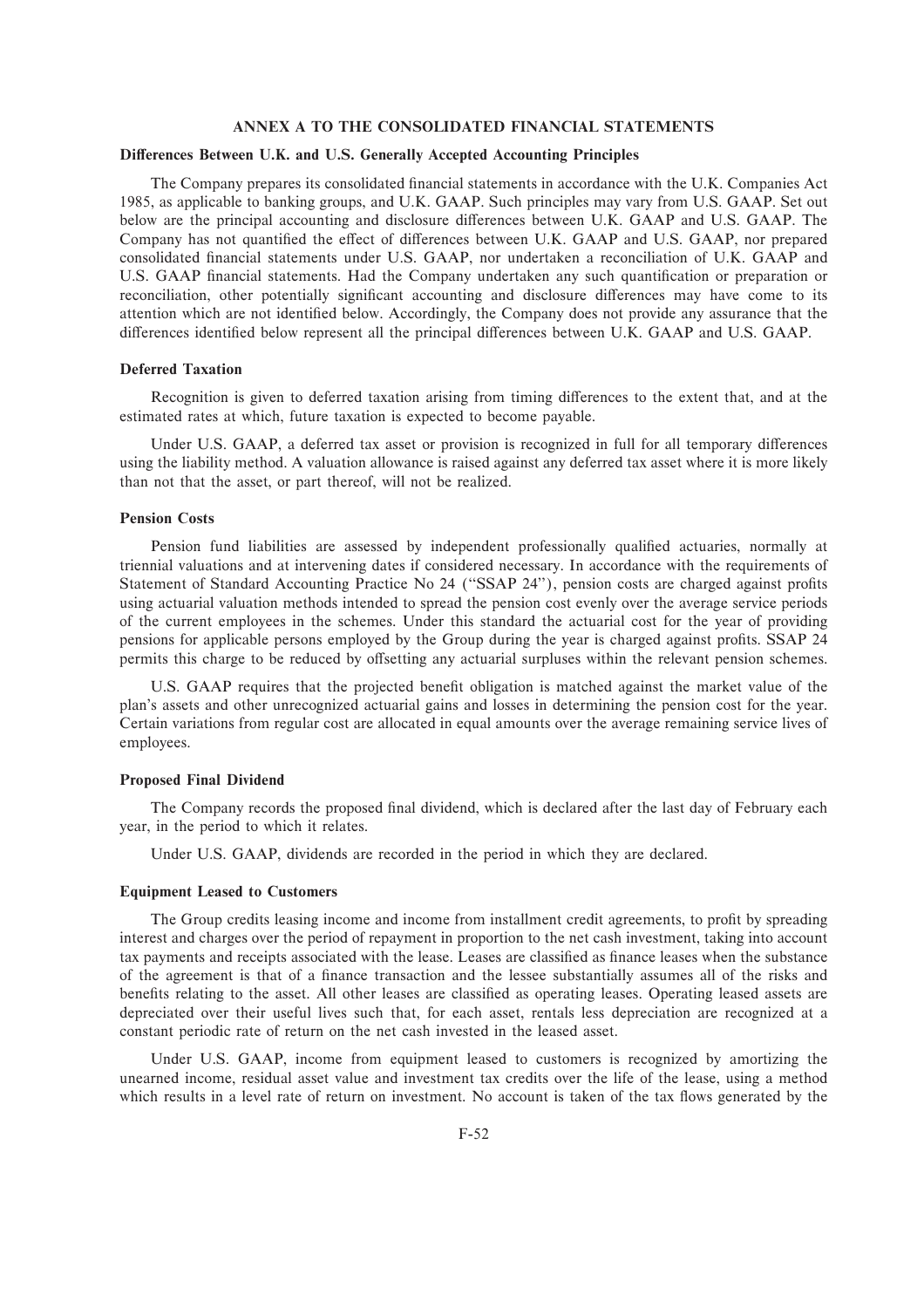lease. Leases are classified as capital leases when any of the criteria under Statement of Financial Accounting Standards No. 13 "Accounting for Leases" are met. Operating leased assets are depreciated such that the depreciation charge is at least equal to that which would have arisen on a straight line basis.

#### **Goodwill**

In accordance with U.K. GAAP prevailing at that time, goodwill arising on acquisitions prior to March 1, 1998 was written off to reserves in the year in which it arose. These amounts will continue to be charged to the profit and loss account on a subsequent disposal of the business to which they relate.

To reflect current U.K. GAAP, goodwill arising on acquisitions after March 1, 1998 is capitalized and included within Intangible Fixed Assets. Goodwill is amortized by equal installments over its estimated useful life as stated. Impairment charges are included within operating profit.

Under Statement of Financial Accounting Standard (""SFAS'') No. 142, goodwill acquired after June 30, 2001 should be capitalized and should not be amortized. Under the transition rules of SFAS No. 142, goodwill acquired before June 30, 2001 should continue to be amortized over its expected useful life, generally no longer than 20 years, until December 31, 2001. All goodwill will cease to be amortized from December 31, 2001. Annual impairment tests should be performed and an impairment loss recognized if the carrying value is not recoverable.

#### **Debt Securities and Equity Shares**

The Group includes debt securities (and other fixed interest securities) held for dealing at market value and includes gains or losses within interest receivable in the profit and loss account. Debt securities (and other fixed interest securities) held for continuing use are included at cost less amounts written off and adjusted for the amortization of premiums or discounts arising on purchase of investments redeemable at fixed dates. Such premiums or discounts are taken to revenue evenly over the period to redemption and gains or losses on realization of such securities are taken to revenue as "Profit on sale of investment securities" as they arise. Equity shares are stated at cost less amounts written off.

U.S. GAAP require disclosure of debt securities and equity shares within one of three categories: (i) held to maturity; (ii) available for sale; and (iii) trading. Held to maturity securities are measured at amortized cost and include those securities where a positive intent and ability to hold the securities to maturity exists. Trading securities are those securities bought principally with a view to selling them in the near term and are measured at fair value with unrealized holding gains and losses included in earnings. Available for sale securities are those not classified as either held to maturity or trading securities and include those securities where there is an absence of intent and ability to hold them to maturity. Such securities are measured at fair value with unrealized holding gains and losses excluded from earnings and reported (net of applicable taxes and minority interests) in a separate component of other comprehensive income within stockholders funds. Foreign exchange gains or losses on foreign currency denominated available for sale securities are also excluded from earnings and recorded as part of the same separate component of stockholders' funds.

#### **Acceptances**

Acceptances outstanding and the matching customers' liabilities are not reflected in the consolidated balance sheet, but are disclosed as memorandum items below the consolidated balance sheet.

Under U.S. GAAP, acceptances outstanding and the matching customers' liabilities are reflected in the consolidated balance sheet.

#### **Loan Origination Fees**

Certain loan origination fees, in respect of services provided, are recognized in the profit and loss account on the basis of work done. Fees receivable in respect of bearing risk are recognized over the period of the advance or risk exposure. Mortgage incentive costs are charged to the profit and loss account as they are incurred.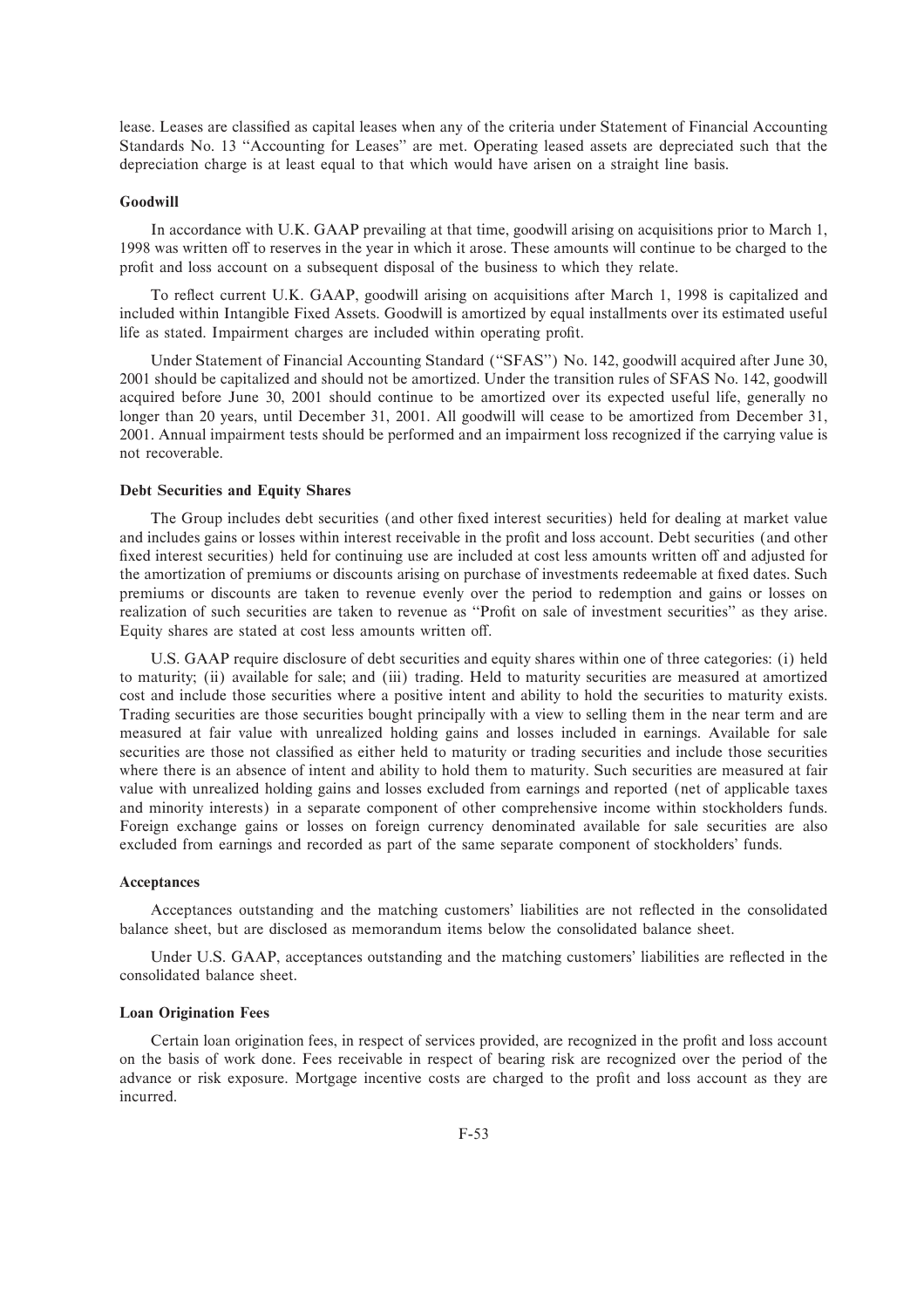Under U.S. GAAP, certain loan origination costs and loan origination fees, to the extent they are not offset by related direct costs, are deferred and amortized through the profit and loss account over the life of the loan.

#### **Stock Based Compensation**

Equity based instruments, such as share options, issued under compensation plans are accounted for within the share capital and share premium accounts on the balance sheet when exercised.

U.S. GAAP encourages companies to account for equity based instruments issued under compensation plans at their fair value, measured at the date at which the instruments are granted. U.S. GAAP also permits the intrinsic value-based method of accounting under which the compensation cost, being the excess, if any, of the quoted market price of the stock at grant date over the exercise price, must be recognized in the profit and loss account over the vesting period. On the balance sheet this is offset by a corresponding adjustment to share premium.

#### **Fair Value of Financial Instruments**

Under U.K. GAAP, the Company is not required to provide disclosure of the fair values of its financial instruments for the three fiscal years ended December 31, 2001, although certain disclosures are made regarding the market value of debt and equity securities and the replacement cost of off-balance sheet contracts.

Under U.S. GAAP, Statement of Financial Account Standards No. 107 ""Disclosures about Fair Values of Financial Instruments'' requires disclosure of the estimated fair values of certain financial instruments, both on-balance sheet and off-balance sheet, where it is practicable to do so.

#### **Foreign Exchange**

Under U.K. GAAP, foreign currency earnings of overseas entities may be translated using period-end exchange rates.

Under U.S. GAAP, foreign currency earnings must be translated using the average exchange rate prevailing for each period.

#### **Profit and Loss Presentation**

Under U.K. GAAP, the following amounts are shown separately in the profit and loss account: "Provision for contingent liabilities and commitments", "Amounts written off fixed asset investments" and "Profit on sale of investment securities and tangible Ñxed assets''.

Under U.S. GAAP, "Provisions for contingent liabilities and commitments" are classified as "Operating expenses", "Amounts written off fixed asset investments" are classified as "Other operating expenses" and "Profit on sale of investment securities and tangible fixed assets" are classified as "Other operating income".

#### **Cash Flow Presentation**

Under U.K. GAAP, "Cash Flow" represents increases or decreases in "Cash". "Cash" comprises cash in hand and repayable on demand overdrafts.

Under U.S. GAAP, "Cash" represents increases or decreases in cash or cash equivalents which include short term, highly liquid investments with original maturities less than 90 days, and excludes overdrafts.

Under U.K. GAAP, the principal headings of a Cash Flow statement are "Net cash flow from operating activities", "Dividends received from joint ventures", "Dividends received from associated undertakings", "Returns on investment and servicing of finance", "Taxation", "Capital expenditure and financial investment", "Acquisitions and disposals" and "Financing".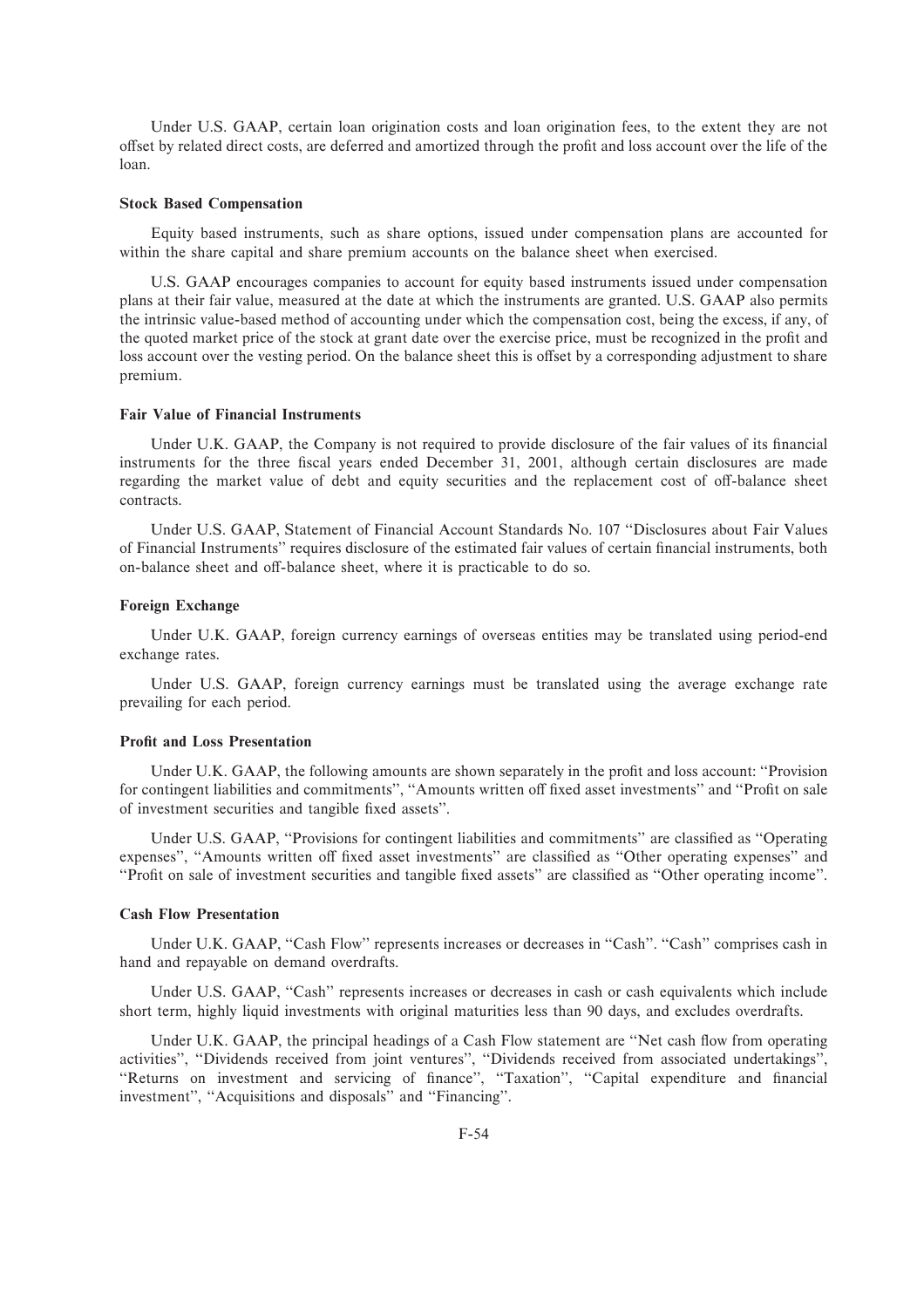Under U.S. GAAP, cash flows are disclosed under the following headings: "Cash flow from operating activities", "Investing activities" and "Financing activities".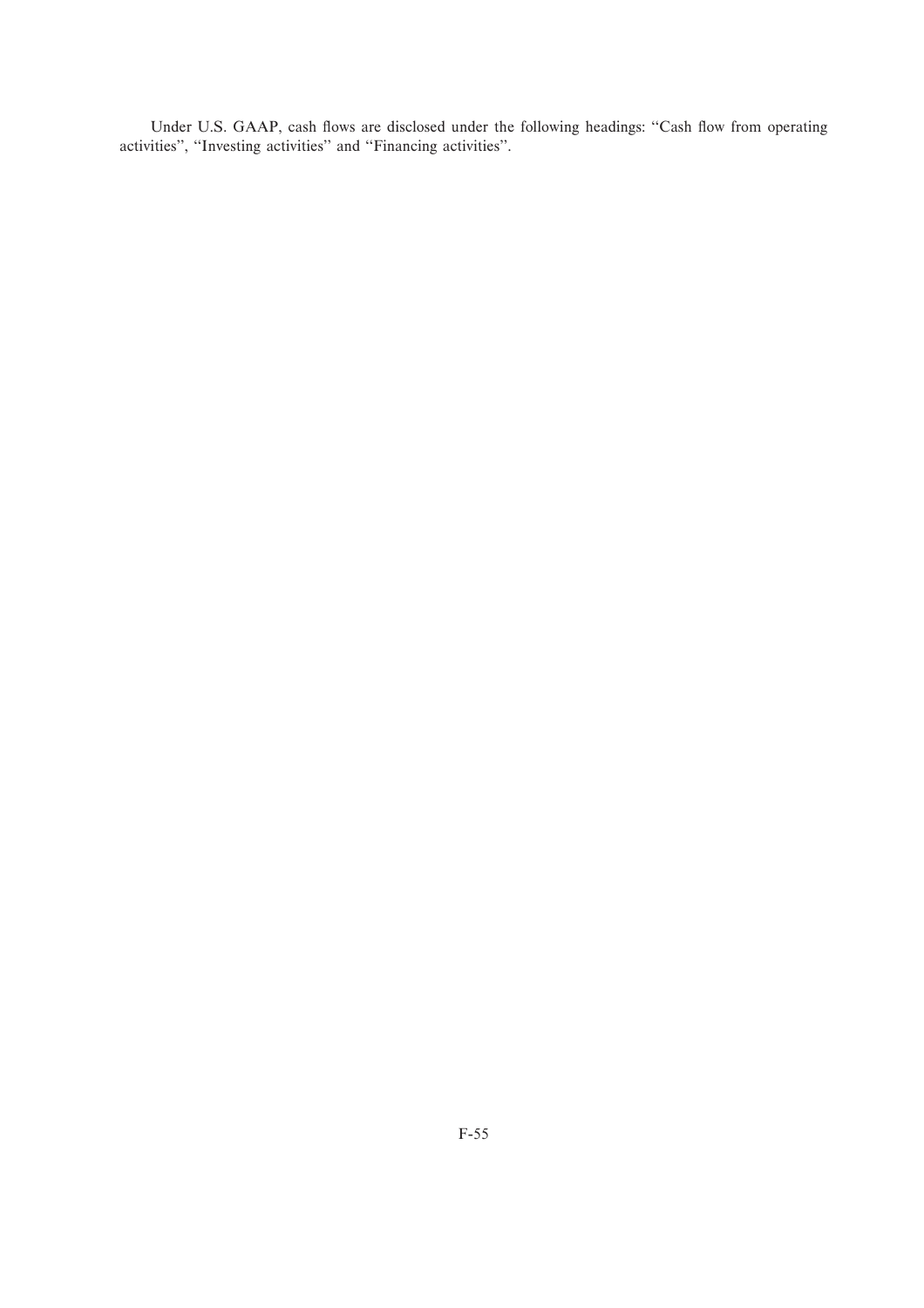#### **EXHIBIT A – HOLDER/TRANSFEROR/AGENT TRANSFER CERTIFICATE**

HBOS plc The Governor and Company of the Bank of Scotland HBOS Treasury Services PLC Scotland International Finance No. 2 B.V. c/o Citibank, N.A. as Paying Agent 5, Carmelite Street London EC4Y 0PA England

Dear Sirs:

[This is to advise you] \*[that the undersigned is the holder] [of a transfer] of [Specified Currency] [U.S.\$] \_\_\_\_\_\_\_\_\_\_\_\_\_\_\_\_ aggregate principal amount of \_\_\_\_\_\_\_% [Zero Coupon] [Senior/Subordinated] Medium-Term Notes Due (the "Notes") of [Issuer] [unconditionally and irrevocably guaranteed [on a subordinated basis] by [HBOS plc]/[The Governor and Company of the Bank of Scotland]  $\check{\ }$  [in definitive form, certificate no(s).  $\Box$ 

\*The undersigned wishes to hold [Specified Currency] [U.S.\$] \_\_\_\_\_\_\_\_\_\_\_\_\_\_ aggregate principal amount of the Notes in book entry form through the facilities of The Depository Trust Company, subject to the terms of the relevant Indenture. Accordingly, the undersigned has delivered herewith certificate no(s) representing ®SpeciÑed Currency© ®U.S.\$© aggregate principal amount of the Notes for cancellation in accordance with the terms of the relevant Indenture].

The Notes are presently registered as follows:

The Notes would be registered as follows:

The undersigned, in the case of (a) or (b) below, represents and warrants to you that, to the best of its knowledge or, in the case of  $(c)$  below, confirms that:

[(a) the new beneficial owner is acquiring the Notes in a transaction in accordance with Regulation S under the Securities Act; or] $**$ 

 $(6)$  \*[it] [the new beneficial owner] is a "Qualified Institutional Buyer" as defined in Rule 144A under the Securities Act to whom notice has been given that the transfer is being made in reliance on Rule 144A [and in the case of this clause (b), [the Notes [hereby transferred] are to be registered in the name of The Depository Trust Company or its nominee, Cede & Co.<sup>1\*\*</sup>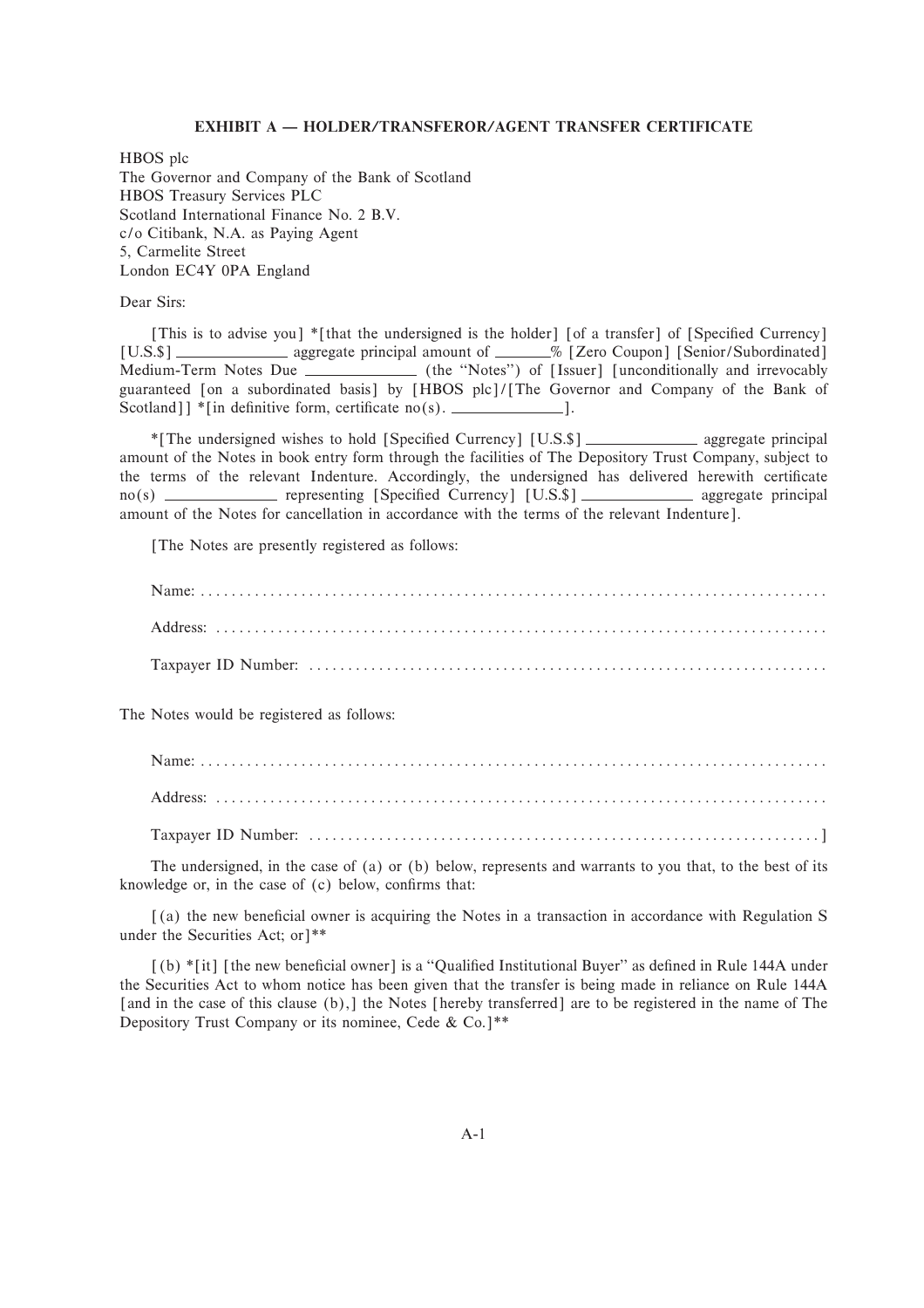[(c) \*\*\*it is an Agent that is a party to the Amended and Restated Private Placement Agreement dated April 30, 2003, as amended, relating to the Notes; the transfer of the Notes to the person described above is in compliance with the provisions of Section 6 of such Private Placement Agreement; and such person (or if such person is a nominee, each beneficial owner of such Notes) has been informed that the Notes may only be transferred in conformity with the restrictions on transfer set forth in the Notes and the relevant Indenture referred to therein.]

Name of \*[Holder] [Transferor]\*\*\* [Agent]

By:

Name *Title*

<sup>\*</sup> Applies only to holders of Notes which are Qualified Institutional Buyers wishing to exchange definitive Notes for beneficial interests in the Global Note held by The Depository Trust Company.

<sup>\*\*</sup> Does not apply to transfers of Notes through an Agent to an accredited investor approved by such Agent.

<sup>\*\*\*</sup> Applies only to transfers of Notes through an Agent to an accredited investor approved by such Agent.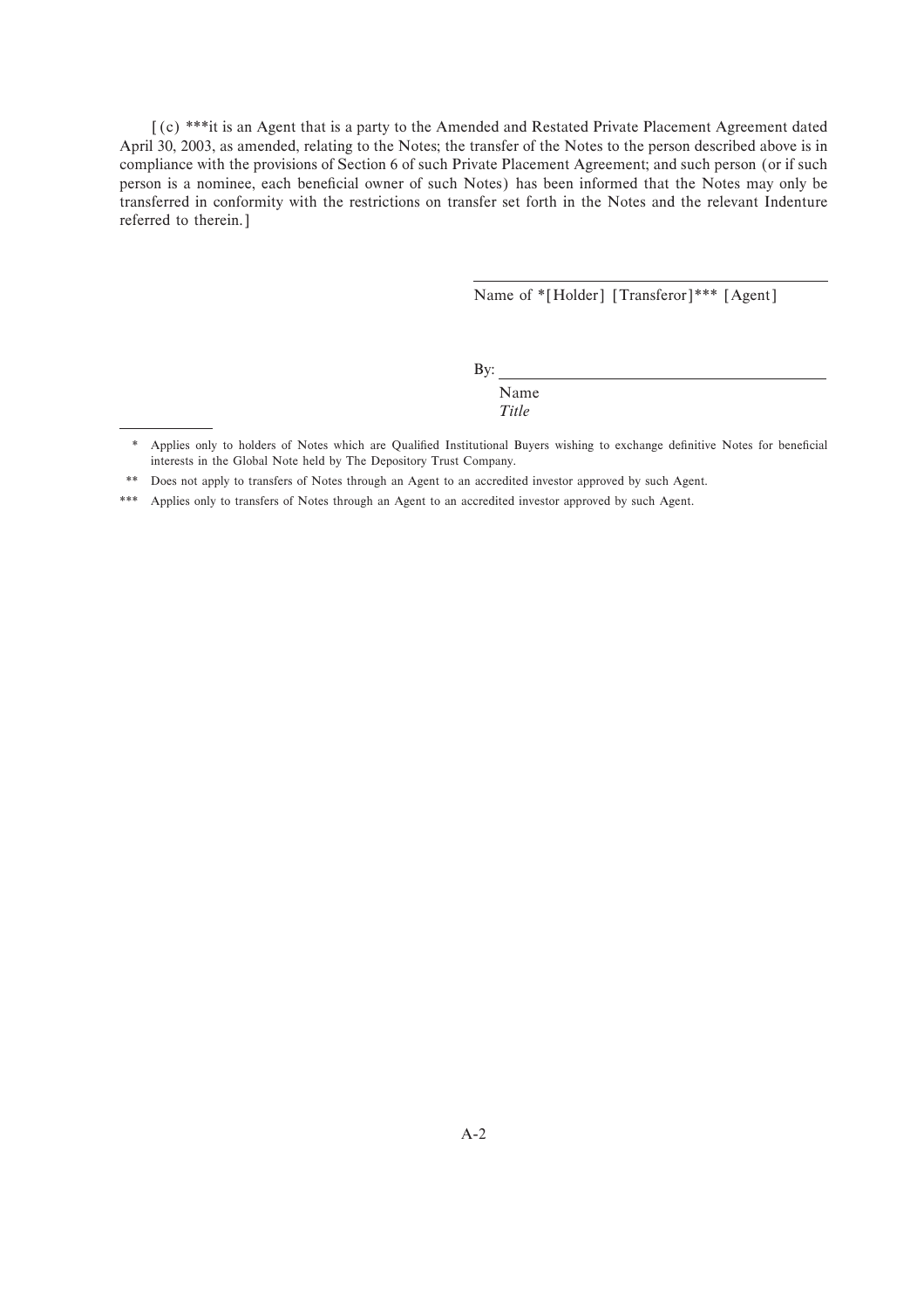#### **EXHIBIT B – TRANSFEREE CERTIFICATE**

HBOS plc ("HBOS") The Governor and Company of the Bank of Scotland (the "Bank") HBOS Treasury Services PLC Scotland International Finance No. 2 B.V. c/o Citibank, N.A., as Paying Agent 5, Carmelite Street London EC4Y 0PA England

Dear Sirs:

We hereby request that the [Specified Currency] [U.S.\$] aggregate principal amount of % [Zero Coupon] [Senior/Subordinated] Medium-Term Notes Due (the "Notes") of [Issuer] (the "Issuer") [unconditionally and irrevocably guaranteed [on a subordinated basis] by [HBOS]/[the Bank]] having [an Original Issue Date] [Original Issue Dates] of be registered in the name set forth below. We hereby acknowledge, represent and agree that:

(1) We understand and acknowledge that the Notes have not been and will not be registered under the Securities Act of 1933, as amended (the "Securities Act") or any other applicable securities law, and may not be offered, sold, transferred, pledged, encumbered or otherwise disposed of unless either registered pursuant to, or in a transaction exempt from registration under, the Securities Act and any other applicable securities law.

 $(2)(X)$  We are an institutional investor that is an "accredited investor" within the meaning of subparagraph  $(a)(1)$ ,  $(2)$ ,  $(3)$  or  $(7)$  of Rule 501 under the Securities Act (an "Accredited Investor") that is purchasing for its own account or that is a bank (as defined in Section  $3(a)(2)$  under the Securities Act) or a savings and loan association or other institution (as described in Section 3(a)(5)(A) under the Securities Act) that is purchasing as a fiduciary for the account of one or more institutional investors (each an "institutional account") or  $(Y)$  we are an Accredited Investor other than a bank (as so defined) or a savings and loan association or other institutions (as so described) that is purchasing for one or more institutional accounts, each of which is an Accredited Investor. We have such knowledge and experience in financial and business matters that we are capable of evaluating the merits and risks of purchasing the Notes. We are aware that we (or any institutional account) may be required to bear the economic risk of an investment in each Note for an indefinite period of time, and we (or such institutional account) are able to bear such risk for an indefinite period. We are purchasing the Notes for our own account, or for one or more institutional accounts for which we are acting as a fiduciary or agent, in a minimum principal amount of U.S.\$250,000 (or the equivalent thereof in another currency or composite currency) for each such account, in each case for investment, and not with a view to, or for offer or sale in connection with, any distribution thereof, subject to the disposition of our property or the property of such institutional account or accounts being at all times within our or their control and subject to our or their ability to resell such Notes pursuant to Rule 144A, Regulation S or other exemption from registration available under the Securities Act. We agree on our own behalf and on behalf of any institutional account for which we are purchasing Notes to offer, sell or otherwise transfer such Notes (A) only in minimum principal amounts of U.S.\$1,000 (or \$250,000 in the case of any oÅer, sale or transfer to an Accredited Investor)(or, in each case, the equivalent thereof in another currency or composite currency) and (B) prior to the date which is two years after the later of (i) the original issue date of such Notes and (ii) the last date on which the Issuer, the Bank or any affiliate of the Issuer or the Bank was the beneficial owner of such Notes (or any predecessor of such Notes) only (a) to the Issuer, the Bank or an Agent that is party to the Private Placement Agreement dated August 21, 1992, as amended (an "Agent"), (b) to a person we reasonably believe is a qualified institutional buyer (a " $QIB$ ") that is purchasing for its own account or for the account of a QIB to whom notice has been given that the transfer is being made in reliance on Rule 144A, (c) pursuant to the exemption from the registration requirements of the Securities Act provided by either Rule 144A or Regulation S thereunder, (d) to an institutional investor which is an "accredited investor" as defined in Regulation D of the Securities Act, (e) through an Agent to an institutional investor that is an accredited investor approved by such Agent, or (f) pursuant to an exemption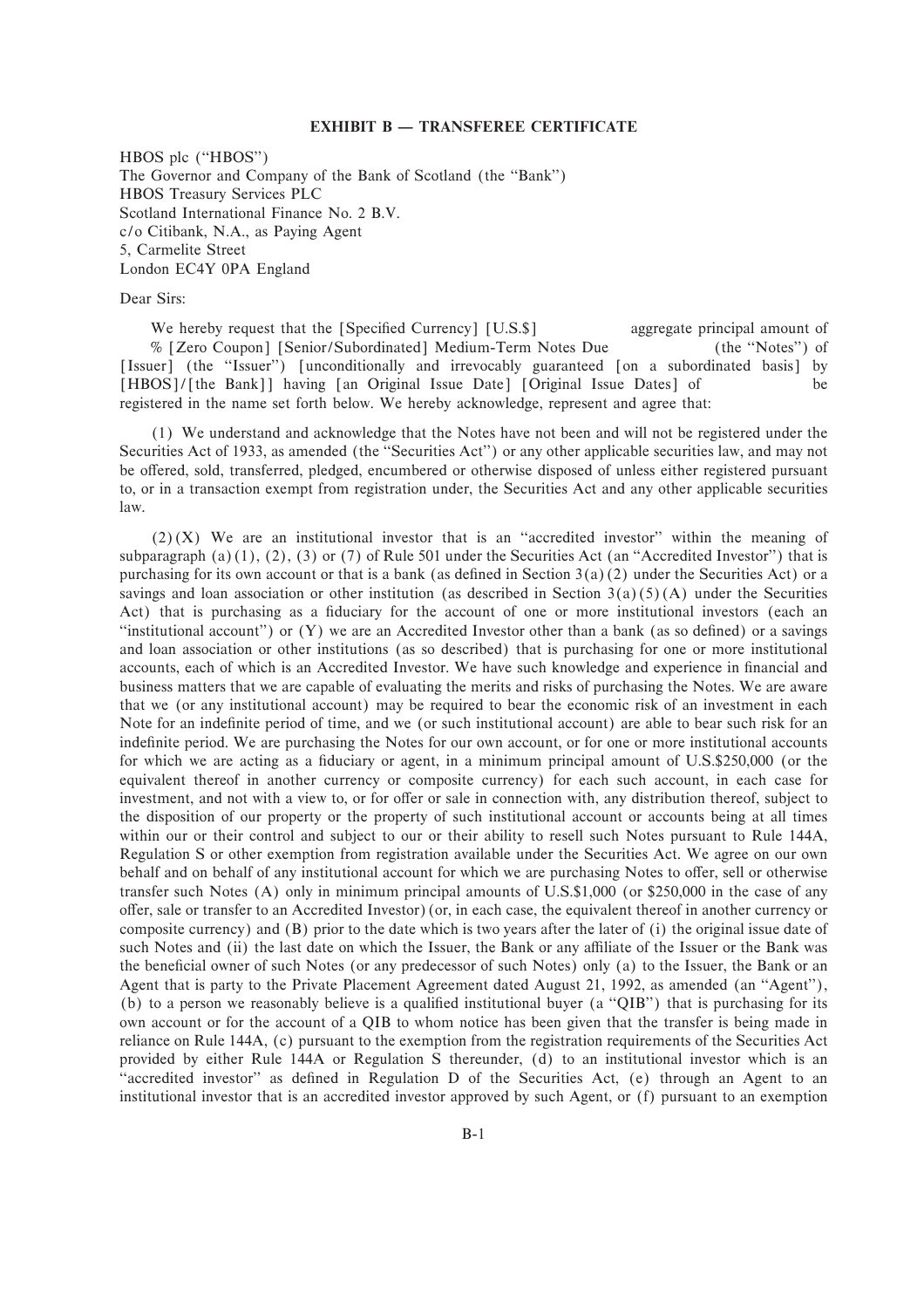from such registration requirements as confirmed in an opinion of counsel satisfactory to the Issuer and the Bank, subject in each of the foregoing cases to any requirement of law that the disposition of our property or of the property of such institutional account or accounts be at all times within our or their control. In order to effectuate the foregoing restrictions on resales and other transfers of the Notes, if any resale or other transfer is proposed to be made (other than to the Issuer or the Bank or pursuant to an effective registration statement) prior to three years after the later of the original issue date and the last date on which the Issuer, the Bank or any affiliate of the Issuer or the Bank was the beneficial owner of any such Note (or any predecessor of such Notes) either (a) we shall deliver to the Trustee a certificate substantially in the form of Annex A to each Note in the case of a transfer proposed to be made in compliance with Rule 144A or Regulation S under the Securities Act, (b) the transferee shall deliver to the Trustee a certificate substantially in the form of Annex B attached to each Note in the case of a transfer to an "accredited investor" as defined in Regulation D under the Securities Act, (c) the Agent shall deliver to the Trustee a certificate substantially in the form of Annex A to each Note in the case of a transfer through an Agent to an institutional investor that is an ""accredited investor" (as so defined) approved by such Agent, provided that such accredited investor shall forthwith deliver to the Trustee a certificate substantially in the form of Annex B attached to each Note or (d) we shall provide the Issuer and the Bank with an opinion of counsel satisfactory to the Issuer and the Bank to ensure compliance with the provisions of the Securities Act.

(3) We acknowledge that the Issuer, the Bank, the Agents and others will rely upon the truth and accuracy of the foregoing acknowledgments, representations and agreements and agree that, if any of the acknowledgments, representations or warranties made by us are no longer accurate, we shall promptly notify the Issuer of such Notes, the Bank and the Agent through which we purchased any Notes. If we are acquiring any Notes as a Ñduciary or agent for one or more institutional accounts, we represent that we have sole investment discretion with respect to each such account and that we have full power to make the foregoing acknowledgments, representations and agreements on behalf of each such account.

(4) The Notes should be registered as follows:

Name of Transferee

By

Name: Title: